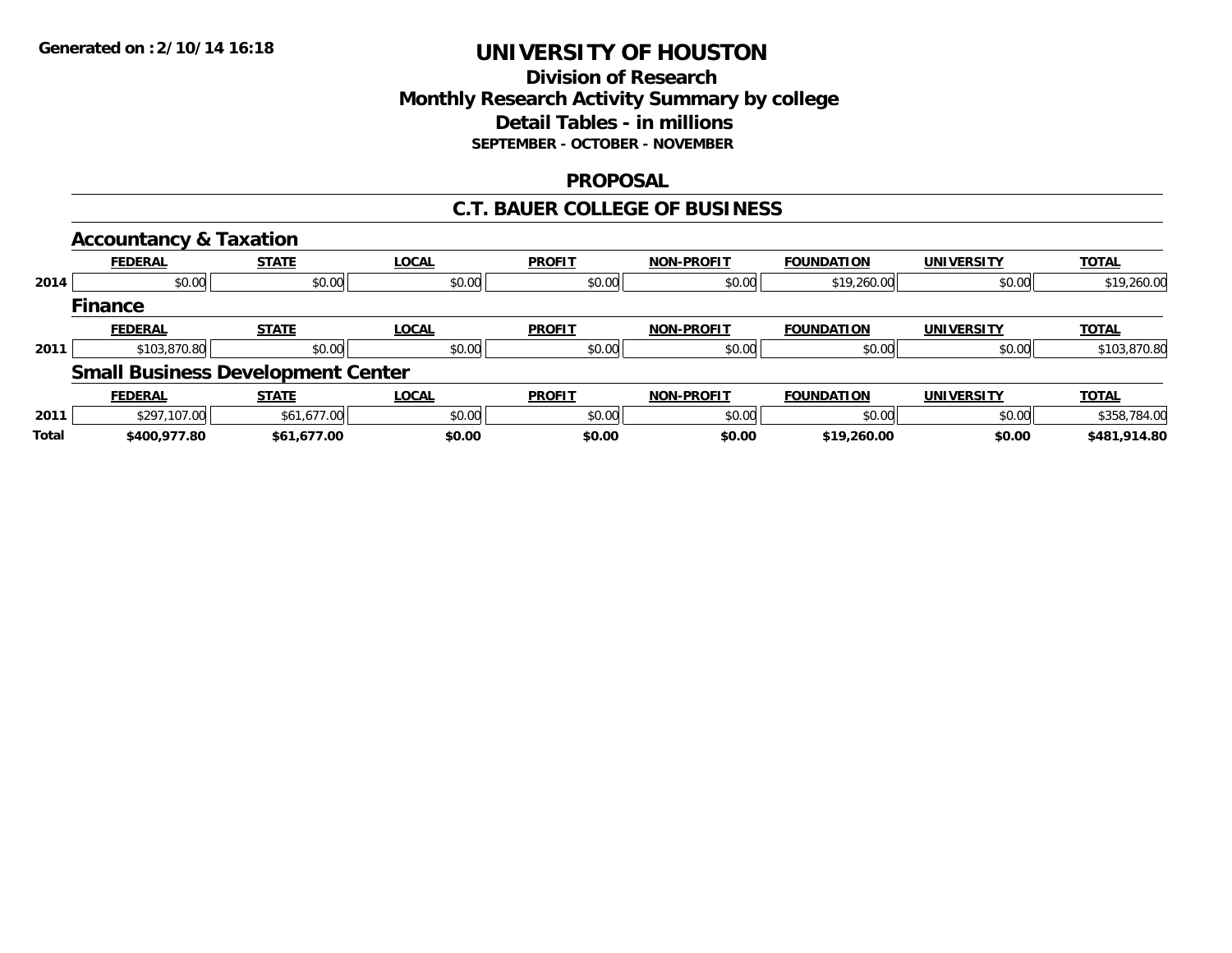## **Division of Research Monthly Research Activity Summary by college Detail Tables - in millions SEPTEMBER - OCTOBER - NOVEMBER**

#### **PROPOSAL**

### **COLLEGE OF ARCHITECTURE**

|       | Architecture   |              |              |               |                   |                   |                   |                |  |  |  |  |
|-------|----------------|--------------|--------------|---------------|-------------------|-------------------|-------------------|----------------|--|--|--|--|
|       | <b>FEDERAL</b> | <b>STATE</b> | <b>LOCAL</b> | <b>PROFIT</b> | <b>NON-PROFIT</b> | <b>FOUNDATION</b> | <b>UNIVERSITY</b> | <b>TOTAL</b>   |  |  |  |  |
| 2010  | \$100,000.00   | \$0.00       | \$0.00       | \$0.00        | \$0.00            | \$0.00            | \$0.00            | \$100,000.00   |  |  |  |  |
| 2011  | \$1,317,096.30 | \$0.00       | \$0.00       | \$0.00        | \$0.00            | \$0.00            | \$0.00            | \$1,317,096.30 |  |  |  |  |
| 2012  | \$131,768.95   | \$0.00       | \$0.00       | \$0.00        | \$0.00            | \$0.00            | \$0.00            | \$131,768.95   |  |  |  |  |
| 2013  | \$89,843.25    | \$0.00       | \$0.00       | \$0.00        | \$0.00            | \$0.00            | \$0.00            | \$89,843.25    |  |  |  |  |
| 2014  | \$0.00         | \$0.00       | \$0.00       | \$0.00        | \$19,925.20       | \$0.00            | \$0.00            | \$19,925.20    |  |  |  |  |
| Total | \$1,638,708.50 | \$0.00       | \$0.00       | \$0.00        | \$19,925.20       | \$0.00            | \$0.00            | \$1,658,633.70 |  |  |  |  |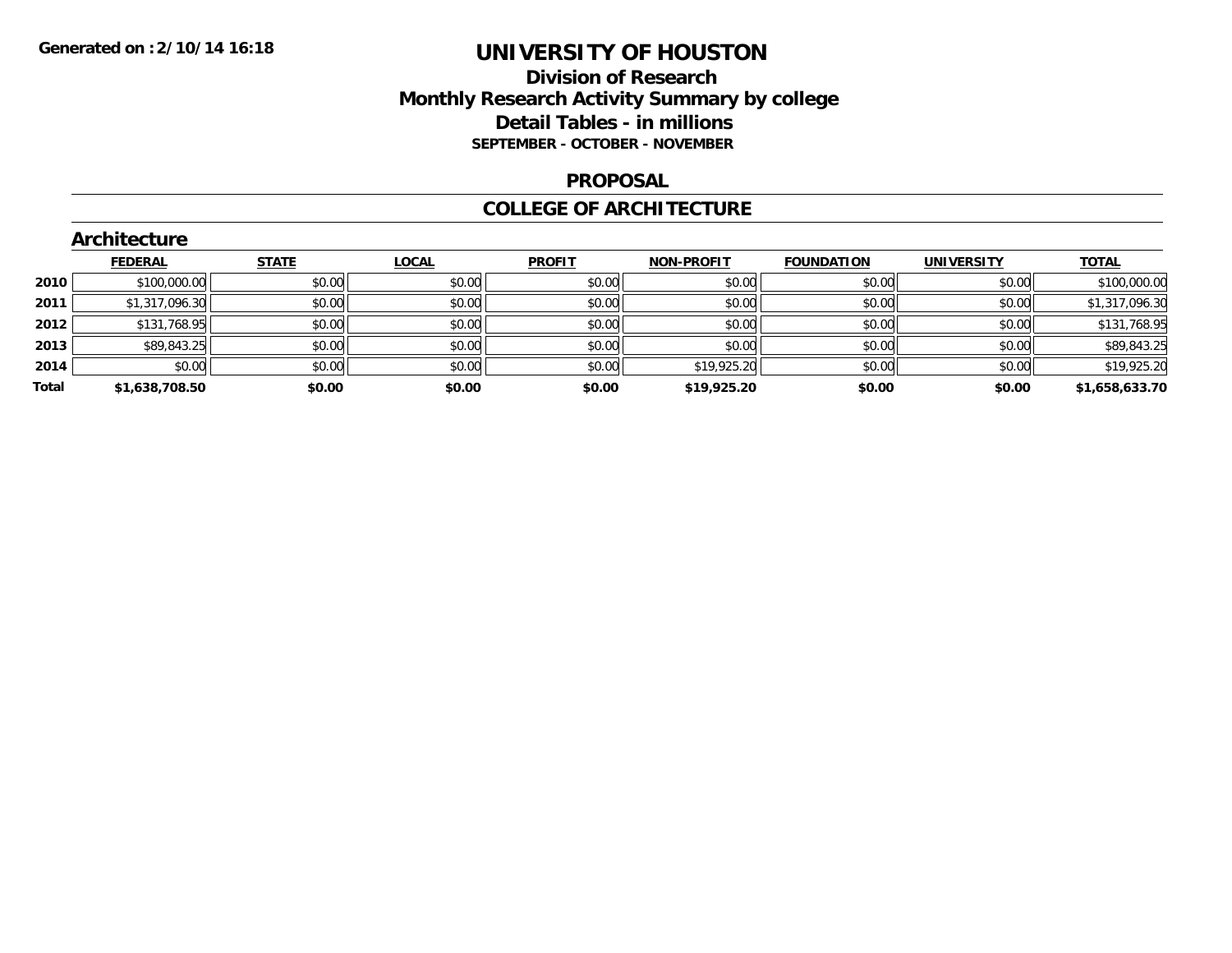## **Division of ResearchMonthly Research Activity Summary by college Detail Tables - in millionsSEPTEMBER - OCTOBER - NOVEMBER**

#### **PROPOSAL**

## **COLLEGE OF EDUCATION**

## **Consistency Mgmt and Coop Disc**

|      | <b>FEDERAL</b>                    | <b>STATE</b> | <b>LOCAL</b> | <b>PROFIT</b> | <b>NON-PROFIT</b> | <b>FOUNDATION</b> | <b>UNIVERSITY</b> | <b>TOTAL</b>   |  |  |  |
|------|-----------------------------------|--------------|--------------|---------------|-------------------|-------------------|-------------------|----------------|--|--|--|
| 2010 | \$0.00                            | \$0.00       | \$37,786.00  | \$0.00        | \$115,778.00      | \$0.00            | \$0.00            | \$153,564.00   |  |  |  |
| 2011 | \$0.00                            | \$0.00       | \$295,410.00 | \$0.00        | \$106,154.00      | \$0.00            | \$0.00            | \$401,564.00   |  |  |  |
| 2012 | \$2,111,909.20                    | \$0.00       | \$0.00       | \$0.00        | \$0.00            | \$0.00            | \$0.00            | \$2,111,909.20 |  |  |  |
| 2013 | \$2,480,018.64                    | \$0.00       | \$0.00       | \$0.00        | \$0.00            | \$0.00            | \$0.00            | \$2,480,018.64 |  |  |  |
| 2014 | \$2,482,766.34                    | \$0.00       | \$235,590.00 | \$0.00        | \$0.00            | \$0.00            | \$0.00            | \$2,718,356.34 |  |  |  |
|      | <b>Curriculum and Instruction</b> |              |              |               |                   |                   |                   |                |  |  |  |
|      |                                   |              | .            |               |                   |                   |                   |                |  |  |  |

|      | <b>FEDERAL</b> | <u>STATE</u>   | <u>LOCAL</u> | <b>PROFI1</b> | <b>NON-PROFIT</b> | <b>FOUNDATION</b> | UNIVERSITY   | <u>TOTAL</u>   |
|------|----------------|----------------|--------------|---------------|-------------------|-------------------|--------------|----------------|
| 2010 | \$0.00         | \$322,538.00   | \$0.00       | \$0.00        | \$0.00            | \$0.00            | \$0.00       | \$322,538.00   |
| 2011 | \$796,244.00   | \$762,738.00   | \$0.00       | \$0.00        | \$75,000.00       | \$0.00            | \$0.00       | \$1,633,982.00 |
| 2012 | \$757,011.60   | \$499,993.00   | \$0.00       | \$0.00        | \$0.00            | \$0.00            | \$629,939.00 | \$1,886,943.60 |
| 2013 | \$208,076.00   | \$0.00         | \$0.00       | \$0.00        | \$0.00            | \$0.00            | \$11,997.50  | \$220,073.50   |
| 2014 | \$0.00         | \$1,049,832.00 | \$21,958.00  | \$0.00        | \$375,000.00      | \$0.00            | \$240,978.00 | \$1,687,768.00 |

# **Educational Leadership & Cultural Studies**

|      | EENED <i>i</i><br>к, | -----           | ne n<br>uuri | <b>DDOFIT</b><br>ט א | . DDAEIT<br>NOL<br>'I JE | ΠΟΝ<br>$-0.0000000$ | JNI\<br>----- | TOTA. |
|------|----------------------|-----------------|--------------|----------------------|--------------------------|---------------------|---------------|-------|
| 2010 | $\cdots$<br>טט.טע    | 0.00<br>,,,,,,, | vv.vvi       | 0000<br>\\ I<br>ט.ט  | 0.00<br>טט.טט            | יי<br>$\cdot$       | \$0.00        |       |

## **Educational Psychology**

|      | <b>FEDERAL</b> | <u>STATE</u>   | <u>LOCAL</u> | <b>PROFIT</b> | <b>NON-PROFIT</b> | <b>FOUNDATION</b> | <b>UNIVERSITY</b> | <b>TOTAL</b>   |
|------|----------------|----------------|--------------|---------------|-------------------|-------------------|-------------------|----------------|
| 2010 | \$5,777,854.05 | \$1,164,993.90 | \$0.00       | \$43,282.00   | \$0.00            | \$0.00            | \$201,757.00      | \$7,187,886.95 |
| 2011 | \$4,226,415.00 | \$49,995.00    | \$0.00       | \$0.00        | \$0.00            | \$0.65            | \$0.00            | \$4,276,410.65 |
| 2012 | \$4,389,111.26 | \$1,544,564.00 | \$0.00       | \$0.00        | \$0.00            | \$87,667.00       | \$1,505,884.70    | \$7,527,226.96 |
| 2013 | \$2,753,962.00 | \$0.00         | \$0.00       | \$0.00        | \$0.00            | \$300,318.00      | \$459,945.50      | \$3,514,225.50 |
| 2014 | \$4,622,215.00 | \$0.00         | \$0.00       | \$0.00        | \$5,000.00        | \$0.00            | \$219,165.00      | \$4,846,380.00 |

### **UH Charter School**

|       | <b>FEDERAL</b>  | <u>STATE</u>   | <u>LOCAL</u> | <b>PROFIT</b> | <b>NON-PROFIT</b> | <b>FOUNDATION</b> | <b>UNIVERSITY</b> | <b>TOTAL</b>    |
|-------|-----------------|----------------|--------------|---------------|-------------------|-------------------|-------------------|-----------------|
| 2012  | \$0.00          | \$7,150.00     | \$0.00       | \$0.00        | \$0.00            | \$0.00            | \$0.00            | \$7,150.00      |
| 2013  | \$0.00          | 1.489.55       | \$0.00       | \$0.00        | \$0.00            | \$0.00            | \$0.00            | \$1,489.55      |
| Total | \$30,605,583.09 | \$5,403,293.45 | \$590,744.00 | \$43,282.00   | \$676,932.00      | \$557,362.65      | \$3,269,666.70    | \$41.146.863.89 |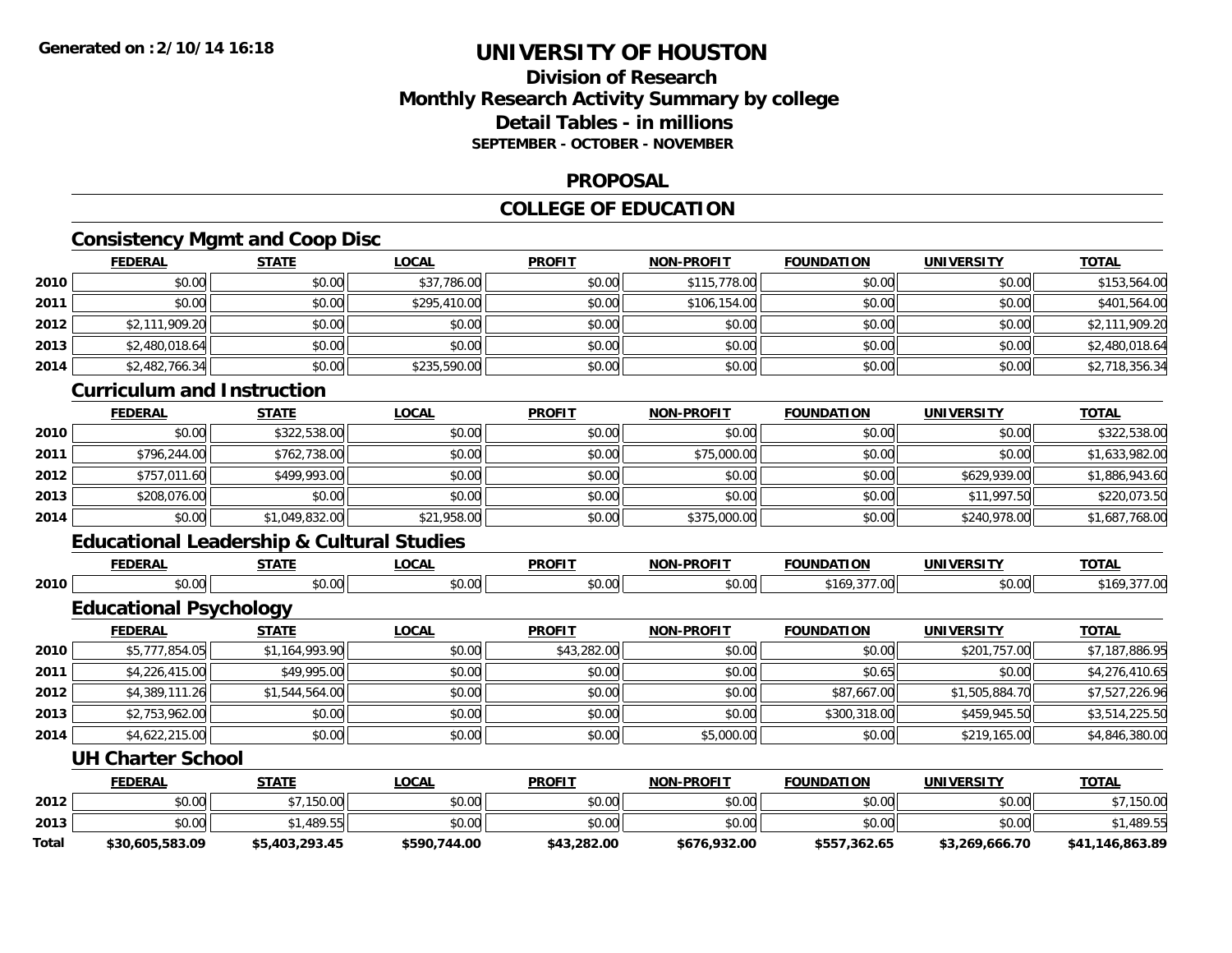## **Division of Research Monthly Research Activity Summary by college Detail Tables - in millions SEPTEMBER - OCTOBER - NOVEMBER**

#### **PROPOSAL**

|      | <b>African-American Studies</b>                   |              |              |               |                   |                   |                   |              |  |  |  |
|------|---------------------------------------------------|--------------|--------------|---------------|-------------------|-------------------|-------------------|--------------|--|--|--|
|      | <b>FEDERAL</b>                                    | <b>STATE</b> | <b>LOCAL</b> | <b>PROFIT</b> | NON-PROFIT        | <b>FOUNDATION</b> | <b>UNIVERSITY</b> | <b>TOTAL</b> |  |  |  |
| 2014 | \$0.00                                            | \$0.00       | \$0.00       | \$0.00        | \$1,500.00        | \$0.00            | \$0.00            | \$1,500.00   |  |  |  |
|      | Art                                               |              |              |               |                   |                   |                   |              |  |  |  |
|      | <b>FEDERAL</b>                                    | <b>STATE</b> | <b>LOCAL</b> | <b>PROFIT</b> | <b>NON-PROFIT</b> | <b>FOUNDATION</b> | <b>UNIVERSITY</b> | <b>TOTAL</b> |  |  |  |
| 2012 | \$199,887.00                                      | \$0.00       | \$0.00       | \$0.00        | \$0.00            | \$0.00            | \$0.00            | \$199,887.00 |  |  |  |
|      | <b>Arte Publico Press</b>                         |              |              |               |                   |                   |                   |              |  |  |  |
|      | <b>FEDERAL</b>                                    | <b>STATE</b> | <b>LOCAL</b> | <b>PROFIT</b> | <b>NON-PROFIT</b> | <b>FOUNDATION</b> | <b>UNIVERSITY</b> | <b>TOTAL</b> |  |  |  |
| 2012 | \$198,497.00                                      | \$0.00       | \$0.00       | \$0.00        | \$0.00            | \$0.00            | \$0.00            | \$198,497.00 |  |  |  |
| 2013 | \$0.00                                            | \$0.00       | \$0.00       | \$0.00        | \$10,000.00       | \$150,000.00      | \$0.00            | \$160,000.00 |  |  |  |
| 2014 | \$0.00                                            | \$0.00       | \$0.00       | \$0.00        | \$0.00            | \$150,000.00      | \$0.00            | \$150,000.00 |  |  |  |
|      | <b>Blaffer Gallery</b>                            |              |              |               |                   |                   |                   |              |  |  |  |
|      | <b>FEDERAL</b>                                    | <b>STATE</b> | <b>LOCAL</b> | <b>PROFIT</b> | <b>NON-PROFIT</b> | <b>FOUNDATION</b> | <b>UNIVERSITY</b> | <b>TOTAL</b> |  |  |  |
| 2010 | \$10,000.00                                       | \$0.00       | \$0.00       | \$0.00        | \$0.00            | \$0.00            | \$0.00            | \$10,000.00  |  |  |  |
| 2013 | \$0.00                                            | \$0.00       | \$0.00       | \$0.00        | \$1,500.00        | \$0.00            | \$0.00            | \$1,500.00   |  |  |  |
|      | <b>Communication Disorders</b>                    |              |              |               |                   |                   |                   |              |  |  |  |
|      | <b>FEDERAL</b>                                    | <b>STATE</b> | <b>LOCAL</b> | <b>PROFIT</b> | NON-PROFIT        | <b>FOUNDATION</b> | <b>UNIVERSITY</b> | <b>TOTAL</b> |  |  |  |
| 2010 | \$797,623.00                                      | \$0.00       | \$0.00       | \$0.00        | \$0.00            | \$0.00            | \$0.00            | \$797,623.00 |  |  |  |
| 2012 | \$447,207.00                                      | \$11,723.40  | \$0.00       | \$0.00        | \$0.00            | \$0.00            | \$0.00            | \$458,930.40 |  |  |  |
| 2013 | \$535,125.00                                      | \$5,940.00   | \$0.00       | \$0.00        | \$0.00            | \$0.00            | \$178,718.00      | \$719,783.00 |  |  |  |
| 2014 | \$0.00                                            | \$0.00       | \$0.00       | \$0.00        | \$0.00            | \$15,997.60       | \$0.00            | \$15,997.60  |  |  |  |
|      | <b>Cynthia Woods Mitchell Center for the Arts</b> |              |              |               |                   |                   |                   |              |  |  |  |
|      | <b>FEDERAL</b>                                    | <b>STATE</b> | <b>LOCAL</b> | <b>PROFIT</b> | <b>NON-PROFIT</b> | <b>FOUNDATION</b> | <b>UNIVERSITY</b> | <b>TOTAL</b> |  |  |  |
| 2014 | \$0.00                                            | \$0.00       | \$0.00       | \$200,000.00  | \$0.00            | \$700.00          | \$0.00            | \$200,700.00 |  |  |  |
|      | Dean, Liberal Arts and Social Sciences            |              |              |               |                   |                   |                   |              |  |  |  |
|      | <b>FEDERAL</b>                                    | <b>STATE</b> | <b>LOCAL</b> | <b>PROFIT</b> | <b>NON-PROFIT</b> | <b>FOUNDATION</b> | <b>UNIVERSITY</b> | <b>TOTAL</b> |  |  |  |
| 2014 | \$0.00                                            | \$0.00       | \$0.00       | \$0.00        | \$55,000.00       | \$0.00            | \$0.00            | \$55,000.00  |  |  |  |
|      | <b>Economics</b>                                  |              |              |               |                   |                   |                   |              |  |  |  |
|      | <b>FEDERAL</b>                                    | <b>STATE</b> | <b>LOCAL</b> | <b>PROFIT</b> | <b>NON-PROFIT</b> | <b>FOUNDATION</b> | <b>UNIVERSITY</b> | <b>TOTAL</b> |  |  |  |
|      |                                                   |              |              |               |                   |                   |                   |              |  |  |  |
| 2010 | \$0.00                                            | \$0.00       | \$0.00       | \$0.00        | \$0.00            | \$0.00            | \$227,082.00      | \$227,082.00 |  |  |  |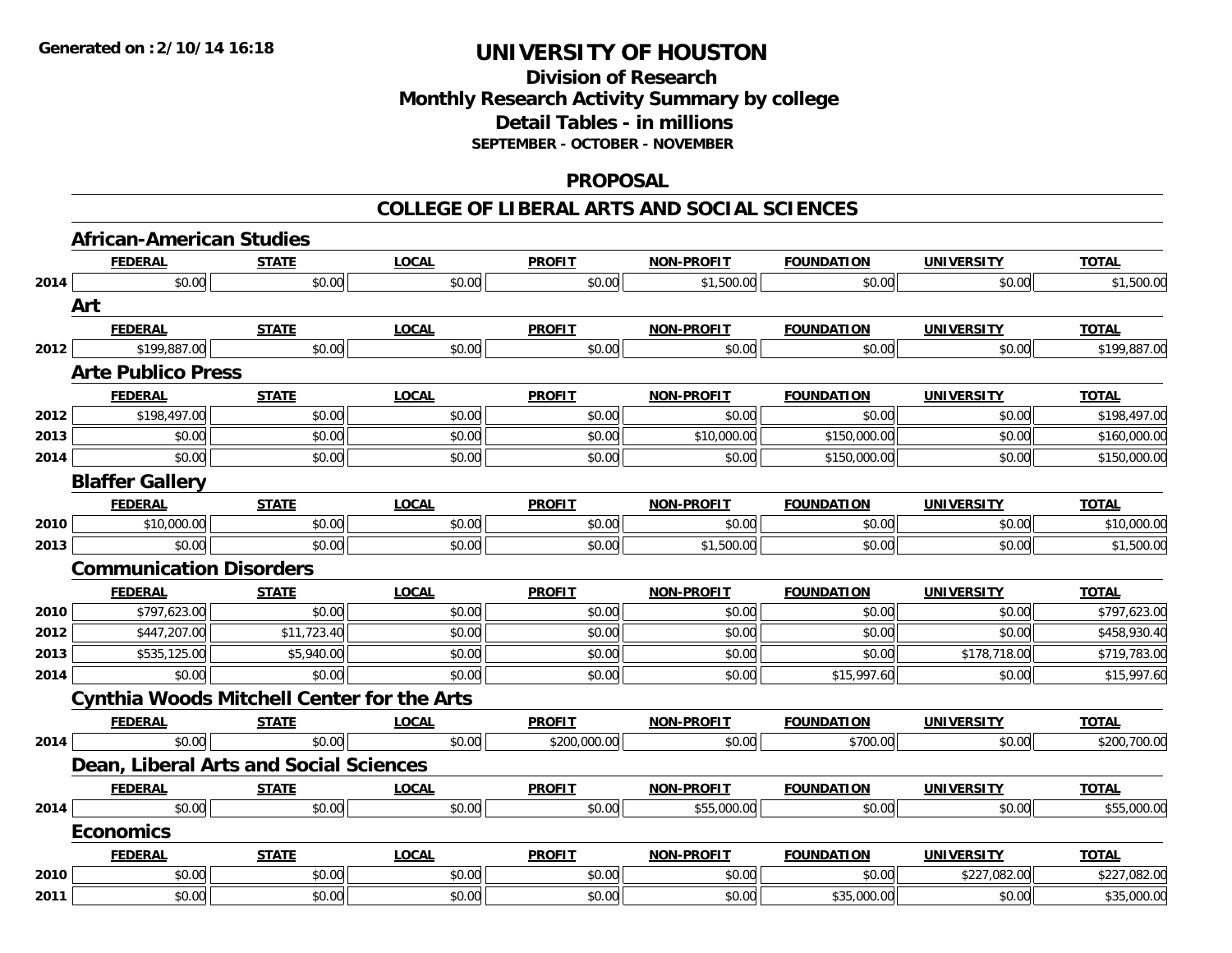## **Division of Research Monthly Research Activity Summary by college Detail Tables - in millions SEPTEMBER - OCTOBER - NOVEMBER**

### **PROPOSAL**

|      | <b>Economics</b>                      |                |              |               |                   |                   |                   |                |
|------|---------------------------------------|----------------|--------------|---------------|-------------------|-------------------|-------------------|----------------|
|      | <b>FEDERAL</b>                        | <b>STATE</b>   | <b>LOCAL</b> | <b>PROFIT</b> | <b>NON-PROFIT</b> | <b>FOUNDATION</b> | <b>UNIVERSITY</b> | <b>TOTAL</b>   |
| 2012 | \$882,933.40                          | \$0.00         | \$0.00       | \$0.00        | \$198,396.00      | \$120,000.00      | \$0.00            | \$1,201,329.40 |
| 2013 | \$133,160.00                          | \$0.00         | \$0.00       | \$0.00        | \$0.00            | \$34,967.00       | \$0.00            | \$168,127.00   |
| 2014 | \$0.00                                | \$0.00         | \$0.00       | \$0.00        | \$0.00            | \$28,449.00       | \$24,995.00       | \$53,444.00    |
|      | <b>English</b>                        |                |              |               |                   |                   |                   |                |
|      | <b>FEDERAL</b>                        | <b>STATE</b>   | <b>LOCAL</b> | <b>PROFIT</b> | <b>NON-PROFIT</b> | <b>FOUNDATION</b> | <b>UNIVERSITY</b> | <b>TOTAL</b>   |
| 2010 | \$190,000.00                          | \$0.00         | \$0.00       | \$0.00        | \$1,000.00        | \$0.00            | \$0.00            | \$191,000.00   |
| 2011 | \$0.00                                | \$0.00         | \$0.00       | \$0.00        | \$1,500.00        | \$0.00            | \$0.00            | \$1,500.00     |
| 2012 | \$932,888.40                          | \$0.00         | \$0.00       | \$0.00        | \$0.00            | \$0.00            | \$0.00            | \$932,888.40   |
|      | <b>Health and Human Performance</b>   |                |              |               |                   |                   |                   |                |
|      | <b>FEDERAL</b>                        | <b>STATE</b>   | <b>LOCAL</b> | <b>PROFIT</b> | <b>NON-PROFIT</b> | <b>FOUNDATION</b> | <b>UNIVERSITY</b> | <b>TOTAL</b>   |
| 2010 | \$4,154,764.00                        | \$1,338,353.75 | \$0.00       | \$774,222.00  | \$80,000.00       | \$0.00            | \$0.00            | \$6,347,339.75 |
| 2011 | \$4,057,616.00                        | \$0.00         | \$0.00       | \$71,901.00   | \$0.00            | \$150,500.30      | \$0.00            | \$4,280,017.30 |
| 2012 | \$4,500,587.25                        | \$302,818.00   | \$0.00       | \$579,677.00  | \$141,879.20      | \$0.00            | \$0.00            | \$5,524,961.45 |
| 2013 | \$4,494,232.52                        | \$0.00         | \$0.00       | \$0.00        | \$0.00            | \$0.00            | \$0.00            | \$4,494,232.52 |
| 2014 | \$2,362,278.00                        | \$0.00         | \$0.00       | \$0.00        | \$40,000.00       | \$0.00            | \$0.00            | \$2,402,278.00 |
|      | <b>Hispanic Studies</b>               |                |              |               |                   |                   |                   |                |
|      | <b>FEDERAL</b>                        | <b>STATE</b>   | <b>LOCAL</b> | <b>PROFIT</b> | <b>NON-PROFIT</b> | <b>FOUNDATION</b> | <b>UNIVERSITY</b> | <b>TOTAL</b>   |
| 2012 | \$0.00                                | \$0.00         | \$0.00       | \$0.00        | \$0.00            | \$0.00            | \$0.00            | \$0.00         |
| 2013 | \$0.00                                | \$0.00         | \$0.00       | \$0.00        | \$0.00            | \$0.00            | \$11,992.50       | \$11,992.50    |
|      | <b>History</b>                        |                |              |               |                   |                   |                   |                |
|      | <b>FEDERAL</b>                        | <b>STATE</b>   | <b>LOCAL</b> | <b>PROFIT</b> | <b>NON-PROFIT</b> | <b>FOUNDATION</b> | <b>UNIVERSITY</b> | <b>TOTAL</b>   |
| 2010 | \$100,000.00                          | \$0.00         | \$0.00       | \$0.00        | \$0.00            | \$0.00            | \$0.00            | \$100,000.00   |
| 2011 | \$0.00                                | \$0.00         | \$0.00       | \$0.00        | \$14,000.00       | \$0.00            | \$0.00            | \$14,000.00    |
| 2012 | \$24,193.00                           | \$0.00         | \$0.00       | \$0.00        | \$0.00            | \$0.00            | \$0.00            | \$24,193.00    |
|      | <b>Hobby Center for Public Policy</b> |                |              |               |                   |                   |                   |                |
|      | <b>FEDERAL</b>                        | <b>STATE</b>   | <b>LOCAL</b> | <b>PROFIT</b> | <b>NON-PROFIT</b> | <b>FOUNDATION</b> | <b>UNIVERSITY</b> | <b>TOTAL</b>   |
| 2014 | \$0.00                                | \$0.00         | \$0.00       | \$0.00        | \$0.00            | \$7,000.00        | \$0.00            | \$7,000.00     |
|      | Modern/Classical Languages            |                |              |               |                   |                   |                   |                |
|      | <b>FEDERAL</b>                        | <b>STATE</b>   | <b>LOCAL</b> | <b>PROFIT</b> | <b>NON-PROFIT</b> | <b>FOUNDATION</b> | <b>UNIVERSITY</b> | <b>TOTAL</b>   |
| 2010 | \$0.00                                | \$0.00         | \$0.00       | \$0.00        | \$7,000.00        | \$0.00            | \$0.00            | \$7,000.00     |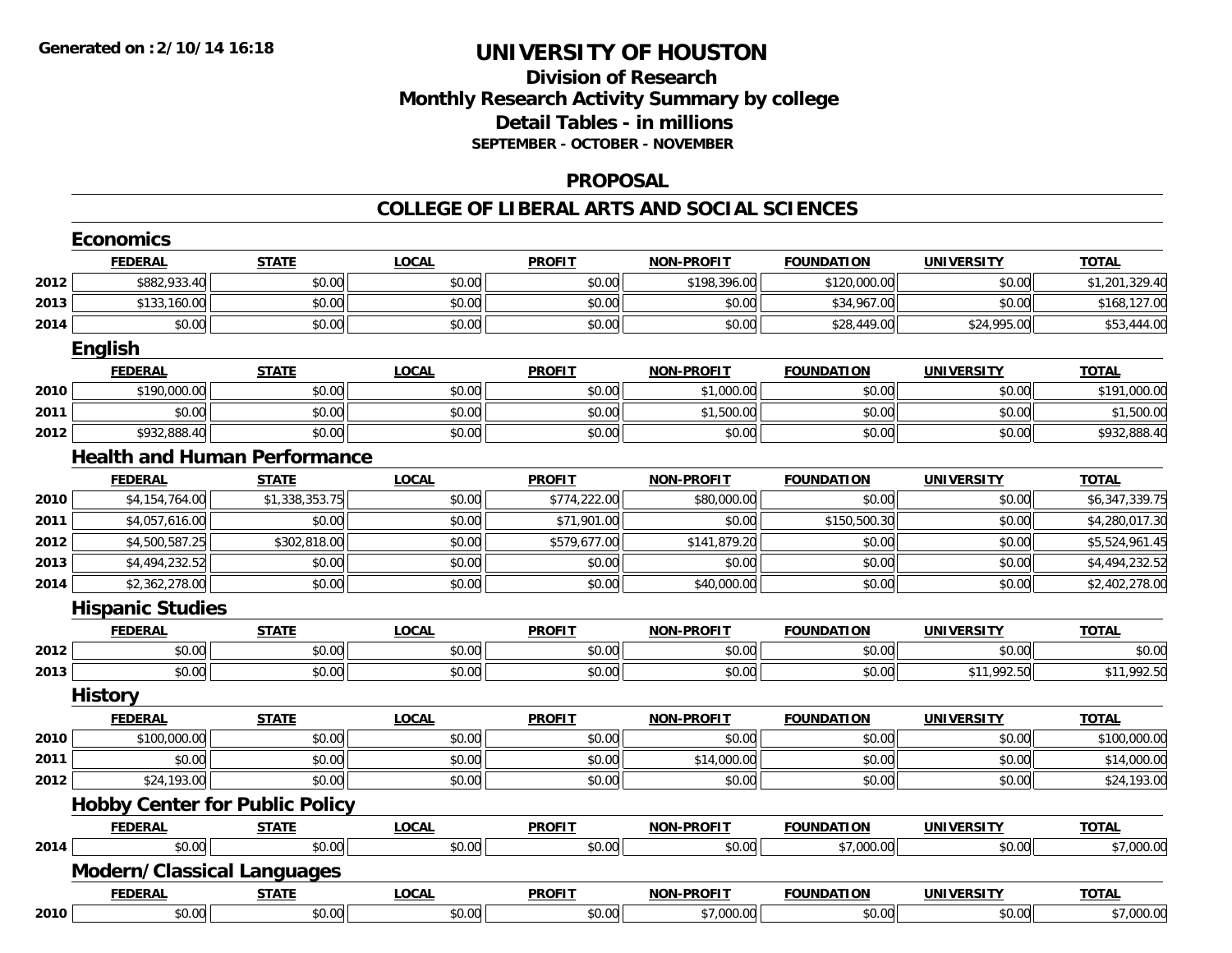## **Division of ResearchMonthly Research Activity Summary by college Detail Tables - in millions SEPTEMBER - OCTOBER - NOVEMBER**

### **PROPOSAL**

|      | <b>Modern/Classical Languages</b> |                |              |               |                   |                   |                   |                 |
|------|-----------------------------------|----------------|--------------|---------------|-------------------|-------------------|-------------------|-----------------|
|      | <b>FEDERAL</b>                    | <b>STATE</b>   | <b>LOCAL</b> | <b>PROFIT</b> | <b>NON-PROFIT</b> | <b>FOUNDATION</b> | <b>UNIVERSITY</b> | <b>TOTAL</b>    |
| 2011 | \$0.00                            | \$0.00         | \$0.00       | \$0.00        | \$0.00            | \$0.00            | \$0.00            | \$0.00          |
| 2012 | \$120,862.00                      | \$0.00         | \$0.00       | \$0.00        | \$0.00            | \$0.00            | \$0.00            | \$120,862.00    |
| 2013 | \$99,251.00                       | \$0.00         | \$0.00       | \$0.00        | \$0.00            | \$0.00            | \$0.00            | \$99,251.00     |
|      | Philosophy                        |                |              |               |                   |                   |                   |                 |
|      | <b>FEDERAL</b>                    | <b>STATE</b>   | <b>LOCAL</b> | <b>PROFIT</b> | <b>NON-PROFIT</b> | <b>FOUNDATION</b> | <b>UNIVERSITY</b> | <b>TOTAL</b>    |
| 2012 | \$23,229.00                       | \$0.00         | \$0.00       | \$0.00        | \$0.00            | \$0.00            | \$0.00            | \$23,229.00     |
| 2013 | \$24,897.00                       | \$0.00         | \$0.00       | \$0.00        | \$0.00            | \$0.00            | \$0.00            | \$24,897.00     |
|      | <b>Political Science</b>          |                |              |               |                   |                   |                   |                 |
|      | <b>FEDERAL</b>                    | <b>STATE</b>   | <b>LOCAL</b> | <b>PROFIT</b> | <b>NON-PROFIT</b> | <b>FOUNDATION</b> | <b>UNIVERSITY</b> | <b>TOTAL</b>    |
| 2010 | \$0.00                            | \$0.00         | \$0.00       | \$0.00        | \$0.00            | \$0.00            | \$0.00            | \$0.00          |
| 2012 | \$23,374.00                       | \$0.00         | \$0.00       | \$0.00        | \$0.00            | \$0.00            | \$0.00            | \$23,374.00     |
| 2014 | \$77,661.00                       | \$0.00         | \$0.00       | \$0.00        | \$0.00            | \$0.00            | \$0.00            | \$77,661.00     |
|      | Psychology                        |                |              |               |                   |                   |                   |                 |
|      | <b>FEDERAL</b>                    | <b>STATE</b>   | <b>LOCAL</b> | <b>PROFIT</b> | <b>NON-PROFIT</b> | <b>FOUNDATION</b> | <b>UNIVERSITY</b> | <b>TOTAL</b>    |
| 2010 | \$7,887,869.00                    | \$6,253,199.25 | \$0.00       | \$22,000.00   | \$23,000.00       | \$0.00            | \$1,528,471.00    | \$15,714,539.25 |
| 2011 | \$2,132,050.00                    | \$1,811,351.00 | \$0.00       | \$275,000.00  | \$0.00            | \$174,672.00      | \$11,915.00       | \$4,404,988.00  |
| 2012 | \$1,185,330.80                    | \$13,431.15    | \$0.00       | \$344,793.00  | \$0.00            | \$0.00            | \$486,223.00      | \$2,029,777.95  |
| 2013 | \$4,362,473.41                    | \$17,281.00    | \$0.00       | \$30,240.00   | \$128,520.00      | \$0.00            | \$977,976.50      | \$5,516,490.91  |
| 2014 | \$7,313,191.66                    | \$140,468.00   | \$0.00       | \$0.00        | \$368,067.60      | \$0.00            | \$2,588,485.00    | \$10,410,212.26 |
|      | <b>School of Communication</b>    |                |              |               |                   |                   |                   |                 |
|      | <b>FEDERAL</b>                    | <b>STATE</b>   | <b>LOCAL</b> | <b>PROFIT</b> | <b>NON-PROFIT</b> | <b>FOUNDATION</b> | <b>UNIVERSITY</b> | <b>TOTAL</b>    |
| 2011 | \$294,900.00                      | \$0.00         | \$0.00       | \$0.00        | \$0.00            | \$0.00            | \$0.00            | \$294,900.00    |
| 2013 | \$0.00                            | \$0.00         | \$0.00       | \$0.00        | \$9,800.00        | \$0.00            | \$76,763.00       | \$86,563.00     |
| 2014 | \$0.00                            | \$0.00         | \$0.00       | \$0.00        | \$0.00            | \$34,993.00       | \$9,591.00        | \$44,584.00     |
|      | <b>School of Music</b>            |                |              |               |                   |                   |                   |                 |
|      | <b>FEDERAL</b>                    | <b>STATE</b>   | <b>LOCAL</b> | <b>PROFIT</b> | <b>NON-PROFIT</b> | <b>FOUNDATION</b> | <b>UNIVERSITY</b> | <b>TOTAL</b>    |
| 2011 | \$0.00                            | \$1,500.00     | \$0.00       | \$0.00        | \$0.00            | \$0.00            | \$0.00            | \$1,500.00      |
| 2014 | \$0.00                            | \$0.00         | \$0.00       | \$0.00        | \$0.00            | \$3,999.40        | \$0.00            | \$3,999.40      |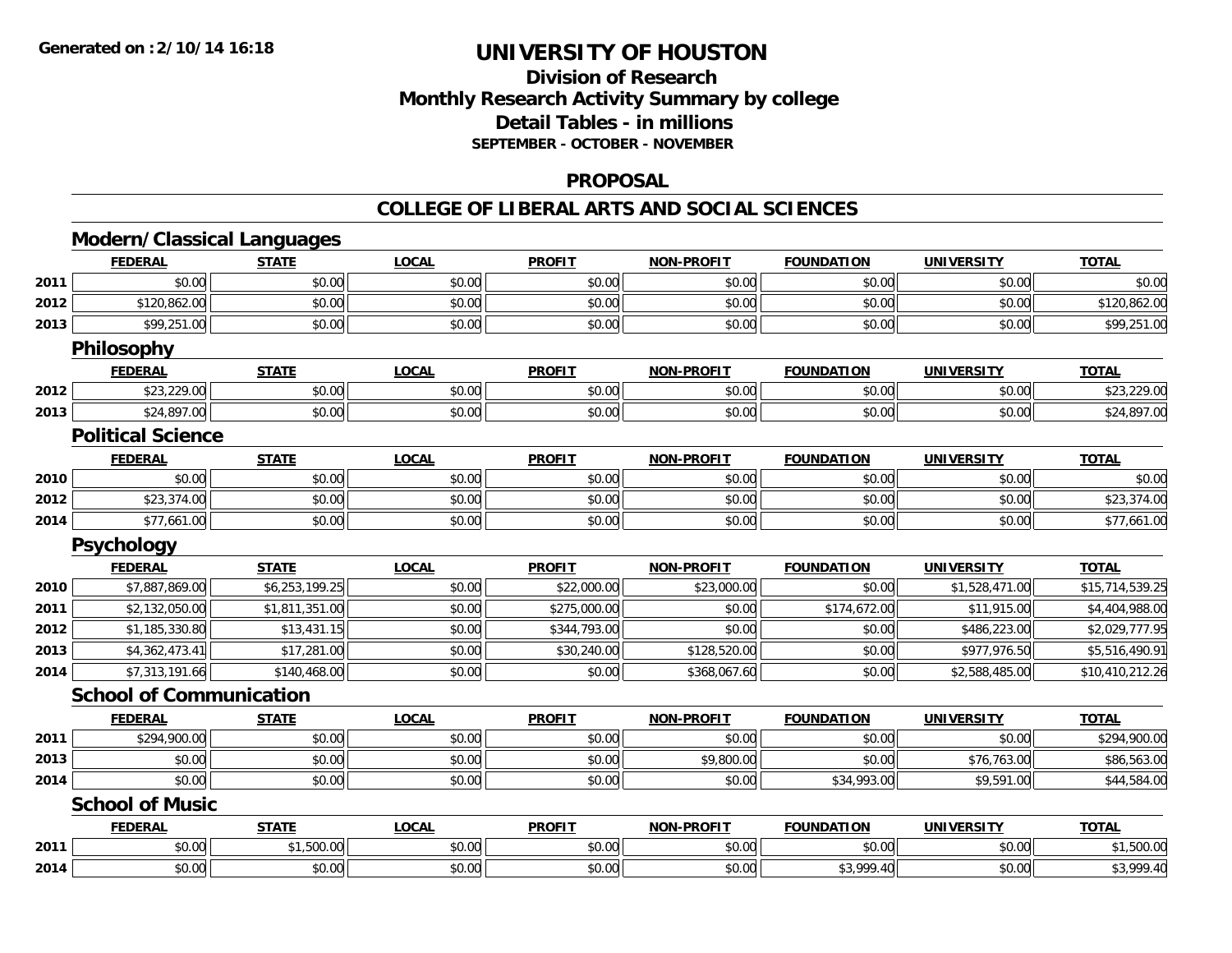## **Division of ResearchMonthly Research Activity Summary by college Detail Tables - in millions SEPTEMBER - OCTOBER - NOVEMBER**

### **PROPOSAL**

|              | Sociology       |                |              |                |                   |                   |                   |                 |
|--------------|-----------------|----------------|--------------|----------------|-------------------|-------------------|-------------------|-----------------|
|              | <b>FEDERAL</b>  | <b>STATE</b>   | <b>LOCAL</b> | <b>PROFIT</b>  | <b>NON-PROFIT</b> | <b>FOUNDATION</b> | <b>UNIVERSITY</b> | <b>TOTAL</b>    |
| 2011         | \$133,115.20    | \$0.00         | \$0.00       | \$0.00         | \$0.00            | \$0.00            | \$0.00            | \$133,115.20    |
| 2012         | \$0.00          | \$0.00         | \$0.00       | \$0.00         | \$0.00            | \$0.00            | \$508,467.30      | \$508,467.30    |
| 2013         | \$160,063.00    | \$0.00         | \$0.00       | \$0.00         | \$0.00            | \$0.00            | \$0.00            | \$160,063.00    |
|              | <b>Theatre</b>  |                |              |                |                   |                   |                   |                 |
|              | <b>FEDERAL</b>  | <b>STATE</b>   | <b>LOCAL</b> | <b>PROFIT</b>  | <b>NON-PROFIT</b> | <b>FOUNDATION</b> | <b>UNIVERSITY</b> | <b>TOTAL</b>    |
| 2010         | \$50,000.00     | \$0.00         | \$0.00       | \$0.00         | \$0.00            | \$0.00            | \$0.00            | \$50,000.00     |
| 2013         | \$0.00          | \$0.00         | \$0.00       | \$0.00         | \$100,027.00      | \$0.00            | \$0.00            | \$100,027.00    |
| <b>Total</b> | \$47,909,258.64 | \$9,896,065.55 | \$0.00       | \$2,297,833.00 | \$1,181,189.80    | \$906,278.30      | \$6,630,679.30    | \$68,821,304.59 |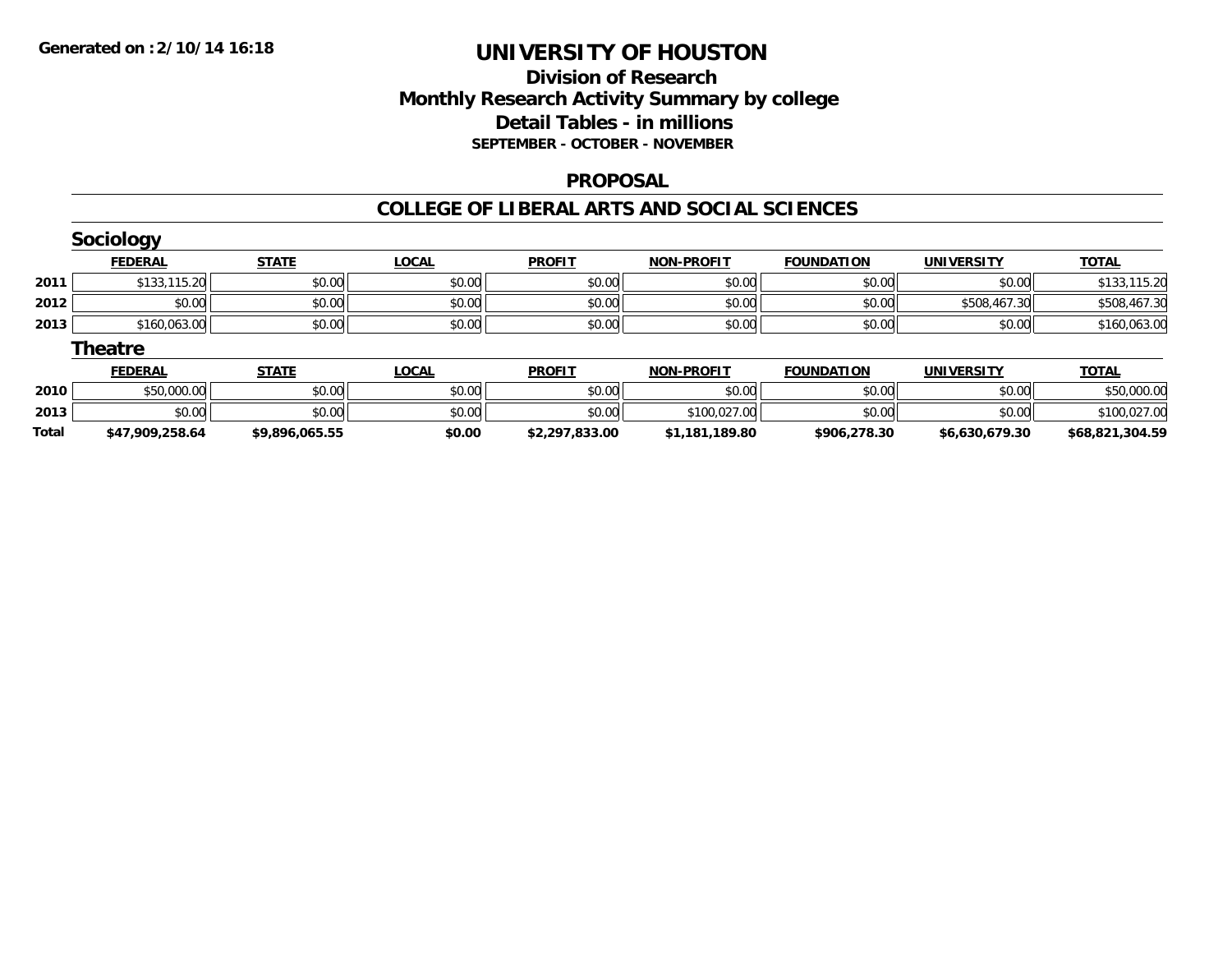## **Division of ResearchMonthly Research Activity Summary by college Detail Tables - in millionsSEPTEMBER - OCTOBER - NOVEMBER**

### **PROPOSAL**

## **COLLEGE OF NATURAL SCIENCES AND MATHEMATICS**

## **Biology/Biochemistry**

|      | <b>FEDERAL</b>  | <u>STATE</u>   | <u>LOCAL</u> | <b>PROFIT</b>  | <b>NON-PROFIT</b> | <b>FOUNDATION</b> | <b>UNIVERSITY</b> | <b>TOTAL</b>    |
|------|-----------------|----------------|--------------|----------------|-------------------|-------------------|-------------------|-----------------|
| 2010 | \$9,162,446.00  | \$8,631,870.50 | \$0.00       | \$1,033,331.00 | \$1,026,972.00    | \$120,000.00      | \$1,817,268.00    | \$21,791,887.50 |
| 2011 | \$17,510,039.20 | \$0.00         | \$0.00       | \$336,596.57   | \$651,996.00      | \$100,000.00      | \$164,228.00      | \$18,762,859.77 |
| 2012 | \$11,358,699.12 | \$999,930.00   | \$0.00       | \$0.00         | \$119,998.80      | \$74,822.00       | \$362,446.58      | \$12,915,896.50 |
| 2013 | \$7,973,587.85  | \$0.00         | \$0.00       | \$17,325.00    | \$0.00            | \$39,994.60       | \$0.00            | \$8,030,907.45  |
| 2014 | \$2,909,737.00  | \$318,000.00   | \$0.00       | \$0.00         | \$750,000.00      | \$0.00            | \$0.00            | \$3,977,737.00  |

## **Center for Nuclear Receptors and Cell Signaling**

|      | <b>FEDERAL</b> | <u>STATE</u>   | <b>LOCAL</b> | <b>PROFIT</b> | <b>NON-PROFIT</b> | <b>FOUNDATION</b> | <b>UNIVERSITY</b> | <b>TOTAL</b>    |
|------|----------------|----------------|--------------|---------------|-------------------|-------------------|-------------------|-----------------|
| 2010 | \$3,530,126.00 | \$8,778,690.50 | \$0.00       | \$0.00        | \$90,000.00       | \$330,914.00      | \$0.00            | \$12,729,730.50 |
| 2011 | \$427,658.00   | \$5,287,992.00 | \$0.00       | \$0.00        | \$50,126.00       | \$0.00            | \$312,401.00      | \$6,078,177.00  |
| 2012 | \$2,367,740.00 | \$0.00         | \$0.00       | \$0.00        | \$403.096.00      | \$300,000.00      | \$0.00            | \$3,070,836.00  |
| 2013 | \$7,718,980.00 | \$0.00         | \$0.00       | \$0.00        | \$30,000.00       | \$0.00            | \$0.00            | \$7,748,980.00  |
| 2014 | \$564,375.00   | \$0.00         | \$0.00       | \$0.00        | \$260,457.00      | \$0.00            | \$0.00            | \$824,832.00    |

## **Chemistry**

|      | <b>FEDERAL</b>  | <b>STATE</b>   | <b>LOCAL</b> | <b>PROFIT</b> | <b>NON-PROFIT</b> | <b>FOUNDATION</b> | <b>UNIVERSITY</b> | <b>TOTAL</b>    |
|------|-----------------|----------------|--------------|---------------|-------------------|-------------------|-------------------|-----------------|
| 2010 | \$12,269,248.60 | \$4,577,767.00 | \$0.00       | \$0.00        | \$2,930,116.26    | \$322,156.99      | \$664,392.00      | \$20,763,680.85 |
| 2011 | \$9,821,521.95  | \$162,600.00   | \$0.00       | \$50,000.00   | \$100,000.00      | \$0.00            | \$0.00            | \$10,134,121.95 |
| 2012 | \$9,135,485.04  | \$2,754,220.00 | \$0.00       | \$0.00        | \$118,840.00      | \$0.00            | \$170,000.00      | \$12,178,545.04 |
| 2013 | \$7,806,659.44  | \$1,678,546.00 | \$0.00       | \$0.00        | \$0.00            | \$0.00            | \$0.00            | \$9,485,205.44  |
| 2014 | \$3,035,382.50  | \$149,976.00   | \$0.00       | \$0.00        | \$375,000.00      | \$2,550,000.00    | \$158,025.00      | \$6,268,383.50  |

### **Computer Science**

|      | <b>FEDERAL</b> | <b>STATE</b>   | <b>LOCAL</b> | <b>PROFIT</b>  | <b>NON-PROFIT</b> | <b>FOUNDATION</b> | <b>UNIVERSITY</b> | <b>TOTAL</b>   |
|------|----------------|----------------|--------------|----------------|-------------------|-------------------|-------------------|----------------|
| 2010 | \$2,034,566.20 | \$2,823,250.00 | \$0.00       | \$1,922,808.00 | \$96,490.00       | \$0.00            | \$0.00            | \$6,877,114.20 |
| 2011 | \$5,310,458.44 | \$433,402.00   | \$0.00       | \$777,408.00   | \$100,054.00      | \$125,635.00      | \$0.00            | \$6,746,957.44 |
| 2012 | \$4,565,233.37 | \$0.00         | \$0.00       | \$0.00         | \$0.00            | \$10,000.00       | \$1,039,253.70    | \$5,614,487.07 |
| 2013 | \$6,278,481.59 | \$0.00         | \$0.00       | \$236,100.83   | \$320,000.00      | \$0.00            | \$592,552.00      | \$7,427,134.42 |
| 2014 | \$938,079.20   | \$0.00         | \$0.00       | \$22,411.41    | \$15,000.00       | \$0.00            | \$0.00            | \$975,490.61   |

# **Dean, Natural Sciences and Mathematics**

|      | <b>FEDERAL</b>                    | <b>CTATE</b><br>3 I A I I | <b>LOCAL</b>              | <b>PROFIT</b>  | <b>NON-PROFIT</b>                          | <b>FOUNDATION</b> | UNIVERSITY                | <b>TOTAL</b>                                        |
|------|-----------------------------------|---------------------------|---------------------------|----------------|--------------------------------------------|-------------------|---------------------------|-----------------------------------------------------|
| 2010 | 1.0000<br>,,,,,                   | \$0.00                    | $\sim$<br>$\sim$<br>vv.vv | ልስ ስስ<br>DU.UU | $\theta$ $\theta$ $\theta$<br>DU.UU        | \$0.00            | $\sim$ 00<br><b>JU.UU</b> | $\mathcal{C}$ $\Lambda$ 000 $\mathcal{C}$<br>. т, з |
| 2011 | 10000<br>70 <sub>5</sub><br>70.UU | \$0.00                    | ሖ ∩<br>$\sim$<br>vu.uu    | 0.00<br>JU.UU  | $\theta$ $\theta$ $\theta$<br><b>DU.UU</b> | \$0.00            | $\sim$ 00<br><b>JU.UU</b> | 0000<br>ייט.סלס,טל                                  |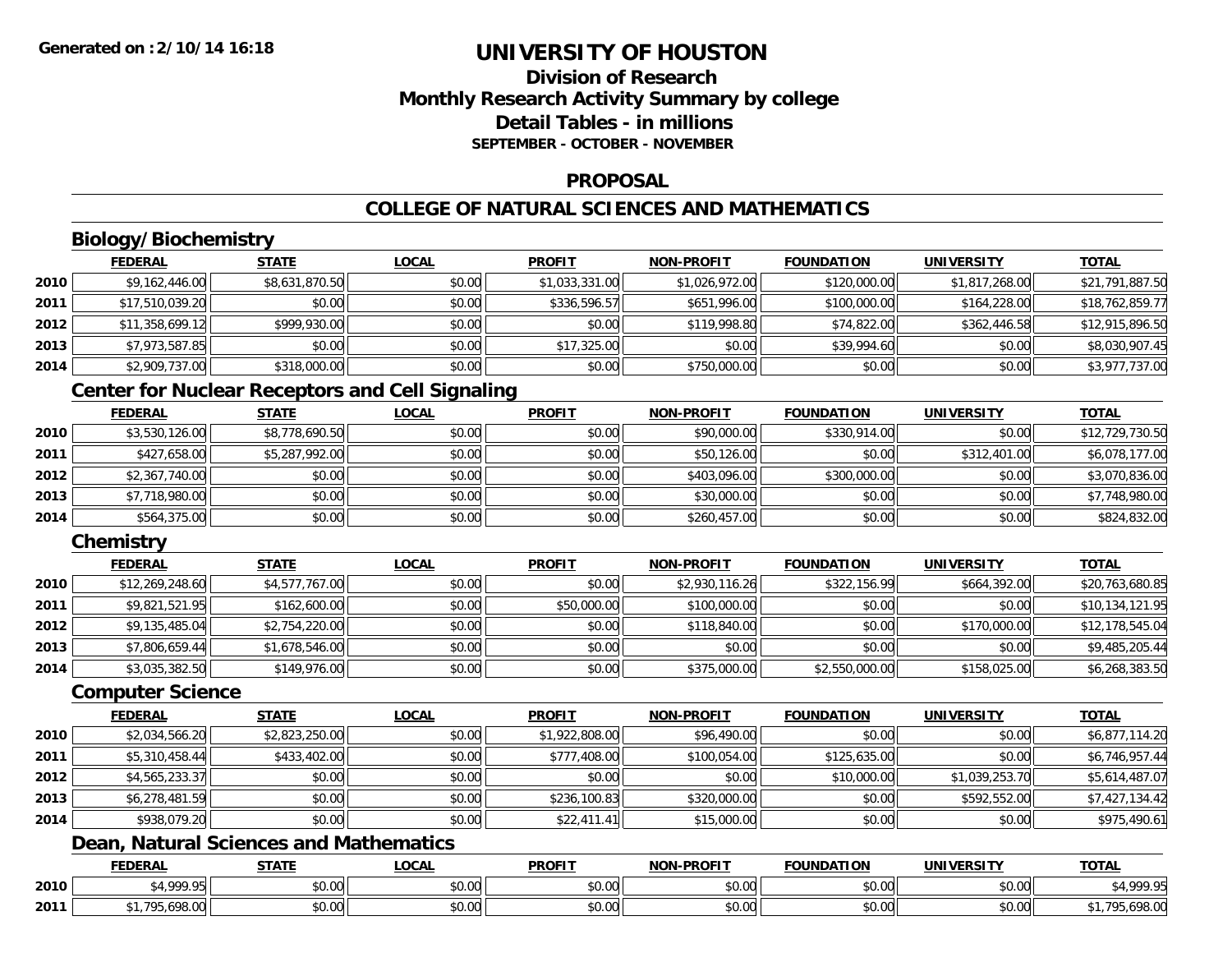## **Division of ResearchMonthly Research Activity Summary by college Detail Tables - in millions SEPTEMBER - OCTOBER - NOVEMBER**

### **PROPOSAL**

### **COLLEGE OF NATURAL SCIENCES AND MATHEMATICS**

|              | Dean, Natural Sciences and Mathematics  |                 |                                                      |                |                   |                   |                   |                  |
|--------------|-----------------------------------------|-----------------|------------------------------------------------------|----------------|-------------------|-------------------|-------------------|------------------|
|              | <b>FEDERAL</b>                          | <b>STATE</b>    | <b>LOCAL</b>                                         | <b>PROFIT</b>  | <b>NON-PROFIT</b> | <b>FOUNDATION</b> | <b>UNIVERSITY</b> | <b>TOTAL</b>     |
| 2012         | \$499,922.50                            | \$0.00          | \$0.00                                               | \$0.00         | \$0.00            | \$0.00            | \$0.00            | \$499,922.50     |
|              | <b>Earth &amp; Atmospheric Sciences</b> |                 |                                                      |                |                   |                   |                   |                  |
|              | <b>FEDERAL</b>                          | <b>STATE</b>    | <b>LOCAL</b>                                         | <b>PROFIT</b>  | <b>NON-PROFIT</b> | <b>FOUNDATION</b> | <b>UNIVERSITY</b> | <b>TOTAL</b>     |
| 2010         | \$743,572.00                            | \$525,000.00    | \$0.00                                               | \$20,000.00    | \$254,734.00      | \$0.00            | \$675,122.00      | \$2,218,428.00   |
| 2011         | \$308,978.00                            | \$77,571.00     | \$0.00                                               | \$40,000.00    | \$2,391,478.00    | \$0.00            | \$512,760.00      | \$3,330,787.00   |
| 2012         | \$894,455.00                            | \$0.00          | \$0.00                                               | \$380,474.00   | \$0.00            | \$0.00            | \$0.00            | \$1,274,929.00   |
| 2013         | \$1,889,924.00                          | \$0.00          | \$0.00                                               | \$0.00         | \$0.00            | \$0.00            | \$219,607.68      | \$2,109,531.68   |
| 2014         | \$766,893.00                            | \$0.00          | \$0.00                                               | \$0.00         | \$0.00            | \$0.00            | \$0.00            | \$766,893.00     |
|              |                                         |                 | <b>Institute for Climate and Atmospheric Science</b> |                |                   |                   |                   |                  |
|              | <b>FEDERAL</b>                          | <b>STATE</b>    | <b>LOCAL</b>                                         | <b>PROFIT</b>  | <b>NON-PROFIT</b> | <b>FOUNDATION</b> | <b>UNIVERSITY</b> | <b>TOTAL</b>     |
| 2011         | \$0.00                                  | \$0.00          | \$0.00                                               | \$0.00         | \$0.00            | \$0.00            | \$0.00            | \$0.00           |
| 2012         | \$0.00                                  | \$0.00          | \$0.00                                               | \$0.00         | \$0.00            | \$0.00            | \$0.00            | \$0.00           |
|              | <b>Mathematics</b>                      |                 |                                                      |                |                   |                   |                   |                  |
|              | <b>FEDERAL</b>                          | <b>STATE</b>    | <b>LOCAL</b>                                         | <b>PROFIT</b>  | <b>NON-PROFIT</b> | <b>FOUNDATION</b> | <b>UNIVERSITY</b> | <b>TOTAL</b>     |
| 2010         | \$5,312,901.80                          | \$1,081,437.00  | \$0.00                                               | \$211,699.50   | \$0.00            | \$0.00            | \$0.00            | \$6,606,038.30   |
| 2011         | \$4,766,167.00                          | \$645,077.00    | \$0.00                                               | \$0.00         | \$0.00            | \$0.00            | \$0.00            | \$5,411,244.00   |
| 2012         | \$2,035,703.20                          | \$0.00          | \$0.00                                               | \$135,000.00   | \$0.00            | \$72,725.00       | \$703,825.00      | \$2,947,253.20   |
| 2013         | \$2,210,387.00                          | \$0.00          | \$0.00                                               | \$79,348.17    | \$0.00            | \$0.00            | \$0.00            | \$2,289,735.17   |
| 2014         | \$1,734,871.36                          | \$0.00          | \$0.00                                               | \$0.00         | \$375,000.00      | \$0.00            | \$0.00            | \$2,109,871.36   |
|              | <b>Physics</b>                          |                 |                                                      |                |                   |                   |                   |                  |
|              | <b>FEDERAL</b>                          | <b>STATE</b>    | <b>LOCAL</b>                                         | <b>PROFIT</b>  | <b>NON-PROFIT</b> | <b>FOUNDATION</b> | <b>UNIVERSITY</b> | <b>TOTAL</b>     |
| 2010         | \$12,954,830.00                         | \$3,398,850.00  | \$0.00                                               | \$1,753,703.50 | \$85,968.74       | \$451,046.01      | \$0.00            | \$18,644,398.25  |
| 2011         | \$7,814,340.68                          | \$0.00          | \$0.00                                               | \$844,384.00   | \$0.00            | \$0.00            | \$0.00            | \$8,658,724.68   |
| 2012         | \$8,012,388.07                          | \$97,607.00     | \$0.00                                               | \$60,000.00    | \$47,381.00       | \$0.00            | \$0.00            | \$8,217,376.07   |
| 2013         | \$6,810,403.19                          | \$97,607.00     | \$0.00                                               | \$50,000.00    | \$2,365,165.60    | \$0.00            | \$0.00            | \$9,323,175.79   |
| 2014         | \$2,296,978.00                          | \$299,952.00    | \$0.00                                               | \$589,575.00   | \$0.00            | \$0.00            | \$0.00            | \$3,186,505.00   |
| <b>Total</b> | \$185,571,917.25                        | \$42,819,345.00 | \$0.00                                               | \$8,560,164.98 | \$12,957,873.40   | \$4,497,293.60    | \$7,391,880.96    | \$261,798,475.19 |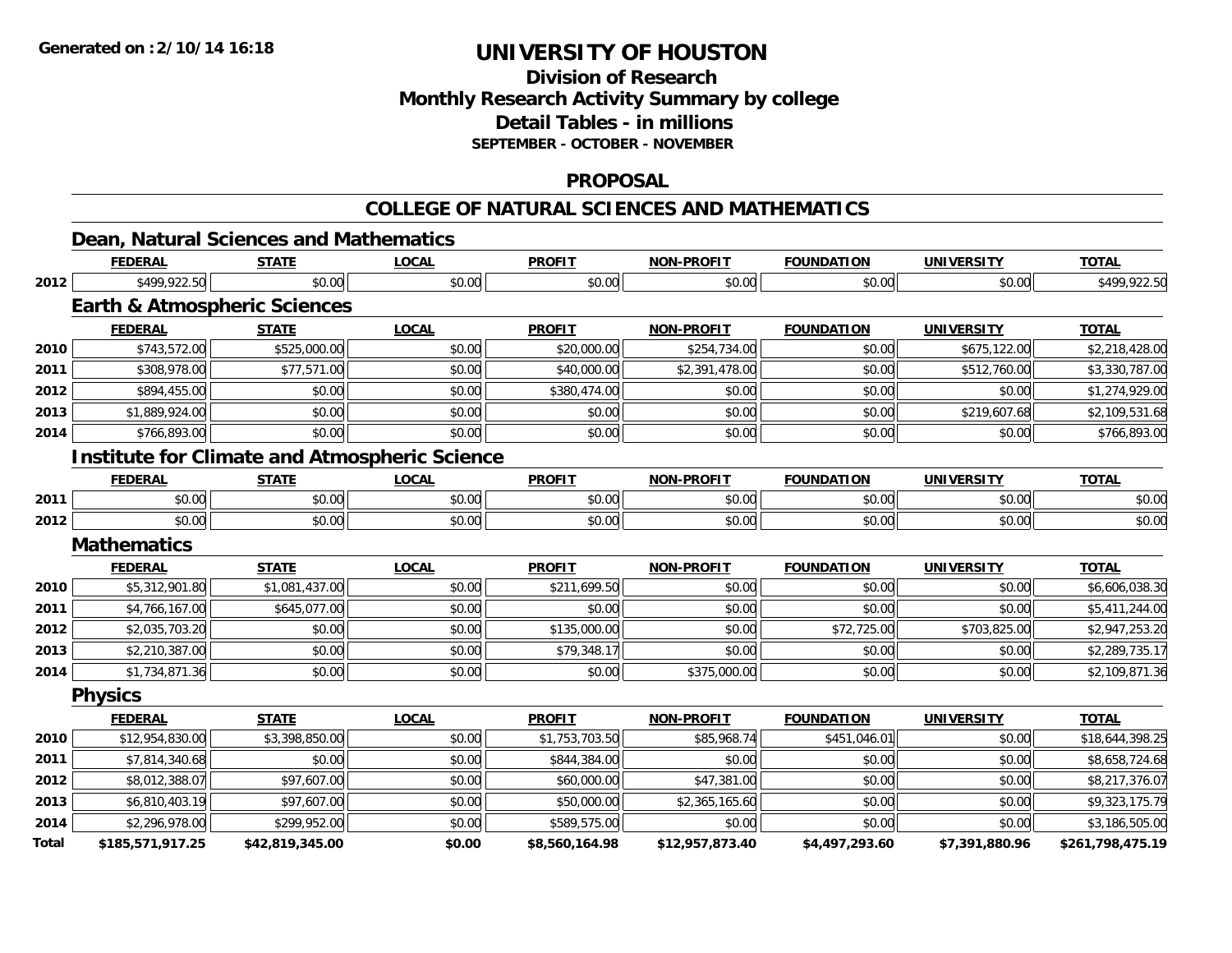## **Division of Research Monthly Research Activity Summary by college Detail Tables - in millions SEPTEMBER - OCTOBER - NOVEMBER**

#### **PROPOSAL**

### **COLLEGE OF OPTOMETRY**

# **Optometry, Community**

|       | <b>FEDERAL</b>  | <b>STATE</b> | <b>LOCAL</b> | <b>PROFIT</b>  | <b>NON-PROFIT</b> | <b>FOUNDATION</b> | <b>UNIVERSITY</b> | <b>TOTAL</b>    |
|-------|-----------------|--------------|--------------|----------------|-------------------|-------------------|-------------------|-----------------|
| 2010  | \$2,250,000.00  | \$720,000.00 | \$0.00       | \$252,216.40   | \$0.00            | \$0.00            | \$0.00            | \$3,222,216.40  |
| 2011  | \$9,149,396.25  | \$29,460.00  | \$0.00       | \$0.00         | \$308,567.00      | \$180,000.00      | \$0.00            | \$9,667,423.25  |
| 2012  | \$7,596,261.00  | \$74,750.00  | \$0.00       | \$91,600.00    | \$0.00            | \$0.00            | \$0.00            | \$7,762,611.00  |
| 2013  | \$7,453,944.00  | \$0.00       | \$0.00       | \$766,428.00   | \$0.00            | \$0.00            | \$321,274.00      | \$8,541,646.00  |
| 2014  | \$5,405,990.55  | \$0.00       | \$0.00       | \$577,107.00   | \$0.00            | \$0.00            | \$0.00            | \$5,983,097.55  |
| Total | \$31,855,591.80 | \$824,210.00 | \$0.00       | \$1,687,351.40 | \$308,567.00      | \$180,000.00      | \$321,274.00      | \$35,176,994.20 |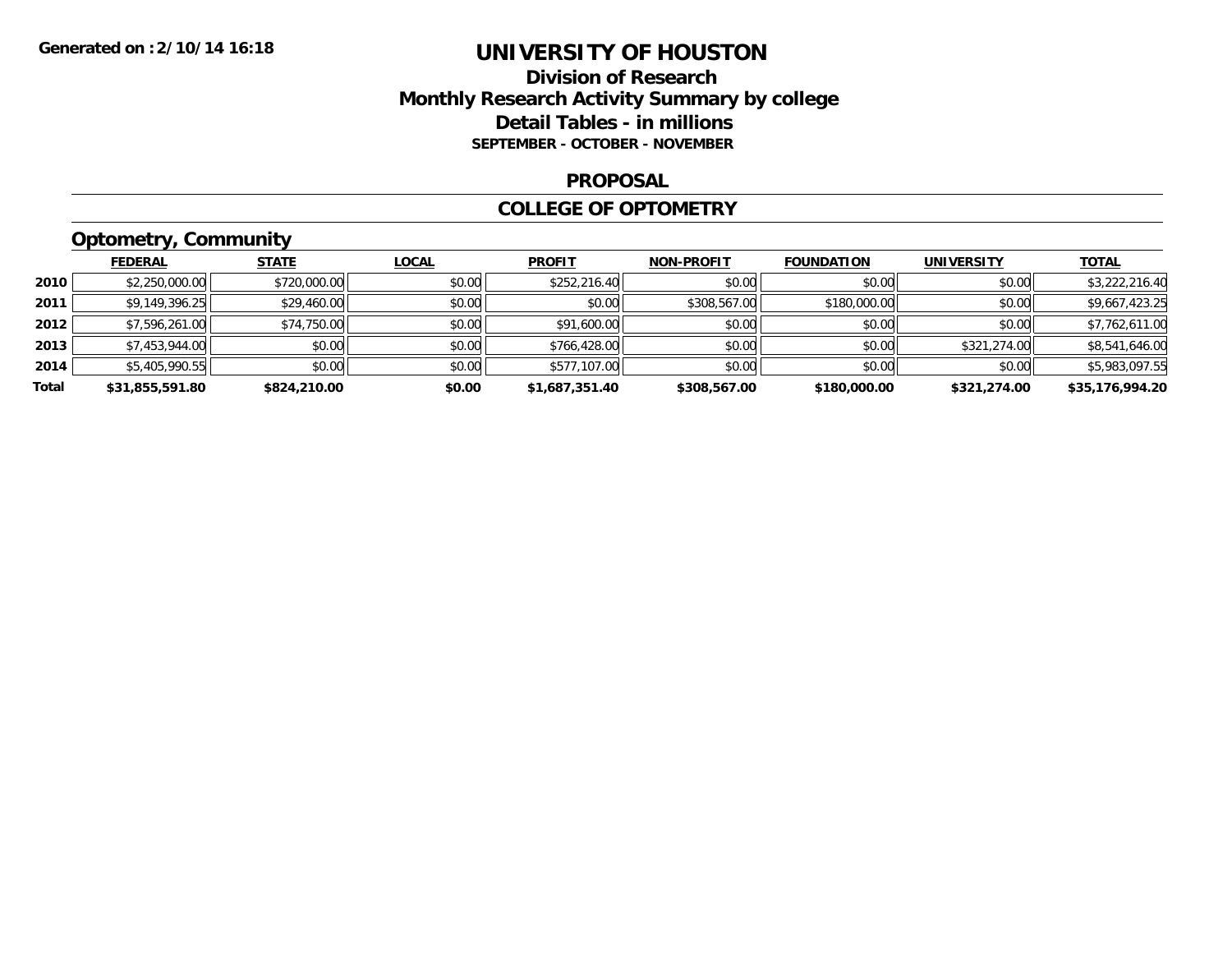## **Division of ResearchMonthly Research Activity Summary by college Detail Tables - in millions SEPTEMBER - OCTOBER - NOVEMBER**

#### **PROPOSAL**

#### **COLLEGE OF PHARMACY**

## **Clinical Sciences and Administration**

|      | <b>FEDERAL</b> | <u>STATE</u> | <u>LOCAL</u> | <b>PROFIT</b> | <b>NON-PROFIT</b> | <b>FOUNDATION</b> | <b>UNIVERSITY</b> | <b>TOTAL</b>   |
|------|----------------|--------------|--------------|---------------|-------------------|-------------------|-------------------|----------------|
| 2010 | \$2,583,489.58 | \$500,026.80 | \$0.00       | \$424,682.57  | \$60,000.00       | \$5,000.00        | \$49,809.00       | \$3,623,007.95 |
| 2011 | \$2,647,617.00 | \$0.00       | \$0.00       | \$190,756.80  | \$0.00            | \$25,000.00       | \$20,062.00       | \$2,883,435.80 |
| 2012 | \$2,197,657.10 | \$35,547.00  | \$0.00       | \$80,000.00   | \$11,000.00       | \$142,630.00      | \$380,235.72      | \$2,847,069.82 |
| 2013 | \$1,738,724.40 | \$0.00       | \$144,311.00 | \$277,521.00  | \$70,000.00       | \$0.00            | \$0.00            | \$2,230,556.40 |
| 2014 | \$813,872.00   | \$0.00       | \$0.00       | \$12,500.00   | \$20,000.00       | \$0.00            | \$0.00            | \$846,372.00   |

### **Dean, Pharmacy**

|      | <b>FEDERAL</b> | <b>STATE</b>   | <u>LOCAL</u>                       | <b>PROFIT</b>                                | <b>NON-PROFIT</b> | <b>FOUNDATION</b> | UNIVERSITY | <u>TOTAL</u> |
|------|----------------|----------------|------------------------------------|----------------------------------------------|-------------------|-------------------|------------|--------------|
| 2010 | 0000<br>,u.u   | 40.00<br>JU.UU | $\sigma \cap \Delta \cap$<br>JU.UU | $\triangle$ $\triangle$ $\triangle$<br>JU.UU | 40.00<br>PO.OO    | \$0.00            | \$0.00     | \$0.00       |
| 2011 | 0000<br>,u.uu  | 40.00<br>JU.UU | 0.00<br>JU.UU                      | $\triangle$<br>JU.UU                         | 0000<br>PO.OO     | \$0.00            | \$0.00     | \$0.00       |
| 2013 | 0000<br>DU.UU  | 40.00<br>PU.UU | 0000<br>JU.UU                      | $\sim$ $\sim$<br>JU.UU                       | \$0.00            | \$0.00            | \$0.00     | \$0.00       |

### **Pharmacological and Pharmaceutical Sciences**

|       | <b>FEDERAL</b>  | <b>STATE</b>   | <u>LOCAL</u> | <b>PROFIT</b>  | <b>NON-PROFIT</b> | <b>FOUNDATION</b> | UNIVERSITY     | <b>TOTAL</b>    |
|-------|-----------------|----------------|--------------|----------------|-------------------|-------------------|----------------|-----------------|
| 2010  | \$12,727,663.68 | \$3,620,115.20 | \$0.00       | \$0.00         | \$0.00            | \$0.00            | \$0.00         | \$16,347,778.88 |
| 2011  | \$8,544,771.00  | \$0.00         | \$0.00       | \$0.00         | \$0.00            | \$810,210.00      | \$0.00         | \$9,354,981.00  |
| 2012  | \$11,946,525.90 | \$172,389.00   | \$0.00       | \$11,000.00    | \$39,999.20       | \$74,822.00       | \$240,000.00   | \$12,484,736.10 |
| 2013  | \$9,194,014.94  | \$0.00         | \$0.00       | \$133,126.00   | \$262,000.00      | \$125,000.00      | \$1,916,860.00 | \$11,631,000.94 |
| 2014  | \$854,820.00    | \$0.00         | \$0.00       | \$368,725.00   | \$0.00            | \$173,919.90      | \$1,259,610.00 | \$2,657,074.90  |
| Total | \$53,249,155.60 | \$4,328,078.00 | \$144,311.00 | \$1,498,311.37 | \$462,999.20      | \$1,356,581.90    | \$3,866,576.72 | \$64,906,013.79 |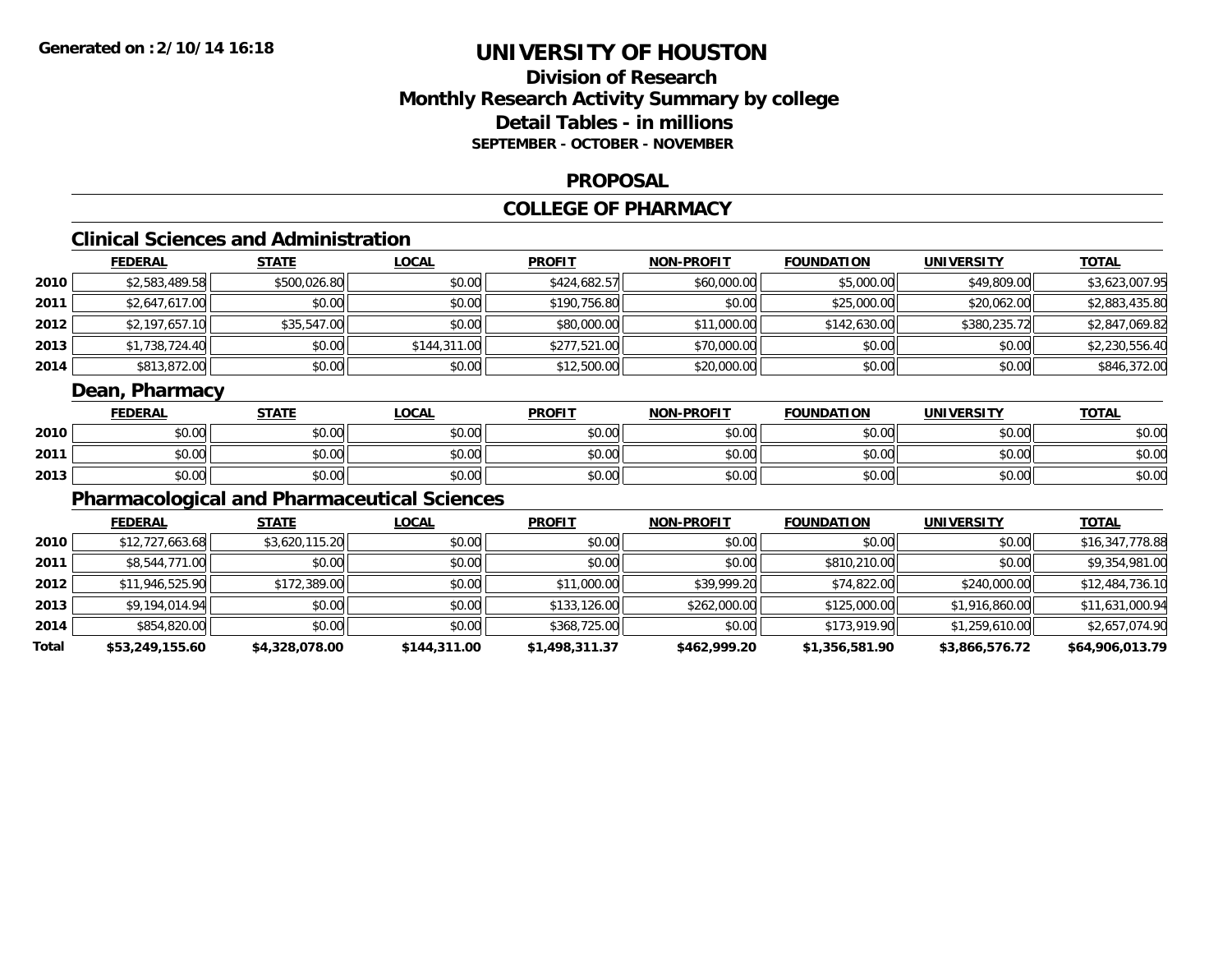## **Division of Research Monthly Research Activity Summary by college Detail Tables - in millions SEPTEMBER - OCTOBER - NOVEMBER**

### **PROPOSAL**

#### **COLLEGE OF TECHNOLOGY**

|      | <b>Center for Technology Literacy</b>         |                |              |               |                   |                   |                   |                |
|------|-----------------------------------------------|----------------|--------------|---------------|-------------------|-------------------|-------------------|----------------|
|      | <b>FEDERAL</b>                                | <b>STATE</b>   | <b>LOCAL</b> | <b>PROFIT</b> | <b>NON-PROFIT</b> | <b>FOUNDATION</b> | <b>UNIVERSITY</b> | <b>TOTAL</b>   |
| 2011 | \$0.00                                        | \$0.00         | \$0.00       | \$0.00        | \$0.00            | \$0.00            | \$0.00            | \$0.00         |
| 2014 | \$0.00                                        | \$931,847.00   | \$0.00       | \$0.00        | \$0.00            | \$0.00            | \$0.00            | \$931,847.00   |
|      | <b>Construction Management</b>                |                |              |               |                   |                   |                   |                |
|      | <b>FEDERAL</b>                                | <b>STATE</b>   | <b>LOCAL</b> | <b>PROFIT</b> | <b>NON-PROFIT</b> | <b>FOUNDATION</b> | <b>UNIVERSITY</b> | <b>TOTAL</b>   |
| 2012 | \$0.00                                        | \$67,821.00    | \$0.00       | \$0.00        | \$0.00            | \$0.00            | \$0.00            | \$67,821.00    |
| 2013 | \$0.00                                        | \$0.00         | \$0.00       | \$0.00        | \$0.00            | \$0.00            | \$50,633.00       | \$50,633.00    |
|      | Dean, Technology                              |                |              |               |                   |                   |                   |                |
|      | <b>FEDERAL</b>                                | <b>STATE</b>   | <b>LOCAL</b> | <b>PROFIT</b> | <b>NON-PROFIT</b> | <b>FOUNDATION</b> | <b>UNIVERSITY</b> | <b>TOTAL</b>   |
| 2010 | \$0.00                                        | \$1,460,115.00 | \$0.00       | \$0.00        | \$0.00            | \$0.00            | \$0.00            | \$1,460,115.00 |
| 2011 | \$0.00                                        | \$1,153,800.00 | \$0.00       | \$0.00        | \$0.00            | \$0.00            | \$31,415.00       | \$1,185,215.00 |
| 2012 | \$499,922.50                                  | \$342,089.00   | \$0.00       | \$0.00        | \$100,000.00      | \$0.00            | \$0.00            | \$942,011.50   |
| 2014 | \$279,820.00                                  | \$0.00         | \$0.00       | \$0.00        | \$0.00            | \$0.00            | \$0.00            | \$279,820.00   |
|      | <b>Engineering Technology</b>                 |                |              |               |                   |                   |                   |                |
|      | <b>FEDERAL</b>                                | <b>STATE</b>   | <b>LOCAL</b> | <b>PROFIT</b> | <b>NON-PROFIT</b> | <b>FOUNDATION</b> | <b>UNIVERSITY</b> | <b>TOTAL</b>   |
| 2010 | \$2,553,949.00                                | \$3,426,559.00 | \$0.00       | \$0.00        | \$0.00            | \$0.00            | \$0.00            | \$5,980,508.00 |
| 2011 | \$1,707,211.00                                | \$1,443,594.00 | \$0.00       | \$0.00        | \$99,948.00       | \$0.00            | \$0.00            | \$3,250,753.00 |
| 2012 | \$1,475,867.50                                | \$0.00         | \$0.00       | \$100,000.00  | \$0.00            | \$0.00            | \$0.00            | \$1,575,867.50 |
| 2013 | \$2,570,612.00                                | \$0.00         | \$0.00       | \$50,000.00   | \$182,815.00      | \$0.00            | \$2,053,832.00    | \$4,857,259.00 |
| 2014 | \$3,178,323.00                                | \$0.00         | \$0.00       | \$50,000.00   | \$0.00            | \$0.00            | \$10,301.00       | \$3,238,624.00 |
|      | <b>Human Development and Consumer Science</b> |                |              |               |                   |                   |                   |                |
|      | <b>FEDERAL</b>                                | <b>STATE</b>   | <b>LOCAL</b> | <b>PROFIT</b> | <b>NON-PROFIT</b> | <b>FOUNDATION</b> | <b>UNIVERSITY</b> | <b>TOTAL</b>   |
| 2010 | \$0.00                                        | \$0.00         | \$0.00       | \$20,704.00   | \$0.00            | \$0.00            | \$0.00            | \$20,704.00    |
| 2012 | \$882,933.40                                  | \$0.00         | \$0.00       | \$0.00        | \$0.00            | \$0.00            | \$0.00            | \$882,933.40   |
|      | <b>Information &amp; Logistics Technology</b> |                |              |               |                   |                   |                   |                |
|      | <b>FEDERAL</b>                                | <b>STATE</b>   | <b>LOCAL</b> | <b>PROFIT</b> | <b>NON-PROFIT</b> | <b>FOUNDATION</b> | <b>UNIVERSITY</b> | <b>TOTAL</b>   |
| 2010 | \$0.00                                        | \$200,000.00   | \$0.00       | \$0.00        | \$0.00            | \$0.00            | \$0.00            | \$200,000.00   |
| 2011 | \$100,000.00                                  | \$0.00         | \$0.00       | \$0.00        | \$0.00            | \$0.00            | \$0.00            | \$100,000.00   |
| 2012 | \$0.00                                        | \$0.00         | \$0.00       | \$0.00        | \$0.00            | \$0.00            | \$5,000.00        | \$5,000.00     |
| 2013 | \$0.00                                        | \$0.00         | \$0.00       | \$0.00        | \$50,000.00       | \$0.00            | \$0.00            | \$50,000.00    |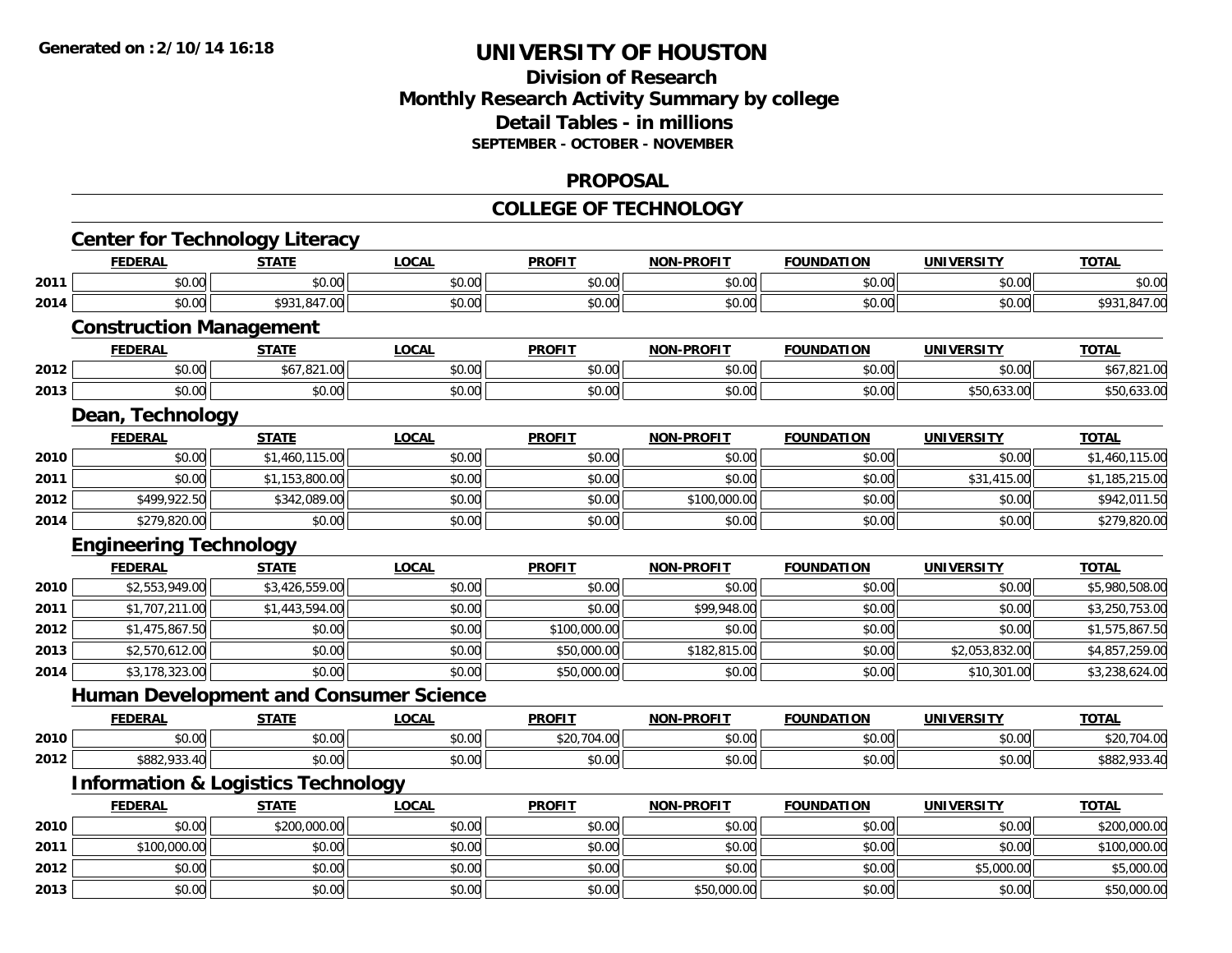## **Division of Research Monthly Research Activity Summary by college Detail Tables - in millions SEPTEMBER - OCTOBER - NOVEMBER**

#### **PROPOSAL**

### **COLLEGE OF TECHNOLOGY**

### **Texas Manufacturing Assistance Center**

|              | <b>FEDERAL</b>  | <u>STATE</u>   | <u>LOCAL</u> | <b>PROFIT</b> | <b>NON-PROFIT</b> | <b>FOUNDATION</b> | <b>UNIVERSITY</b> | <b>TOTAL</b>    |
|--------------|-----------------|----------------|--------------|---------------|-------------------|-------------------|-------------------|-----------------|
| 2010         | \$0.00          | \$0.00         | \$0.00       | \$0.00        | \$0.00            | \$0.00            | \$0.00            | \$0.00          |
| 2011         | \$0.00          | \$0.00         | \$0.00       | \$0.00        | \$0.00            | \$0.00            | \$0.00            | \$0.00          |
| 2012         | \$0.00          | \$0.00         | \$0.00       | \$0.00        | \$0.00            | \$0.00            | \$0.00            | \$0.00          |
| <b>Total</b> | \$13,248,638.40 | \$9.025.825.00 | \$0.00       | \$220,704.00  | \$432,763.00      | \$0.00            | \$2,151,181.00    | \$25,079,111.40 |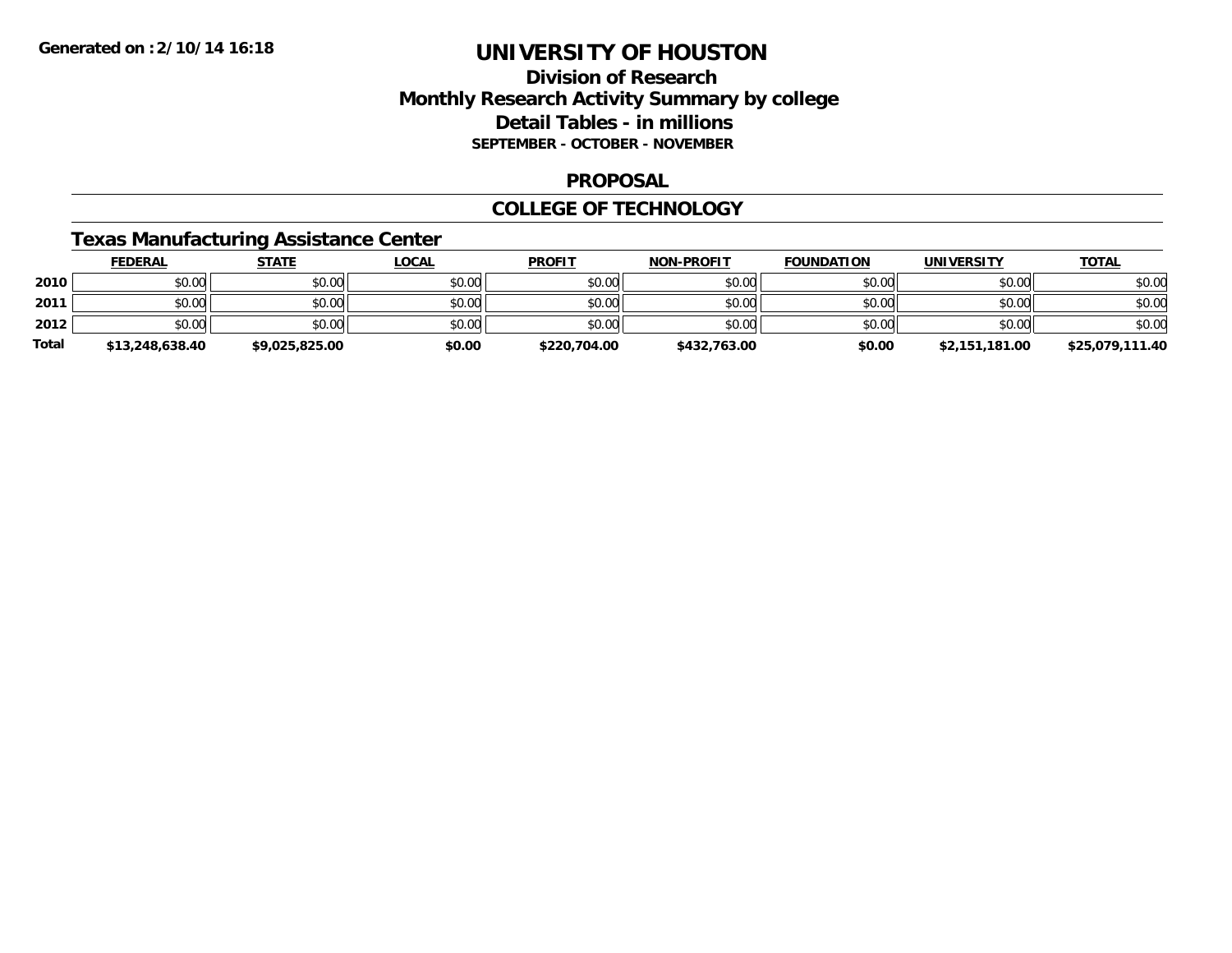## **Division of ResearchMonthly Research Activity Summary by college Detail Tables - in millionsSEPTEMBER - OCTOBER - NOVEMBER**

### **PROPOSAL**

## **CULLEN COLLEGE OF ENGINEERING**

## **Biomedical Engineering**

|      | <b>FEDERAL</b>  | <b>STATE</b> | <u>LOCAL</u> | <b>PROFIT</b> | <b>NON-PROFIT</b> | <b>FOUNDATION</b> | <b>UNIVERSITY</b> | <b>TOTAL</b>    |
|------|-----------------|--------------|--------------|---------------|-------------------|-------------------|-------------------|-----------------|
| 2010 | \$465,833.32    | \$0.00       | \$0.00       | \$0.00        | \$0.00            | \$0.00            | \$0.00            | \$465,833.32    |
| 2011 | \$2,755,645.95  | \$0.00       | \$0.00       | \$0.00        | \$0.00            | \$0.00            | \$686,250.00      | \$3,441,895.95  |
| 2012 | \$212,712.60    | \$672,750.00 | \$0.00       | \$0.00        | \$0.00            | \$0.00            | \$560,625.00      | \$1,446,087.60  |
| 2013 | \$2,768,499.39  | \$202,500.00 | \$0.00       | \$66,477.00   | \$0.00            | \$0.00            | \$562,500.00      | \$3,599,976.39  |
| 2014 | \$12,407,967.50 | \$20,000.00  | \$0.00       | \$0.00        | \$250,000.00      | \$0.00            | \$271,740.00      | \$12,949,707.50 |

## **Chemical Engineering**

|      | <b>FEDERAL</b> | <b>STATE</b>   | <u>LOCAL</u> | <b>PROFIT</b>  | <b>NON-PROFIT</b> | <b>FOUNDATION</b> | <b>UNIVERSITY</b> | <b>TOTAL</b>    |
|------|----------------|----------------|--------------|----------------|-------------------|-------------------|-------------------|-----------------|
| 2010 | \$6,287,229.02 | \$4,057,954.00 | \$59,400.00  | \$437,076.43   | \$200,000.00      | \$78,200.00       | \$0.00            | \$11,119,859.45 |
| 2011 | \$7,575,459.50 | \$0.00         | \$0.00       | \$2,481,744.71 | \$2,383,651.00    | \$0.00            | \$411,805.00      | \$12,852,660.21 |
| 2012 | \$3,103,732.94 | \$1,489,348.10 | \$0.00       | \$502,823.00   | \$507,000.00      | \$0.00            | \$170,000.00      | \$5,772,904.04  |
| 2013 | \$6,903,559.12 | \$26,500.00    | \$0.00       | \$1,745,175.00 | \$225,000.00      | \$254,978.40      | \$39,909.00       | \$9,195,121.52  |
| 2014 | \$1,345,137.00 | \$202,068.00   | \$0.00       | \$2,233,785.00 | \$0.00            | \$1,500,000.00    | \$37,289.00       | \$5,318,279.00  |

## **Civil Engineering**

**2012**

|      | <b>FEDERAL</b>  | <b>STATE</b>   | <b>LOCAL</b> | <b>PROFIT</b> | <b>NON-PROFIT</b> | <b>FOUNDATION</b> | <b>UNIVERSITY</b> | <b>TOTAL</b>    |
|------|-----------------|----------------|--------------|---------------|-------------------|-------------------|-------------------|-----------------|
| 2010 | \$1,868,542.70  | \$1,745,770.00 | \$0.00       | \$79,359.20   | \$12,000.00       | \$0.00            | \$0.00            | \$3,705,671.90  |
| 2011 | \$10,799,125.20 | \$50,000.00    | \$100,000.00 | \$38,500.00   | \$660,000.00      | \$49,500.00       | \$240,299.00      | \$11,937,424.20 |
| 2012 | \$1,848,369.60  | \$507,549.00   | \$0.00       | \$52,678.10   | \$13,308.00       | \$0.00            | \$688,763.00      | \$3,110,667.70  |
| 2013 | \$2,623,749.07  | \$476,192.00   | \$0.00       | \$163,590.00  | \$517,242.40      | \$60,565.00       | \$194,000.00      | \$4,035,338.47  |
| 2014 | \$2,135,846.00  | \$290,896.00   | \$0.00       | \$358,883.00  | \$0.00            | \$0.00            | \$110,008.00      | \$2,895,633.00  |

## **Composites Engineering and Applications Center**

|      | <b>FEDERAL</b>                               | <b>STATE</b>   | <b>LOCAL</b> | <b>PROFIT</b> | <b>NON-PROFIT</b> | <b>FOUNDATION</b> | <b>UNIVERSITY</b> | <b>TOTAL</b>    |
|------|----------------------------------------------|----------------|--------------|---------------|-------------------|-------------------|-------------------|-----------------|
| 2010 | \$0.00                                       | \$0.00         | \$0.00       | \$0.00        | \$0.00            | \$0.00            | \$0.00            | \$0.00          |
|      | Dean, Engineering                            |                |              |               |                   |                   |                   |                 |
|      | <b>FEDERAL</b>                               | <b>STATE</b>   | <b>LOCAL</b> | <b>PROFIT</b> | <b>NON-PROFIT</b> | <b>FOUNDATION</b> | <b>UNIVERSITY</b> | <b>TOTAL</b>    |
| 2012 | \$882,933.40                                 | \$0.00         | \$0.00       | \$0.00        | \$0.00            | \$0.00            | \$0.00            | \$882,933.40    |
|      | <b>Electrical &amp; Computer Engineering</b> |                |              |               |                   |                   |                   |                 |
|      | <b>FEDERAL</b>                               | <b>STATE</b>   | <b>LOCAL</b> | <b>PROFIT</b> | <b>NON-PROFIT</b> | <b>FOUNDATION</b> | <b>UNIVERSITY</b> | <b>TOTAL</b>    |
| 2010 | \$6,784,537.63                               | \$3,914,021.20 | \$204,000.00 | \$204,990.00  | \$625,695.00      | \$0.00            | \$0.00            | \$11,733,243.83 |
| 2011 | \$5,312,353.43                               | \$0.00         | \$0.00       | \$745,497.81  | \$260,012.00      | \$115,800.00      | \$373,500.00      | \$6,807,163.24  |

2 \$3,987,842.07|| \$616,937.90|| \$0.00|| \$108,500.00|| \$0.00|| \$0.00|| \$2,024,976.00|| \$6,738,255.97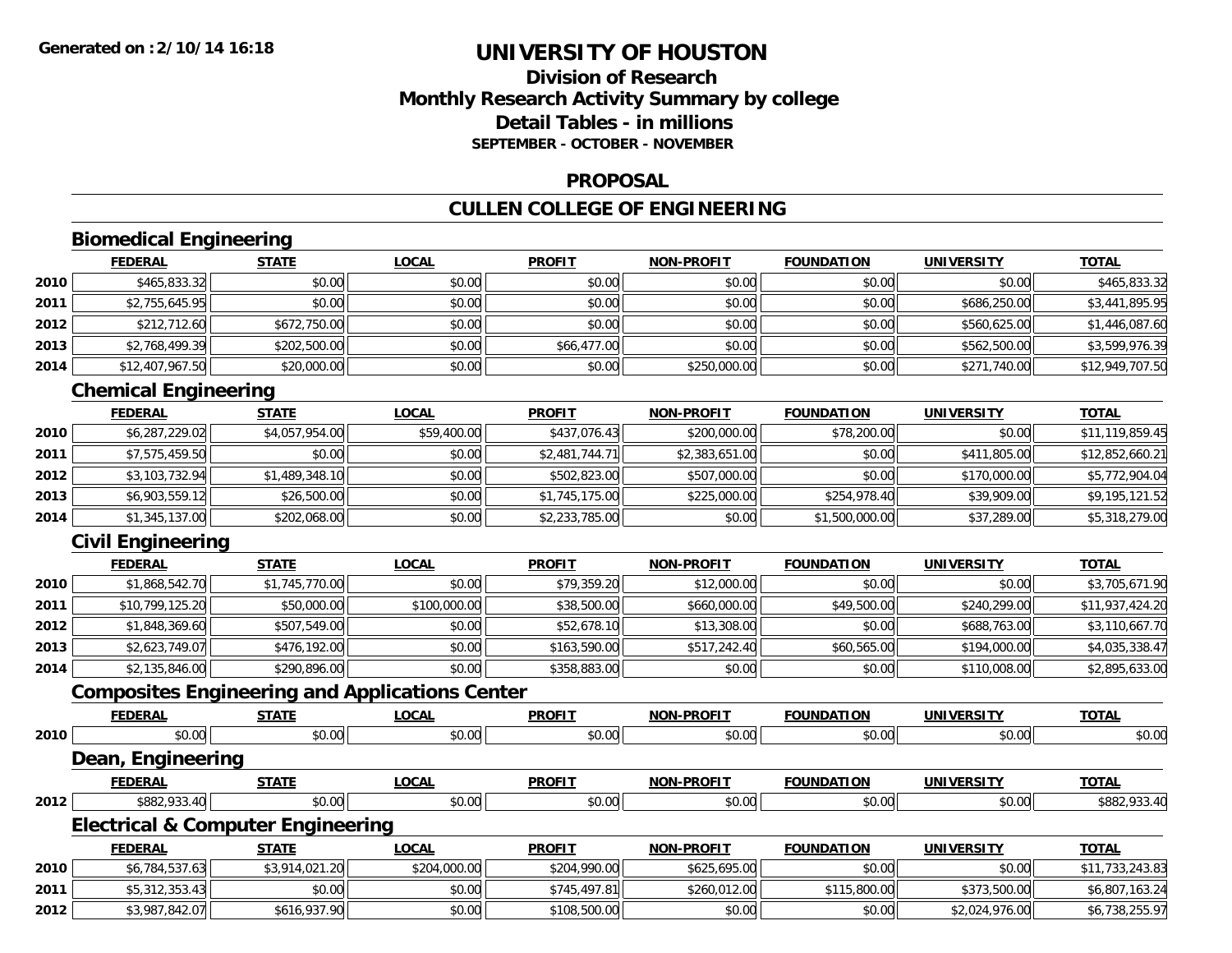## **Division of ResearchMonthly Research Activity Summary by college Detail Tables - in millionsSEPTEMBER - OCTOBER - NOVEMBER**

### **PROPOSAL**

## **CULLEN COLLEGE OF ENGINEERING**

## **Electrical & Computer Engineering**

|      | <b>FEDERAL</b>                        | <b>STATE</b> | LOCAL         | <b>PROFIT</b>                                                        | <b>NON-PROFIT</b> | <b>FOUNDATION</b>         | UNIVERSITY               | <b>TOTAL</b>               |
|------|---------------------------------------|--------------|---------------|----------------------------------------------------------------------|-------------------|---------------------------|--------------------------|----------------------------|
| 2013 | ววด วร<br>- 0.70 م<br>75. J J J J J J | \$0.00       | 0000<br>JU.UU | \$0.00                                                               | \$100,000.00      | \$90,000.00               | \$21,000.00              | $*7.08$<br>່າາດ າ<br>201.L |
| 2014 | 190.211.00                            | *99,750.00   | 0000<br>JU.UU | 0.27100000<br>$\rightarrow$ , $\cup$ $\cup$ , $\cup$ , $\rightarrow$ | 00000<br>,,ouu.uu | 10 <sub>1</sub><br>74.937 | 176.688.00<br>$\sim$ $-$ | ั.986.1เ<br>+.825 '        |

## **Industrial Engineering**

|      | <b>FEDERAL</b> | <u>STATE</u> | <u>LOCAL</u> | <b>PROFIT</b> | <b>NON-PROFIT</b> | <b>FOUNDATION</b> | <b>UNIVERSITY</b> | <b>TOTAL</b>   |
|------|----------------|--------------|--------------|---------------|-------------------|-------------------|-------------------|----------------|
| 2010 | \$709,746.50   | \$409,080.00 | \$404,701.00 | \$0.00        | \$0.00            | \$0.00            | \$0.00            | \$1,523,527.50 |
| 2011 | \$300,148.00   | \$0.00       | \$0.00       | \$0.00        | \$0.00            | \$99,882.00       | \$0.00            | \$400,030.00   |
| 2012 | \$2,217,006.80 | \$46,893.60  | \$0.00       | \$0.00        | \$0.00            | \$0.00            | \$0.00            | \$2,263,900.40 |
| 2013 | \$89,843.25    | \$93,315.00  | \$0.00       | \$0.00        | \$0.00            | \$0.00            | \$0.00            | \$183,158.25   |
| 2014 | \$485,317.00   | \$0.00       | \$0.00       | \$0.00        | \$29,887.80       | \$0.00            | \$0.00            | \$515,204.80   |

### **Mechanical Engineering**

|      | <b>FEDERAL</b>  | <b>STATE</b>   | <b>LOCAL</b> | <b>PROFIT</b> | <b>NON-PROFIT</b> | <b>FOUNDATION</b> | <b>UNIVERSITY</b> | <b>TOTAL</b>    |
|------|-----------------|----------------|--------------|---------------|-------------------|-------------------|-------------------|-----------------|
| 2010 | \$6,393,728.80  | \$5,179,302.00 | \$0.00       | \$361,630.80  | \$172,500.00      | \$0.00            | \$80,000.00       | \$12,187,161.60 |
| 2011 | \$12,278,239.51 | \$0.00         | \$0.00       | \$255,353.00  | \$1,000,000.00    | \$100,000.00      | \$1,120,283.00    | \$14,753,875.51 |
| 2012 | \$2,160,320.11  | \$0.00         | \$0.00       | \$24,443.90   | \$1,019,270.76    | \$0.00            | \$700,244.00      | \$3,904,278.77  |
| 2013 | \$931,356.00    | \$50,000.00    | \$0.00       | \$442,500.00  | \$100,000.00      | \$0.00            | \$227,394.00      | \$1,751,250.00  |
| 2014 | \$496,791.64    | \$0.00         | \$0.00       | \$95,029.00   | \$625,000.00      | \$0.00            | \$149,963.00      | \$1,366,783.64  |

### **National Wind Energy Center**

|       | FEDERAL               | <b>СТАТЕ</b>    | .OCAL                  | <b>PROFIT</b>   | <b>NON-PROFIT</b> | <b>FOUNDATION</b> | UNIVERSITY     | <b>TOTAL</b>     |
|-------|-----------------------|-----------------|------------------------|-----------------|-------------------|-------------------|----------------|------------------|
| 2010  | $\sim$ 00<br>DU.UU    | \$0.00          | $\sim$ $\sim$<br>JU.UU | \$0.00          | \$0.00            | ልስ ሰስ             | ልስ ሰሰ<br>JU.UU | \$0.00           |
| Total | .195.023.32<br>\$116. | \$20,150,826.80 | \$768,101.00           | \$10.672.035.94 | .366.96           | \$2,423,462.50    | \$8,847,236.00 | \$168.768.052.52 |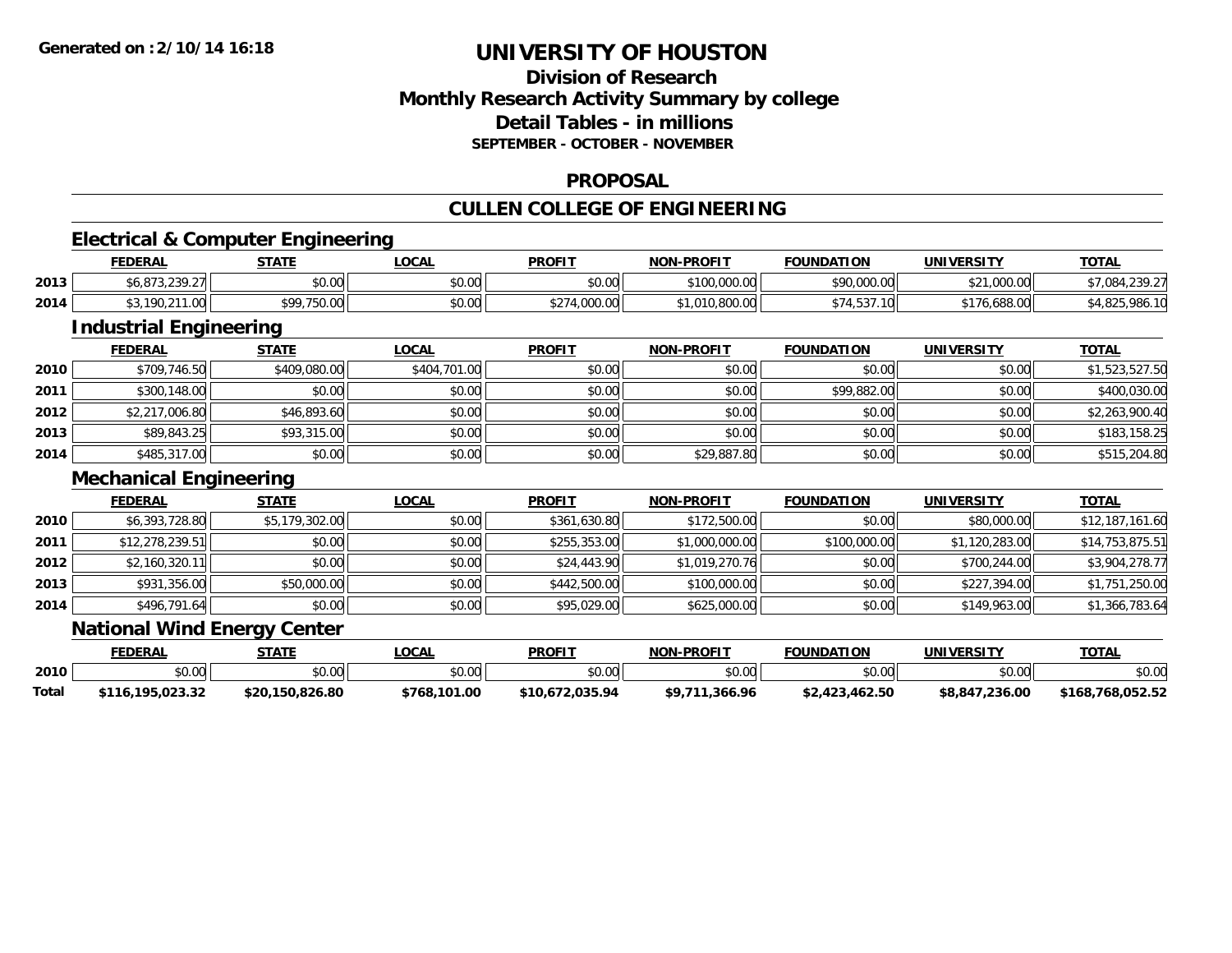## **Division of Research Monthly Research Activity Summary by college Detail Tables - in millions SEPTEMBER - OCTOBER - NOVEMBER**

### **PROPOSAL**

## **DIVISION OF RESEARCH**

|      | <b>Allied Geophysical Laboratories</b>    |              |                                                           |               |                   |                   |                   |                |
|------|-------------------------------------------|--------------|-----------------------------------------------------------|---------------|-------------------|-------------------|-------------------|----------------|
|      | <b>FEDERAL</b>                            | <b>STATE</b> | <b>LOCAL</b>                                              | <b>PROFIT</b> | <b>NON-PROFIT</b> | <b>FOUNDATION</b> | <b>UNIVERSITY</b> | <b>TOTAL</b>   |
| 2011 | \$0.00                                    | \$0.00       | \$0.00                                                    | \$70,000.00   | \$0.00            | \$0.00            | \$0.00            | \$70,000.00    |
|      | <b>Animal Care Operations</b>             |              |                                                           |               |                   |                   |                   |                |
|      | <b>FEDERAL</b>                            | <b>STATE</b> | <b>LOCAL</b>                                              | <b>PROFIT</b> | <b>NON-PROFIT</b> | <b>FOUNDATION</b> | <b>UNIVERSITY</b> | <b>TOTAL</b>   |
| 2010 | \$7,546,514.00                            | \$0.00       | \$0.00                                                    | \$0.00        | \$0.00            | \$0.00            | \$0.00            | \$7,546,514.00 |
|      |                                           |              | <b>Center for Advanced Computing and Data Systems</b>     |               |                   |                   |                   |                |
|      | <b>FEDERAL</b>                            | <b>STATE</b> | <b>LOCAL</b>                                              | <b>PROFIT</b> | NON-PROFIT        | <b>FOUNDATION</b> | <b>UNIVERSITY</b> | <b>TOTAL</b>   |
| 2010 | \$0.00                                    | \$0.00       | \$0.00                                                    | \$0.00        | \$0.00            | \$0.00            | \$0.00            | \$0.00         |
| 2011 | \$0.00                                    | \$0.00       | \$0.00                                                    | \$0.00        | \$0.00            | \$0.00            | \$0.00            | \$0.00         |
|      | <b>Center for Advanced Materials</b>      |              |                                                           |               |                   |                   |                   |                |
|      | <b>FEDERAL</b>                            | <b>STATE</b> | <b>LOCAL</b>                                              | <b>PROFIT</b> | NON-PROFIT        | <b>FOUNDATION</b> | <b>UNIVERSITY</b> | <b>TOTAL</b>   |
| 2010 | \$0.00                                    | \$485,594.19 | \$0.00                                                    | \$10,000.00   | \$0.00            | \$0.00            | \$0.00            | \$495,594.19   |
| 2011 | \$40,000.00                               | \$0.00       | \$0.00                                                    | \$409,411.00  | \$0.00            | \$0.00            | \$0.00            | \$449,411.00   |
| 2012 | \$96,647.50                               | \$0.00       | \$0.00                                                    | \$0.00        | \$0.00            | \$0.00            | \$0.00            | \$96,647.50    |
|      |                                           |              | <b>Center for Biomedical &amp; Environmental Genomics</b> |               |                   |                   |                   |                |
|      | <b>FEDERAL</b>                            | <b>STATE</b> | <b>LOCAL</b>                                              | <b>PROFIT</b> | NON-PROFIT        | <b>FOUNDATION</b> | <b>UNIVERSITY</b> | <b>TOTAL</b>   |
| 2011 | \$0.00                                    | \$0.00       | \$0.00                                                    | \$0.00        | \$0.00            | \$0.00            | \$0.00            | \$0.00         |
| 2012 | \$0.00                                    | \$0.00       | \$0.00                                                    | \$0.00        | \$0.00            | \$0.00            | \$0.00            | \$0.00         |
| 2013 | \$0.00                                    | \$0.00       | \$0.00                                                    | \$0.00        | \$0.00            | \$0.00            | \$0.00            | \$0.00         |
|      | <b>Center for Industrial Partnerships</b> |              |                                                           |               |                   |                   |                   |                |
|      | <b>FEDERAL</b>                            | <b>STATE</b> | <b>LOCAL</b>                                              | <b>PROFIT</b> | <b>NON-PROFIT</b> | <b>FOUNDATION</b> | <b>UNIVERSITY</b> | <b>TOTAL</b>   |
| 2012 | \$0.00                                    | \$0.00       | \$0.00                                                    | \$100,500.00  | \$0.00            | \$0.00            | \$0.00            | \$100,500.00   |
|      | <b>Institute for Nanoenergy</b>           |              |                                                           |               |                   |                   |                   |                |
|      | <b>FEDERAL</b>                            | <b>STATE</b> | <b>LOCAL</b>                                              | <b>PROFIT</b> | NON-PROFIT        | <b>FOUNDATION</b> | <b>UNIVERSITY</b> | <b>TOTAL</b>   |
| 2011 | \$0.00                                    | \$0.00       | \$0.00                                                    | \$0.00        | \$0.00            | \$0.00            | \$0.00            | \$0.00         |
| 2012 | \$0.00                                    | \$0.00       | \$0.00                                                    | \$0.00        | \$0.00            | \$0.00            | \$0.00            | \$0.00         |
|      | <b>TcSUH</b>                              |              |                                                           |               |                   |                   |                   |                |
|      | <b>FEDERAL</b>                            | <b>STATE</b> | <b>LOCAL</b>                                              | <b>PROFIT</b> | NON-PROFIT        | <b>FOUNDATION</b> | <b>UNIVERSITY</b> | <b>TOTAL</b>   |
| 2010 | \$719,961.50                              | \$789,508.00 | \$0.00                                                    | \$30,000.00   | \$0.00            | \$0.00            | \$65,718.00       | \$1,605,187.50 |
| 2011 | \$530,882.26                              | \$0.00       | \$0.00                                                    | \$449,411.00  | \$0.00            | \$0.00            | \$0.00            | \$980,293.26   |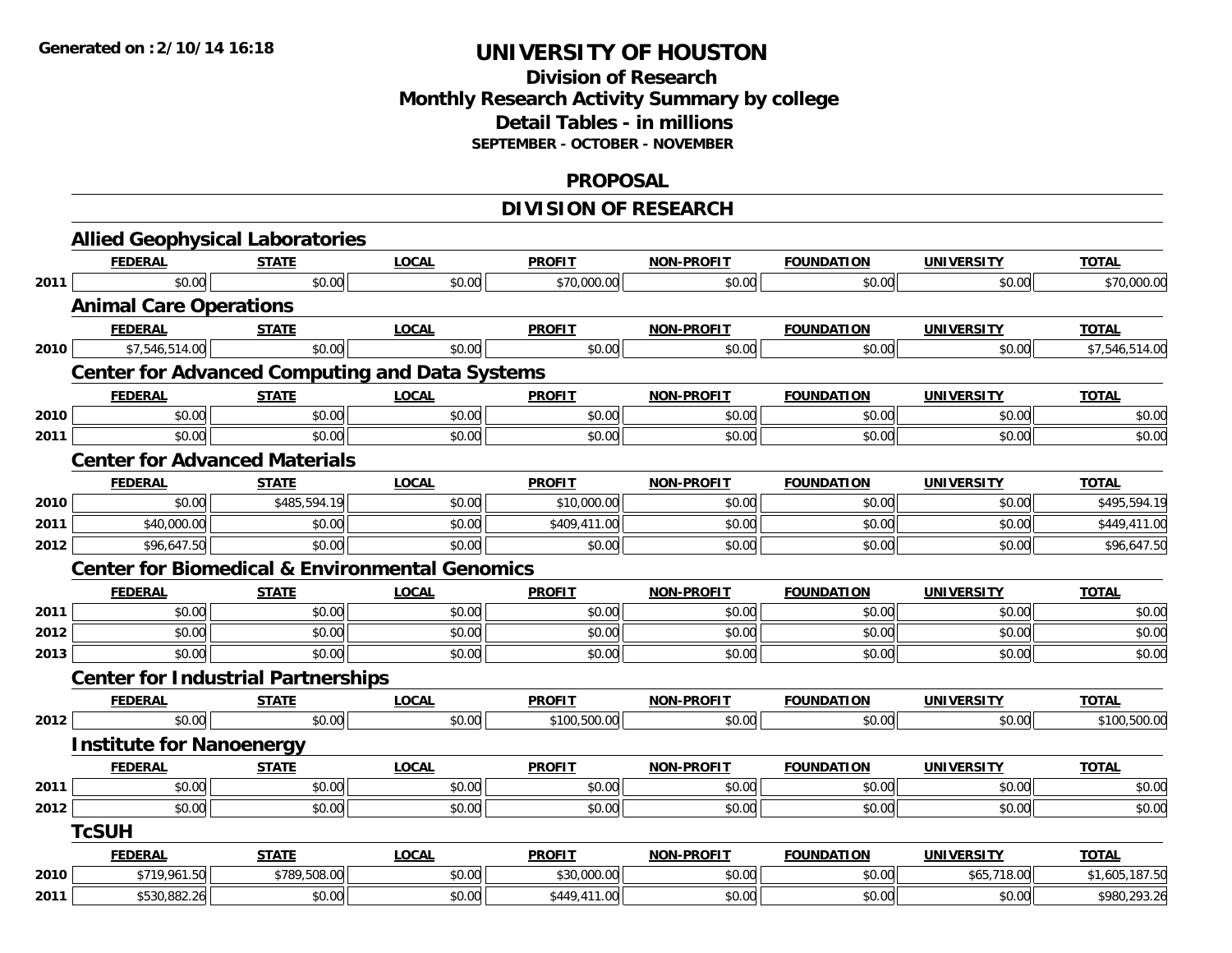## **Division of Research Monthly Research Activity Summary by college Detail Tables - in millions SEPTEMBER - OCTOBER - NOVEMBER**

#### **PROPOSAL**

# **DIVISION OF RESEARCH**

|       | <b>TcSUH</b>    |                                      |              |                |                   |                   |                   |                 |
|-------|-----------------|--------------------------------------|--------------|----------------|-------------------|-------------------|-------------------|-----------------|
|       | <b>FEDERAL</b>  | <b>STATE</b>                         | <b>LOCAL</b> | <b>PROFIT</b>  | <b>NON-PROFIT</b> | <b>FOUNDATION</b> | <b>UNIVERSITY</b> | <b>TOTAL</b>    |
| 2012  | \$2,149,408.75  | \$0.00                               | \$0.00       | \$0.00         | \$0.00            | \$0.00            | \$0.00            | \$2,149,408.75  |
| 2013  | \$1,080,351.80  | \$0.00                               | \$0.00       | \$75,000.00    | \$0.00            | \$0.00            | \$0.00            | \$1,155,351.80  |
| 2014  | \$0.00          | \$0.00                               | \$0.00       | \$371,370.00   | \$0.00            | \$0.00            | \$80,078.00       | \$451,448.00    |
|       |                 | <b>Texas Obesity Research Center</b> |              |                |                   |                   |                   |                 |
|       | <b>FEDERAL</b>  | <b>STATE</b>                         | <b>LOCAL</b> | <b>PROFIT</b>  | <b>NON-PROFIT</b> | <b>FOUNDATION</b> | <b>UNIVERSITY</b> | <b>TOTAL</b>    |
| 2010  | \$0.00          | \$0.00                               | \$0.00       | \$0.00         | \$0.00            | \$0.00            | \$0.00            | \$0.00          |
| 2012  | \$0.00          | \$0.00                               | \$0.00       | \$0.00         | \$0.00            | \$0.00            | \$0.00            | \$0.00          |
|       | <b>TIMES</b>    |                                      |              |                |                   |                   |                   |                 |
|       | <b>FEDERAL</b>  | <b>STATE</b>                         | <b>LOCAL</b> | <b>PROFIT</b>  | <b>NON-PROFIT</b> | <b>FOUNDATION</b> | <b>UNIVERSITY</b> | <b>TOTAL</b>    |
| 2010  | \$5,360,371.00  | \$2,593,478.10                       | \$630,307.00 | \$0.00         | \$753,191.00      | \$0.00            | \$0.00            | \$9,337,347.10  |
| 2011  | \$1,981,244.40  | \$8,000.00                           | \$0.00       | \$0.00         | \$254,256.00      | \$0.00            | \$352,023.00      | \$2,595,523.40  |
| 2012  | \$594,904.00    | \$0.00                               | \$0.00       | \$0.00         | \$0.00            | \$0.00            | \$929,450.00      | \$1,524,354.00  |
| 2013  | \$1,331,763.80  | \$0.00                               | \$0.00       | \$0.00         | \$0.00            | \$0.00            | \$723,267.00      | \$2,055,030.80  |
| 2014  | \$9,264,528.55  | \$98,197.00                          | \$0.00       | \$0.00         | \$0.00            | \$0.00            | \$0.00            | \$9,362,725.55  |
| Total | \$30,696,577.56 | \$3,974,777.29                       | \$630,307.00 | \$1,515,692.00 | \$1,007,447.00    | \$0.00            | \$2,150,536.00    | \$39,975,336.85 |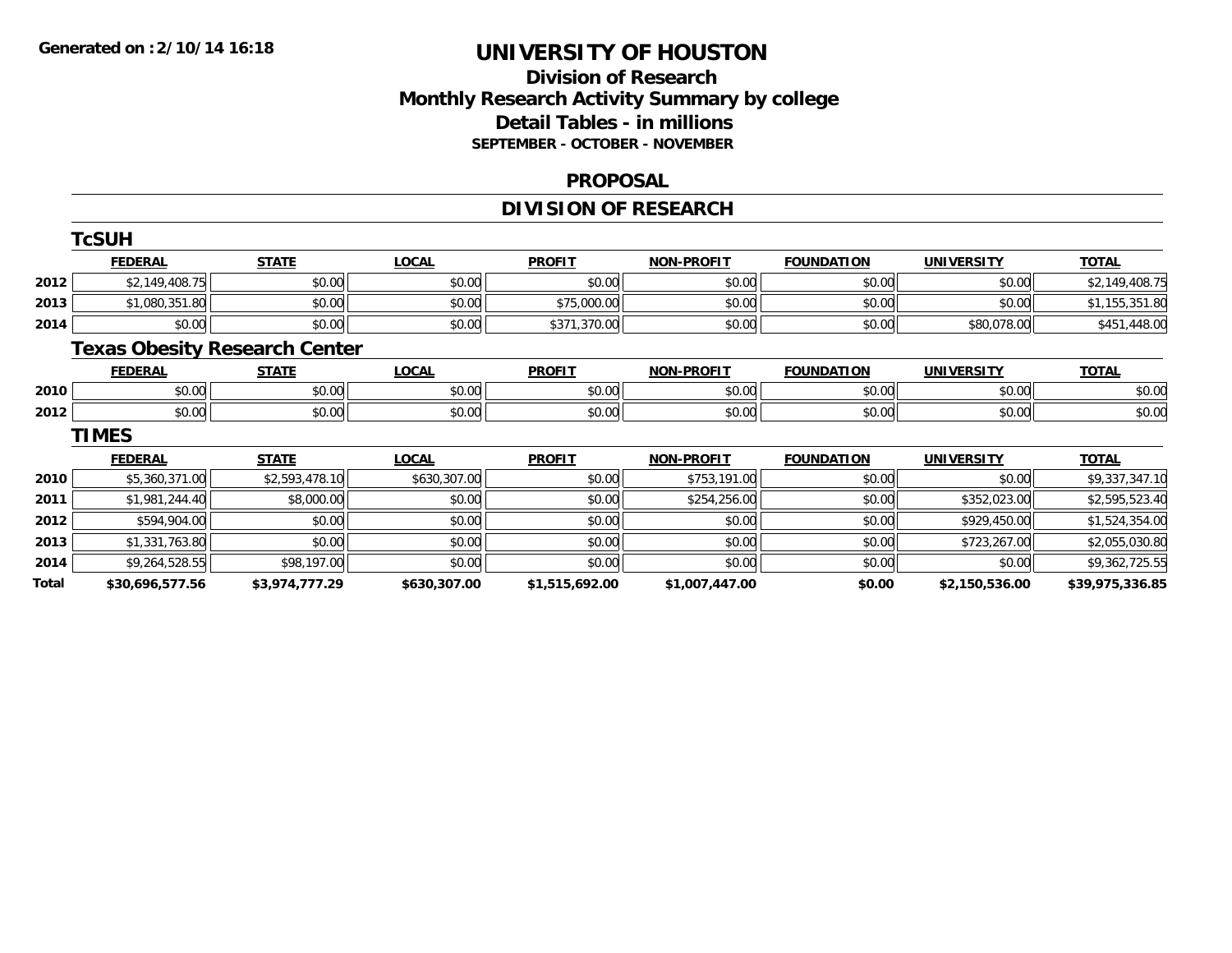## **Division of ResearchMonthly Research Activity Summary by college Detail Tables - in millions SEPTEMBER - OCTOBER - NOVEMBER**

### **PROPOSAL**

### **GRADUATE COLLEGE OF SOCIAL WORK**

## **Child & Family for Innovative Research**

|      | <b>FEDERAL</b> | <b>STATE</b> | <b>LOCAL</b> | <b>PROFIT</b> | <b>NON-PROFIT</b> | <b>FOUNDATION</b> | <b>UNIVERSITY</b> | <u>TOTAL</u>   |
|------|----------------|--------------|--------------|---------------|-------------------|-------------------|-------------------|----------------|
| 2010 | \$0.00         | \$99,420.00  | \$0.00       | \$104,417.00  | \$797,794.00      | \$137,829,00      | \$0.00            | \$1,139,460.00 |
| 2011 | \$2,418,431.00 | \$0.00       | \$0.00       | \$100,982.00  | \$25,000.00       | \$0.05            | \$150,609.00      | \$2,695,022.05 |
| 2012 | \$466,787.74   | \$0.00       | \$0.00       | \$230,559.00  | \$35,469.80       | \$28,560.00       | \$190,477.00      | \$951,853.54   |
| 2013 | \$1,252,168.07 | \$10,000.00  | \$0.00       | \$0.00        | \$45,910.00       | \$0.00            | \$0.00            | \$1,308,078.07 |
| 2014 | \$0.00         | \$66,936.00  | \$0.00       | \$0.00        | \$19,979.00       | \$0.00            | \$0.00            | \$86,915.00    |

## **Dean, Social Work**

|       | <b>FEDERAL</b> | STATE        | <b>LOCAL</b> | <b>PROFIT</b> | <b>NON-PROFIT</b> | <b>FOUNDATION</b> | <b>UNIVERSITY</b> | <b>TOTAL</b>   |
|-------|----------------|--------------|--------------|---------------|-------------------|-------------------|-------------------|----------------|
| 2011  | \$961,702.40   | \$0.00       | \$0.00       | \$0.00        | \$0.00            | \$0.00            | \$0.00            | \$961,702.40   |
| 2013  | \$0.00         | \$0.00       | \$0.00       | \$0.00        | \$0.00            | \$0.00            | \$0.00            | \$0.00         |
| Total | \$5,099,089.21 | \$176,356.00 | \$0.00       | \$435,958.00  | \$924,152.80      | \$166,389.05      | \$341,086.00      | \$7,143,031.06 |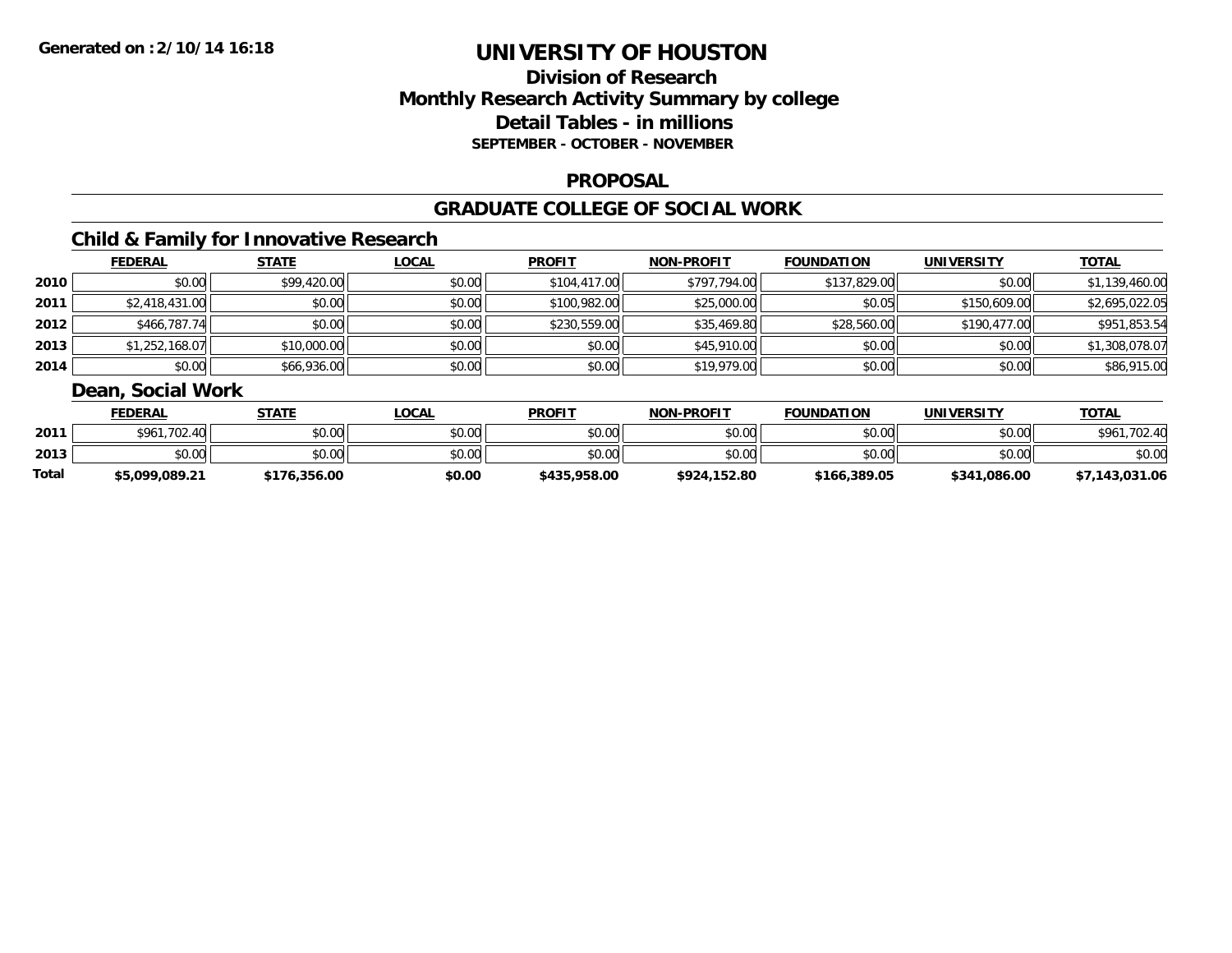## **Division of Research Monthly Research Activity Summary by college Detail Tables - in millions SEPTEMBER - OCTOBER - NOVEMBER**

### **PROPOSAL**

### **HILTON COLLEGE OF HOTEL AND RESTAURANT MANAGEMENT**

### **Hotel and Restaurant Management**

|       | <b>FEDERAL</b> | <b>STATE</b> | <b>LOCAL</b> | <b>PROFIT</b> | <b>NON-PROFIT</b> | <b>FOUNDATION</b> | <b>UNIVERSITY</b> | <b>TOTAL</b> |
|-------|----------------|--------------|--------------|---------------|-------------------|-------------------|-------------------|--------------|
| 2010  | \$0.00         | \$0.00       | \$70,000.00  | \$82,548.00   | \$0.00            | \$0.00            | \$0.00            | \$152,548.00 |
| 2011  | \$0.00         | \$0.00       | \$0.00       | \$0.00        | \$27,280.00       | \$0.00            | \$0.00            | \$27,280.00  |
| 2012  | \$0.00         | \$103,763.00 | \$0.00       | \$0.00        | \$118,422.00      | \$0.00            | \$0.00            | \$222,185.00 |
| 2013  | \$0.00         | \$30,000.00  | \$0.00       | \$0.00        | \$10,987.00       | \$55,874.00       | \$0.00            | \$96,861.00  |
| 2014  | \$0.00         | \$0.00       | \$0.00       | \$0.00        | \$5,000.00        | \$0.00            | \$0.00            | \$5,000.00   |
| Total | \$0.00         | \$133,763.00 | \$70,000.00  | \$82,548.00   | \$161.689.00      | \$55,874.00       | \$0.00            | \$503,874.00 |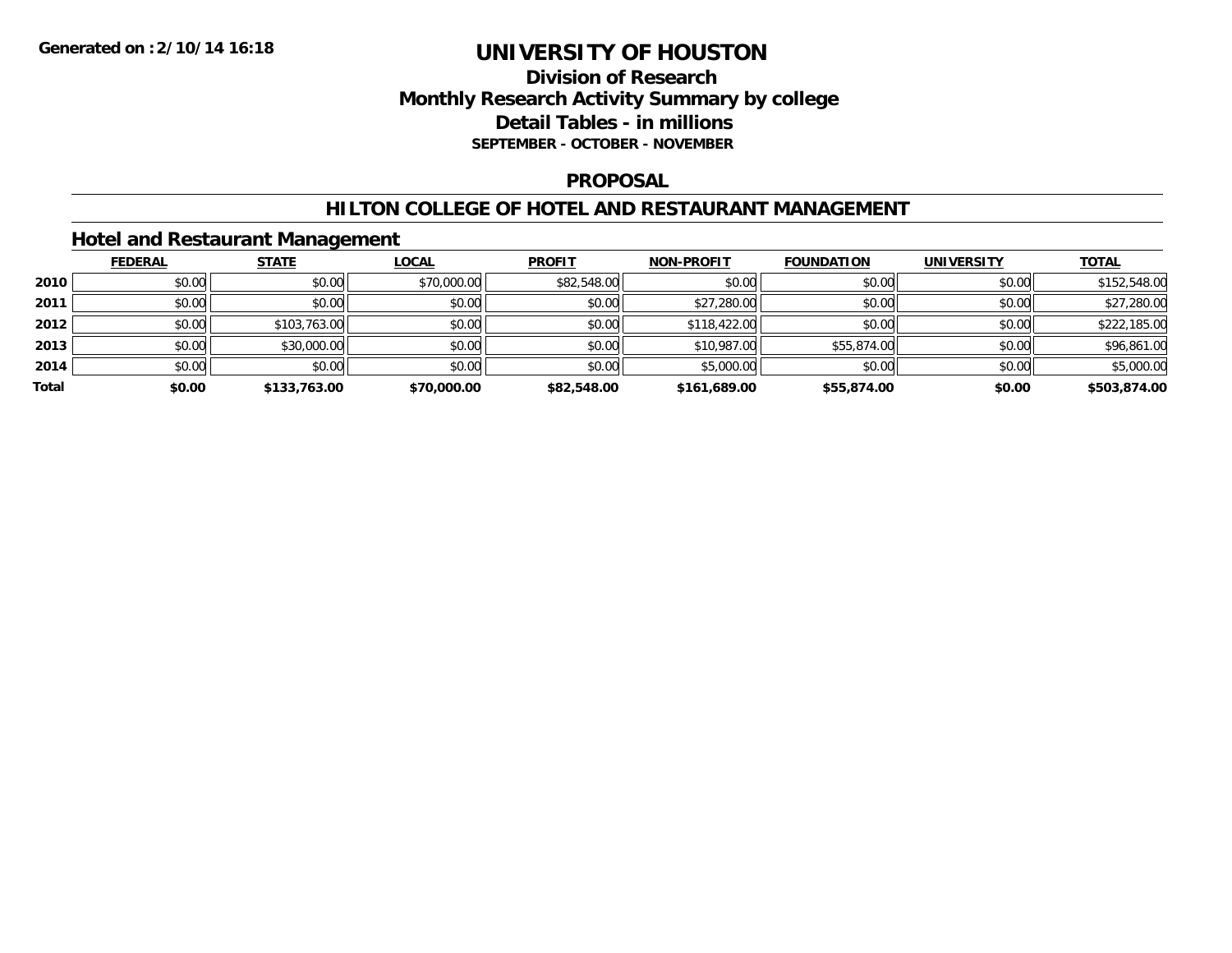## **Division of Research Monthly Research Activity Summary by college Detail Tables - in millions SEPTEMBER - OCTOBER - NOVEMBER**

### **PROPOSAL**

#### **HONORS COLLEGE**

## **Dean, Honors College**

|       | <b>FEDERAL</b> | STATE  | LOCAL  | <b>PROFIT</b> | <b>NON-PROFIT</b> | <b>FOUNDATION</b> | <b>UNIVERSITY</b> | <u>TOTAL</u>      |
|-------|----------------|--------|--------|---------------|-------------------|-------------------|-------------------|-------------------|
| 2010  | \$500,851.00   | \$0.00 | \$0.00 | \$0.00        | \$0.00            | \$0.00            | \$0.00            | $\cap$<br>,851.00 |
| 2013  | \$0.00         | \$0.00 | \$0.00 | \$0.00        | \$0.00            | \$0.00            | ¢۵<br>150.32      | ¢٥<br>,150.32     |
| Total | \$500,851.00   | \$0.00 | \$0.00 | \$0.00        | \$0.00            | \$0.00            | \$9,150.32        | \$510,001.32      |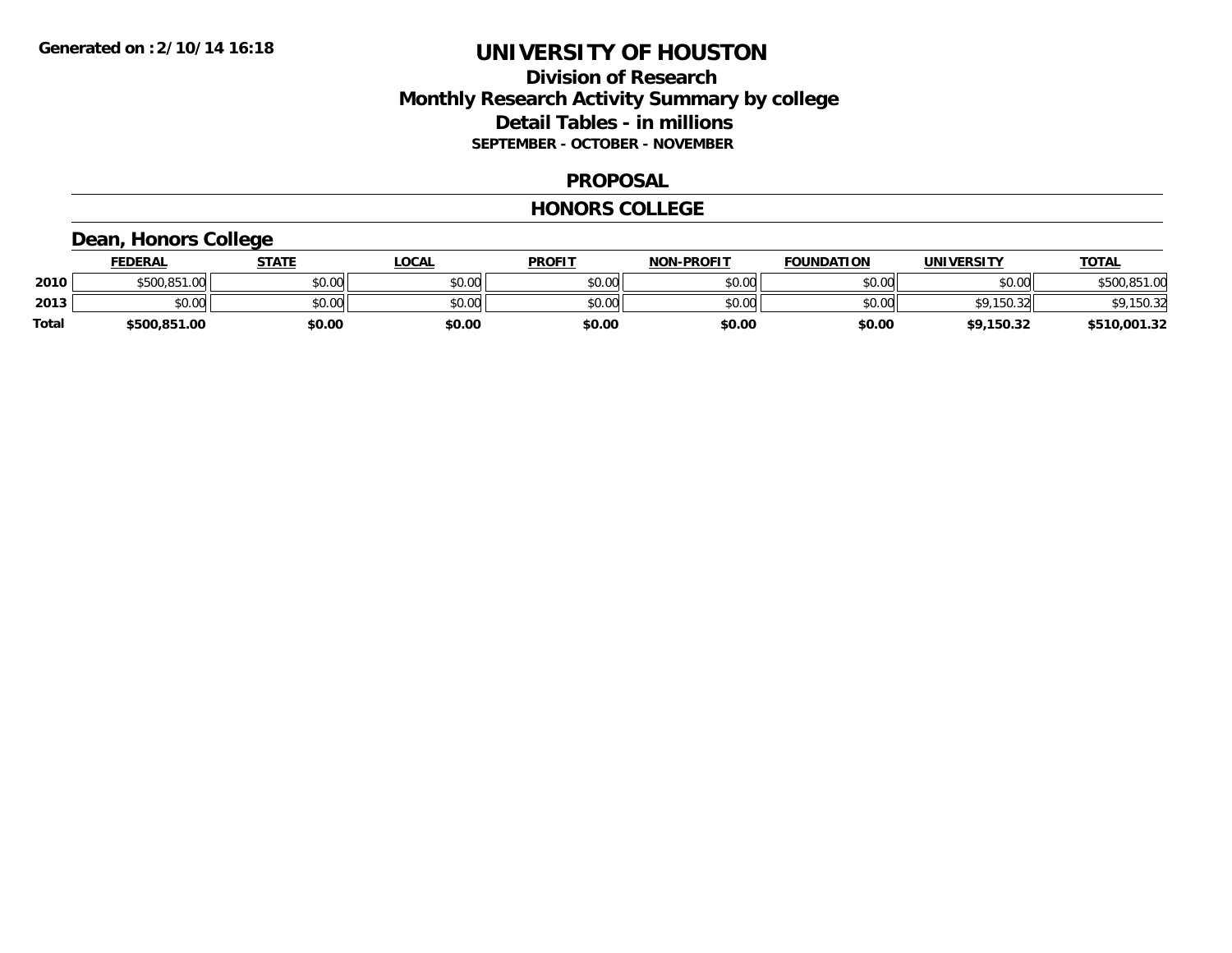## **Division of Research Monthly Research Activity Summary by college Detail Tables - in millions SEPTEMBER - OCTOBER - NOVEMBER**

#### **PROPOSAL**

#### **LIBRARY**

### **Administration, Library**

|              | EDERAI        | <b>CTATE</b>    | <b>OCAL</b> | <b>PROFIT</b> | <b>-PROFI1</b><br>81 A B | <b>FOUNDATION</b> | UNIVERSITY | TOTA.  |
|--------------|---------------|-----------------|-------------|---------------|--------------------------|-------------------|------------|--------|
| 2010         | 0.00<br>JU.UU | 0000<br>ູນບ.ບພ. | \$0.00      | 0000<br>JU.UU | $\sim$ 00<br>ט.טע        | 0000<br>u.uu      | \$0.00     | \$0.00 |
| <b>Total</b> | \$0.00        | \$0.00          | \$0.00      | \$0.00        | \$0.00                   | \$0.00            | \$0.00     | \$0.00 |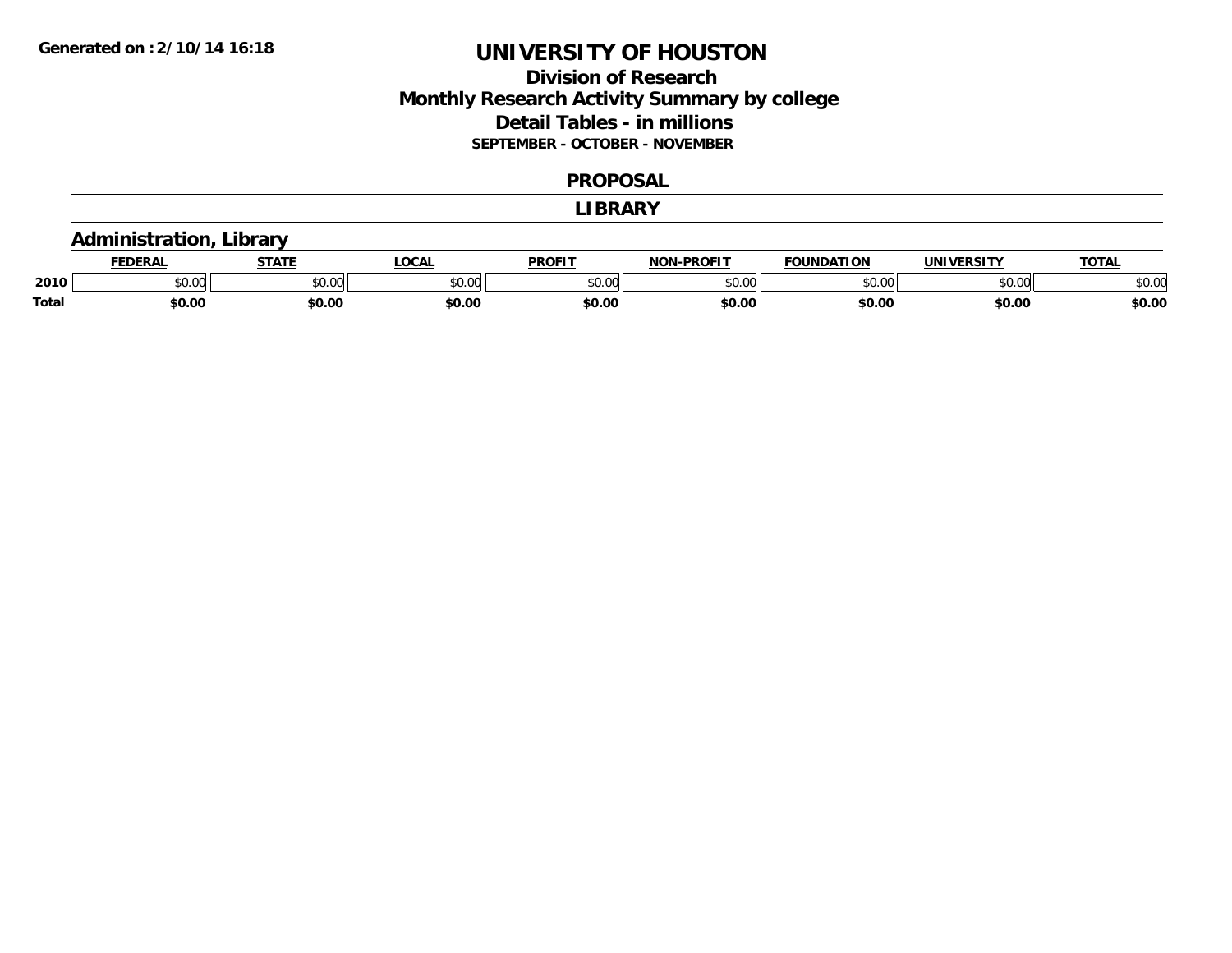## **Division of Research Monthly Research Activity Summary by college Detail Tables - in millions SEPTEMBER - OCTOBER - NOVEMBER**

### **PROPOSAL**

#### **SENIOR V.P. FOR ACADEMIC AFFAIRS AND PROVOST**

|       | <b>KUHF - Radio</b>                                 |              |              |               |                   |                   |                   |                |
|-------|-----------------------------------------------------|--------------|--------------|---------------|-------------------|-------------------|-------------------|----------------|
|       | <b>FEDERAL</b>                                      | <b>STATE</b> | <b>LOCAL</b> | <b>PROFIT</b> | <b>NON-PROFIT</b> | <b>FOUNDATION</b> | <b>UNIVERSITY</b> | <b>TOTAL</b>   |
| 2010  | \$25,000.00                                         | \$0.00       | \$0.00       | \$0.00        | \$544,969.00      | \$0.00            | \$0.00            | \$569,969.00   |
| 2011  | \$0.00                                              | \$0.00       | \$0.00       | \$0.00        | \$35,000.00       | \$0.00            | \$0.00            | \$35,000.00    |
| 2014  | \$0.00                                              | \$0.00       | \$0.00       | \$0.00        | \$2,147,877.00    | \$0.00            | \$0.00            | \$2,147,877.00 |
|       | <b>Learning and Assessment Services</b>             |              |              |               |                   |                   |                   |                |
|       | <b>FEDERAL</b>                                      | <b>STATE</b> | <b>LOCAL</b> | <b>PROFIT</b> | <b>NON-PROFIT</b> | <b>FOUNDATION</b> | <b>UNIVERSITY</b> | <b>TOTAL</b>   |
| 2010  | \$227,609.00                                        | \$0.00       | \$0.00       | \$0.00        | \$0.00            | \$10,000.00       | \$0.00            | \$237,609.00   |
| 2011  | \$0.00                                              | \$0.00       | \$0.00       | \$0.00        | \$115,096.00      | \$0.00            | \$0.00            | \$115,096.00   |
|       | <b>Senior V.P. for Academic Affairs and Provost</b> |              |              |               |                   |                   |                   |                |
|       | <b>FEDERAL</b>                                      | <b>STATE</b> | <b>LOCAL</b> | <b>PROFIT</b> | <b>NON-PROFIT</b> | <b>FOUNDATION</b> | <b>UNIVERSITY</b> | <b>TOTAL</b>   |
| 2012  | \$0.00                                              | \$75,000.00  | \$0.00       | \$0.00        | \$0.00            | \$0.00            | \$0.00            | \$75,000.00    |
| 2013  | \$0.00                                              | \$0.00       | \$0.00       | \$0.00        | \$149,488.00      | \$0.00            | \$0.00            | \$149,488.00   |
|       | <b>Student Support Services</b>                     |              |              |               |                   |                   |                   |                |
|       | <b>FEDERAL</b>                                      | <b>STATE</b> | <b>LOCAL</b> | <b>PROFIT</b> | <b>NON-PROFIT</b> | <b>FOUNDATION</b> | <b>UNIVERSITY</b> | <b>TOTAL</b>   |
| 2012  | \$198,944.00                                        | \$0.00       | \$0.00       | \$0.00        | \$0.00            | \$0.00            | \$0.00            | \$198,944.00   |
|       | <b>Undergraduate Scholars</b>                       |              |              |               |                   |                   |                   |                |
|       | <b>FEDERAL</b>                                      | <b>STATE</b> | <b>LOCAL</b> | <b>PROFIT</b> | <b>NON-PROFIT</b> | <b>FOUNDATION</b> | <b>UNIVERSITY</b> | <b>TOTAL</b>   |
| 2010  | \$0.00                                              | \$15,000.00  | \$0.00       | \$0.00        | \$0.00            | \$0.00            | \$0.00            | \$15,000.00    |
| 2011  | \$0.00                                              | \$29,456.00  | \$0.00       | \$0.00        | \$0.00            | \$0.00            | \$0.00            | \$29,456.00    |
| 2012  | \$0.00                                              | \$19,051.00  | \$0.00       | \$0.00        | \$0.00            | \$0.00            | \$0.00            | \$19,051.00    |
| 2014  | \$0.00                                              | \$20,330.00  | \$0.00       | \$0.00        | \$0.00            | \$0.00            | \$0.00            | \$20,330.00    |
|       | <b>Undergraduate Studies</b>                        |              |              |               |                   |                   |                   |                |
|       | <b>FEDERAL</b>                                      | <b>STATE</b> | <b>LOCAL</b> | <b>PROFIT</b> | <b>NON-PROFIT</b> | <b>FOUNDATION</b> | <b>UNIVERSITY</b> | <b>TOTAL</b>   |
| 2013  | \$0.00                                              | \$0.00       | \$0.00       | \$0.00        | \$0.00            | \$0.00            | \$0.00            | \$0.00         |
| 2014  | \$0.00                                              | \$10,000.00  | \$0.00       | \$0.00        | \$0.00            | \$0.00            | \$0.00            | \$10,000.00    |
| Total | \$451,553.00                                        | \$168,837.00 | \$0.00       | \$0.00        | \$2,992,430.00    | \$10,000.00       | \$0.00            | \$3,622,820.00 |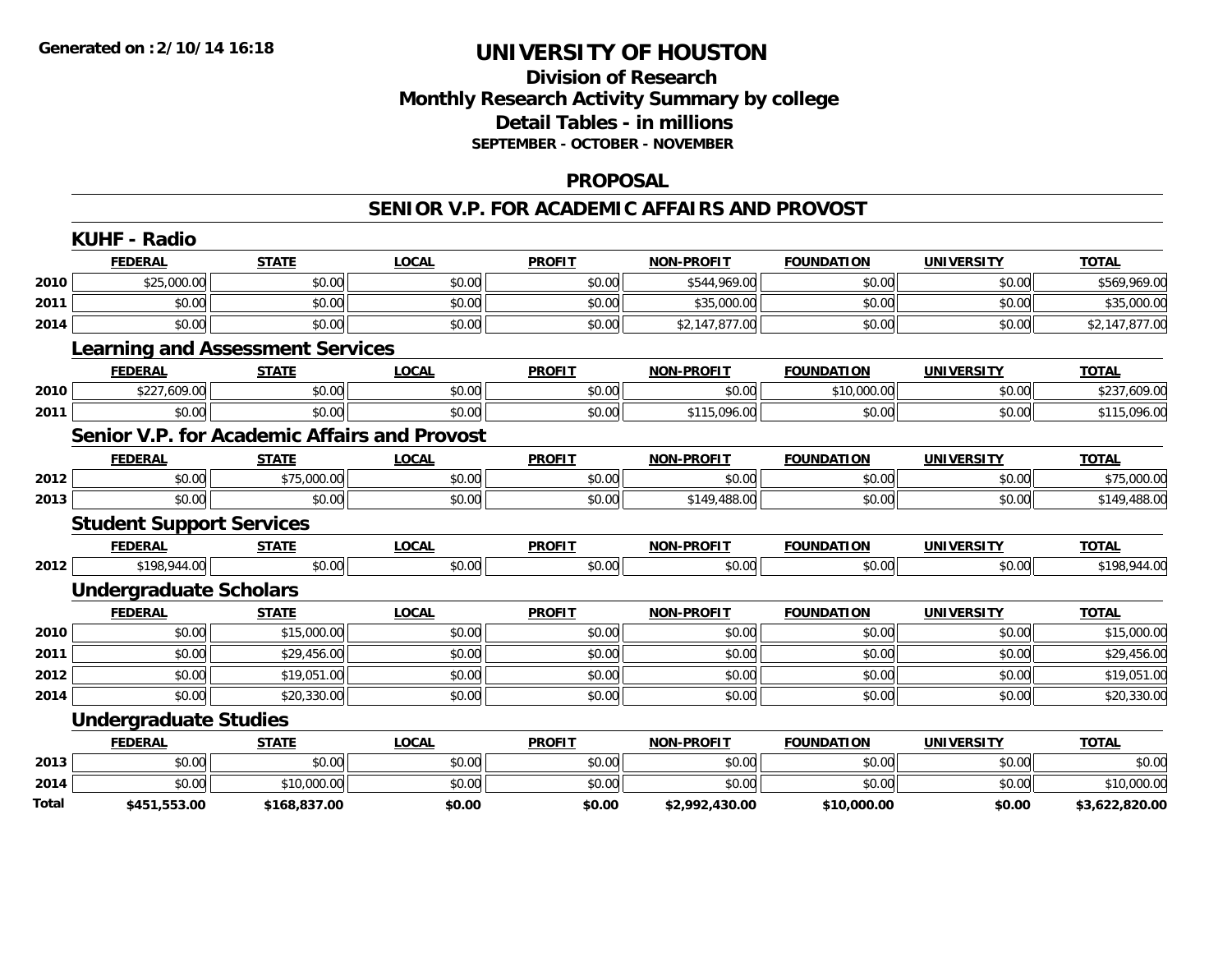## **Division of Research Monthly Research Activity Summary by college Detail Tables - in millions SEPTEMBER - OCTOBER - NOVEMBER**

#### **PROPOSAL**

### **UH LAW CENTER**

|              | Law-UH         |              |              |               |                   |                   |                   |              |  |  |
|--------------|----------------|--------------|--------------|---------------|-------------------|-------------------|-------------------|--------------|--|--|
|              | <b>FEDERAL</b> | <b>STATE</b> | <u>LOCAL</u> | <b>PROFIT</b> | <b>NON-PROFIT</b> | <b>FOUNDATION</b> | <b>UNIVERSITY</b> | <b>TOTAL</b> |  |  |
| 2010         | \$0.00         | \$200,000.00 | \$0.00       | \$0.00        | \$0.00            | \$0.00            | \$0.00            | \$200,000.00 |  |  |
| 2012         | \$0.00         | \$160,000.00 | \$0.00       | \$0.00        | \$0.00            | \$0.00            | \$0.00            | \$160,000.00 |  |  |
| 2014         | \$0.00         | \$200,000.00 | \$0.00       | \$0.00        | \$0.00            | \$0.00            | \$0.00            | \$200,000.00 |  |  |
| <b>Total</b> | \$0.00         | \$560,000.00 | \$0.00       | \$0.00        | \$0.00            | \$0.00            | \$0.00            | \$560,000.00 |  |  |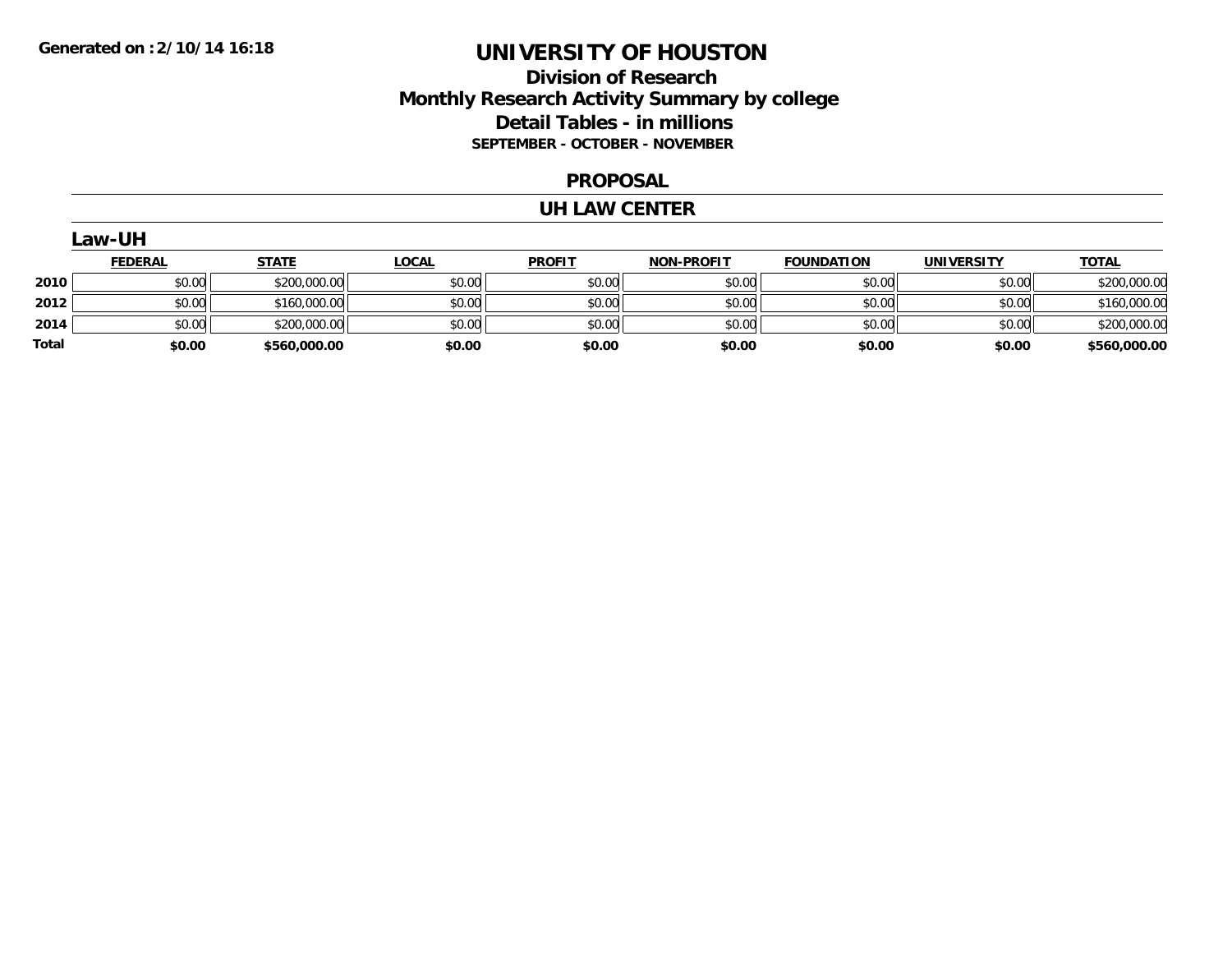## **Division of Research Monthly Research Activity Summary by college Detail Tables - in millions SEPTEMBER - OCTOBER - NOVEMBER**

#### **PROPOSAL**

#### **UH SYSTEM**

|       | <b>KUHT-TV</b> |              |              |               |                   |                   |                   |                |  |  |  |
|-------|----------------|--------------|--------------|---------------|-------------------|-------------------|-------------------|----------------|--|--|--|
|       | <b>FEDERAL</b> | <b>STATE</b> | <u>LOCAL</u> | <b>PROFIT</b> | <b>NON-PROFIT</b> | <b>FOUNDATION</b> | <b>UNIVERSITY</b> | <b>TOTAL</b>   |  |  |  |
| 2010  | \$0.00         | \$0.00       | \$0.00       | \$0.00        | \$1,427,262.00    | \$0.00            | \$0.00            | \$1,427,262.00 |  |  |  |
| 2011  | \$0.00         | \$0.00       | \$0.00       | \$0.00        | \$1,606,903.00    | \$0.00            | \$0.00            | \$1,606,903.00 |  |  |  |
| 2012  | \$0.00         | \$0.00       | \$0.00       | \$0.00        | \$14,132.00       | \$0.00            | \$0.00            | \$14,132.00    |  |  |  |
| Total | \$0.00         | \$0.00       | \$0.00       | \$0.00        | \$3,048,297.00    | \$0.00            | \$0.00            | \$3,048,297.00 |  |  |  |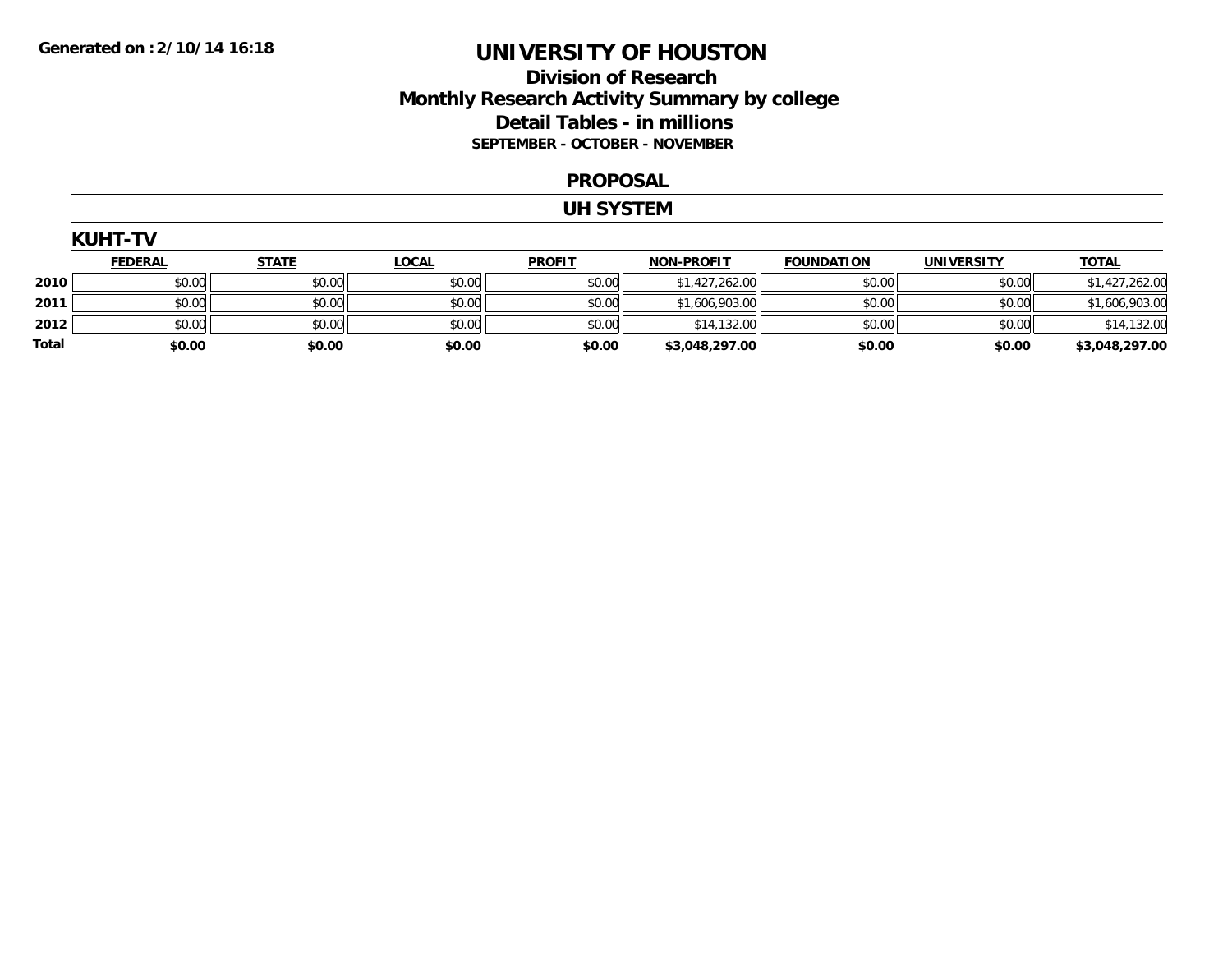## **Division of ResearchMonthly Research Activity Summary by college Detail Tables - in millions SEPTEMBER - OCTOBER - NOVEMBER**

### **PROPOSAL**

## **VICE PRESIDENT FOR ADMINISTRATION**

#### **Physical Plant FEDERAL STATE LOCAL PROFIT NON-PROFIT FOUNDATION UNIVERSITY TOTALTOTAL 2010** $\, \mathsf{D} \, | \,$   $\qquad \qquad \mathsf{80.00} | \,$   $\qquad \qquad \mathsf{80.00} | \,$   $\qquad \qquad \mathsf{80.00} | \,$   $\qquad \qquad \mathsf{80.00} | \,$   $\qquad \qquad \mathsf{80.00} | \,$   $\qquad \qquad \mathsf{80.00} | \,$   $\qquad \qquad \mathsf{80.00} |$ **2011** \$0.00 \$0.00 \$0.00 \$0.00 \$0.00 \$0.00 \$0.00 \$0.00 **2012** $\textbf{2} \hspace{12mm} |\hspace{12mm} \text{$0.00]} \hspace{12mm} |\hspace{12mm} \text{$0.00]} \hspace{12mm} |\hspace{12mm} \text{$0.003]} \hspace{12mm}$ **UH Police Department**

|              | <b>FEDERAL</b> | STATE      | <b>LOCAL</b> | <b>PROFIT</b> | <b>NON-PROFIT</b> | <b>FOUNDATION</b> | UNIVERSITY | <u> ΤΟΤΑL</u> |
|--------------|----------------|------------|--------------|---------------|-------------------|-------------------|------------|---------------|
| 2010         | \$88,917.00    | \$0.00     | \$0.00       | \$0.00        | \$0.00            | \$0.00            | \$0.00     | \$88,917.00   |
| 2014         | \$0.00         | \$3,000.00 | \$0.00       | \$0.00        | \$0.00            | \$0.00            | \$0.00     | \$3,000.00    |
| <b>Total</b> | \$88,917.00    | \$3,000.00 | \$0.00       | \$0.00        | \$612,746.00      | \$0.00            | \$0.00     | \$704,663.00  |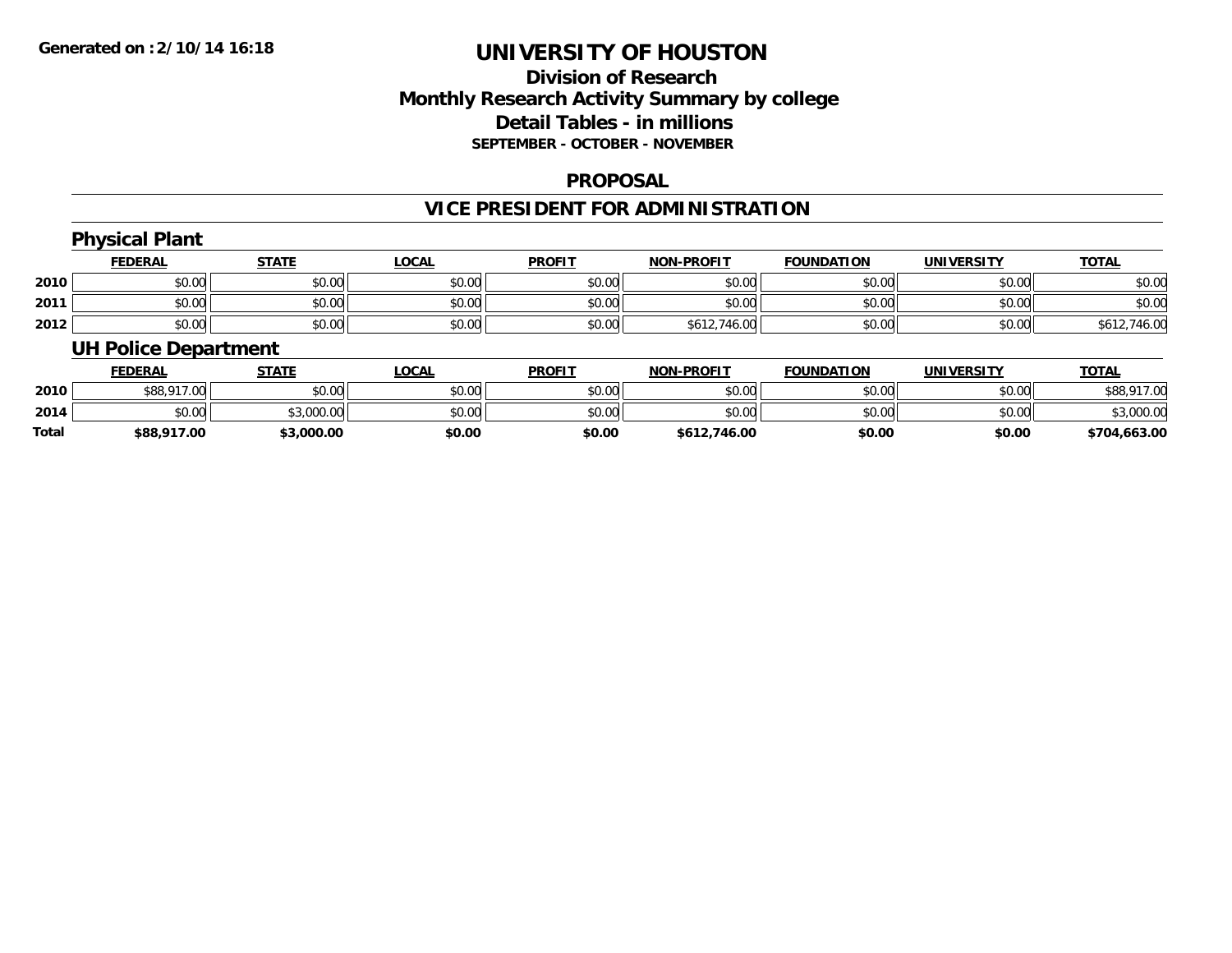## **Division of Research Monthly Research Activity Summary by college Detail Tables - in millions SEPTEMBER - OCTOBER - NOVEMBER**

### **PROPOSAL**

### **VICE PRESIDENT FOR STUDENT AFFAIRS**

### **Dean, Student Affairs**

|              | FEDERAL                  | <b>STATE</b> | <b>_OCAL</b> | <b>PROFIT</b> | <b>NON-PROFIT</b> | <b>FOUNDATION</b> | UNIVERSITY | <b>TOTAL</b> |
|--------------|--------------------------|--------------|--------------|---------------|-------------------|-------------------|------------|--------------|
| 2012         | co ono enl<br>ა58.828.50 | \$0.00       | \$0.00       | \$0.00        | \$0.00            | \$0.00            | \$0.00     | \$58,828.50  |
| <b>Total</b> | \$58,828.50              | \$0.00       | \$0.00       | \$0.00        | \$0.00            | \$0.00            | \$0.00     | \$58,828.50  |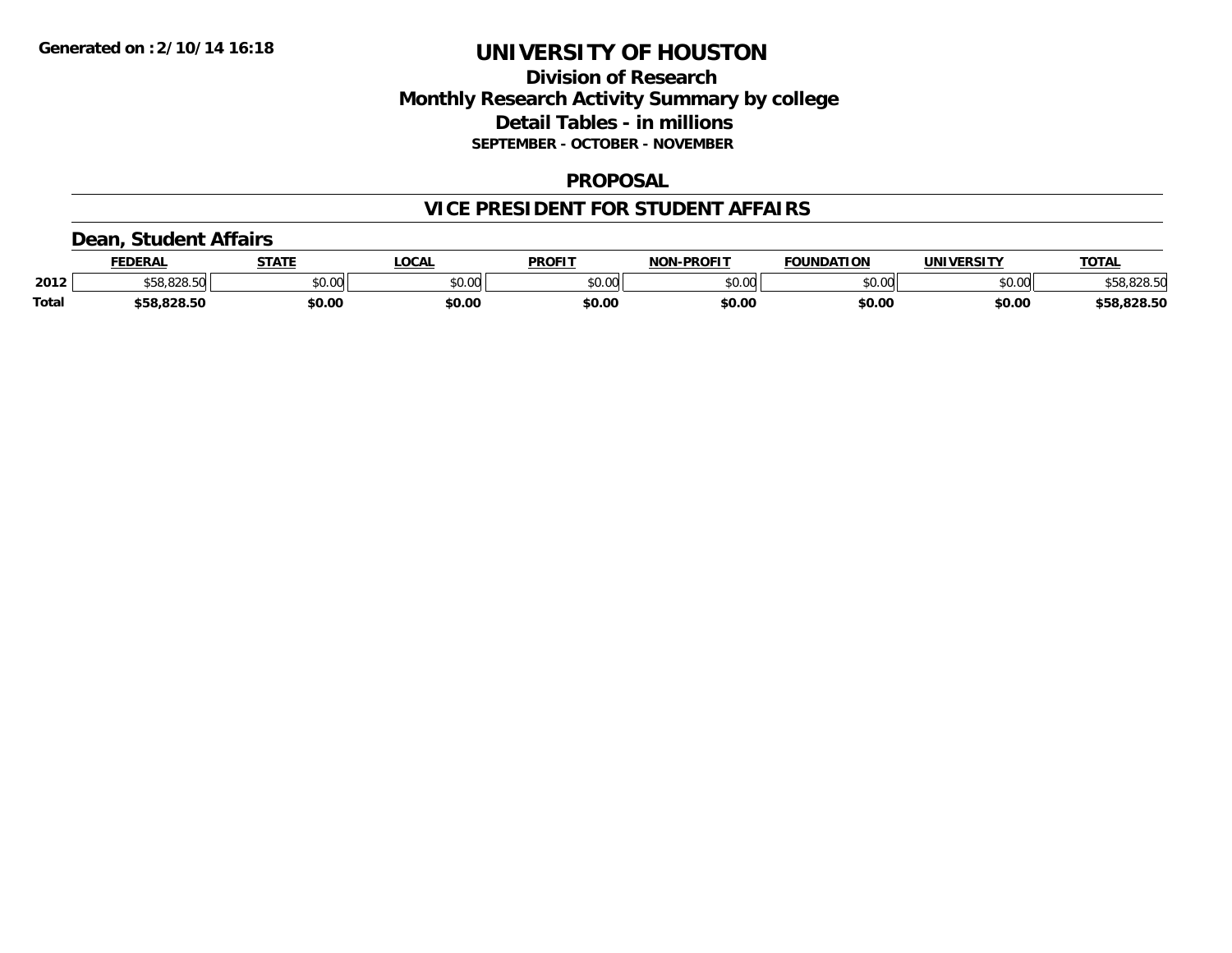## **Division of Research Monthly Research Activity Summary by college Detail Tables - in millions SEPTEMBER - OCTOBER - NOVEMBER**

#### **AWARD**

### **C.T. BAUER COLLEGE OF BUSINESS**

|       | <b>Accountancy &amp; Taxation</b>        |              |              |               |                   |                   |                   |                |
|-------|------------------------------------------|--------------|--------------|---------------|-------------------|-------------------|-------------------|----------------|
|       | <b>FEDERAL</b>                           | <b>STATE</b> | <b>LOCAL</b> | <b>PROFIT</b> | <b>NON-PROFIT</b> | <b>FOUNDATION</b> | <b>UNIVERSITY</b> | <b>TOTAL</b>   |
| 2014  | \$0.00                                   | \$0.00       | \$0.00       | \$0.00        | \$0.00            | \$19,260.00       | \$0.00            | \$19,260.00    |
|       | <b>Finance</b>                           |              |              |               |                   |                   |                   |                |
|       | <b>FEDERAL</b>                           | <b>STATE</b> | <b>LOCAL</b> | <b>PROFIT</b> | <b>NON-PROFIT</b> | <b>FOUNDATION</b> | <b>UNIVERSITY</b> | <b>TOTAL</b>   |
| 2010  | \$100,000.00                             | \$0.00       | \$0.00       | \$0.00        | \$0.00            | \$0.00            | \$0.00            | \$100,000.00   |
| 2011  | \$103,870.80                             | \$0.00       | \$0.00       | \$0.00        | \$0.00            | \$0.00            | \$0.00            | \$103,870.80   |
|       | <b>Management</b>                        |              |              |               |                   |                   |                   |                |
|       | <b>FEDERAL</b>                           | <b>STATE</b> | <b>LOCAL</b> | <b>PROFIT</b> | <b>NON-PROFIT</b> | <b>FOUNDATION</b> | <b>UNIVERSITY</b> | <b>TOTAL</b>   |
| 2010  | \$8,250.00                               | \$0.00       | \$0.00       | \$0.00        | \$0.00            | \$0.00            | \$0.00            | \$8,250.00     |
|       | <b>Marketing</b>                         |              |              |               |                   |                   |                   |                |
|       | <b>FEDERAL</b>                           | <b>STATE</b> | <b>LOCAL</b> | <b>PROFIT</b> | <b>NON-PROFIT</b> | <b>FOUNDATION</b> | <b>UNIVERSITY</b> | <b>TOTAL</b>   |
| 2012  | \$0.00                                   | \$0.00       | \$0.00       | \$0.00        | \$0.00            | \$0.00            | \$0.00            | \$0.00         |
|       | <b>Small Business Development Center</b> |              |              |               |                   |                   |                   |                |
|       | <b>FEDERAL</b>                           | <b>STATE</b> | <b>LOCAL</b> | <b>PROFIT</b> | <b>NON-PROFIT</b> | <b>FOUNDATION</b> | <b>UNIVERSITY</b> | <b>TOTAL</b>   |
| 2010  | \$1,398,104.00                           | \$0.00       | \$0.00       | \$0.00        | \$0.00            | \$0.00            | \$0.00            | \$1,398,104.00 |
| 2011  | \$30,274.00                              | \$0.00       | \$0.00       | \$0.00        | \$0.00            | \$0.00            | \$0.00            | \$30,274.00    |
| 2012  | \$476,857.00                             | \$0.00       | \$0.00       | \$0.00        | \$0.00            | \$0.00            | \$0.00            | \$476,857.00   |
| Total | \$2,117,355.80                           | \$0.00       | \$0.00       | \$0.00        | \$0.00            | \$19,260.00       | \$0.00            | \$2,136,615.80 |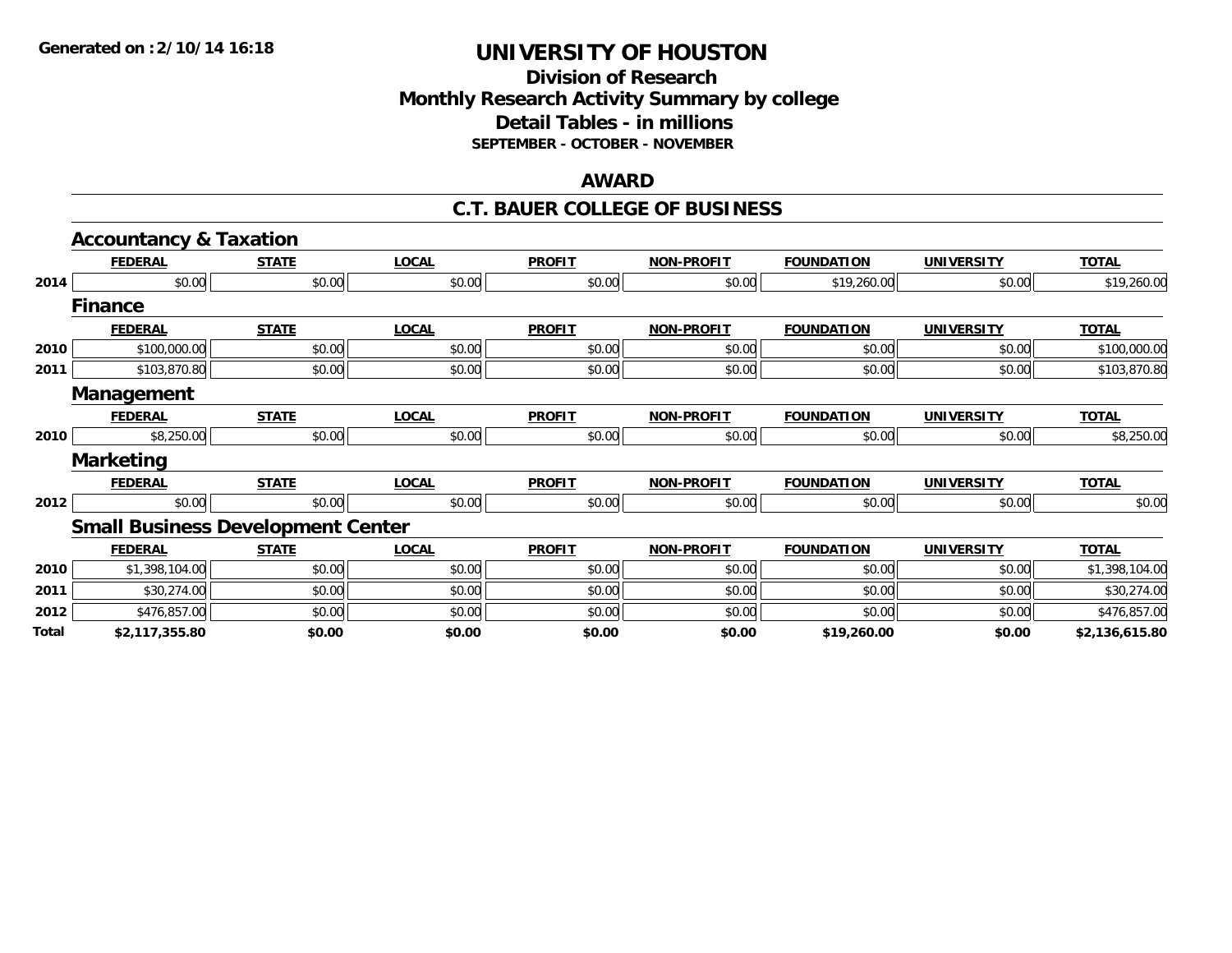## **Division of Research Monthly Research Activity Summary by college Detail Tables - in millions SEPTEMBER - OCTOBER - NOVEMBER**

#### **AWARD**

### **COLLEGE OF ARCHITECTURE**

| Architecture |                |              |              |               |                   |                   |                   |              |
|--------------|----------------|--------------|--------------|---------------|-------------------|-------------------|-------------------|--------------|
|              | <b>FEDERAL</b> | <b>STATE</b> | <u>LOCAL</u> | <b>PROFIT</b> | <b>NON-PROFIT</b> | <b>FOUNDATION</b> | <b>UNIVERSITY</b> | <b>TOTAL</b> |
| 2011         | \$0.00         | \$0.00       | \$0.00       | \$7,500.00    | \$0.00            | \$0.00            | \$0.00            | \$7,500.00   |
| 2012         | \$0.00         | \$0.00       | \$0.00       | \$0.00        | \$5,000.00        | \$0.00            | \$0.00            | \$5,000.00   |
| <b>Total</b> | \$0.00         | \$0.00       | \$0.00       | \$7,500.00    | \$5,000.00        | \$0.00            | \$0.00            | \$12,500.00  |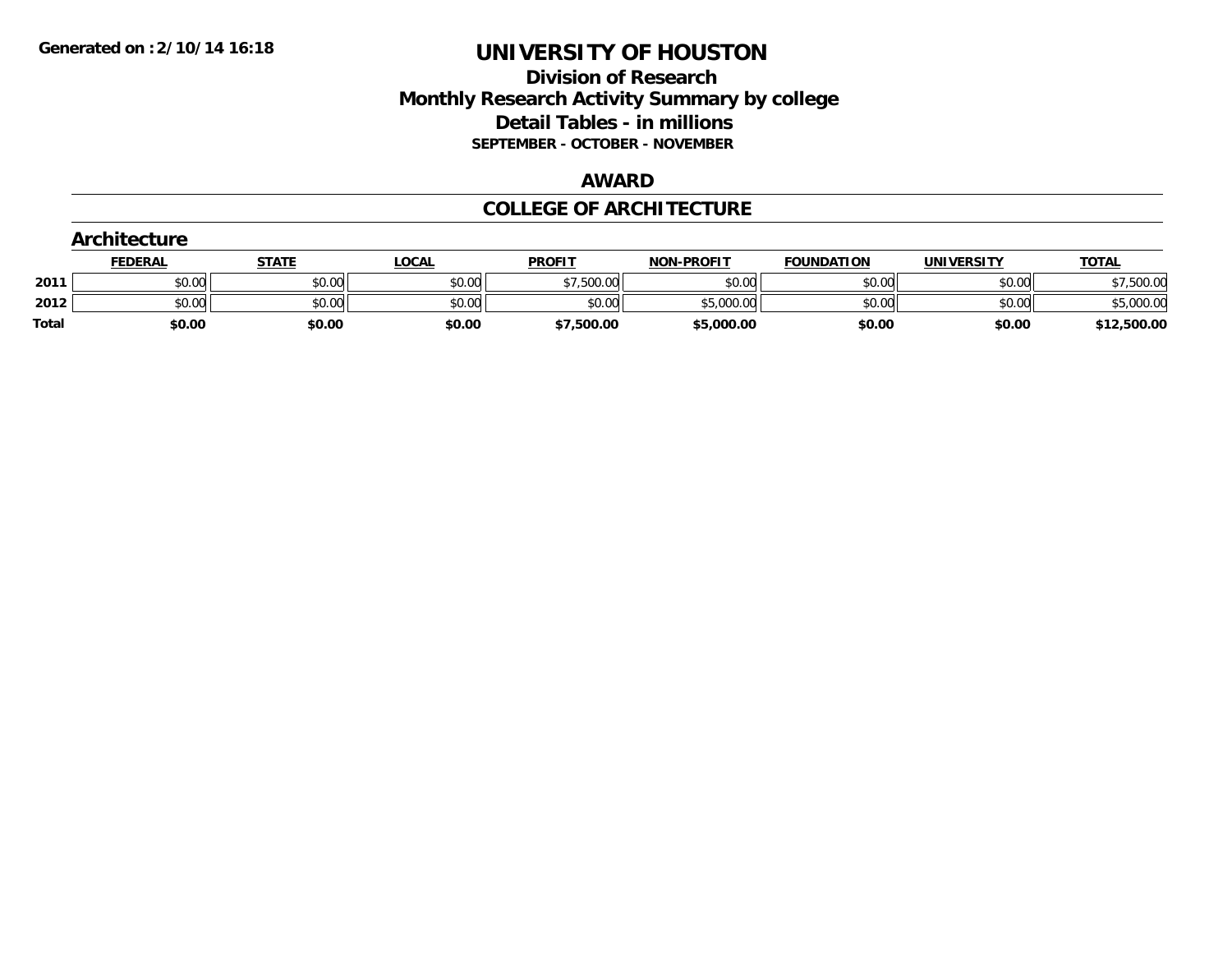## **Division of ResearchMonthly Research Activity Summary by college Detail Tables - in millionsSEPTEMBER - OCTOBER - NOVEMBER**

### **AWARD**

## **COLLEGE OF EDUCATION**

# **Consistency Mgmt and Coop Disc**

|      | <b>FEDERAL</b> | <u>STATE</u> | <u>LOCAL</u> | <b>PROFIT</b> | <b>NON-PROFIT</b> | <b>FOUNDATION</b> | <b>UNIVERSITY</b> | <b>TOTAL</b> |
|------|----------------|--------------|--------------|---------------|-------------------|-------------------|-------------------|--------------|
| 2010 | \$38,889.00    | \$0.00       | \$0.00       | \$0.00        | \$18,003.00       | \$0.00            | \$0.00            | \$56,892.00  |
| 2011 | \$20,010.19    | \$0.00       | \$0.00       | \$0.00        | \$106,154.00      | \$0.00            | \$0.00            | \$126,164.19 |
| 2013 | \$17,324.58    | \$0.00       | \$0.00       | \$4.26        | \$3,500.00        | \$0.00            | \$0.00            | \$20,828.84  |
| 2014 | \$0.00         | \$0.00       | \$35,592.00  | \$0.00        | \$0.00            | \$0.00            | \$0.00            | \$35,592.00  |

### **Curriculum and Instruction**

|      | <u>FEDERAL</u> | <u>STATE</u> | <u>LOCAL</u> | <b>PROFIT</b> | <b>NON-PROFIT</b> | <b>FOUNDATION</b> | <b>UNIVERSITY</b> | <b>TOTAL</b> |
|------|----------------|--------------|--------------|---------------|-------------------|-------------------|-------------------|--------------|
| 2010 | \$17,854.20    | \$50,000.00  | \$0.00       | \$0.00        | \$0.00            | \$0.00            | \$0.00            | \$67,854.20  |
| 2011 | \$283,736.00   | \$50,000.00  | \$0.00       | \$0.00        | \$0.00            | \$0.00            | \$0.00            | \$333,736.00 |
| 2012 | \$5,885.80     | \$0.00       | \$0.00       | \$0.00        | \$0.00            | \$18,400.00       | \$0.00            | \$24,285.80  |
| 2013 | \$489,701.00   | \$15,999.00  | \$0.00       | \$0.00        | \$0.00            | \$0.00            | \$0.00            | \$505,700.00 |
| 2014 | \$39,375.00    | \$0.00       | \$0.00       | \$0.00        | \$5,000.00        | \$0.00            | \$0.00            | \$44,375.00  |

## **Educational Psychology**

|      | <b>FEDERAL</b> | <b>STATE</b> | <u>LOCAL</u> | <b>PROFIT</b> | <b>NON-PROFIT</b> | <b>FOUNDATION</b> | <b>UNIVERSITY</b> | <b>TOTAL</b> |
|------|----------------|--------------|--------------|---------------|-------------------|-------------------|-------------------|--------------|
| 2011 | \$0.00         | \$49,995.00  | \$0.00       | \$0.00        | \$0.00            | \$14,901.90       | \$0.00            | \$64,896.90  |
| 2012 | \$32,875.40    | \$0.00       | \$0.00       | \$0.00        | \$0.00            | \$0.00            | \$0.00            | \$32,875.40  |
| 2013 | \$326,684.00   | \$0.00       | \$0.00       | \$0.00        | \$31,863.00       | \$0.00            | \$11,689.00       | \$370,236.00 |
| 2014 | \$396,293.00   | \$0.00       | \$0.00       | \$0.00        | \$44,723.53       | \$0.00            | \$0.00            | \$441,016.53 |

### **Institute for Urban Education**

|      | <b>FEDERAL</b> | <u>STATE</u> | <b>LOCAL</b> | <b>PROFIT</b> | <b>NON-PROFIT</b> | <b>FOUNDATION</b> | <b>UNIVERSITY</b> | <b>TOTAL</b> |
|------|----------------|--------------|--------------|---------------|-------------------|-------------------|-------------------|--------------|
| 2010 | \$0.00         | \$0.00       | \$0.00       | \$0.00        | \$0.00            | \$0.00            | \$0.00            | \$0.00       |
| 2011 | \$198,336.00   | \$0.00       | \$0.00       | \$0.00        | \$0.00            | \$0.00            | \$0.00            | \$198,336.00 |
| 2012 | \$19,558.00    | \$0.00       | \$0.00       | \$0.00        | \$0.00            | \$0.00            | \$0.00            | \$19,558.00  |
| 2014 | \$0.00         | \$0.00       | \$0.00       | \$0.00        | \$0.00            | \$0.00            | \$0.00            | \$0.00       |

#### **UH Charter School**

|       | <b>FEDERAL</b> | <u>STATE</u>   | <u>LOCAL</u> | <b>PROFIT</b> | <b>NON-PROFIT</b> | <b>FOUNDATION</b> | <b>UNIVERSITY</b> | <b>TOTAL</b>   |
|-------|----------------|----------------|--------------|---------------|-------------------|-------------------|-------------------|----------------|
| 2012  | \$43,187.00    | \$974,797.00   | \$0.00       | \$0.00        | \$0.00            | \$0.00            | \$0.00            | \$1,017,984.00 |
| 2013  | \$0.00         | \$982.028.93   | \$0.00       | \$0.00        | \$0.00            | \$0.00            | \$0.00            | \$982,028.93   |
| 2014  | \$63,415.00    | \$999,880.00   | \$0.00       | \$0.00        | \$0.00            | \$0.00            | \$0.00            | \$1,063,295.00 |
| Total | \$1,993,124.17 | \$3,122,699.93 | \$35,592.00  | \$4.26        | \$209,243.53      | \$33,301.90       | \$11,689.00       | \$5,405,654.79 |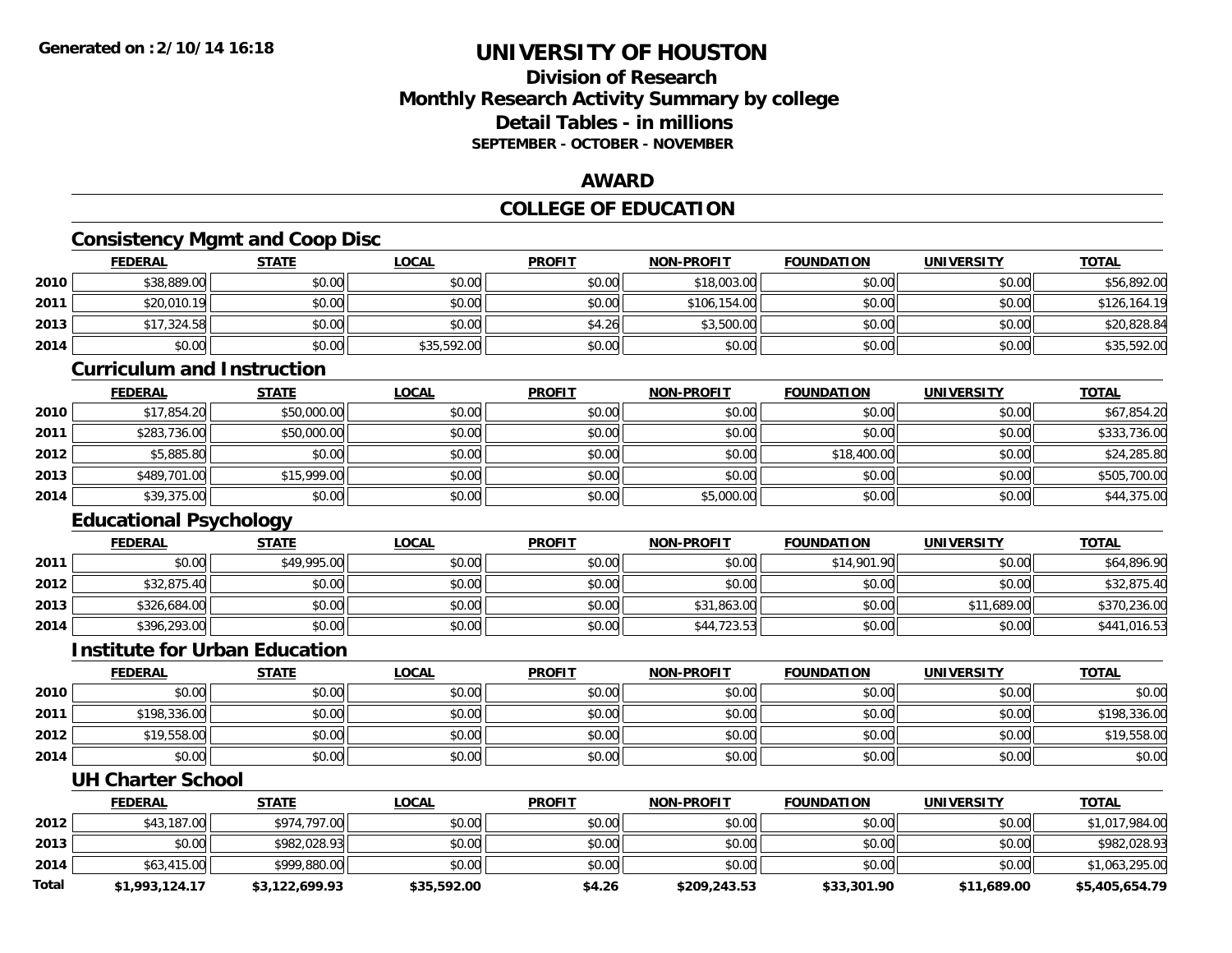## **Division of Research Monthly Research Activity Summary by college Detail Tables - in millions SEPTEMBER - OCTOBER - NOVEMBER**

#### **AWARD**

|      | Art                              |                                                   |              |               |                   |                   |                   |              |
|------|----------------------------------|---------------------------------------------------|--------------|---------------|-------------------|-------------------|-------------------|--------------|
|      | <b>FEDERAL</b>                   | <b>STATE</b>                                      | <b>LOCAL</b> | <b>PROFIT</b> | <b>NON-PROFIT</b> | <b>FOUNDATION</b> | <b>UNIVERSITY</b> | <b>TOTAL</b> |
| 2012 | \$14,979.30                      | \$0.00                                            | \$0.00       | \$0.00        | \$0.00            | \$0.00            | \$0.00            | \$14,979.30  |
| 2014 | \$1,400.00                       | \$0.00                                            | \$0.00       | \$0.00        | \$0.00            | \$0.00            | \$0.00            | \$1,400.00   |
|      | <b>Arte Publico Press</b>        |                                                   |              |               |                   |                   |                   |              |
|      | <b>FEDERAL</b>                   | <b>STATE</b>                                      | <b>LOCAL</b> | <b>PROFIT</b> | <b>NON-PROFIT</b> | <b>FOUNDATION</b> | <b>UNIVERSITY</b> | <b>TOTAL</b> |
| 2012 | \$0.00                           | \$0.00                                            | \$0.00       | \$0.00        | \$39,100.00       | \$0.00            | \$0.00            | \$39,100.00  |
| 2014 | \$0.00                           | \$4,000.00                                        | \$0.00       | \$0.00        | \$0.00            | \$50,000.00       | \$0.00            | \$54,000.00  |
|      | <b>Blaffer Gallery</b>           |                                                   |              |               |                   |                   |                   |              |
|      | <b>FEDERAL</b>                   | <b>STATE</b>                                      | <b>LOCAL</b> | <b>PROFIT</b> | <b>NON-PROFIT</b> | <b>FOUNDATION</b> | <b>UNIVERSITY</b> | <b>TOTAL</b> |
| 2010 | \$60,000.00                      | \$0.00                                            | \$0.00       | \$0.00        | \$0.00            | \$0.00            | \$0.00            | \$60,000.00  |
| 2011 | \$0.00                           | \$0.00                                            | \$0.00       | \$0.00        | \$10,000.00       | \$0.00            | \$0.00            | \$10,000.00  |
| 2012 | \$20,000.00                      | \$0.00                                            | \$0.00       | \$0.00        | \$50,800.00       | \$0.00            | \$0.00            | \$70,800.00  |
| 2014 | \$0.00                           | \$14,000.00                                       | \$0.00       | \$0.00        | \$0.00            | \$0.00            | \$0.00            | \$14,000.00  |
|      | <b>Center for Public History</b> |                                                   |              |               |                   |                   |                   |              |
|      | <b>FEDERAL</b>                   | <b>STATE</b>                                      | <b>LOCAL</b> | <b>PROFIT</b> | <b>NON-PROFIT</b> | <b>FOUNDATION</b> | <b>UNIVERSITY</b> | <b>TOTAL</b> |
| 2012 | \$100,000.00                     | \$0.00                                            | \$0.00       | \$0.00        | \$0.00            | \$0.00            | \$0.00            | \$100,000.00 |
|      | <b>Communication Disorders</b>   |                                                   |              |               |                   |                   |                   |              |
|      | <b>FEDERAL</b>                   | <b>STATE</b>                                      | <b>LOCAL</b> | <b>PROFIT</b> | <b>NON-PROFIT</b> | <b>FOUNDATION</b> | <b>UNIVERSITY</b> | <b>TOTAL</b> |
| 2012 | \$2,942.90                       | \$0.00                                            | \$0.00       | \$0.00        | \$0.00            | \$0.00            | \$0.00            | \$2,942.90   |
| 2013 | \$0.00                           | \$0.00                                            | \$0.00       | \$0.00        | \$0.00            | \$10,000.00       | \$0.00            | \$10,000.00  |
| 2014 | \$0.00                           | \$0.00                                            | \$0.00       | \$0.00        | \$18,752.98       | \$0.00            | \$0.00            | \$18,752.98  |
|      |                                  | <b>Cynthia Woods Mitchell Center for the Arts</b> |              |               |                   |                   |                   |              |
|      | <b>FEDERAL</b>                   | <b>STATE</b>                                      | <b>LOCAL</b> | <b>PROFIT</b> | <b>NON-PROFIT</b> | <b>FOUNDATION</b> | <b>UNIVERSITY</b> | <b>TOTAL</b> |
| 2013 | \$0.00                           | \$6,000.00                                        | \$0.00       | \$0.00        | \$0.00            | \$0.00            | \$0.00            | \$6,000.00   |
| 2014 | \$0.00                           | \$0.00                                            | \$0.00       | \$5,000.00    | \$0.00            | \$700.00          | \$0.00            | \$5,700.00   |
|      |                                  | Dean, Liberal Arts and Social Sciences            |              |               |                   |                   |                   |              |
|      | <b>FEDERAL</b>                   | <b>STATE</b>                                      | <b>LOCAL</b> | <b>PROFIT</b> | <b>NON-PROFIT</b> | <b>FOUNDATION</b> | <b>UNIVERSITY</b> | <b>TOTAL</b> |
| 2010 | \$8,250.00                       | \$0.00                                            | \$0.00       | \$0.00        | \$0.00            | \$0.00            | \$0.00            | \$8,250.00   |
| 2014 | \$0.00                           | \$0.00                                            | \$0.00       | \$0.00        | \$0.00            | \$0.00            | \$0.00            | \$0.00       |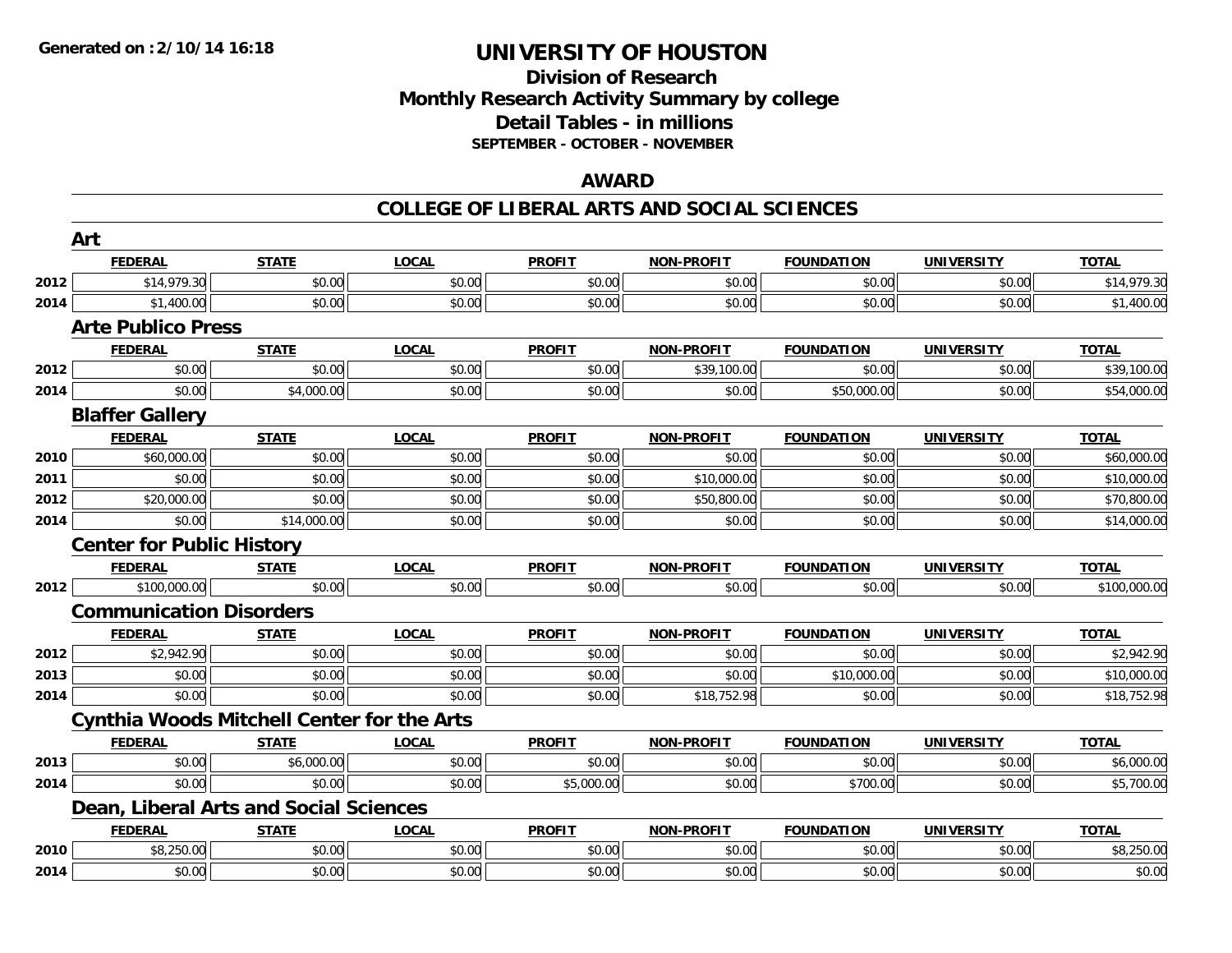## **Division of Research Monthly Research Activity Summary by college Detail Tables - in millions SEPTEMBER - OCTOBER - NOVEMBER**

#### **AWARD**

| <b>FEDERAL</b><br>\$0.00<br>\$0.00<br>\$0.00<br>\$0.00<br>English<br><b>FEDERAL</b><br>\$0.00<br>\$0.00<br>\$0.00<br><b>FEDERAL</b><br>\$1,500,275.42<br>\$88,187.00 | <b>STATE</b><br>\$0.00<br>\$0.00<br>\$0.00<br>\$0.00<br><b>STATE</b><br>\$0.00<br>\$0.00<br>\$0.00<br><b>Health and Human Performance</b><br><b>STATE</b><br>\$0.00<br>\$0.00 | <b>LOCAL</b><br>\$0.00<br>\$0.00<br>\$0.00<br>\$0.00<br><b>LOCAL</b><br>\$0.00<br>\$0.00<br>\$0.00<br><b>LOCAL</b><br>\$0.00<br>\$0.00 | <b>PROFIT</b><br>\$0.00<br>\$0.00<br>\$0.00<br>\$0.00<br><b>PROFIT</b><br>\$14,264.60<br>\$0.00<br>\$0.00<br><b>PROFIT</b><br>\$0.00 | <b>NON-PROFIT</b><br>\$55,000.00<br>\$0.00<br>\$0.00<br>\$0.00<br><b>NON-PROFIT</b><br>\$0.00<br>\$0.00<br>\$0.00<br><b>NON-PROFIT</b><br>\$0.00 | <b>FOUNDATION</b><br>\$0.00<br>\$38,500.00<br>\$25,000.00<br>\$13,354.00<br><b>FOUNDATION</b><br>\$0.00<br>\$0.00<br>\$0.00<br><b>FOUNDATION</b><br>\$0.00 | <b>UNIVERSITY</b><br>\$0.00<br>\$0.00<br>\$0.00<br>\$0.00<br><b>UNIVERSITY</b><br>\$0.00<br>\$0.00<br>\$0.00<br><b>UNIVERSITY</b><br>\$0.00 | <b>TOTAL</b><br>\$55,000.00<br>\$38,500.00<br>\$25,000.00<br>\$13,354.00<br><b>TOTAL</b><br>\$14,264.60<br>\$0.00<br>\$0.00<br><b>TOTAL</b> |
|----------------------------------------------------------------------------------------------------------------------------------------------------------------------|-------------------------------------------------------------------------------------------------------------------------------------------------------------------------------|----------------------------------------------------------------------------------------------------------------------------------------|--------------------------------------------------------------------------------------------------------------------------------------|--------------------------------------------------------------------------------------------------------------------------------------------------|------------------------------------------------------------------------------------------------------------------------------------------------------------|---------------------------------------------------------------------------------------------------------------------------------------------|---------------------------------------------------------------------------------------------------------------------------------------------|
|                                                                                                                                                                      |                                                                                                                                                                               |                                                                                                                                        |                                                                                                                                      |                                                                                                                                                  |                                                                                                                                                            |                                                                                                                                             |                                                                                                                                             |
|                                                                                                                                                                      |                                                                                                                                                                               |                                                                                                                                        |                                                                                                                                      |                                                                                                                                                  |                                                                                                                                                            |                                                                                                                                             |                                                                                                                                             |
|                                                                                                                                                                      |                                                                                                                                                                               |                                                                                                                                        |                                                                                                                                      |                                                                                                                                                  |                                                                                                                                                            |                                                                                                                                             |                                                                                                                                             |
|                                                                                                                                                                      |                                                                                                                                                                               |                                                                                                                                        |                                                                                                                                      |                                                                                                                                                  |                                                                                                                                                            |                                                                                                                                             |                                                                                                                                             |
|                                                                                                                                                                      |                                                                                                                                                                               |                                                                                                                                        |                                                                                                                                      |                                                                                                                                                  |                                                                                                                                                            |                                                                                                                                             |                                                                                                                                             |
|                                                                                                                                                                      |                                                                                                                                                                               |                                                                                                                                        |                                                                                                                                      |                                                                                                                                                  |                                                                                                                                                            |                                                                                                                                             |                                                                                                                                             |
|                                                                                                                                                                      |                                                                                                                                                                               |                                                                                                                                        |                                                                                                                                      |                                                                                                                                                  |                                                                                                                                                            |                                                                                                                                             |                                                                                                                                             |
|                                                                                                                                                                      |                                                                                                                                                                               |                                                                                                                                        |                                                                                                                                      |                                                                                                                                                  |                                                                                                                                                            |                                                                                                                                             |                                                                                                                                             |
|                                                                                                                                                                      |                                                                                                                                                                               |                                                                                                                                        |                                                                                                                                      |                                                                                                                                                  |                                                                                                                                                            |                                                                                                                                             |                                                                                                                                             |
|                                                                                                                                                                      |                                                                                                                                                                               |                                                                                                                                        |                                                                                                                                      |                                                                                                                                                  |                                                                                                                                                            |                                                                                                                                             |                                                                                                                                             |
|                                                                                                                                                                      |                                                                                                                                                                               |                                                                                                                                        |                                                                                                                                      |                                                                                                                                                  |                                                                                                                                                            |                                                                                                                                             |                                                                                                                                             |
|                                                                                                                                                                      |                                                                                                                                                                               |                                                                                                                                        |                                                                                                                                      |                                                                                                                                                  |                                                                                                                                                            |                                                                                                                                             |                                                                                                                                             |
|                                                                                                                                                                      |                                                                                                                                                                               |                                                                                                                                        |                                                                                                                                      |                                                                                                                                                  |                                                                                                                                                            |                                                                                                                                             | \$1,500,275.42                                                                                                                              |
|                                                                                                                                                                      |                                                                                                                                                                               |                                                                                                                                        | \$19,519.00                                                                                                                          | \$0.00                                                                                                                                           | \$6,877.80                                                                                                                                                 | \$0.00                                                                                                                                      | \$114,583.80                                                                                                                                |
| \$1,079,848.70                                                                                                                                                       | \$0.00                                                                                                                                                                        | \$0.00                                                                                                                                 | \$303,906.00                                                                                                                         | \$0.00                                                                                                                                           | \$0.00                                                                                                                                                     | \$0.00                                                                                                                                      | \$1,383,754.70                                                                                                                              |
| \$1,735,266.54                                                                                                                                                       | \$0.00                                                                                                                                                                        | \$0.00                                                                                                                                 | \$6,759.60                                                                                                                           | \$0.00                                                                                                                                           | \$0.00                                                                                                                                                     | \$0.00                                                                                                                                      | \$1,742,026.14                                                                                                                              |
| \$895,209.38                                                                                                                                                         | \$0.00                                                                                                                                                                        | \$0.00                                                                                                                                 | \$0.00                                                                                                                               | \$0.00                                                                                                                                           | \$0.00                                                                                                                                                     | \$0.00                                                                                                                                      | \$895,209.38                                                                                                                                |
| <b>Hispanic Studies</b>                                                                                                                                              |                                                                                                                                                                               |                                                                                                                                        |                                                                                                                                      |                                                                                                                                                  |                                                                                                                                                            |                                                                                                                                             |                                                                                                                                             |
| <b>FEDERAL</b>                                                                                                                                                       | <b>STATE</b>                                                                                                                                                                  | <b>LOCAL</b>                                                                                                                           | <b>PROFIT</b>                                                                                                                        | <b>NON-PROFIT</b>                                                                                                                                | <b>FOUNDATION</b>                                                                                                                                          | <b>UNIVERSITY</b>                                                                                                                           | <b>TOTAL</b>                                                                                                                                |
| \$0.00                                                                                                                                                               | \$0.00                                                                                                                                                                        | \$0.00                                                                                                                                 | \$0.00                                                                                                                               | \$0.00                                                                                                                                           | \$72,400.00                                                                                                                                                | \$0.00                                                                                                                                      | \$72,400.00                                                                                                                                 |
| \$0.00                                                                                                                                                               | \$0.00                                                                                                                                                                        | \$0.00                                                                                                                                 | \$0.00                                                                                                                               | \$0.00                                                                                                                                           | \$55,200.00                                                                                                                                                | \$0.00                                                                                                                                      | \$55,200.00                                                                                                                                 |
| <b>History</b>                                                                                                                                                       |                                                                                                                                                                               |                                                                                                                                        |                                                                                                                                      |                                                                                                                                                  |                                                                                                                                                            |                                                                                                                                             |                                                                                                                                             |
| <b>FEDERAL</b>                                                                                                                                                       | <b>STATE</b>                                                                                                                                                                  | LOCAL                                                                                                                                  | <b>PROFIT</b>                                                                                                                        | <b>NON-PROFIT</b>                                                                                                                                | <b>FOUNDATION</b>                                                                                                                                          | <b>UNIVERSITY</b>                                                                                                                           | <b>TOTAL</b>                                                                                                                                |
| \$8,500.00                                                                                                                                                           | \$0.00                                                                                                                                                                        | \$0.00                                                                                                                                 | \$0.00                                                                                                                               | \$0.00                                                                                                                                           | \$0.00                                                                                                                                                     | \$0.00                                                                                                                                      | \$8,500.00                                                                                                                                  |
| \$14,000.00                                                                                                                                                          | \$0.00                                                                                                                                                                        | \$0.00                                                                                                                                 | \$19,256.96                                                                                                                          | \$0.00                                                                                                                                           | \$0.00                                                                                                                                                     | \$0.00                                                                                                                                      | \$33,256.96                                                                                                                                 |
| \$0.00                                                                                                                                                               | \$0.00                                                                                                                                                                        | \$0.00                                                                                                                                 | \$73,662.21                                                                                                                          | \$0.00                                                                                                                                           | \$0.00                                                                                                                                                     | \$0.00                                                                                                                                      | \$73,662.21                                                                                                                                 |
| \$0.00                                                                                                                                                               | \$0.00                                                                                                                                                                        | \$0.00                                                                                                                                 | \$78,388.66                                                                                                                          | \$0.00                                                                                                                                           | \$0.00                                                                                                                                                     | \$0.00                                                                                                                                      | \$78,388.66                                                                                                                                 |
|                                                                                                                                                                      |                                                                                                                                                                               |                                                                                                                                        |                                                                                                                                      |                                                                                                                                                  |                                                                                                                                                            |                                                                                                                                             |                                                                                                                                             |
|                                                                                                                                                                      |                                                                                                                                                                               | <b>LOCAL</b>                                                                                                                           | <b>PROFIT</b>                                                                                                                        | <b>NON-PROFIT</b>                                                                                                                                | <b>FOUNDATION</b>                                                                                                                                          | <b>UNIVERSITY</b>                                                                                                                           | <b>TOTAL</b>                                                                                                                                |
| <b>FEDERAL</b>                                                                                                                                                       |                                                                                                                                                                               |                                                                                                                                        |                                                                                                                                      | \$0.00                                                                                                                                           |                                                                                                                                                            | \$0.00                                                                                                                                      |                                                                                                                                             |
|                                                                                                                                                                      |                                                                                                                                                                               | <b>Hobby Center for Public Policy</b><br><b>STATE</b>                                                                                  |                                                                                                                                      | \$0.00<br>\$249,989.00<br>\$0.00<br>\$0.00                                                                                                       |                                                                                                                                                            | \$0.00                                                                                                                                      |                                                                                                                                             |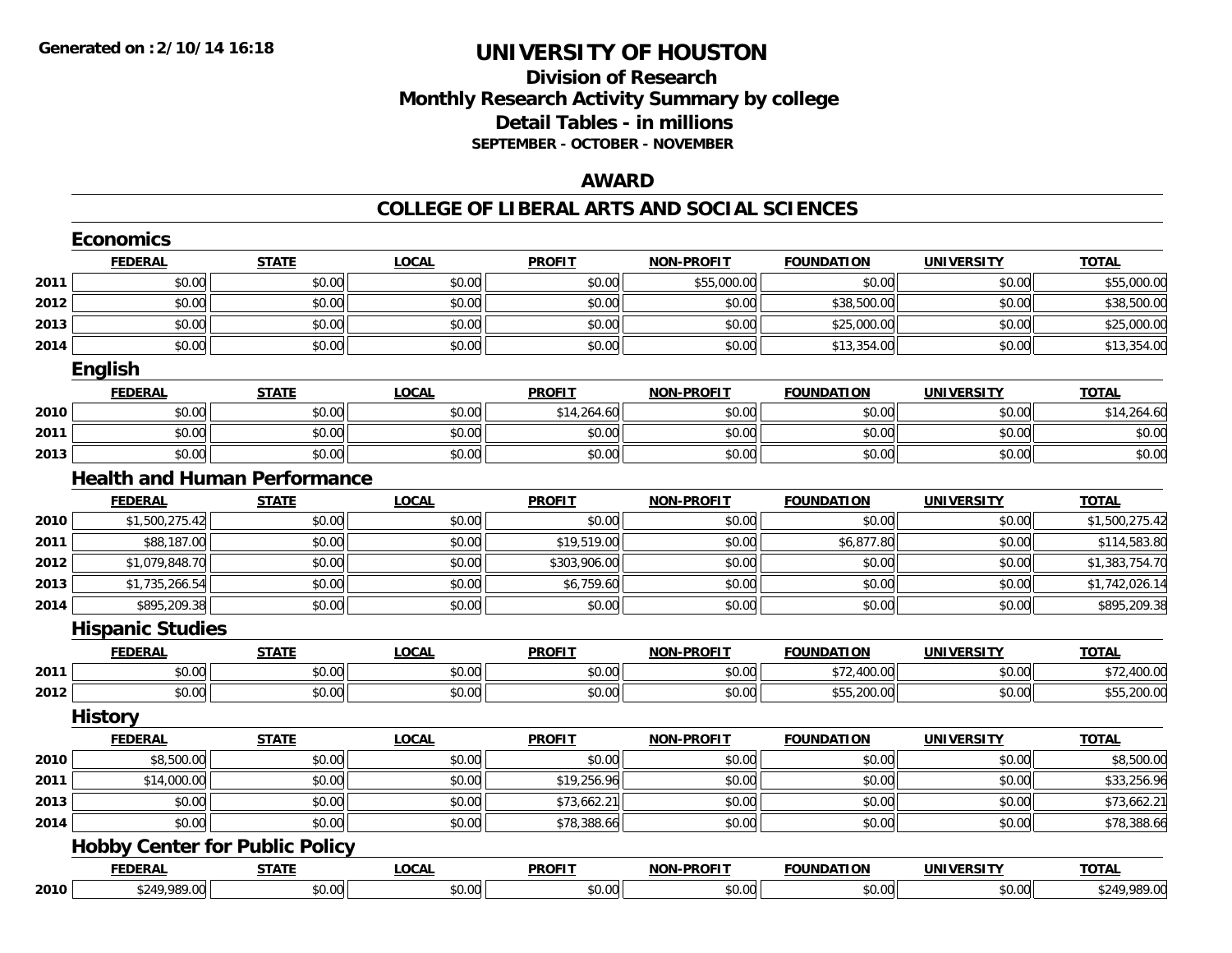## **Division of ResearchMonthly Research Activity Summary by college Detail Tables - in millions SEPTEMBER - OCTOBER - NOVEMBER**

### **AWARD**

|      | Philosophy                     |              |              |               |                   |                   |                   |                |
|------|--------------------------------|--------------|--------------|---------------|-------------------|-------------------|-------------------|----------------|
|      | <b>FEDERAL</b>                 | <b>STATE</b> | <b>LOCAL</b> | <b>PROFIT</b> | <b>NON-PROFIT</b> | <b>FOUNDATION</b> | <b>UNIVERSITY</b> | <b>TOTAL</b>   |
| 2012 | \$29,932.50                    | \$0.00       | \$0.00       | \$0.00        | \$0.00            | \$0.00            | \$0.00            | \$29,932.50    |
|      | <b>Political Science</b>       |              |              |               |                   |                   |                   |                |
|      | <b>FEDERAL</b>                 | <b>STATE</b> | <b>LOCAL</b> | <b>PROFIT</b> | <b>NON-PROFIT</b> | <b>FOUNDATION</b> | <b>UNIVERSITY</b> | <b>TOTAL</b>   |
| 2010 | \$0.00                         | \$0.00       | \$0.00       | \$0.00        | \$0.00            | \$0.00            | \$0.00            | \$0.00         |
| 2011 | \$11,941.00                    | \$0.00       | \$0.00       | \$0.00        | \$0.00            | \$0.00            | \$0.00            | \$11,941.00    |
| 2012 | \$0.00                         | \$0.00       | \$0.00       | \$0.00        | \$0.00            | \$0.00            | \$0.00            | \$0.00         |
| 2013 | \$0.00                         | \$0.00       | \$0.00       | \$0.00        | \$0.00            | \$0.00            | \$0.00            | \$0.00         |
|      | <b>Psychology</b>              |              |              |               |                   |                   |                   |                |
|      | <b>FEDERAL</b>                 | <b>STATE</b> | <b>LOCAL</b> | <b>PROFIT</b> | <b>NON-PROFIT</b> | <b>FOUNDATION</b> | <b>UNIVERSITY</b> | <b>TOTAL</b>   |
| 2010 | \$994,278.00                   | \$607,301.00 | \$0.00       | \$58,067.00   | \$18,852.00       | \$0.00            | \$18,852.00       | \$1,697,350.00 |
| 2011 | \$898,509.85                   | \$217,810.00 | \$0.00       | \$34,430.00   | \$52,477.00       | \$65,055.05       | \$18,852.00       | \$1,287,133.90 |
| 2012 | \$2,561,808.60                 | \$61,089.16  | \$0.00       | \$38,168.00   | \$266,610.00      | \$0.00            | \$36,531.00       | \$2,964,206.76 |
| 2013 | \$803,199.00                   | \$17,656.00  | \$0.00       | \$25,723.00   | \$79,810.00       | \$55,818.00       | \$0.00            | \$982,206.00   |
| 2014 | \$633,572.20                   | \$19,559.00  | \$0.00       | \$17,923.92   | \$117,038.00      | \$0.00            | \$0.00            | \$788,093.12   |
|      | <b>School of Communication</b> |              |              |               |                   |                   |                   |                |
|      | <b>FEDERAL</b>                 | <b>STATE</b> | <b>LOCAL</b> | <b>PROFIT</b> | <b>NON-PROFIT</b> | <b>FOUNDATION</b> | <b>UNIVERSITY</b> | <b>TOTAL</b>   |
| 2011 | \$0.00                         | \$0.00       | \$0.00       | \$0.00        | \$0.00            | \$0.00            | \$0.00            | \$0.00         |
| 2012 | \$0.00                         | \$0.00       | \$0.00       | \$0.00        | \$0.00            | \$0.00            | \$0.00            | \$0.00         |
|      | <b>School of Music</b>         |              |              |               |                   |                   |                   |                |
|      | <b>FEDERAL</b>                 | <b>STATE</b> | <b>LOCAL</b> | <b>PROFIT</b> | <b>NON-PROFIT</b> | <b>FOUNDATION</b> | <b>UNIVERSITY</b> | <b>TOTAL</b>   |
| 2014 | \$0.00                         | \$9,000.00   | \$0.00       | \$0.00        | \$0.00            | \$0.00            | \$0.00            | \$9,000.00     |
|      | <b>Sociology</b>               |              |              |               |                   |                   |                   |                |
|      | <b>FEDERAL</b>                 | <b>STATE</b> | <b>LOCAL</b> | <b>PROFIT</b> | <b>NON-PROFIT</b> | <b>FOUNDATION</b> | <b>UNIVERSITY</b> | <b>TOTAL</b>   |
| 2011 | \$0.00                         | \$0.00       | \$0.00       | \$0.00        | \$3,500.00        | \$0.00            | \$0.00            | \$3,500.00     |
| 2012 | \$54,502.40                    | \$0.00       | \$0.00       | \$0.00        | \$0.00            | \$0.00            | \$0.00            | \$54,502.40    |
| 2013 | \$14,728.00                    | \$0.00       | \$0.00       | \$0.00        | \$0.00            | \$0.00            | \$0.00            | \$14,728.00    |
| 2014 | \$0.00                         | \$0.00       | \$0.00       | \$0.00        | \$0.00            | \$0.00            | \$0.00            | \$0.00         |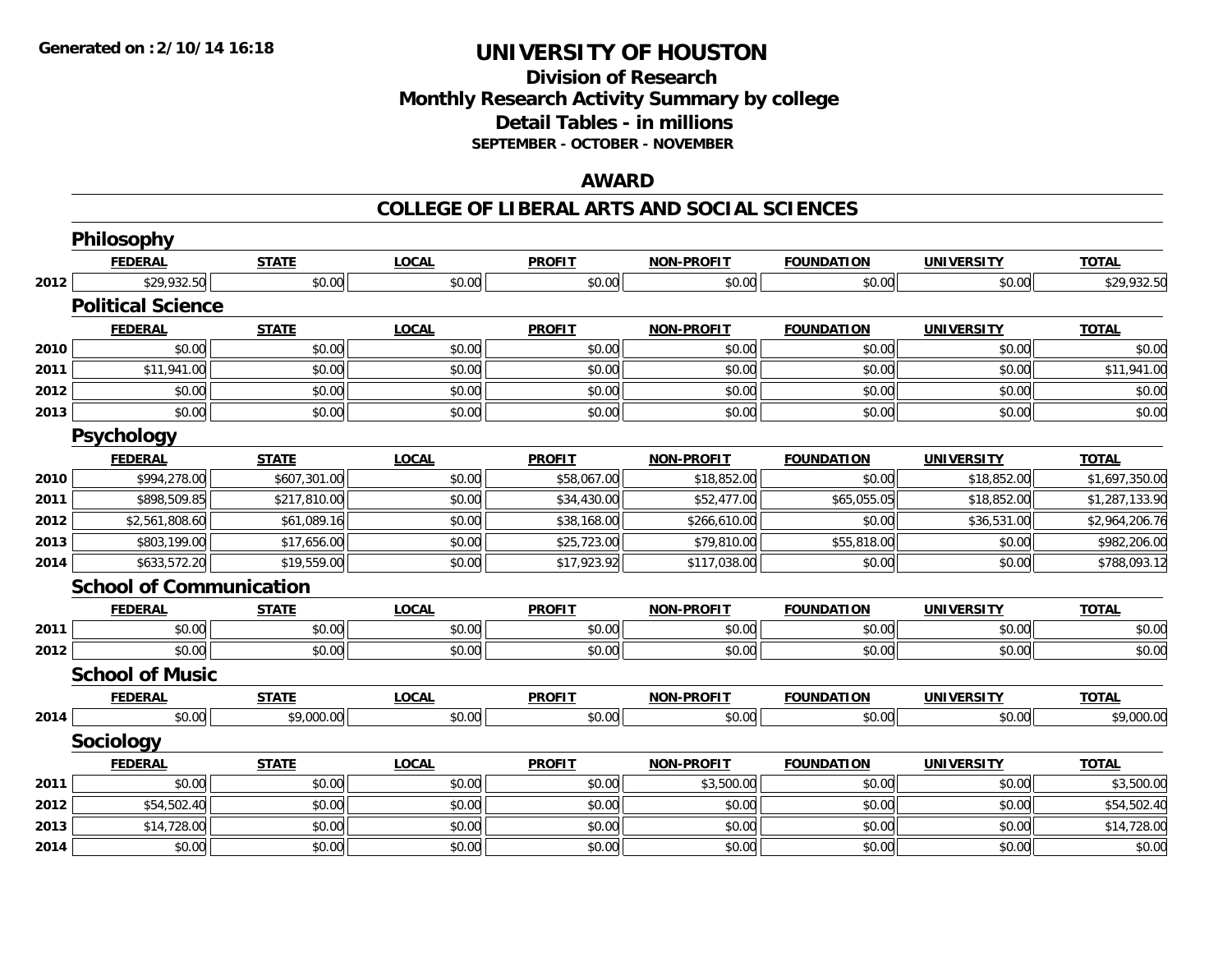## **Division of Research Monthly Research Activity Summary by college Detail Tables - in millions SEPTEMBER - OCTOBER - NOVEMBER**

#### **AWARD**

|              | <b>heatr</b>    |              |               |               |                   |                   |             |                 |  |  |
|--------------|-----------------|--------------|---------------|---------------|-------------------|-------------------|-------------|-----------------|--|--|
|              | <b>FEDERAL</b>  | <b>STATE</b> | <u>' OCAL</u> | <b>PROFIT</b> | <b>NON-PROFIT</b> | <b>FOUNDATION</b> | UNIVERSITY  | <b>TOTAL</b>    |  |  |
| 2011         | \$0.00          | \$0.00       | \$0.00        | \$0.00        | \$47.990.37       | \$0.00            | \$0.00      | .990.37         |  |  |
| <b>Total</b> | \$11,781,319.77 | \$956,415.16 | \$0.00        | \$695,068.95  | \$759,930.35      | \$392,904.85      | \$74,235.00 | \$14,659,874.09 |  |  |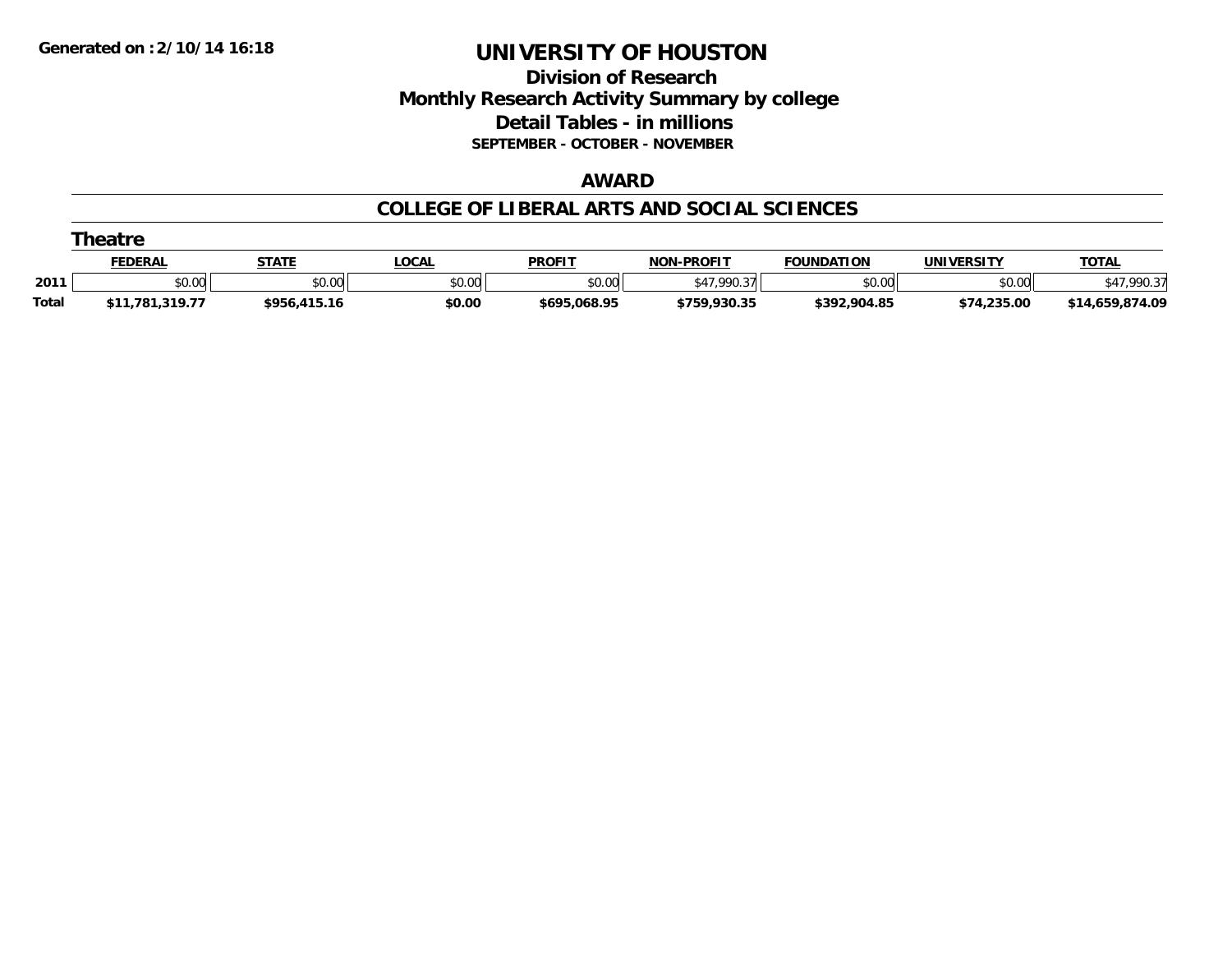## **Division of ResearchMonthly Research Activity Summary by college Detail Tables - in millionsSEPTEMBER - OCTOBER - NOVEMBER**

### **AWARD**

## **COLLEGE OF NATURAL SCIENCES AND MATHEMATICS**

# **Biology/Biochemistry**

|      | <b>FEDERAL</b> | <b>STATE</b> | <u>LOCAL</u> | <b>PROFIT</b> | <b>NON-PROFIT</b> | <b>FOUNDATION</b> | <b>UNIVERSITY</b> | <b>TOTAL</b>   |
|------|----------------|--------------|--------------|---------------|-------------------|-------------------|-------------------|----------------|
| 2010 | \$1,609,860.00 | \$0.00       | \$0.00       | \$0.00        | \$2,000.00        | \$96,310.98       | \$0.00            | \$1,708,170.98 |
| 2011 | \$1,100,752.86 | \$0.00       | \$0.00       | \$0.00        | \$214,668.72      | \$64,378.25       | \$0.00            | \$1,379,799.83 |
| 2012 | \$317,299.76   | \$0.00       | \$0.00       | \$0.00        | \$70,000.00       | \$0.00            | \$0.00            | \$387,299.76   |
| 2013 | \$429,573.76   | \$0.00       | \$0.00       | \$462,412.00  | \$589,310.00      | \$0.00            | \$0.00            | \$1,481,295.76 |
| 2014 | \$448,431.50   | \$0.00       | \$0.00       | \$0.00        | \$0.00            | \$0.00            | \$0.00            | \$448,431.50   |

## **Center for Nuclear Receptors and Cell Signaling**

|      | <b>FEDERAL</b> | <b>STATE</b> | <u>LOCAL</u> | <b>PROFIT</b> | <b>NON-PROFIT</b> | <b>FOUNDATION</b> | <b>UNIVERSITY</b> | <b>TOTAL</b> |
|------|----------------|--------------|--------------|---------------|-------------------|-------------------|-------------------|--------------|
| 2010 | \$307,738.00   | \$0.00       | \$0.00       | \$0.00        | \$0.00            | \$0.00            | \$0.00            | \$307,738.00 |
| 2011 | \$493,954.00   | \$45,000.00  | \$0.00       | \$0.00        | \$0.00            | \$0.00            | \$0.00            | \$538,954.00 |
| 2012 | \$30,000.00    | \$45,000.00  | \$0.00       | \$0.00        | \$0.00            | \$0.00            | \$0.00            | \$75,000.00  |
| 2013 | \$202,124.00   | \$0.00       | \$0.00       | \$0.00        | \$0.00            | \$0.00            | \$0.00            | \$202,124.00 |
| 2014 | \$244,596.00   | \$0.00       | \$0.00       | \$0.00        | \$0.00            | \$0.00            | \$0.00            | \$244,596.00 |

## **Chemistry**

|      | <b>FEDERAL</b> | <u>STATE</u> | <u>LOCAL</u> | <b>PROFIT</b> | <b>NON-PROFIT</b> | <b>FOUNDATION</b> | <b>UNIVERSITY</b> | <b>TOTAL</b>   |
|------|----------------|--------------|--------------|---------------|-------------------|-------------------|-------------------|----------------|
| 2010 | \$1,532,812.60 | \$22,422.00  | \$0.00       | \$0.00        | \$0.00            | \$100,000.00      | \$95,000.00       | \$1,750,234.60 |
| 2011 | \$2,035,636.64 | \$0.00       | \$0.00       | \$0.00        | \$0.00            | \$275,269,00      | \$200,000.00      | \$2,510,905.64 |
| 2012 | \$546,189.88   | \$0.00       | \$0.00       | \$0.00        | \$30,000.00       | \$0.00            | \$0.00            | \$576,189.88   |
| 2013 | \$511,408.44   | \$0.00       | \$0.00       | \$0.00        | \$0.00            | \$0.00            | \$0.00            | \$511,408.44   |
| 2014 | \$1,167,250.00 | \$223.06     | \$0.00       | \$0.00        | \$0.00            | \$0.00            | \$0.00            | \$1,167,473.06 |

#### **Computer Science**

|      | <b>FEDERAL</b> | <b>STATE</b> | <b>LOCAL</b> | <b>PROFIT</b> | <b>NON-PROFIT</b> | <b>FOUNDATION</b> | <b>UNIVERSITY</b> | <b>TOTAL</b>   |
|------|----------------|--------------|--------------|---------------|-------------------|-------------------|-------------------|----------------|
| 2010 | \$1,934,886.92 | \$37,250.00  | \$0.00       | \$27,865.00   | \$60,713.00       | \$0.00            | \$0.00            | \$2,060,714.92 |
| 2011 | \$588,616.50   | \$9,392.00   | \$0.00       | \$238,576.00  | \$2,356.12        | \$0.00            | \$0.00            | \$838,940.62   |
| 2012 | \$991,536.08   | \$0.00       | \$0.00       | \$60,000.00   | \$0.00            | \$0.00            | \$0.00            | \$1,051,536.08 |
| 2013 | \$1,596,791.00 | \$0.00       | \$0.00       | \$99,975.00   | \$30,000.00       | \$0.00            | \$0.00            | \$1,726,766.00 |
| 2014 | \$1,040,468.20 | \$0.00       | \$0.00       | \$180,000.00  | \$35,010.00       | \$0.00            | \$0.00            | \$1,255,478.20 |

## **Dean, Natural Sciences and Mathematics**

|      | <b>FEDERAL</b>          | <b>CTATE</b><br>- 31 A L . | <b>LOCAL</b>                     | <b>PROFIT</b>  | -PROFIT<br>NON.      | <b>FOUNDATION</b> | UNIVERSITY                | <b>TOTAL</b>         |
|------|-------------------------|----------------------------|----------------------------------|----------------|----------------------|-------------------|---------------------------|----------------------|
| 2010 | 0 <sub>n</sub><br>,u.uu | \$0.00                     | $\sim$<br><b>↑∩</b><br>vv.vv     | ტი იი<br>DU.UU | 0.00<br>DU.UU        | \$0.00            | $\sim$ 00<br><b>JU.UU</b> | 0000<br><b>JU.UU</b> |
| 2012 | 72000<br>0.110<br>JU.UU | \$0.00                     | $\sim$<br>$\sim$ $\sim$<br>vu.uu | 0000<br>DU.UG  | 0.00<br><b>DU.UU</b> | \$0.00            | $\sim$ 00<br><b>JU.UU</b> | JU.UL                |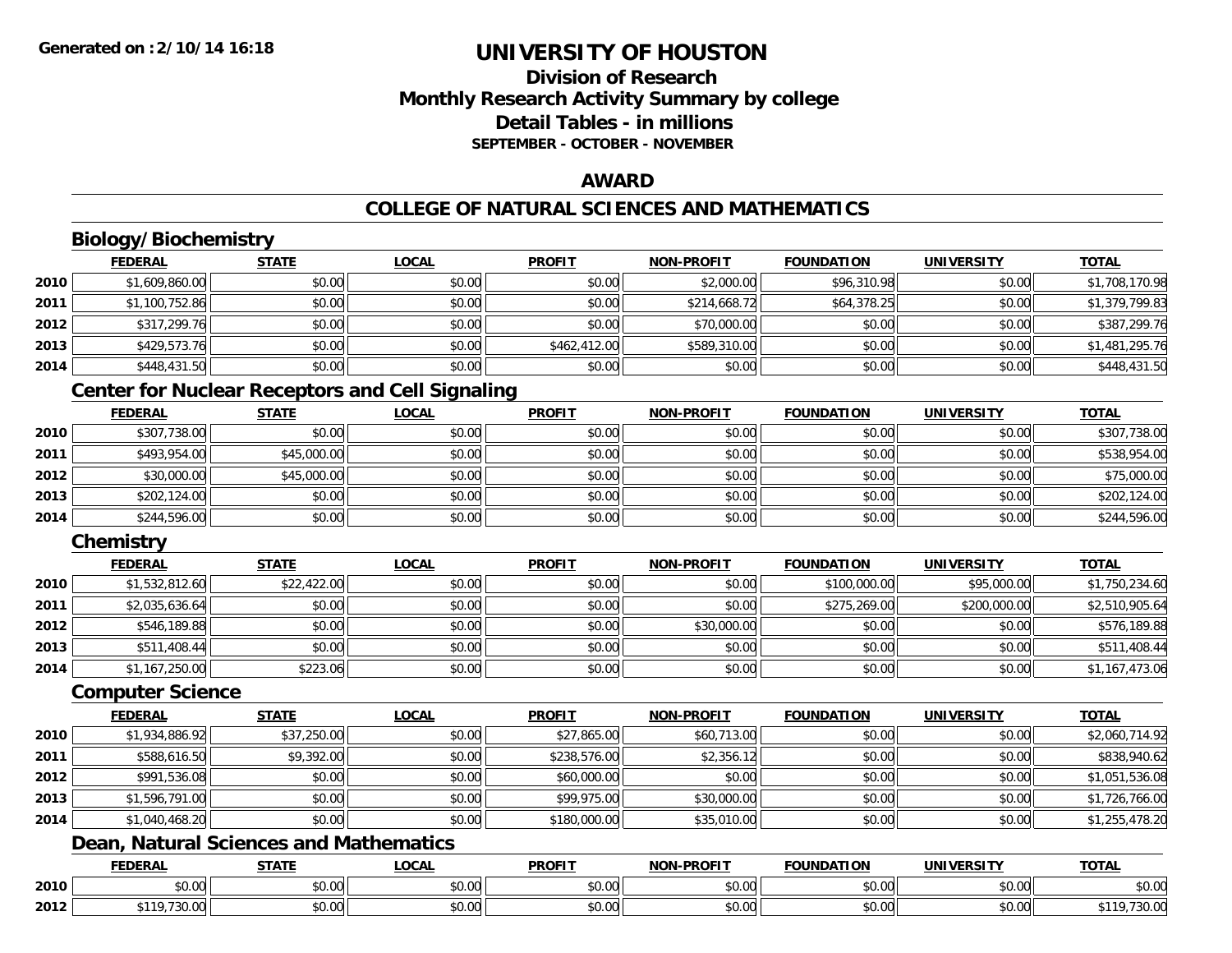**Total**

# **UNIVERSITY OF HOUSTON**

## **Division of ResearchMonthly Research Activity Summary by college Detail Tables - in millions SEPTEMBER - OCTOBER - NOVEMBER**

#### **AWARD**

## **COLLEGE OF NATURAL SCIENCES AND MATHEMATICS**

## **Dean, Natural Sciences and Mathematics**

|      | <b>FEDERAL</b>                                       | <b>STATE</b> | <b>LOCAL</b> | <b>PROFIT</b>  | <b>NON-PROFIT</b> | <b>FOUNDATION</b> | <b>UNIVERSITY</b> | <b>TOTAL</b>   |
|------|------------------------------------------------------|--------------|--------------|----------------|-------------------|-------------------|-------------------|----------------|
| 2013 | \$113,412.00                                         | \$0.00       | \$0.00       | \$0.00         | \$0.00            | \$0.00            | \$0.00            | \$113,412.00   |
| 2014 | \$0.00                                               | \$0.00       | \$0.00       | \$0.00         | \$0.00            | \$0.00            | \$0.00            | \$0.00         |
|      | <b>Earth &amp; Atmospheric Sciences</b>              |              |              |                |                   |                   |                   |                |
|      | <b>FEDERAL</b>                                       | <b>STATE</b> | <b>LOCAL</b> | <b>PROFIT</b>  | <b>NON-PROFIT</b> | <b>FOUNDATION</b> | <b>UNIVERSITY</b> | <b>TOTAL</b>   |
| 2010 | \$116,550.00                                         | \$0.00       | \$0.00       | \$386,314.00   | \$0.00            | \$0.00            | \$0.00            | \$502,864.00   |
| 2011 | \$1,101,727.00                                       | \$11,400.00  | \$0.00       | \$423,974.00   | \$0.00            | \$0.00            | \$0.00            | \$1,537,101.00 |
| 2012 | \$199,477.00                                         | \$0.00       | \$0.00       | \$1,034,287.15 | \$100,000.00      | \$0.00            | \$0.00            | \$1,333,764.15 |
| 2013 | \$572,360.80                                         | \$0.00       | \$0.00       | \$713,000.00   | \$0.00            | \$0.00            | \$0.00            | \$1,285,360.80 |
| 2014 | \$314,831.81                                         | \$0.00       | \$0.00       | \$472,137.00   | \$75,915.00       | \$0.00            | \$0.00            | \$862,883.81   |
|      | <b>Institute for Climate and Atmospheric Science</b> |              |              |                |                   |                   |                   |                |
|      | <b>FEDERAL</b>                                       | <b>STATE</b> | <b>LOCAL</b> | <b>PROFIT</b>  | <b>NON-PROFIT</b> | <b>FOUNDATION</b> | <b>UNIVERSITY</b> | <b>TOTAL</b>   |
| 2010 | \$0.00                                               | \$0.00       | \$0.00       | \$0.00         | \$0.00            | \$0.00            | \$0.00            | \$0.00         |
| 2012 | \$0.00                                               | \$0.00       | \$0.00       | \$0.00         | \$0.00            | \$0.00            | \$0.00            | \$0.00         |
|      | <b>Mathematics</b>                                   |              |              |                |                   |                   |                   |                |
|      | <b>FEDERAL</b>                                       | <b>STATE</b> | <b>LOCAL</b> | <b>PROFIT</b>  | <b>NON-PROFIT</b> | <b>FOUNDATION</b> | <b>UNIVERSITY</b> | <b>TOTAL</b>   |
| 2010 | \$419,829.08                                         | \$0.00       | \$0.00       | \$0.00         | \$44,000.00       | \$47,436.75       | \$0.00            | \$511,265.83   |
| 2011 | \$231,993.00                                         | \$100,036.00 | \$0.00       | \$0.00         | \$0.00            | \$31,708.69       | \$10,000.00       | \$373,737.69   |
| 2012 | \$602,523.92                                         | \$139,679.00 | \$0.00       | \$135,000.00   | \$75,518.00       | \$0.00            | \$10,000.00       | \$962,720.92   |
| 2013 | \$200,318.00                                         | \$0.00       | \$0.00       | \$0.00         | \$0.00            | \$14,000.00       | \$0.00            | \$214,318.00   |
| 2014 | \$555,824.50                                         | \$0.00       | \$0.00       | \$30,000.00    | \$0.00            | \$7,024.29        | \$0.00            | \$592,848.79   |
|      | <b>Physics</b>                                       |              |              |                |                   |                   |                   |                |
|      | <b>FEDERAL</b>                                       | <b>STATE</b> | <b>LOCAL</b> | <b>PROFIT</b>  | NON-PROFIT        | <b>FOUNDATION</b> | <b>UNIVERSITY</b> | <b>TOTAL</b>   |
| 2010 | \$1,402,229.00                                       | \$0.00       | \$0.00       | \$478,917.88   | \$23,911.00       | \$0.00            | \$0.00            | \$1,905,057.88 |
| 2011 | \$2,185,737.00                                       | \$0.00       | \$0.00       | \$174,100.00   | \$0.00            | \$0.00            | \$0.00            | \$2,359,837.00 |
| 2012 | \$836,654.50                                         | \$0.00       | \$0.00       | \$398,800.00   | \$49,225.00       | \$0.00            | \$0.00            | \$1,284,679.50 |
| 2013 | \$1,718,675.98                                       | \$0.00       | \$0.00       | \$99,400.00    | \$56,040.00       | \$0.00            | \$0.00            | \$1,874,115.98 |
| 2014 | \$1,335,013.42                                       | \$0.00       | \$0.00       | \$40,000.00    | \$0.00            | \$0.00            | \$0.00            | \$1,375,013.42 |

**\$29,156,813.15 \$410,402.06 \$0.00 \$5,454,758.03 \$1,458,666.84 \$636,127.96 \$315,000.00 \$37,431,768.04**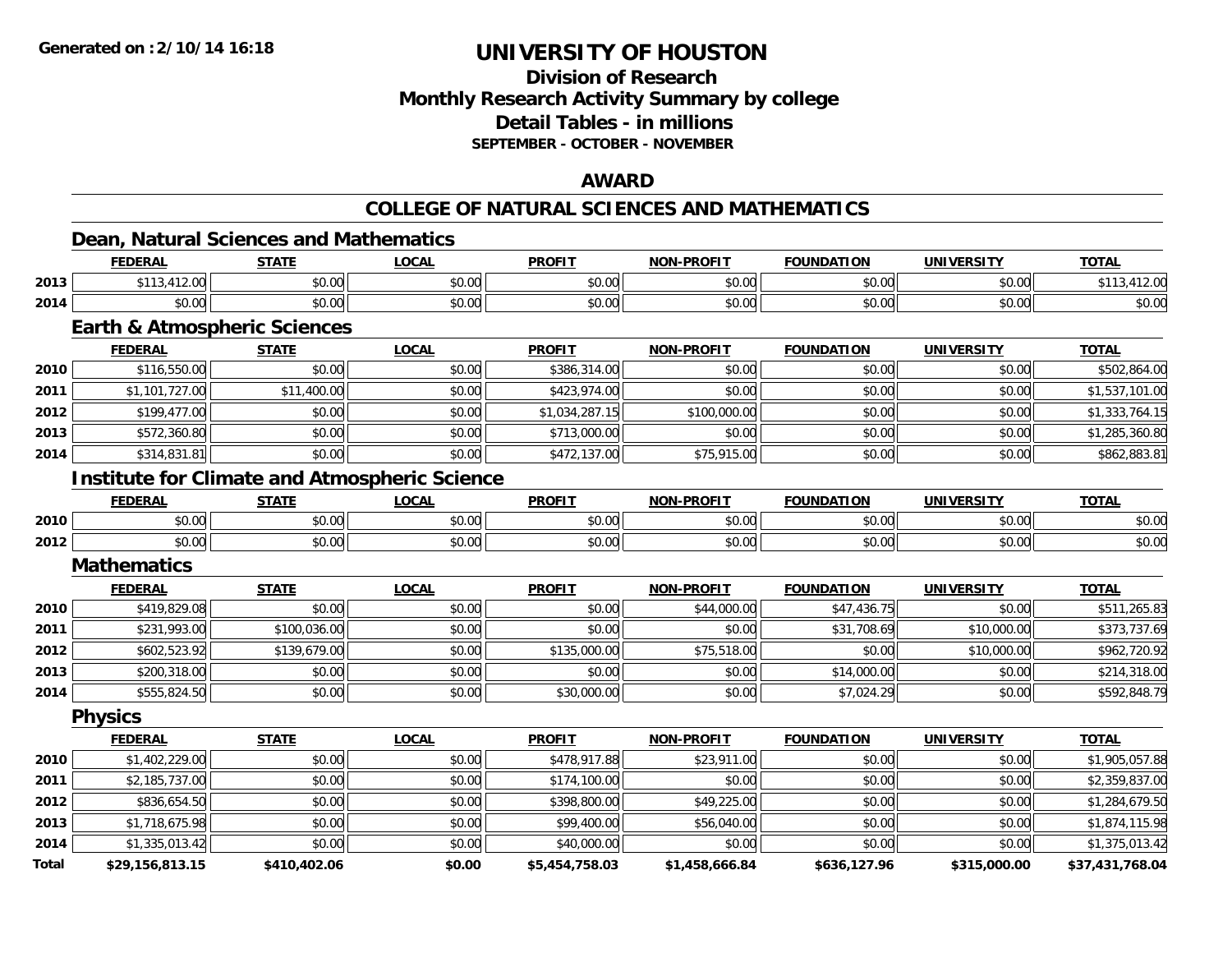## **Division of Research Monthly Research Activity Summary by college Detail Tables - in millions SEPTEMBER - OCTOBER - NOVEMBER**

### **AWARD**

### **COLLEGE OF OPTOMETRY**

# **Optometry, Community**

|       | ___            |              |              |                |                   |                   |                   |                 |
|-------|----------------|--------------|--------------|----------------|-------------------|-------------------|-------------------|-----------------|
|       | <b>FEDERAL</b> | <b>STATE</b> | <u>LOCAL</u> | <b>PROFIT</b>  | <b>NON-PROFIT</b> | <b>FOUNDATION</b> | <b>UNIVERSITY</b> | <b>TOTAL</b>    |
| 2010  | \$1,718,709.00 | \$0.00       | \$0.00       | \$83,200.00    | \$2,100.00        | \$0.00            | \$55,050.58       | \$1,859,059.58  |
| 2011  | \$1,344,581.00 | \$0.00       | \$0.00       | \$3,202.70     | \$0.00            | \$0.00            | \$96,070.00       | \$1,443,853.70  |
| 2012  | \$1,482,409.80 | \$0.00       | \$0.00       | \$106,580.00   | \$0.00            | \$40,000.00       | \$102,280.00      | \$1,731,269.80  |
| 2013  | \$1,524,745.80 | \$0.00       | \$0.00       | \$867,168.00   | \$0.00            | \$0.00            | \$102,670.00      | \$2,494,583.80  |
| 2014  | \$2,271,254.00 | \$0.00       | \$0.00       | \$527,228.40   | \$0.00            | \$0.00            | \$184,640.00      | \$2,983,122.40  |
| Total | \$8,341,699.60 | \$0.00       | \$0.00       | \$1,587,379.10 | \$2,100.00        | \$40,000.00       | \$540,710.58      | \$10,511,889.28 |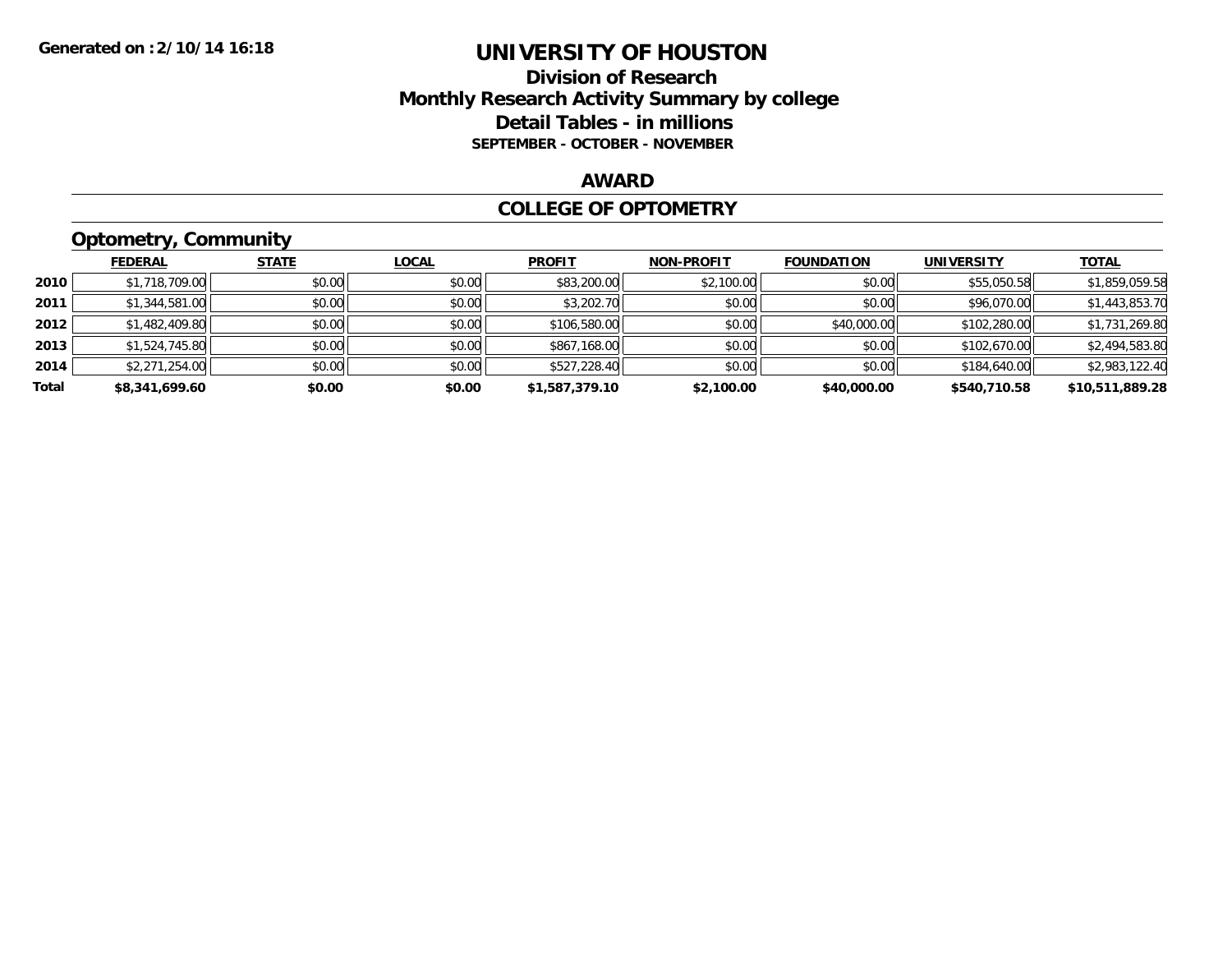# **Division of ResearchMonthly Research Activity Summary by college Detail Tables - in millions SEPTEMBER - OCTOBER - NOVEMBER**

### **AWARD**

# **COLLEGE OF PHARMACY**

# **Clinical Sciences and Administration**

|      | <b>FEDERAL</b> | <b>STATE</b> | <b>LOCAL</b> | <b>PROFIT</b> | <b>NON-PROFIT</b> | <b>FOUNDATION</b> | <b>UNIVERSITY</b> | <b>TOTAL</b> |
|------|----------------|--------------|--------------|---------------|-------------------|-------------------|-------------------|--------------|
| 2010 | \$0.00         | \$0.00       | \$0.00       | \$5,000.00    | \$1.00            | \$0.00            | \$0.00            | \$5,001.00   |
| 2011 | \$73,572.60    | \$14,886.00  | \$0.00       | \$730.05      | \$324,968.00      | \$0.00            | \$0.00            | \$414,156.65 |
| 2012 | \$47,499.30    | \$5,892.00   | \$0.00       | \$0.00        | \$6,500.00        | \$0.00            | \$0.00            | \$59,891.30  |
| 2013 | \$188,183.00   | \$0.00       | \$0.00       | \$180,532.00  | \$0.00            | \$0.00            | \$0.00            | \$368,715.00 |
| 2014 | \$0.00         | \$0.00       | \$0.00       | \$90,375.00   | \$0.00            | \$0.00            | \$0.00            | \$90,375.00  |

# **Dean, Pharmacy**

|      | <b>FEDERAL</b> | <b>STATE</b> | <b>LOCAL</b> | <b>PROFIT</b> | <b>NON-PROFIT</b> | <b>FOUNDATION</b> | <b>UNIVERSITY</b> | <b>TOTAL</b> |
|------|----------------|--------------|--------------|---------------|-------------------|-------------------|-------------------|--------------|
| 2010 | \$0.00         | \$0.00       | \$0.00       | \$0.00        | \$0.00            | \$0.00            | \$0.00            | \$0.00       |
| 2012 | \$0.00         | \$0.00       | \$0.00       | \$0.00        | \$0.00            | \$0.00            | \$0.00            | \$0.00       |
| 2013 | \$0.00         | \$0.00       | \$0.00       | \$0.00        | \$0.00            | \$0.00            | \$0.00            | \$0.00       |
| 2014 | \$0.00         | \$0.00       | \$0.00       | \$0.00        | \$0.00            | \$0.00            | \$0.00            | \$0.00       |

# **Pharmacological and Pharmaceutical Sciences**

|       | <b>FEDERAL</b> | <b>STATE</b> | <b>LOCAL</b> | <b>PROFIT</b> | <b>NON-PROFIT</b> | <b>FOUNDATION</b> | <b>UNIVERSITY</b> | <b>TOTAL</b>   |
|-------|----------------|--------------|--------------|---------------|-------------------|-------------------|-------------------|----------------|
| 2010  | \$2,027,986.00 | \$0.00       | \$0.00       | \$0.00        | \$0.00            | \$0.00            | \$0.00            | \$2,027,986.00 |
| 2011  | \$732,537.40   | \$0.00       | \$0.00       | \$0.00        | \$0.00            | \$0.00            | \$0.00            | \$732,537.40   |
| 2012  | \$736,245.70   | \$0.00       | \$0.00       | \$0.00        | \$147,000.00      | \$0.00            | \$0.00            | \$883,245.70   |
| 2013  | \$386,320.00   | \$0.00       | \$0.00       | \$0.00        | \$0.00            | \$0.00            | \$0.00            | \$386,320.00   |
| 2014  | \$372,923.00   | \$0.00       | \$0.00       | \$0.00        | \$0.00            | \$88,961.00       | \$0.00            | \$461,884.00   |
| Total | \$4,565,267.00 | \$20,778.00  | \$0.00       | \$276,637.05  | \$478,469.00      | \$88,961.00       | \$0.00            | \$5,430,112.05 |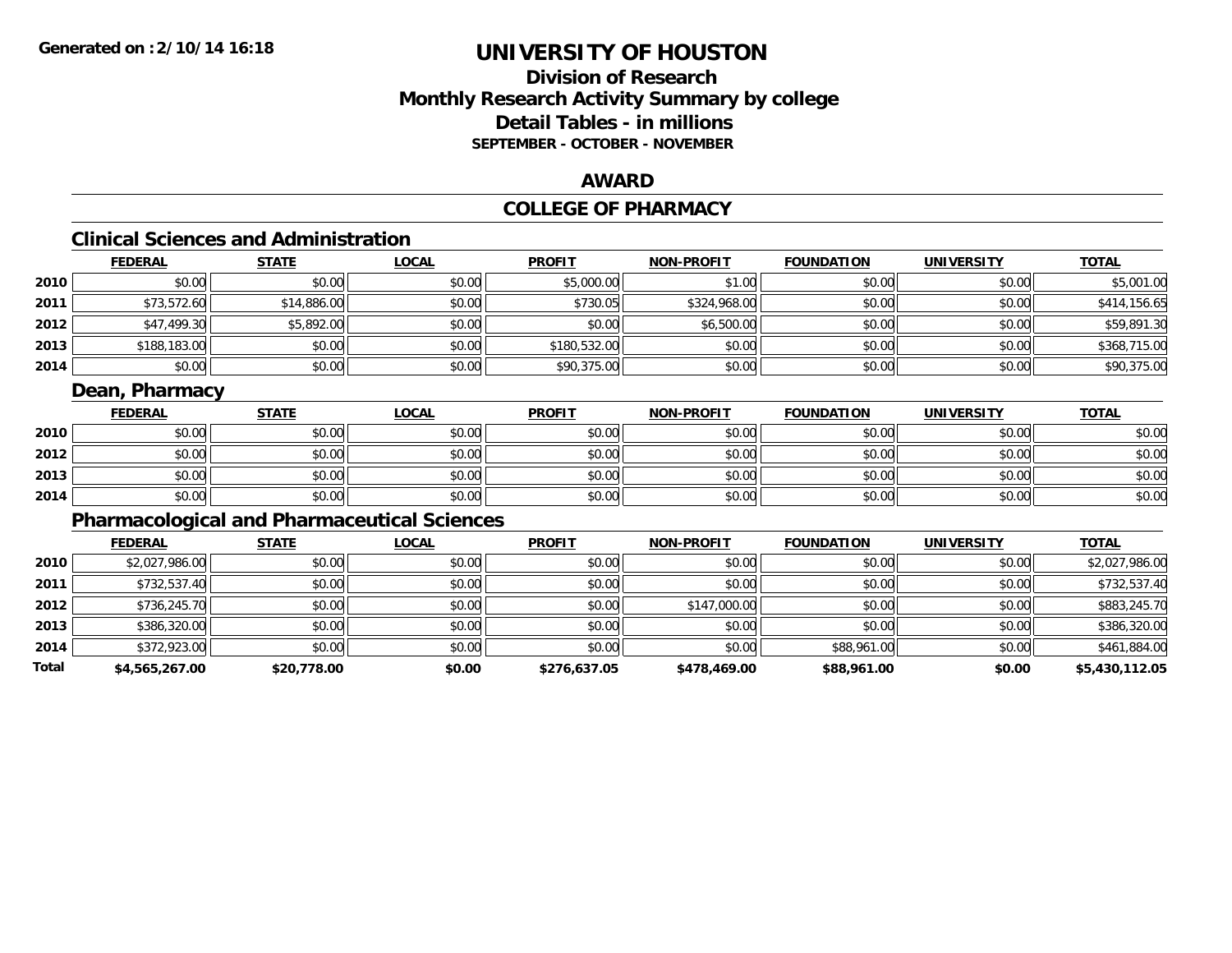# **Division of Research Monthly Research Activity Summary by college Detail Tables - in millions SEPTEMBER - OCTOBER - NOVEMBER**

#### **AWARD**

#### **COLLEGE OF TECHNOLOGY**

|      | <b>Center for Technology Literacy</b>         |              |              |               |                   |                   |                   |              |
|------|-----------------------------------------------|--------------|--------------|---------------|-------------------|-------------------|-------------------|--------------|
|      | <b>FEDERAL</b>                                | <b>STATE</b> | <b>LOCAL</b> | <b>PROFIT</b> | <b>NON-PROFIT</b> | <b>FOUNDATION</b> | <b>UNIVERSITY</b> | <b>TOTAL</b> |
| 2010 | \$0.00                                        | \$0.00       | \$0.00       | \$0.00        | \$0.00            | \$0.00            | \$0.00            | \$0.00       |
|      | <b>Construction Management</b>                |              |              |               |                   |                   |                   |              |
|      | <b>FEDERAL</b>                                | <b>STATE</b> | <b>LOCAL</b> | <b>PROFIT</b> | <b>NON-PROFIT</b> | <b>FOUNDATION</b> | <b>UNIVERSITY</b> | <b>TOTAL</b> |
| 2010 | \$24,462.50                                   | \$0.00       | \$0.00       | \$0.00        | \$0.00            | \$0.00            | \$0.00            | \$24,462.50  |
| 2013 | \$0.00                                        | \$74,568.00  | \$0.00       | \$0.00        | \$0.00            | \$0.00            | \$0.00            | \$74,568.00  |
|      | Dean, Technology                              |              |              |               |                   |                   |                   |              |
|      | <b>FEDERAL</b>                                | <b>STATE</b> | <b>LOCAL</b> | <b>PROFIT</b> | <b>NON-PROFIT</b> | <b>FOUNDATION</b> | <b>UNIVERSITY</b> | <b>TOTAL</b> |
| 2010 | \$83,166.00                                   | \$0.00       | \$0.00       | \$0.00        | \$0.00            | \$0.00            | \$0.00            | \$83,166.00  |
| 2011 | \$74,446.50                                   | \$0.00       | \$0.00       | \$0.00        | \$0.00            | \$0.00            | \$0.00            | \$74,446.50  |
| 2012 | \$342,089.00                                  | \$0.00       | \$0.00       | \$0.00        | \$0.00            | \$0.00            | \$0.00            | \$342,089.00 |
| 2013 | \$0.00                                        | \$0.00       | \$0.00       | \$0.00        | \$0.00            | \$0.00            | \$0.00            | \$0.00       |
|      | <b>Engineering Technology</b>                 |              |              |               |                   |                   |                   |              |
|      | <b>FEDERAL</b>                                | <b>STATE</b> | <b>LOCAL</b> | <b>PROFIT</b> | <b>NON-PROFIT</b> | <b>FOUNDATION</b> | <b>UNIVERSITY</b> | <b>TOTAL</b> |
| 2010 | \$196,236.30                                  | \$0.00       | \$0.00       | \$10,000.00   | \$0.00            | \$0.00            | \$0.00            | \$206,236.30 |
| 2011 | \$70,000.00                                   | \$0.00       | \$0.00       | \$0.00        | \$0.00            | \$18,100.00       | \$0.00            | \$88,100.00  |
| 2012 | \$70,000.00                                   | \$0.00       | \$0.00       | \$0.00        | \$0.00            | \$18,400.00       | \$0.00            | \$88,400.00  |
| 2013 | \$261,215.00                                  | \$0.00       | \$0.00       | \$0.00        | \$0.00            | \$0.00            | \$0.00            | \$261,215.00 |
| 2014 | \$900,000.00                                  | \$0.00       | \$0.00       | \$0.00        | \$0.00            | \$0.00            | \$0.00            | \$900,000.00 |
|      | <b>Human Development and Consumer Science</b> |              |              |               |                   |                   |                   |              |
|      | <b>FEDERAL</b>                                | <b>STATE</b> | <b>LOCAL</b> | <b>PROFIT</b> | <b>NON-PROFIT</b> | <b>FOUNDATION</b> | <b>UNIVERSITY</b> | <b>TOTAL</b> |
| 2010 | \$0.00                                        | \$0.00       | \$0.00       | \$0.00        | \$0.00            | \$0.00            | \$0.00            | \$0.00       |
| 2014 | \$5,000.00                                    | \$0.00       | \$0.00       | \$0.00        | \$0.00            | \$0.00            | \$0.00            | \$5,000.00   |
|      | <b>Information &amp; Logistics Technology</b> |              |              |               |                   |                   |                   |              |
|      | <b>FEDERAL</b>                                | <b>STATE</b> | <b>LOCAL</b> | <b>PROFIT</b> | <b>NON-PROFIT</b> | <b>FOUNDATION</b> | <b>UNIVERSITY</b> | <b>TOTAL</b> |
| 2011 | \$0.00                                        | \$0.00       | \$0.00       | \$0.00        | \$4,500.00        | \$0.00            | \$0.00            | \$4,500.00   |
| 2012 | \$5,000.00                                    | \$0.00       | \$0.00       | \$0.00        | \$0.00            | \$0.00            | \$0.00            | \$5,000.00   |
|      | <b>Texas Manufacturing Assistance Center</b>  |              |              |               |                   |                   |                   |              |
|      | <b>FEDERAL</b>                                | <b>STATE</b> | <b>LOCAL</b> | <b>PROFIT</b> | <b>NON-PROFIT</b> | <b>FOUNDATION</b> | <b>UNIVERSITY</b> | <b>TOTAL</b> |
| 2010 | \$0.00                                        | \$0.00       | \$0.00       | \$0.00        | \$0.00            | \$0.00            | \$0.00            | \$0.00       |
| 2011 | \$0.00                                        | \$0.00       | \$0.00       | \$0.00        | \$0.00            | \$0.00            | \$0.00            | \$0.00       |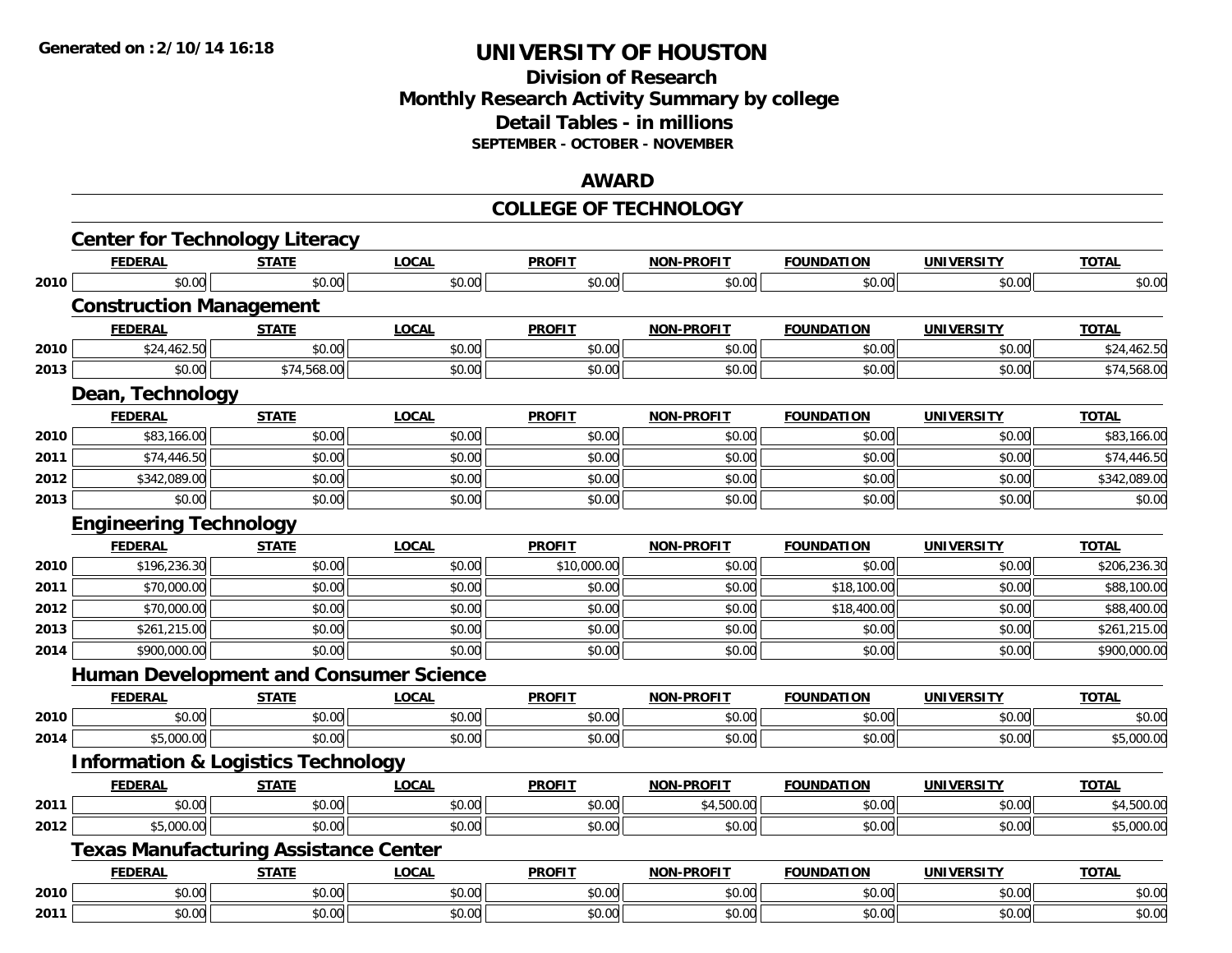# **Division of Research Monthly Research Activity Summary by college Detail Tables - in millions SEPTEMBER - OCTOBER - NOVEMBER**

#### **AWARD**

### **COLLEGE OF TECHNOLOGY**

### **Texas Manufacturing Assistance Center**

|              | EDERAL                   | <b>STATE</b>                            | LOCAL         | <b>PROFIT</b>           | -PROFIT<br>NON  | <b>FOUNDATION</b>     | UNIVERSITY | <b>TOTAL</b>         |
|--------------|--------------------------|-----------------------------------------|---------------|-------------------------|-----------------|-----------------------|------------|----------------------|
| 2012         | \$0.00                   | $\uparrow$ $\wedge$ $\uparrow$<br>JU.UU | 0000<br>JU.UU | ልስ ሰሰ<br>JU.UU          | ልስ ለሰ<br>⊸∪.∪∪⊫ | $\sim$ 00<br>טט.טע    | \$0.00     | \$0.00               |
| <b>Total</b> | ימה ה<br>.615.30<br>z.ua | .568.00                                 | \$0.00        | 000.00.00<br><b>¢10</b> | 4,500.00        | 500.00,<br><b>436</b> | \$0.00     | 183.30<br>JZ.<br>. . |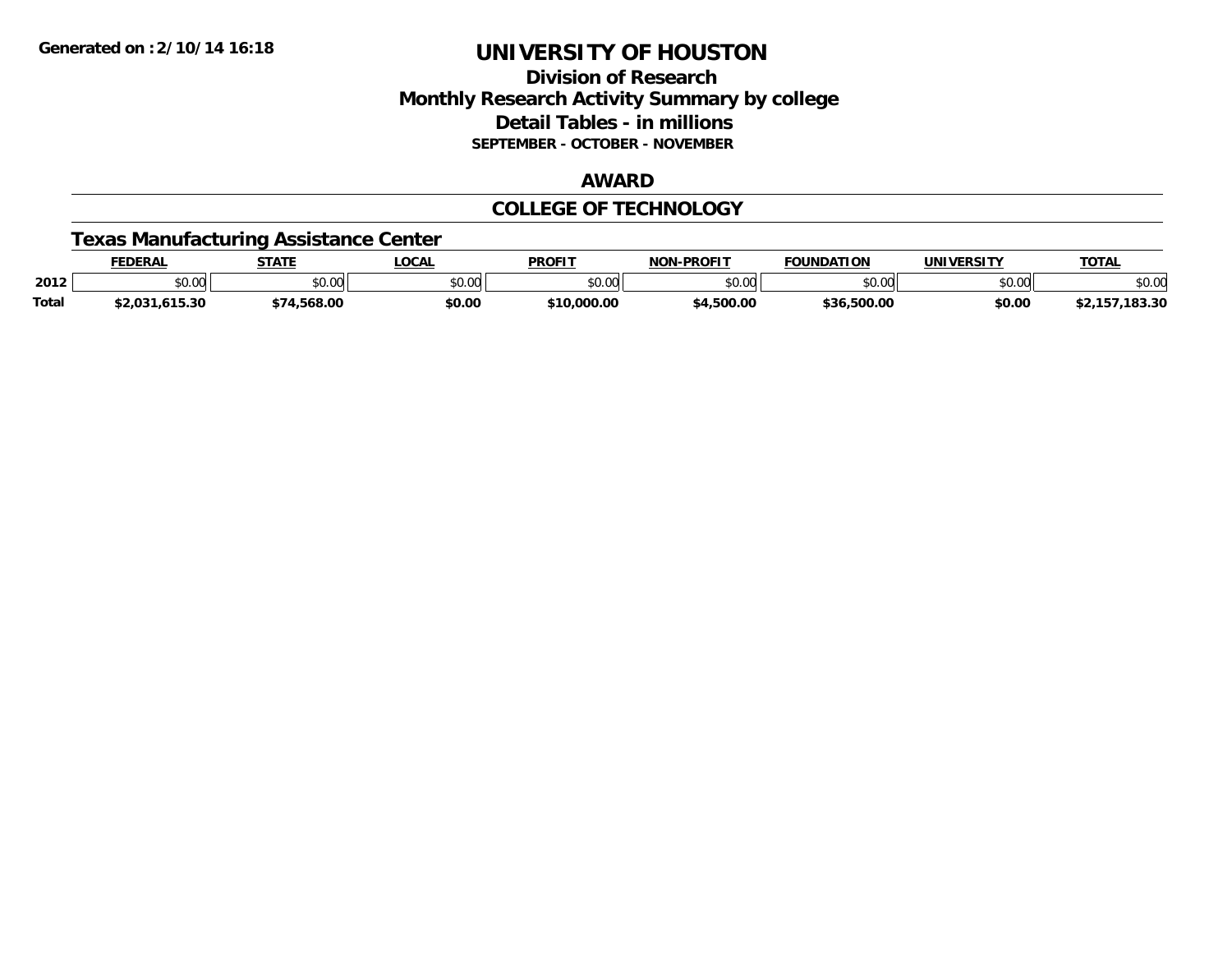# **Division of Research Monthly Research Activity Summary by college Detail Tables - in millions SEPTEMBER - OCTOBER - NOVEMBER**

### **AWARD**

### **CULLEN COLLEGE OF ENGINEERING**

|      | <b>Biomedical Engineering</b> |              |                                                          |                |                   |                   |                   |                |
|------|-------------------------------|--------------|----------------------------------------------------------|----------------|-------------------|-------------------|-------------------|----------------|
|      | <b>FEDERAL</b>                | <b>STATE</b> | <b>LOCAL</b>                                             | <b>PROFIT</b>  | <b>NON-PROFIT</b> | <b>FOUNDATION</b> | <b>UNIVERSITY</b> | <b>TOTAL</b>   |
| 2010 | \$174,330.00                  | \$0.00       | \$0.00                                                   | \$0.00         | \$0.00            | \$4,594.00        | \$0.00            | \$178,924.00   |
| 2011 | \$0.00                        | \$0.00       | \$0.00                                                   | \$0.00         | \$0.00            | \$0.00            | \$0.00            | \$0.00         |
| 2013 | \$406,394.00                  | \$0.00       | \$0.00                                                   | \$0.00         | \$0.00            | \$0.00            | \$0.00            | \$406,394.00   |
| 2014 | \$741,802.00                  | \$0.00       | \$0.00                                                   | \$0.00         | \$0.00            | \$0.00            | \$0.00            | \$741,802.00   |
|      |                               |              | <b>Center for Innovative Grouting Materials and Tech</b> |                |                   |                   |                   |                |
|      | <b>FEDERAL</b>                | <b>STATE</b> | <b>LOCAL</b>                                             | <b>PROFIT</b>  | <b>NON-PROFIT</b> | <b>FOUNDATION</b> | <b>UNIVERSITY</b> | <b>TOTAL</b>   |
| 2010 | \$0.00                        | \$0.00       | \$0.00                                                   | \$0.00         | \$0.00            | \$0.00            | \$0.00            | \$0.00         |
| 2011 | \$0.00                        | \$0.00       | \$0.00                                                   | \$0.00         | \$0.00            | \$0.00            | \$0.00            | \$0.00         |
| 2012 | \$0.00                        | \$0.00       | \$0.00                                                   | \$0.00         | \$0.00            | \$0.00            | \$0.00            | \$0.00         |
| 2013 | \$0.00                        | \$0.00       | \$0.00                                                   | \$0.00         | \$0.00            | \$0.00            | \$0.00            | \$0.00         |
| 2014 | \$0.00                        | \$0.00       | \$0.00                                                   | \$0.00         | \$0.00            | \$0.00            | \$0.00            | \$0.00         |
|      | <b>Chemical Engineering</b>   |              |                                                          |                |                   |                   |                   |                |
|      | <b>FEDERAL</b>                | <b>STATE</b> | <b>LOCAL</b>                                             | <b>PROFIT</b>  | <b>NON-PROFIT</b> | <b>FOUNDATION</b> | <b>UNIVERSITY</b> | <b>TOTAL</b>   |
| 2010 | \$3,393,906.35                | \$0.00       | \$0.00                                                   | \$0.00         | \$0.00            | \$0.00            | \$40,818.00       | \$3,434,724.35 |
| 2011 | \$2,341,627.51                | \$0.00       | \$0.00                                                   | \$296,656.00   | \$0.00            | \$10,900.00       | \$0.00            | \$2,649,183.51 |
| 2012 | \$1,317,288.10                | \$0.00       | \$0.00                                                   | \$787,221.57   | \$0.00            | \$10,900.00       | \$0.00            | \$2,115,409.67 |
| 2013 | \$1,389,478.22                | \$26,500.00  | \$0.00                                                   | \$115,518.00   | \$200,000.00      | \$0.00            | \$0.00            | \$1,731,496.22 |
| 2014 | \$1,312,568.30                | \$0.00       | \$0.00                                                   | \$207,500.00   | \$0.00            | \$42,250.00       | \$0.00            | \$1,562,318.30 |
|      | <b>Civil Engineering</b>      |              |                                                          |                |                   |                   |                   |                |
|      | <b>FEDERAL</b>                | <b>STATE</b> | <b>LOCAL</b>                                             | <b>PROFIT</b>  | <b>NON-PROFIT</b> | <b>FOUNDATION</b> | <b>UNIVERSITY</b> | <b>TOTAL</b>   |
| 2010 | \$703,854.20                  | \$584,367.00 | \$0.00                                                   | \$0.00         | \$0.00            | \$0.00            | \$0.00            | \$1,288,221.20 |
| 2011 | \$525,154.00                  | \$523,795.00 | \$0.00                                                   | \$67,092.80    | \$75,623.00       | \$0.00            | \$0.00            | \$1,191,664.80 |
| 2012 | \$1,805,128.91                | \$572,633.00 | \$0.00                                                   | \$57,091.00    | \$75,623.00       | \$66,667.00       | \$0.00            | \$2,577,142.91 |
| 2013 | \$771,352.63                  | \$274,310.00 | \$0.00                                                   | \$1,700,000.00 | \$39,170.70       | \$0.00            | \$0.00            | \$2,784,833.33 |
| 2014 | \$1,422,197.71                | \$370,641.00 | \$0.00                                                   | \$408,425.50   | \$0.00            | \$0.00            | \$0.00            | \$2,201,264.21 |
|      | Dean, Engineering             |              |                                                          |                |                   |                   |                   |                |
|      | <b>FEDERAL</b>                | <b>STATE</b> | <b>LOCAL</b>                                             | <b>PROFIT</b>  | <b>NON-PROFIT</b> | <b>FOUNDATION</b> | <b>UNIVERSITY</b> | <b>TOTAL</b>   |
| 2013 | \$39,999.10                   | \$0.00       | \$0.00                                                   | \$0.00         | \$0.00            | \$0.00            | \$0.00            | \$39,999.10    |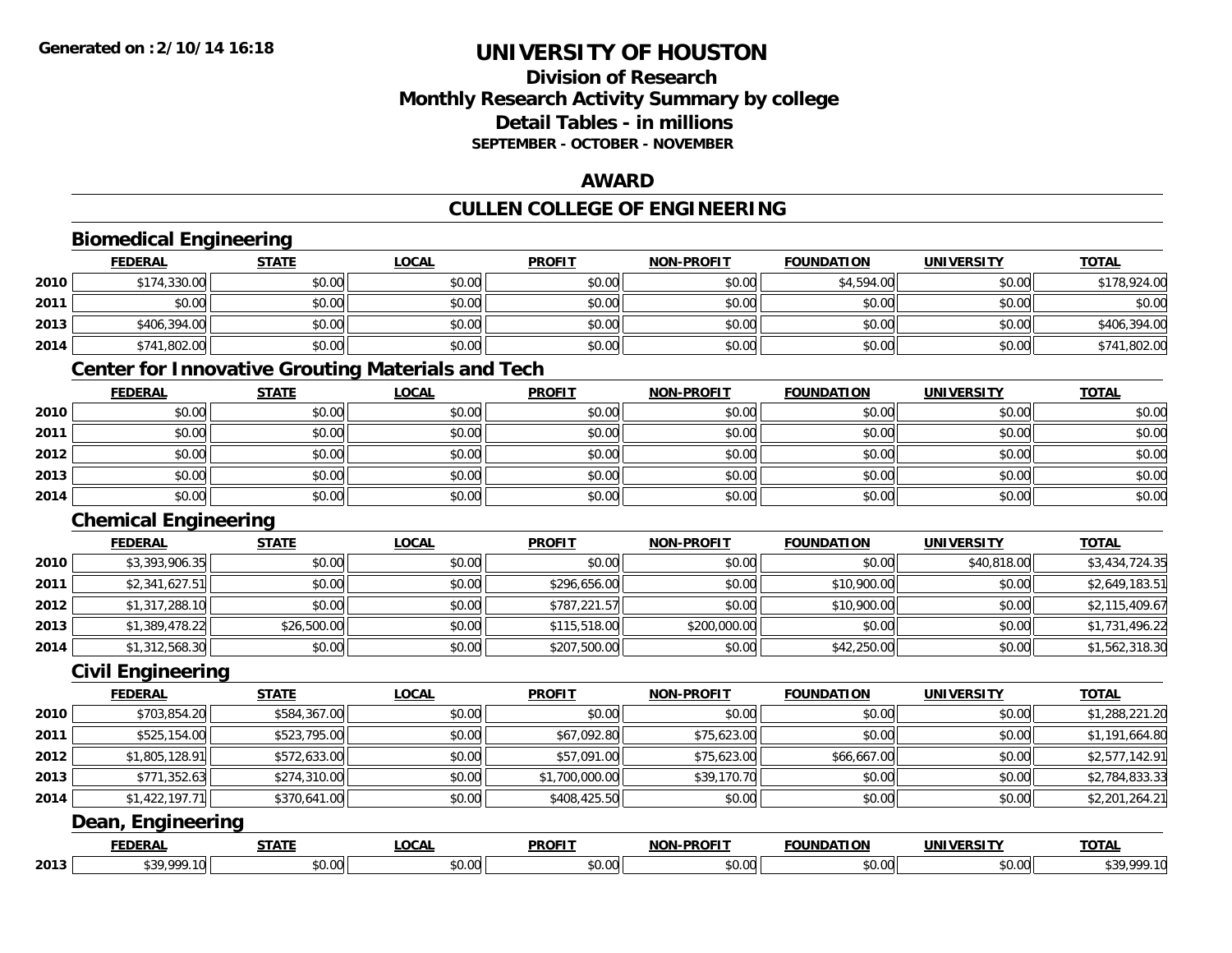# **Division of ResearchMonthly Research Activity Summary by college Detail Tables - in millions SEPTEMBER - OCTOBER - NOVEMBER**

### **AWARD**

# **CULLEN COLLEGE OF ENGINEERING**

# **Electrical & Computer Engineering**

|      | <b>FEDERAL</b> | <b>STATE</b> | <u>LOCAL</u> | <b>PROFIT</b> | <b>NON-PROFIT</b> | <b>FOUNDATION</b> | <b>UNIVERSITY</b> | <u>TOTAL</u>   |
|------|----------------|--------------|--------------|---------------|-------------------|-------------------|-------------------|----------------|
| 2010 | \$1,793,387.45 | \$122,754.00 | \$0.00       | \$82,500.00   | \$0.00            | \$0.00            | \$0.00            | \$1,998,641.45 |
| 2011 | \$681,306.99   | \$23,391.24  | \$0.00       | \$65,530.00   | \$0.00            | \$0.00            | \$0.00            | \$770,228.23   |
| 2012 | \$468,809.25   | \$19,441.00  | \$0.00       | \$123,500.00  | \$0.00            | \$0.00            | \$0.00            | \$611,750.25   |
| 2013 | \$872,646.05   | \$10,000.00  | \$0.00       | \$205,698.00  | \$221,967.30      | \$0.00            | \$0.00            | \$1,310,311.35 |
| 2014 | \$748,195.70   | \$0.00       | \$0.00       | \$30,000.00   | \$0.00            | \$87,500.00       | \$0.00            | \$865,695.70   |

# **Industrial Engineering**

|      | <u>FEDERAL</u> | <b>STATE</b> | <u>LOCAL</u> | <b>PROFIT</b> | <b>NON-PROFIT</b> | <b>FOUNDATION</b> | <b>UNIVERSITY</b> | <b>TOTAL</b> |
|------|----------------|--------------|--------------|---------------|-------------------|-------------------|-------------------|--------------|
| 2010 | \$166,198.00   | \$45,741.00  | \$26,566.00  | \$0.00        | \$0.00            | \$0.00            | \$0.00            | \$238,505.00 |
| 2011 | \$0.00         | \$16,828.00  | \$0.00       | \$0.00        | \$0.00            | \$0.00            | \$0.00            | \$16,828.00  |
| 2012 | \$0.00         | \$0.00       | \$0.00       | \$0.00        | \$0.00            | \$0.00            | \$0.00            | \$0.00       |
| 2013 | \$0.00         | \$39,855.00  | \$0.00       | \$0.00        | \$0.00            | \$0.00            | \$0.00            | \$39,855.00  |
| 2014 | \$132,655.00   | \$17,115.00  | \$0.00       | \$0.00        | \$0.00            | \$0.00            | \$0.00            | \$149,770.00 |

# **Mechanical Engineering**

|       | <b>FEDERAL</b>  | <b>STATE</b>   | <u>LOCAL</u> | <b>PROFIT</b>  | <b>NON-PROFIT</b> | <b>FOUNDATION</b> | <b>UNIVERSITY</b> | <b>TOTAL</b>    |
|-------|-----------------|----------------|--------------|----------------|-------------------|-------------------|-------------------|-----------------|
| 2010  | \$560,388.40    | \$0.00         | \$0.00       | \$74,210.00    | \$0.00            | \$0.00            | \$0.00            | \$634,598.40    |
| 2011  | \$166,260.00    | \$0.00         | \$0.00       | \$224,005.20   | \$0.00            | \$0.00            | \$0.00            | \$390,265.20    |
| 2012  | \$1,045,513.00  | \$0.00         | \$0.00       | \$42,000.00    | \$0.00            | \$133,096.00      | \$0.00            | \$1,220,609.00  |
| 2013  | \$413,997.53    | \$0.00         | \$0.00       | \$250,232.00   | \$22,000.00       | \$0.00            | \$0.00            | \$686,229.53    |
| 2014  | \$216,317.00    | \$0.00         | \$0.00       | \$59,029.00    | \$0.00            | \$0.00            | \$0.00            | \$275,346.00    |
| Total | \$23,610,755.39 | \$2,647,371.24 | \$26,566.00  | \$4,796,209.07 | \$634,384.00      | \$355,907.00      | \$40,818.00       | \$32,112,010.70 |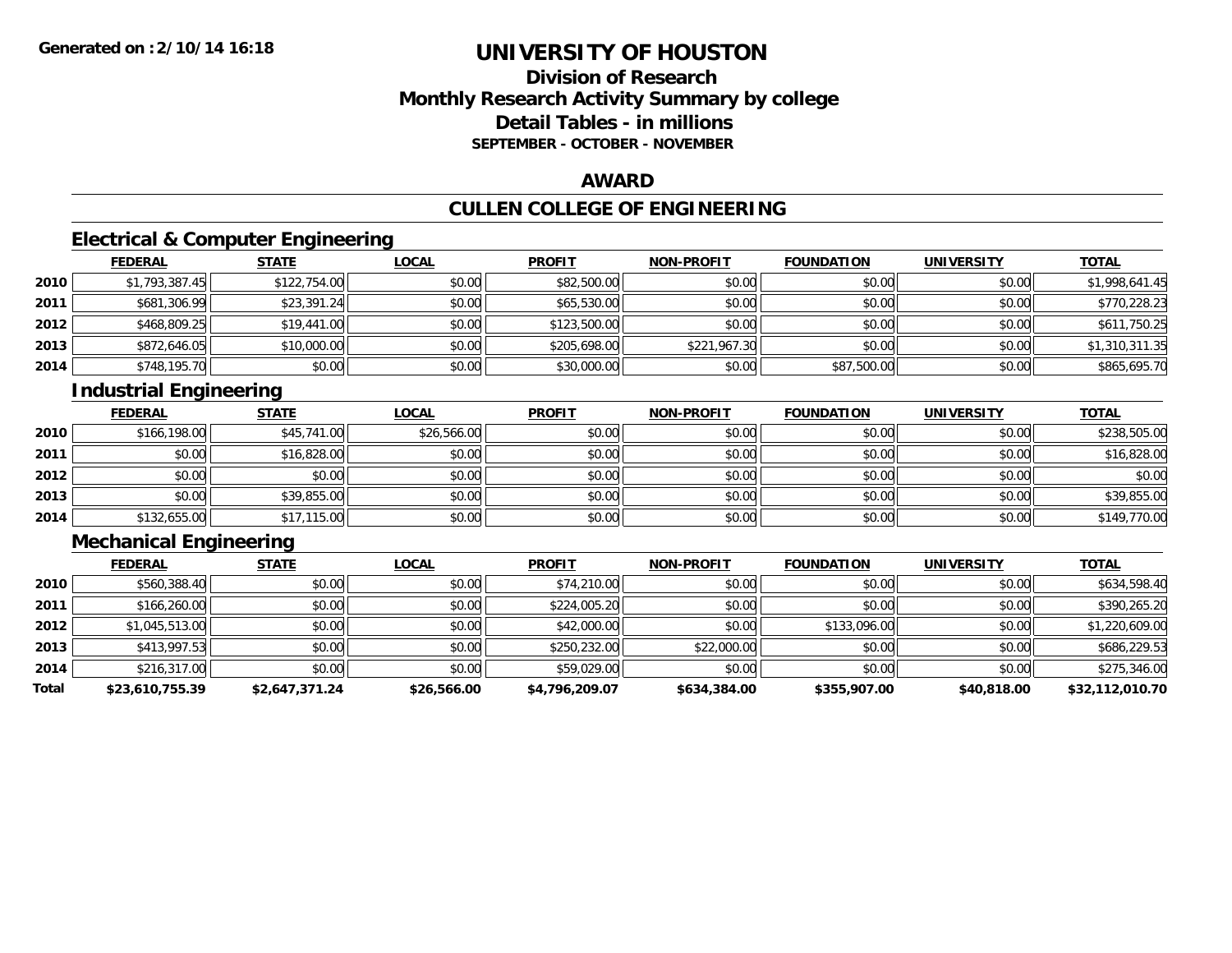# **Division of Research Monthly Research Activity Summary by college Detail Tables - in millions SEPTEMBER - OCTOBER - NOVEMBER**

#### **AWARD**

# **DIVISION OF RESEARCH**

|      |                                 | <b>Allied Geophysical Laboratories</b>                    |              |               |                   |                   |                   |              |
|------|---------------------------------|-----------------------------------------------------------|--------------|---------------|-------------------|-------------------|-------------------|--------------|
|      | <b>FEDERAL</b>                  | <b>STATE</b>                                              | <b>LOCAL</b> | <b>PROFIT</b> | <b>NON-PROFIT</b> | <b>FOUNDATION</b> | <b>UNIVERSITY</b> | <b>TOTAL</b> |
| 2011 | \$0.00                          | \$0.00                                                    | \$0.00       | \$70,000.00   | \$0.00            | \$0.00            | \$0.00            | \$70,000.00  |
|      |                                 | <b>Center for Advanced Computing and Data Systems</b>     |              |               |                   |                   |                   |              |
|      | <b>FEDERAL</b>                  | <b>STATE</b>                                              | <b>LOCAL</b> | <b>PROFIT</b> | <b>NON-PROFIT</b> | <b>FOUNDATION</b> | <b>UNIVERSITY</b> | <b>TOTAL</b> |
| 2010 | \$0.00                          | \$0.00                                                    | \$0.00       | \$0.00        | \$0.00            | \$0.00            | \$0.00            | \$0.00       |
| 2011 | \$38,806.50                     | \$0.00                                                    | \$0.00       | \$0.00        | \$0.00            | \$0.00            | \$0.00            | \$38,806.50  |
| 2012 | \$0.00                          | \$0.00                                                    | \$0.00       | \$0.00        | \$0.00            | \$0.00            | \$0.00            | \$0.00       |
| 2013 | \$0.00                          | \$0.00                                                    | \$0.00       | \$0.00        | \$0.00            | \$0.00            | \$0.00            | \$0.00       |
| 2014 | \$7,475.00                      | \$0.00                                                    | \$0.00       | \$0.00        | \$0.00            | \$0.00            | \$0.00            | \$7,475.00   |
|      |                                 | <b>Center for Advanced Materials</b>                      |              |               |                   |                   |                   |              |
|      | <b>FEDERAL</b>                  | <b>STATE</b>                                              | <b>LOCAL</b> | <b>PROFIT</b> | <b>NON-PROFIT</b> | <b>FOUNDATION</b> | <b>UNIVERSITY</b> | <b>TOTAL</b> |
| 2011 | \$0.00                          | \$2,229.90                                                | \$0.00       | \$0.00        | \$0.00            | \$0.00            | \$0.00            | \$2,229.90   |
| 2012 | \$0.00                          | \$0.00                                                    | \$0.00       | \$0.00        | \$0.00            | \$0.00            | \$0.00            | \$0.00       |
| 2013 | \$0.00                          | \$0.00                                                    | \$0.00       | \$0.00        | \$0.00            | \$0.00            | \$0.00            | \$0.00       |
| 2014 | \$0.00                          | \$0.00                                                    | \$0.00       | \$0.00        | \$0.00            | \$0.00            | \$0.00            | \$0.00       |
|      |                                 | <b>Center for Biomedical &amp; Environmental Genomics</b> |              |               |                   |                   |                   |              |
|      | <b>FEDERAL</b>                  | <b>STATE</b>                                              | <b>LOCAL</b> | <b>PROFIT</b> | <b>NON-PROFIT</b> | <b>FOUNDATION</b> | <b>UNIVERSITY</b> | <b>TOTAL</b> |
| 2010 | \$0.00                          | \$0.00                                                    | \$0.00       | \$0.00        | \$0.00            | \$0.00            | \$0.00            | \$0.00       |
| 2011 | \$0.00                          | \$0.00                                                    | \$0.00       | \$0.00        | \$0.00            | \$0.00            | \$0.00            | \$0.00       |
| 2012 | \$0.00                          | \$0.00                                                    | \$0.00       | \$0.00        | \$0.00            | \$0.00            | \$0.00            | \$0.00       |
| 2013 | \$0.00                          | \$0.00                                                    | \$0.00       | \$0.00        | \$0.00            | \$0.00            | \$0.00            | \$0.00       |
|      |                                 | <b>Center for Industrial Partnerships</b>                 |              |               |                   |                   |                   |              |
|      | <b>FEDERAL</b>                  | <b>STATE</b>                                              | <b>LOCAL</b> | <b>PROFIT</b> | NON-PROFIT        | <b>FOUNDATION</b> | <b>UNIVERSITY</b> | <b>TOTAL</b> |
| 2012 | \$0.00                          | \$0.00                                                    | \$0.00       | \$100,500.00  | \$0.00            | \$0.00            | \$0.00            | \$100,500.00 |
| 2014 | \$1,500.00                      | \$0.00                                                    | \$0.00       | \$0.00        | \$0.00            | \$0.00            | \$0.00            | \$1,500.00   |
|      | <b>Institute for Nanoenergy</b> |                                                           |              |               |                   |                   |                   |              |
|      | <b>FEDERAL</b>                  | <b>STATE</b>                                              | <b>LOCAL</b> | <b>PROFIT</b> | NON-PROFIT        | <b>FOUNDATION</b> | <b>UNIVERSITY</b> | <b>TOTAL</b> |
| 2011 | \$0.00                          | \$0.00                                                    | \$0.00       | \$0.00        | \$0.00            | \$0.00            | \$0.00            | \$0.00       |
| 2014 | \$0.00                          | \$0.00                                                    | \$0.00       | \$0.00        | \$0.00            | \$0.00            | \$0.00            | \$0.00       |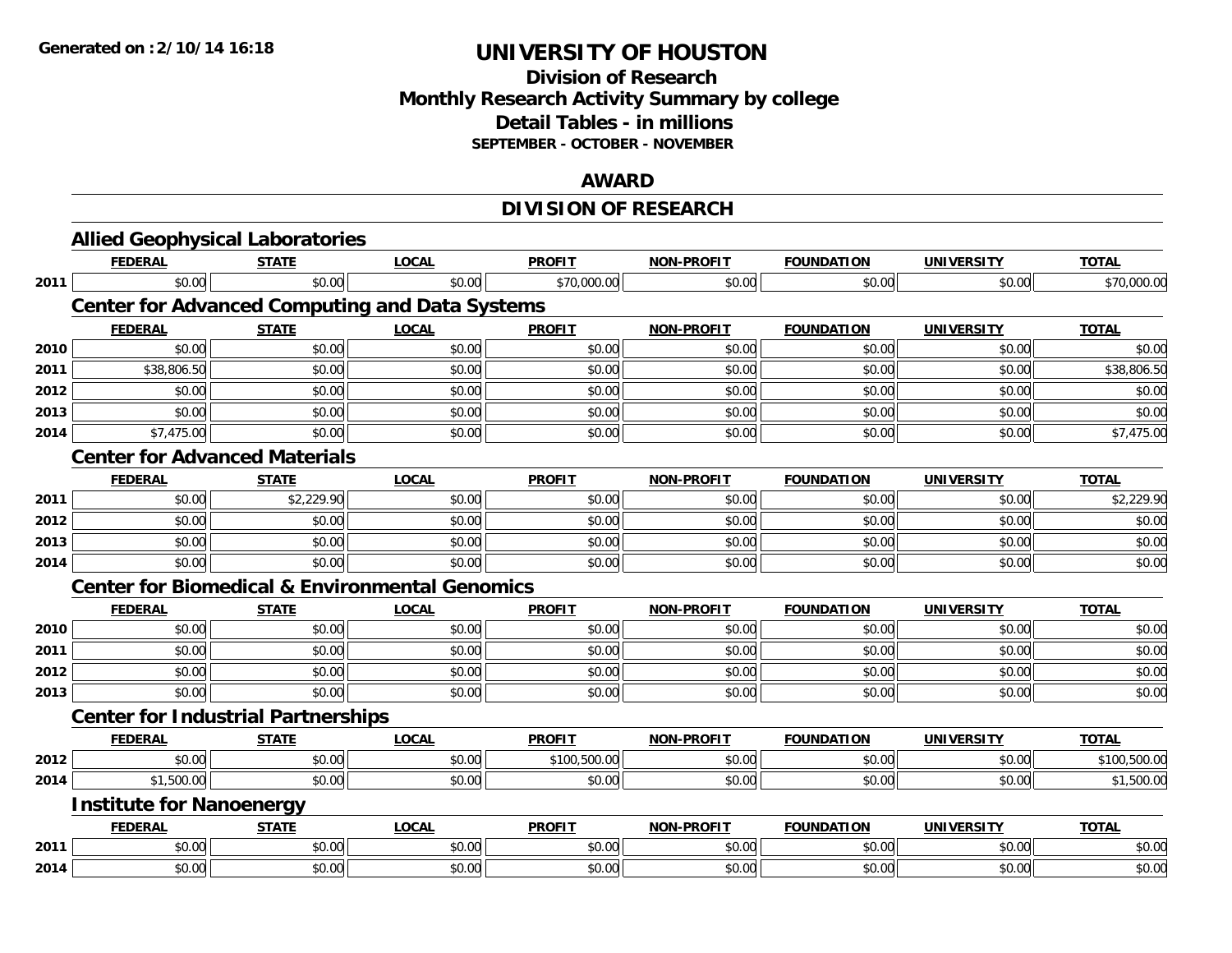# **Division of Research Monthly Research Activity Summary by college Detail Tables - in millions SEPTEMBER - OCTOBER - NOVEMBER**

#### **AWARD**

# **DIVISION OF RESEARCH**

|       | <b>Office of Contracts and Grants</b> |              |              |               |                   |                   |                   |                |
|-------|---------------------------------------|--------------|--------------|---------------|-------------------|-------------------|-------------------|----------------|
|       | <b>FEDERAL</b>                        | <b>STATE</b> | <b>LOCAL</b> | <b>PROFIT</b> | <b>NON-PROFIT</b> | <b>FOUNDATION</b> | <b>UNIVERSITY</b> | <b>TOTAL</b>   |
| 2011  | \$0.00                                | \$0.00       | \$0.00       | \$0.00        | \$0.00            | \$367,340.00      | \$0.00            | \$367,340.00   |
| 2012  | \$0.00                                | \$0.00       | \$0.00       | \$0.00        | \$0.00            | \$0.00            | \$0.00            | \$0.00         |
|       | <b>TcSAM</b>                          |              |              |               |                   |                   |                   |                |
|       | <b>FEDERAL</b>                        | <b>STATE</b> | <b>LOCAL</b> | <b>PROFIT</b> | <b>NON-PROFIT</b> | <b>FOUNDATION</b> | <b>UNIVERSITY</b> | <b>TOTAL</b>   |
| 2010  | \$0.00                                | \$0.00       | \$0.00       | \$0.00        | \$0.00            | \$0.00            | \$0.00            | \$0.00         |
|       | <b>TcSUH</b>                          |              |              |               |                   |                   |                   |                |
|       | <b>FEDERAL</b>                        | <b>STATE</b> | <b>LOCAL</b> | <b>PROFIT</b> | <b>NON-PROFIT</b> | <b>FOUNDATION</b> | <b>UNIVERSITY</b> | <b>TOTAL</b>   |
| 2010  | \$0.00                                | \$0.00       | \$0.00       | \$0.00        | \$0.00            | \$0.00            | \$0.00            | \$0.00         |
| 2011  | \$0.00                                | \$0.00       | \$0.00       | \$200,227.00  | \$0.00            | \$0.00            | \$0.00            | \$200,227.00   |
| 2012  | \$0.00                                | \$0.00       | \$0.00       | \$0.00        | \$0.00            | \$0.00            | \$0.00            | \$0.00         |
| 2013  | \$95,000.00                           | \$0.00       | \$0.00       | \$0.00        | \$0.00            | \$0.00            | \$0.00            | \$95,000.00    |
| 2014  | \$0.00                                | \$0.00       | \$0.00       | \$0.00        | \$0.00            | \$0.00            | \$0.00            | \$0.00         |
|       | <b>Texas Obesity Research Center</b>  |              |              |               |                   |                   |                   |                |
|       | <b>FEDERAL</b>                        | <b>STATE</b> | <b>LOCAL</b> | <b>PROFIT</b> | <b>NON-PROFIT</b> | <b>FOUNDATION</b> | <b>UNIVERSITY</b> | <b>TOTAL</b>   |
| 2010  | \$0.00                                | \$0.00       | \$0.00       | \$0.00        | \$0.00            | \$0.00            | \$0.00            | \$0.00         |
| 2011  | \$0.00                                | \$0.00       | \$0.00       | \$0.00        | \$0.00            | \$0.00            | \$0.00            | \$0.00         |
| 2012  | \$0.00                                | \$0.00       | \$0.00       | \$0.00        | \$0.00            | \$0.00            | \$0.00            | \$0.00         |
| 2013  | \$0.00                                | \$0.00       | \$0.00       | \$0.00        | \$0.00            | \$0.00            | \$0.00            | \$0.00         |
| 2014  | \$0.00                                | \$0.00       | \$0.00       | \$0.00        | \$0.00            | \$0.00            | \$0.00            | \$0.00         |
|       | <b>TIMES</b>                          |              |              |               |                   |                   |                   |                |
|       | <b>FEDERAL</b>                        | <b>STATE</b> | <b>LOCAL</b> | <b>PROFIT</b> | <b>NON-PROFIT</b> | <b>FOUNDATION</b> | <b>UNIVERSITY</b> | <b>TOTAL</b>   |
| 2010  | \$0.00                                | \$0.00       | \$0.00       | \$0.00        | \$0.00            | \$0.00            | \$0.00            | \$0.00         |
| 2011  | \$0.00                                | \$0.00       | \$0.00       | \$0.00        | \$0.00            | \$0.00            | \$0.00            | \$0.00         |
| 2012  | \$930,687.11                          | \$0.00       | \$0.00       | \$0.00        | \$0.00            | \$0.00            | \$0.00            | \$930,687.11   |
| 2013  | \$699,998.70                          | \$0.00       | \$0.00       | \$0.00        | \$0.00            | \$0.00            | \$0.00            | \$699,998.70   |
| 2014  | \$557,252.66                          | \$0.00       | \$0.00       | \$0.00        | \$0.00            | \$0.00            | \$0.00            | \$557,252.66   |
| Total | \$2,330,719.97                        | \$2,229.90   | \$0.00       | \$370,727.00  | \$0.00            | \$367,340.00      | \$0.00            | \$3,071,016.87 |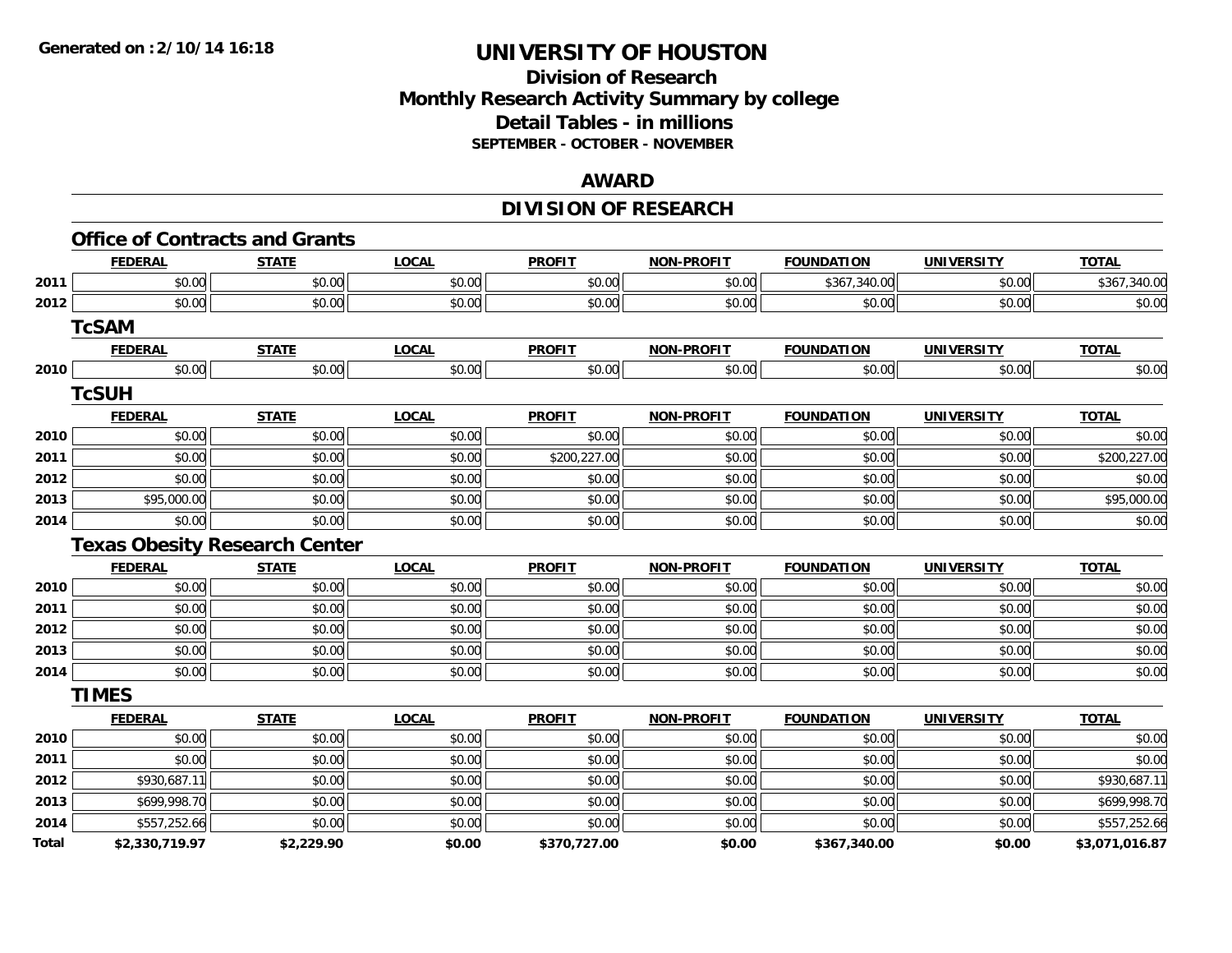# **Division of Research Monthly Research Activity Summary by college Detail Tables - in millions SEPTEMBER - OCTOBER - NOVEMBER**

#### **AWARD**

### **GRADUATE COLLEGE OF SOCIAL WORK**

|       | Center for Drug and Social Policy Research        |              |                                                             |               |                   |                   |                   |                |
|-------|---------------------------------------------------|--------------|-------------------------------------------------------------|---------------|-------------------|-------------------|-------------------|----------------|
|       | <b>FEDERAL</b>                                    | <b>STATE</b> | <b>LOCAL</b>                                                | <b>PROFIT</b> | <b>NON-PROFIT</b> | <b>FOUNDATION</b> | <b>UNIVERSITY</b> | <b>TOTAL</b>   |
| 2011  | \$0.00                                            | \$0.00       | \$0.00                                                      | \$0.00        | \$0.00            | \$0.00            | \$0.00            | \$0.00         |
| 2013  | \$0.00                                            | \$0.00       | \$0.00                                                      | \$0.00        | \$0.00            | \$0.00            | \$0.00            | \$0.00         |
|       |                                                   |              | <b>Center for Health Equities &amp; Evaluation Research</b> |               |                   |                   |                   |                |
|       | <b>FEDERAL</b>                                    | <b>STATE</b> | <b>LOCAL</b>                                                | <b>PROFIT</b> | <b>NON-PROFIT</b> | <b>FOUNDATION</b> | <b>UNIVERSITY</b> | <b>TOTAL</b>   |
| 2012  | \$151,349.55                                      | \$0.00       | \$0.00                                                      | \$0.00        | \$0.00            | \$0.00            | \$0.00            | \$151,349.55   |
| 2013  | \$249,359.00                                      | \$0.00       | \$0.00                                                      | \$0.00        | \$0.00            | \$0.00            | \$0.00            | \$249,359.00   |
| 2014  | \$206,260.00                                      | \$0.00       | \$0.00                                                      | \$0.00        | \$0.00            | \$0.00            | \$0.00            | \$206,260.00   |
|       | <b>Child &amp; Family for Innovative Research</b> |              |                                                             |               |                   |                   |                   |                |
|       | <b>FEDERAL</b>                                    | <b>STATE</b> | <b>LOCAL</b>                                                | <b>PROFIT</b> | <b>NON-PROFIT</b> | <b>FOUNDATION</b> | <b>UNIVERSITY</b> | <b>TOTAL</b>   |
| 2010  | \$156,715.68                                      | \$0.00       | \$0.00                                                      | \$0.00        | \$0.00            | \$0.00            | \$0.00            | \$156,715.68   |
| 2011  | \$195,036.00                                      | \$0.00       | \$0.00                                                      | \$0.00        | \$0.00            | \$1,146.30        | \$0.00            | \$196,182.30   |
| 2012  | \$72,240.79                                       | \$0.00       | \$0.00                                                      | \$176,507.00  | \$0.00            | \$0.00            | \$0.00            | \$248,747.79   |
| 2013  | \$495,166.99                                      | \$110,342.00 | \$0.00                                                      | \$0.00        | \$0.00            | \$0.00            | \$0.00            | \$605,508.99   |
| 2014  | \$9,999.99                                        | \$0.00       | \$0.00                                                      | \$0.00        | \$80,000.00       | \$0.00            | \$0.00            | \$89,999.99    |
|       | <b>Community Projects - Social Work</b>           |              |                                                             |               |                   |                   |                   |                |
|       | <b>FEDERAL</b>                                    | <b>STATE</b> | <b>LOCAL</b>                                                | <b>PROFIT</b> | <b>NON-PROFIT</b> | <b>FOUNDATION</b> | <b>UNIVERSITY</b> | <b>TOTAL</b>   |
| 2012  | \$2,942.90                                        | \$0.00       | \$0.00                                                      | \$0.00        | \$0.00            | \$0.00            | \$0.00            | \$2,942.90     |
|       | Dean, Social Work                                 |              |                                                             |               |                   |                   |                   |                |
|       | <b>FEDERAL</b>                                    | <b>STATE</b> | <b>LOCAL</b>                                                | <b>PROFIT</b> | <b>NON-PROFIT</b> | <b>FOUNDATION</b> | <b>UNIVERSITY</b> | <b>TOTAL</b>   |
| 2011  | \$0.00                                            | \$0.00       | \$0.00                                                      | \$0.00        | \$0.00            | \$0.00            | \$0.00            | \$0.00         |
| 2012  | \$16,568.50                                       | \$0.00       | \$0.00                                                      | \$0.00        | \$0.00            | \$0.00            | \$0.00            | \$16,568.50    |
| Total | \$1,555,639.40                                    | \$110,342.00 | \$0.00                                                      | \$176,507.00  | \$80,000.00       | \$1,146.30        | \$0.00            | \$1,923,634.70 |
|       |                                                   |              |                                                             |               |                   |                   |                   |                |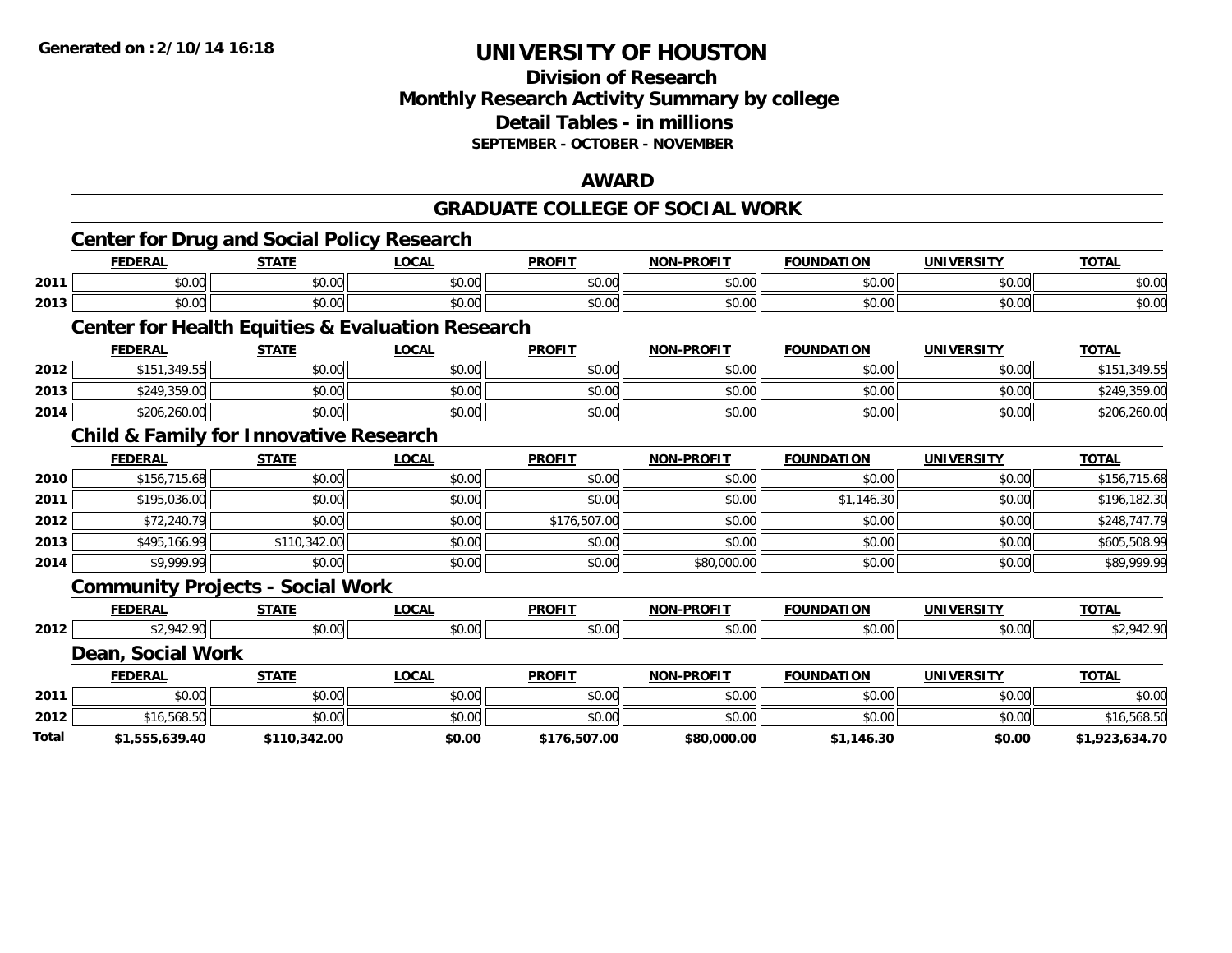# **Division of Research Monthly Research Activity Summary by college Detail Tables - in millions SEPTEMBER - OCTOBER - NOVEMBER**

### **AWARD**

### **HILTON COLLEGE OF HOTEL AND RESTAURANT MANAGEMENT**

# **Hotel and Restaurant Management**

|       | <b>FEDERAL</b> | <b>STATE</b> | <u>LOCAL</u> | <b>PROFIT</b> | <b>NON-PROFIT</b> | <b>FOUNDATION</b> | <b>UNIVERSITY</b> | <b>TOTAL</b> |
|-------|----------------|--------------|--------------|---------------|-------------------|-------------------|-------------------|--------------|
| 2010  | \$0.00         | \$200,000.00 | \$0.00       | \$0.00        | \$0.00            | \$0.00            | \$0.00            | \$200,000.00 |
| 2011  | \$173,995.00   | \$0.00       | \$0.00       | \$0.00        | \$0.00            | \$0.00            | \$0.00            | \$173,995.00 |
| 2012  | \$0.00         | \$0.00       | \$0.00       | \$0.00        | \$10,887.00       | \$0.00            | \$0.00            | \$10,887.00  |
| 2013  | \$0.00         | \$130,000.00 | \$0.00       | \$0.00        | \$0.00            | \$0.00            | \$0.00            | \$130,000.00 |
| 2014  | \$0.00         | \$0.00       | \$0.00       | \$0.00        | \$0.00            | \$58,902.00       | \$0.00            | \$58,902.00  |
| Total | \$173,995.00   | \$330,000.00 | \$0.00       | \$0.00        | \$10,887.00       | \$58,902.00       | \$0.00            | \$573,784.00 |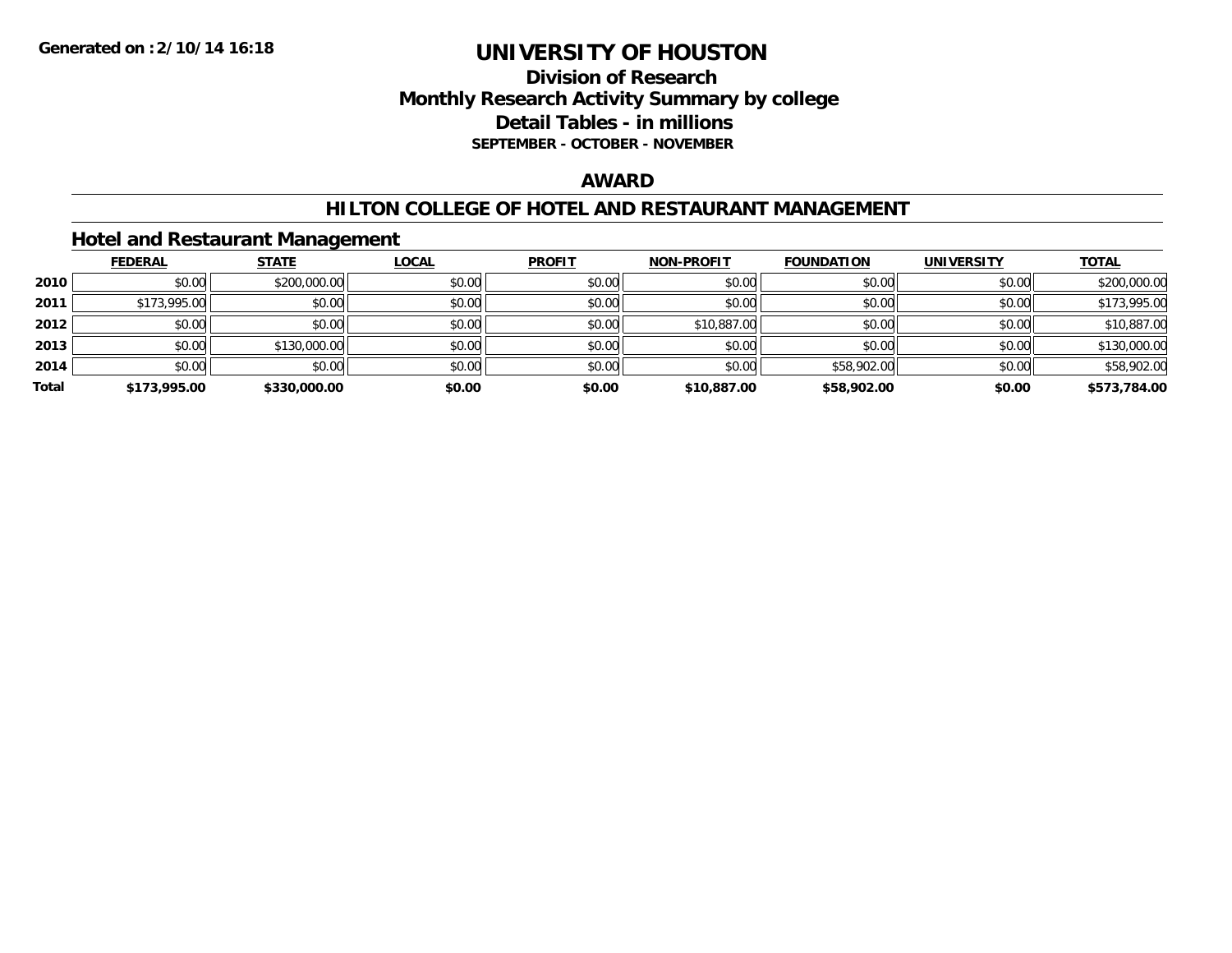# **Division of Research Monthly Research Activity Summary by college Detail Tables - in millions SEPTEMBER - OCTOBER - NOVEMBER**

# **AWARD**

#### **HONORS COLLEGE**

# **Dean, Honors College**

|              | <b>FEDERAL</b>        | <b>STATE</b> | <b>OCAL</b>   | <b>PROFIT</b> | <b>NON-PROFIT</b> | <b>FOUNDATION</b> | <b>UNIVERSITY</b> | <b>TOTAL</b> |
|--------------|-----------------------|--------------|---------------|---------------|-------------------|-------------------|-------------------|--------------|
| 2012         | <b>CO A CD</b><br>.70 | \$0.00       | 0000<br>vu.uu | \$0.00        | ልስ ሀህ<br>pu.uu    | \$0.00            | \$0.00            | \$34.951.70  |
| <b>Total</b> | \$34.951.70           | \$0.00       | \$0.00        | \$0.00        | \$0.00            | \$0.00            | \$0.00            | \$34,951.70  |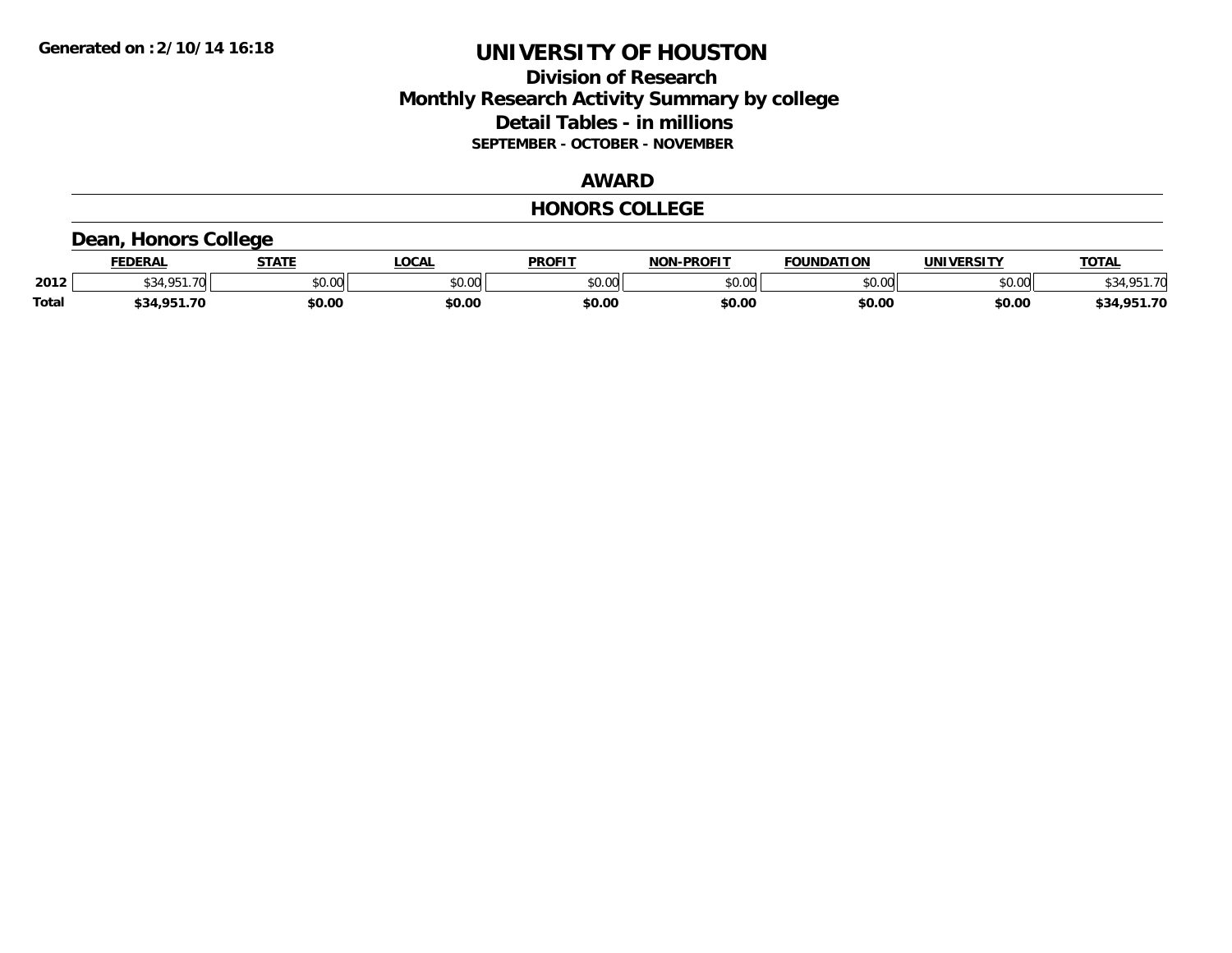# **Division of Research Monthly Research Activity Summary by college Detail Tables - in millions SEPTEMBER - OCTOBER - NOVEMBER**

# **AWARD**

#### **INSTITUTIONAL**

#### **Associate Vice Chancellor**

|              | <b>FEDERAI</b>              | -----  | 00h<br>JUAI | <b>PROFIT</b> | <b>-PROFIT</b><br>NON | <b>FOUNDATION</b> | UNIVERSITY | TOTAL  |
|--------------|-----------------------------|--------|-------------|---------------|-----------------------|-------------------|------------|--------|
| 2010         | $\sqrt{2}$<br>3 A L<br>1.11 | \$0.00 | vv.v        | 0.00<br>JU.UU | $\sim$ 00<br>pu.uu    | 0000<br>.u.u      | \$0.00     |        |
| <b>Total</b> | $\lambda$                   | \$0.00 | \$0.00      | \$0.00        | \$0.00                | \$0.00            | \$0.00     | 492.36 |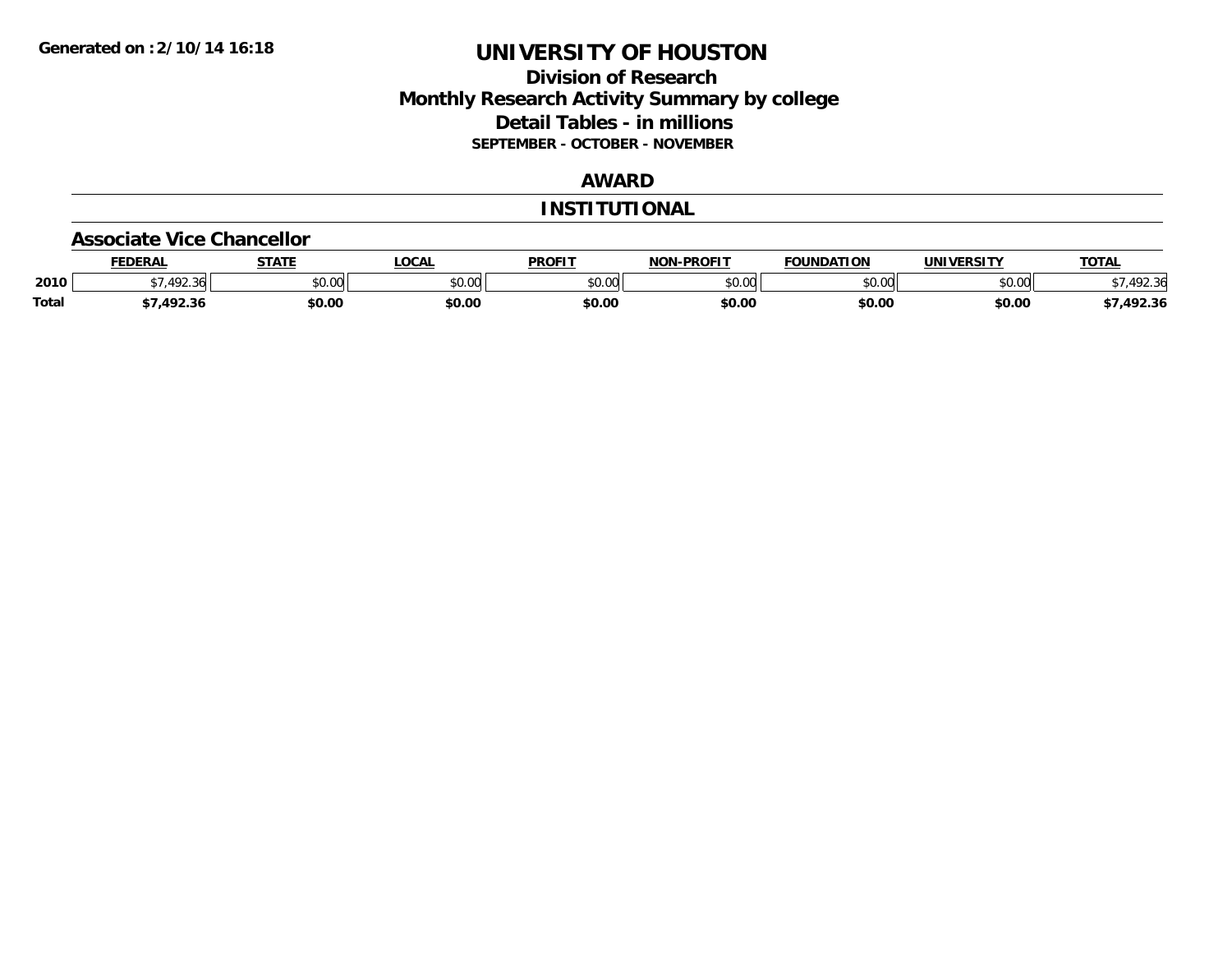# **Division of ResearchMonthly Research Activity Summary by college Detail Tables - in millions SEPTEMBER - OCTOBER - NOVEMBER**

### **AWARD**

#### **LIBRARY**

#### **Administration, Library FEDERAL STATE LOCAL PROFIT NON-PROFIT FOUNDATION UNIVERSITY TOTALTOTAL 2010** $\textsf{[0]} \quad \textsf{[0]} \quad \textsf{[0]} \quad \textsf{[0]} \quad \textsf{[0]} \quad \textsf{[0]} \quad \textsf{[0]} \quad \textsf{[0]} \quad \textsf{[0]} \quad \textsf{[0]} \quad \textsf{[0]} \quad \textsf{[0]} \quad \textsf{[0]} \quad \textsf{[0]} \quad \textsf{[0]} \quad \textsf{[0]} \quad \textsf{[0]} \quad \textsf{[0]} \quad \textsf{[0]} \quad \textsf{[0]} \quad \textsf{[0]} \quad \textsf{[0]} \quad \textsf{[0]} \quad \textsf{[0]} \quad \textsf{$ **2011**1 \$19,863.00 \$0.00 \$0.00 \$0.00 \$0.00 \$0.00 \$0.00 \$0.00 \$0.00 \$0.00 \$0.00 \$19,863.00 \$19,863.00 **Total\$54,338.00 \$0.00 \$0.00 \$0.00 \$0.00 \$0.00 \$0.00 \$54,338.00**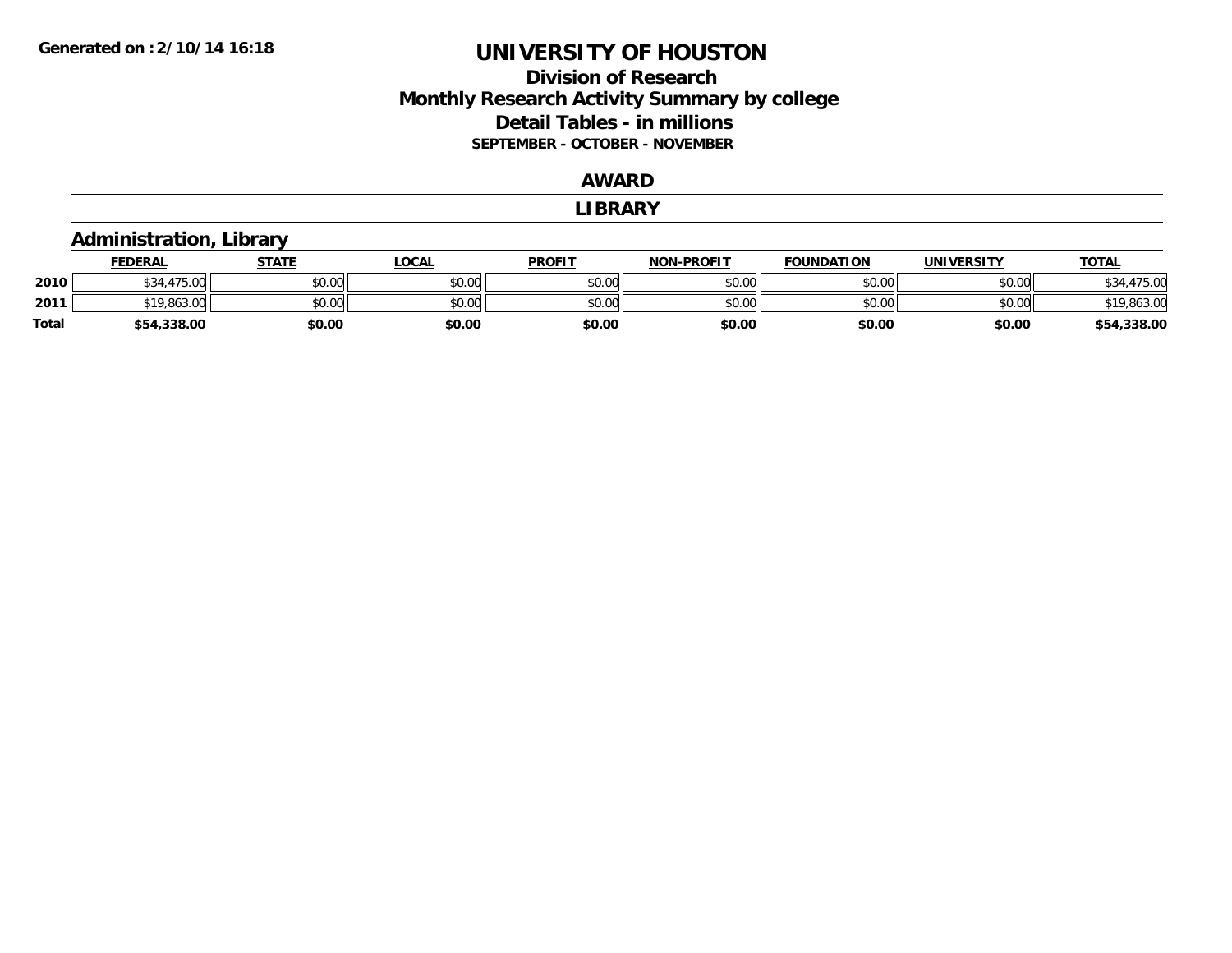# **Division of Research Monthly Research Activity Summary by college Detail Tables - in millions SEPTEMBER - OCTOBER - NOVEMBER**

# **AWARD**

#### **PRESIDENT**

#### **Office of the President**

|              | <b>FDERAI</b>   | <b>STATE</b> | <b>LOCAL</b> | PROFIT          | DDOC1T<br>NAN | <b>FOUNDATION</b> | <b>UNIVERSITY</b> | <b>TOTAL</b> |
|--------------|-----------------|--------------|--------------|-----------------|---------------|-------------------|-------------------|--------------|
| 2014         | $\sim$<br>JU.UU | JU.UU        | \$0.00       | $\sim$<br>JU.UU | 0000<br>~∪.∪∪ | , , , , , ,       | 0000<br>U.UU      | \$0.00       |
| <b>Total</b> | \$0.00          | \$0.00       | \$0.00       | en nr<br>JU.U   | \$0.00        | \$0.00            | \$0.00            | \$0.00       |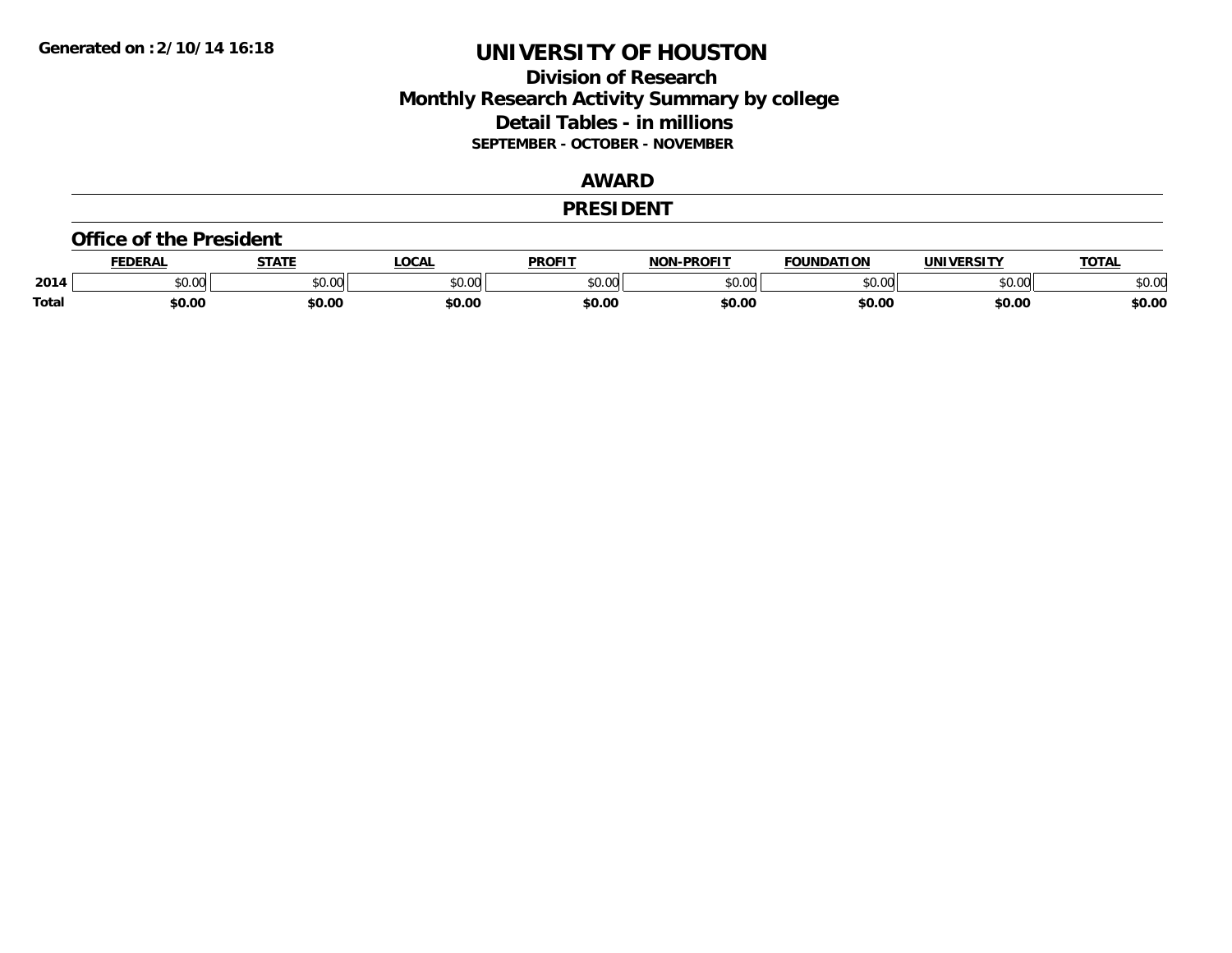# **Division of Research Monthly Research Activity Summary by college Detail Tables - in millions SEPTEMBER - OCTOBER - NOVEMBER**

### **AWARD**

#### **SENIOR V.P. FOR ACADEMIC AFFAIRS AND PROVOST**

|      | <b>KUHF - Radio</b>                     |              |                                              |               |                   |                   |                   |              |
|------|-----------------------------------------|--------------|----------------------------------------------|---------------|-------------------|-------------------|-------------------|--------------|
|      | <b>FEDERAL</b>                          | <b>STATE</b> | <b>LOCAL</b>                                 | <b>PROFIT</b> | <b>NON-PROFIT</b> | <b>FOUNDATION</b> | <b>UNIVERSITY</b> | <b>TOTAL</b> |
| 2010 | \$0.00                                  | \$0.00       | \$0.00                                       | \$0.00        | \$544,969.00      | \$0.00            | \$0.00            | \$544,969.00 |
| 2011 | \$38,616.00                             | \$0.00       | \$0.00                                       | \$0.00        | \$0.00            | \$0.00            | \$0.00            | \$38,616.00  |
|      | <b>Learning and Assessment Services</b> |              |                                              |               |                   |                   |                   |              |
|      | <b>FEDERAL</b>                          | <b>STATE</b> | <b>LOCAL</b>                                 | <b>PROFIT</b> | <b>NON-PROFIT</b> | <b>FOUNDATION</b> | <b>UNIVERSITY</b> | <b>TOTAL</b> |
| 2010 | \$227,609.00                            | \$148,027.00 | \$0.00                                       | \$0.00        | \$67,500.00       | \$0.00            | \$0.00            | \$443,136.00 |
| 2011 | \$311,018.00                            | \$0.00       | \$0.00                                       | \$0.00        | \$67,500.00       | \$0.00            | \$0.00            | \$378,518.00 |
| 2012 | \$301,376.00                            | \$130,000.00 | \$0.00                                       | \$0.00        | \$77,158.00       | \$0.00            | \$0.00            | \$508,534.00 |
| 2013 | \$378,534.00                            | \$134,767.00 | \$0.00                                       | \$0.00        | \$0.00            | \$0.00            | \$0.00            | \$513,301.00 |
| 2014 | \$364,114.00                            | \$134,767.00 | \$0.00                                       | \$0.00        | \$0.00            | \$0.00            | \$0.00            | \$498,881.00 |
|      | <b>Learning Support Services</b>        |              |                                              |               |                   |                   |                   |              |
|      | <b>FEDERAL</b>                          | <b>STATE</b> | <b>LOCAL</b>                                 | <b>PROFIT</b> | <b>NON-PROFIT</b> | <b>FOUNDATION</b> | <b>UNIVERSITY</b> | <b>TOTAL</b> |
| 2012 | \$0.00                                  | \$0.00       | \$0.00                                       | \$0.00        | \$0.00            | \$0.00            | \$0.00            | \$0.00       |
|      | <b>Office of Admissions</b>             |              |                                              |               |                   |                   |                   |              |
|      | <b>FEDERAL</b>                          | <b>STATE</b> | <b>LOCAL</b>                                 | <b>PROFIT</b> | <b>NON-PROFIT</b> | <b>FOUNDATION</b> | <b>UNIVERSITY</b> | <b>TOTAL</b> |
| 2010 | \$0.00                                  | \$0.00       | \$0.00                                       | \$0.00        | \$0.00            | \$0.00            | \$0.00            | \$0.00       |
|      |                                         |              | Senior V.P. for Academic Affairs and Provost |               |                   |                   |                   |              |
|      | <b>FEDERAL</b>                          | <b>STATE</b> | <b>LOCAL</b>                                 | <b>PROFIT</b> | <b>NON-PROFIT</b> | <b>FOUNDATION</b> | <b>UNIVERSITY</b> | <b>TOTAL</b> |
| 2013 | \$0.00                                  | \$0.00       | \$0.00                                       | \$0.00        | \$0.00            | \$0.00            | \$0.00            | \$0.00       |
| 2014 | \$0.00                                  | \$0.00       | \$0.00                                       | \$0.00        | \$0.00            | \$0.00            | \$0.00            | \$0.00       |
|      | <b>Undergraduate Scholars</b>           |              |                                              |               |                   |                   |                   |              |
|      | <b>FEDERAL</b>                          | <b>STATE</b> | <b>LOCAL</b>                                 | <b>PROFIT</b> | <b>NON-PROFIT</b> | <b>FOUNDATION</b> | <b>UNIVERSITY</b> | <b>TOTAL</b> |
| 2011 | \$0.00                                  | \$29,456.00  | \$0.00                                       | \$0.00        | \$0.00            | \$0.00            | \$0.00            | \$29,456.00  |
| 2012 | \$0.00                                  | \$19,051.00  | \$0.00                                       | \$0.00        | \$0.00            | \$0.00            | \$0.00            | \$19,051.00  |
| 2013 | \$0.00                                  | \$19,050.00  | \$0.00                                       | \$0.00        | \$0.00            | \$0.00            | \$0.00            | \$19,050.00  |
| 2014 | \$0.00                                  | \$20,330.00  | \$0.00                                       | \$0.00        | \$0.00            | \$0.00            | \$0.00            | \$20,330.00  |
|      | <b>Undergraduate Studies</b>            |              |                                              |               |                   |                   |                   |              |
|      | <b>FEDERAL</b>                          | <b>STATE</b> | <b>LOCAL</b>                                 | <b>PROFIT</b> | <b>NON-PROFIT</b> | <b>FOUNDATION</b> | <b>UNIVERSITY</b> | <b>TOTAL</b> |
| 2010 | \$0.00                                  | \$0.00       | \$0.00                                       | \$0.00        | \$0.00            | \$0.00            | \$0.00            | \$0.00       |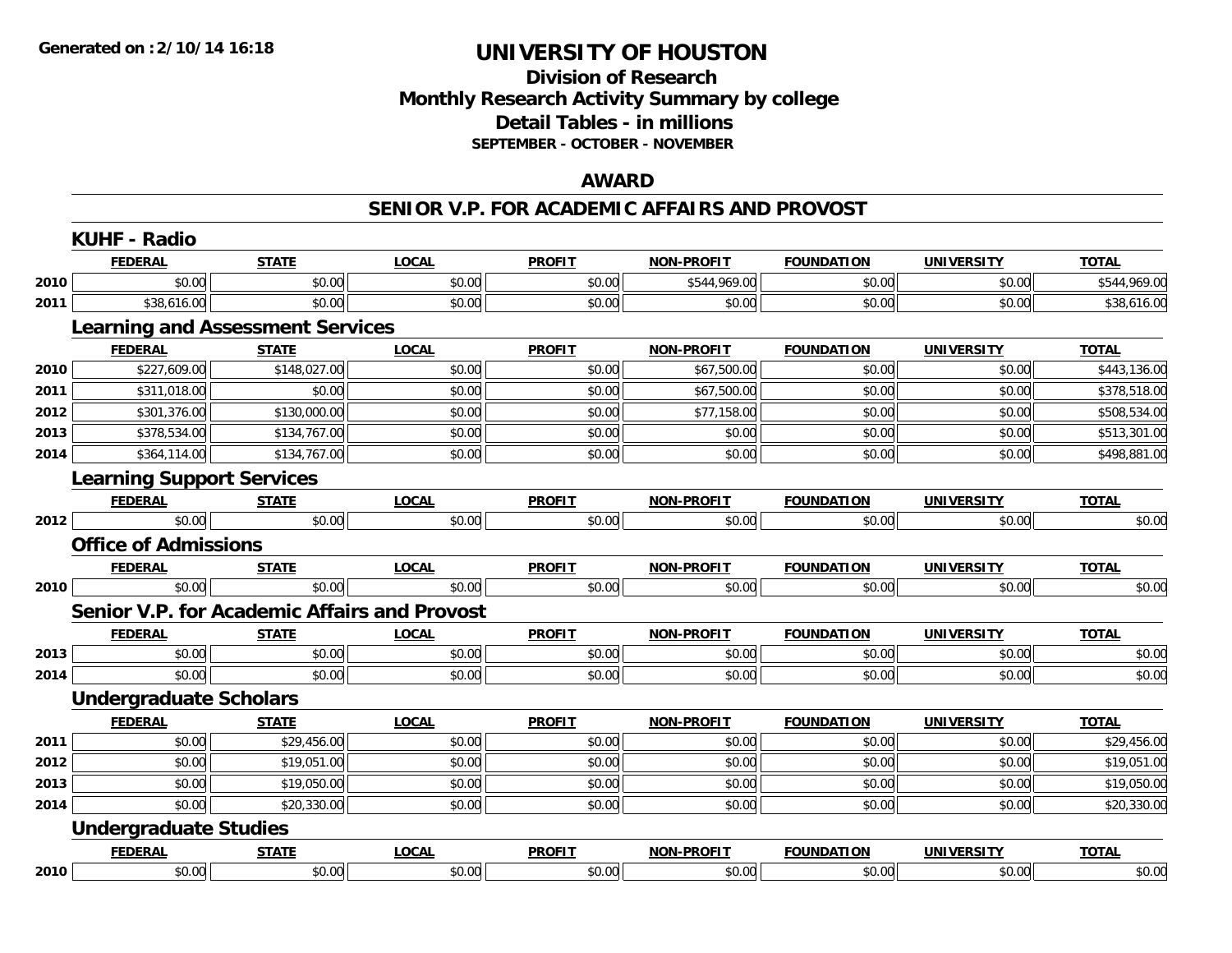# **Division of Research Monthly Research Activity Summary by college Detail Tables - in millions SEPTEMBER - OCTOBER - NOVEMBER**

# **AWARD**

#### **SENIOR V.P. FOR ACADEMIC AFFAIRS AND PROVOST**

### **Undergraduate Studies**

|              | FEDERA. | <b>STATE</b> | <b>LOCAL</b>   | <b>PROFIT</b> | -PROFIT<br>NON | FOUNDATION        | <b>IINIVERSITY</b> | <b>TOTAL</b> |
|--------------|---------|--------------|----------------|---------------|----------------|-------------------|--------------------|--------------|
| 2013         | JU.UU   | \$0.00       | ልስ ስስ<br>PU.UU | 0000<br>. UU  | ልስ ለሰ<br>∪.∪∪  | $\cdots$<br>JU.UU | \$0.00             | \$0.00       |
| <b>Total</b> |         | .448.00      | \$0.OC         | \$0.00        | 00.'           | \$0.00            | \$0.00             | 842.00       |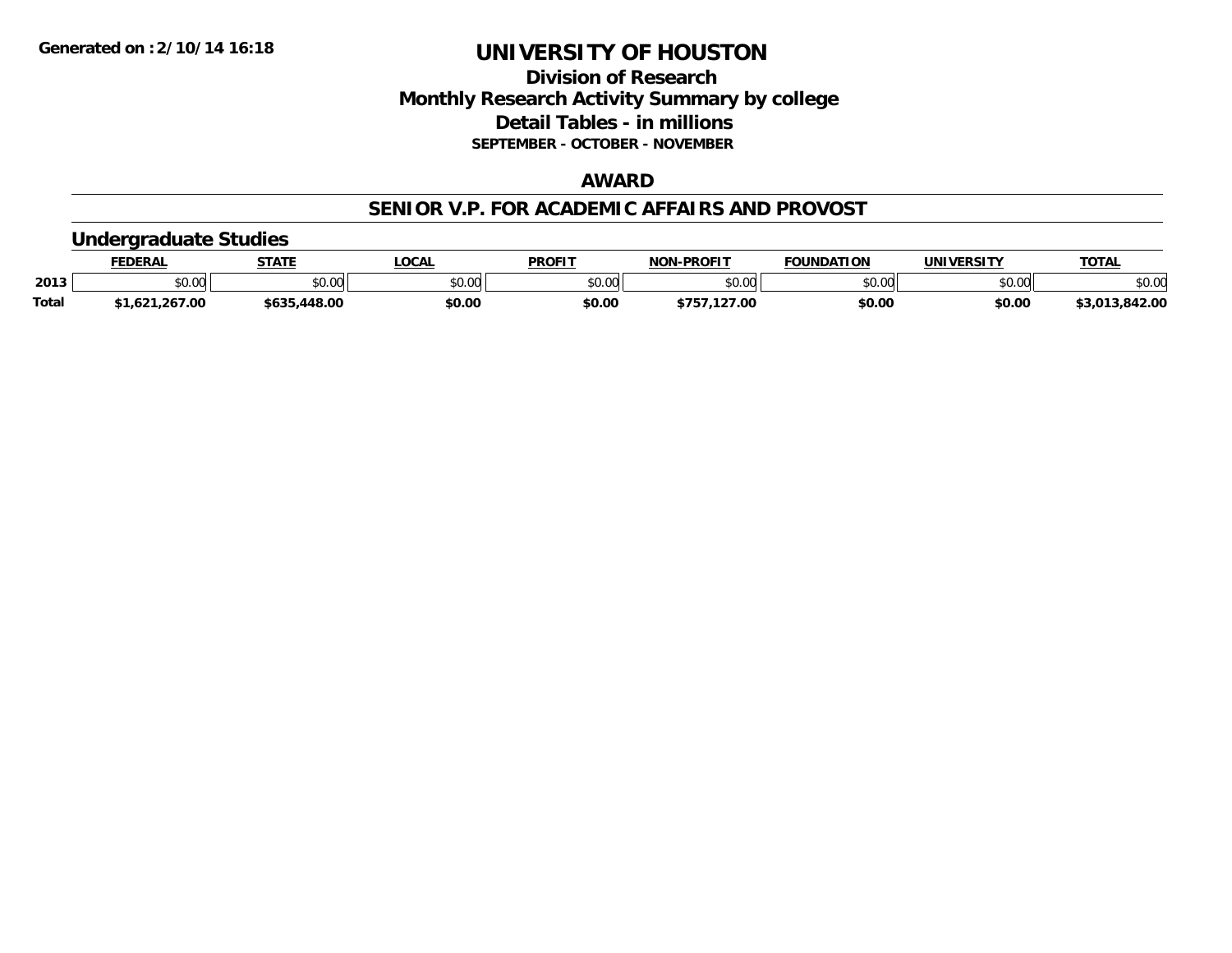# **Division of ResearchMonthly Research Activity Summary by college Detail Tables - in millions SEPTEMBER - OCTOBER - NOVEMBER**

### **AWARD**

#### **UH LAW CENTER**

|       | Dean, Law      |              |              |               |                   |                   |                   |              |
|-------|----------------|--------------|--------------|---------------|-------------------|-------------------|-------------------|--------------|
|       | <b>FEDERAL</b> | <b>STATE</b> | <b>LOCAL</b> | <b>PROFIT</b> | <b>NON-PROFIT</b> | <b>FOUNDATION</b> | <b>UNIVERSITY</b> | <b>TOTAL</b> |
| 2013  | \$0.00         | \$0.00       | \$0.00       | \$0.00        | \$0.00            | \$0.00            | \$0.00            | \$0.00       |
|       | <b>Law-UH</b>  |              |              |               |                   |                   |                   |              |
|       | <b>FEDERAL</b> | <b>STATE</b> | <b>LOCAL</b> | <b>PROFIT</b> | <b>NON-PROFIT</b> | <b>FOUNDATION</b> | <b>UNIVERSITY</b> | <b>TOTAL</b> |
| 2010  | \$20,000.00    | \$200,000.00 | \$0.00       | \$0.00        | \$0.00            | \$0.00            | \$0.00            | \$220,000.00 |
| 2011  | \$14,137.00    | \$0.00       | \$0.00       | \$0.00        | \$0.00            | \$0.00            | \$0.00            | \$14,137.00  |
| 2012  | \$2,942.90     | \$160,000.00 | \$0.00       | \$0.00        | \$0.00            | \$0.00            | \$0.00            | \$162,942.90 |
| 2013  | \$110,000.00   | \$114,000.00 | \$0.00       | \$0.00        | \$0.00            | \$0.00            | \$0.00            | \$224,000.00 |
| 2014  | \$0.00         | \$114,000.00 | \$0.00       | \$0.00        | \$0.00            | \$0.00            | \$0.00            | \$114,000.00 |
| Total | \$147,079.90   | \$588,000.00 | \$0.00       | \$0.00        | \$0.00            | \$0.00            | \$0.00            | \$735,079.90 |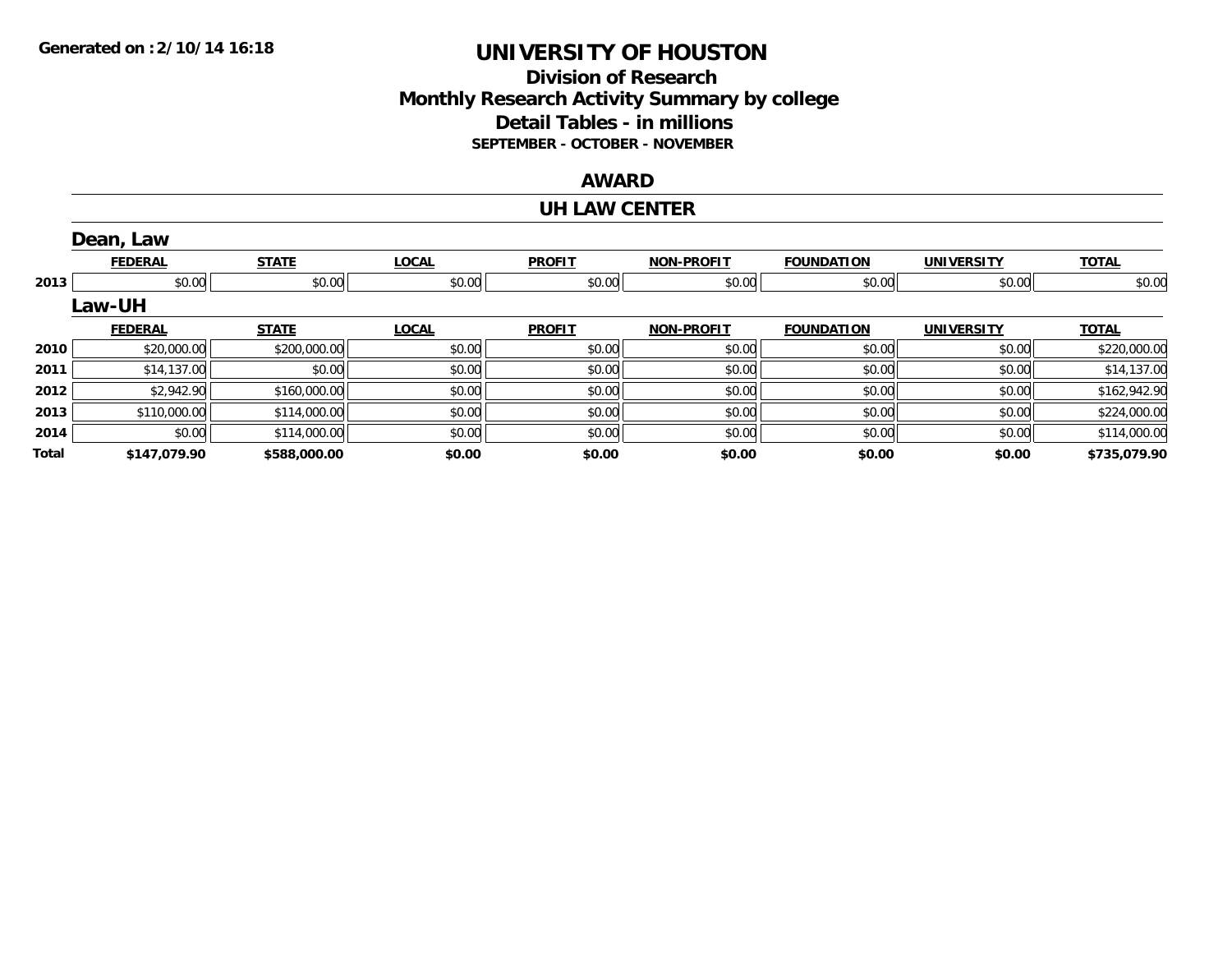# **Division of Research Monthly Research Activity Summary by college Detail Tables - in millions SEPTEMBER - OCTOBER - NOVEMBER**

#### **AWARD**

#### **UH SYSTEM**

|              | <b>KUHT-TV</b> |              |              |               |                   |                   |                   |                |  |  |
|--------------|----------------|--------------|--------------|---------------|-------------------|-------------------|-------------------|----------------|--|--|
|              | <u>FEDERAL</u> | <u>STATE</u> | <b>LOCAL</b> | <b>PROFIT</b> | <b>NON-PROFIT</b> | <b>FOUNDATION</b> | <b>UNIVERSITY</b> | <b>TOTAL</b>   |  |  |
| 2010         | \$0.00         | \$0.00       | \$0.00       | \$0.00        | \$1,427,262.00    | \$0.00            | \$0.00            | \$1,427,262.00 |  |  |
| 2012         | \$0.00         | \$0.00       | \$0.00       | \$0.00        | \$14,132.00       | \$0.00            | \$0.00            | \$14,132.00    |  |  |
| <b>Total</b> | \$0.00         | \$0.00       | \$0.00       | \$0.00        | \$1,441,394.00    | \$0.00            | \$0.00            | \$1,441,394.00 |  |  |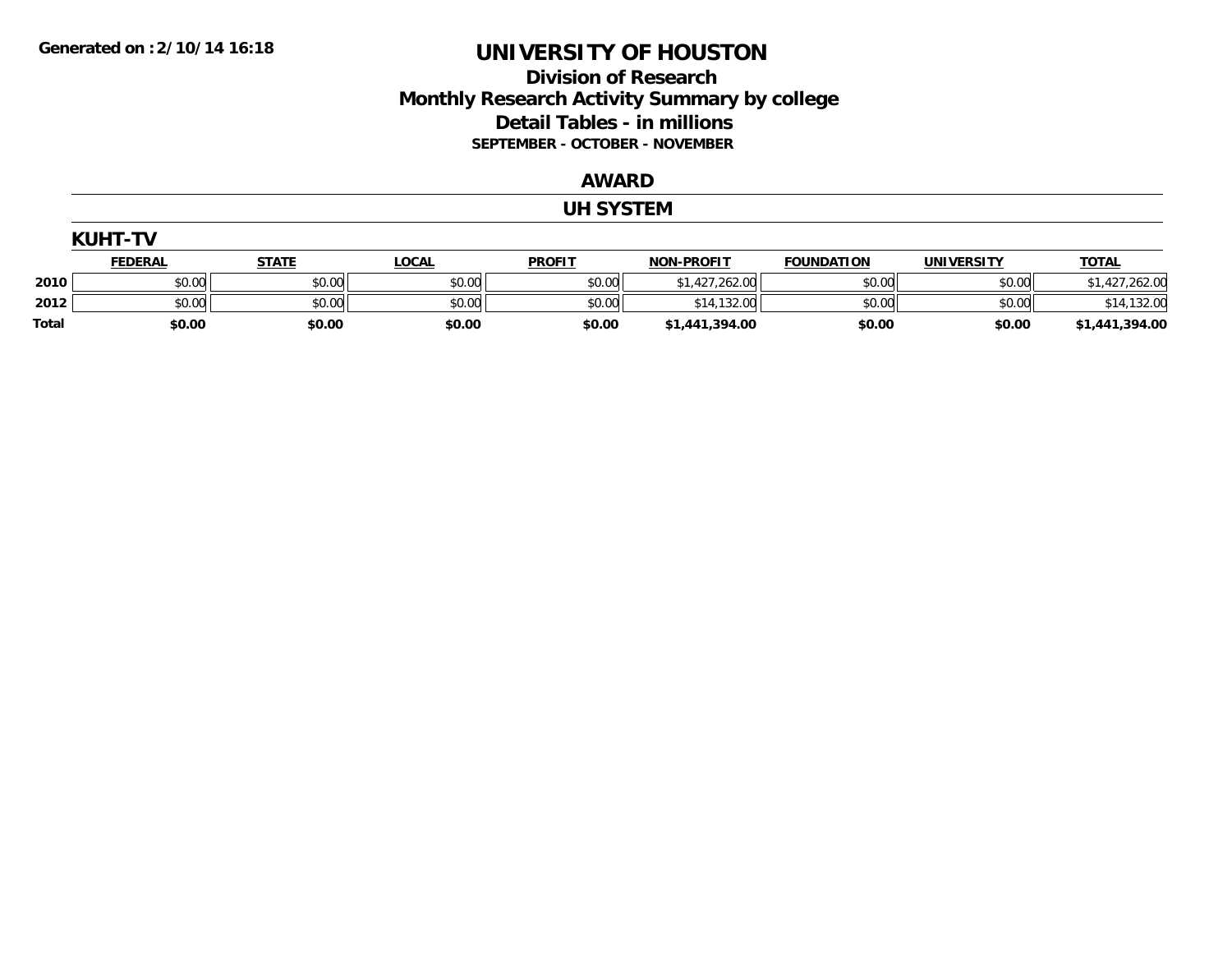# **Division of Research Monthly Research Activity Summary by college Detail Tables - in millions SEPTEMBER - OCTOBER - NOVEMBER**

#### **AWARD**

#### **UKNOWN COLLEGE**

### **Unknown Department**

|       | .<br>- מ     | <b>STATI</b>       | OCA                                                                                    | <b>PROFIT</b> | <b>DDAEIT</b><br><b>BIAB</b> | ΠΟΝ            | <u>urneitv</u><br><b>INIV</b> | TOTA.          |
|-------|--------------|--------------------|----------------------------------------------------------------------------------------|---------------|------------------------------|----------------|-------------------------------|----------------|
| 2010  | 0000<br>u.uu | $\sim$ 0.00<br>υv. | $\begin{array}{c} \hline \text{A} & \text{A} & \text{B} \\ \hline \end{array}$<br>יש.ט | 0000<br>JU.UU | $*$ $\cap$ $\cap$<br>ט.טע    | 0 <sub>n</sub> | \$0.00                        | ልስ ስሰ<br>DU.UU |
| Total | \$0.00       | \$0.00             | \$0.00                                                                                 | ቀስ ሰ<br>ov.u  | \$0.00                       | \$0.00         | \$0.00                        | \$0.00         |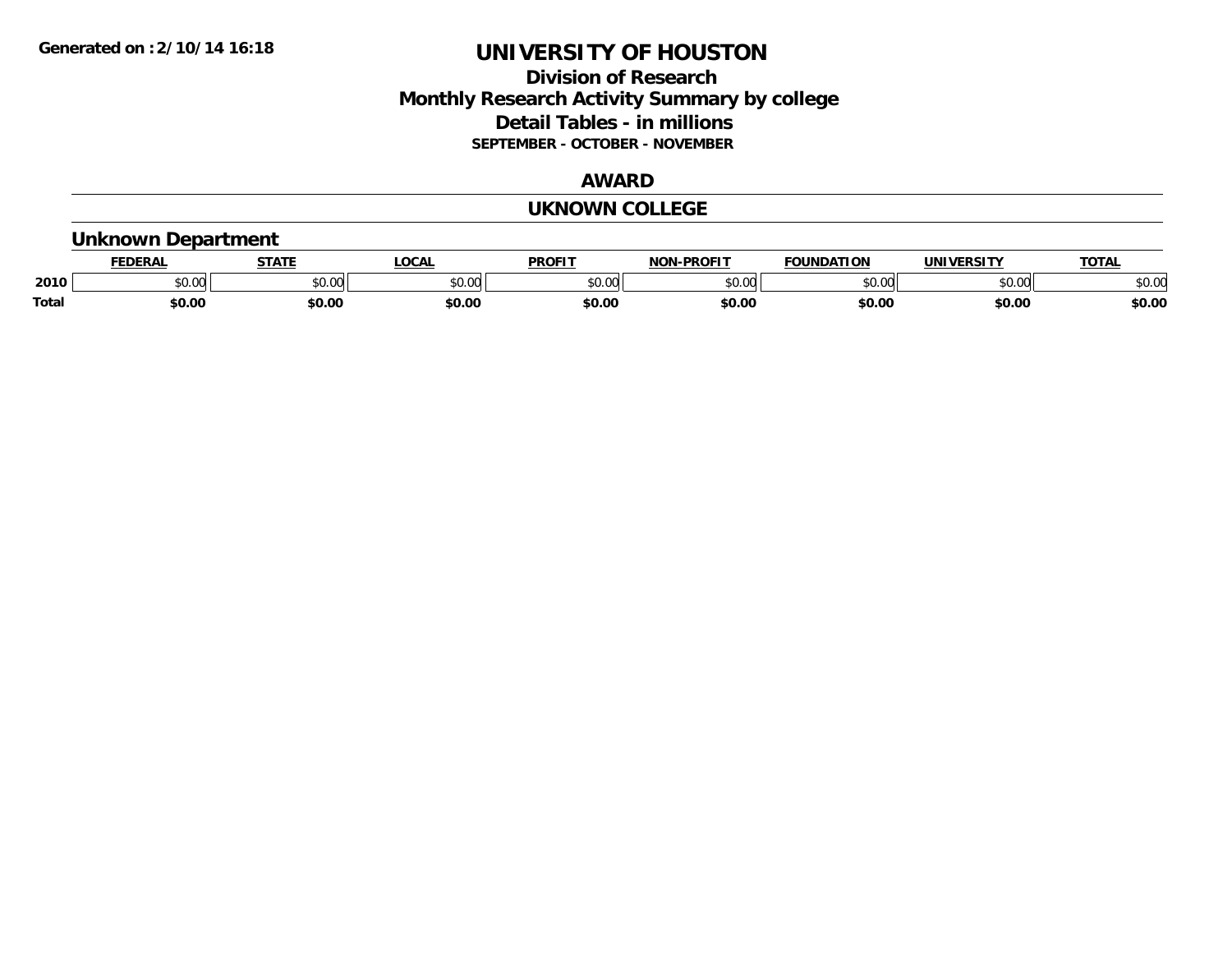# **Division of Research Monthly Research Activity Summary by college Detail Tables - in millions SEPTEMBER - OCTOBER - NOVEMBER**

#### **AWARD**

# **VICE PRESIDENT FOR ADMINISTRATION**

|      | <b>Physical Plant</b>       |              |              |               |                   |                   |                   |              |
|------|-----------------------------|--------------|--------------|---------------|-------------------|-------------------|-------------------|--------------|
|      | <b>FEDERAL</b>              | <b>STATE</b> | <u>LOCAL</u> | <b>PROFIT</b> | <b>NON-PROFIT</b> | <b>FOUNDATION</b> | <b>UNIVERSITY</b> | <b>TOTAL</b> |
| 2010 | \$0.00                      | \$0.00       | \$0.00       | \$0.00        | \$0.00            | \$0.00            | \$0.00            | \$0.00       |
| 2011 | \$0.00                      | \$0.00       | \$0.00       | \$0.00        | \$0.00            | \$0.00            | \$0.00            | \$0.00       |
| 2012 | \$0.00                      | \$0.00       | \$0.00       | \$0.00        | \$612,746.00      | \$0.00            | \$0.00            | \$612,746.00 |
|      | <b>UH Police Department</b> |              |              |               |                   |                   |                   |              |

|              | <b>FEDERAL</b>            | <b>STATE</b> | LOCAL  | <b>PROFIT</b> | <b>NON-PROFIT</b> | <b>FOUNDATION</b> | <b>UNIVERSITY</b> | <b>TOTAL</b> |
|--------------|---------------------------|--------------|--------|---------------|-------------------|-------------------|-------------------|--------------|
| 2014         | $*2.000.00$<br>��.UUU.UUI | \$0.00       | \$0.00 | \$0.00        | ≮N UV<br>ง∪.∪บ    | \$0.00            | \$0.00            | \$3,000.00   |
| <b>Total</b> | 3.000.00;                 | \$0.00       | \$0.00 | \$0.00        | \$612.746.00      | \$0.00            | \$0.00            | \$615,746.00 |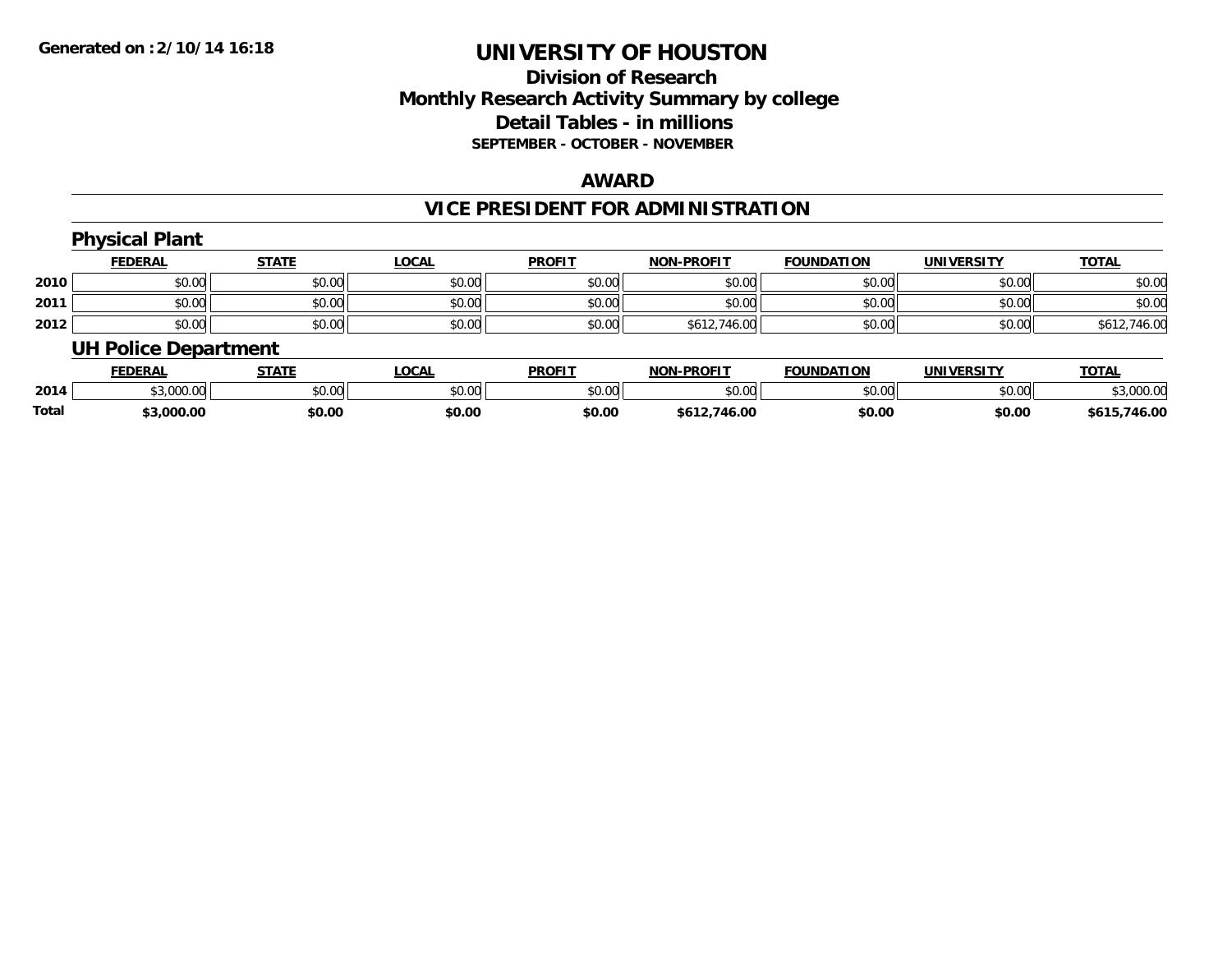# **Division of Research Monthly Research Activity Summary by college Detail Tables - in millions SEPTEMBER - OCTOBER - NOVEMBER**

#### **AWARD**

### **VICE PRESIDENT FOR STUDENT AFFAIRS**

### **Vice President, Student Affairs**

|       | <b>FEDERAL</b> | <u>STATE</u> | <b>LOCAL</b> | <b>PROFIT</b> | <b>NON-PROFIT</b> | <b>FOUNDATION</b> | <b>UNIVERSITY</b> | <b>TOTAL</b> |
|-------|----------------|--------------|--------------|---------------|-------------------|-------------------|-------------------|--------------|
| 2010  | \$236,300.00   | \$0.00       | \$0.00       | \$0.00        | \$0.00            | \$0.00            | \$0.00            | \$236,300.00 |
| 2011  | \$236,300.00   | \$0.00       | \$0.00       | \$0.00        | \$0.00            | \$0.00            | \$0.00            | \$236,300.00 |
| 2014  | \$0.00         | \$0.00       | \$0.00       | \$0.00        | \$0.00            | \$10,000.00       | \$0.00            | \$10,000.00  |
| Total | \$472,600.00   | \$0.00       | \$0.00       | \$0.00        | \$0.00            | \$10,000.00       | \$0.00            | \$482,600.00 |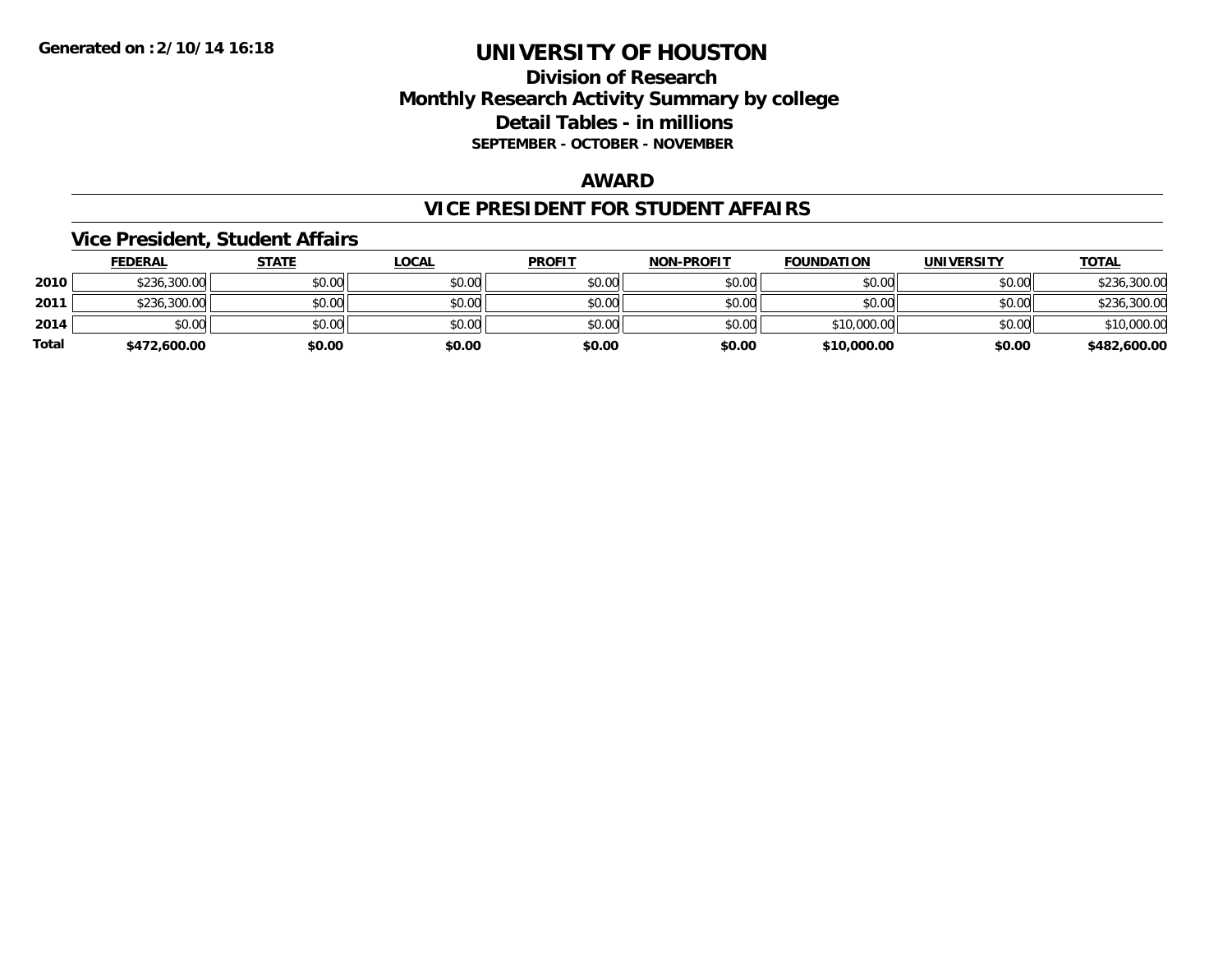# **Division of ResearchMonthly Research Activity Summary by college Detail Tables - in millions SEPTEMBER - OCTOBER - NOVEMBER**

# **TOTAL EXPENDITURE**

### **C.T. BAUER COLLEGE OF BUSINESS**

# **Dean, Business Administration**

|       | <b>FEDERAL</b>                           | <b>STATE</b> | <b>LOCAL</b> | <b>PROFIT</b> | <b>NON-PROFIT</b> | <b>FOUNDATION</b> | <b>UNIVERSITY</b> | <b>TOTAL</b>   |
|-------|------------------------------------------|--------------|--------------|---------------|-------------------|-------------------|-------------------|----------------|
| 2014  | \$0.00                                   | \$0.00       | \$0.00       | \$0.00        | \$0.00            | \$0.00            | \$0.00            | \$0.00         |
|       | <b>Finance</b>                           |              |              |               |                   |                   |                   |                |
|       | <b>FEDERAL</b>                           | <b>STATE</b> | <b>LOCAL</b> | <b>PROFIT</b> | <b>NON-PROFIT</b> | <b>FOUNDATION</b> | <b>UNIVERSITY</b> | <b>TOTAL</b>   |
| 2010  | \$36,581.48                              | \$0.00       | \$0.00       | \$0.00        | \$0.00            | \$0.00            | \$0.00            | \$36,581.48    |
| 2011  | \$39,904.64                              | \$0.00       | \$0.00       | \$0.00        | \$0.00            | \$0.00            | \$0.00            | \$39,904.64    |
| 2013  | \$0.00                                   | \$0.00       | \$0.00       | \$0.00        | \$0.00            | \$0.00            | \$0.00            | \$0.00         |
| 2014  | \$0.00                                   | \$0.00       | \$0.00       | \$0.00        | \$0.00            | \$0.00            | \$0.00            | \$0.00         |
|       | Management                               |              |              |               |                   |                   |                   |                |
|       | <b>FEDERAL</b>                           | <b>STATE</b> | <b>LOCAL</b> | <b>PROFIT</b> | <b>NON-PROFIT</b> | <b>FOUNDATION</b> | <b>UNIVERSITY</b> | <b>TOTAL</b>   |
| 2010  | \$59,981.20                              | \$0.00       | \$0.00       | \$0.00        | \$0.00            | \$27,500.00       | \$0.00            | \$87,481.20    |
| 2011  | \$46,570.57                              | \$0.00       | \$0.00       | \$0.00        | \$0.00            | \$13,750.00       | \$0.00            | \$60,320.57    |
| 2012  | \$0.00                                   | \$0.00       | \$0.00       | \$0.00        | \$0.00            | \$13,750.00       | \$0.00            | \$13,750.00    |
| 2013  | \$6,200.00                               | \$0.00       | \$0.00       | \$0.00        | \$0.00            | \$0.00            | \$0.00            | \$6,200.00     |
| 2014  | \$6,510.00                               | \$0.00       | \$0.00       | \$0.00        | \$0.00            | \$0.00            | \$0.00            | \$6,510.00     |
|       | <b>Marketing</b>                         |              |              |               |                   |                   |                   |                |
|       | <b>FEDERAL</b>                           | <b>STATE</b> | <b>LOCAL</b> | <b>PROFIT</b> | <b>NON-PROFIT</b> | <b>FOUNDATION</b> | <b>UNIVERSITY</b> | <b>TOTAL</b>   |
| 2012  | \$0.00                                   | \$0.00       | \$0.00       | \$0.00        | \$0.00            | \$0.00            | \$0.00            | \$0.00         |
| 2013  | \$0.00                                   | \$0.00       | \$0.00       | \$0.00        | \$0.00            | \$0.00            | \$0.00            | \$0.00         |
| 2014  | \$0.00                                   | \$0.00       | \$0.00       | \$0.00        | \$0.00            | \$0.00            | \$0.00            | \$0.00         |
|       | <b>Small Business Development Center</b> |              |              |               |                   |                   |                   |                |
|       | <b>FEDERAL</b>                           | <b>STATE</b> | <b>LOCAL</b> | <b>PROFIT</b> | <b>NON-PROFIT</b> | <b>FOUNDATION</b> | <b>UNIVERSITY</b> | <b>TOTAL</b>   |
| 2010  | \$699,736.59                             | \$0.00       | \$0.00       | \$0.00        | \$0.00            | \$0.00            | \$0.00            | \$699,736.59   |
| 2011  | \$856,896.63                             | \$23,906.37  | \$0.00       | \$0.00        | \$0.00            | \$0.00            | \$0.00            | \$880,803.00   |
| 2012  | \$1,124,201.93                           | \$0.00       | \$0.00       | \$0.00        | \$0.00            | \$0.00            | \$0.00            | \$1,124,201.93 |
| 2013  | \$1,708,291.25                           | \$0.00       | \$0.00       | \$0.00        | \$0.00            | (\$6,760.39)      | \$0.00            | \$1,701,530.86 |
| 2014  | \$1,058,091.49                           | \$0.00       | \$0.00       | \$0.00        | \$0.00            | \$22,429.85       | \$0.00            | \$1,080,521.34 |
| Total | \$5,642,965.78                           | \$23,906.37  | \$0.00       | \$0.00        | \$0.00            | \$70,669.46       | \$0.00            | \$5,737,541.61 |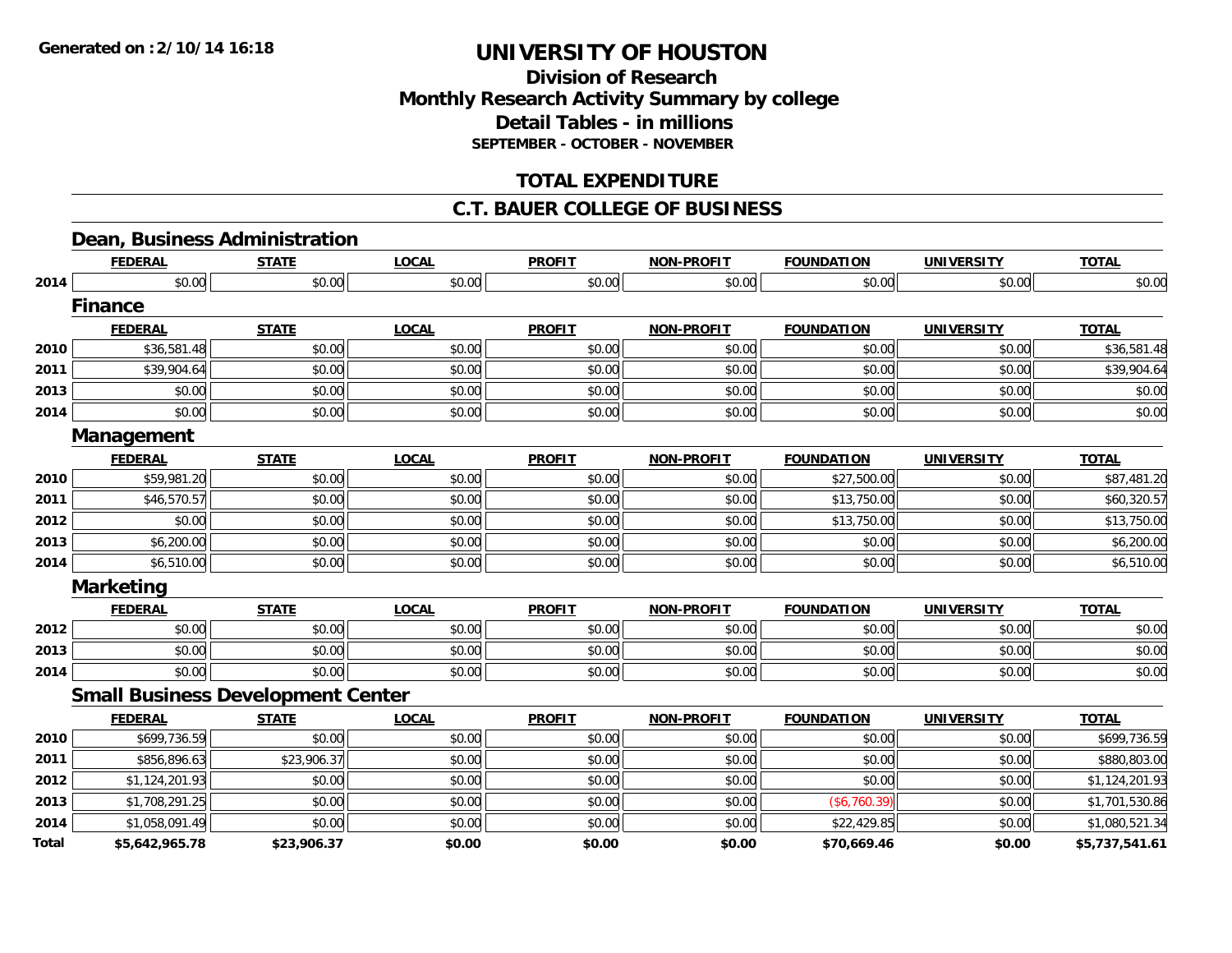# **Division of Research Monthly Research Activity Summary by college Detail Tables - in millions SEPTEMBER - OCTOBER - NOVEMBER**

### **TOTAL EXPENDITURE**

#### **COLLEGE OF ARCHITECTURE**

|       | Architecture   |              |              |               |                   |                   |                   |              |
|-------|----------------|--------------|--------------|---------------|-------------------|-------------------|-------------------|--------------|
|       | <b>FEDERAL</b> | <b>STATE</b> | <b>LOCAL</b> | <b>PROFIT</b> | <b>NON-PROFIT</b> | <b>FOUNDATION</b> | <b>UNIVERSITY</b> | <b>TOTAL</b> |
| 2010  | \$0.00         | \$0.00       | \$0.00       | \$0.00        | \$0.00            | \$15,772.93       | \$0.00            | \$15,772.93  |
| 2011  | \$0.00         | \$0.00       | \$0.00       | \$0.00        | \$0.00            | \$19,340.11       | \$0.00            | \$19,340.11  |
| 2012  | \$791.89       | \$0.00       | \$0.00       | \$0.00        | \$0.00            | (\$1,098.28)      | \$0.00            | (\$306.39)   |
| 2013  | \$0.00         | \$0.00       | \$0.00       | \$0.00        | \$0.00            | \$1,906.33        | \$897.37          | \$2,803.70   |
| 2014  | \$17,471.73    | \$0.00       | \$0.00       | \$0.00        | \$0.00            | \$3,899.54        | \$0.00            | \$21,371.27  |
| Total | \$18,263.62    | \$0.00       | \$0.00       | \$0.00        | \$0.00            | \$39,820.63       | \$897.37          | \$58,981.62  |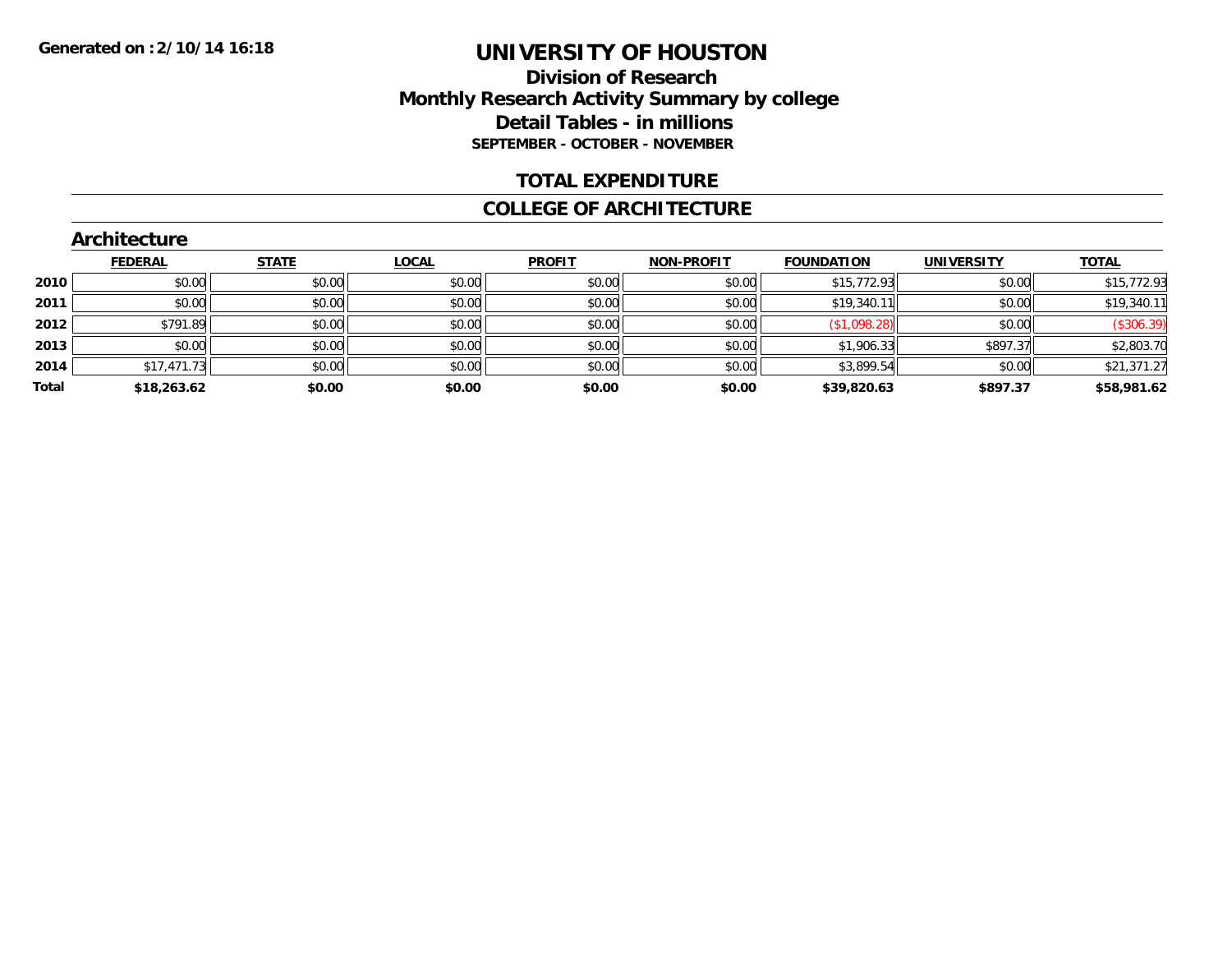# **Division of ResearchMonthly Research Activity Summary by college Detail Tables - in millionsSEPTEMBER - OCTOBER - NOVEMBER**

### **TOTAL EXPENDITURE**

# **COLLEGE OF EDUCATION**

# **Consistency Mgmt and Coop Disc**

|      | <b>FEDERAL</b> | <b>STATE</b> | <b>LOCAL</b> | <b>PROFIT</b> | <b>NON-PROFIT</b> | <b>FOUNDATION</b> | <b>UNIVERSITY</b> | <b>TOTAL</b> |
|------|----------------|--------------|--------------|---------------|-------------------|-------------------|-------------------|--------------|
| 2010 | \$40.23        | \$0.00       | \$0.00       | \$0.00        | \$145,428.83      | \$0.00            | \$0.00            | \$145,469.06 |
| 2011 | \$0.00         | \$0.00       | \$0.00       | \$0.00        | \$18,803.02       | \$0.00            | \$0.00            | \$18,803.02  |
| 2012 | \$0.00         | \$0.00       | \$0.00       | \$0.00        | \$50,799.35       | \$0.00            | \$0.00            | \$50,799.35  |
| 2013 | \$0.00         | \$0.00       | \$0.00       | \$0.00        | \$6,199.10        | \$0.00            | \$0.00            | \$6,199.10   |
| 2014 | \$970.88       | \$0.00       | \$300.00     | \$0.00        | \$0.00            | \$0.00            | \$0.00            | \$1,270.88   |

#### **Curriculum and Instruction**

|      | <b>FEDERAL</b> | <b>STATE</b> | <u>LOCAL</u> | <b>PROFIT</b> | <b>NON-PROFIT</b> | <b>FOUNDATION</b> | <b>UNIVERSITY</b> | <b>TOTAL</b> |
|------|----------------|--------------|--------------|---------------|-------------------|-------------------|-------------------|--------------|
| 2010 | \$157,438.20   | \$7,240.94   | \$0.00       | \$0.00        | \$20,655.40       | \$10,779.17       | \$0.00            | \$196,113.71 |
| 2011 | \$177,710.28   | \$7,131.47   | \$0.00       | \$0.00        | \$21,241.30       | \$28,818.24       | \$0.00            | \$234,901.29 |
| 2012 | \$215,024.83   | \$37,083.57  | \$0.00       | \$0.00        | \$25,465.09       | \$24,793.81       | \$0.00            | \$302,367.30 |
| 2013 | \$206,877.87   | \$25,625.10  | \$0.00       | \$0.00        | \$22,635.94       | \$8,467.13        | \$0.00            | \$263,606.04 |
| 2014 | \$229,449.87   | \$0.00       | \$0.00       | \$0.00        | \$29,450.59       | \$16,688.17       | \$0.00            | \$275,588.63 |

# **Dean, Education**

|      | <b>FEDERAL</b> | <b>STATE</b> | <u>LOCAL</u> | <b>PROFIT</b> | <b>NON-PROFIT</b> | <b>FOUNDATION</b> | <b>UNIVERSITY</b> | <b>TOTAL</b> |
|------|----------------|--------------|--------------|---------------|-------------------|-------------------|-------------------|--------------|
| 2010 | \$0.00         | \$0.00       | \$0.00       | \$0.00        | \$0.00            | \$0.00            | \$0.00            | \$0.00       |
| 2011 | \$0.00         | \$0.00       | \$0.00       | \$0.00        | \$0.00            | \$0.00            | \$0.00            | \$0.00       |
| 2012 | \$0.00         | \$0.00       | \$0.00       | \$0.00        | \$0.00            | \$0.00            | \$0.00            | \$0.00       |
| 2013 | \$0.00         | \$0.00       | \$0.00       | \$0.00        | \$0.00            | \$0.00            | \$0.00            | \$0.00       |
| 2014 | \$0.00         | \$0.00       | \$0.00       | \$0.00        | \$0.00            | \$0.00            | \$0.00            | \$0.00       |

### **Educational Psychology**

|      | <b>FEDERAL</b> | <b>STATE</b> | <b>LOCAL</b> | <b>PROFIT</b> | <b>NON-PROFIT</b> | <b>FOUNDATION</b> | <b>UNIVERSITY</b> | <b>TOTAL</b> |
|------|----------------|--------------|--------------|---------------|-------------------|-------------------|-------------------|--------------|
| 2010 | \$56,429.51    | \$1,493.95   | \$0.00       | \$0.00        | \$5,990.72        | \$46,179.12       | \$0.00            | \$110,093.30 |
| 2011 | \$17,107.37    | \$25,799.70  | \$0.00       | \$0.00        | \$22.57           | \$22,957.89       | \$0.00            | \$65,887.53  |
| 2012 | \$108,206.22   | \$28,388.68  | \$0.00       | \$0.00        | \$147.00          | \$843.3           | \$0.00            | \$135,898.53 |
| 2013 | \$163,587.35   | \$119.78     | \$0.00       | \$0.00        | \$11,211.69       | \$214.7           | \$4,050.42        | \$178,754.53 |
| 2014 | \$184,884.80   | \$0.00       | \$0.00       | \$0.00        | \$9,701.42        | (\$3,209.60)      | \$0.00            | \$191,376.62 |

# **Institute for Urban Education**

|      | <b>FEDERAL</b>                                             | <b>STATE</b>  | <b>_OCAL</b>       | <b>PROFIT</b> | <b>NON-PROFIT</b> | <b>FOUNDATION</b> | <b>UNIVERSITY</b>         | <b>TOTAL</b>                |
|------|------------------------------------------------------------|---------------|--------------------|---------------|-------------------|-------------------|---------------------------|-----------------------------|
| 2010 | <b>COL OLY</b><br>$\sim$<br>$U \cup U_1 \cup U_2 \cup U_3$ | ሖ ^<br>JU.UU  | $\sim$ 00<br>JU.UU | 0000<br>JU.UU | 0.00<br>DU.UU     | \$0.00            | $\sim$ 00<br><b>JU.UU</b> | <b>COL OLO</b><br>2.300,074 |
| 2011 | <b>300</b><br>1.370.                                       | 0000<br>JU.UU | $\sim$ 00<br>vv.vv | 0000<br>PO.OO | 0.00<br>JU.UU     | \$0.00            | $\sim$ 00<br><b>DU.UG</b> | 0.00<br>\$50,390.           |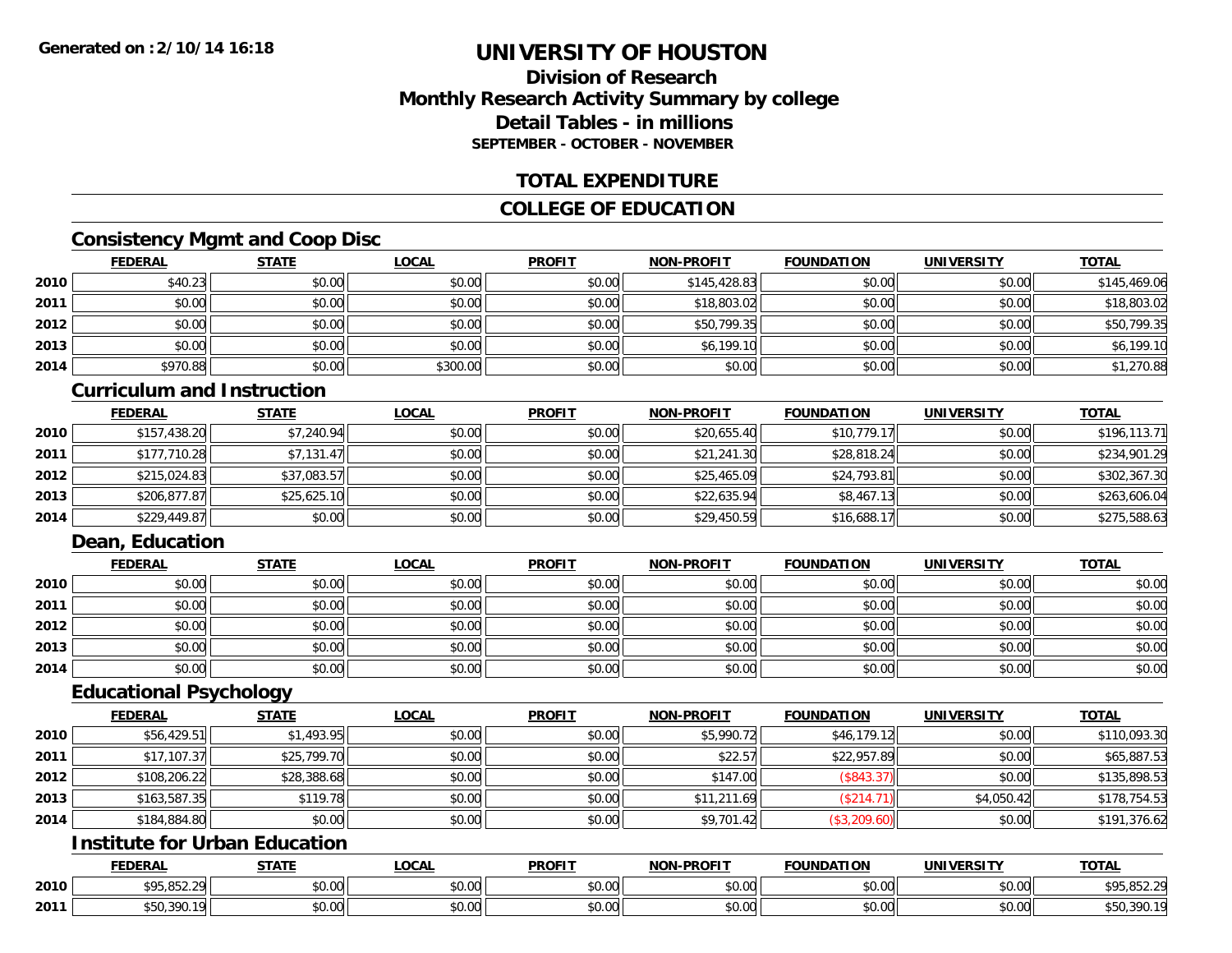# **Division of ResearchMonthly Research Activity Summary by college Detail Tables - in millions SEPTEMBER - OCTOBER - NOVEMBER**

### **TOTAL EXPENDITURE**

# **COLLEGE OF EDUCATION**

#### **Institute for Urban Education**

|      | <b>FEDERAL</b> | <b>STATE</b> | _OCAL  | <b>PROFIT</b> | <b>NON-PROFIT</b> | <b>FOUNDATION</b> | <b>UNIVERSITY</b> | <u>TOTAL</u> |
|------|----------------|--------------|--------|---------------|-------------------|-------------------|-------------------|--------------|
| 2012 | \$64,405.99    | \$0.00       | \$0.00 | \$0.00        | \$0.00            | \$0.00            | \$0.00            | \$64,405.99  |
| 2013 | \$10,386.85    | \$0.00       | \$0.00 | \$0.00        | \$0.00            | \$0.00            | \$0.00            | \$10,386.85  |
| 2014 | 1.060.24       | \$0.00       | \$0.00 | \$0.00        | \$0.00            | \$0.00            | \$0.00            | ,060.24      |

#### **UH Charter School**

|       | <b>FEDERAL</b> | <u>STATE</u> | <u>LOCAL</u> | <b>PROFIT</b> | <b>NON-PROFIT</b> | <b>FOUNDATION</b> | <b>UNIVERSITY</b> | <b>TOTAL</b>   |
|-------|----------------|--------------|--------------|---------------|-------------------|-------------------|-------------------|----------------|
| 2012  | \$15,162.68    | \$176,843.97 | \$0.00       | \$0.00        | \$0.00            | \$0.00            | \$0.00            | \$192,006.65   |
| 2013  | \$3,410.95     | \$225,719.19 | \$0.00       | \$0.00        | \$0.00            | \$0.00            | \$0.00            | \$229,130.14   |
| 2014  | \$13,621.56    | \$247,261.40 | \$0.00       | \$0.00        | \$0.00            | \$0.00            | \$0.00            | \$260,882.96   |
| Total | \$1,772,018.16 | \$782,707.75 | \$300.00     | \$0.00        | \$367,752.02      | \$154,415.85      | \$4,050.42        | \$3,081,244.21 |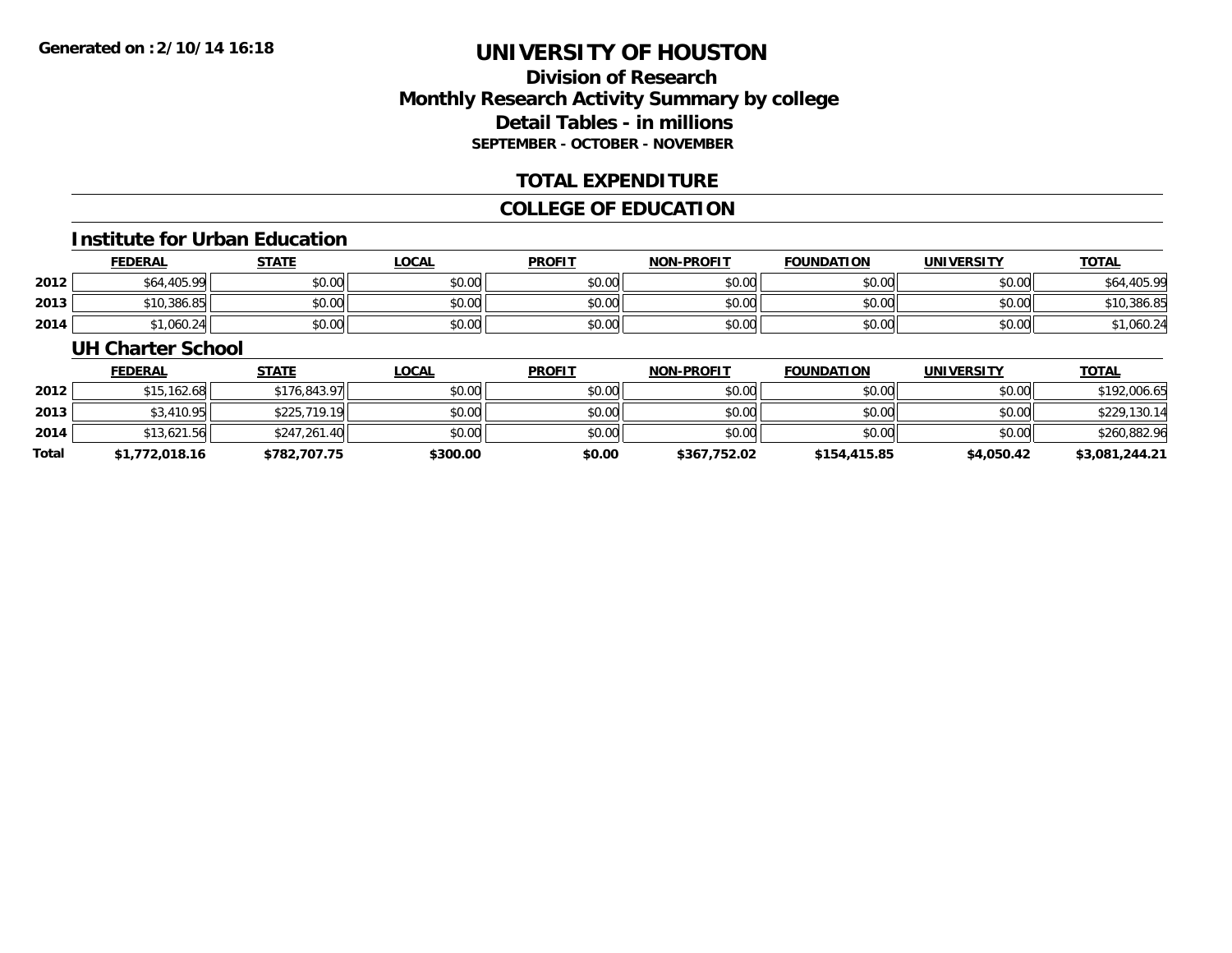# **Division of ResearchMonthly Research Activity Summary by college Detail Tables - in millions SEPTEMBER - OCTOBER - NOVEMBER**

# **TOTAL EXPENDITURE**

#### **COLLEGE OF LIBERAL ARTS AND SOCIAL SCIENCES**

# **African-American Studies**

|      | <b>FEDERAL</b>                   | <b>STATE</b> | <b>LOCAL</b> | <b>PROFIT</b> | <b>NON-PROFIT</b> | <b>FOUNDATION</b> | <b>UNIVERSITY</b> | <b>TOTAL</b> |
|------|----------------------------------|--------------|--------------|---------------|-------------------|-------------------|-------------------|--------------|
| 2014 | \$0.00                           | \$0.00       | \$0.00       | \$0.00        | \$879.28          | \$0.00            | \$0.00            | \$879.28     |
|      | Art                              |              |              |               |                   |                   |                   |              |
|      | <b>FEDERAL</b>                   | <b>STATE</b> | <b>LOCAL</b> | <b>PROFIT</b> | <b>NON-PROFIT</b> | <b>FOUNDATION</b> | <b>UNIVERSITY</b> | <b>TOTAL</b> |
| 2012 | \$475.21                         | \$0.00       | \$0.00       | \$0.00        | \$0.00            | \$0.00            | \$0.00            | \$475.21     |
| 2013 | \$5,050.71                       | \$0.00       | \$0.00       | \$0.00        | \$0.00            | \$0.00            | \$0.00            | \$5,050.71   |
| 2014 | \$1,683.99                       | \$0.00       | \$0.00       | \$0.00        | \$0.00            | \$0.00            | \$0.00            | \$1,683.99   |
|      | <b>Arte Publico Press</b>        |              |              |               |                   |                   |                   |              |
|      | <b>FEDERAL</b>                   | <b>STATE</b> | <b>LOCAL</b> | <b>PROFIT</b> | NON-PROFIT        | <b>FOUNDATION</b> | <b>UNIVERSITY</b> | <b>TOTAL</b> |
| 2010 | \$4,330.91                       | \$0.00       | \$0.00       | \$0.00        | \$0.00            | \$35,296.45       | \$0.00            | \$39,627.36  |
| 2011 | \$1,468.31                       | \$0.00       | \$0.00       | \$0.00        | \$0.00            | \$72,106.30       | \$0.00            | \$73,574.61  |
| 2012 | \$22,539.21                      | \$0.00       | \$0.00       | \$0.00        | \$12,971.45       | \$0.00            | \$0.00            | \$35,510.66  |
| 2013 | \$17,143.10                      | \$0.00       | \$0.00       | \$0.00        | \$0.00            | \$36,878.73       | \$0.00            | \$54,021.83  |
| 2014 | \$0.00                           | \$0.00       | \$0.00       | \$0.00        | \$0.00            | \$63,133.71       | \$0.00            | \$63,133.71  |
|      | <b>Blaffer Gallery</b>           |              |              |               |                   |                   |                   |              |
|      | <b>FEDERAL</b>                   | <b>STATE</b> | <b>LOCAL</b> | <b>PROFIT</b> | <b>NON-PROFIT</b> | <b>FOUNDATION</b> | <b>UNIVERSITY</b> | <b>TOTAL</b> |
| 2010 | \$23,244.89                      | \$0.00       | \$0.00       | \$0.00        | \$0.00            | \$0.00            | \$0.00            | \$23,244.89  |
| 2011 | \$9,418.06                       | \$360.00     | \$0.00       | \$0.00        | \$0.00            | \$0.00            | \$0.00            | \$9,778.06   |
| 2012 | \$1,043.58                       | \$959.97     | \$0.00       | \$0.00        | \$0.00            | \$0.00            | \$0.00            | \$2,003.55   |
| 2013 | \$5,356.06                       | \$0.00       | \$0.00       | \$0.00        | \$0.00            | \$0.00            | \$0.00            | \$5,356.06   |
| 2014 | \$0.00                           | \$10,387.81  | \$0.00       | \$0.00        | \$7,143.75        | \$0.00            | \$0.00            | \$17,531.56  |
|      | <b>Center for Public History</b> |              |              |               |                   |                   |                   |              |
|      | <b>FEDERAL</b>                   | <b>STATE</b> | <b>LOCAL</b> | <b>PROFIT</b> | <b>NON-PROFIT</b> | <b>FOUNDATION</b> | <b>UNIVERSITY</b> | <b>TOTAL</b> |
| 2012 | \$482.73                         | \$0.00       | \$0.00       | \$0.00        | \$0.00            | \$0.00            | \$0.00            | \$482.73     |
| 2013 | \$16,735.00                      | \$0.00       | \$0.00       | \$0.00        | \$0.00            | \$0.00            | \$0.00            | \$16,735.00  |
| 2014 | \$169.96                         | \$0.00       | \$0.00       | \$0.00        | \$0.00            | \$0.00            | \$0.00            | \$169.96     |
|      | <b>Communication Disorders</b>   |              |              |               |                   |                   |                   |              |
|      | <b>FEDERAL</b>                   | <b>STATE</b> | <b>LOCAL</b> | <b>PROFIT</b> | <b>NON-PROFIT</b> | <b>FOUNDATION</b> | <b>UNIVERSITY</b> | <b>TOTAL</b> |
| 2010 | \$0.00                           | \$0.00       | \$0.00       | \$0.00        | \$84,449.09       | \$0.00            | \$0.00            | \$84,449.09  |
| 2011 | \$1,971.29                       | \$0.00       | \$0.00       | \$0.00        | \$74,871.65       | \$0.00            | \$0.00            | \$76,842.94  |
| 2012 | \$1,764.01                       | \$0.00       | \$0.00       | \$0.00        | \$42,489.04       | \$0.00            | \$0.00            | \$44,253.05  |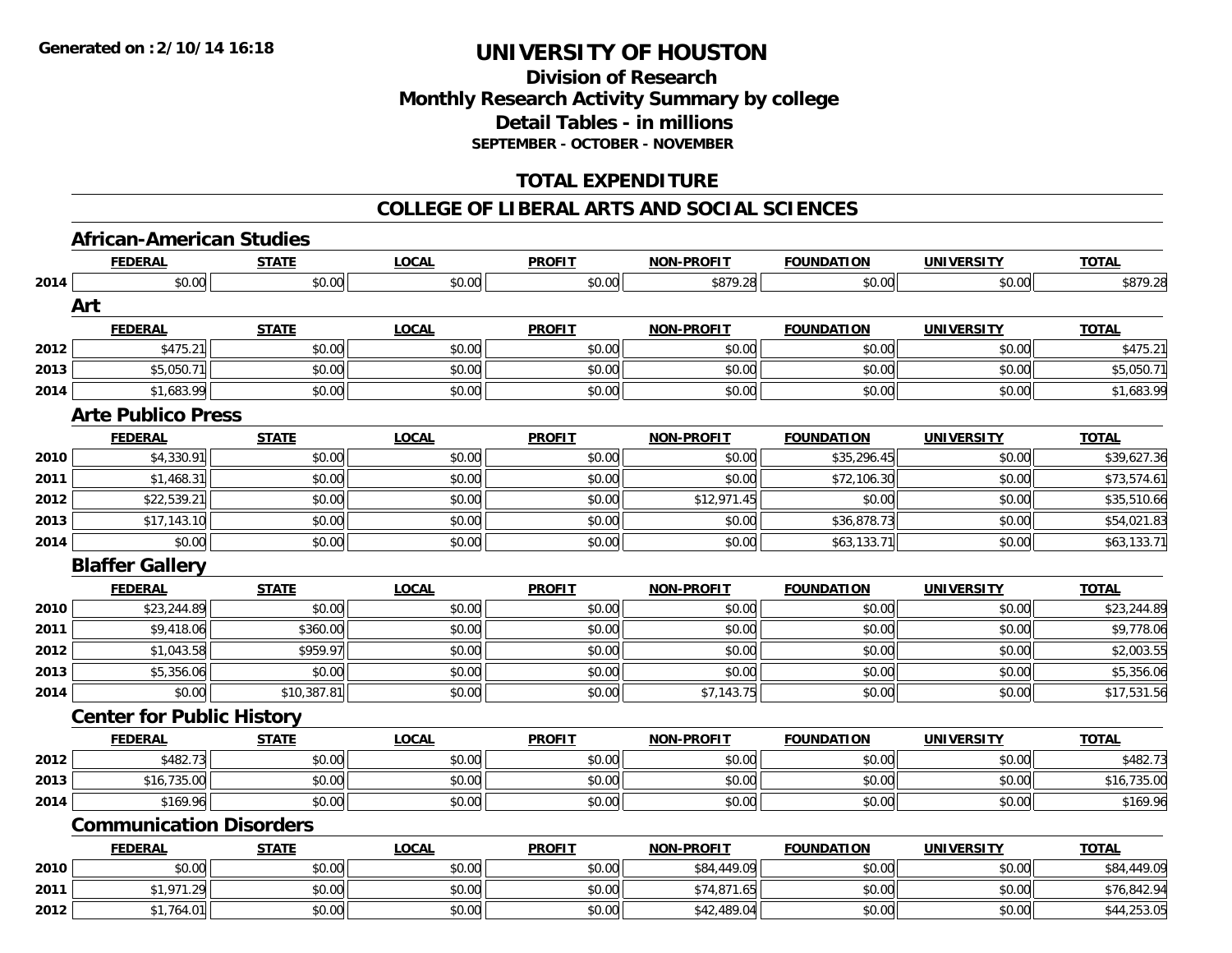# **Division of Research Monthly Research Activity Summary by college Detail Tables - in millions SEPTEMBER - OCTOBER - NOVEMBER**

# **TOTAL EXPENDITURE**

### **COLLEGE OF LIBERAL ARTS AND SOCIAL SCIENCES**

|      | <b>Communication Disorders</b>                    |              |              |               |                   |                   |                   |              |
|------|---------------------------------------------------|--------------|--------------|---------------|-------------------|-------------------|-------------------|--------------|
|      | <b>FEDERAL</b>                                    | <b>STATE</b> | <b>LOCAL</b> | <b>PROFIT</b> | <b>NON-PROFIT</b> | <b>FOUNDATION</b> | <b>UNIVERSITY</b> | <b>TOTAL</b> |
| 2013 | (\$0.01)                                          | \$0.00       | \$0.00       | \$0.00        | \$67,854.73       | \$300.00          | \$0.00            | \$68,154.72  |
| 2014 | \$23,932.88                                       | \$0.00       | \$0.00       | \$0.00        | \$7,654.88        | \$166.70          | \$0.00            | \$31,754.46  |
|      | <b>Comparative Cultural Studies</b>               |              |              |               |                   |                   |                   |              |
|      | <b>FEDERAL</b>                                    | <b>STATE</b> | <b>LOCAL</b> | <b>PROFIT</b> | <b>NON-PROFIT</b> | <b>FOUNDATION</b> | <b>UNIVERSITY</b> | <b>TOTAL</b> |
| 2010 | \$0.00                                            | \$0.00       | \$0.00       | \$0.00        | (\$88.94)         | \$0.00            | \$0.00            | (\$88.94)    |
|      | <b>Cynthia Woods Mitchell Center for the Arts</b> |              |              |               |                   |                   |                   |              |
|      | <b>FEDERAL</b>                                    | <b>STATE</b> | <b>LOCAL</b> | <b>PROFIT</b> | <b>NON-PROFIT</b> | <b>FOUNDATION</b> | <b>UNIVERSITY</b> | <b>TOTAL</b> |
| 2013 | \$0.00                                            | \$5,000.00   | \$0.00       | \$0.00        | \$0.00            | \$0.00            | \$0.00            | \$5,000.00   |
| 2014 | \$0.00                                            | \$0.00       | \$0.00       | \$0.00        | \$0.00            | \$700.00          | \$0.00            | \$700.00     |
|      | Dean, Liberal Arts and Social Sciences            |              |              |               |                   |                   |                   |              |
|      | <b>FEDERAL</b>                                    | <b>STATE</b> | <b>LOCAL</b> | <b>PROFIT</b> | <b>NON-PROFIT</b> | <b>FOUNDATION</b> | <b>UNIVERSITY</b> | <b>TOTAL</b> |
| 2010 | \$1,085.32                                        | \$0.00       | \$0.00       | \$0.00        | \$0.00            | \$0.00            | \$0.00            | \$1,085.32   |
| 2011 | \$1,486.73                                        | \$0.00       | \$0.00       | \$0.00        | \$0.00            | \$0.00            | \$0.00            | \$1,486.73   |
| 2013 | \$0.00                                            | \$0.00       | \$0.00       | \$0.00        | \$0.00            | \$0.00            | \$0.00            | \$0.00       |
| 2014 | \$0.00                                            | \$0.00       | \$0.00       | \$0.00        | \$0.00            | \$0.00            | \$0.00            | \$0.00       |
|      | <b>Economics</b>                                  |              |              |               |                   |                   |                   |              |
|      | <b>FEDERAL</b>                                    | <b>STATE</b> | <b>LOCAL</b> | <b>PROFIT</b> | <b>NON-PROFIT</b> | <b>FOUNDATION</b> | <b>UNIVERSITY</b> | <b>TOTAL</b> |
| 2010 | \$7,424.99                                        | \$0.00       | \$0.00       | \$0.00        | \$0.00            | \$0.00            | \$0.00            | \$7,424.99   |
| 2011 | \$0.00                                            | \$0.00       | \$0.00       | \$0.00        | \$0.00            | \$13,106.36       | \$0.00            | \$13,106.36  |
| 2012 | \$0.00                                            | \$0.00       | \$0.00       | \$6,914.33    | \$1,293.40        | \$7,428.40        | \$0.00            | \$15,636.13  |
| 2013 | \$0.00                                            | \$0.00       | \$0.00       | \$0.00        | \$72,400.00       | \$6,225.18        | \$0.00            | \$78,625.18  |
| 2014 | \$0.00                                            | \$0.00       | \$0.00       | \$0.00        | \$33,972.45       | \$12,015.49       | \$0.00            | \$45,987.94  |
|      | <b>English</b>                                    |              |              |               |                   |                   |                   |              |
|      | <b>FEDERAL</b>                                    | <b>STATE</b> | <b>LOCAL</b> | <b>PROFIT</b> | <b>NON-PROFIT</b> | <b>FOUNDATION</b> | <b>UNIVERSITY</b> | <b>TOTAL</b> |
| 2010 | \$0.00                                            | \$0.00       | \$0.00       | \$0.00        | \$0.00            | \$0.00            | \$0.00            | \$0.00       |
| 2011 | \$0.00                                            | \$0.00       | \$0.00       | \$0.00        | \$0.00            | \$0.00            | \$0.00            | \$0.00       |
| 2012 | \$397.50                                          | \$0.00       | \$0.00       | \$0.00        | \$0.00            | \$0.00            | \$0.00            | \$397.50     |
| 2013 | \$14,015.63                                       | \$0.00       | \$0.00       | \$0.00        | \$0.00            | \$0.00            | \$0.00            | \$14,015.63  |
| 2014 | \$0.00                                            | \$0.00       | \$0.00       | \$0.00        | \$0.00            | \$0.00            | \$0.00            | \$0.00       |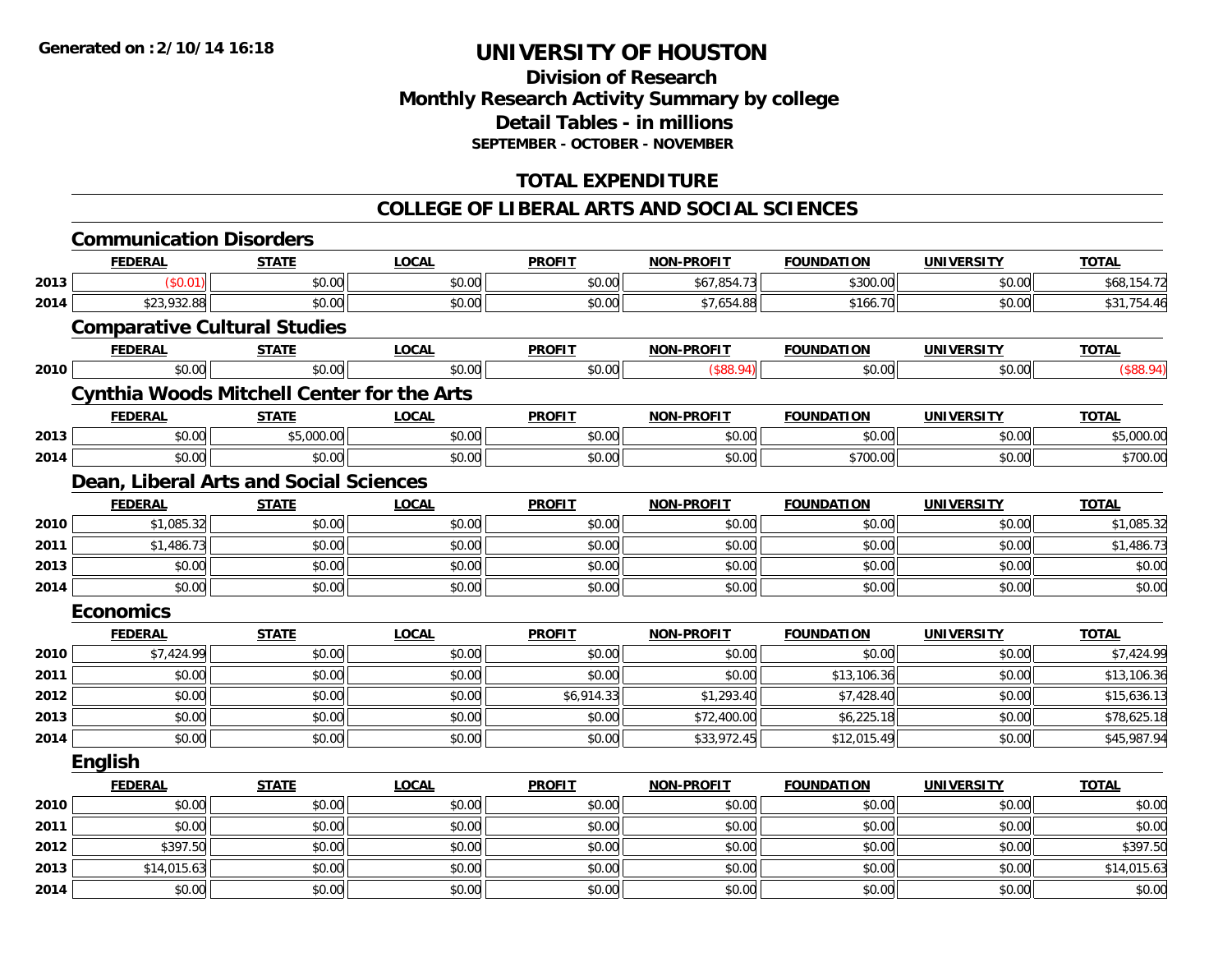# **Division of ResearchMonthly Research Activity Summary by college Detail Tables - in millions SEPTEMBER - OCTOBER - NOVEMBER**

# **TOTAL EXPENDITURE**

# **COLLEGE OF LIBERAL ARTS AND SOCIAL SCIENCES**

# **Health and Human Performance**

|      | <b>FEDERAL</b>                        | <b>STATE</b> | <b>LOCAL</b> | <b>PROFIT</b> | <b>NON-PROFIT</b> | <b>FOUNDATION</b> | <b>UNIVERSITY</b> | <b>TOTAL</b> |
|------|---------------------------------------|--------------|--------------|---------------|-------------------|-------------------|-------------------|--------------|
| 2010 | \$448,300.88                          | \$0.00       | \$0.00       | \$18,018.96   | \$0.00            | \$5,702.33        | \$0.00            | \$472,022.17 |
| 2011 | \$246,921.09                          | \$0.00       | \$0.00       | \$114,679.35  | \$0.00            | \$4,720.57        | \$0.00            | \$366,321.01 |
| 2012 | \$43,198.43                           | \$0.00       | \$0.00       | \$51,337.68   | \$0.00            | \$1,673.79        | \$0.00            | \$96,209.90  |
| 2013 | \$412,618.70                          | \$0.00       | \$0.00       | \$31,241.08   | \$0.00            | (\$71.57)         | \$0.00            | \$443,788.21 |
| 2014 | \$630,075.90                          | \$0.00       | \$0.00       | \$22,854.16   | \$0.00            | \$5,049.01        | \$0.00            | \$657,979.07 |
|      | <b>Hispanic Studies</b>               |              |              |               |                   |                   |                   |              |
|      | <b>FEDERAL</b>                        | <b>STATE</b> | <b>LOCAL</b> | <b>PROFIT</b> | <b>NON-PROFIT</b> | <b>FOUNDATION</b> | <b>UNIVERSITY</b> | <b>TOTAL</b> |
| 2012 | \$0.00                                | \$0.00       | \$0.00       | \$0.00        | \$0.00            | \$43,600.51       | \$0.00            | \$43,600.51  |
| 2013 | \$0.00                                | \$0.00       | \$0.00       | \$0.00        | \$0.00            | \$5,283.96        | \$0.00            | \$5,283.96   |
| 2014 | \$0.00                                | \$0.00       | \$0.00       | \$0.00        | \$0.00            | \$3,327.76        | \$0.00            | \$3,327.76   |
|      | <b>History</b>                        |              |              |               |                   |                   |                   |              |
|      | <b>FEDERAL</b>                        | <b>STATE</b> | <b>LOCAL</b> | <b>PROFIT</b> | <b>NON-PROFIT</b> | <b>FOUNDATION</b> | <b>UNIVERSITY</b> | <b>TOTAL</b> |
| 2010 | \$0.00                                | \$0.00       | \$0.00       | \$18,180.23   | \$0.00            | \$0.00            | \$0.00            | \$18,180.23  |
| 2011 | \$3,487.48                            | \$0.00       | \$0.00       | \$16,037.12   | \$0.00            | \$0.00            | \$0.00            | \$19,524.60  |
| 2012 | \$0.00                                | \$0.00       | \$0.00       | \$4,202.67    | (\$332.43)        | \$0.00            | \$0.00            | \$3,870.24   |
| 2013 | (\$6,756.75)                          | \$0.00       | \$0.00       | \$10,327.30   | (\$13,302.61)     | \$0.00            | \$0.00            | (\$9,732.06) |
| 2014 | \$0.00                                | \$0.00       | \$0.00       | \$13,226.46   | \$0.00            | \$0.00            | \$0.00            | \$13,226.46  |
|      | <b>Hobby Center for Public Policy</b> |              |              |               |                   |                   |                   |              |
|      | <b>FEDERAL</b>                        | <b>STATE</b> | <b>LOCAL</b> | <b>PROFIT</b> | <b>NON-PROFIT</b> | <b>FOUNDATION</b> | <b>UNIVERSITY</b> | <b>TOTAL</b> |
| 2010 | \$1,327.40                            | \$0.00       | \$0.00       | \$0.00        | \$0.00            | \$0.00            | \$0.00            | \$1,327.40   |
| 2011 | \$5,134.65                            | \$0.00       | \$0.00       | \$0.00        | \$0.00            | \$0.00            | \$0.00            | \$5,134.65   |
| 2013 | \$30,029.37                           | \$0.00       | \$0.00       | \$0.00        | \$0.00            | \$0.00            | \$0.00            | \$30,029.37  |
|      | <b>Modern/Classical Languages</b>     |              |              |               |                   |                   |                   |              |
|      | <b>FEDERAL</b>                        | <b>STATE</b> | <b>LOCAL</b> | <b>PROFIT</b> | <b>NON-PROFIT</b> | <b>FOUNDATION</b> | <b>UNIVERSITY</b> | <b>TOTAL</b> |
| 2012 | \$0.00                                | \$0.00       | \$0.00       | \$0.00        | \$0.00            | \$0.00            | \$0.00            | \$0.00       |
| 2013 | \$2,761.35                            | \$0.00       | \$0.00       | \$0.00        | \$0.00            | \$0.00            | \$0.00            | \$2,761.35   |
| 2014 | \$54,586.92                           | \$0.00       | \$0.00       | \$0.00        | \$0.00            | \$0.00            | \$0.00            | \$54,586.92  |
|      | <b>Philosophy</b>                     |              |              |               |                   |                   |                   |              |
|      | <b>FEDERAL</b>                        | <b>STATE</b> | <b>LOCAL</b> | <b>PROFIT</b> | <b>NON-PROFIT</b> | <b>FOUNDATION</b> | <b>UNIVERSITY</b> | <b>TOTAL</b> |
| 2010 | \$0.00                                | \$0.00       | \$0.00       | \$0.00        | \$0.00            | \$0.00            | \$0.00            | \$0.00       |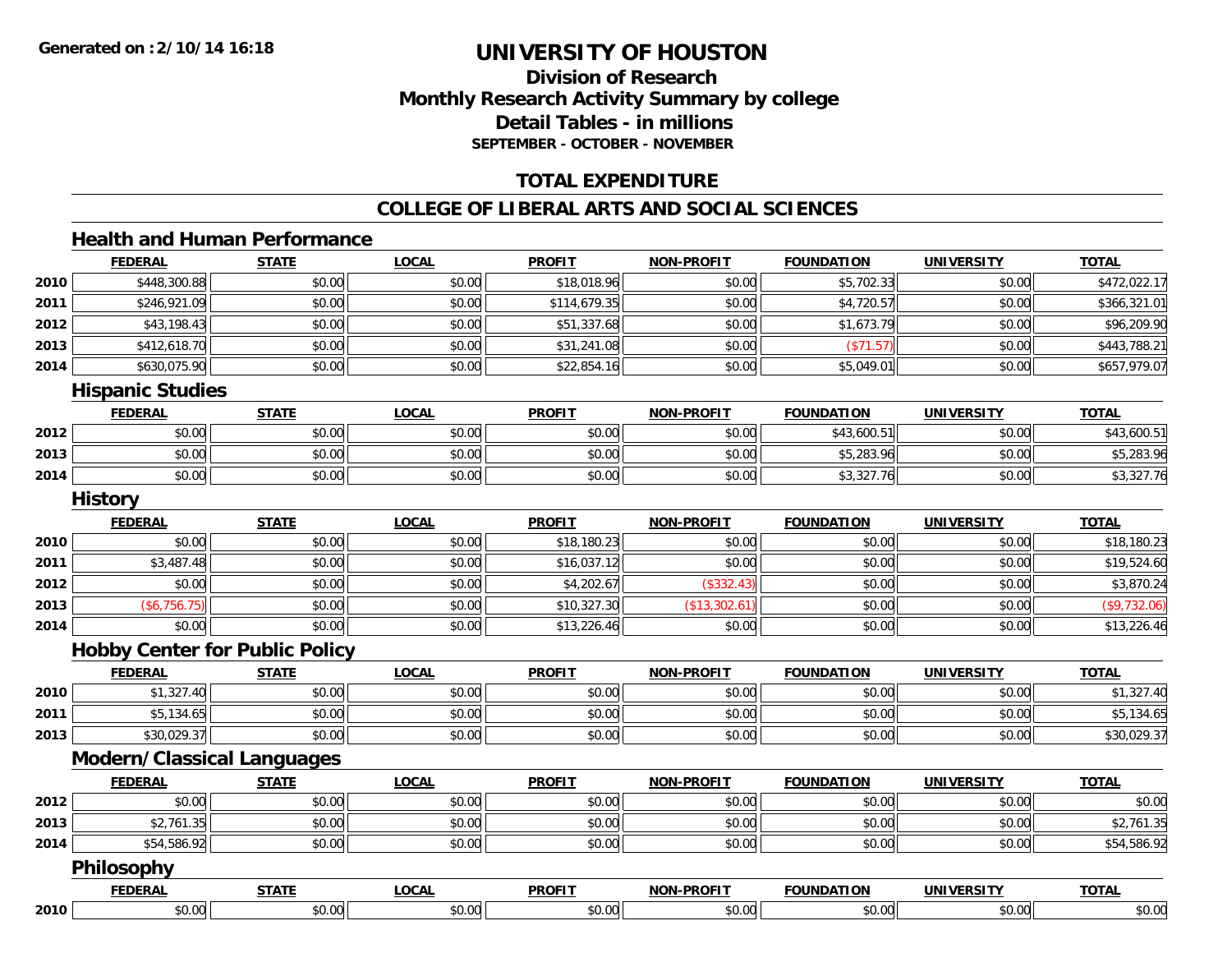# **Division of Research Monthly Research Activity Summary by college Detail Tables - in millions SEPTEMBER - OCTOBER - NOVEMBER**

# **TOTAL EXPENDITURE**

#### **COLLEGE OF LIBERAL ARTS AND SOCIAL SCIENCES**

|      | Philosophy                     |              |              |               |                   |                   |                   |                |
|------|--------------------------------|--------------|--------------|---------------|-------------------|-------------------|-------------------|----------------|
|      | <b>FEDERAL</b>                 | <b>STATE</b> | <b>LOCAL</b> | <b>PROFIT</b> | <b>NON-PROFIT</b> | <b>FOUNDATION</b> | <b>UNIVERSITY</b> | <b>TOTAL</b>   |
| 2011 | \$0.00                         | \$0.00       | \$0.00       | \$0.00        | \$0.00            | \$0.00            | \$0.00            | \$0.00         |
| 2012 | \$2,541.05                     | \$0.00       | \$0.00       | \$0.00        | \$0.00            | \$0.00            | \$0.00            | \$2,541.05     |
| 2013 | \$4,085.65                     | \$0.00       | \$0.00       | \$0.00        | \$0.00            | \$0.00            | \$0.00            | \$4,085.65     |
| 2014 | \$3,793.34                     | \$0.00       | \$0.00       | \$0.00        | \$0.00            | \$0.00            | \$0.00            | \$3,793.34     |
|      | <b>Political Science</b>       |              |              |               |                   |                   |                   |                |
|      | <b>FEDERAL</b>                 | <b>STATE</b> | <b>LOCAL</b> | <b>PROFIT</b> | <b>NON-PROFIT</b> | <b>FOUNDATION</b> | <b>UNIVERSITY</b> | <b>TOTAL</b>   |
| 2010 | \$1,455.20                     | \$0.00       | \$0.00       | \$0.00        | \$0.00            | \$0.00            | \$0.00            | \$1,455.20     |
| 2011 | \$0.00                         | \$0.00       | \$0.00       | \$0.00        | \$0.00            | \$0.00            | \$0.00            | \$0.00         |
| 2012 | \$0.00                         | \$0.00       | \$0.00       | \$0.00        | \$0.00            | \$0.00            | \$0.00            | \$0.00         |
| 2013 | \$1,980.09                     | \$0.00       | \$0.00       | \$0.00        | \$0.00            | \$2,000.00        | \$0.00            | \$3,980.09     |
| 2014 | \$0.00                         | \$0.00       | \$0.00       | \$0.00        | \$0.00            | \$0.00            | \$0.00            | \$0.00         |
|      | <b>Psychology</b>              |              |              |               |                   |                   |                   |                |
|      | <b>FEDERAL</b>                 | <b>STATE</b> | <b>LOCAL</b> | <b>PROFIT</b> | <b>NON-PROFIT</b> | <b>FOUNDATION</b> | <b>UNIVERSITY</b> | <b>TOTAL</b>   |
| 2010 | \$1,550,866.08                 | \$196,372.35 | \$0.00       | \$35,012.15   | \$26,671.41       | \$1,323.47        | \$12,975.42       | \$1,823,220.88 |
| 2011 | \$1,437,690.21                 | \$113,040.21 | \$0.00       | \$20,983.72   | \$56,210.18       | \$20,863.76       | \$3,947.61        | \$1,652,735.69 |
| 2012 | \$1,336,340.94                 | \$33,424.17  | \$0.00       | \$21,341.29   | \$55,807.36       | \$30,455.42       | (\$5,728.20)      | \$1,471,640.98 |
| 2013 | \$1,453,200.47                 | \$26,434.49  | \$0.00       | \$12,562.98   | \$48,940.23       | \$37,993.10       | \$0.00            | \$1,579,131.27 |
| 2014 | \$877,597.27                   | \$3,156.94   | \$0.00       | \$2,366.70    | \$79,258.42       | (\$94.40)         | \$0.00            | \$962,284.93   |
|      | <b>School of Communication</b> |              |              |               |                   |                   |                   |                |
|      | <b>FEDERAL</b>                 | <b>STATE</b> | <b>LOCAL</b> | <b>PROFIT</b> | <b>NON-PROFIT</b> | <b>FOUNDATION</b> | <b>UNIVERSITY</b> | <b>TOTAL</b>   |
| 2010 | \$0.00                         | \$0.00       | \$0.00       | \$0.00        | \$0.00            | \$0.00            | \$0.00            | \$0.00         |
| 2011 | \$0.00                         | \$0.00       | \$0.00       | \$0.00        | \$0.00            | \$0.00            | \$0.00            | \$0.00         |
| 2012 | \$0.00                         | \$0.00       | \$0.00       | \$0.00        | \$0.00            | \$0.00            | \$0.00            | \$0.00         |
| 2013 | \$0.00                         | \$0.00       | \$0.00       | \$0.00        | \$0.00            | \$0.00            | \$0.00            | \$0.00         |
| 2014 | \$0.00                         | \$0.00       | \$0.00       | \$0.00        | \$106.05          | \$0.00            | \$0.00            | \$106.05       |
|      | Sociology                      |              |              |               |                   |                   |                   |                |
|      | <b>FEDERAL</b>                 | <b>STATE</b> | <b>LOCAL</b> | <b>PROFIT</b> | <b>NON-PROFIT</b> | <b>FOUNDATION</b> | <b>UNIVERSITY</b> | <b>TOTAL</b>   |
| 2010 | \$46,504.54                    | \$0.00       | \$5,405.91   | \$0.00        | \$7,925.30        | \$0.00            | \$0.00            | \$59,835.75    |
| 2011 | \$38,246.34                    | \$0.00       | \$0.00       | \$0.00        | \$0.00            | \$0.00            | \$0.00            | \$38,246.34    |
| 2012 | \$4,403.70                     | \$0.00       | \$0.00       | \$0.00        | \$0.00            | \$0.00            | \$0.00            | \$4,403.70     |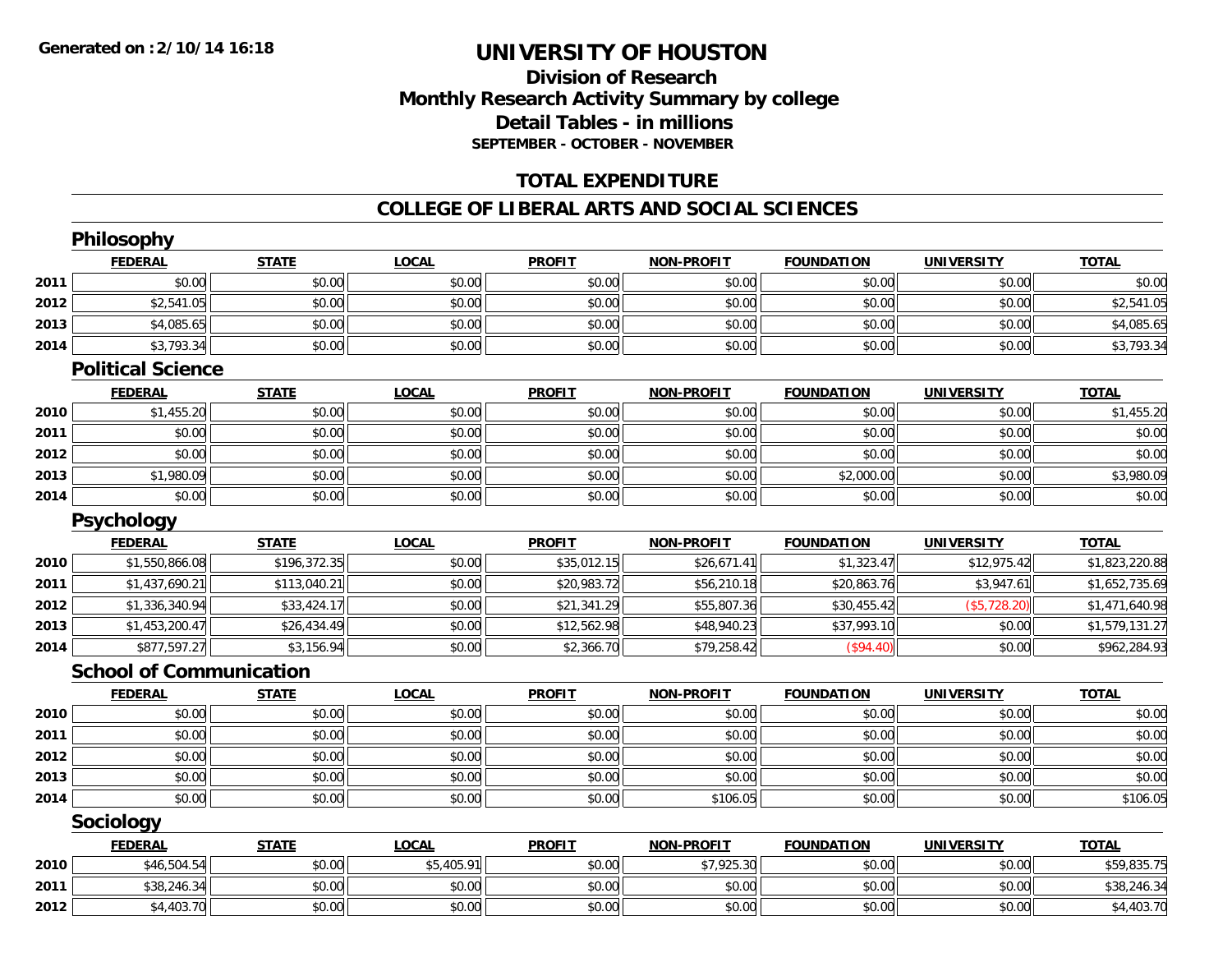# **Division of Research Monthly Research Activity Summary by college Detail Tables - in millions SEPTEMBER - OCTOBER - NOVEMBER**

# **TOTAL EXPENDITURE**

### **COLLEGE OF LIBERAL ARTS AND SOCIAL SCIENCES**

|              | <b>Sociology</b> |              |              |               |                   |                   |                   |                 |
|--------------|------------------|--------------|--------------|---------------|-------------------|-------------------|-------------------|-----------------|
|              | <b>FEDERAL</b>   | <b>STATE</b> | <b>LOCAL</b> | <b>PROFIT</b> | <b>NON-PROFIT</b> | <b>FOUNDATION</b> | <b>UNIVERSITY</b> | <b>TOTAL</b>    |
| 2013         | \$1,235.80       | \$0.00       | \$0.00       | \$0.00        | \$0.00            | \$0.00            | \$0.00            | \$1,235.80      |
| 2014         | \$3,147.25       | \$0.00       | \$0.00       | \$0.00        | \$0.00            | \$0.00            | \$0.00            | \$3,147.25      |
|              | <b>Theatre</b>   |              |              |               |                   |                   |                   |                 |
|              | <b>FEDERAL</b>   | <b>STATE</b> | <b>LOCAL</b> | <b>PROFIT</b> | <b>NON-PROFIT</b> | <b>FOUNDATION</b> | <b>UNIVERSITY</b> | <b>TOTAL</b>    |
| 2011         | \$0.00           | \$0.00       | \$0.00       | \$0.00        | (\$962.31)        | \$0.00            | \$0.00            | (\$962.31)      |
| 2012         | \$0.00           | \$0.00       | \$0.00       | \$0.00        | (\$8,884.27)      | \$0.00            | \$0.00            | (\$8,884.27)    |
| 2013         | \$0.00           | \$0.00       | \$0.00       | \$0.00        | \$101.00          | \$0.00            | \$0.00            | \$101.00        |
| <b>Total</b> | \$8,795,993.43   | \$389,135.94 | \$5,405.91   | \$399,286.17  | \$657,429.11      | \$409,185.03      | \$11,194.83       | \$10,667,630.42 |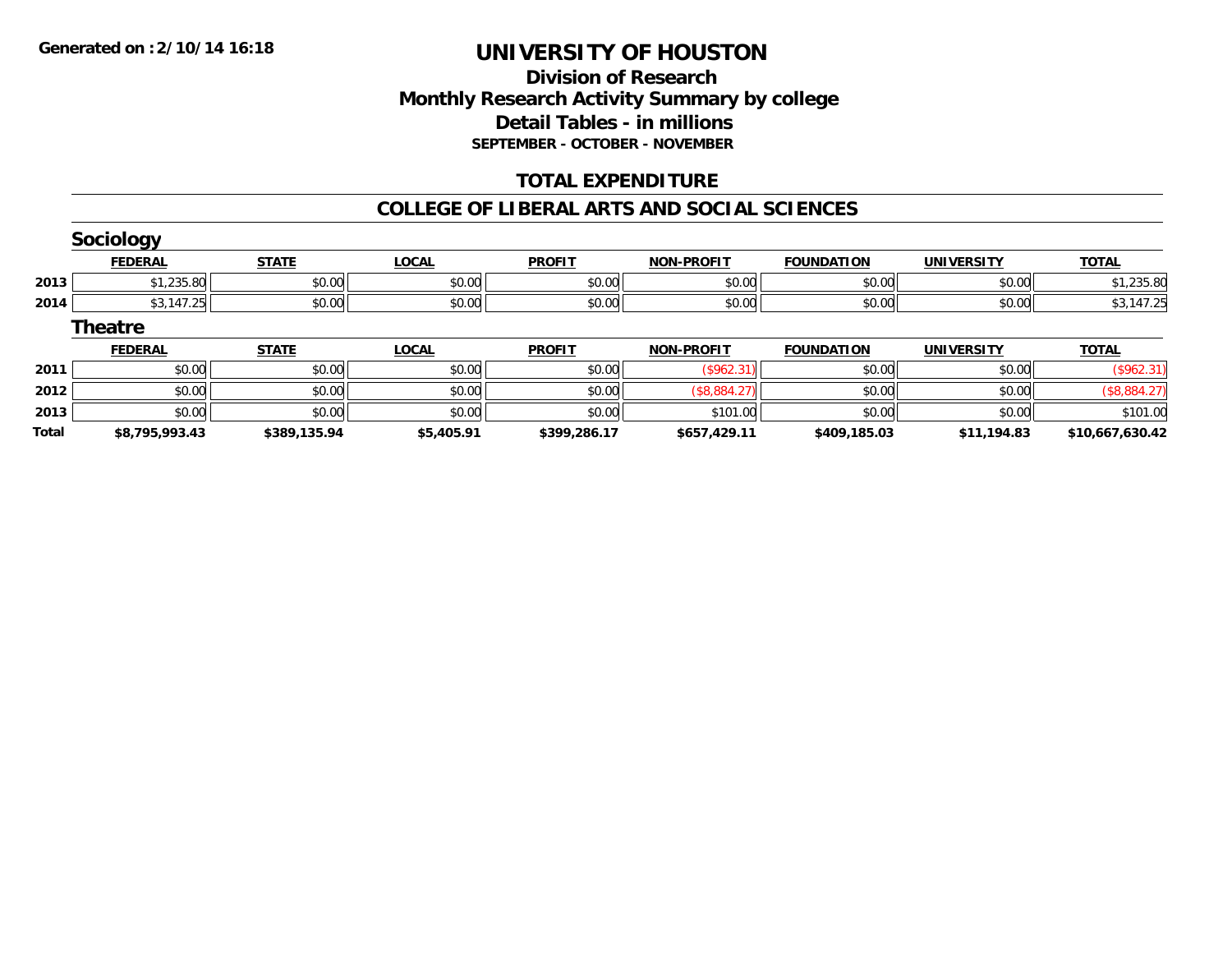# **Division of ResearchMonthly Research Activity Summary by college Detail Tables - in millions SEPTEMBER - OCTOBER - NOVEMBER**

# **TOTAL EXPENDITURE**

# **COLLEGE OF NATURAL SCIENCES AND MATHEMATICS**

# **Biology/Biochemistry**

**2014**

|      | <b>FEDERAL</b>                                         | <b>STATE</b>   | <b>LOCAL</b> | <b>PROFIT</b> | <b>NON-PROFIT</b> | <b>FOUNDATION</b> | <b>UNIVERSITY</b> | <b>TOTAL</b>   |  |  |
|------|--------------------------------------------------------|----------------|--------------|---------------|-------------------|-------------------|-------------------|----------------|--|--|
| 2010 | \$886,634.16                                           | \$26,063.59    | \$0.00       | \$0.00        | \$47,617.37       | \$64,552.25       | \$0.00            | \$1,024,867.37 |  |  |
| 2011 | \$882,636.02                                           | \$105,480.87   | \$0.00       | \$0.00        | \$139,288.04      | \$56,253.56       | \$0.00            | \$1,183,658.48 |  |  |
| 2012 | \$742,177.07                                           | \$127,214.54   | \$0.00       | \$0.01        | \$208,166.94      | \$32,321.82       | \$0.00            | \$1,109,880.37 |  |  |
| 2013 | \$575,674.19                                           | \$75,511.67    | \$0.00       | \$13,536.02   | \$208,042.35      | \$56,955.81       | \$0.00            | \$929,720.05   |  |  |
| 2014 | \$448,645.05                                           | \$104,784.46   | \$0.00       | \$45,626.99   | \$85,943.08       | \$22,996.97       | \$0.00            | \$707,996.55   |  |  |
|      | <b>Center for Applied Geoscience Excellence</b>        |                |              |               |                   |                   |                   |                |  |  |
|      | <b>FEDERAL</b>                                         | <b>STATE</b>   | LOCAL        | <b>PROFIT</b> | <b>NON-PROFIT</b> | <b>FOUNDATION</b> | <b>UNIVERSITY</b> | <b>TOTAL</b>   |  |  |
| 2010 | \$0.00                                                 | \$0.00         | \$0.00       | \$0.00        | \$0.00            | \$0.00            | \$0.00            | \$0.00         |  |  |
|      | <b>Center for Nuclear Receptors and Cell Signaling</b> |                |              |               |                   |                   |                   |                |  |  |
|      | <b>FEDERAL</b>                                         | <b>STATE</b>   | <b>LOCAL</b> | <b>PROFIT</b> | <b>NON-PROFIT</b> | <b>FOUNDATION</b> | <b>UNIVERSITY</b> | <b>TOTAL</b>   |  |  |
| 2010 | \$139,770.19                                           | \$1,291,689.75 | \$0.00       | \$0.00        | \$0.00            | \$0.00            | \$0.00            | \$1,431,459.94 |  |  |
| 2011 | \$228,867.93                                           | \$11,131.16    | \$0.00       | \$0.00        | \$11,642.33       | \$9,129.69        | \$0.00            | \$260,771.11   |  |  |
| 2012 | \$425,766.54                                           | \$138,046.73   | \$0.00       | \$38,603.93   | (\$63.33)         | \$108,174.79      | \$0.00            | \$710,528.66   |  |  |
| 2013 | \$500,877.64                                           | \$198,649.78   | \$0.00       | \$3,734.15    | \$150.00          | \$26,980.75       | \$0.00            | \$730,392.32   |  |  |
| 2014 | \$399,406.28                                           | \$224,905.43   | \$0.00       | \$0.00        | \$13,767.95       | \$33,456.08       | \$0.00            | \$671,535.74   |  |  |
|      | Chemistry                                              |                |              |               |                   |                   |                   |                |  |  |
|      | <b>FEDERAL</b>                                         | <b>STATE</b>   | <b>LOCAL</b> | <b>PROFIT</b> | <b>NON-PROFIT</b> | <b>FOUNDATION</b> | <b>UNIVERSITY</b> | <b>TOTAL</b>   |  |  |
| 2010 | \$1,029,405.91                                         | \$1,334,925.14 | \$0.00       | \$21,405.39   | \$6,796.81        | \$240,646.04      | \$35,924.30       | \$2,669,103.59 |  |  |
| 2011 | \$991,200.68                                           | \$225,068.35   | \$0.00       | \$999.57      | \$17,917.80       | \$291,266.76      | \$1,986.39        | \$1,528,439.55 |  |  |
| 2012 | \$828,456.14                                           | \$419,630.53   | \$0.00       | \$683.81      | \$8,021.18        | \$644,314.64      | \$12,859.29       | \$1,913,965.59 |  |  |
| 2013 | \$653,694.65                                           | \$505,799.17   | \$0.00       | \$19,312.45   | \$6,421.88        | \$240,789.38      | (\$57,589.13)     | \$1,368,428.40 |  |  |
| 2014 | \$678,299.50                                           | \$280,403.89   | \$0.00       | \$0.00        | \$12,199.14       | \$280,084.14      | \$12,554.37       | \$1,263,541.04 |  |  |
|      | <b>Computer Science</b>                                |                |              |               |                   |                   |                   |                |  |  |
|      | <b>FEDERAL</b>                                         | <b>STATE</b>   | <b>LOCAL</b> | <b>PROFIT</b> | <b>NON-PROFIT</b> | <b>FOUNDATION</b> | <b>UNIVERSITY</b> | <b>TOTAL</b>   |  |  |
| 2010 | \$787,971.73                                           | \$36,430.82    | \$0.00       | \$40,965.82   | \$53,370.41       | \$0.00            | \$0.00            | \$918,738.79   |  |  |
| 2011 | \$1,361,601.36                                         | \$40,318.97    | \$0.00       | \$69,766.67   | \$4,264.93        | \$0.00            | \$0.00            | \$1,475,951.93 |  |  |
| 2012 | \$767,189.11                                           | \$8,166.97     | \$0.00       | \$159,387.86  | \$51,299.49       | \$12,499.41       | \$0.00            | \$998,542.83   |  |  |
| 2013 | \$567,995.25                                           | \$13,183.85    | \$0.00       | \$93,644.66   | \$28,592.07       | \$10,965.00       | \$20,879.78       | \$735,260.60   |  |  |

4 \$353,475.71| \$0.00| \$0.00| \$215,863.37| \$130,972.60| \$3,845.98| \$5,793.33| \$709,950.98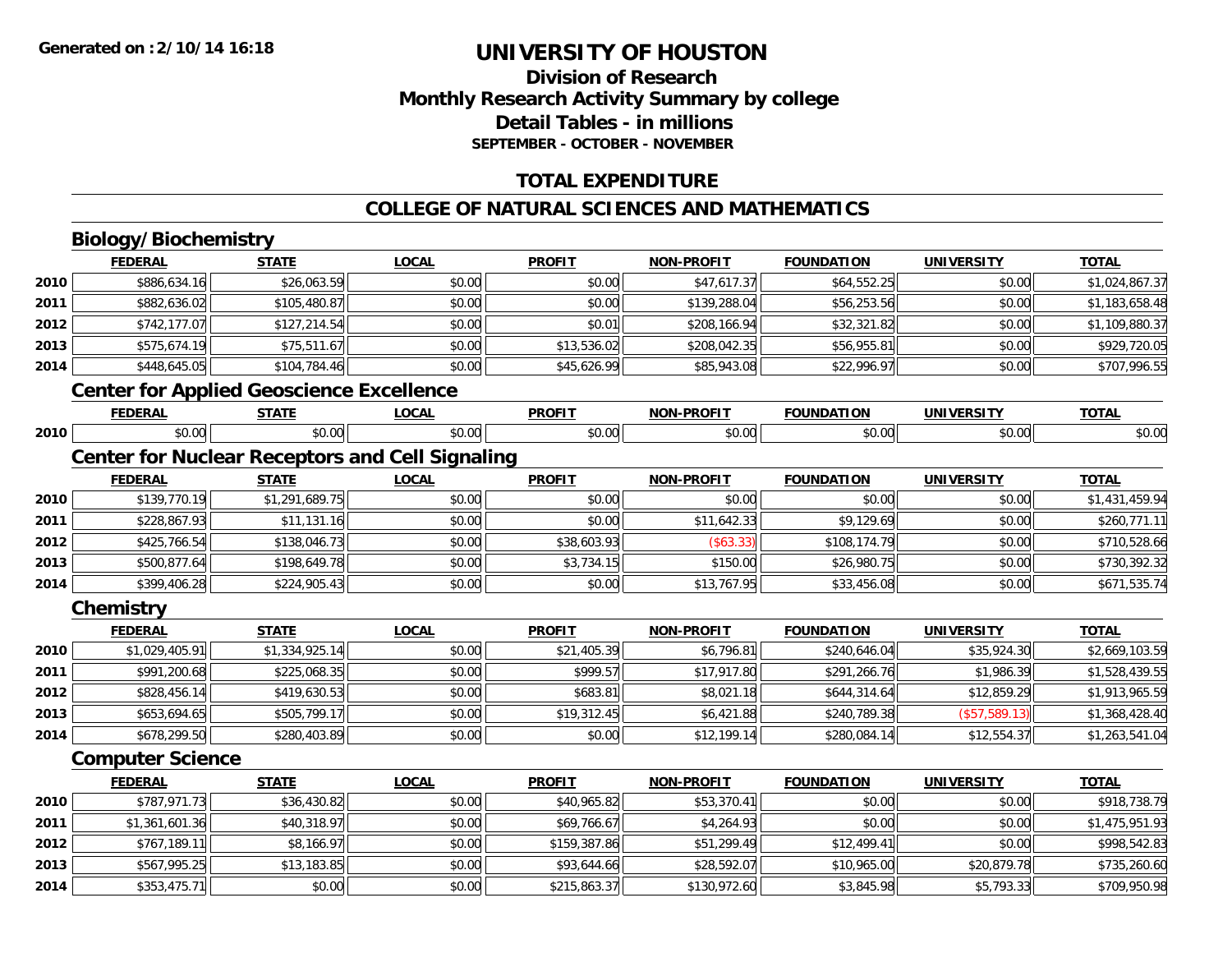# **Division of ResearchMonthly Research Activity Summary by college Detail Tables - in millionsSEPTEMBER - OCTOBER - NOVEMBER**

# **TOTAL EXPENDITURE**

# **COLLEGE OF NATURAL SCIENCES AND MATHEMATICS**

# **Dean, Natural Sciences and Mathematics**

|      | <b>FEDERAL</b> | <b>STATE</b> | <b>LOCAL</b> | <b>PROFIT</b> | <b>NON-PROFIT</b> | <b>FOUNDATION</b> | <b>UNIVERSITY</b> | <b>TOTAL</b> |
|------|----------------|--------------|--------------|---------------|-------------------|-------------------|-------------------|--------------|
| 2010 | \$0.00         | \$0.00       | \$0.00       | \$0.00        | \$0.00            | \$0.00            | \$0.00            | \$0.00       |
| 2011 | \$0.00         | \$0.00       | \$0.00       | \$0.00        | \$0.00            | \$0.00            | \$0.00            | \$0.00       |
| 2012 | \$10,164.20    | \$0.00       | \$0.00       | \$0.00        | \$0.00            | \$0.00            | \$0.00            | \$10,164.20  |
| 2013 | \$50,959.38    | \$0.00       | \$0.00       | \$0.00        | \$0.00            | \$0.00            | \$0.00            | \$50,959.38  |
| 2014 | \$15,173.36    | \$0.00       | \$0.00       | \$0.00        | \$0.00            | \$0.00            | \$0.00            | \$15,173.36  |

### **Earth & Atmospheric Sciences**

|      | <b>FEDERAL</b> | <u>STATE</u> | <b>LOCAL</b> | <b>PROFIT</b> | <b>NON-PROFIT</b> | <b>FOUNDATION</b> | <b>UNIVERSITY</b> | <b>TOTAL</b>   |
|------|----------------|--------------|--------------|---------------|-------------------|-------------------|-------------------|----------------|
| 2010 | \$610,161.39   | \$120,042.41 | \$0.00       | \$500,745.87  | \$385,771.80      | \$0.00            | \$0.00            | \$1,616,721.47 |
| 2011 | \$219,861.60   | \$162,579.38 | \$0.00       | \$504,918.68  | \$66,481.96       | \$0.00            | \$0.00            | \$953,841.62   |
| 2012 | \$482,545.66   | \$220,497.44 | \$0.00       | \$394,066.30  | \$56,544.12       | \$0.00            | \$0.00            | \$1,153,653.52 |
| 2013 | \$280,697.80   | \$62,316.56  | \$0.00       | \$605,751.87  | \$54,074.02       | \$0.00            | \$0.00            | \$1,002,840.25 |
| 2014 | \$279,957.60   | \$127,230.02 | \$0.00       | \$981,646.32  | \$78,917.55       | \$91,940.23       | \$0.00            | \$1,559,691.71 |

# **Institute for Climate and Atmospheric Science**

|      | <b>FEDERAL</b> | <b>STATE</b> | <b>LOCAL</b> | <b>PROFIT</b> | <b>NON-PROFIT</b> | <b>FOUNDATION</b> | <b>UNIVERSITY</b> | <b>TOTAL</b> |
|------|----------------|--------------|--------------|---------------|-------------------|-------------------|-------------------|--------------|
| 2010 | \$0.00         | \$0.00       | \$0.00       | \$0.00        | \$0.00            | \$0.00            | \$0.00            | \$0.00       |
| 2011 | \$0.00         | \$0.00       | \$0.00       | \$0.00        | \$0.00            | \$0.00            | \$0.00            | \$0.00       |
| 2012 | \$0.00         | \$0.00       | \$0.00       | \$0.00        | \$0.00            | \$0.00            | \$0.00            | \$0.00       |
| 2013 | \$0.00         | \$0.00       | \$0.00       | \$0.00        | \$0.00            | \$0.00            | \$0.00            | \$0.00       |
| 2014 | \$0.00         | \$0.00       | \$0.00       | \$0.00        | \$0.00            | \$0.00            | \$0.00            | \$0.00       |

#### **Mathematics**

|      | <b>FEDERAL</b> | <b>STATE</b> | <u>LOCAL</u> | <b>PROFIT</b> | <b>NON-PROFIT</b> | <b>FOUNDATION</b> | <b>UNIVERSITY</b> | <b>TOTAL</b> |
|------|----------------|--------------|--------------|---------------|-------------------|-------------------|-------------------|--------------|
| 2010 | \$285,390.42   | \$38,063.75  | \$0.00       | \$0.00        | \$19,353.00       | \$9,331.94        | \$0.00            | \$352,139.11 |
| 2011 | \$168,903.03   | \$102,573.15 | \$0.00       | \$17,523.20   | \$43,232.05       | (\$5,481.82)      | \$7,547.67        | \$334,297.28 |
| 2012 | \$158,598.07   | \$69,401.74  | \$3,981.98   | \$34,033.71   | \$58,235.70       | \$13,792.47       | \$8,171.83        | \$346,215.50 |
| 2013 | \$246,652.82   | \$38,012.93  | \$0.00       | \$30,601.39   | \$467.88          | \$26,646.57       | \$14,244.91       | \$356,626.49 |
| 2014 | \$340,771.78   | (\$1,525.67) | \$0.00       | \$12,949.41   | \$0.00            | \$8,597.18        | \$0.00            | \$360,792.70 |

### **Physics**

|      | <b>FEDERAL</b>                       | STATE                                   | LOCAI  | <b>PROFIT</b>                               | <b>NON-PROFIT</b> | <b>FOUNDATION</b>   | <b>UNIVERSITY</b> | <b>TOTAL</b>          |
|------|--------------------------------------|-----------------------------------------|--------|---------------------------------------------|-------------------|---------------------|-------------------|-----------------------|
| 2010 | \$376,242.40                         | <b>¢10 035</b><br>$\Lambda$<br>7,000.70 | \$0.00 | \$196,252.82                                | \$23,502.00       | 740.00<br>υ.        | \$0.00            | 700<br>\$679<br>702.U |
| 2011 | $EDE$ 100 $AE$<br>DOZO.<br>, 129.701 | ا 2.058.03                              | \$0.00 | $\cdots$ $\cdots$<br>$A$ $A$<br>ا ا∠د. 64∪… | \$5,231.70        | $\Lambda$ O<br>764. | \$0.00            | \$928,726.49          |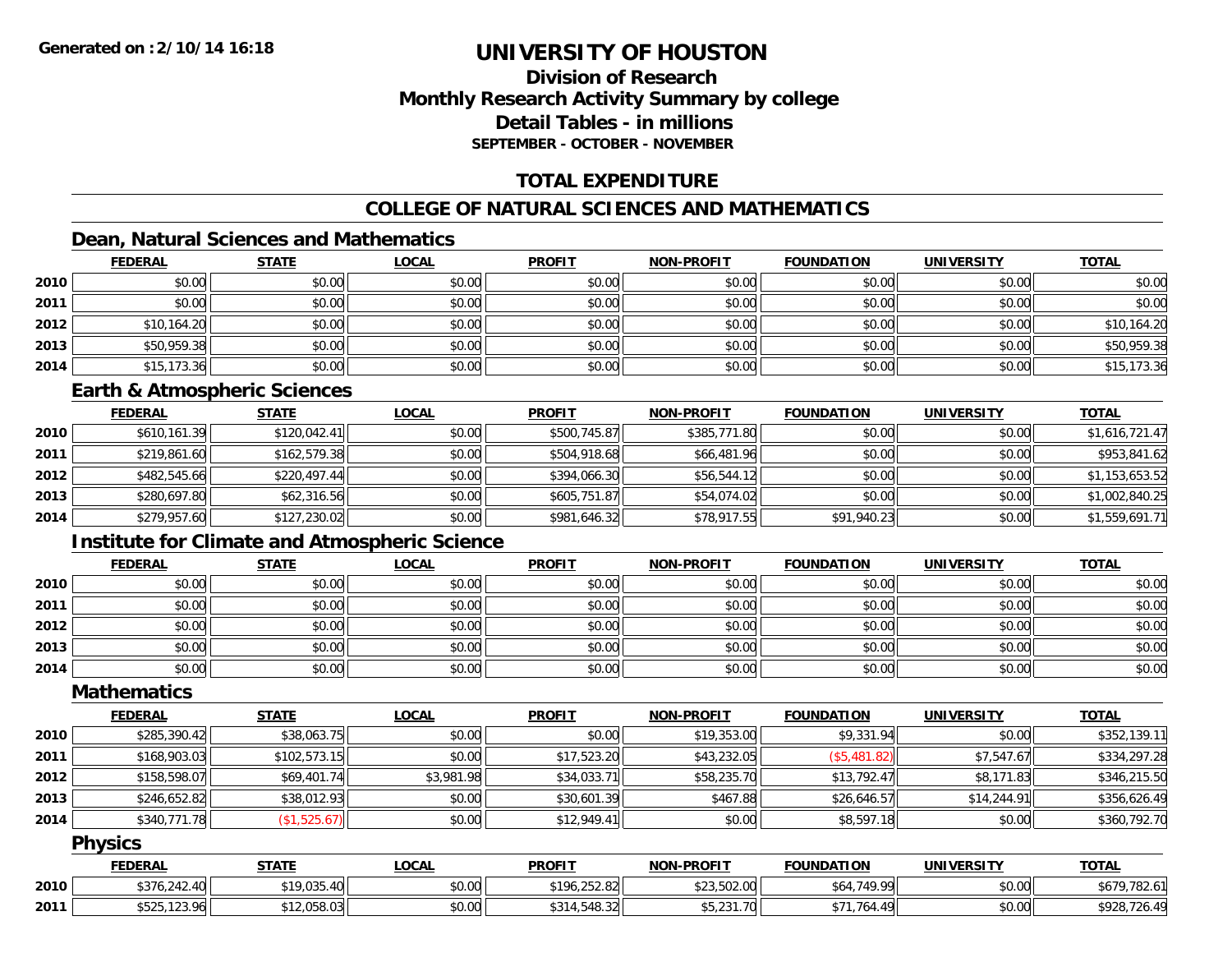# **Division of Research Monthly Research Activity Summary by college Detail Tables - in millions SEPTEMBER - OCTOBER - NOVEMBER**

# **TOTAL EXPENDITURE**

### **COLLEGE OF NATURAL SCIENCES AND MATHEMATICS**

|       | <b>Physics</b>  |                |              |                |                   |                   |                   |                 |  |  |  |  |
|-------|-----------------|----------------|--------------|----------------|-------------------|-------------------|-------------------|-----------------|--|--|--|--|
|       | <b>FEDERAL</b>  | <b>STATE</b>   | <b>LOCAL</b> | <b>PROFIT</b>  | <b>NON-PROFIT</b> | <b>FOUNDATION</b> | <b>UNIVERSITY</b> | <u>TOTAL</u>    |  |  |  |  |
| 2012  | \$737,242.76    | ( \$183.99)    | \$0.00       | \$204,011.88   | \$15,406.74       | \$68,299.18       | \$0.00            | \$1,024,776.58  |  |  |  |  |
| 2013  | \$725,615.94    | \$0.00         | \$0.00       | \$331,719.94   | \$17,939.65       | \$58,097.96       | \$0.00            | \$1,133,373.48  |  |  |  |  |
| 2014  | \$1,056,305.51  | \$0.00         | \$0.00       | \$470,172.91   | \$6,120.00        | \$75,814.54       | \$0.00            | \$1,608,412.96  |  |  |  |  |
| Total | \$19,820,112.76 | \$6,137,506.80 | \$3,981.98   | \$5,322,473.30 | \$1,865,689.21    | \$2,618,785.80    | \$62,372.74       | \$35,830,922.59 |  |  |  |  |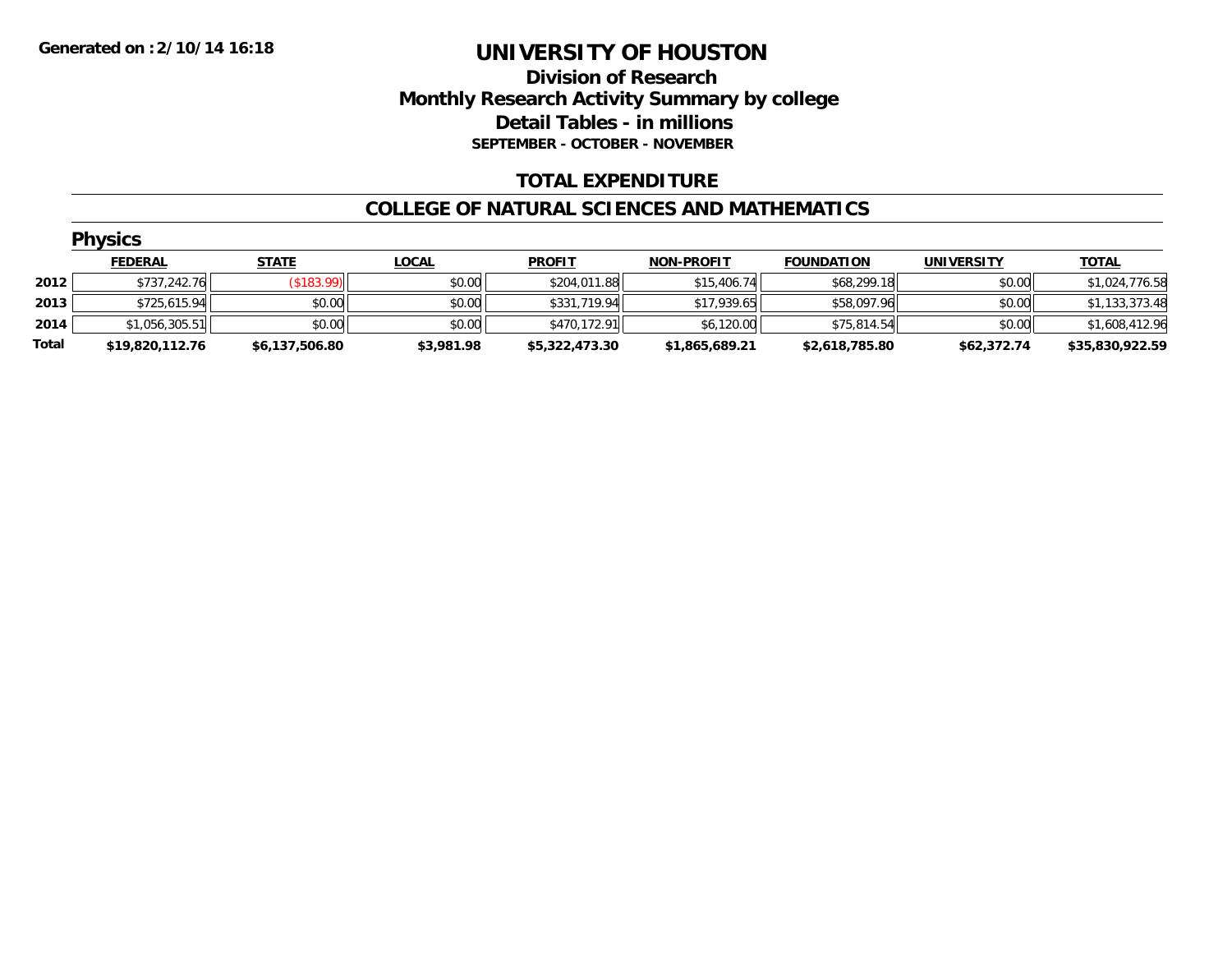### **Division of Research Monthly Research Activity Summary by college Detail Tables - in millions SEPTEMBER - OCTOBER - NOVEMBER**

### **TOTAL EXPENDITURE**

#### **COLLEGE OF OPTOMETRY**

# **Optometry, Community**

|       | .              |              |              |               |                   |                   |                   |                |
|-------|----------------|--------------|--------------|---------------|-------------------|-------------------|-------------------|----------------|
|       | <b>FEDERAL</b> | <b>STATE</b> | <b>LOCAL</b> | <b>PROFIT</b> | <b>NON-PROFIT</b> | <b>FOUNDATION</b> | <b>UNIVERSITY</b> | <u>TOTAL</u>   |
| 2010  | \$1,003,262.10 | \$56,872.96  | \$0.00       | \$87,190.31   | \$6,403.23        | \$10,536.57       | \$106,780.25      | \$1,271,045.42 |
| 2011  | \$789,634.01   | \$33,348.10  | \$0.00       | \$62,360.54   | \$40.32           | \$0.00            | \$55,670.68       | \$941,053.65   |
| 2012  | \$872,032.41   | \$1,922.24   | \$0.00       | \$109,384.21  | (\$105.00)        | \$7,619.60        | \$131,464.12      | \$1,122,317.58 |
| 2013  | \$1,055,808.61 | \$0.00       | \$0.00       | \$199,854.13  | \$0.00            | \$10,166.74       | \$49.621.71       | \$1,315,451.19 |
| 2014  | \$979.861.82   | \$0.00       | \$0.00       | \$267,484.96  | \$6,426.00        | \$1,041.68        | \$120,494.77      | \$1,373,225.87 |
| Total | \$4,700,598.95 | \$92,143.30  | \$0.00       | \$726,274.15  | \$12,764.55       | \$27,281.23       | \$464,031.53      | \$6,023,093.71 |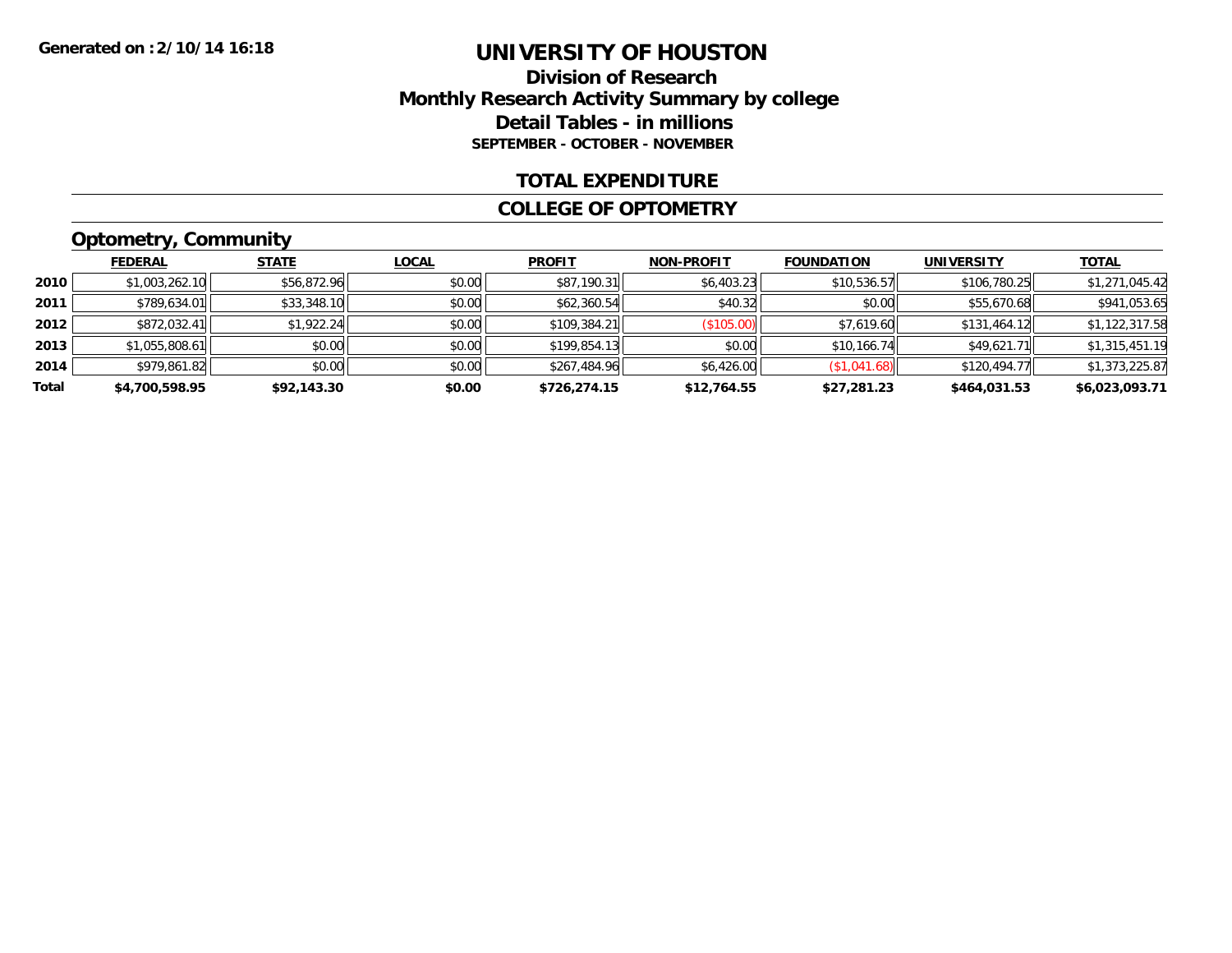# **Division of ResearchMonthly Research Activity Summary by college Detail Tables - in millions SEPTEMBER - OCTOBER - NOVEMBER**

### **TOTAL EXPENDITURE**

### **COLLEGE OF PHARMACY**

# **Clinical Sciences and Administration**

|      | <b>FEDERAL</b> | <b>STATE</b> | <b>LOCAL</b> | <b>PROFIT</b> | <b>NON-PROFIT</b> | <b>FOUNDATION</b> | <b>UNIVERSITY</b> | <b>TOTAL</b> |
|------|----------------|--------------|--------------|---------------|-------------------|-------------------|-------------------|--------------|
| 2010 | \$33,945.38    | \$0.00       | \$0.00       | \$93,077.51   | \$40,975.10       | \$4,319.59        | \$1,038.01        | \$173,355.59 |
| 2011 | \$59,601.71    | \$2,195.06   | \$0.00       | \$75,528.41   | \$54,060.16       | \$0.00            | \$24.85           | \$191,410.19 |
| 2012 | \$49,044.85    | \$14,931.88  | \$0.00       | \$63,843.49   | \$25,107.72       | \$0.00            | \$0.00            | \$152,927.94 |
| 2013 | \$68,393.98    | \$0.00       | \$0.00       | \$81,372.85   | \$0.00            | \$4,103.00        | \$0.00            | \$153,869.83 |
| 2014 | \$15,869.64    | \$0.00       | \$0.00       | \$113,688.86  | \$6,505.15        | \$0.00            | \$0.00            | \$136,063.65 |

# **Dean, Pharmacy**

|      | <b>FEDERAL</b> | <b>STATE</b> | <u>LOCAL</u> | <b>PROFIT</b> | <b>NON-PROFIT</b> | <b>FOUNDATION</b> | <b>UNIVERSITY</b> | <b>TOTAL</b> |
|------|----------------|--------------|--------------|---------------|-------------------|-------------------|-------------------|--------------|
| 2010 | \$0.00         | \$0.00       | \$0.00       | \$0.00        | \$0.00            | \$0.00            | \$0.00            | \$0.00       |
| 2011 | \$0.00         | \$0.00       | \$0.00       | \$0.00        | \$0.00            | \$0.00            | \$0.00            | \$0.00       |
| 2012 | \$0.00         | \$0.00       | \$0.00       | \$0.00        | \$0.00            | \$0.00            | \$0.00            | \$0.00       |
| 2013 | \$0.00         | \$0.00       | \$0.00       | \$0.00        | \$0.00            | \$0.00            | \$0.00            | \$0.00       |
| 2014 | \$0.00         | \$0.00       | \$0.00       | \$0.00        | \$0.00            | \$0.00            | \$0.00            | \$0.00       |

# **Pharmacological and Pharmaceutical Sciences**

|       | <b>FEDERAL</b> | <b>STATE</b> | <b>LOCAL</b> | <b>PROFIT</b> | <b>NON-PROFIT</b> | <b>FOUNDATION</b> | <b>UNIVERSITY</b> | <u>TOTAL</u>   |
|-------|----------------|--------------|--------------|---------------|-------------------|-------------------|-------------------|----------------|
| 2010  | \$599,276.82   | \$37,692.88  | \$0.00       | \$16,936.86   | \$30,751.36       | \$22,371.47       | \$0.00            | \$707,029.39   |
| 2011  | \$641,418.45   | \$35,418.71  | \$0.00       | \$4,339.15    | \$52,601.29       | \$17,331.63       | \$0.00            | \$751,109.23   |
| 2012  | \$291,961.41   | \$0.01       | \$0.00       | \$561.90      | \$24,316.60       | \$3,116.43        | \$0.00            | \$319,956.35   |
| 2013  | \$468,487.58   | \$0.00       | \$0.00       | \$5,962.73    | \$8,657.14        | \$7,131.40        | \$0.00            | \$490,238.85   |
| 2014  | \$494,272.38   | \$0.00       | \$0.00       | \$0.00        | \$8,809.61        | \$12,661.09       | \$0.00            | \$515,743.08   |
| Total | \$2,722,272.19 | \$90,238.54  | \$0.00       | \$455,311.76  | \$251,784.13      | \$71,034.61       | \$1,062.86        | \$3,591,704.09 |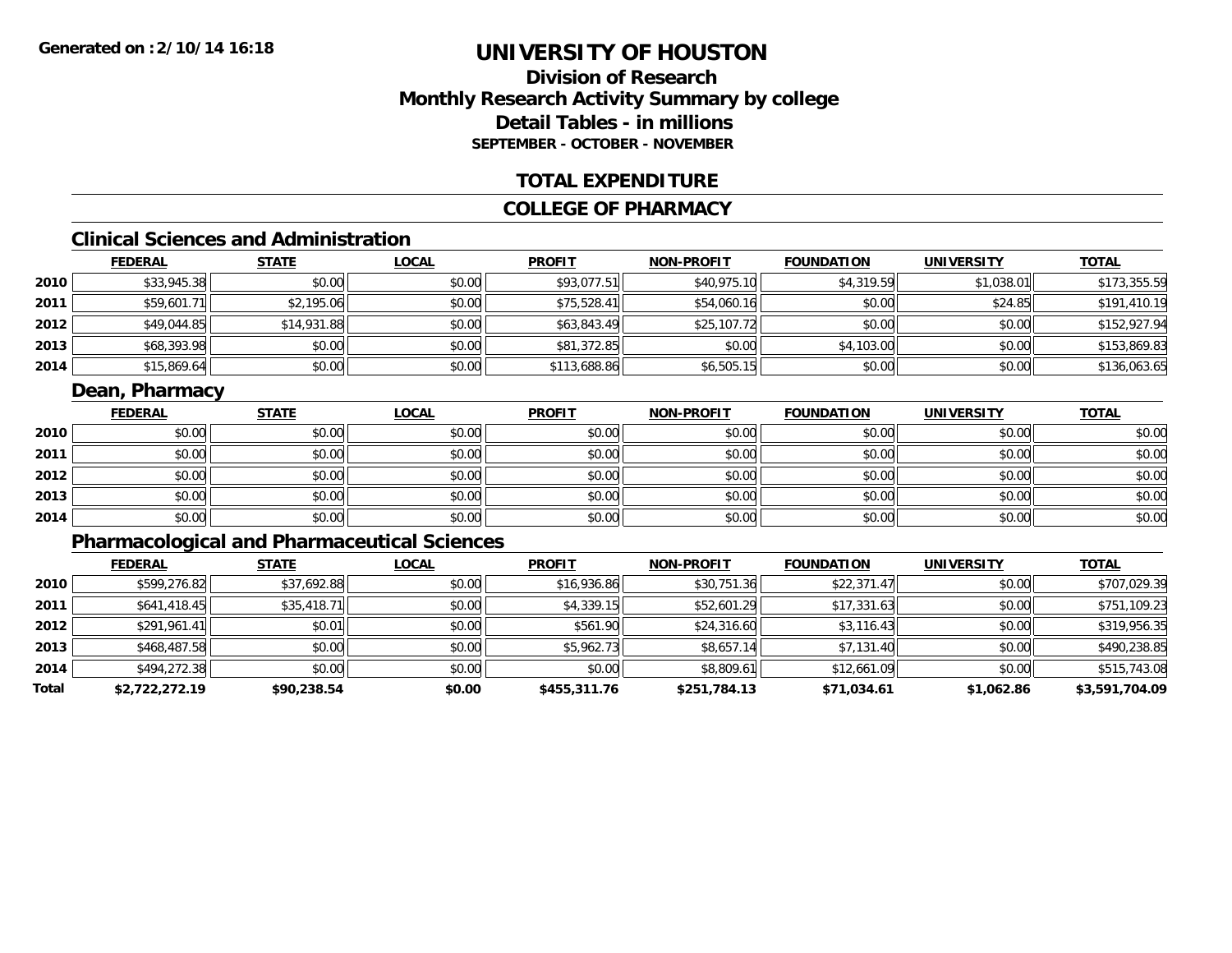# **Division of ResearchMonthly Research Activity Summary by college Detail Tables - in millions SEPTEMBER - OCTOBER - NOVEMBER**

# **TOTAL EXPENDITURE**

### **COLLEGE OF TECHNOLOGY**

# **Center for Life Sciences Technology**

|      | DAI<br>ERA                     | <b>CTATI</b>          | $\sim$<br>.w.a         | <b>PROFIT</b> | -----  | אנ                  |                    | <b>TOT</b>     |
|------|--------------------------------|-----------------------|------------------------|---------------|--------|---------------------|--------------------|----------------|
| 2010 | $\sim$ $\sim$<br>$\sim$<br>w.w | $\sim$ $\sim$<br>JU.U | $\sim$ $\sim$<br>vv.vv | 0000<br>∿∪.∪∿ | \$0.00 | 0000<br>. UU<br>, J | 0.00<br>pu.uu      | 0000<br>PU.UU  |
| 2012 | $\sim$<br>וטט.טי               | ሖ ^<br>י טיש          | $\sim$ 00<br>vv.vv     | 0000<br>JU.UU | \$0.00 | $\sim$ 00<br>JU.UU  | $\sim$ 00<br>JU.UU | ቀስ ሰሰ<br>DU.UU |

# **Center for Technology Literacy**

|      | <b>FEDERAL</b> | <b>STATE</b> | <b>LOCAL</b> | <b>PROFIT</b> | <b>NON-PROFIT</b> | <b>FOUNDATION</b> | <b>UNIVERSITY</b> | <b>TOTAL</b> |
|------|----------------|--------------|--------------|---------------|-------------------|-------------------|-------------------|--------------|
| 2010 | \$0.00         | \$0.00       | \$0.00       | \$0.00        | \$0.00            | \$0.00            | \$0.00            | \$0.00       |
| 2011 | \$114,657.50   | \$0.00       | \$0.00       | \$0.00        | \$0.00            | \$0.00            | \$0.00            | \$114,657.50 |
| 2012 | \$356,526.40   | \$0.00       | \$0.00       | \$0.00        | \$0.00            | \$0.00            | \$0.00            | \$356,526.40 |
| 2013 | \$28,155.25    | \$0.00       | \$0.00       | \$0.00        | \$0.00            | \$0.00            | \$0.00            | \$28,155.25  |
| 2014 | \$31,091.63    | \$0.00       | \$0.00       | \$0.00        | \$0.00            | \$0.00            | \$0.00            | \$31,091.63  |

### **Construction Management**

|      | <b>FEDERAL</b> | STATE       | <u>LOCAL</u> | <b>PROFIT</b> | <b>NON-PROFIT</b> | <b>FOUNDATION</b> | <b>UNIVERSITY</b> | <b>TOTAL</b> |
|------|----------------|-------------|--------------|---------------|-------------------|-------------------|-------------------|--------------|
| 2010 | \$2,775.26     | \$0.00      | \$0.00       | \$0.00        | \$3,799.08        | \$0.00            | \$0.00            | \$6,574.34   |
| 2011 | \$3,867.53     | \$0.00      | \$0.00       | \$0.00        | \$0.00            | \$0.00            | \$0.00            | \$3,867.53   |
| 2013 | \$0.00         | \$3,556.15  | \$0.00       | \$0.00        | \$0.00            | \$6,036.99        | \$0.00            | \$9,593.14   |
| 2014 | \$0.00         | \$17,258.12 | \$0.00       | \$0.00        | \$0.00            | \$8,945.87        | \$0.00            | \$26,203.99  |

# **Dean, Technology**

|      | <b>FEDERAL</b> | <b>STATE</b> | <b>LOCAL</b> | <b>PROFIT</b> | <b>NON-PROFIT</b> | <b>FOUNDATION</b> | <b>UNIVERSITY</b> | <b>TOTAL</b> |
|------|----------------|--------------|--------------|---------------|-------------------|-------------------|-------------------|--------------|
| 2010 | \$42,194.08    | \$0.00       | \$0.00       | \$0.00        | \$0.00            | \$0.00            | \$0.00            | \$42,194.08  |
| 2011 | \$19,901.21    | \$0.00       | \$0.00       | \$0.00        | \$0.00            | \$0.00            | \$0.00            | \$19,901.21  |
| 2012 | \$47,022.27    | \$0.00       | \$0.00       | \$0.00        | \$0.00            | \$0.00            | \$0.00            | \$47,022.27  |
| 2013 | \$15,235.58    | \$0.00       | \$0.00       | \$0.00        | \$0.00            | \$0.00            | \$0.00            | \$15,235.58  |
| 2014 | \$0.00         | \$0.00       | \$0.00       | \$0.00        | \$11,464.43       | \$0.00            | \$0.00            | \$11,464.43  |

### **Engineering Technology**

|      | <b>FEDERAL</b> | <b>STATE</b> | <u>LOCAL</u> | <b>PROFIT</b> | <b>NON-PROFIT</b> | <b>FOUNDATION</b> | <b>UNIVERSITY</b> | <b>TOTAL</b> |
|------|----------------|--------------|--------------|---------------|-------------------|-------------------|-------------------|--------------|
| 2010 | \$135,006.03   | \$0.00       | \$0.00       | \$7,226.69    | (\$103.81)        | \$33,893.77       | \$229.32          | \$176,252.00 |
| 2011 | \$85,973.30    | \$0.00       | \$0.00       | \$1,847.23    | \$0.00            | \$25,672.34       | \$0.00            | \$113,492.87 |
| 2012 | \$135,919.25   | \$0.00       | \$0.00       | \$8,120.13    | (\$3,366.00)      | \$14,069.45       | \$0.00            | \$154,742.83 |
| 2013 | \$124,398.40   | \$0.00       | \$0.00       | \$24,221.62   | \$3,225.05        | \$2,981.27        | \$0.00            | \$154,826.34 |
| 2014 | \$20,579.86    | \$0.00       | \$0.00       | \$26,807.39   | (\$5,440.00)      | \$0.00            | \$0.00            | \$41,947.25  |

<u> 1989 - Johann Stoff, deutscher Stoffen und der Stoffen und der Stoffen und der Stoffen und der Stoffen und de</u>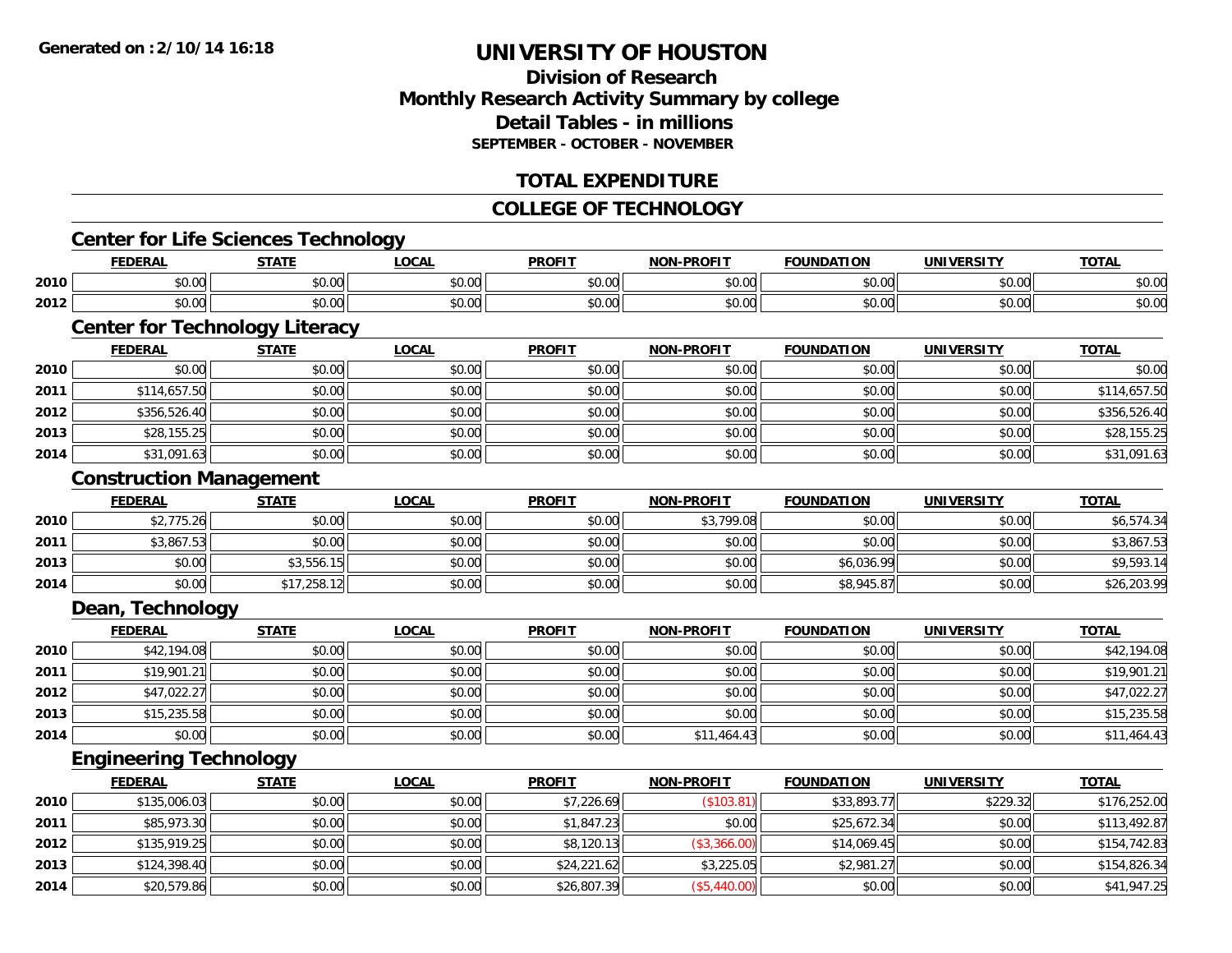# **Division of ResearchMonthly Research Activity Summary by college Detail Tables - in millionsSEPTEMBER - OCTOBER - NOVEMBER**

# **TOTAL EXPENDITURE**

#### **COLLEGE OF TECHNOLOGY**

# **Human Development and Consumer Science**

|      | <b>FEDERAL</b> | <b>STATE</b> | <b>LOCAL</b> | <b>PROFIT</b> | <b>NON-PROFIT</b> | <b>FOUNDATION</b> | <b>UNIVERSITY</b> | <b>TOTAL</b> |
|------|----------------|--------------|--------------|---------------|-------------------|-------------------|-------------------|--------------|
| 2010 | \$2,398.70     | \$0.00       | \$0.00       | \$2,147.06    | \$0.00            | \$0.00            | \$0.00            | \$4,545.76   |
| 2011 | \$952.48       | \$0.00       | \$0.00       | \$1,085.93    | \$0.00            | \$0.00            | \$0.00            | \$2,038.41   |
| 2012 | \$372.10       | \$0.00       | \$0.00       | \$0.00        | \$0.00            | \$0.00            | \$0.00            | \$372.10     |
| 2014 | \$7,718.61     | \$0.00       | \$0.00       | \$0.00        | \$0.00            | \$0.00            | \$0.00            | \$7,718.61   |

### **Information & Logistics Technology**

|      | <b>FEDERAL</b> | <b>STATE</b> | <b>LOCAL</b> | <b>PROFIT</b> | <b>NON-PROFIT</b> | <b>FOUNDATION</b> | <b>UNIVERSITY</b> | <b>TOTAL</b>  |
|------|----------------|--------------|--------------|---------------|-------------------|-------------------|-------------------|---------------|
| 2010 | \$15,323.23    | \$0.00       | \$0.00       | \$0.00        | \$3,109.70        | \$0.00            | \$0.00            | \$18,432.93   |
| 2011 | \$10,340.88    | \$0.00       | \$0.00       | \$0.00        | \$1,557.62        | \$0.00            | \$0.00            | \$11,898.50   |
| 2012 | \$20,743.12    | \$0.00       | \$0.00       | \$0.00        | \$0.00            | \$0.00            | \$0.00            | \$20,743.12   |
| 2013 | \$10,735.08    | \$0.00       | \$0.00       | \$0.00        | \$0.00            | \$0.00            | \$0.00            | (\$10,735.08) |
| 2014 | \$0.00         | \$0.00       | \$0.00       | \$0.00        | \$0.00            | \$0.00            | \$0.00            | \$0.00        |

# **Texas Manufacturing Assistance Center**

|       | <b>FEDERAL</b> | <b>STATE</b> | <u>LOCAL</u> | <b>PROFIT</b> | <b>NON-PROFIT</b> | <b>FOUNDATION</b> | <b>UNIVERSITY</b> | <b>TOTAL</b>   |
|-------|----------------|--------------|--------------|---------------|-------------------|-------------------|-------------------|----------------|
| 2010  | \$0.00         | \$0.00       | \$0.00       | \$0.00        | \$0.00            | \$0.00            | \$0.00            | \$0.00         |
| 2011  | \$0.00         | \$0.00       | \$0.00       | \$0.00        | \$0.00            | \$0.00            | \$0.00            | \$0.00         |
| 2012  | \$0.00         | \$0.00       | \$0.00       | \$0.00        | \$0.00            | \$0.00            | \$0.00            | \$0.00         |
| 2013  | \$0.00         | \$0.00       | \$0.00       | \$0.00        | \$0.00            | \$0.00            | \$0.00            | \$0.00         |
| 2014  | \$0.00         | \$0.00       | \$0.00       | \$0.00        | \$0.00            | \$0.00            | \$0.00            | \$0.00         |
| Total | \$1,210,417.59 | \$20,814.27  | \$0.00       | \$71,456.05   | \$14,246.07       | \$91,599.69       | \$229.32          | \$1,408,762.99 |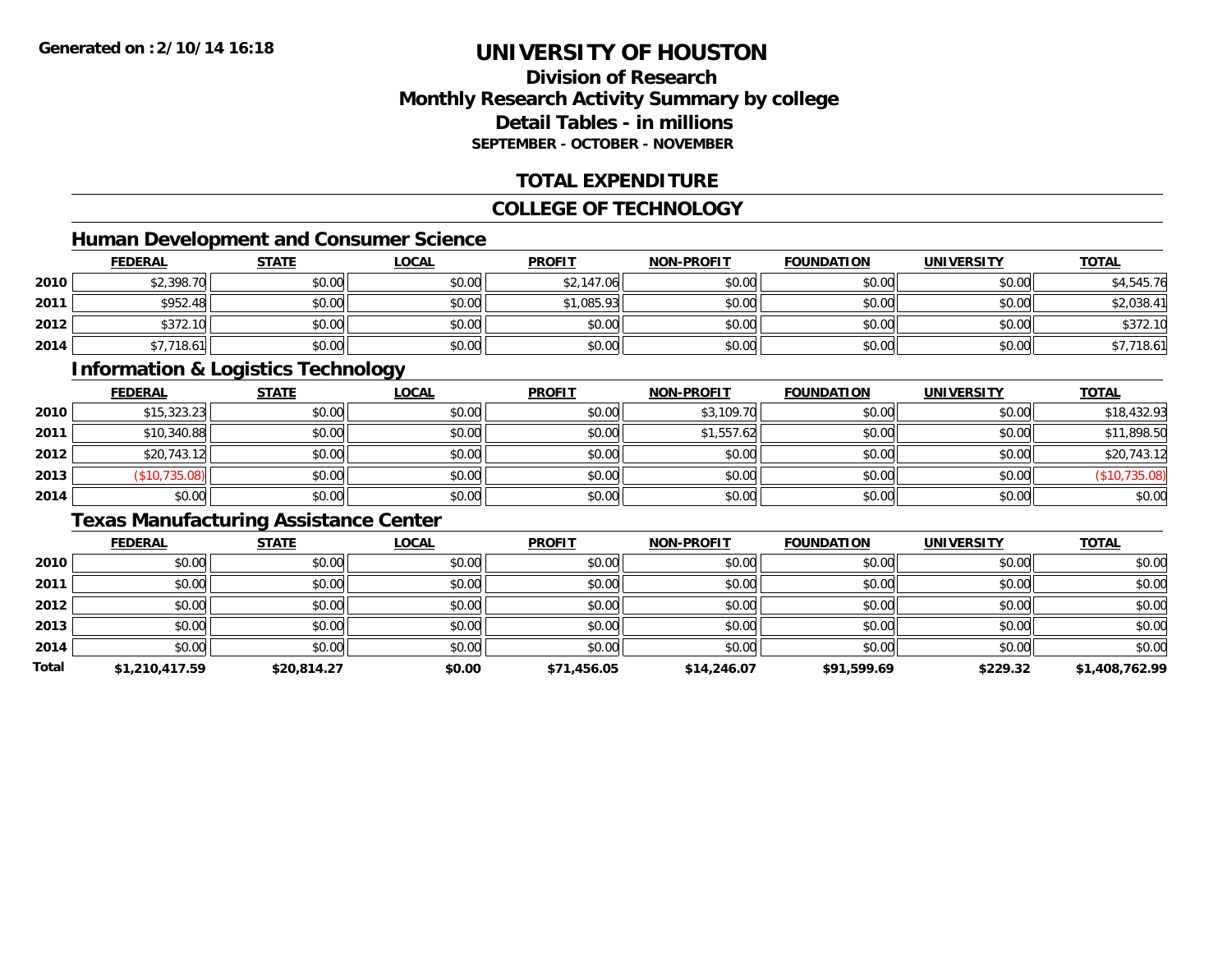### **Division of ResearchMonthly Research Activity Summary by college Detail Tables - in millionsSEPTEMBER - OCTOBER - NOVEMBER**

### **TOTAL EXPENDITURE**

## **CULLEN COLLEGE OF ENGINEERING**

## **Biomedical Engineering**

|      | <b>FEDERAL</b> | <b>STATE</b> | <b>LOCAL</b> | <b>PROFIT</b> | <b>NON-PROFIT</b> | <b>FOUNDATION</b> | <b>UNIVERSITY</b> | <b>TOTAL</b> |
|------|----------------|--------------|--------------|---------------|-------------------|-------------------|-------------------|--------------|
| 2010 | \$54,058.07    | \$0.00       | \$0.00       | \$0.00        | \$3,430.39        | \$0.00            | \$0.00            | \$57,488.46  |
| 2011 | \$76,081.18    | \$0.00       | \$0.00       | \$0.00        | \$0.00            | \$0.00            | \$0.00            | \$76,081.18  |
| 2012 | \$87,198.95    | \$0.00       | \$0.00       | \$0.00        | \$0.00            | \$0.00            | \$0.00            | \$87,198.95  |
| 2013 | \$196,479.73   | \$0.00       | \$0.00       | \$0.00        | \$0.00            | \$0.00            | \$0.00            | \$196,479.73 |
| 2014 | \$402,161.56   | \$0.00       | \$0.00       | \$0.00        | \$0.00            | \$0.00            | \$0.00            | \$402,161.56 |
|      |                |              |              |               |                   |                   |                   |              |

### **Center for Innovative Grouting Materials and Tech**

|      | <b>FEDERAL</b> | <b>STATE</b> | <u>LOCAL</u> | <b>PROFIT</b> | <b>NON-PROFIT</b> | <b>FOUNDATION</b> | UNIVERSITY | <b>TOTAL</b> |
|------|----------------|--------------|--------------|---------------|-------------------|-------------------|------------|--------------|
| 2011 | \$0.00         | \$0.00       | \$0.00       | \$0.00        | \$0.00            | \$0.00            | \$0.00     | \$0.00       |
| 2012 | \$0.00         | \$0.00       | \$0.00       | \$0.00        | \$0.00            | \$0.00            | \$0.00     | \$0.00       |
| 2013 | \$0.00         | \$0.00       | \$0.00       | \$0.00        | \$0.00            | \$0.00            | \$0.00     | \$0.00       |
| 2014 | \$0.00         | \$0.00       | \$0.00       | \$0.00        | \$0.00            | \$0.00            | \$0.00     | \$0.00       |

#### **Chemical Engineering**

|      | <b>FEDERAL</b> | <b>STATE</b>   | <b>LOCAL</b> | <b>PROFIT</b> | <b>NON-PROFIT</b> | <b>FOUNDATION</b> | <b>UNIVERSITY</b> | <b>TOTAL</b>   |
|------|----------------|----------------|--------------|---------------|-------------------|-------------------|-------------------|----------------|
| 2010 | \$354,310.45   | \$1,408,921.77 | \$1,530.31   | \$92,497.77   | \$0.00            | \$20,383.66       | \$49,958.87       | \$1,927,602.83 |
| 2011 | \$1,165,842.85 | \$288,648.52   | \$0.00       | \$170,879.80  | \$0.00            | \$26,341.27       | \$34,874.20       | \$1,686,586.64 |
| 2012 | \$1,207,038.10 | \$48,039.75    | \$0.00       | \$268,948.33  | \$0.00            | \$20,775.27       | \$800.02          | \$1,545,601.48 |
| 2013 | \$774,420.12   | \$31,885.77    | \$0.00       | \$218,359.08  | \$15,928.27       | \$76,464.05       | (\$16,332.80)     | \$1,100,724.49 |
| 2014 | \$727,903.89   | \$38,444.44    | \$0.00       | \$195,938.81  | \$51,539.45       | \$51,342.37       | \$2,970.64        | \$1,068,139.59 |

#### **Civil Engineering**

|      | <b>FEDERAL</b> | <b>STATE</b> | <b>LOCAL</b> | <b>PROFIT</b> | <b>NON-PROFIT</b> | <b>FOUNDATION</b> | <b>UNIVERSITY</b> | <b>TOTAL</b>   |
|------|----------------|--------------|--------------|---------------|-------------------|-------------------|-------------------|----------------|
| 2010 | \$367,026.03   | \$90,834.68  | \$21,685.77  | \$35,013.29   | \$18,945.60       | \$76,710.14       | \$0.00            | \$610,215.51   |
| 2011 | \$477.175.18   | \$86,186.10  | \$0.00       | \$49,132.27   | \$21,438.59       | \$39,266.27       | \$16, 136.45      | \$689,334.87   |
| 2012 | \$1,000,307.01 | \$114.203.81 | \$28,206.18  | \$23,910.39   | \$32,658.78       | \$4,706.22        | \$0.00            | \$1,203,992.39 |
| 2013 | \$641,935.66   | \$105,334.51 | \$5,579.44   | \$40,518.19   | \$25,544.35       | \$622.66          | \$9,384.00        | \$828,918.81   |
| 2014 | \$705,800.64   | \$23,619.89  | \$0.00       | \$111,400.92  | \$27,552.46       | \$35,222.17       | \$0.00            | \$903,596.08   |

## **Composites Engineering and Applications Center**

|      | <b>FEDERAL</b>                | <b>STATE</b> | _OCAL  | <b>PROFIT</b> | <b>NON-PROFIT</b> | <b>FOUNDATION</b> | <b>UNIVERSITY</b> | <b>TOTAL</b> |
|------|-------------------------------|--------------|--------|---------------|-------------------|-------------------|-------------------|--------------|
| 2011 | <b>ተ ∩</b><br>וטטוע           | \$0.00       | \$0.00 | \$0.00        | \$0.00            | \$0.00            | \$0.00            | \$0.00       |
| 2012 | <b>ተ ∩</b><br>$\sim$<br>JU.UU | \$0.00       | \$0.00 | \$0.00        | \$0.00            | \$0.00            | \$0.00            | \$0.00       |
| 2013 | ¢Λ<br>$\sim$<br>JU.UU         | \$0.00       | \$0.00 | \$0.00        | \$0.00            | \$0.00            | \$0.00            | \$0.00       |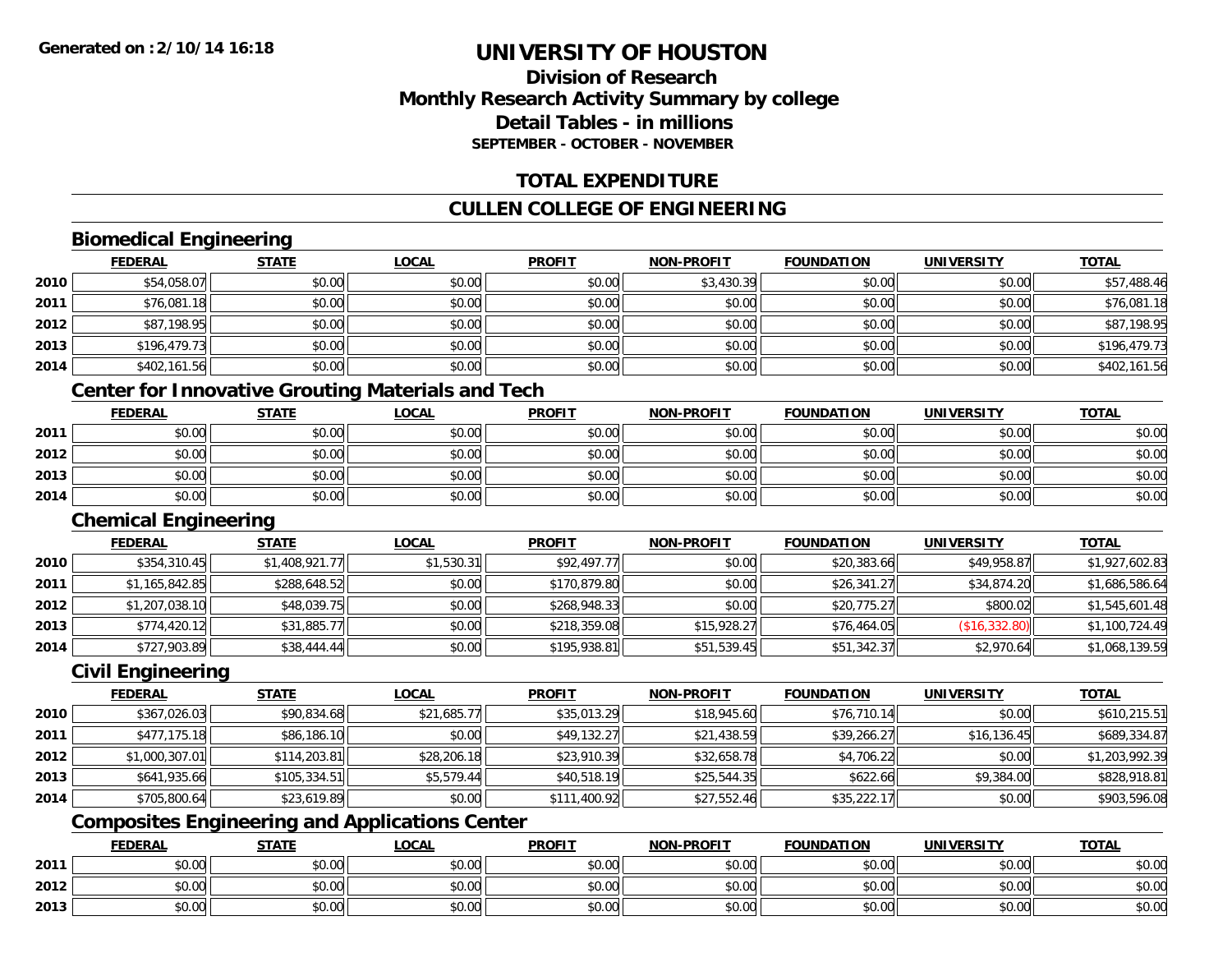### **Division of Research Monthly Research Activity Summary by college Detail Tables - in millions SEPTEMBER - OCTOBER - NOVEMBER**

## **TOTAL EXPENDITURE**

### **CULLEN COLLEGE OF ENGINEERING**

## **Composites Engineering and Applications Center**

|      | <b>FEDERAL</b>                               | <b>STATE</b> | <b>LOCAL</b> | <b>PROFIT</b> | <b>NON-PROFIT</b> | <b>FOUNDATION</b> | <b>UNIVERSITY</b> | <b>TOTAL</b>   |
|------|----------------------------------------------|--------------|--------------|---------------|-------------------|-------------------|-------------------|----------------|
| 2014 | \$0.00                                       | \$0.00       | \$0.00       | \$0.00        | \$0.00            | \$0.00            | \$0.00            | \$0.00         |
|      | Dean, Engineering                            |              |              |               |                   |                   |                   |                |
|      | <b>FEDERAL</b>                               | <b>STATE</b> | <b>LOCAL</b> | <b>PROFIT</b> | <b>NON-PROFIT</b> | <b>FOUNDATION</b> | <b>UNIVERSITY</b> | <b>TOTAL</b>   |
| 2010 | \$39,120.05                                  | \$0.00       | \$0.00       | \$0.00        | \$0.00            | \$0.00            | \$0.00            | \$39,120.05    |
| 2011 | \$32,987.40                                  | \$0.00       | \$0.00       | \$0.00        | \$0.00            | \$0.00            | \$0.00            | \$32,987.40    |
| 2012 | \$64,196.64                                  | \$0.00       | \$0.00       | \$0.00        | \$0.00            | \$0.00            | \$0.00            | \$64,196.64    |
| 2013 | \$8,609.00                                   | \$0.00       | \$0.00       | \$0.00        | \$0.00            | \$0.00            | \$0.00            | \$8,609.00     |
| 2014 | \$10,050.64                                  | \$0.00       | \$0.00       | \$0.00        | \$0.00            | \$0.00            | \$0.00            | \$10,050.64    |
|      | <b>Electrical &amp; Computer Engineering</b> |              |              |               |                   |                   |                   |                |
|      | <b>FEDERAL</b>                               | <b>STATE</b> | <b>LOCAL</b> | <b>PROFIT</b> | <b>NON-PROFIT</b> | <b>FOUNDATION</b> | <b>UNIVERSITY</b> | <b>TOTAL</b>   |
| 2010 | \$405,683.92                                 | \$82,296.10  | \$0.00       | \$139,268.13  | \$42,084.93       | \$0.00            | \$465.12          | \$669,798.20   |
| 2011 | \$804,255.32                                 | \$73,403.08  | \$0.00       | \$70,627.60   | \$27,417.60       | \$8,573.86        | \$5,124.78        | \$989,402.23   |
| 2012 | \$1,145,319.65                               | \$27,209.77  | \$0.00       | \$116,651.44  | \$12,919.57       | (\$30,045.57)     | \$0.21            | \$1,272,055.06 |
| 2013 | \$683,337.17                                 | \$16,248.69  | \$0.00       | \$124,925.52  | \$4,372.00        | \$16,316.76       | \$0.00            | \$845,200.14   |
| 2014 | \$783,334.14                                 | \$9,038.18   | \$0.00       | \$259,784.42  | \$26,416.67       | \$26,368.12       | \$3,461.66        | \$1,108,403.19 |
|      | <b>Industrial Engineering</b>                |              |              |               |                   |                   |                   |                |
|      | <b>FEDERAL</b>                               | <b>STATE</b> | <b>LOCAL</b> | <b>PROFIT</b> | <b>NON-PROFIT</b> | <b>FOUNDATION</b> | <b>UNIVERSITY</b> | <b>TOTAL</b>   |
| 2010 | \$36,495.76                                  | \$0.00       | \$0.00       | \$0.00        | \$0.00            | \$0.00            | \$0.00            | \$36,495.76    |
| 2011 | \$39,537.48                                  | \$10,876.06  | \$13,824.38  | \$0.00        | \$0.00            | \$0.00            | \$0.00            | \$64,237.92    |
| 2012 | \$34,384.86                                  | \$0.00       | \$16,690.54  | \$0.00        | \$0.00            | \$0.00            | \$0.00            | \$51,075.40    |
| 2013 | \$43,619.01                                  | \$7,350.00   | \$3,224.36   | \$0.00        | \$0.00            | \$0.00            | \$0.00            | \$54,193.37    |
| 2014 | \$63,740.62                                  | \$36,591.02  | \$15,223.52  | \$0.00        | \$0.00            | \$13,086.07       | \$0.00            | \$128,641.23   |
|      | <b>Mechanical Engineering</b>                |              |              |               |                   |                   |                   |                |
|      | <b>FEDERAL</b>                               | <b>STATE</b> | <b>LOCAL</b> | <b>PROFIT</b> | <b>NON-PROFIT</b> | <b>FOUNDATION</b> | <b>UNIVERSITY</b> | <b>TOTAL</b>   |
| 2010 | \$527,591.07                                 | \$10,825.00  | \$0.00       | \$61,048.56   | \$61,721.68       | \$0.00            | \$23,719.11       | \$684,905.42   |
| 2011 | \$669,655.26                                 | \$215,466.15 | \$0.00       | \$182,800.79  | \$30,719.34       | \$10,074.75       | \$0.00            | \$1,108,716.29 |
| 2012 | \$692,888.14                                 | \$219,623.16 | \$0.00       | \$116,637.23  | \$25,593.33       | \$9,031.55        | \$0.00            | \$1,063,773.41 |
| 2013 | \$734,079.73                                 | \$183,935.77 | \$0.00       | \$70,538.29   | (\$1,677.41)      | \$34,898.78       | \$0.00            | \$1,021,775.16 |
| 2014 | \$1,053,623.89                               | \$34,655.98  | \$0.00       | \$114,475.14  | (\$3,300.00)      | \$97,312.69       | \$0.00            | \$1,296,767.70 |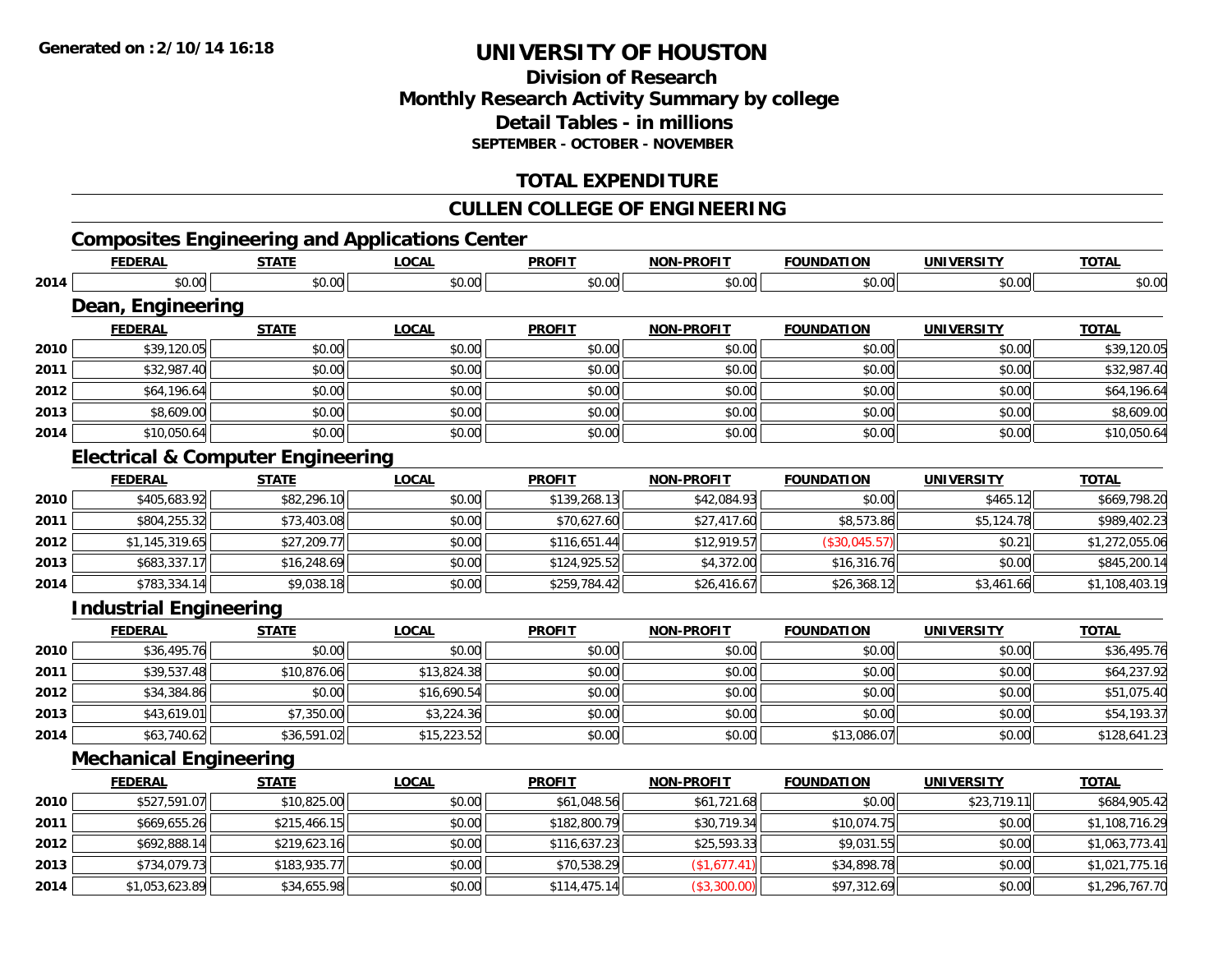### **Division of Research Monthly Research Activity Summary by college Detail Tables - in millions SEPTEMBER - OCTOBER - NOVEMBER**

### **TOTAL EXPENDITURE**

### **CULLEN COLLEGE OF ENGINEERING**

## **National Wind Energy Center**

|       | <b>FEDERAL</b>  | <b>STATE</b>   | <u>LOCAL</u> | <b>PROFIT</b>  | <b>NON-PROFIT</b> | <b>FOUNDATION</b> | <b>UNIVERSITY</b> | <b>TOTAL</b>    |
|-------|-----------------|----------------|--------------|----------------|-------------------|-------------------|-------------------|-----------------|
| 2011  | \$0.00          | \$0.00         | \$0.00       | \$0.00         | \$0.00            | \$0.00            | \$0.00            | \$0.00          |
| 2012  | \$0.00          | \$0.00         | \$0.00       | \$0.00         | \$0.00            | \$0.00            | \$0.00            | \$0.00          |
| 2013  | \$0.00          | \$0.00         | \$0.00       | \$0.00         | \$0.00            | \$0.00            | \$0.00            | \$0.00          |
| 2014  | \$0.00          | \$0.00         | \$0.00       | \$0.00         | \$0.00            | \$0.00            | \$0.00            | \$0.00          |
| Total | \$16,110,249.17 | \$3,163,638.20 | \$105,964.50 | \$2,463,355.95 | \$423,305.60      | \$537,451.09      | \$130,562.26      | \$22,934,526.76 |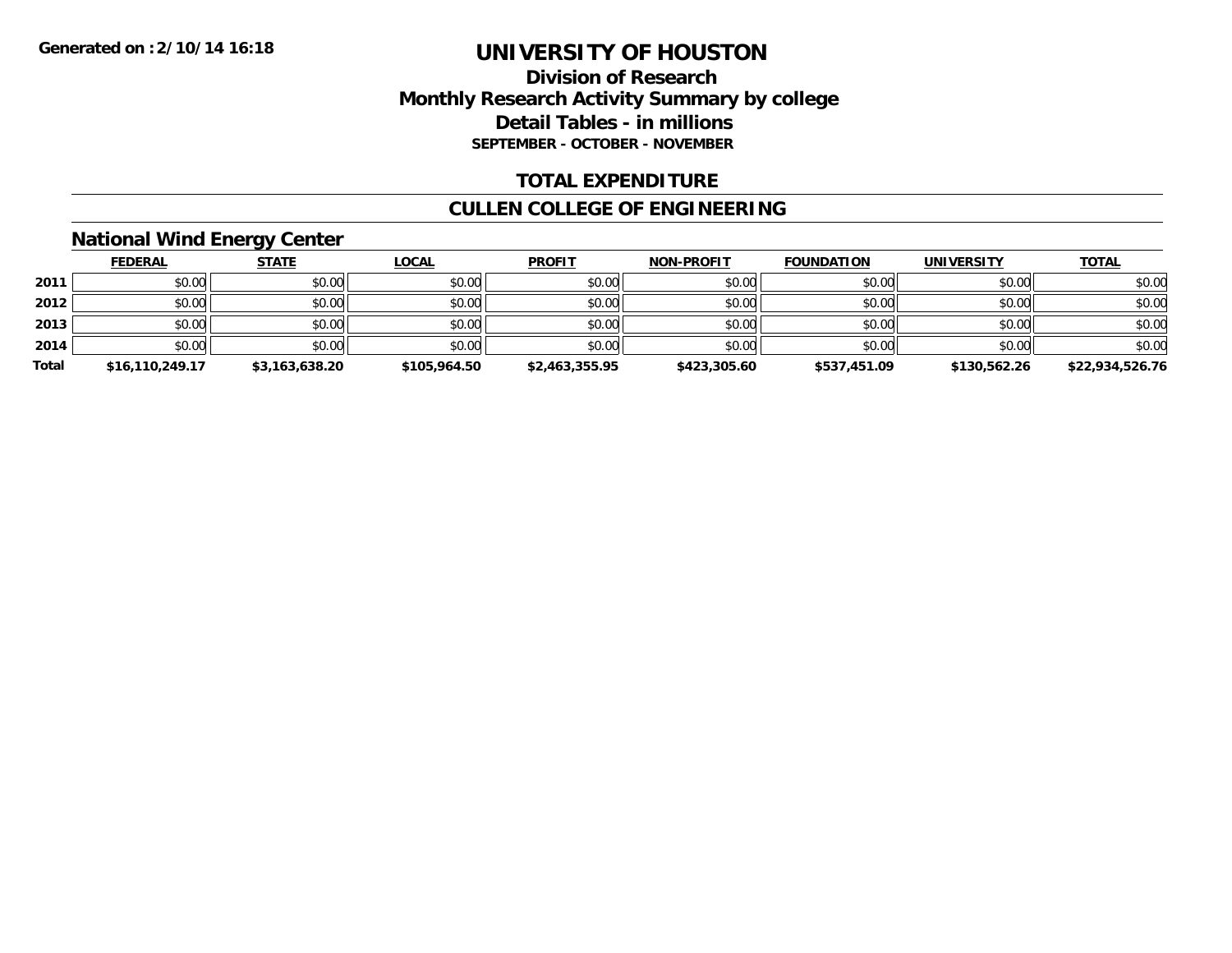### **Division of ResearchMonthly Research Activity Summary by college Detail Tables - in millions SEPTEMBER - OCTOBER - NOVEMBER**

### **TOTAL EXPENDITURE**

#### **DIVISION OF RESEARCH**

# **Allied Geophysical Laboratories**

|      | <b>FEDERAL</b>                   | <b>STATI</b>           | <b>OCAL</b>   | <b>PROFIT</b>           | <b>DDAEIT</b><br><b>MAR</b> | .<br><b>FOUNDA</b><br>10T                             | UNIVERSITY     | $-0$ |
|------|----------------------------------|------------------------|---------------|-------------------------|-----------------------------|-------------------------------------------------------|----------------|------|
| 2012 | 0.00<br>ט.טי                     | $\sim$ $\sim$<br>JU.UU | 0000<br>JU.UU | <b>CO 010</b><br>,,,,,, | 0000<br>ט.טי                | $\mathsf{A} \cap \mathsf{A} \cap \mathsf{A}$<br>JU.UU | nn nn<br>JU.UU |      |
| 2013 | $\sim$ $\sim$<br>$\sim$<br>DU.UU | $\sim$ 00<br>JU.UU     | 0000<br>JU.UU |                         | $\sim$ $\sim$<br>⊸∪.∪∪ '    | $\sim$ 00<br>JU.UU                                    | 0000<br>PU.UU  |      |

## **Center for Advanced Computing and Data Systems**

|      | <b>FEDERAL</b> | <b>STATE</b> | <b>LOCAL</b> | <b>PROFIT</b> | <b>NON-PROFIT</b> | <b>FOUNDATION</b> | <b>UNIVERSITY</b> | <b>TOTAL</b> |
|------|----------------|--------------|--------------|---------------|-------------------|-------------------|-------------------|--------------|
| 2010 | \$0.00         | \$0.00       | \$0.00       | \$0.00        | \$0.00            | \$0.00            | \$0.00            | \$0.00       |
| 2011 | \$29.50        | \$0.00       | \$0.00       | \$0.00        | \$0.00            | \$0.00            | \$0.00            | \$29.50      |
| 2012 | \$11,205.78    | \$0.00       | \$0.00       | \$0.00        | \$0.00            | \$0.00            | \$0.00            | \$11,205.78  |
| 2013 | \$143.68       | \$0.00       | \$0.00       | \$0.00        | \$0.00            | \$0.00            | \$0.00            | \$143.68     |
| 2014 | \$0.00         | \$0.00       | \$0.00       | \$0.00        | \$0.00            | \$0.00            | \$0.00            | \$0.00       |

### **Center for Advanced Materials**

|      | <b>FEDERAL</b> | <b>STATE</b> | <u>LOCAL</u> | <b>PROFIT</b> | <b>NON-PROFIT</b> | <b>FOUNDATION</b> | <b>UNIVERSITY</b> | <b>TOTAL</b> |
|------|----------------|--------------|--------------|---------------|-------------------|-------------------|-------------------|--------------|
| 2010 | \$1.03)        | \$0.00       | \$0.00       | \$0.00        | \$0.00            | \$0.00            | \$0.00            | (\$1.03)     |
| 2011 | \$14,024.52    | \$16,455.60  | \$0.00       | \$8,529.75    | \$0.00            | \$0.00            | \$0.00            | \$39,009.87  |
| 2012 | \$3,480.11     | \$0.00       | \$0.00       | \$0.00        | \$0.00            | \$0.00            | \$0.00            | \$3,480.11   |
| 2013 | \$1,100.47     | \$0.00       | \$0.00       | \$0.00        | \$0.00            | \$0.00            | \$0.00            | \$1,100.47   |
| 2014 | \$0.00         | \$0.00       | \$0.00       | \$0.00        | \$0.00            | \$0.00            | \$0.00            | \$0.00       |

### **Center for Biomedical & Environmental Genomics**

|      | <u>FEDERAL</u> | <u>STATE</u> | <b>LOCAL</b> | <b>PROFIT</b> | <b>NON-PROFIT</b> | <b>FOUNDATION</b> | <b>UNIVERSITY</b> | <b>TOTAL</b> |
|------|----------------|--------------|--------------|---------------|-------------------|-------------------|-------------------|--------------|
| 2010 | \$0.00         | \$0.00       | \$0.00       | \$0.00        | \$0.00            | \$0.00            | \$0.00            | \$0.00       |
| 2011 | \$0.00         | \$0.00       | \$0.00       | \$0.00        | \$0.00            | \$0.00            | \$0.00            | \$0.00       |
| 2012 | \$0.00         | \$0.00       | \$0.00       | \$0.00        | \$0.00            | \$0.00            | \$0.00            | \$0.00       |
| 2013 | \$0.00         | \$0.00       | \$0.00       | \$0.00        | \$0.00            | \$0.00            | \$0.00            | \$0.00       |
| 2014 | \$0.00         | \$0.00       | \$0.00       | \$0.00        | \$0.00            | \$0.00            | \$0.00            | \$0.00       |

## **Center for Industrial Partnerships**

|      | <b>FEDERAL</b> | <b>STATE</b> | <u>LOCAL</u> | <b>PROFIT</b> | <b>NON-PROFIT</b> | <b>FOUNDATION</b> | <b>UNIVERSITY</b> | <b>TOTAL</b> |
|------|----------------|--------------|--------------|---------------|-------------------|-------------------|-------------------|--------------|
| 2010 | \$23,794.15    | \$0.00       | \$0.00       | \$1,757.96    | \$0.00            | \$0.00            | \$0.00            | \$25,552.11  |
| 2011 | \$53,970.63    | \$0.00       | \$0.00       | \$14,438.29   | \$0.00            | \$0.00            | \$0.00            | \$68,408.92  |
| 2012 | \$11,175.00    | \$0.00       | \$0.00       | \$7,878.10    | \$0.00            | \$0.00            | \$0.00            | \$19,053.10  |
| 2013 | \$980.11       | \$0.00       | \$0.00       | \$9,639.33    | \$0.00            | \$0.00            | \$0.00            | \$10,619.44  |
| 2014 | \$2,040.24     | \$0.00       | \$0.00       | \$7,618.05    | \$0.00            | \$0.00            | \$0.00            | \$9,658.29   |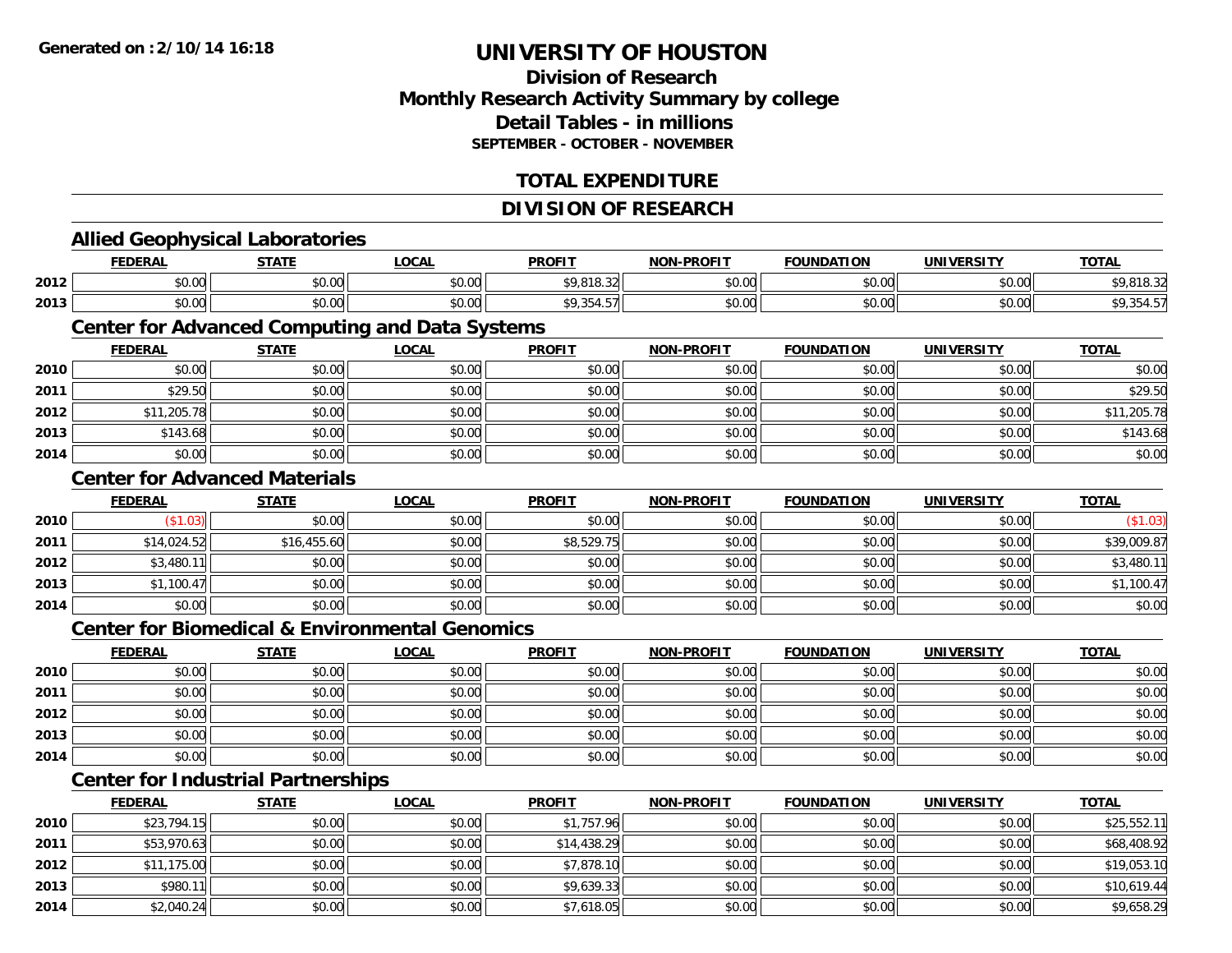## **Division of ResearchMonthly Research Activity Summary by college Detail Tables - in millions SEPTEMBER - OCTOBER - NOVEMBER**

### **TOTAL EXPENDITURE**

### **DIVISION OF RESEARCH**

|      | <b>FEDERAL</b>                        | <b>STATE</b> | <b>LOCAL</b> | <b>PROFIT</b> | <b>NON-PROFIT</b> | <b>FOUNDATION</b> | <b>UNIVERSITY</b> | <b>TOTAL</b> |
|------|---------------------------------------|--------------|--------------|---------------|-------------------|-------------------|-------------------|--------------|
| 2011 | \$0.00                                | \$0.00       | \$0.00       | \$0.00        | \$0.00            | \$0.00            | \$0.00            | \$0.00       |
|      | <b>Division of Research</b>           |              |              |               |                   |                   |                   |              |
|      | <b>FEDERAL</b>                        | <b>STATE</b> | <b>LOCAL</b> | <b>PROFIT</b> | <b>NON-PROFIT</b> | <b>FOUNDATION</b> | <b>UNIVERSITY</b> | <b>TOTAL</b> |
| 2010 | \$6,999.51                            | \$0.00       | \$0.00       | \$0.00        | \$0.00            | \$0.00            | \$0.00            | \$6,999.51   |
| 2011 | (\$586.00)                            | \$0.00       | \$0.00       | \$0.00        | \$0.00            | \$0.00            | \$0.00            | (\$586.00)   |
|      | <b>Institute for Molecular Design</b> |              |              |               |                   |                   |                   |              |
|      | <b>FEDERAL</b>                        | <b>STATE</b> | <b>LOCAL</b> | <b>PROFIT</b> | NON-PROFIT        | <b>FOUNDATION</b> | <b>UNIVERSITY</b> | <b>TOTAL</b> |
| 2012 | \$0.00                                | \$0.00       | \$0.00       | \$0.00        | \$0.00            | \$0.00            | \$0.00            | \$0.00       |
|      | <b>Institute for Nanoenergy</b>       |              |              |               |                   |                   |                   |              |
|      | <b>FEDERAL</b>                        | <b>STATE</b> | <b>LOCAL</b> | <b>PROFIT</b> | <b>NON-PROFIT</b> | <b>FOUNDATION</b> | <b>UNIVERSITY</b> | <b>TOTAL</b> |
| 2010 | \$0.00                                | \$0.00       | \$0.00       | \$0.00        | \$0.00            | \$0.00            | \$0.00            | \$0.00       |
| 2011 | \$0.00                                | \$0.00       | \$0.00       | \$0.00        | \$0.00            | \$0.00            | \$0.00            | \$0.00       |
| 2012 | \$0.00                                | \$0.00       | \$0.00       | \$0.00        | \$0.00            | \$0.00            | \$0.00            | \$0.00       |
| 2013 | \$0.00                                | \$0.00       | \$0.00       | \$0.00        | \$0.00            | \$0.00            | \$0.00            | \$0.00       |
| 2014 | \$0.00                                | \$0.00       | \$0.00       | \$0.00        | \$0.00            | \$0.00            | \$0.00            | \$0.00       |
|      | <b>Office of Contracts and Grants</b> |              |              |               |                   |                   |                   |              |
|      | <b>FEDERAL</b>                        | <b>STATE</b> | <b>LOCAL</b> | <b>PROFIT</b> | <b>NON-PROFIT</b> | <b>FOUNDATION</b> | <b>UNIVERSITY</b> | <b>TOTAL</b> |
| 2010 | \$0.00                                | \$0.00       | \$0.00       | \$0.00        | \$0.00            | \$0.00            | \$0.00            | \$0.00       |
| 2011 | \$0.00                                | \$0.00       | \$0.00       | \$0.00        | \$0.00            | \$0.00            | \$0.00            | \$0.00       |
| 2012 | \$0.00                                | \$0.00       | \$0.00       | \$0.00        | \$0.00            | \$0.00            | \$0.00            | \$0.00       |
| 2013 | \$0.00                                | \$0.00       | \$0.00       | \$0.00        | \$0.00            | \$0.00            | \$0.00            | \$0.00       |
|      | <b>TcSAM</b>                          |              |              |               |                   |                   |                   |              |
|      | <b>FEDERAL</b>                        | <b>STATE</b> | <b>LOCAL</b> | <b>PROFIT</b> | <b>NON-PROFIT</b> | <b>FOUNDATION</b> | <b>UNIVERSITY</b> | <b>TOTAL</b> |
| 2010 | \$0.00                                | \$0.00       | \$0.00       | \$0.00        | \$0.00            | \$0.00            | \$0.00            | \$0.00       |
| 2011 | \$0.00                                | \$0.00       | \$0.00       | \$0.00        | \$0.00            | \$0.00            | \$0.00            | \$0.00       |
| 2014 | \$0.00                                | \$0.00       | \$0.00       | \$0.00        | \$0.00            | \$0.00            | \$0.00            | \$0.00       |
|      | <b>TcSUH</b>                          |              |              |               |                   |                   |                   |              |
|      | <b>FEDERAL</b>                        | <b>STATE</b> | <b>LOCAL</b> | <b>PROFIT</b> | <b>NON-PROFIT</b> | <b>FOUNDATION</b> | <b>UNIVERSITY</b> | <b>TOTAL</b> |
| 2010 | \$9,261.68                            | \$0.00       | \$0.00       | \$16,036.47   | \$0.00            | \$0.00            | \$0.00            | \$25,298.15  |
| 2011 | \$20,641.53                           | \$34,534.34  | \$0.00       | \$33,896.45   | \$0.00            | \$0.00            | \$0.00            | \$89,072.32  |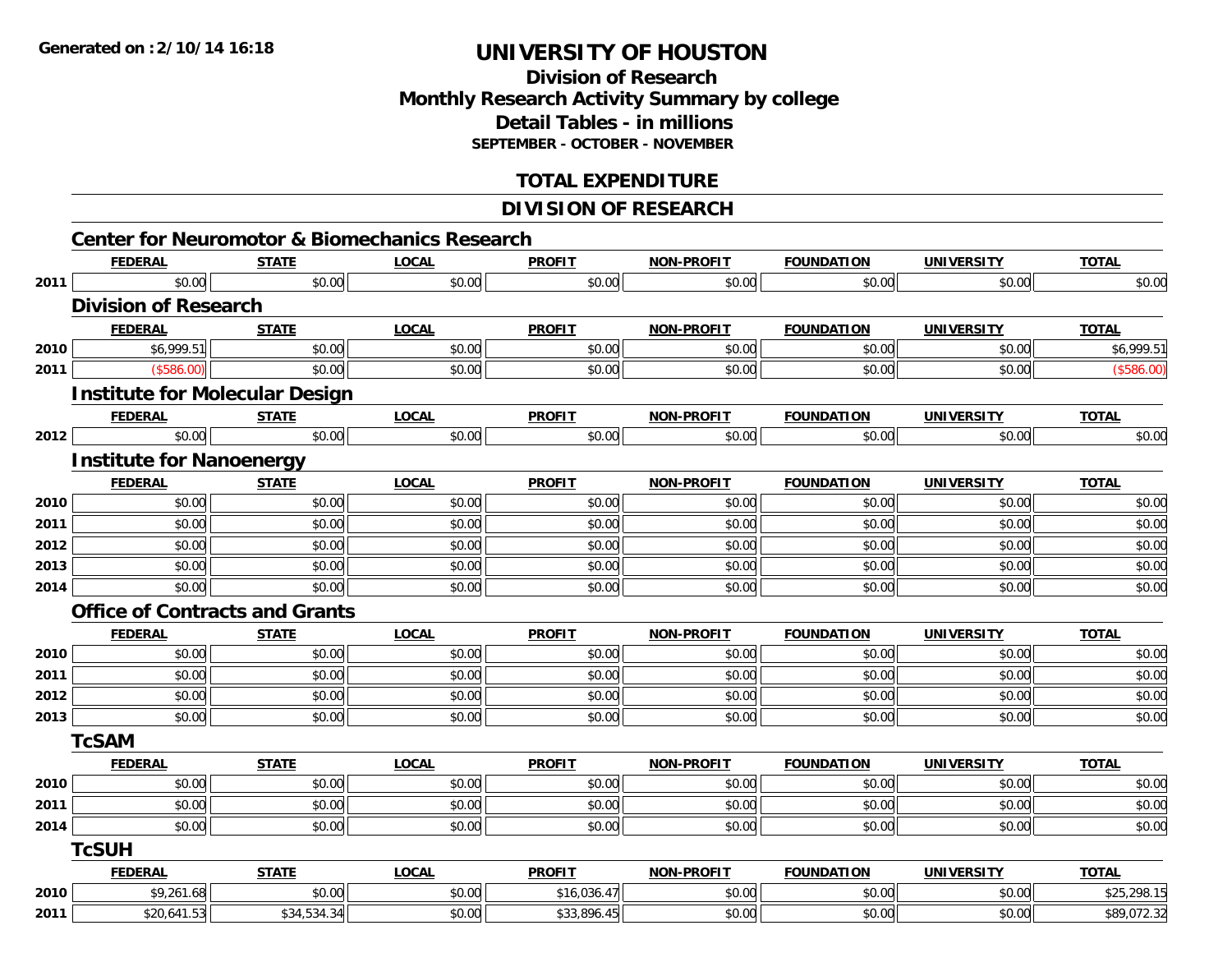## **Division of ResearchMonthly Research Activity Summary by college Detail Tables - in millions SEPTEMBER - OCTOBER - NOVEMBER**

### **TOTAL EXPENDITURE**

### **DIVISION OF RESEARCH**

|       | <b>TcSUH</b>   |                                      |              |               |                   |                   |                   |                |
|-------|----------------|--------------------------------------|--------------|---------------|-------------------|-------------------|-------------------|----------------|
|       | <b>FEDERAL</b> | <b>STATE</b>                         | <b>LOCAL</b> | <b>PROFIT</b> | <b>NON-PROFIT</b> | <b>FOUNDATION</b> | <b>UNIVERSITY</b> | <b>TOTAL</b>   |
| 2012  | \$29,452.97    | \$24,915.94                          | \$0.00       | \$47,814.44   | \$0.00            | \$0.00            | \$0.00            | \$102,183.35   |
| 2013  | \$727.31       | \$4,333.02                           | \$0.00       | \$14,253.77   | \$0.00            | \$0.00            | \$0.00            | \$19,314.10    |
| 2014  | \$82,572.30    | \$13,557.28                          | \$0.00       | \$18,026.64   | \$0.00            | \$0.00            | \$0.00            | \$114,156.22   |
|       |                | <b>Texas Obesity Research Center</b> |              |               |                   |                   |                   |                |
|       | <b>FEDERAL</b> | <b>STATE</b>                         | <b>LOCAL</b> | <b>PROFIT</b> | <b>NON-PROFIT</b> | <b>FOUNDATION</b> | <b>UNIVERSITY</b> | <b>TOTAL</b>   |
| 2010  | \$0.00         | \$0.00                               | \$0.00       | \$0.00        | \$0.00            | \$0.00            | \$0.00            | \$0.00         |
| 2011  | \$0.00         | \$0.00                               | \$0.00       | \$0.00        | \$0.00            | \$0.00            | \$0.00            | \$0.00         |
| 2012  | \$0.00         | \$0.00                               | \$0.00       | \$0.00        | \$0.00            | \$0.00            | \$0.00            | \$0.00         |
| 2013  | \$0.00         | \$0.00                               | \$0.00       | \$0.00        | \$0.00            | \$0.00            | \$0.00            | \$0.00         |
| 2014  | \$0.00         | \$0.00                               | \$0.00       | \$0.00        | \$0.00            | \$0.00            | \$0.00            | \$0.00         |
|       | <b>TIMES</b>   |                                      |              |               |                   |                   |                   |                |
|       | <b>FEDERAL</b> | <b>STATE</b>                         | <b>LOCAL</b> | <b>PROFIT</b> | <b>NON-PROFIT</b> | <b>FOUNDATION</b> | <b>UNIVERSITY</b> | <b>TOTAL</b>   |
| 2010  | \$157,636.95   | \$1,330,886.58                       | \$0.00       | \$0.00        | \$0.00            | \$0.00            | (\$530.24)        | \$1,487,993.29 |
| 2011  | \$178,419.07   | \$1,481.05                           | \$0.00       | \$0.00        | \$0.00            | \$0.00            | \$0.00            | \$179,900.12   |
| 2012  | \$400,006.74   | \$0.01                               | \$0.00       | \$0.00        | \$0.00            | \$0.00            | \$0.00            | \$400,006.75   |
| 2013  | \$753,506.61   | (\$759.74)                           | \$0.00       | \$0.00        | \$0.00            | \$0.00            | \$0.00            | \$752,746.87   |
| 2014  | \$617,894.01   | \$4,153.22                           | \$0.00       | \$0.00        | \$0.00            | \$0.00            | \$0.00            | \$622,047.23   |
| Total | \$2,378,475.82 | \$1,429,557.30                       | \$0.00       | \$199,062.14  | \$0.00            | \$0.00            | (\$530.24)        | \$4,006,565.02 |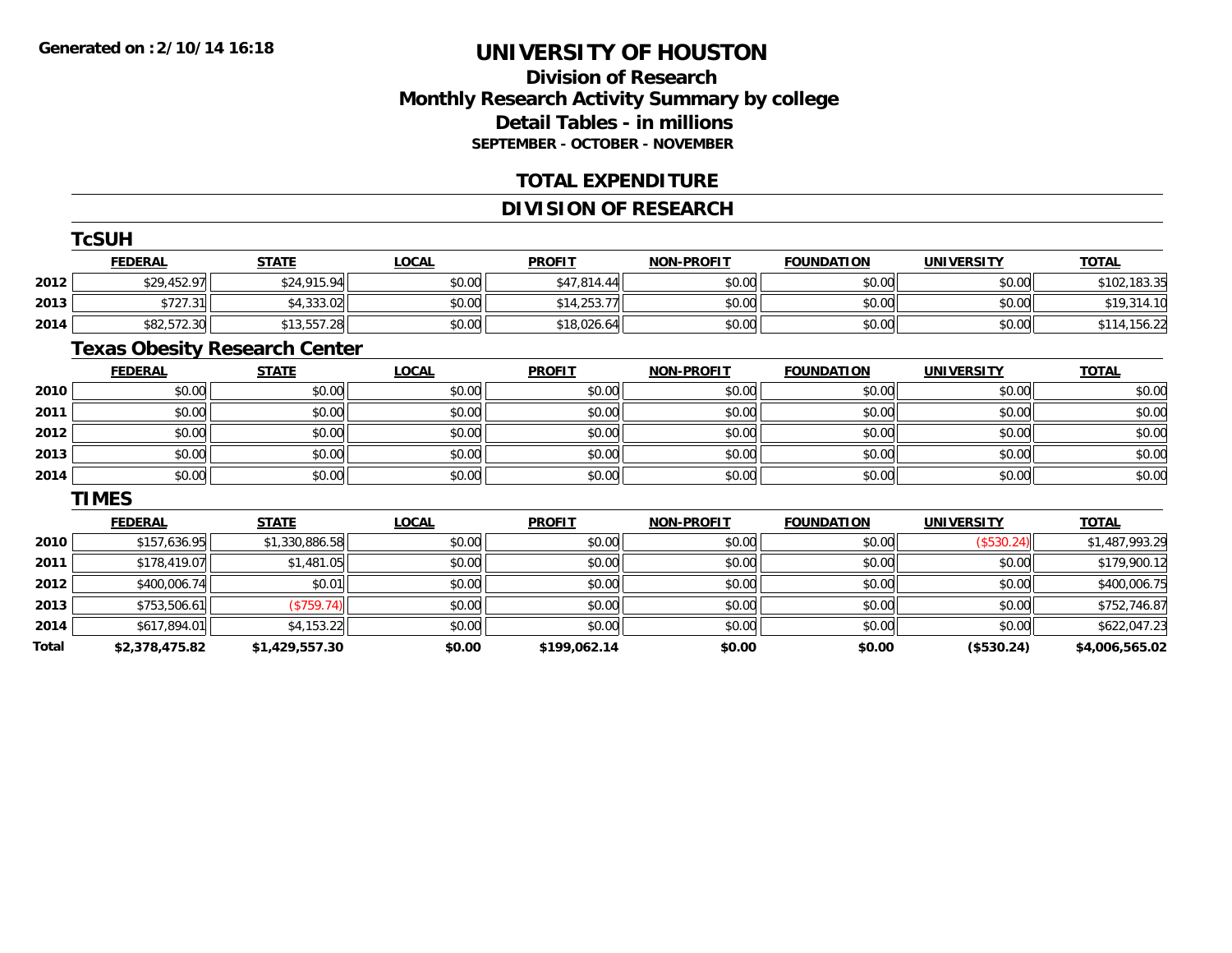### **Division of ResearchMonthly Research Activity Summary by college Detail Tables - in millionsSEPTEMBER - OCTOBER - NOVEMBER**

## **TOTAL EXPENDITURE**

### **GRADUATE COLLEGE OF SOCIAL WORK**

## **Center for Drug and Social Policy Research**

|      | <b>FEDERAL</b> | <b>STATE</b>                                      | <b>LOCAL</b>                                                | <b>PROFIT</b> | <b>NON-PROFIT</b> | <b>FOUNDATION</b> | <b>UNIVERSITY</b> | <b>TOTAL</b> |
|------|----------------|---------------------------------------------------|-------------------------------------------------------------|---------------|-------------------|-------------------|-------------------|--------------|
| 2010 | \$0.00         | \$0.00                                            | \$0.00                                                      | \$0.00        | \$0.00            | \$0.00            | \$0.00            | \$0.00       |
| 2011 | \$0.00         | \$0.00                                            | \$0.00                                                      | \$0.00        | \$0.00            | \$0.00            | \$0.00            | \$0.00       |
| 2012 | \$0.00         | \$0.00                                            | \$0.00                                                      | \$0.00        | \$0.00            | \$0.00            | \$0.00            | \$0.00       |
| 2013 | \$0.00         | \$0.00                                            | \$0.00                                                      | \$0.00        | \$0.00            | \$0.00            | \$0.00            | \$0.00       |
| 2014 | \$0.00         | \$0.00                                            | \$0.00                                                      | \$0.00        | \$0.00            | \$0.00            | \$0.00            | \$0.00       |
|      |                |                                                   | <b>Center for Health Equities &amp; Evaluation Research</b> |               |                   |                   |                   |              |
|      | <b>FEDERAL</b> | <b>STATE</b>                                      | <u>LOCAL</u>                                                | <b>PROFIT</b> | <b>NON-PROFIT</b> | <b>FOUNDATION</b> | <b>UNIVERSITY</b> | <b>TOTAL</b> |
| 2012 | \$33,114.96    | \$0.00                                            | \$0.00                                                      | \$0.00        | \$0.00            | \$0.00            | \$0.00            | \$33,114.96  |
| 2013 | \$147,369.93   | \$0.00                                            | \$0.00                                                      | \$0.00        | \$0.00            | \$0.00            | \$42,000.00       | \$189,369.93 |
| 2014 | \$30,057.82    | \$0.00                                            | \$0.00                                                      | \$0.00        | \$0.00            | \$0.00            | \$0.00            | \$30,057.82  |
|      |                | <b>Child &amp; Family for Innovative Research</b> |                                                             |               |                   |                   |                   |              |
|      | <b>FEDERAL</b> | <b>STATE</b>                                      | <b>LOCAL</b>                                                | <b>PROFIT</b> | <b>NON-PROFIT</b> | <b>FOUNDATION</b> | <b>UNIVERSITY</b> | <b>TOTAL</b> |
| 2010 | \$478,996.46   | \$178,853.72                                      | \$0.00                                                      | \$0.00        | \$3,652.62        | \$683.20          | \$0.00            | \$662,186.01 |
| 2011 | \$376,848.25   | \$14,066.62                                       | \$0.00                                                      | \$0.00        | \$0.00            | \$21,644.17       | \$0.00            | \$412,559.04 |
| 2012 | \$294,470.08   | (\$107.66)                                        | \$0.00                                                      | \$9,375.69    | \$0.00            | \$20,553.95       | \$182.28          | \$324,474.34 |

## **Community Projects - Social Work**

|      | <b>FEDERAL</b>            | <b>STATE</b> | <u>LOCAL</u> | <b>PROFIT</b> | <b>NON-PROFIT</b> | <b>FOUNDATION</b> | <b>UNIVERSITY</b> | <b>TOTAL</b> |
|------|---------------------------|--------------|--------------|---------------|-------------------|-------------------|-------------------|--------------|
| 2010 | \$0.00                    | \$0.00       | \$0.00       | \$0.00        | \$0.00            | \$0.00            | \$0.00            | \$0.00       |
| 2011 | \$0.00                    | \$0.00       | \$0.00       | \$0.00        | \$0.00            | \$0.00            | \$0.00            | \$0.00       |
| 2012 | $0.454$ $0.7$<br>ا/3.151ھ | \$0.00       | \$0.00       | \$0.00        | \$0.00            | \$0.00            | \$0.00            | \$151.37     |
| 2013 | \$0.01)                   | \$0.00       | \$0.00       | \$0.00        | \$0.00            | \$0.00            | \$0.00            | (\$0.01)     |

**3** \$219,868.33 \$4,722.11 \$4,722.11 \$11,951.47 \$0.00 \$0.00 \$0.00 \$0.00 \$1,830.00 \$0.00 \$0.00 \$238,371.91

4 \$195,640.70|| \$13,665.77|| \$8,222.54|| \$11,395.67|| \$15,427.78|| \$28,412.93|| \$0.00|| \$272,765.39

#### **Dean, Social Work**

**2013**

**2014**

|      | <b>FEDERAL</b> | <b>STATE</b> | <b>LOCAL</b> | <b>PROFIT</b> | <b>NON-PROFIT</b> | <b>FOUNDATION</b> | <b>UNIVERSITY</b> | <b>TOTAL</b> |
|------|----------------|--------------|--------------|---------------|-------------------|-------------------|-------------------|--------------|
| 2010 | \$187,733.47   | \$0.00       | \$0.00       | \$0.00        | \$0.00            | \$0.00            | \$0.00            | \$187,733.47 |
| 2011 | \$172,419.90   | \$0.00       | \$0.00       | \$0.00        | \$0.00            | \$0.00            | \$0.00            | \$172,419.90 |
| 2012 | \$16,783.01    | \$0.00       | \$0.00       | \$0.00        | \$0.00            | \$0.00            | \$0.00            | \$16,783.01  |
| 2013 | \$17,787.82    | \$0.00       | \$0.00       | \$0.00        | \$0.00            | \$0.00            | \$0.00            | \$17,787.82  |
| 2014 | \$0.00         | \$0.00       | \$0.00       | \$0.00        | \$0.00            | \$0.00            | \$0.00            | \$0.00       |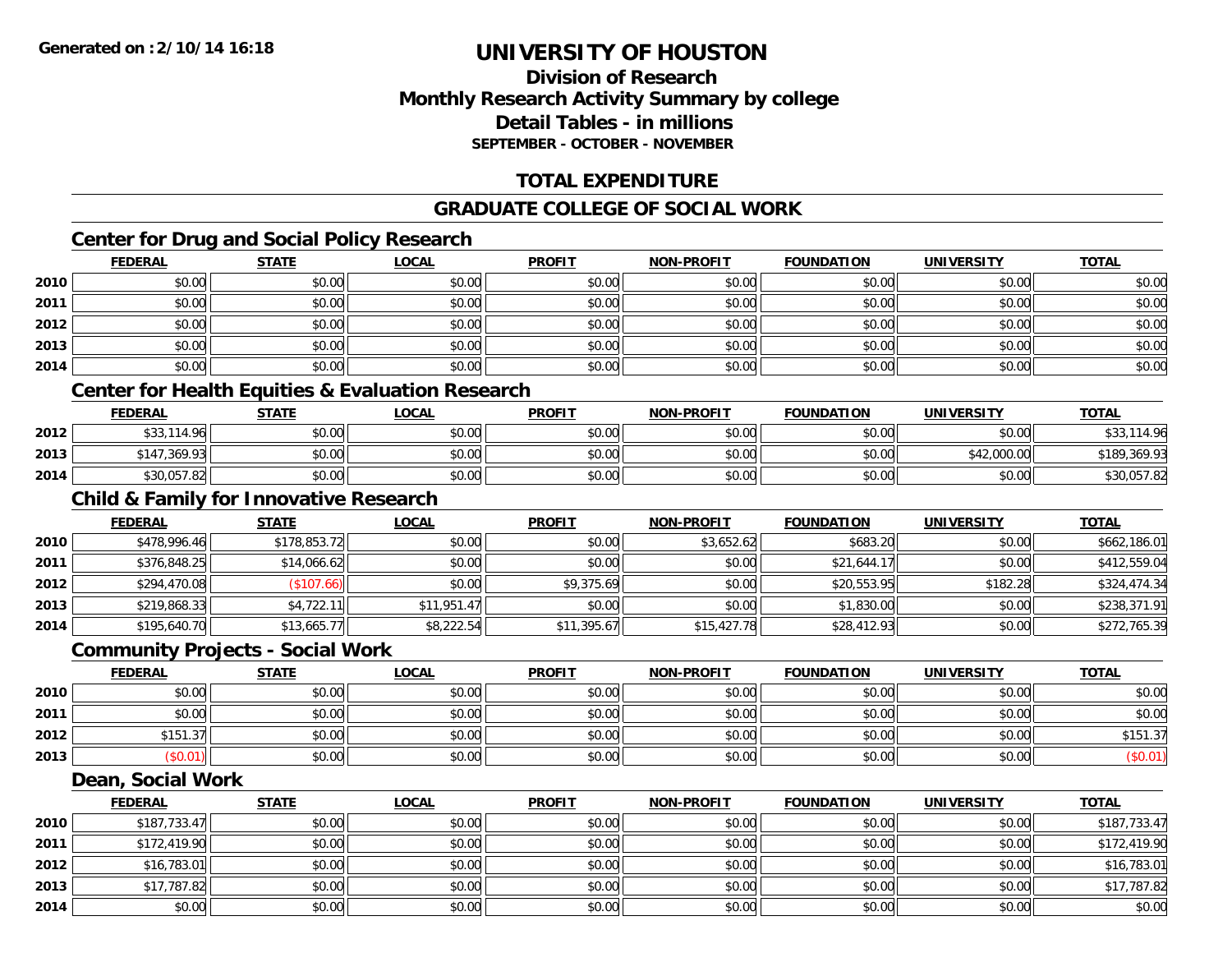### **Division of Research Monthly Research Activity Summary by college Detail Tables - in millions SEPTEMBER - OCTOBER - NOVEMBER**

### **TOTAL EXPENDITURE**

#### **GRADUATE COLLEGE OF SOCIAL WORK**

## **Office for Drug SPR**

|       | <b>FEDERAL</b> | <b>STATE</b> | <b>LOCAL</b> | <b>PROFIT</b> | <b>NON-PROFIT</b> | <b>FOUNDATION</b> | <b>UNIVERSITY</b> | <b>TOTAL</b>   |
|-------|----------------|--------------|--------------|---------------|-------------------|-------------------|-------------------|----------------|
| 2010  | \$0.00         | \$0.00       | \$0.00       | \$0.00        | \$0.00            | \$0.00            | \$0.00            | \$0.00         |
| 2011  | \$0.00         | \$0.00       | \$0.00       | \$0.00        | \$0.00            | \$0.00            | \$0.00            | \$0.00         |
| 2012  | \$0.00         | \$0.00       | \$0.00       | \$0.00        | \$0.00            | \$0.00            | \$0.00            | \$0.00         |
| 2013  | \$0.00         | \$0.00       | \$0.00       | \$0.00        | \$0.00            | \$0.00            | \$0.00            | \$0.00         |
| 2014  | \$0.00         | \$0.00       | \$0.00       | \$0.00        | \$0.00            | \$0.00            | \$0.00            | \$0.00         |
| Total | \$2,171,242.10 | \$211,200.56 | \$20,174.01  | \$20,771.36   | \$19,080.40       | \$73,124.26       | \$42,182.28       | \$2,557,774.97 |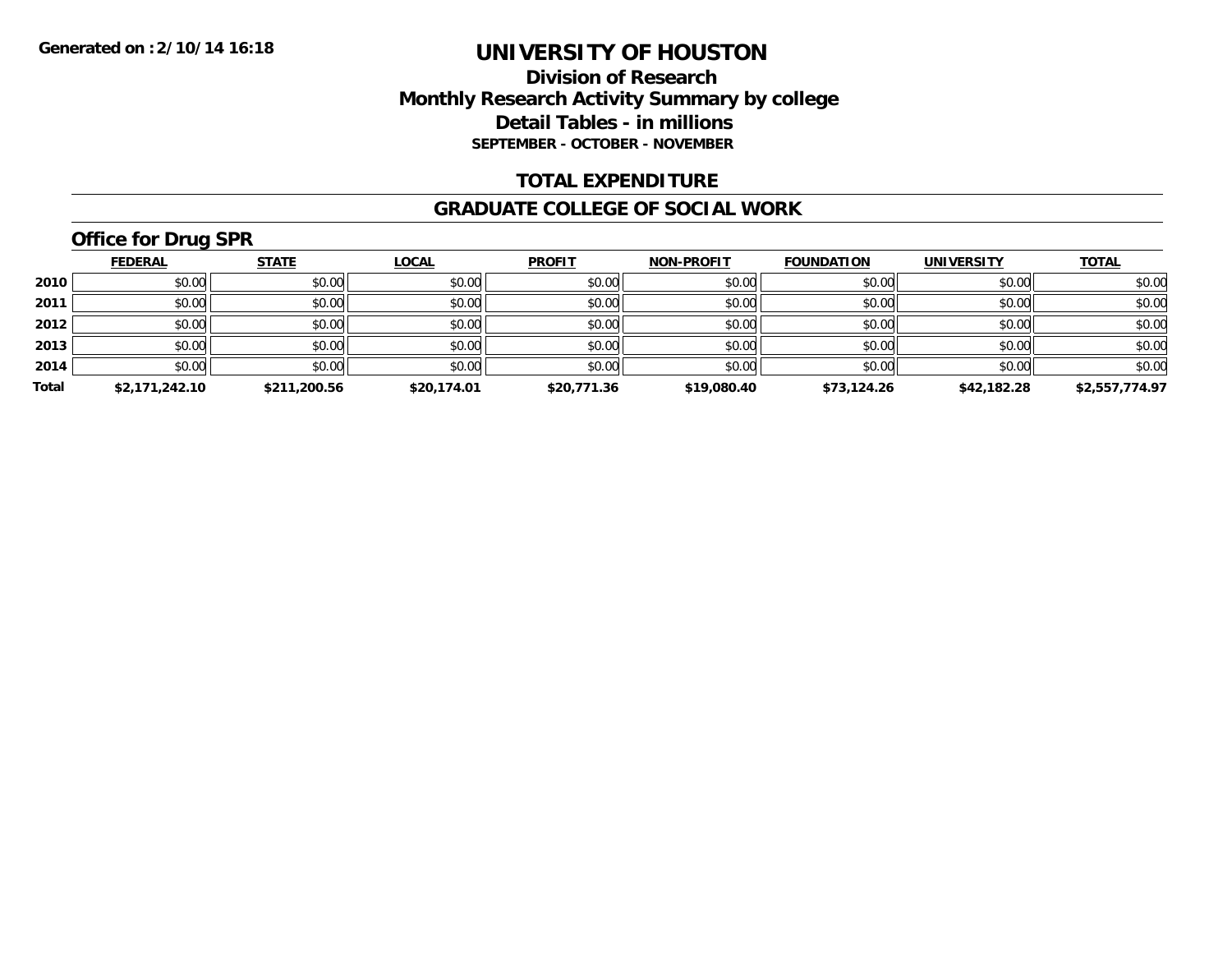### **Division of Research Monthly Research Activity Summary by college Detail Tables - in millions SEPTEMBER - OCTOBER - NOVEMBER**

### **TOTAL EXPENDITURE**

#### **HILTON COLLEGE OF HOTEL AND RESTAURANT MANAGEMENT**

### **Hotel and Restaurant Management**

|       | <b>FEDERAL</b> | <b>STATE</b> | <b>LOCAL</b> | <b>PROFIT</b> | <b>NON-PROFIT</b> | <b>FOUNDATION</b> | <b>UNIVERSITY</b> | <b>TOTAL</b> |
|-------|----------------|--------------|--------------|---------------|-------------------|-------------------|-------------------|--------------|
| 2010  | \$0.00         | \$30,479.55  | \$0.00       | \$0.00        | \$0.00            | \$0.00            | \$0.00            | \$30,479.55  |
| 2011  | \$0.00         | \$8,870.31   | \$0.00       | \$1,065.30    | \$0.00            | \$0.00            | \$0.00            | \$9,935.61   |
| 2012  | \$9,452.75     | \$77,325.14  | \$0.00       | \$0.00        | \$2,222.89        | \$0.00            | \$0.00            | \$89,000.78  |
| 2013  | \$10,538.25    | \$10,382.24  | \$0.00       | \$0.00        | \$0.00            | \$0.00            | \$0.00            | \$20,920.49  |
| 2014  | \$37,295.10    | \$7,149.61   | \$0.00       | \$0.00        | \$0.00            | \$689.30          | \$0.00            | \$45,134.01  |
| Total | \$57,286.10    | \$134,206.85 | \$0.00       | \$1,065.30    | \$2,222.89        | \$689.30          | \$0.00            | \$195,470.44 |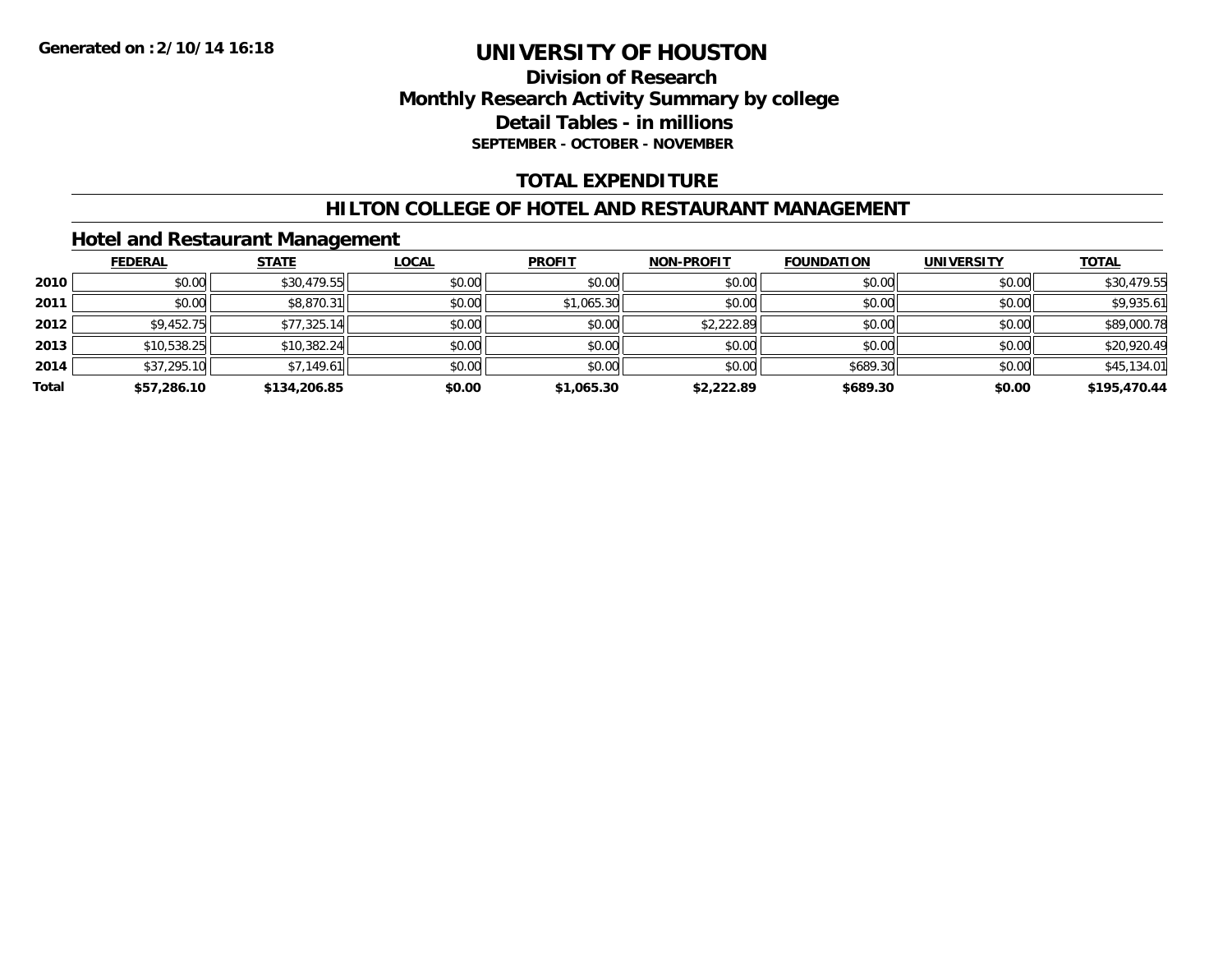### **Division of Research Monthly Research Activity Summary by college Detail Tables - in millions SEPTEMBER - OCTOBER - NOVEMBER**

#### **TOTAL EXPENDITURE**

#### **HONORS COLLEGE**

## **Dean, Honors College**

|       | <b>FEDERAL</b> | <b>STATE</b> | <b>LOCAL</b> | <b>PROFIT</b> | <b>NON-PROFIT</b> | <b>FOUNDATION</b> | <b>UNIVERSITY</b> | <b>TOTAL</b> |
|-------|----------------|--------------|--------------|---------------|-------------------|-------------------|-------------------|--------------|
| 2010  | \$7,235.21     | \$0.00       | \$0.00       | \$0.00        | \$0.00            | \$0.00            | \$0.00            | \$7,235.21   |
| 2012  | \$10,574.31    | \$0.00       | \$0.00       | \$0.00        | \$3,646.28        | \$0.00            | \$0.00            | \$14,220.59  |
| 2013  | \$11,609.55    | \$0.00       | \$0.00       | \$0.00        | \$6,763.39        | \$0.00            | \$0.00            | \$18,372.93  |
| 2014  | \$2,694.74     | \$0.00       | \$0.00       | \$0.00        | \$6,287.          | \$3,830.84        | \$0.00            | \$12,813.29  |
| Total | \$32,113.81    | \$0.00       | \$0.00       | \$0.00        | \$16,697.37       | \$3,830.84        | \$0.00            | \$52,642.02  |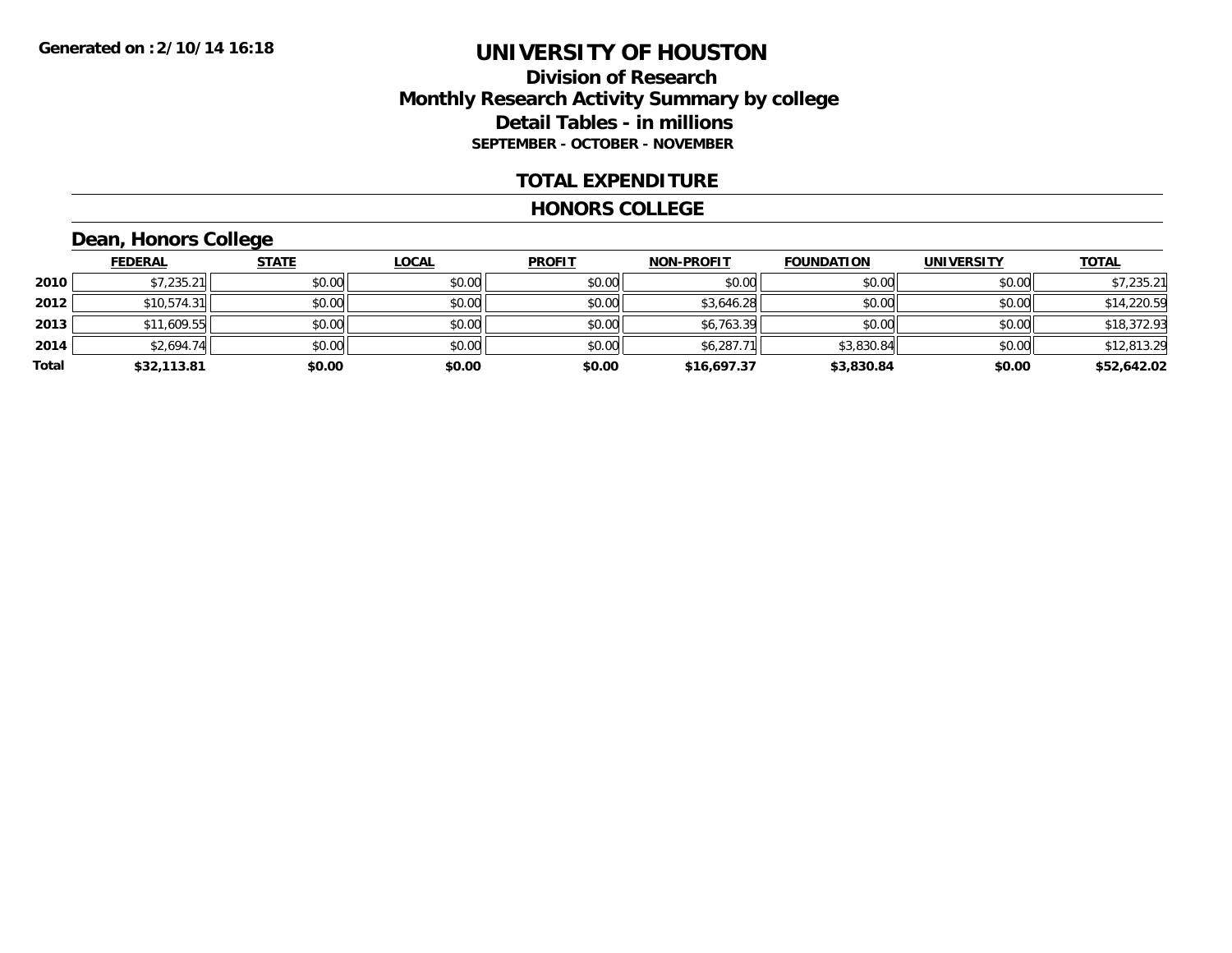### **Division of Research Monthly Research Activity Summary by college Detail Tables - in millions SEPTEMBER - OCTOBER - NOVEMBER**

#### **TOTAL EXPENDITURE**

#### **LIBRARY**

## **Administration, Library**

|       |                | __           |              |               |                   |                   |                   |              |
|-------|----------------|--------------|--------------|---------------|-------------------|-------------------|-------------------|--------------|
|       | <b>FEDERAL</b> | <b>STATE</b> | <b>LOCAL</b> | <b>PROFIT</b> | <b>NON-PROFIT</b> | <b>FOUNDATION</b> | <b>UNIVERSITY</b> | <b>TOTAL</b> |
| 2010  | \$5,491.02     | \$0.00       | \$0.00       | \$0.00        | \$0.00            | \$0.00            | \$0.00            | \$5,491.02   |
| 2011  | \$3,956.43     | \$0.00       | \$0.00       | \$0.00        | \$0.00            | \$0.00            | \$0.00            | \$3,956.43   |
| 2012  | \$43.40        | \$0.00       | \$0.00       | \$0.00        | \$0.00            | \$0.00            | \$0.00            | \$43.40      |
| 2013  | \$0.00         | \$0.00       | \$0.00       | \$0.00        | \$0.00            | \$0.00            | \$0.00            | \$0.00       |
| 2014  | \$0.00         | \$0.00       | \$0.00       | \$0.00        | \$0.00            | \$0.00            | \$0.00            | \$0.00       |
| Total | \$9,490.85     | \$0.00       | \$0.00       | \$0.00        | \$0.00            | \$0.00            | \$0.00            | \$9,490.85   |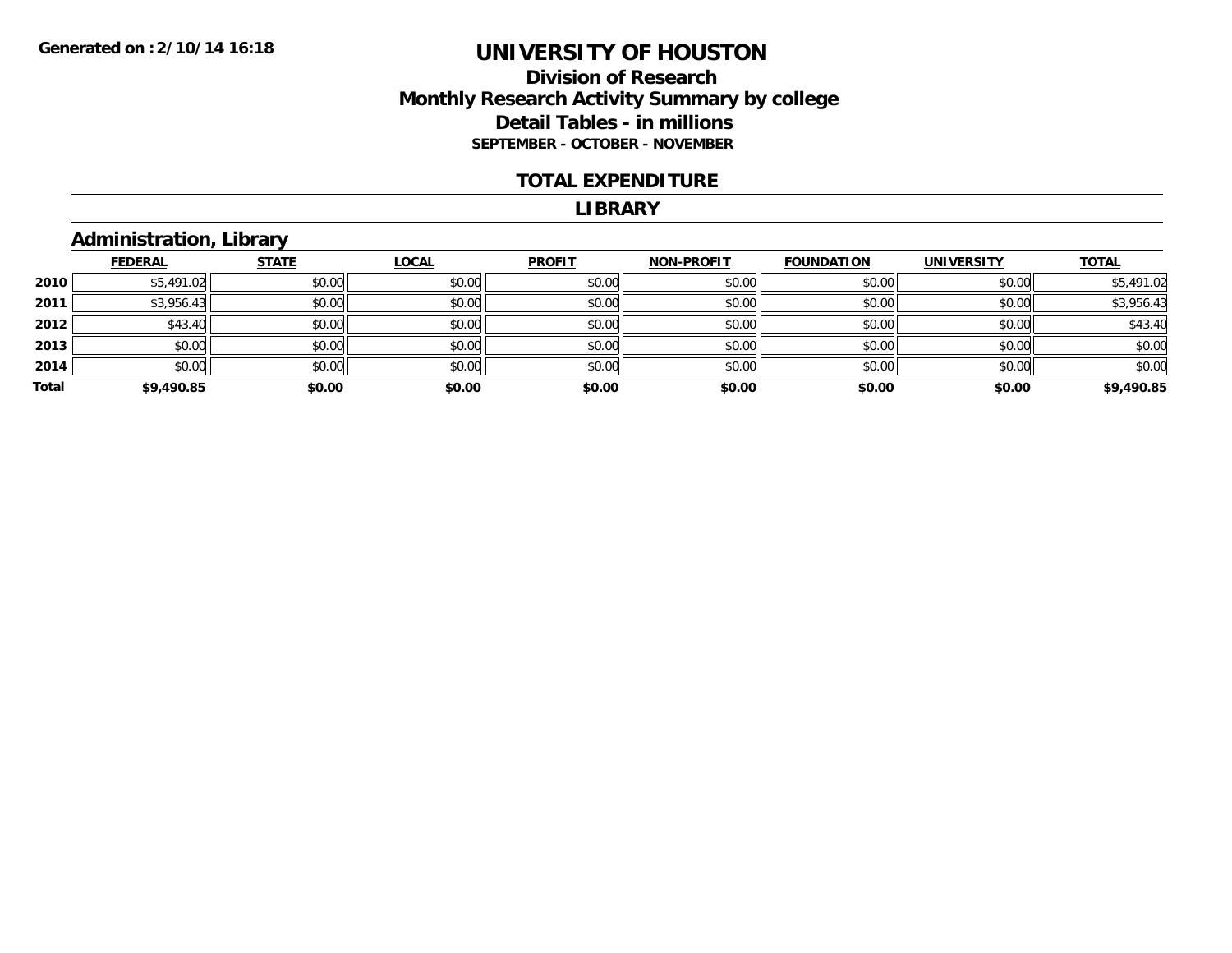### **Division of Research Monthly Research Activity Summary by college Detail Tables - in millions SEPTEMBER - OCTOBER - NOVEMBER**

#### **TOTAL EXPENDITURE**

#### **PRESIDENT**

### **Office of the President**

|       | <b>FEDERAL</b> | <b>STATE</b> | <b>LOCAL</b> | <b>PROFIT</b> | <b>NON-PROFIT</b> | <b>FOUNDATION</b> | <b>UNIVERSITY</b> | <b>TOTAL</b> |
|-------|----------------|--------------|--------------|---------------|-------------------|-------------------|-------------------|--------------|
| 2010  | \$0.00         | \$0.00       | \$0.00       | \$0.00        | \$0.00            | \$0.00            | \$0.00            | \$0.00       |
| 2011  | \$0.00         | \$0.00       | \$0.00       | \$0.00        | \$0.00            | \$0.00            | \$0.00            | \$0.00       |
| 2012  | \$0.00         | \$0.00       | \$0.00       | \$0.00        | \$0.00            | \$0.00            | \$0.00            | \$0.00       |
| 2013  | \$0.00         | \$0.00       | \$0.00       | \$0.00        | \$0.00            | \$0.00            | \$0.00            | \$0.00       |
| 2014  | \$0.00         | \$0.00       | \$0.00       | \$0.00        | \$0.00            | \$0.00            | \$0.00            | \$0.00       |
| Total | \$0.00         | \$0.00       | \$0.00       | \$0.00        | \$0.00            | \$0.00            | \$0.00            | \$0.00       |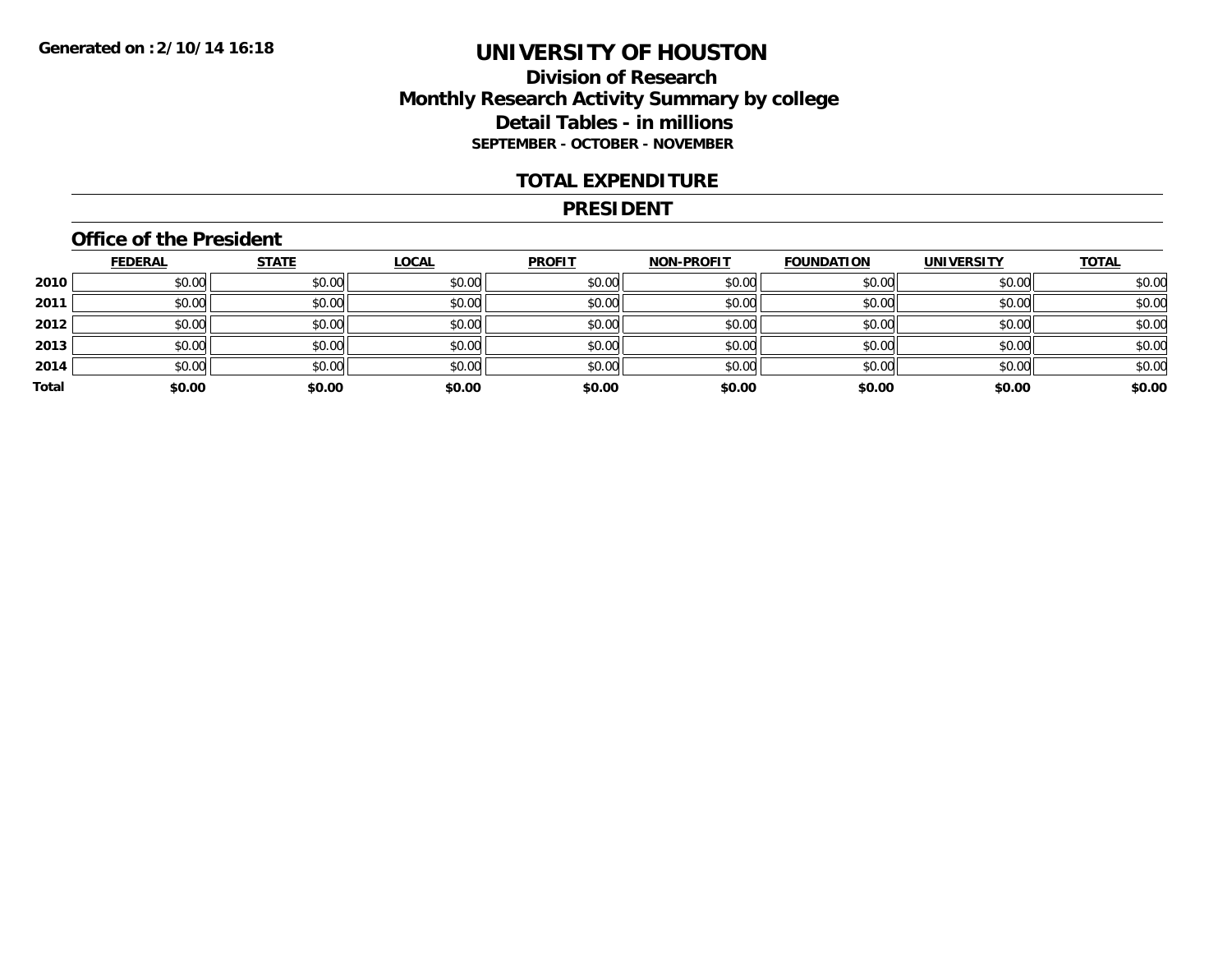### **Division of Research Monthly Research Activity Summary by college Detail Tables - in millions SEPTEMBER - OCTOBER - NOVEMBER**

### **TOTAL EXPENDITURE**

#### **SENIOR V.P. FOR ACADEMIC AFFAIRS AND PROVOST**

|      | <b>Continuing Education</b>             |              |                                                     |               |                   |                   |                   |              |
|------|-----------------------------------------|--------------|-----------------------------------------------------|---------------|-------------------|-------------------|-------------------|--------------|
|      | <b>FEDERAL</b>                          | <b>STATE</b> | <b>LOCAL</b>                                        | <b>PROFIT</b> | <b>NON-PROFIT</b> | <b>FOUNDATION</b> | <b>UNIVERSITY</b> | <b>TOTAL</b> |
| 2011 | \$0.00                                  | \$1,068.06   | \$0.00                                              | \$0.00        | \$0.00            | \$0.00            | \$0.00            | \$1,068.06   |
|      | <b>KUHF - Radio</b>                     |              |                                                     |               |                   |                   |                   |              |
|      | <b>FEDERAL</b>                          | <b>STATE</b> | <b>LOCAL</b>                                        | <b>PROFIT</b> | <b>NON-PROFIT</b> | <b>FOUNDATION</b> | <b>UNIVERSITY</b> | <b>TOTAL</b> |
| 2010 | \$11,640.00                             | \$0.00       | \$0.00                                              | \$0.00        | \$0.00            | \$0.00            | \$0.00            | \$11,640.00  |
| 2012 | \$8,449.00                              | \$10,153.66  | \$0.00                                              | \$0.00        | (\$233.11)        | \$0.00            | \$0.00            | \$18,369.55  |
|      | <b>Learning and Assessment Services</b> |              |                                                     |               |                   |                   |                   |              |
|      | <b>FEDERAL</b>                          | <b>STATE</b> | <b>LOCAL</b>                                        | <b>PROFIT</b> | <b>NON-PROFIT</b> | <b>FOUNDATION</b> | <b>UNIVERSITY</b> | <b>TOTAL</b> |
| 2010 | \$89,112.56                             | \$27,425.29  | \$0.00                                              | \$0.00        | \$16,371.87       | \$890.04          | \$0.00            | \$133,799.76 |
| 2011 | \$83,752.59                             | \$30,943.20  | \$0.00                                              | \$0.00        | \$16,640.88       | \$2,593.80        | \$0.00            | \$133,930.47 |
| 2012 | \$78,825.15                             | \$34,308.80  | \$0.00                                              | \$0.00        | \$17,355.59       | \$0.00            | \$0.00            | \$130,489.54 |
| 2013 | \$96,927.37                             | \$30,405.41  | \$0.00                                              | \$0.00        | (\$539.58)        | \$0.00            | \$0.00            | \$126,793.20 |
| 2014 | \$98,808.92                             | \$29,983.99  | \$0.00                                              | \$0.00        | \$0.00            | \$0.00            | \$0.00            | \$128,792.91 |
|      | <b>Learning Support Services</b>        |              |                                                     |               |                   |                   |                   |              |
|      | <b>FEDERAL</b>                          | <b>STATE</b> | <b>LOCAL</b>                                        | <b>PROFIT</b> | <b>NON-PROFIT</b> | <b>FOUNDATION</b> | <b>UNIVERSITY</b> | <b>TOTAL</b> |
| 2012 | \$0.00                                  | \$0.00       | \$0.00                                              | \$0.00        | \$0.00            | \$0.00            | \$0.00            | \$0.00       |
| 2013 | \$0.00                                  | \$0.00       | \$0.00                                              | \$0.00        | \$0.00            | \$0.00            | \$0.00            | \$0.00       |
|      | <b>Office of Admissions</b>             |              |                                                     |               |                   |                   |                   |              |
|      | <b>FEDERAL</b>                          | <b>STATE</b> | <b>LOCAL</b>                                        | <b>PROFIT</b> | <b>NON-PROFIT</b> | <b>FOUNDATION</b> | <b>UNIVERSITY</b> | <b>TOTAL</b> |
| 2011 | \$0.00                                  | \$0.00       | \$0.00                                              | \$0.00        | \$0.00            | \$0.00            | \$0.00            | \$0.00       |
| 2012 | \$0.00                                  | \$0.00       | \$0.00                                              | \$0.00        | \$0.00            | \$0.00            | \$0.00            | \$0.00       |
| 2013 | \$0.00                                  | \$0.00       | \$0.00                                              | \$0.00        | \$0.00            | \$0.00            | \$0.00            | \$0.00       |
| 2014 | \$0.00                                  | \$0.00       | \$0.00                                              | \$0.00        | \$0.00            | \$0.00            | \$0.00            | \$0.00       |
|      |                                         |              | <b>Senior V.P. for Academic Affairs and Provost</b> |               |                   |                   |                   |              |
|      | <b>FEDERAL</b>                          | <b>STATE</b> | <b>LOCAL</b>                                        | <b>PROFIT</b> | <b>NON-PROFIT</b> | <b>FOUNDATION</b> | <b>UNIVERSITY</b> | <b>TOTAL</b> |
| 2012 | \$0.00                                  | \$0.00       | \$0.00                                              | \$0.00        | \$0.00            | \$0.00            | \$0.00            | \$0.00       |
| 2013 | \$0.00                                  | \$0.00       | \$0.00                                              | \$0.00        | \$0.00            | \$0.00            | \$0.00            | \$0.00       |
| 2014 | \$0.00                                  | \$0.00       | \$0.00                                              | \$38,767.38   | \$0.00            | \$0.00            | \$0.00            | \$38,767.38  |
|      | <b>Undergraduate Scholars</b>           |              |                                                     |               |                   |                   |                   |              |
|      | <b>FEDERAL</b>                          | <b>STATE</b> | <b>LOCAL</b>                                        | <b>PROFIT</b> | <b>NON-PROFIT</b> | <b>FOUNDATION</b> | <b>UNIVERSITY</b> | <b>TOTAL</b> |
| 2011 | \$0.00                                  | \$2,509.41   | \$0.00                                              | \$0.00        | \$0.00            | \$0.00            | \$0.00            | \$2,509.41   |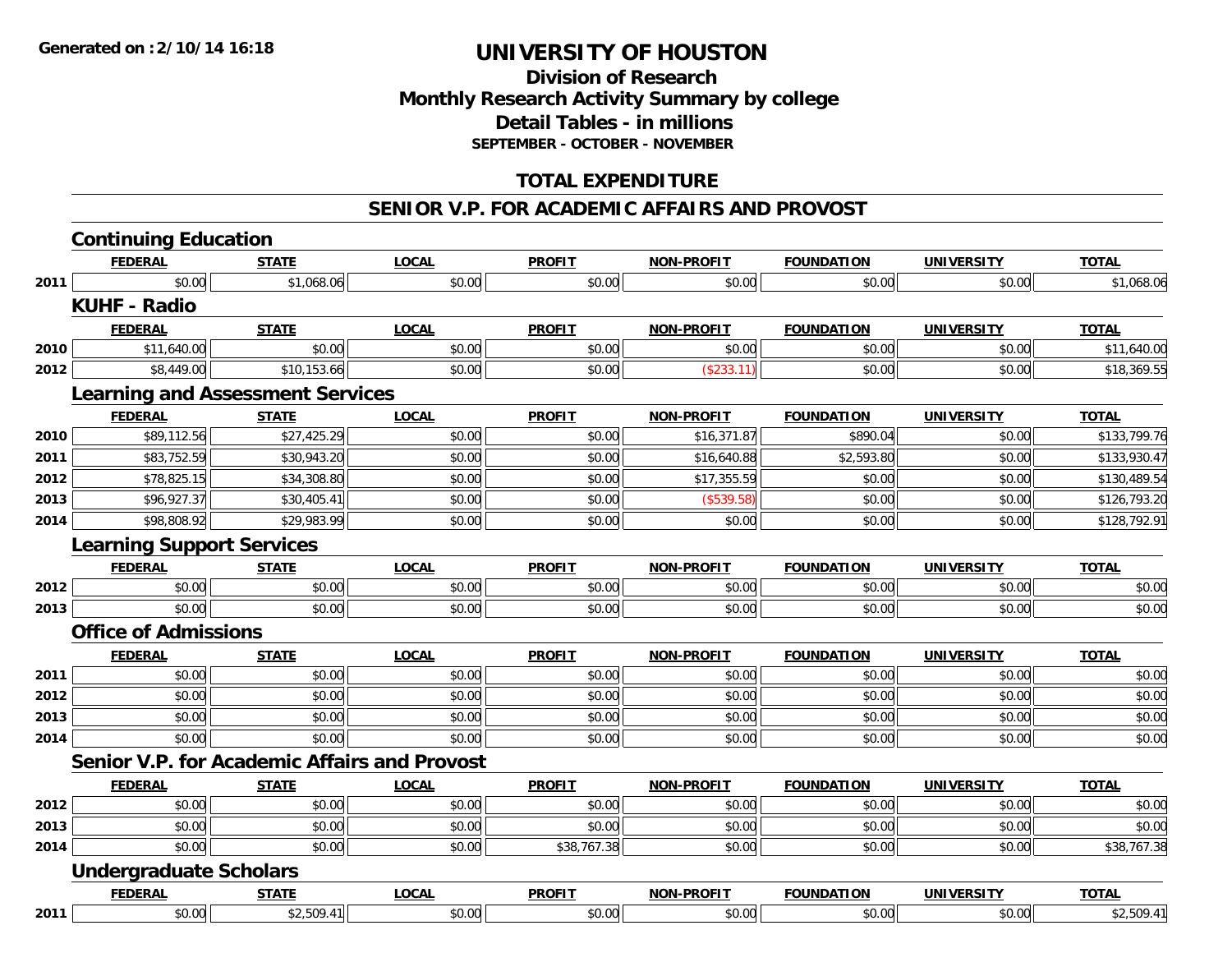### **Division of Research Monthly Research Activity Summary by college Detail Tables - in millions SEPTEMBER - OCTOBER - NOVEMBER**

### **TOTAL EXPENDITURE**

#### **SENIOR V.P. FOR ACADEMIC AFFAIRS AND PROVOST**

#### **Undergraduate Scholars**

|              | <b>FEDERAL</b>               | <b>STATE</b> | <b>LOCAL</b> | <b>PROFIT</b> | <b>NON-PROFIT</b> | <b>FOUNDATION</b> | <b>UNIVERSITY</b> | <b>TOTAL</b> |
|--------------|------------------------------|--------------|--------------|---------------|-------------------|-------------------|-------------------|--------------|
| 2013         | \$0.00                       | (\$1,897.20) | \$0.00       | \$0.00        | \$0.00            | \$0.00            | \$0.00            | (\$1,897.20) |
|              | <b>Undergraduate Studies</b> |              |              |               |                   |                   |                   |              |
|              | <b>FEDERAL</b>               | <b>STATE</b> | <b>LOCAL</b> | <b>PROFIT</b> | <b>NON-PROFIT</b> | <b>FOUNDATION</b> | <b>UNIVERSITY</b> | <b>TOTAL</b> |
| 2011         | \$0.00                       | \$0.00       | \$0.00       | \$0.00        | \$0.00            | \$0.00            | \$0.00            | \$0.00       |
| 2012         | \$0.00                       | \$0.00       | \$0.00       | \$0.00        | \$0.00            | \$0.00            | \$0.00            | \$0.00       |
| 2013         | \$0.00                       | \$0.00       | \$0.00       | \$0.00        | \$0.00            | \$0.00            | \$0.00            | \$0.00       |
| 2014         | \$0.00                       | \$0.00       | \$0.00       | \$0.00        | \$0.00            | \$0.00            | \$0.00            | \$0.00       |
| <b>Total</b> | \$467,515.59                 | \$164,900.62 | \$0.00       | \$38,767.38   | \$49,595.65       | \$3,483.84        | \$0.00            | \$724,263.08 |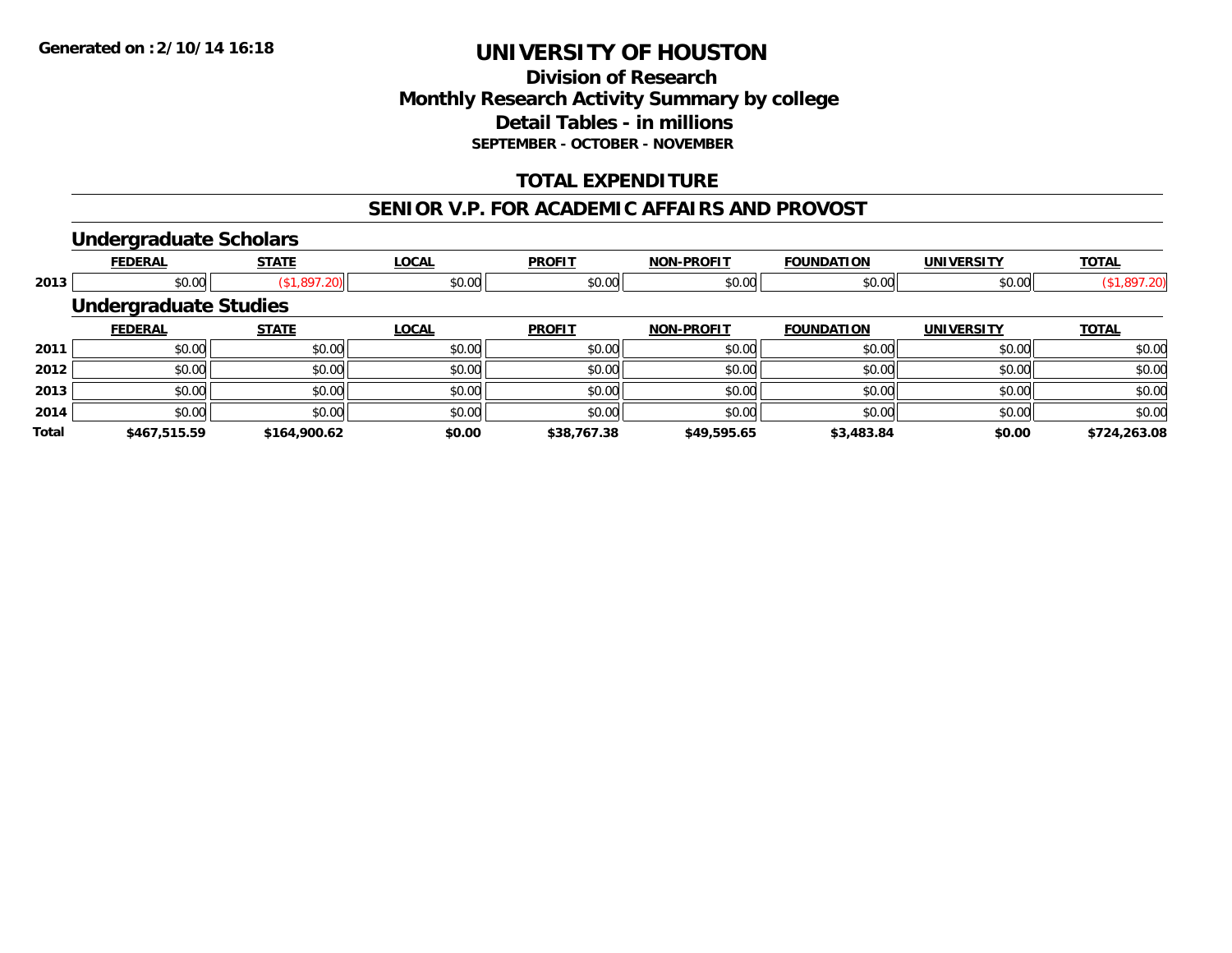## **Division of ResearchMonthly Research Activity Summary by college Detail Tables - in millions SEPTEMBER - OCTOBER - NOVEMBER**

### **TOTAL EXPENDITURE**

#### **UH LAW CENTER**

|       | Dean, Law      |              |              |               |                   |                   |                   |              |
|-------|----------------|--------------|--------------|---------------|-------------------|-------------------|-------------------|--------------|
|       | <b>FEDERAL</b> | <b>STATE</b> | <b>LOCAL</b> | <b>PROFIT</b> | <b>NON-PROFIT</b> | <b>FOUNDATION</b> | <b>UNIVERSITY</b> | <b>TOTAL</b> |
| 2010  | \$64,703.78    | \$0.00       | \$0.00       | \$0.00        | \$0.00            | \$0.00            | \$0.00            | \$64,703.78  |
| 2011  | \$9,881.17     | \$0.00       | \$0.00       | \$0.00        | \$0.00            | \$0.00            | \$0.00            | \$9,881.17   |
| 2013  | \$0.00         | \$0.00       | \$0.00       | \$0.00        | \$0.00            | \$0.00            | \$0.00            | \$0.00       |
|       | Law-UH         |              |              |               |                   |                   |                   |              |
|       | <b>FEDERAL</b> | <b>STATE</b> | <b>LOCAL</b> | <b>PROFIT</b> | <b>NON-PROFIT</b> | <b>FOUNDATION</b> | <b>UNIVERSITY</b> | <b>TOTAL</b> |
| 2010  | (\$1,069.01)   | \$197,954.06 | \$0.00       | \$0.00        | \$0.00            | \$0.00            | \$0.00            | \$196,885.05 |
| 2011  | \$13,613.97    | \$63,134.07  | \$0.00       | \$0.00        | \$0.00            | \$12,727.82       | \$0.00            | \$89,475.86  |
| 2012  | \$5,763.90     | \$68,989.37  | \$0.00       | \$0.00        | \$0.00            | \$16,617.32       | \$0.00            | \$91,370.59  |
| 2013  | \$90,725.09    | \$31,184.18  | \$0.00       | \$0.00        | \$0.00            | \$15,587.83       | \$0.00            | \$137,497.10 |
| 2014  | \$8,292.69     | \$36,209.20  | \$0.00       | \$0.00        | \$0.00            | \$440.40          | \$0.00            | \$44,942.29  |
| Total | \$191,911.59   | \$397,470.88 | \$0.00       | \$0.00        | \$0.00            | \$45,373.37       | \$0.00            | \$634,755.84 |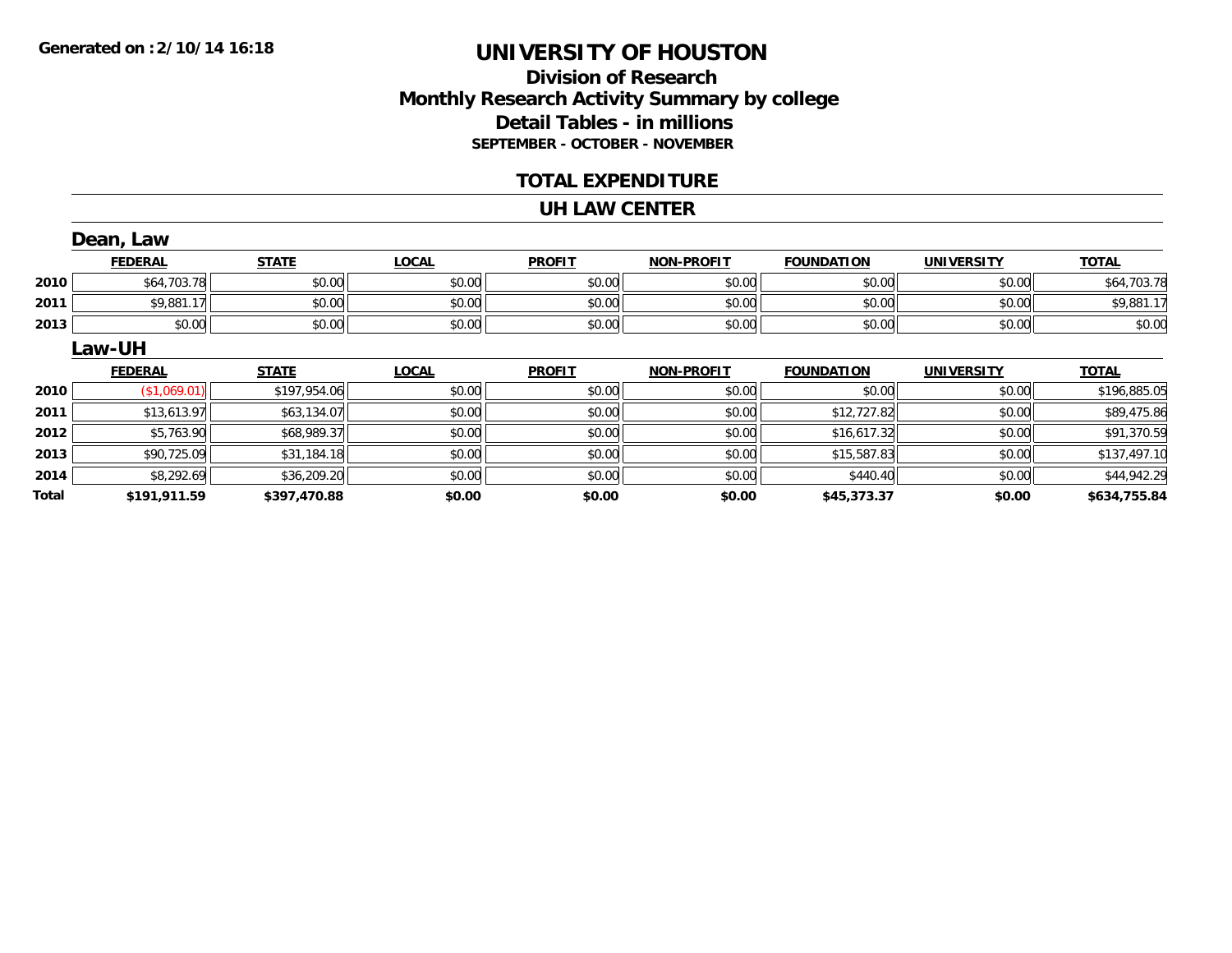### **Division of Research Monthly Research Activity Summary by college Detail Tables - in millions SEPTEMBER - OCTOBER - NOVEMBER**

#### **TOTAL EXPENDITURE**

#### **UH SYSTEM**

|              | <b>KUHT-TV</b> |              |              |               |                   |                   |                   |              |
|--------------|----------------|--------------|--------------|---------------|-------------------|-------------------|-------------------|--------------|
|              | <u>FEDERAL</u> | <b>STATE</b> | <u>LOCAL</u> | <b>PROFIT</b> | <b>NON-PROFIT</b> | <b>FOUNDATION</b> | <b>UNIVERSITY</b> | <b>TOTAL</b> |
| 2010         | \$0.00         | \$0.00       | \$0.00       | \$0.00        | \$25,467.00       | \$0.00            | \$0.00            | \$25,467.00  |
| 2012         | \$0.00         | \$0.00       | \$0.00       | \$0.00        | \$0.02            | \$0.00            | \$0.00            | \$0.02       |
| <b>Total</b> | \$0.00         | \$0.00       | \$0.00       | \$0.00        | \$25,467.02       | \$0.00            | \$0.00            | \$25,467.02  |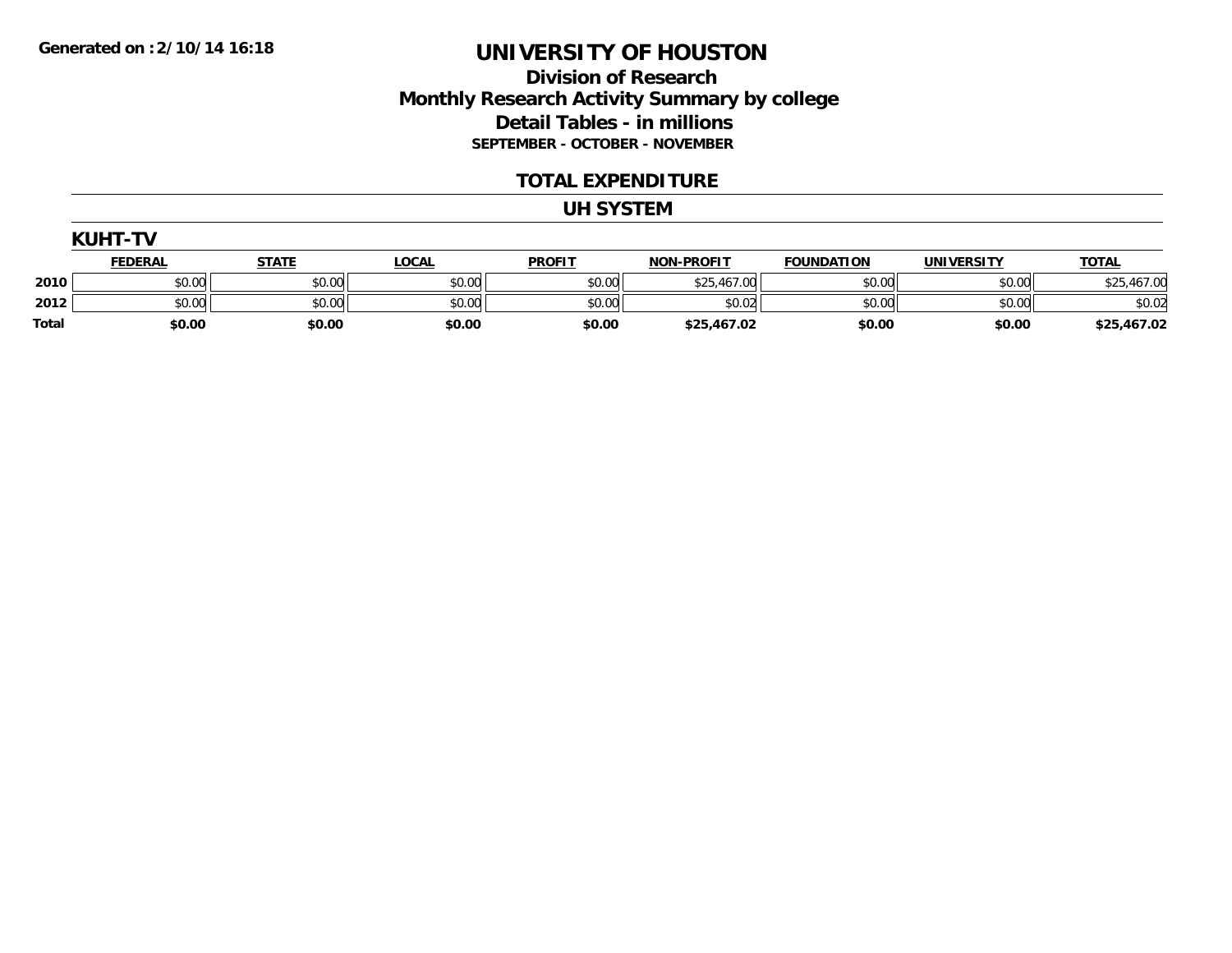### **Division of Research Monthly Research Activity Summary by college Detail Tables - in millions SEPTEMBER - OCTOBER - NOVEMBER**

#### **TOTAL EXPENDITURE**

#### **UKNOWN COLLEGE**

### **Unknown Department**

|       | <u>FEDERAL</u> | <b>STATE</b> | <b>LOCAL</b> | <b>PROFIT</b> | <b>NON-PROFIT</b> | <b>FOUNDATION</b> | <b>UNIVERSITY</b> | <b>TOTAL</b> |
|-------|----------------|--------------|--------------|---------------|-------------------|-------------------|-------------------|--------------|
| 2011  | \$0.00         | \$0.00       | \$0.00       | \$0.00        | \$0.00            | \$0.00            | \$0.00            | \$0.00       |
| 2012  | \$0.00         | \$0.00       | \$0.00       | \$0.00        | \$0.00            | \$0.00            | \$0.00            | \$0.00       |
| 2013  | \$0.00         | \$0.00       | \$0.00       | \$0.00        | \$0.00            | \$0.00            | \$0.00            | \$0.00       |
| 2014  | \$0.00         | \$0.00       | \$0.00       | \$0.00        | \$0.00            | \$0.00            | \$0.00            | \$0.00       |
| Total | \$0.00         | \$0.00       | \$0.00       | \$0.00        | \$0.00            | \$0.00            | \$0.00            | \$0.00       |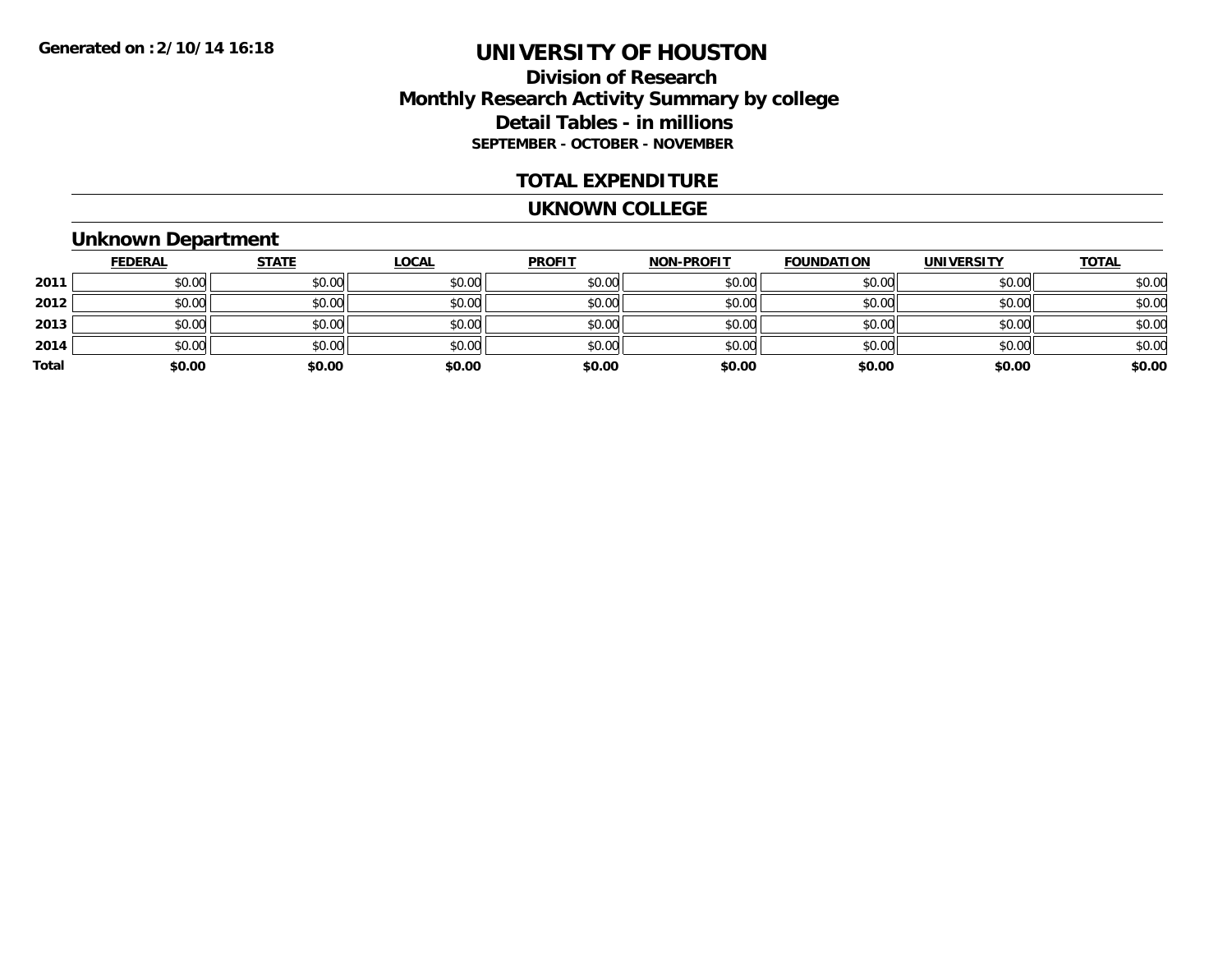**Total**

# **UNIVERSITY OF HOUSTON**

## **Division of ResearchMonthly Research Activity Summary by college Detail Tables - in millions SEPTEMBER - OCTOBER - NOVEMBER**

### **TOTAL EXPENDITURE**

### **VICE PRESIDENT FOR ADMINISTRATION**

|      | <b>Physical Plant</b>       |              |              |               |                   |                   |                   |              |
|------|-----------------------------|--------------|--------------|---------------|-------------------|-------------------|-------------------|--------------|
|      | <b>FEDERAL</b>              | <b>STATE</b> | <b>LOCAL</b> | <b>PROFIT</b> | <b>NON-PROFIT</b> | <b>FOUNDATION</b> | <b>UNIVERSITY</b> | <b>TOTAL</b> |
| 2010 | \$0.00                      | \$0.00       | \$0.00       | \$0.00        | \$0.00            | \$0.00            | \$0.00            | \$0.00       |
| 2012 | \$0.00                      | \$0.00       | \$0.00       | \$0.00        | \$0.00            | \$0.00            | \$0.00            | \$0.00       |
|      | <b>UH Police Department</b> |              |              |               |                   |                   |                   |              |
|      | <b>FEDERAL</b>              | <b>STATE</b> | <u>LOCAL</u> | <b>PROFIT</b> | <b>NON-PROFIT</b> | <b>FOUNDATION</b> | <b>UNIVERSITY</b> | <b>TOTAL</b> |
| 2014 | \$3,000.00                  | \$0.00       | \$0.00       | \$0.00        | \$0.00            | \$0.00            | \$0.00            | \$3,000.00   |

**\$3,000.00 \$0.00 \$0.00 \$0.00 \$0.00 \$0.00 \$0.00 \$3,000.00**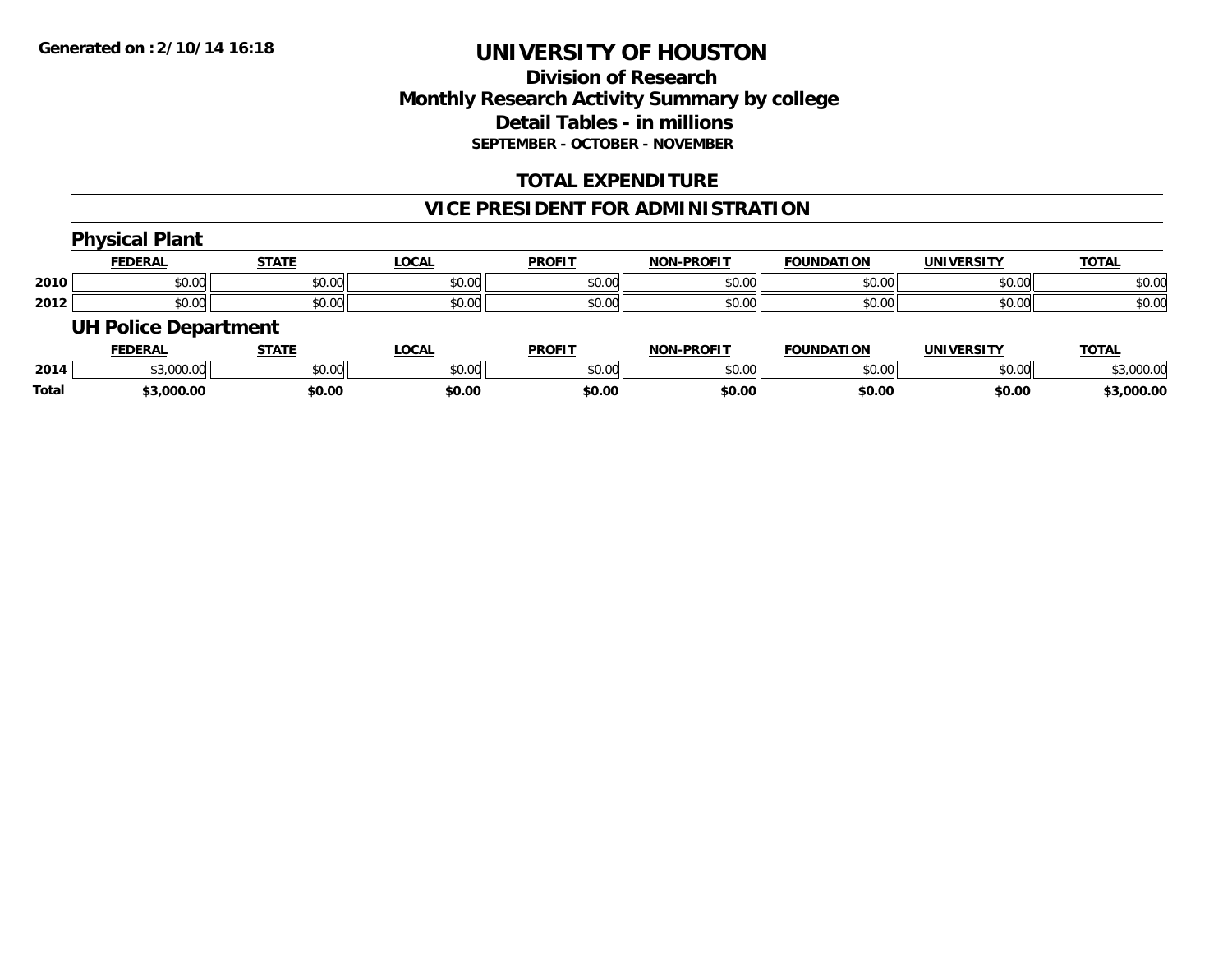### **Division of Research Monthly Research Activity Summary by college Detail Tables - in millions SEPTEMBER - OCTOBER - NOVEMBER**

### **TOTAL EXPENDITURE**

#### **VICE PRESIDENT FOR STUDENT AFFAIRS**

### **Childrens Learning Centers**

|       | <b>FEDERAL</b>               | <b>STATE</b>                           | <b>LOCAL</b> | <b>PROFIT</b> | <b>NON-PROFIT</b> | <b>FOUNDATION</b> | <b>UNIVERSITY</b> | <b>TOTAL</b> |
|-------|------------------------------|----------------------------------------|--------------|---------------|-------------------|-------------------|-------------------|--------------|
| 2014  | \$7,832.79                   | \$0.00                                 | \$0.00       | \$0.00        | \$0.00            | \$0.00            | \$0.00            | \$7,832.79   |
|       | <b>Dean, Student Affairs</b> |                                        |              |               |                   |                   |                   |              |
|       | <b>FEDERAL</b>               | <b>STATE</b>                           | <b>LOCAL</b> | <b>PROFIT</b> | <b>NON-PROFIT</b> | <b>FOUNDATION</b> | <b>UNIVERSITY</b> | <b>TOTAL</b> |
| 2010  | \$0.00                       | \$0.00                                 | \$0.00       | \$0.00        | \$0.00            | \$0.00            | \$0.00            | \$0.00       |
| 2011  | \$13,264.17                  | \$0.00                                 | \$0.00       | \$0.00        | \$0.00            | \$0.00            | \$0.00            | \$13,264.17  |
| 2012  | \$13,868.01                  | \$0.00                                 | \$0.00       | \$0.00        | \$0.00            | \$0.00            | \$0.00            | \$13,868.01  |
| 2013  | \$2,826.70                   | \$0.00                                 | \$0.00       | \$0.00        | \$0.00            | \$0.00            | \$0.00            | \$2,826.70   |
|       |                              | <b>Vice President, Student Affairs</b> |              |               |                   |                   |                   |              |
|       | <b>FEDERAL</b>               | <b>STATE</b>                           | <b>LOCAL</b> | <b>PROFIT</b> | <b>NON-PROFIT</b> | <b>FOUNDATION</b> | <b>UNIVERSITY</b> | <b>TOTAL</b> |
| 2010  | \$26,321.00                  | \$0.00                                 | \$0.00       | \$0.00        | \$0.00            | \$0.00            | \$0.00            | \$26,321.00  |
| 2011  | \$29,609.16                  | \$0.00                                 | \$0.00       | \$0.00        | \$0.00            | \$0.00            | \$0.00            | \$29,609.16  |
| 2012  | \$7,944.22                   | \$0.00                                 | \$0.00       | \$0.00        | \$0.00            | \$0.00            | \$0.00            | \$7,944.22   |
| 2013  | \$14,572.82                  | \$0.00                                 | \$0.00       | \$0.00        | \$0.00            | \$0.00            | \$0.00            | \$14,572.82  |
| 2014  | \$11,151.30                  | \$0.00                                 | \$0.00       | \$0.00        | \$0.00            | \$0.00            | \$0.00            | \$11,151.30  |
| Total | \$127,390.17                 | \$0.00                                 | \$0.00       | \$0.00        | \$0.00            | \$0.00            | \$0.00            | \$127,390.17 |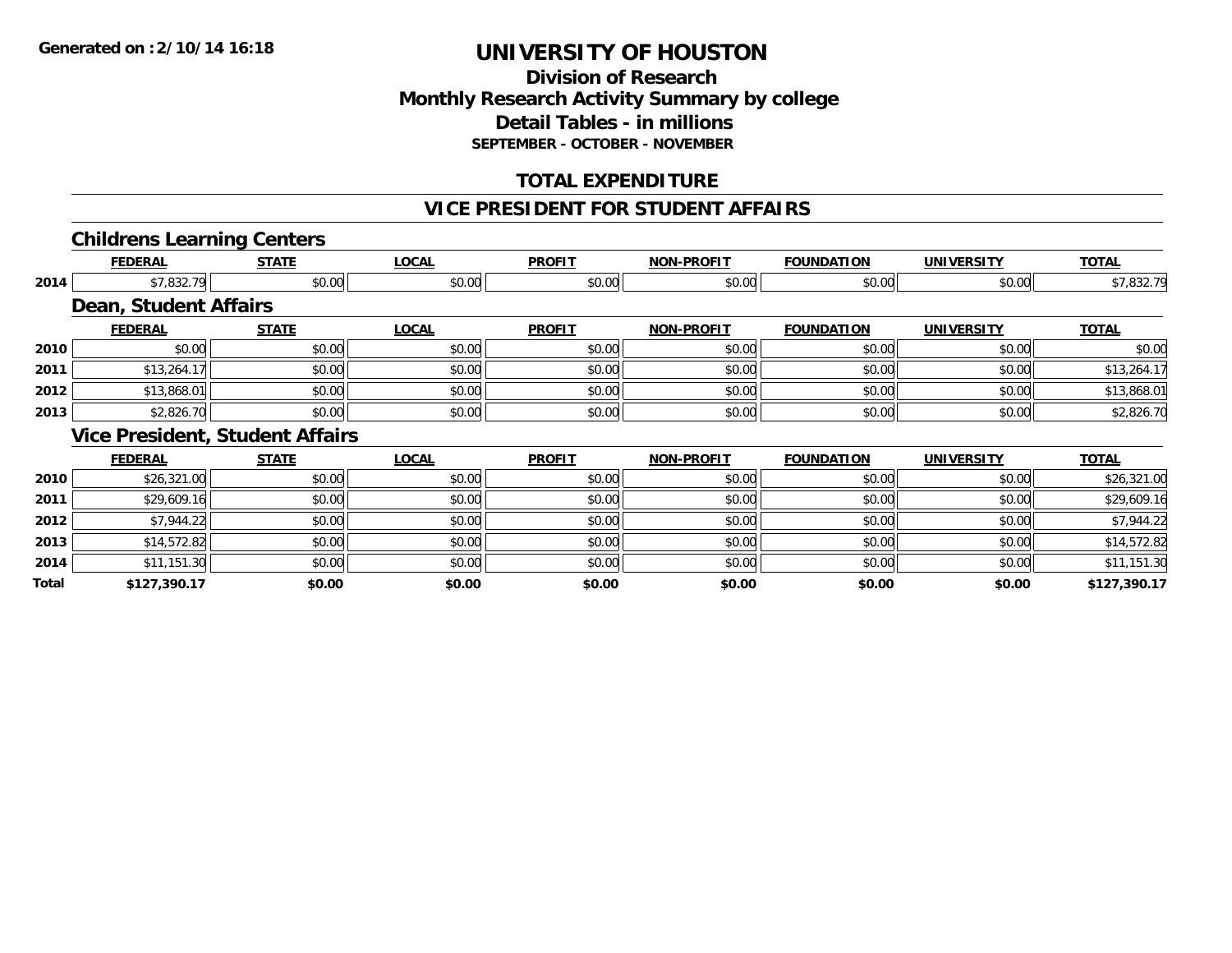### **Division of Research Monthly Research Activity Summary by college Detail Tables - in millions SEPTEMBER - OCTOBER - NOVEMBER**

### **IDC RECOVERY**

#### **C.T. BAUER COLLEGE OF BUSINESS**

|       | <b>Finance</b>   |                                          |              |               |                   |                   |                   |              |
|-------|------------------|------------------------------------------|--------------|---------------|-------------------|-------------------|-------------------|--------------|
|       | <b>FEDERAL</b>   | <b>STATE</b>                             | <b>LOCAL</b> | <b>PROFIT</b> | <b>NON-PROFIT</b> | <b>FOUNDATION</b> | <b>UNIVERSITY</b> | <b>TOTAL</b> |
| 2010  | \$7,962.28       | \$0.00                                   | \$0.00       | \$0.00        | \$0.00            | \$0.00            | \$0.00            | \$7,962.28   |
| 2011  | \$0.00           | \$0.00                                   | \$0.00       | \$0.00        | \$0.00            | \$0.00            | \$0.00            | \$0.00       |
| 2013  | \$0.00           | \$0.00                                   | \$0.00       | \$0.00        | \$0.00            | \$0.00            | \$0.00            | \$0.00       |
| 2014  | \$0.00           | \$0.00                                   | \$0.00       | \$0.00        | \$0.00            | \$0.00            | \$0.00            | \$0.00       |
|       | Management       |                                          |              |               |                   |                   |                   |              |
|       | <b>FEDERAL</b>   | <b>STATE</b>                             | <b>LOCAL</b> | <b>PROFIT</b> | <b>NON-PROFIT</b> | <b>FOUNDATION</b> | <b>UNIVERSITY</b> | <b>TOTAL</b> |
| 2010  | \$11,609.27      | \$0.00                                   | \$0.00       | \$0.00        | \$0.00            | \$0.00            | \$0.00            | \$11,609.27  |
| 2011  | \$1,550.74       | \$0.00                                   | \$0.00       | \$0.00        | \$0.00            | \$0.00            | \$0.00            | \$1,550.74   |
| 2013  | \$1,200.00       | \$0.00                                   | \$0.00       | \$0.00        | \$0.00            | \$0.00            | \$0.00            | \$1,200.00   |
| 2014  | \$1,260.00       | \$0.00                                   | \$0.00       | \$0.00        | \$0.00            | \$0.00            | \$0.00            | \$1,260.00   |
|       | <b>Marketing</b> |                                          |              |               |                   |                   |                   |              |
|       | <b>FEDERAL</b>   | <b>STATE</b>                             | <b>LOCAL</b> | <b>PROFIT</b> | <b>NON-PROFIT</b> | <b>FOUNDATION</b> | <b>UNIVERSITY</b> | <b>TOTAL</b> |
| 2012  | \$0.00           | \$0.00                                   | \$0.00       | \$0.00        | \$0.00            | \$0.00            | \$0.00            | \$0.00       |
| 2013  | \$0.00           | \$0.00                                   | \$0.00       | \$0.00        | \$0.00            | \$0.00            | \$0.00            | \$0.00       |
| 2014  | \$0.00           | \$0.00                                   | \$0.00       | \$0.00        | \$0.00            | \$0.00            | \$0.00            | \$0.00       |
|       |                  | <b>Small Business Development Center</b> |              |               |                   |                   |                   |              |
|       | <b>FEDERAL</b>   | <b>STATE</b>                             | <b>LOCAL</b> | <b>PROFIT</b> | <b>NON-PROFIT</b> | <b>FOUNDATION</b> | <b>UNIVERSITY</b> | <b>TOTAL</b> |
| 2010  | \$22,668.66      | \$0.00                                   | \$0.00       | \$0.00        | \$0.00            | \$0.00            | \$0.00            | \$22,668.66  |
| 2011  | \$22,133.00      | \$2,173.31                               | \$0.00       | \$0.00        | \$0.00            | \$0.00            | \$0.00            | \$24,306.31  |
| 2012  | \$39,206.20      | \$0.00                                   | \$0.00       | \$0.00        | \$0.00            | \$0.00            | \$0.00            | \$39,206.20  |
| 2013  | \$206,568.77     | \$0.00                                   | \$0.00       | \$0.00        | \$0.00            | (\$1,395.00)      | \$0.00            | \$205,173.77 |
| 2014  | \$84,710.74      | \$0.00                                   | \$0.00       | \$0.00        | \$0.00            | \$4,426.26        | \$0.00            | \$89,137.00  |
| Total | \$398,869.66     | \$2,173.31                               | \$0.00       | \$0.00        | \$0.00            | \$3,031.26        | \$0.00            | \$404,074.23 |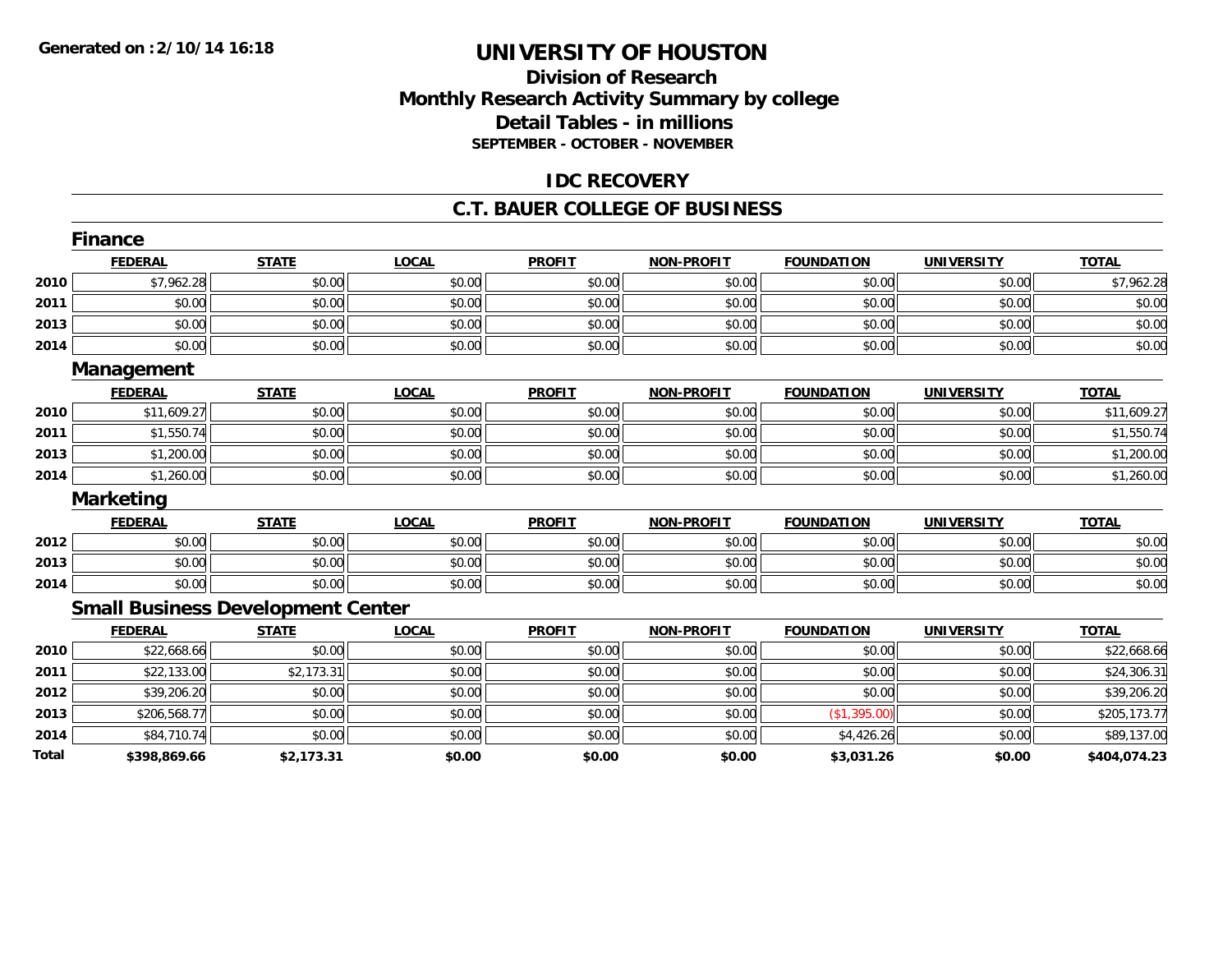### **Division of ResearchMonthly Research Activity Summary by college Detail Tables - in millions SEPTEMBER - OCTOBER - NOVEMBER**

### **IDC RECOVERY**

### **COLLEGE OF EDUCATION**

## **Consistency Mgmt and Coop Disc**

|      |                                   | shotono , mgmt and ooop Biss |              |               |                   |                   |                   |              |
|------|-----------------------------------|------------------------------|--------------|---------------|-------------------|-------------------|-------------------|--------------|
|      | <b>FEDERAL</b>                    | <b>STATE</b>                 | <b>LOCAL</b> | <b>PROFIT</b> | <b>NON-PROFIT</b> | <b>FOUNDATION</b> | <b>UNIVERSITY</b> | <b>TOTAL</b> |
| 2010 | \$2.98                            | \$0.00                       | \$0.00       | \$0.00        | \$10,772.49       | \$0.00            | \$0.00            | \$10,775.47  |
| 2011 | \$0.00                            | \$0.00                       | \$0.00       | \$0.00        | \$1,392.82        | \$0.00            | \$0.00            | \$1,392.82   |
| 2012 | \$0.00                            | \$0.00                       | \$0.00       | \$0.00        | \$3,737.28        | \$0.00            | \$0.00            | \$3,737.28   |
| 2013 | \$0.00                            | \$0.00                       | \$0.00       | \$0.00        | \$459.20          | \$0.00            | \$0.00            | \$459.20     |
|      | <b>Curriculum and Instruction</b> |                              |              |               |                   |                   |                   |              |
|      | <b>FEDERAL</b>                    | <b>STATE</b>                 | <b>LOCAL</b> | <b>PROFIT</b> | <b>NON-PROFIT</b> | <b>FOUNDATION</b> | <b>UNIVERSITY</b> | <b>TOTAL</b> |
| 2010 | \$6,203.19                        | \$0.00                       | \$0.00       | \$0.00        | \$0.00            | \$513.29          | \$0.00            | \$6,716.48   |
| 2011 | \$11,511.81                       | \$0.00                       | \$0.00       | \$0.00        | \$0.00            | \$1,372.30        | \$0.00            | \$12,884.11  |
| 2012 | \$15,660.07                       | \$1,666.77                   | \$0.00       | \$0.00        | \$0.00            | \$1,180.66        | \$0.00            | \$18,507.50  |
| 2013 | \$12,255.97                       | \$3,342.40                   | \$0.00       | \$0.00        | \$0.00            | \$319.33          | \$0.00            | \$15,917.70  |
| 2014 | \$21,981.99                       | \$0.00                       | \$0.00       | \$0.00        | \$0.00            | \$741.85          | \$0.00            | \$22,723.84  |
|      | <b>Dean, Education</b>            |                              |              |               |                   |                   |                   |              |
|      | <b>FEDERAL</b>                    | <b>STATE</b>                 | <b>LOCAL</b> | <b>PROFIT</b> | <b>NON-PROFIT</b> | <b>FOUNDATION</b> | <b>UNIVERSITY</b> | <b>TOTAL</b> |
| 2010 | \$0.00                            | \$0.00                       | \$0.00       | \$0.00        | \$0.00            | \$0.00            | \$0.00            | \$0.00       |
| 2011 | \$0.00                            | \$0.00                       | \$0.00       | \$0.00        | \$0.00            | \$0.00            | \$0.00            | \$0.00       |
| 2012 | \$0.00                            | \$0.00                       | \$0.00       | \$0.00        | \$0.00            | \$0.00            | \$0.00            | \$0.00       |
| 2013 | \$0.00                            | \$0.00                       | \$0.00       | \$0.00        | \$0.00            | \$0.00            | \$0.00            | \$0.00       |
| 2014 | \$0.00                            | \$0.00                       | \$0.00       | \$0.00        | \$0.00            | \$0.00            | \$0.00            | \$0.00       |
|      | <b>Educational Psychology</b>     |                              |              |               |                   |                   |                   |              |
|      | <b>FEDERAL</b>                    | <b>STATE</b>                 | <b>LOCAL</b> | <b>PROFIT</b> | <b>NON-PROFIT</b> | <b>FOUNDATION</b> | <b>UNIVERSITY</b> | <b>TOTAL</b> |
| 2010 | \$7,382.54                        | \$135.81                     | \$0.00       | \$0.00        | \$285.27          | \$7,964.52        | \$0.00            | \$15,768.14  |
| 2011 | \$3,079.87                        | \$359.47                     | \$0.00       | \$0.00        | \$1.07            | \$3,217.51        | \$0.00            | \$6,657.92   |
| 2012 | \$15,909.76                       | \$0.00                       | \$0.00       | \$0.00        | \$0.00            | \$0.00            | \$0.00            | \$15,909.76  |

## **Institute for Urban Education**

**2013**

**2014**

|      | <b>FEDERAL</b> | <b>STATE</b> | <b>LOCAL</b> | <b>PROFIT</b> | <b>NON-PROFIT</b> | <b>FOUNDATION</b> | UNIVERSITY | <b>TOTAL</b> |
|------|----------------|--------------|--------------|---------------|-------------------|-------------------|------------|--------------|
| 2010 | 89.223∉ء       | \$0.00       | \$0.00       | \$0.00        | \$0.00            | \$0.00            | \$0.00     | \$6,223.89   |
| 2011 | \$2,820.57     | \$0.00       | \$0.00       | \$0.00        | \$0.00            | \$0.00            | \$0.00     | \$2,820.57   |
| 2012 | \$4,756.92     | \$0.00       | \$0.00       | \$0.00        | \$0.00            | \$0.00            | \$0.00     | \$4,756.92   |

3 | \$9,586.07|| \$0.00|| \$0.00|| \$0.00|| \$0.00|| \$0.00|| \$0.00|| \$9,563.07 \$0.00|| \$9,563.07 \$0.00|| \$9,563.07

\$42,242.43 \$0.00 \$0.00 \$0.00 \$193.02 (\$3,294.60) \$0.00 \$39,140.85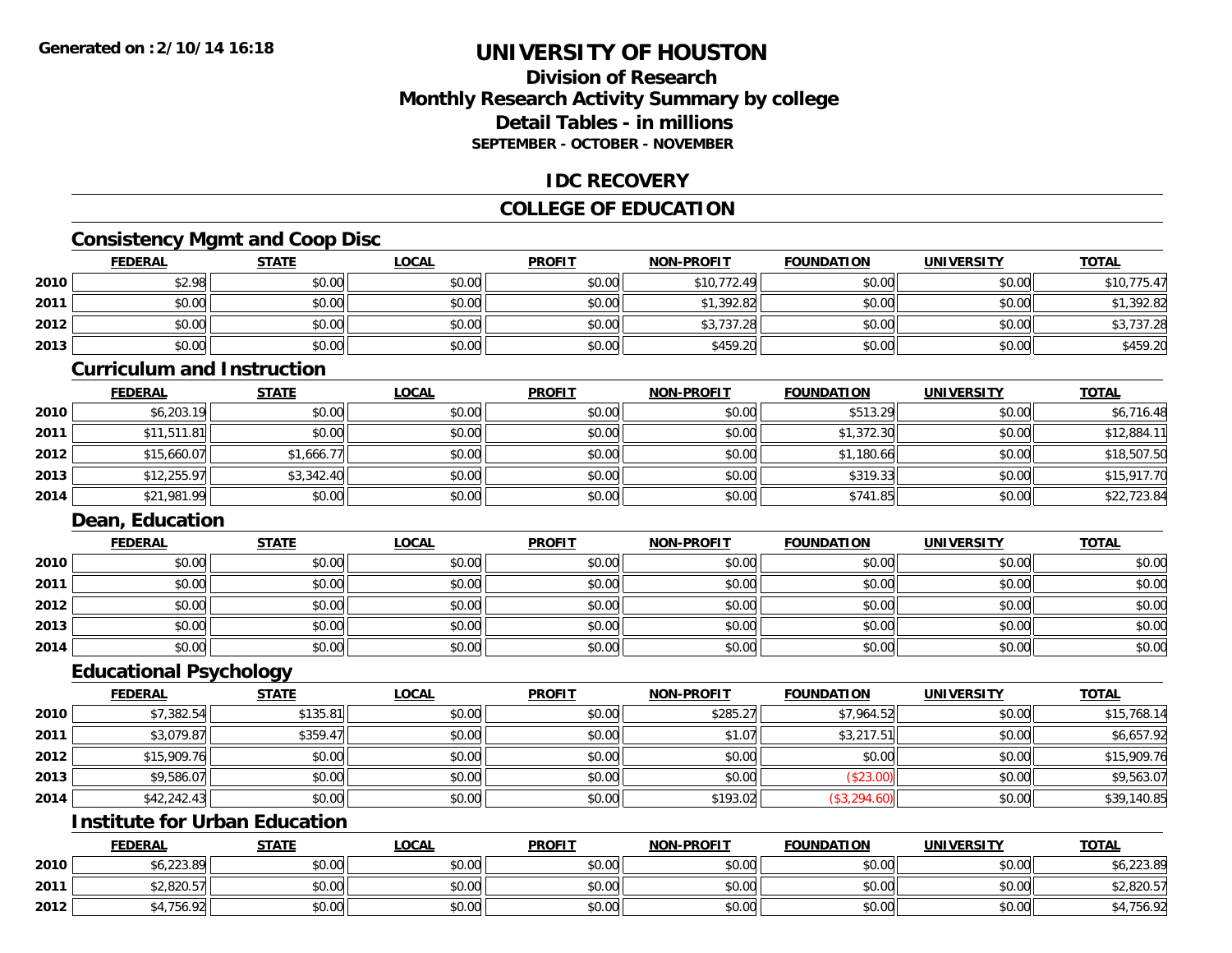### **Division of Research Monthly Research Activity Summary by college Detail Tables - in millions SEPTEMBER - OCTOBER - NOVEMBER**

### **IDC RECOVERY**

## **COLLEGE OF EDUCATION**

#### **Institute for Urban Education**

|       | <b>FEDERAL</b> | STATE      | LOCAL  | <b>PROFIT</b> | <b>NON-PROFIT</b> | <b>FOUNDATION</b> | <b>UNIVERSITY</b> | <u>TOTAL</u> |
|-------|----------------|------------|--------|---------------|-------------------|-------------------|-------------------|--------------|
| 2013  | \$769.39       | \$0.00     | \$0.00 | \$0.00        | \$0.00            | \$0.00            | \$0.00            | \$769.39     |
| 2014  | \$78.54        | \$0.00     | \$0.00 | \$0.00        | \$0.00            | \$0.00            | \$0.00            | \$78.54      |
| Total | \$160,465.97   | \$5,504.45 | \$0.00 | \$0.00        | \$16,841.15       | \$11,991.86       | \$0.00            | \$194,803.43 |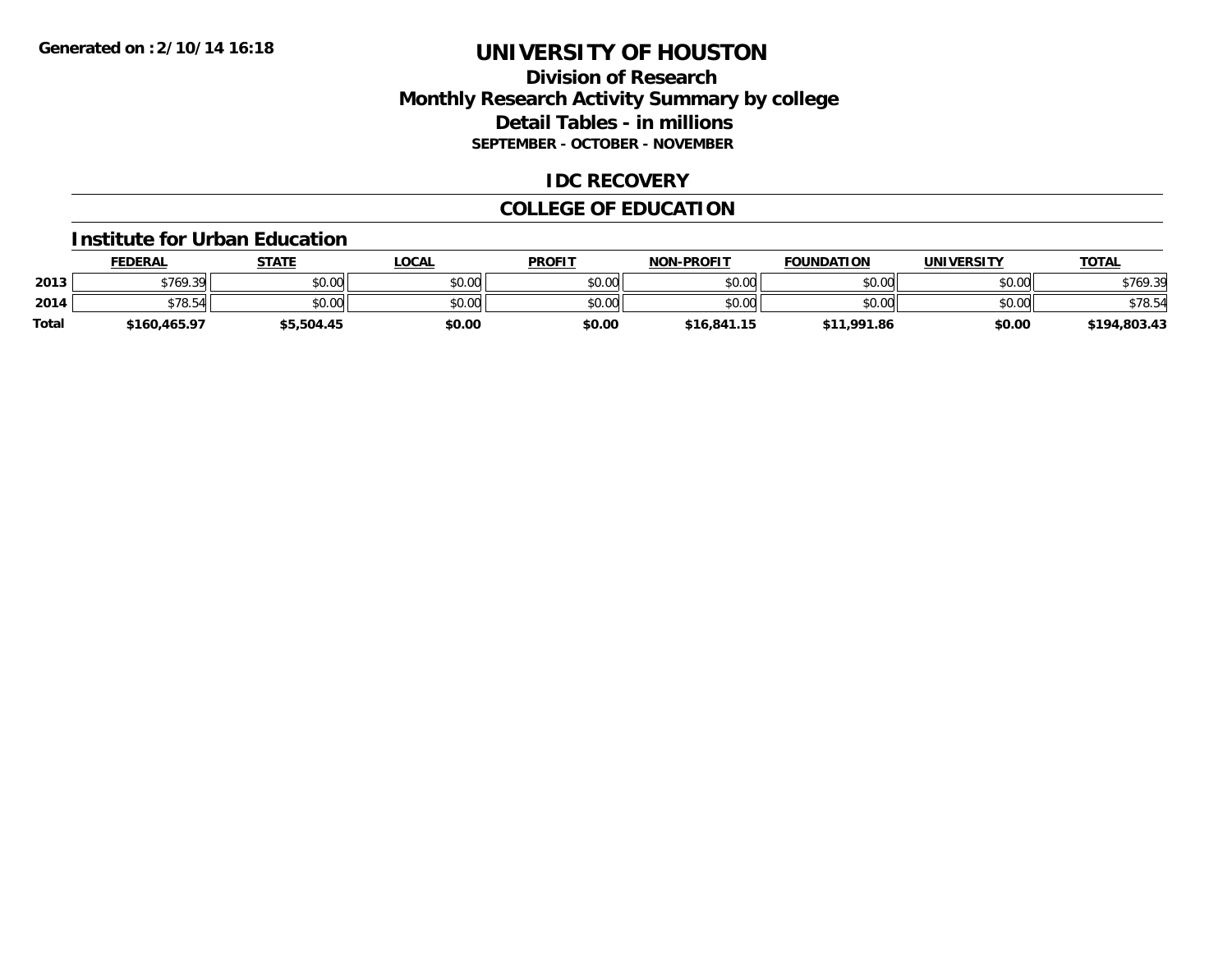## **Division of ResearchMonthly Research Activity Summary by college Detail Tables - in millions SEPTEMBER - OCTOBER - NOVEMBER**

### **IDC RECOVERY**

#### **COLLEGE OF LIBERAL ARTS AND SOCIAL SCIENCES**

|      | Art                                    |              |              |               |                   |                   |                   |              |
|------|----------------------------------------|--------------|--------------|---------------|-------------------|-------------------|-------------------|--------------|
|      | <b>FEDERAL</b>                         | <b>STATE</b> | <b>LOCAL</b> | <b>PROFIT</b> | <b>NON-PROFIT</b> | <b>FOUNDATION</b> | <b>UNIVERSITY</b> | <b>TOTAL</b> |
| 2012 | \$157.34                               | \$0.00       | \$0.00       | \$0.00        | \$0.00            | \$0.00            | \$0.00            | \$157.34     |
| 2013 | \$1,672.31                             | \$0.00       | \$0.00       | \$0.00        | \$0.00            | \$0.00            | \$0.00            | \$1,672.31   |
| 2014 | \$382.39                               | \$0.00       | \$0.00       | \$0.00        | \$0.00            | \$0.00            | \$0.00            | \$382.39     |
|      | <b>Arte Publico Press</b>              |              |              |               |                   |                   |                   |              |
|      | <b>FEDERAL</b>                         | <b>STATE</b> | <b>LOCAL</b> | <b>PROFIT</b> | NON-PROFIT        | <b>FOUNDATION</b> | <b>UNIVERSITY</b> | <b>TOTAL</b> |
| 2011 | \$0.00                                 | \$0.00       | \$0.00       | \$0.00        | \$0.00            | \$37.19           | \$0.00            | \$37.19      |
| 2013 | \$0.00                                 | \$0.00       | \$0.00       | \$0.00        | \$0.00            | \$4,810.27        | \$0.00            | \$4,810.27   |
| 2014 | \$0.00                                 | \$0.00       | \$0.00       | \$0.00        | \$0.00            | \$6,930.48        | \$0.00            | \$6,930.48   |
|      | <b>Blaffer Gallery</b>                 |              |              |               |                   |                   |                   |              |
|      | <b>FEDERAL</b>                         | <b>STATE</b> | <b>LOCAL</b> | <b>PROFIT</b> | NON-PROFIT        | <b>FOUNDATION</b> | <b>UNIVERSITY</b> | <b>TOTAL</b> |
| 2010 | \$3,636.87                             | \$0.00       | \$0.00       | \$0.00        | \$0.00            | \$0.00            | \$0.00            | \$3,636.87   |
| 2011 | \$1,431.32                             | \$0.00       | \$0.00       | \$0.00        | \$0.00            | \$0.00            | \$0.00            | \$1,431.32   |
|      | <b>Center for Public History</b>       |              |              |               |                   |                   |                   |              |
|      | <b>FEDERAL</b>                         | <b>STATE</b> | <b>LOCAL</b> | <b>PROFIT</b> | NON-PROFIT        | <b>FOUNDATION</b> | <b>UNIVERSITY</b> | <b>TOTAL</b> |
| 2012 | \$96.55                                | \$0.00       | \$0.00       | \$0.00        | \$0.00            | \$0.00            | \$0.00            | \$96.55      |
| 2013 | \$3,247.00                             | \$0.00       | \$0.00       | \$0.00        | \$0.00            | \$0.00            | \$0.00            | \$3,247.00   |
| 2014 | \$33.99                                | \$0.00       | \$0.00       | \$0.00        | \$0.00            | \$0.00            | \$0.00            | \$33.99      |
|      | <b>Communication Disorders</b>         |              |              |               |                   |                   |                   |              |
|      | <b>FEDERAL</b>                         | <b>STATE</b> | <b>LOCAL</b> | <b>PROFIT</b> | <b>NON-PROFIT</b> | <b>FOUNDATION</b> | <b>UNIVERSITY</b> | <b>TOTAL</b> |
| 2010 | \$0.00                                 | \$0.00       | \$0.00       | \$0.00        | \$0.00            | \$0.00            | \$0.00            | \$0.00       |
| 2011 | \$657.10                               | \$0.00       | \$0.00       | \$0.00        | \$0.00            | \$0.00            | \$0.00            | \$657.10     |
| 2012 | \$548.76                               | \$0.00       | \$0.00       | \$0.00        | \$0.00            | \$0.00            | \$0.00            | \$548.76     |
| 2013 | (S0.01)                                | \$0.00       | \$0.00       | \$0.00        | \$0.00            | \$0.00            | \$0.00            | (\$0.01)     |
| 2014 | \$7,977.63                             | \$0.00       | \$0.00       | \$0.00        | \$0.00            | \$0.00            | \$0.00            | \$7,977.63   |
|      | Dean, Liberal Arts and Social Sciences |              |              |               |                   |                   |                   |              |
|      | <b>FEDERAL</b>                         | <b>STATE</b> | <b>LOCAL</b> | <b>PROFIT</b> | <b>NON-PROFIT</b> | <b>FOUNDATION</b> | <b>UNIVERSITY</b> | <b>TOTAL</b> |
| 2010 | \$495.20                               | \$0.00       | \$0.00       | \$0.00        | \$0.00            | \$0.00            | \$0.00            | \$495.20     |
| 2013 | \$0.00                                 | \$0.00       | \$0.00       | \$0.00        | \$0.00            | \$0.00            | \$0.00            | \$0.00       |
| 2014 | \$0.00                                 | \$0.00       | \$0.00       | \$0.00        | \$0.00            | \$0.00            | \$0.00            | \$0.00       |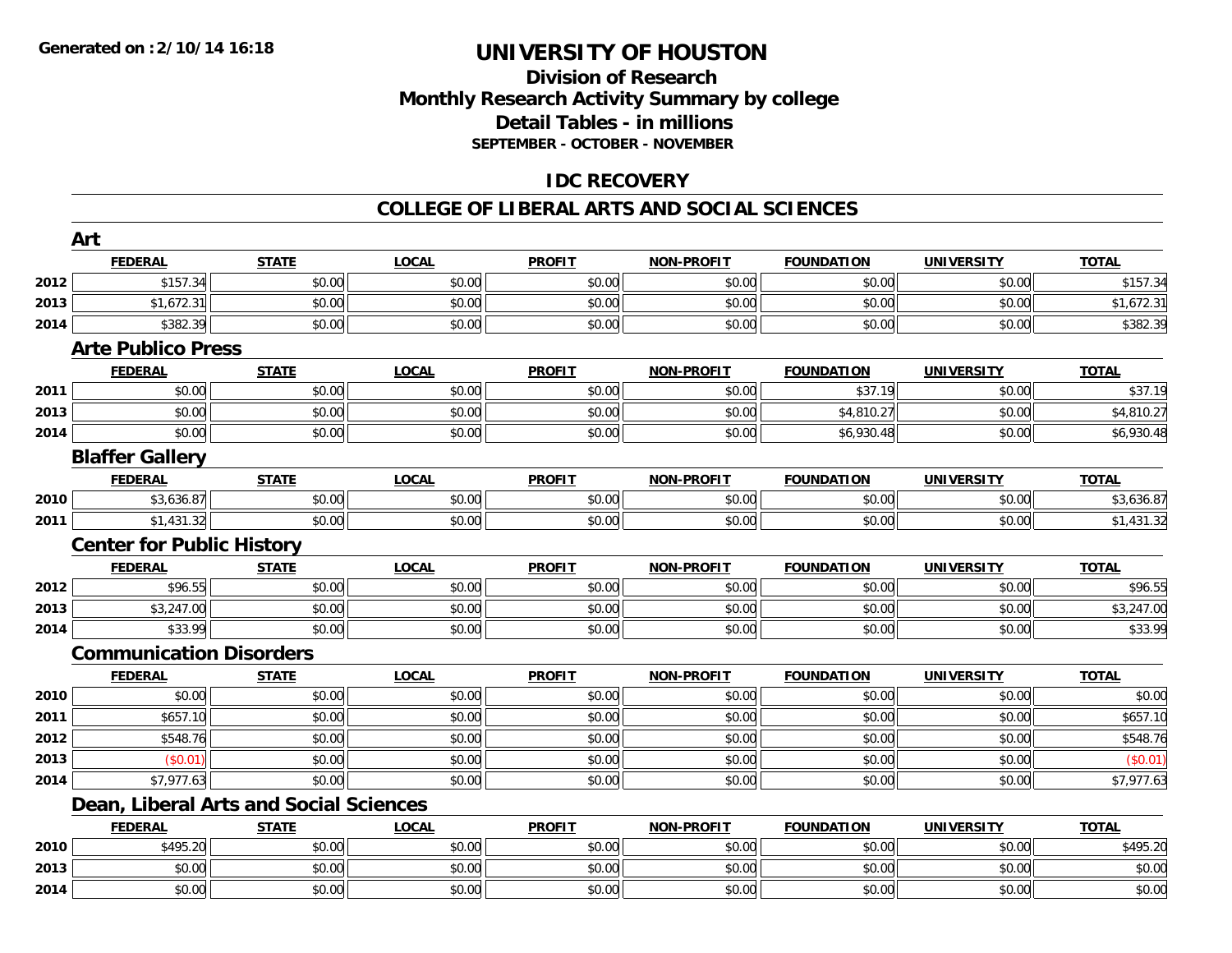### **Division of Research Monthly Research Activity Summary by college Detail Tables - in millions SEPTEMBER - OCTOBER - NOVEMBER**

### **IDC RECOVERY**

#### **COLLEGE OF LIBERAL ARTS AND SOCIAL SCIENCES**

|      | <b>Economics</b>                      |              |              |               |                   |                   |                   |               |
|------|---------------------------------------|--------------|--------------|---------------|-------------------|-------------------|-------------------|---------------|
|      | <b>FEDERAL</b>                        | <b>STATE</b> | <b>LOCAL</b> | <b>PROFIT</b> | <b>NON-PROFIT</b> | <b>FOUNDATION</b> | <b>UNIVERSITY</b> | <b>TOTAL</b>  |
| 2010 | \$2,425.00                            | \$0.00       | \$0.00       | \$0.00        | \$0.00            | \$0.00            | \$0.00            | \$2,425.00    |
| 2012 | \$0.00                                | \$0.00       | \$0.00       | \$901.87      | \$0.00            | \$0.00            | \$0.00            | \$901.87      |
| 2013 | \$0.00                                | \$0.00       | \$0.00       | \$0.00        | \$900.00          | \$0.00            | \$0.00            | \$900.00      |
| 2014 | \$0.00                                | \$0.00       | \$0.00       | \$0.00        | \$0.00            | \$0.00            | \$0.00            | \$0.00        |
|      | <b>English</b>                        |              |              |               |                   |                   |                   |               |
|      | <b>FEDERAL</b>                        | <b>STATE</b> | <b>LOCAL</b> | <b>PROFIT</b> | <b>NON-PROFIT</b> | <b>FOUNDATION</b> | <b>UNIVERSITY</b> | <b>TOTAL</b>  |
| 2010 | \$0.00                                | \$0.00       | \$0.00       | \$0.00        | \$0.00            | \$0.00            | \$0.00            | \$0.00        |
| 2011 | \$0.00                                | \$0.00       | \$0.00       | \$0.00        | \$0.00            | \$0.00            | \$0.00            | \$0.00        |
| 2012 | \$0.00                                | \$0.00       | \$0.00       | \$0.00        | \$0.00            | \$0.00            | \$0.00            | \$0.00        |
| 2013 | \$4,640.63                            | \$0.00       | \$0.00       | \$0.00        | \$0.00            | \$0.00            | \$0.00            | \$4,640.63    |
| 2014 | \$0.00                                | \$0.00       | \$0.00       | \$0.00        | \$0.00            | \$0.00            | \$0.00            | \$0.00        |
|      | <b>Health and Human Performance</b>   |              |              |               |                   |                   |                   |               |
|      | <b>FEDERAL</b>                        | <b>STATE</b> | <b>LOCAL</b> | <b>PROFIT</b> | <b>NON-PROFIT</b> | <b>FOUNDATION</b> | <b>UNIVERSITY</b> | <b>TOTAL</b>  |
| 2010 | \$145,025.15                          | \$0.00       | \$0.00       | \$5,244.56    | \$0.00            | \$610.97          | \$0.00            | \$150,880.67  |
| 2011 | \$78,760.24                           | \$0.00       | \$0.00       | \$15,866.09   | \$0.00            | \$505.78          | \$0.00            | \$95,132.11   |
| 2012 | \$11,719.29                           | \$0.00       | \$0.00       | \$16,247.66   | \$0.00            | \$0.00            | \$0.00            | \$27,966.95   |
| 2013 | \$108,287.27                          | \$0.00       | \$0.00       | \$9,574.85    | \$0.00            | (\$7.67)          | \$0.00            | \$117,854.46  |
| 2014 | \$166,761.23                          | \$0.00       | \$0.00       | \$7,567.10    | \$0.00            | \$0.00            | \$0.00            | \$174,328.33  |
|      | <b>Hispanic Studies</b>               |              |              |               |                   |                   |                   |               |
|      | <b>FEDERAL</b>                        | <b>STATE</b> | <b>LOCAL</b> | <b>PROFIT</b> | <b>NON-PROFIT</b> | <b>FOUNDATION</b> | <b>UNIVERSITY</b> | <b>TOTAL</b>  |
| 2013 | \$0.00                                | \$0.00       | \$0.00       | \$0.00        | \$0.00            | \$0.00            | \$0.00            | \$0.00        |
| 2014 | \$0.00                                | \$0.00       | \$0.00       | \$0.00        | \$0.00            | \$0.00            | \$0.00            | \$0.00        |
|      | <b>History</b>                        |              |              |               |                   |                   |                   |               |
|      | <b>FEDERAL</b>                        | <b>STATE</b> | <b>LOCAL</b> | <b>PROFIT</b> | <b>NON-PROFIT</b> | <b>FOUNDATION</b> | <b>UNIVERSITY</b> | <b>TOTAL</b>  |
| 2010 | \$0.00                                | \$0.00       | \$0.00       | \$0.00        | \$0.00            | \$0.00            | \$0.00            | \$0.00        |
| 2013 | (\$2,206.75)                          | \$0.00       | \$0.00       | \$0.00        | (\$2,574.70)      | \$0.00            | \$0.00            | ( \$4,781.45) |
|      | <b>Hobby Center for Public Policy</b> |              |              |               |                   |                   |                   |               |
|      | <b>FEDERAL</b>                        | <b>STATE</b> | <b>LOCAL</b> | <b>PROFIT</b> | <b>NON-PROFIT</b> | <b>FOUNDATION</b> | <b>UNIVERSITY</b> | <b>TOTAL</b>  |
| 2010 | \$442.47                              | \$0.00       | \$0.00       | \$0.00        | \$0.00            | \$0.00            | \$0.00            | \$442.47      |
| 2011 | \$1,711.55                            | \$0.00       | \$0.00       | \$0.00        | \$0.00            | \$0.00            | \$0.00            | \$1,711.55    |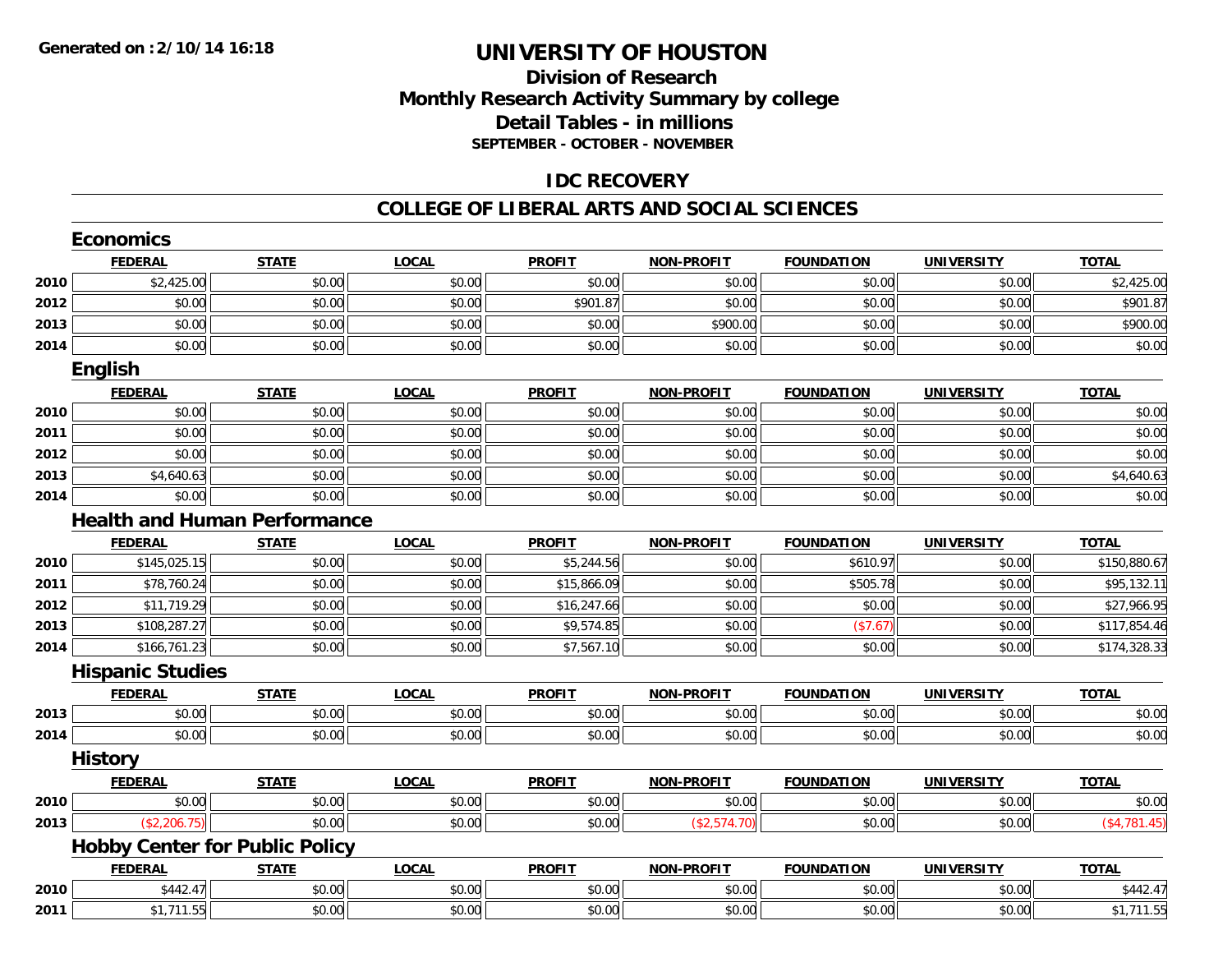**2013**

# **UNIVERSITY OF HOUSTON**

## **Division of ResearchMonthly Research Activity Summary by college Detail Tables - in millions SEPTEMBER - OCTOBER - NOVEMBER**

### **IDC RECOVERY**

#### **COLLEGE OF LIBERAL ARTS AND SOCIAL SCIENCES**

# **Modern/Classical Languages**

|      | <b>FEDERAL</b>                 | <b>STATE</b> | <b>LOCAL</b> | <b>PROFIT</b> | NON-PROFIT        | <b>FOUNDATION</b> | UNIVERSITY        | <u>TOTAL</u> |
|------|--------------------------------|--------------|--------------|---------------|-------------------|-------------------|-------------------|--------------|
| 2013 | (\$6,961.58)                   | \$0.00       | \$0.00       | \$0.00        | \$0.00            | \$0.00            | \$0.00            | (\$6,961.58) |
| 2014 | \$17,520.57                    | \$0.00       | \$0.00       | \$0.00        | \$0.00            | \$0.00            | \$0.00            | \$17,520.57  |
|      | <b>Philosophy</b>              |              |              |               |                   |                   |                   |              |
|      | <b>FEDERAL</b>                 | <b>STATE</b> | <b>LOCAL</b> | <b>PROFIT</b> | <b>NON-PROFIT</b> | <b>FOUNDATION</b> | <b>UNIVERSITY</b> | <b>TOTAL</b> |
| 2010 | \$0.00                         | \$0.00       | \$0.00       | \$0.00        | \$0.00            | \$0.00            | \$0.00            | \$0.00       |
| 2011 | \$0.00                         | \$0.00       | \$0.00       | \$0.00        | \$0.00            | \$0.00            | \$0.00            | \$0.00       |
| 2012 | \$843.13                       | \$0.00       | \$0.00       | \$0.00        | \$0.00            | \$0.00            | \$0.00            | \$843.13     |
| 2013 | \$1,352.77                     | \$0.00       | \$0.00       | \$0.00        | \$0.00            | \$0.00            | \$0.00            | \$1,352.77   |
| 2014 | \$1,255.99                     | \$0.00       | \$0.00       | \$0.00        | \$0.00            | \$0.00            | \$0.00            | \$1,255.99   |
|      | <b>Political Science</b>       |              |              |               |                   |                   |                   |              |
|      | <b>FEDERAL</b>                 | <b>STATE</b> | <b>LOCAL</b> | <b>PROFIT</b> | <b>NON-PROFIT</b> | <b>FOUNDATION</b> | <b>UNIVERSITY</b> | <b>TOTAL</b> |
| 2010 | \$132.30                       | \$0.00       | \$0.00       | \$0.00        | \$0.00            | \$0.00            | \$0.00            | \$132.30     |
| 2011 | \$0.00                         | \$0.00       | \$0.00       | \$0.00        | \$0.00            | \$0.00            | \$0.00            | \$0.00       |
| 2012 | \$0.00                         | \$0.00       | \$0.00       | \$0.00        | \$0.00            | \$0.00            | \$0.00            | \$0.00       |
| 2013 | \$1,231.21                     | \$0.00       | \$0.00       | \$0.00        | \$0.00            | \$0.00            | \$0.00            | \$1,231.21   |
| 2014 | \$0.00                         | \$0.00       | \$0.00       | \$0.00        | \$0.00            | \$0.00            | \$0.00            | \$0.00       |
|      | <b>Psychology</b>              |              |              |               |                   |                   |                   |              |
|      | <b>FEDERAL</b>                 | <b>STATE</b> | <b>LOCAL</b> | <b>PROFIT</b> | <b>NON-PROFIT</b> | <b>FOUNDATION</b> | <b>UNIVERSITY</b> | <b>TOTAL</b> |
| 2010 | \$98,838.56                    | \$11,154.61  | \$0.00       | \$1,811.33    | \$0.00            | \$172.63          | \$0.00            | \$111,977.12 |
| 2011 | \$291,046.23                   | \$6,274.53   | \$0.00       | \$1,625.90    | \$2,204.52        | \$2,815.02        | \$0.00            | \$303,966.20 |
| 2012 | \$289,538.49                   | \$381.97     | \$0.00       | \$837.05      | \$3,428.90        | \$3,252.53        | (\$3,117.51)      | \$294,321.43 |
| 2013 | \$282,225.54                   | \$17,545.32  | \$0.00       | \$0.00        | \$1,798.65        | \$3,877.07        | \$0.00            | \$305,446.58 |
| 2014 | \$175,451.65                   | \$9.71       | \$0.00       | (\$20.20)     | \$4,253.31        | (\$4.57)          | \$0.00            | \$179,689.90 |
|      | <b>School of Communication</b> |              |              |               |                   |                   |                   |              |
|      | <b>FEDERAL</b>                 | <b>STATE</b> | <b>LOCAL</b> | <b>PROFIT</b> | <b>NON-PROFIT</b> | <b>FOUNDATION</b> | <b>UNIVERSITY</b> | <b>TOTAL</b> |
| 2010 | \$0.00                         | \$0.00       | \$0.00       | \$0.00        | \$0.00            | \$0.00            | \$0.00            | \$0.00       |
| 2011 | \$0.00                         | \$0.00       | \$0.00       | \$0.00        | \$0.00            | \$0.00            | \$0.00            | \$0.00       |
| 2012 | \$0.00                         | \$0.00       | \$0.00       | \$0.00        | \$0.00            | \$0.00            | \$0.00            | \$0.00       |

3 \$0.00 | \$0.00 | \$0.00 | \$0.00 | \$0.00 | \$0.00 | \$0.00 | \$0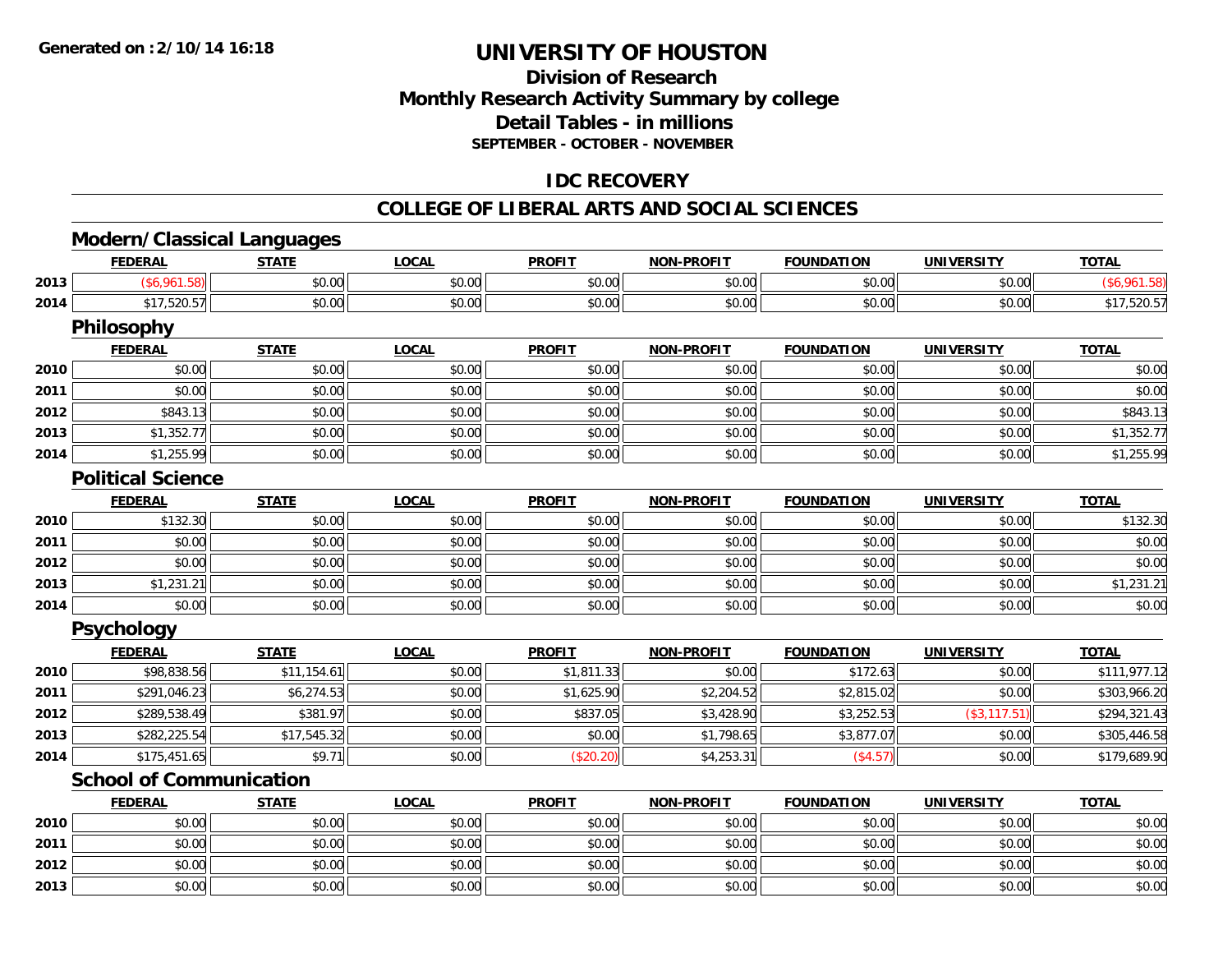### **Division of Research Monthly Research Activity Summary by college Detail Tables - in millions SEPTEMBER - OCTOBER - NOVEMBER**

### **IDC RECOVERY**

#### **COLLEGE OF LIBERAL ARTS AND SOCIAL SCIENCES**

|       | Sociology      |              |              |               |                   |                   |                   |                |
|-------|----------------|--------------|--------------|---------------|-------------------|-------------------|-------------------|----------------|
|       | <b>FEDERAL</b> | <b>STATE</b> | <b>LOCAL</b> | <b>PROFIT</b> | <b>NON-PROFIT</b> | <b>FOUNDATION</b> | <b>UNIVERSITY</b> | <b>TOTAL</b>   |
| 2010  | \$14,652.04    | \$0.00       | \$432.67     | \$0.00        | \$634.32          | \$0.00            | \$0.00            | \$15,719.03    |
| 2011  | \$12,205.46    | \$0.00       | \$0.00       | \$0.00        | \$0.00            | \$0.00            | \$0.00            | \$12,205.46    |
| 2012  | \$1,448.20     | \$0.00       | \$0.00       | \$0.00        | \$0.00            | \$0.00            | \$0.00            | \$1,448.20     |
| 2013  | \$406.42       | \$0.00       | \$0.00       | \$0.00        | \$0.00            | \$0.00            | \$0.00            | \$406.42       |
| 2014  | \$699.50       | \$0.00       | \$0.00       | \$0.00        | \$0.00            | \$0.00            | \$0.00            | \$699.50       |
| Total | \$1,719,789.02 | \$35,366.13  | \$432.67     | \$59,656.20   | \$10,645.00       | \$22,999.69       | (\$3,117.51)      | \$1,845,771.21 |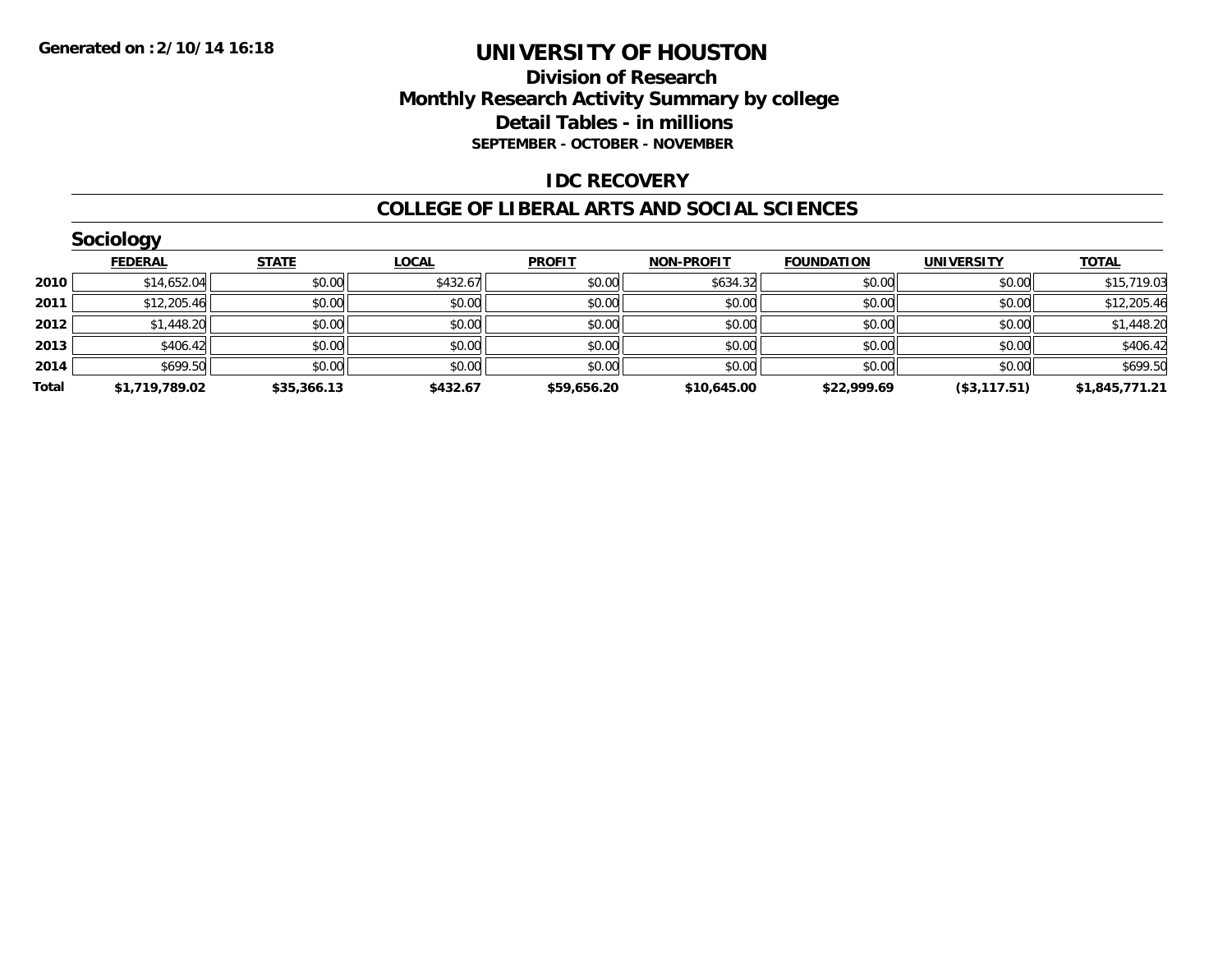## **Division of ResearchMonthly Research Activity Summary by college Detail Tables - in millions SEPTEMBER - OCTOBER - NOVEMBER**

### **IDC RECOVERY**

#### **COLLEGE OF NATURAL SCIENCES AND MATHEMATICS**

## **Biology/Biochemistry**

|      | <b>FEDERAL</b>                                         | <b>STATE</b>  | <b>LOCAL</b> | <b>PROFIT</b> | <b>NON-PROFIT</b> | <b>FOUNDATION</b> | <b>UNIVERSITY</b> | <b>TOTAL</b> |
|------|--------------------------------------------------------|---------------|--------------|---------------|-------------------|-------------------|-------------------|--------------|
| 2010 | \$231,563.31                                           | \$0.00        | \$0.00       | \$0.00        | \$5,180.24        | \$569.60          | \$0.00            | \$237,313.15 |
| 2011 | \$250,620.26                                           | (\$22.66)     | \$0.00       | \$0.00        | \$5,058.34        | \$0.00            | \$0.00            | \$255,655.94 |
| 2012 | \$211,276.63                                           | \$3,969.59    | \$0.00       | \$0.01        | \$12,828.50       | \$0.00            | \$0.00            | \$228,074.73 |
| 2013 | \$153,661.20                                           | \$2,835.77    | \$0.00       | \$1,217.28    | \$13,089.84       | \$3,496.61        | \$0.00            | \$174,300.70 |
| 2014 | \$125,940.53                                           | \$5,072.31    | \$0.00       | \$7,761.82    | \$6,460.63        | \$554.80          | \$0.00            | \$145,790.08 |
|      | <b>Center for Applied Geoscience Excellence</b>        |               |              |               |                   |                   |                   |              |
|      | <b>FEDERAL</b>                                         | <b>STATE</b>  | <b>LOCAL</b> | <b>PROFIT</b> | <b>NON-PROFIT</b> | <b>FOUNDATION</b> | <b>UNIVERSITY</b> | <b>TOTAL</b> |
| 2010 | \$0.00                                                 | \$0.00        | \$0.00       | \$0.00        | \$0.00            | \$0.00            | \$0.00            | \$0.00       |
|      | <b>Center for Nuclear Receptors and Cell Signaling</b> |               |              |               |                   |                   |                   |              |
|      | <b>FEDERAL</b>                                         | <b>STATE</b>  | <b>LOCAL</b> | <b>PROFIT</b> | <b>NON-PROFIT</b> | <b>FOUNDATION</b> | <b>UNIVERSITY</b> | <b>TOTAL</b> |
| 2010 | \$33,567.68                                            | \$0.00        | \$0.00       | \$0.00        | \$0.00            | \$0.00            | \$0.00            | \$33,567.68  |
| 2011 | \$61,633.40                                            | \$91.52       | \$0.00       | \$0.00        | \$0.00            | \$0.00            | \$0.00            | \$61,724.92  |
| 2012 | \$86,765.80                                            | \$6,116.18    | \$0.00       | \$12,867.98   | \$0.00            | \$0.00            | \$0.00            | \$105,749.96 |
| 2013 | \$77,797.64                                            | \$3,962.42    | \$0.00       | \$1,244.72    | \$0.00            | \$0.00            | \$0.00            | \$83,004.78  |
| 2014 | \$141,816.67                                           | (\$21,731.41) | \$0.00       | \$0.00        | \$0.00            | \$0.00            | \$0.00            | \$120,085.26 |
|      | Chemistry                                              |               |              |               |                   |                   |                   |              |
|      | <b>FEDERAL</b>                                         | <b>STATE</b>  | <b>LOCAL</b> | <b>PROFIT</b> | <b>NON-PROFIT</b> | <b>FOUNDATION</b> | <b>UNIVERSITY</b> | <b>TOTAL</b> |
| 2010 | \$169,666.60                                           | \$0.00        | \$0.00       | \$7,015.12    | (\$11.01)         | \$0.00            | \$11,703.03       | \$188,373.74 |
| 2011 | \$215,159.98                                           | \$300.93      | \$0.00       | \$328.39      | \$0.00            | \$0.00            | \$653.24          | \$216,442.54 |
| 2012 | \$180,130.66                                           | \$6,300.05    | \$0.00       | \$227.94      | \$0.00            | \$0.00            | \$4,228.89        | \$190,887.54 |
| 2013 | \$143,610.06                                           | \$8,713.61    | \$0.00       | \$6,437.49    | \$0.00            | \$0.00            | (\$18,938.71)     | \$139,822.45 |
| 2014 | \$171,970.15                                           | \$5,539.26    | \$0.00       | \$0.00        | \$0.00            | \$0.00            | \$0.00            | \$177,509.41 |
|      | <b>Computer Science</b>                                |               |              |               |                   |                   |                   |              |
|      | <b>FEDERAL</b>                                         | <b>STATE</b>  | <b>LOCAL</b> | <b>PROFIT</b> | <b>NON-PROFIT</b> | <b>FOUNDATION</b> | <b>UNIVERSITY</b> | <b>TOTAL</b> |
| 2010 | \$198,795.45                                           | \$0.00        | \$0.00       | \$2,471.05    | \$0.00            | \$0.00            | \$0.00            | \$201,266.50 |
| 2011 | \$344,125.12                                           | \$1,057.93    | \$0.00       | \$5,438.31    | \$0.00            | \$0.00            | \$0.00            | \$350,621.36 |
| 2012 | \$140,047.86                                           | \$486.44      | \$0.00       | \$41,858.28   | \$12,234.25       | \$0.00            | \$0.00            | \$194,626.83 |
| 2013 | \$151,012.30                                           | \$1,719.63    | \$0.00       | \$21,573.43   | \$9,518.79        | \$0.00            | \$0.00            | \$183,824.15 |
| 2014 | \$87,779.33                                            | \$0.00        | \$0.00       | \$31,121.62   | \$41,872.54       | \$0.00            | \$0.00            | \$160,773.48 |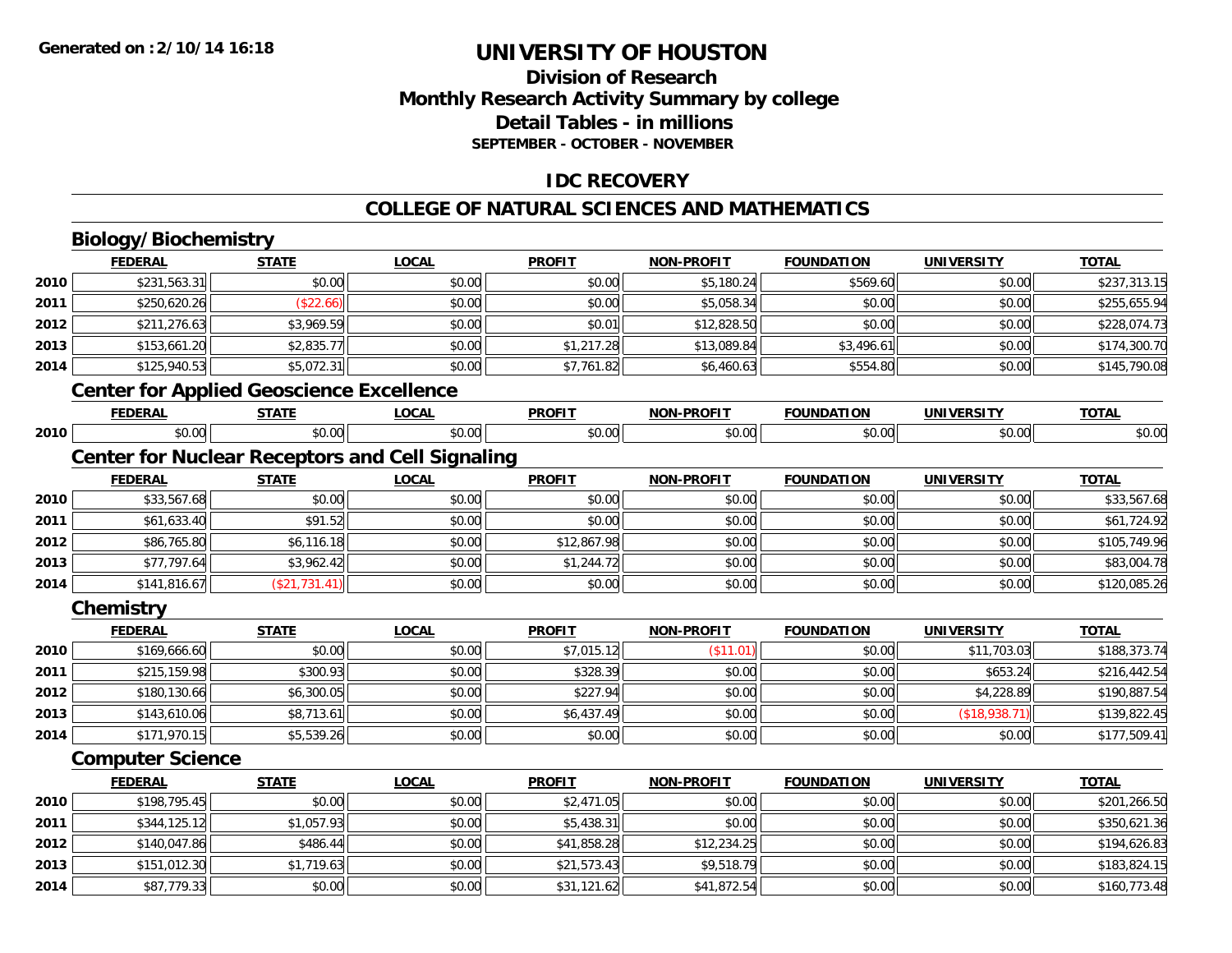## **Division of ResearchMonthly Research Activity Summary by college Detail Tables - in millionsSEPTEMBER - OCTOBER - NOVEMBER**

### **IDC RECOVERY**

## **COLLEGE OF NATURAL SCIENCES AND MATHEMATICS**

## **Dean, Natural Sciences and Mathematics**

|      | <b>FEDERAL</b> | <b>STATE</b> | <u>LOCAL</u> | <b>PROFIT</b> | <b>NON-PROFIT</b> | <b>FOUNDATION</b> | <b>UNIVERSITY</b> | <b>TOTAL</b> |
|------|----------------|--------------|--------------|---------------|-------------------|-------------------|-------------------|--------------|
| 2010 | \$0.00         | \$0.00       | \$0.00       | \$0.00        | \$0.00            | \$0.00            | \$0.00            | \$0.00       |
| 2011 | \$0.00         | \$0.00       | \$0.00       | \$0.00        | \$0.00            | \$0.00            | \$0.00            | \$0.00       |
| 2012 | \$3,372.52     | \$0.00       | \$0.00       | \$0.00        | \$0.00            | \$0.00            | \$0.00            | \$3,372.52   |
| 2013 | \$16,872.84    | \$0.00       | \$0.00       | \$0.00        | \$0.00            | \$0.00            | \$0.00            | \$16,872.84  |
| 2014 | \$5,023.96     | \$0.00       | \$0.00       | \$0.00        | \$0.00            | \$0.00            | \$0.00            | \$5,023.96   |

### **Earth & Atmospheric Sciences**

|      | <b>FEDERAL</b> | <u>STATE</u> | <b>LOCAL</b> | <b>PROFIT</b> | <b>NON-PROFIT</b> | <b>FOUNDATION</b> | <b>UNIVERSITY</b> | <b>TOTAL</b> |
|------|----------------|--------------|--------------|---------------|-------------------|-------------------|-------------------|--------------|
| 2010 | \$23,433.46    | \$10,623.34  | \$0.00       | \$92,015.23   | \$10,811.65       | \$0.00            | \$0.00            | \$136,883.68 |
| 2011 | \$59,848.12    | \$18,777.32  | \$0.00       | \$91,321.18   | \$13,252.34       | \$0.00            | \$0.00            | \$183,198.96 |
| 2012 | \$113,194.45   | \$26,330.11  | \$0.00       | \$72,350.52   | \$10,993.50       | \$0.00            | \$0.00            | \$222,868.58 |
| 2013 | \$79,871.38    | \$3,673.14   | \$0.00       | \$108,542.33  | \$10,297.10       | \$0.00            | \$0.00            | \$202,383.94 |
| 2014 | \$67,524.39    | \$16, 126.21 | \$0.00       | \$80,586.83   | \$14,166.92       | \$530.49          | \$0.00            | \$178,934.84 |

## **Institute for Climate and Atmospheric Science**

|      | <b>FEDERAL</b> | <b>STATE</b> | <u>LOCAL</u> | <b>PROFIT</b> | <b>NON-PROFIT</b> | <b>FOUNDATION</b> | <b>UNIVERSITY</b> | <b>TOTAL</b> |
|------|----------------|--------------|--------------|---------------|-------------------|-------------------|-------------------|--------------|
| 2010 | \$0.00         | \$0.00       | \$0.00       | \$0.00        | \$0.00            | \$0.00            | \$0.00            | \$0.00       |
| 2011 | \$0.00         | \$0.00       | \$0.00       | \$0.00        | \$0.00            | \$0.00            | \$0.00            | \$0.00       |
| 2012 | \$0.00         | \$0.00       | \$0.00       | \$0.00        | \$0.00            | \$0.00            | \$0.00            | \$0.00       |
| 2013 | \$0.00         | \$0.00       | \$0.00       | \$0.00        | \$0.00            | \$0.00            | \$0.00            | \$0.00       |
| 2014 | \$0.00         | \$0.00       | \$0.00       | \$0.00        | \$0.00            | \$0.00            | \$0.00            | \$0.00       |

#### **Mathematics**

|      | <b>FEDERAL</b> | <b>STATE</b> | <b>LOCAL</b> | <b>PROFIT</b> | <b>NON-PROFIT</b> | <b>FOUNDATION</b> | <b>UNIVERSITY</b> | <b>TOTAL</b> |
|------|----------------|--------------|--------------|---------------|-------------------|-------------------|-------------------|--------------|
| 2010 | \$71,820.72    | \$0.00       | \$0.00       | \$0.00        | \$0.00            | \$0.00            | \$0.00            | \$71,820.72  |
| 2011 | \$52,206.23    | \$1,538.44   | \$0.00       | \$3,526.38    | \$5,482.83        | \$0.00            | \$0.00            | \$62,753.87  |
| 2012 | \$45,081.94    | \$3,828.83   | \$0.00       | \$7,585.25    | \$8,722.59        | (\$252.50)        | \$0.00            | \$64,966.10  |
| 2013 | \$73,322.83    | \$0.00       | \$0.00       | \$10,155.69   | \$0.00            | \$429.95          | \$0.00            | \$83,908.47  |
| 2014 | \$101,525.42   | \$0.00       | \$0.00       | \$4,316.47    | \$0.00            | \$976.58          | \$0.00            | \$106,818.47 |

### **Physics**

|      | <b>FEDERAL</b>                | <b>STATE</b>   | LOCAL                 | <b>PROFIT</b>              | <b>NON-PROFIT</b> | <b>FOUNDATION</b> | <b>UNIVERSITY</b> | <b>TOTAL</b>                                 |
|------|-------------------------------|----------------|-----------------------|----------------------------|-------------------|-------------------|-------------------|----------------------------------------------|
| 2010 | 10102<br>\$106.4U<br>– ∪o.U∠l | \$0.00         | ¢Λ<br>$\cap$<br>PU.UU | *10 351 07    <br>,,,,,,,, | \$3,182.70        | \$0.00            | \$0.00            | $0.10 \times C$<br>A<br>' 940.o.<br>∵ن 20⊥ ا |
| 2011 | 0.112007<br>∵"0، ،<br>, נ+ט   | \$461.64<br>AA | \$0.00                | 1011<br>\$48.484           | \$0.96            | \$0.00            | \$0.00            | \$192.5<br>944                               |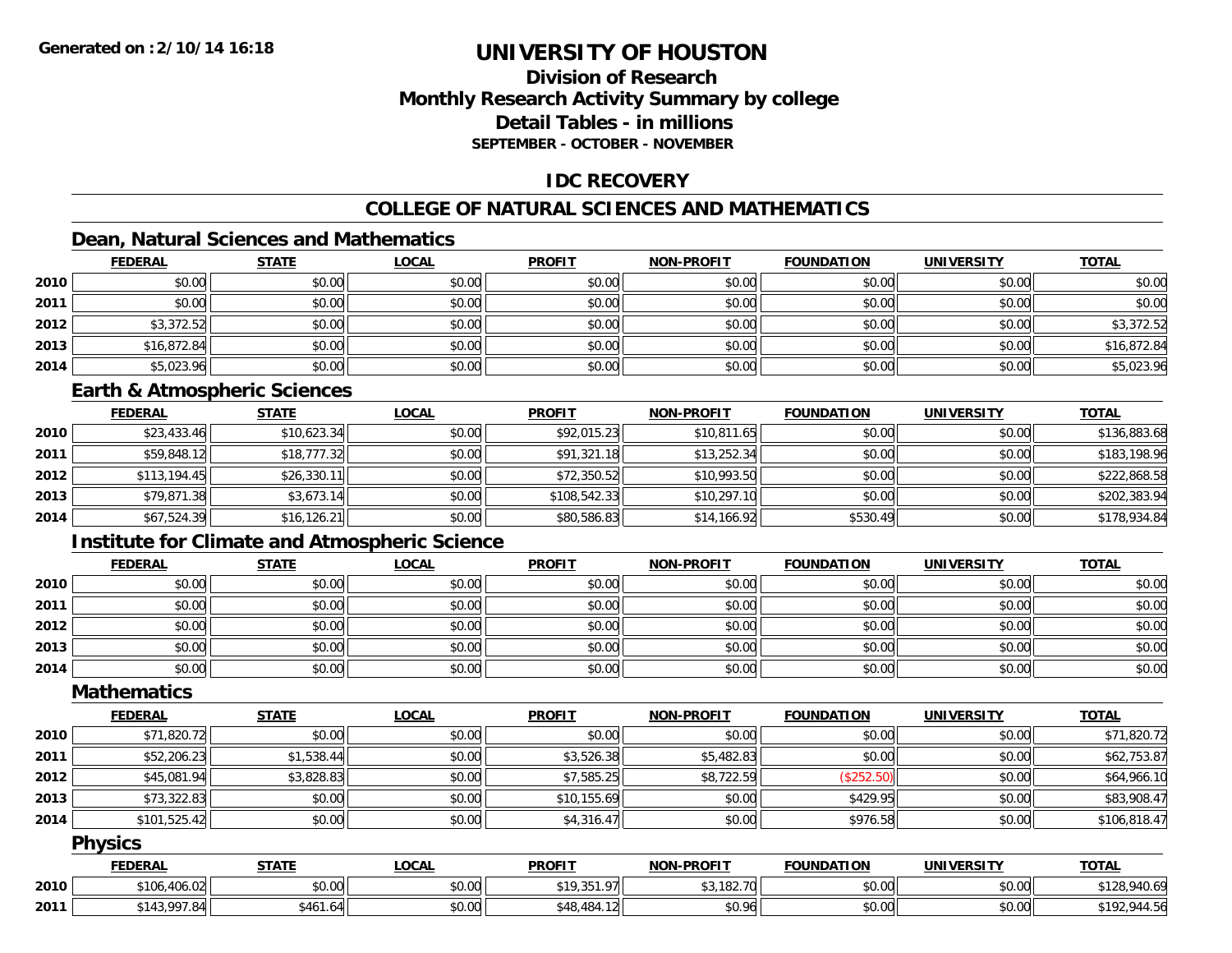### **Division of Research Monthly Research Activity Summary by college Detail Tables - in millions SEPTEMBER - OCTOBER - NOVEMBER**

### **IDC RECOVERY**

#### **COLLEGE OF NATURAL SCIENCES AND MATHEMATICS**

|       | <b>Physics</b> |                  |              |               |                   |                   |                   |                |  |  |  |
|-------|----------------|------------------|--------------|---------------|-------------------|-------------------|-------------------|----------------|--|--|--|
|       | <b>FEDERAL</b> | <b>STATE</b>     | <b>LOCAL</b> | <b>PROFIT</b> | <b>NON-PROFIT</b> | <b>FOUNDATION</b> | <b>UNIVERSITY</b> | <b>TOTAL</b>   |  |  |  |
| 2012  | \$192,596.84   | $($ \$61.33) $ $ | \$0.00       | (\$36,950.92) | \$394.22          | \$0.00            | \$0.00            | \$155,978.81   |  |  |  |
| 2013  | \$175,818.53   | \$0.00           | \$0.00       | \$40,807.48   | \$0.00            | \$0.00            | \$0.00            | \$216,626.01   |  |  |  |
| 2014  | \$274,893.05   | \$0.00           | \$0.00       | \$72,595.70   | \$0.00            | \$0.00            | \$0.00            | \$347,488.75   |  |  |  |
| Total | \$4,783,751.18 | \$105,709.26     | \$0.00       | \$754,251.64  | \$183,536.93      | \$6,305.53        | (\$2,353.55)      | \$5,831,200.99 |  |  |  |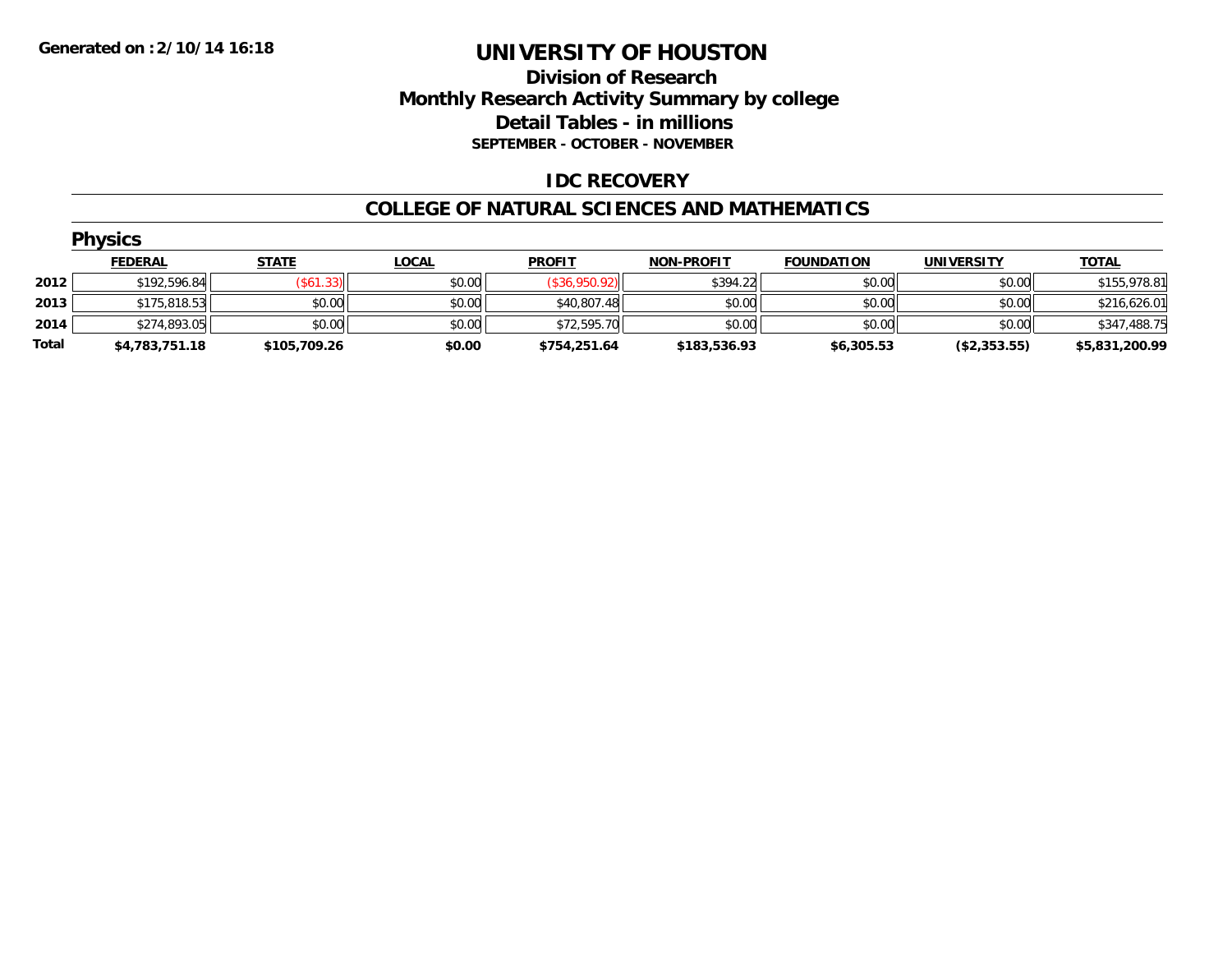### **Division of Research Monthly Research Activity Summary by college Detail Tables - in millions SEPTEMBER - OCTOBER - NOVEMBER**

#### **IDC RECOVERY**

#### **COLLEGE OF OPTOMETRY**

## **Optometry, Community**

|       | <b>FEDERAL</b> | <b>STATE</b> | <b>LOCAL</b> | <b>PROFIT</b> | <b>NON-PROFIT</b> | <b>FOUNDATION</b> | <b>UNIVERSITY</b> | <b>TOTAL</b>   |
|-------|----------------|--------------|--------------|---------------|-------------------|-------------------|-------------------|----------------|
| 2010  | \$270,467.94   | \$830.88     | \$0.00       | \$14,982.87   | \$0.00            | \$0.00            | \$20,667.14       | \$306,948.83   |
| 2011  | \$222,232.16   | \$735.17     | \$0.00       | \$12,636.87   | \$0.00            | \$0.00            | \$10,774.97       | \$246,379.17   |
| 2012  | \$234,912.28   | \$0.00       | \$0.00       | \$24,551.23   | \$0.00            | \$0.00            | \$25,444.67       | \$284,908.18   |
| 2013  | \$299,037.52   | \$0.00       | \$0.00       | \$44,769.89   | \$0.00            | \$0.00            | \$9,604.20        | \$353,411.61   |
| 2014  | \$297,175.38   | \$0.00       | \$0.00       | \$58,389.00   | \$0.00            | \$0.00            | \$17,459.76       | \$373,024.14   |
| Total | \$1,323,825.28 | \$1,566.05   | \$0.00       | \$155,329.86  | \$0.00            | \$0.00            | \$83,950.74       | \$1,564,671.93 |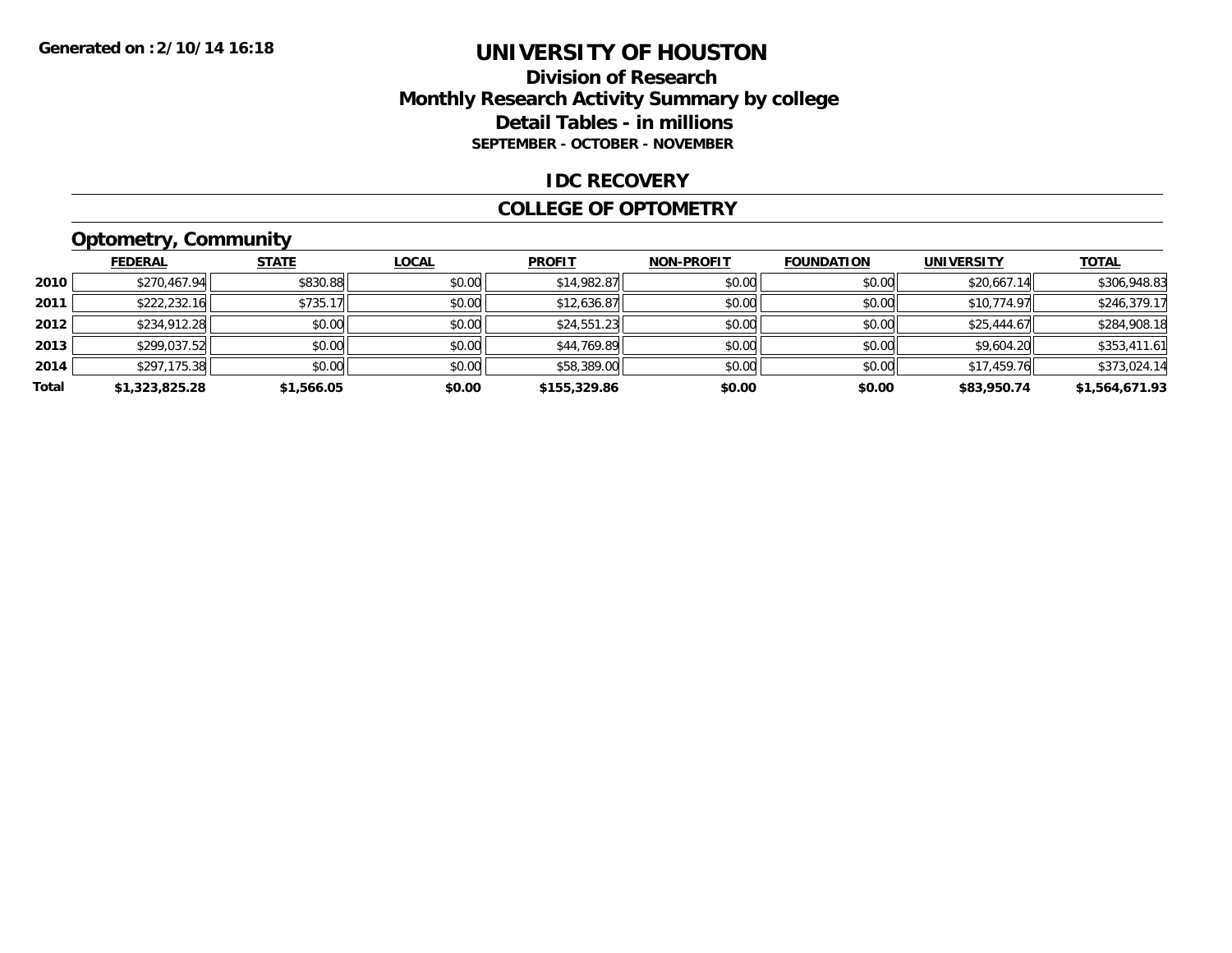## **Division of ResearchMonthly Research Activity Summary by college Detail Tables - in millions SEPTEMBER - OCTOBER - NOVEMBER**

### **IDC RECOVERY**

### **COLLEGE OF PHARMACY**

## **Clinical Sciences and Administration**

|      | <b>FEDERAL</b> | <b>STATE</b> | <u>LOCAL</u> | <b>PROFIT</b> | <b>NON-PROFIT</b> | <b>FOUNDATION</b> | <b>UNIVERSITY</b> | <b>TOTAL</b> |
|------|----------------|--------------|--------------|---------------|-------------------|-------------------|-------------------|--------------|
| 2010 | \$11,163.25    | \$0.00       | \$0.00       | \$19,133.71   | \$3,223.09        | \$0.00            | \$207.61          | \$33,727.66  |
| 2011 | \$19,699.70    | \$444.16     | \$0.00       | \$13,576.41   | \$4,248.54        | \$0.00            | \$4.97            | \$37,973.78  |
| 2012 | \$16,238.31    | \$0.00       | \$0.00       | \$10,807.10   | \$11.27           | \$0.00            | \$0.00            | \$27,034.14  |
| 2013 | \$20,063.51    | \$0.00       | \$0.00       | \$16,376.72   | \$0.00            | \$0.00            | \$0.00            | \$36,440.23  |
| 2014 | \$5,281.06     | \$0.00       | \$0.00       | \$24,025.16   | \$12.04]          | \$0.00            | \$0.00            | \$29,294.18  |

### **Dean, Pharmacy**

|      | <b>FEDERAL</b> | <b>STATE</b> | <b>LOCAL</b> | <b>PROFIT</b> | <b>NON-PROFIT</b> | <b>FOUNDATION</b> | <b>UNIVERSITY</b> | <b>TOTAL</b> |
|------|----------------|--------------|--------------|---------------|-------------------|-------------------|-------------------|--------------|
| 2010 | \$0.00         | \$0.00       | \$0.00       | \$0.00        | \$0.00            | \$0.00            | \$0.00            | \$0.00       |
| 2011 | \$0.00         | \$0.00       | \$0.00       | \$0.00        | \$0.00            | \$0.00            | \$0.00            | \$0.00       |
| 2012 | \$0.00         | \$0.00       | \$0.00       | \$0.00        | \$0.00            | \$0.00            | \$0.00            | \$0.00       |
| 2013 | \$0.00         | \$0.00       | \$0.00       | \$0.00        | \$0.00            | \$0.00            | \$0.00            | \$0.00       |
| 2014 | \$0.00         | \$0.00       | \$0.00       | \$0.00        | \$0.00            | \$0.00            | \$0.00            | \$0.00       |

## **Pharmacological and Pharmaceutical Sciences**

|       | <b>FEDERAL</b> | <b>STATE</b> | <b>LOCAL</b> | <b>PROFIT</b> | <b>NON-PROFIT</b> | <b>FOUNDATION</b> | <b>UNIVERSITY</b> | <b>TOTAL</b> |
|-------|----------------|--------------|--------------|---------------|-------------------|-------------------|-------------------|--------------|
| 2010  | \$179,735.37   | \$0.00       | \$0.00       | \$2,198.66    | \$2,755.59        | \$598.67          | \$0.00            | \$185,288.29 |
| 2011  | \$199,250.39   | \$4,175.38   | \$0.00       | \$0.00        | \$4,781.95        | \$0.00            | \$0.00            | \$208,207.72 |
| 2012  | \$94,064.34    | \$0.01       | \$0.00       | \$0.00        | \$2,210.59        | \$0.00            | \$0.00            | \$96,274.94  |
| 2013  | \$111,088.45   | \$0.00       | \$0.00       | \$0.00        | \$787.02          | \$700.26          | \$0.00            | \$112,575.73 |
| 2014  | \$140,783.43   | \$0.00       | \$0.00       | \$0.00        | \$0.00            | \$529.83          | \$0.00            | \$141,313.26 |
| Total | \$797,367.81   | \$4,619.55   | \$0.00       | \$86,117.76   | \$17,983.47       | \$1,828.76        | \$212.58          | \$908,129.93 |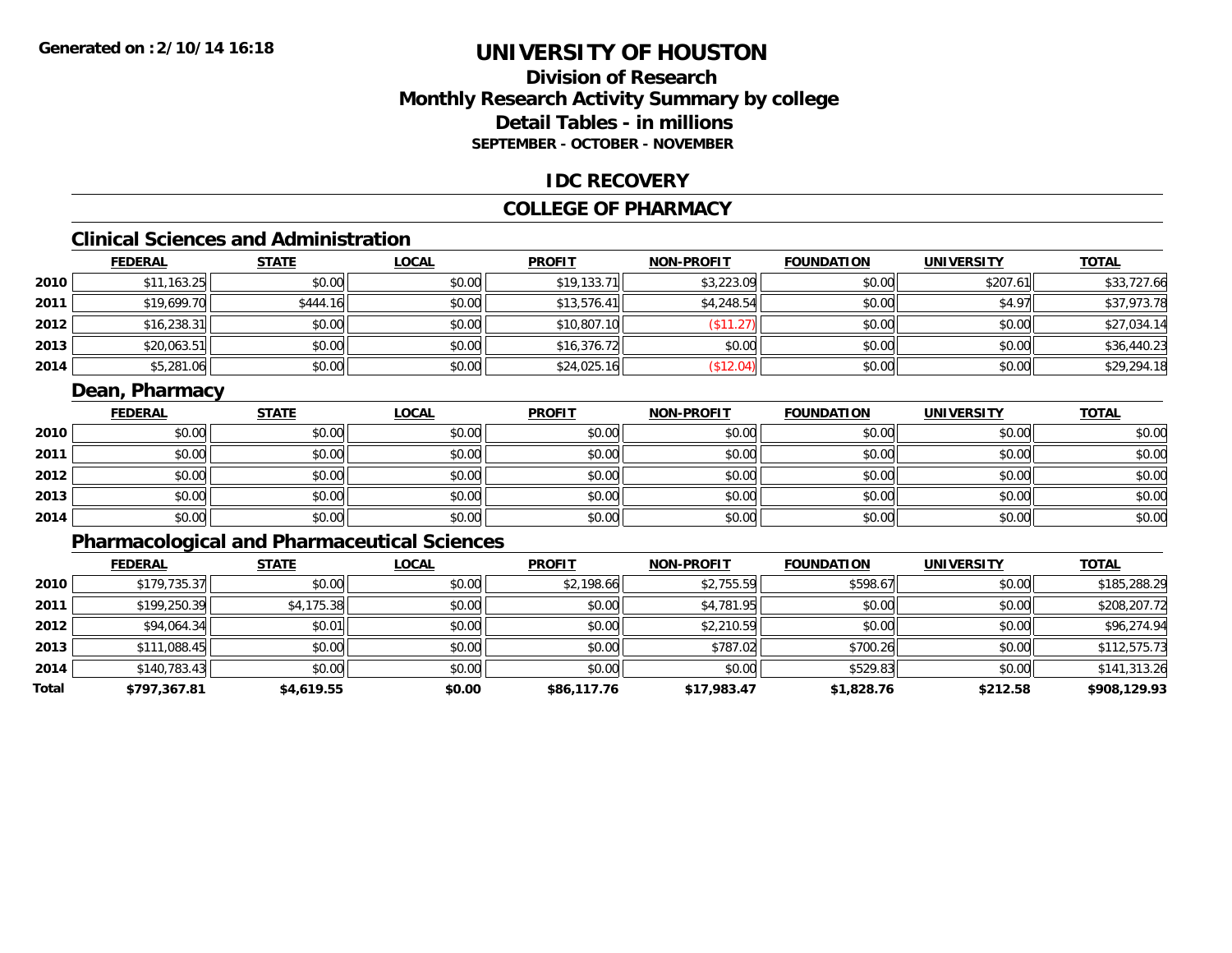## **Division of ResearchMonthly Research Activity Summary by college Detail Tables - in millions SEPTEMBER - OCTOBER - NOVEMBER**

### **IDC RECOVERY**

#### **COLLEGE OF TECHNOLOGY**

|      | <b>Center for Life Sciences Technology</b>    |              |              |               |                   |                   |                   |              |
|------|-----------------------------------------------|--------------|--------------|---------------|-------------------|-------------------|-------------------|--------------|
|      | <b>FEDERAL</b>                                | <b>STATE</b> | <b>LOCAL</b> | <b>PROFIT</b> | NON-PROFIT        | <b>FOUNDATION</b> | <b>UNIVERSITY</b> | <b>TOTAL</b> |
| 2010 | \$0.00                                        | \$0.00       | \$0.00       | \$0.00        | \$0.00            | \$0.00            | \$0.00            | \$0.00       |
|      | <b>Center for Technology Literacy</b>         |              |              |               |                   |                   |                   |              |
|      | <b>FEDERAL</b>                                | <b>STATE</b> | <b>LOCAL</b> | <b>PROFIT</b> | NON-PROFIT        | <b>FOUNDATION</b> | <b>UNIVERSITY</b> | <b>TOTAL</b> |
| 2011 | \$37,682.29                                   | \$0.00       | \$0.00       | \$0.00        | \$0.00            | \$0.00            | \$0.00            | \$37,682.29  |
| 2012 | \$66,099.72                                   | \$0.00       | \$0.00       | \$0.00        | \$0.00            | \$0.00            | \$0.00            | \$66,099.72  |
| 2013 | \$8,909.92                                    | \$0.00       | \$0.00       | \$0.00        | \$0.00            | \$0.00            | \$0.00            | \$8,909.92   |
| 2014 | \$10,437.21                                   | \$0.00       | \$0.00       | \$0.00        | \$0.00            | \$0.00            | \$0.00            | \$10,437.21  |
|      | <b>Construction Management</b>                |              |              |               |                   |                   |                   |              |
|      | <b>FEDERAL</b>                                | <b>STATE</b> | <b>LOCAL</b> | <b>PROFIT</b> | NON-PROFIT        | <b>FOUNDATION</b> | <b>UNIVERSITY</b> | <b>TOTAL</b> |
| 2013 | \$0.00                                        | \$323.29     | \$0.00       | \$0.00        | \$0.00            | \$548.82          | \$0.00            | \$872.11     |
| 2014 | \$0.00                                        | \$1,568.92   | \$0.00       | \$0.00        | \$0.00            | \$813.26          | \$0.00            | \$2,382.18   |
|      | Dean, Technology                              |              |              |               |                   |                   |                   |              |
|      | <b>FEDERAL</b>                                | <b>STATE</b> | <b>LOCAL</b> | <b>PROFIT</b> | NON-PROFIT        | <b>FOUNDATION</b> | <b>UNIVERSITY</b> | <b>TOTAL</b> |
| 2010 | \$14,051.92                                   | \$0.00       | \$0.00       | \$0.00        | \$0.00            | \$0.00            | \$0.00            | \$14,051.92  |
| 2011 | \$6,351.45                                    | \$0.00       | \$0.00       | \$0.00        | \$0.00            | \$0.00            | \$0.00            | \$6,351.45   |
| 2012 | \$4,520.67                                    | \$0.00       | \$0.00       | \$0.00        | \$0.00            | \$0.00            | \$0.00            | \$4,520.67   |
| 2013 | (\$3,090.62)                                  | \$0.00       | \$0.00       | \$0.00        | \$0.00            | \$0.00            | \$0.00            | (\$3,090.62) |
| 2014 | \$0.00                                        | \$0.00       | \$0.00       | \$0.00        | \$0.00            | \$0.00            | \$0.00            | \$0.00       |
|      | <b>Engineering Technology</b>                 |              |              |               |                   |                   |                   |              |
|      | <b>FEDERAL</b>                                | <b>STATE</b> | <b>LOCAL</b> | <b>PROFIT</b> | <b>NON-PROFIT</b> | <b>FOUNDATION</b> | <b>UNIVERSITY</b> | <b>TOTAL</b> |
| 2010 | \$19,361.66                                   | \$0.00       | \$0.00       | \$270.27      | \$0.00            | \$11,146.27       | \$38.22           | \$30,816.42  |
| 2011 | \$15,573.55                                   | \$0.00       | \$0.00       | \$0.00        | \$0.00            | \$8,442.58        | \$0.00            | \$24,016.13  |
| 2012 | \$24,672.34                                   | \$0.00       | \$0.00       | \$1,900.79    | \$0.00            | \$0.00            | \$0.00            | \$26,573.13  |
| 2013 | \$33,384.27                                   | \$0.00       | \$0.00       | \$7,146.84    | \$0.00            | \$55.04           | \$0.00            | \$40,586.15  |
| 2014 | \$6,860.30                                    | \$0.00       | \$0.00       | \$6,806.24    | \$0.00            | \$0.00            | \$0.00            | \$13,666.54  |
|      | <b>Human Development and Consumer Science</b> |              |              |               |                   |                   |                   |              |
|      | <b>FEDERAL</b>                                | <b>STATE</b> | <b>LOCAL</b> | <b>PROFIT</b> | NON-PROFIT        | <b>FOUNDATION</b> | <b>UNIVERSITY</b> | <b>TOTAL</b> |
| 2010 | \$528.80                                      | \$0.00       | \$0.00       | \$415.56      | \$0.00            | \$0.00            | \$0.00            | \$944.36     |
| 2011 | \$213.79                                      | \$0.00       | \$0.00       | \$124.93      | \$0.00            | \$0.00            | \$0.00            | \$338.72     |
| 2012 | \$127.81                                      | \$0.00       | \$0.00       | \$0.00        | \$0.00            | \$0.00            | \$0.00            | \$127.81     |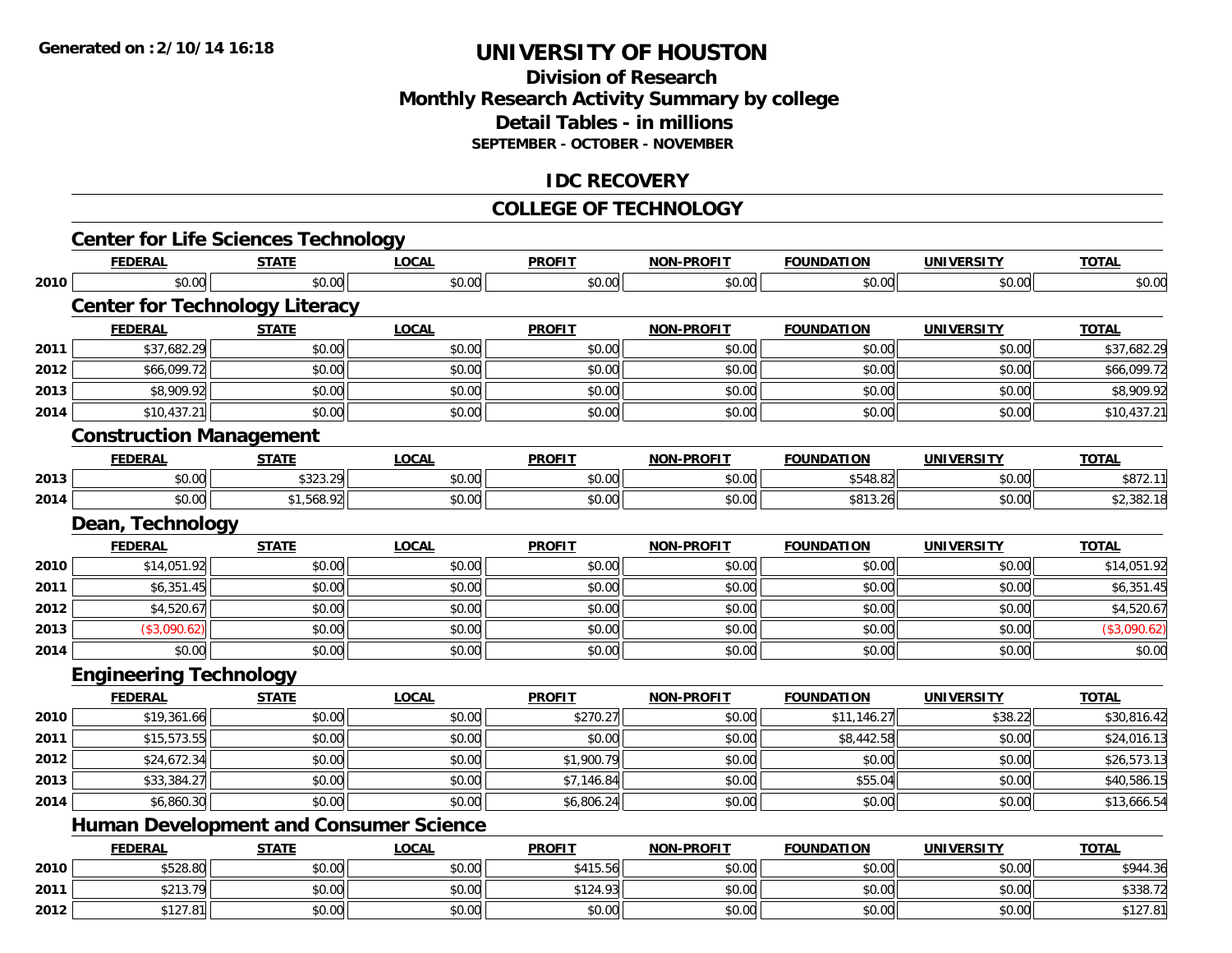## **Division of ResearchMonthly Research Activity Summary by college Detail Tables - in millions SEPTEMBER - OCTOBER - NOVEMBER**

### **IDC RECOVERY**

#### **COLLEGE OF TECHNOLOGY**

|       |                |                                               | <b>Human Development and Consumer Science</b> |               |                   |                   |                   |              |
|-------|----------------|-----------------------------------------------|-----------------------------------------------|---------------|-------------------|-------------------|-------------------|--------------|
|       | <b>FEDERAL</b> | <b>STATE</b>                                  | <b>LOCAL</b>                                  | <b>PROFIT</b> | <b>NON-PROFIT</b> | <b>FOUNDATION</b> | <b>UNIVERSITY</b> | <b>TOTAL</b> |
| 2014  | \$2,572.87     | \$0.00                                        | \$0.00                                        | \$0.00        | \$0.00            | \$0.00            | \$0.00            | \$2,572.87   |
|       |                | <b>Information &amp; Logistics Technology</b> |                                               |               |                   |                   |                   |              |
|       | <b>FEDERAL</b> | <b>STATE</b>                                  | <b>LOCAL</b>                                  | <b>PROFIT</b> | <b>NON-PROFIT</b> | <b>FOUNDATION</b> | <b>UNIVERSITY</b> | <b>TOTAL</b> |
| 2010  | \$1,978.67     | \$0.00                                        | \$0.00                                        | \$0.00        | \$0.00            | \$0.00            | \$0.00            | \$1,978.67   |
| 2011  | \$0.00         | \$0.00                                        | \$0.00                                        | \$0.00        | \$0.00            | \$0.00            | \$0.00            | \$0.00       |
| 2012  | \$4,434.35     | \$0.00                                        | \$0.00                                        | \$0.00        | \$0.00            | \$0.00            | \$0.00            | \$4,434.35   |
| 2013  | \$0.00         | \$0.00                                        | \$0.00                                        | \$0.00        | \$0.00            | \$0.00            | \$0.00            | \$0.00       |
| 2014  | \$0.00         | \$0.00                                        | \$0.00                                        | \$0.00        | \$0.00            | \$0.00            | \$0.00            | \$0.00       |
|       |                | <b>Texas Manufacturing Assistance Center</b>  |                                               |               |                   |                   |                   |              |
|       | <b>FEDERAL</b> | <b>STATE</b>                                  | <b>LOCAL</b>                                  | <b>PROFIT</b> | <b>NON-PROFIT</b> | <b>FOUNDATION</b> | <b>UNIVERSITY</b> | <b>TOTAL</b> |
| 2010  | \$0.00         | \$0.00                                        | \$0.00                                        | \$0.00        | \$0.00            | \$0.00            | \$0.00            | \$0.00       |
| 2011  | \$0.00         | \$0.00                                        | \$0.00                                        | \$0.00        | \$0.00            | \$0.00            | \$0.00            | \$0.00       |
| 2012  | \$0.00         | \$0.00                                        | \$0.00                                        | \$0.00        | \$0.00            | \$0.00            | \$0.00            | \$0.00       |
| 2013  | \$0.00         | \$0.00                                        | \$0.00                                        | \$0.00        | \$0.00            | \$0.00            | \$0.00            | \$0.00       |
| 2014  | \$0.00         | \$0.00                                        | \$0.00                                        | \$0.00        | \$0.00            | \$0.00            | \$0.00            | \$0.00       |
| Total | \$254,670.95   | \$1,892.21                                    | \$0.00                                        | \$16,664.63   | \$0.00            | \$21,005.97       | \$38.22           | \$294,271.98 |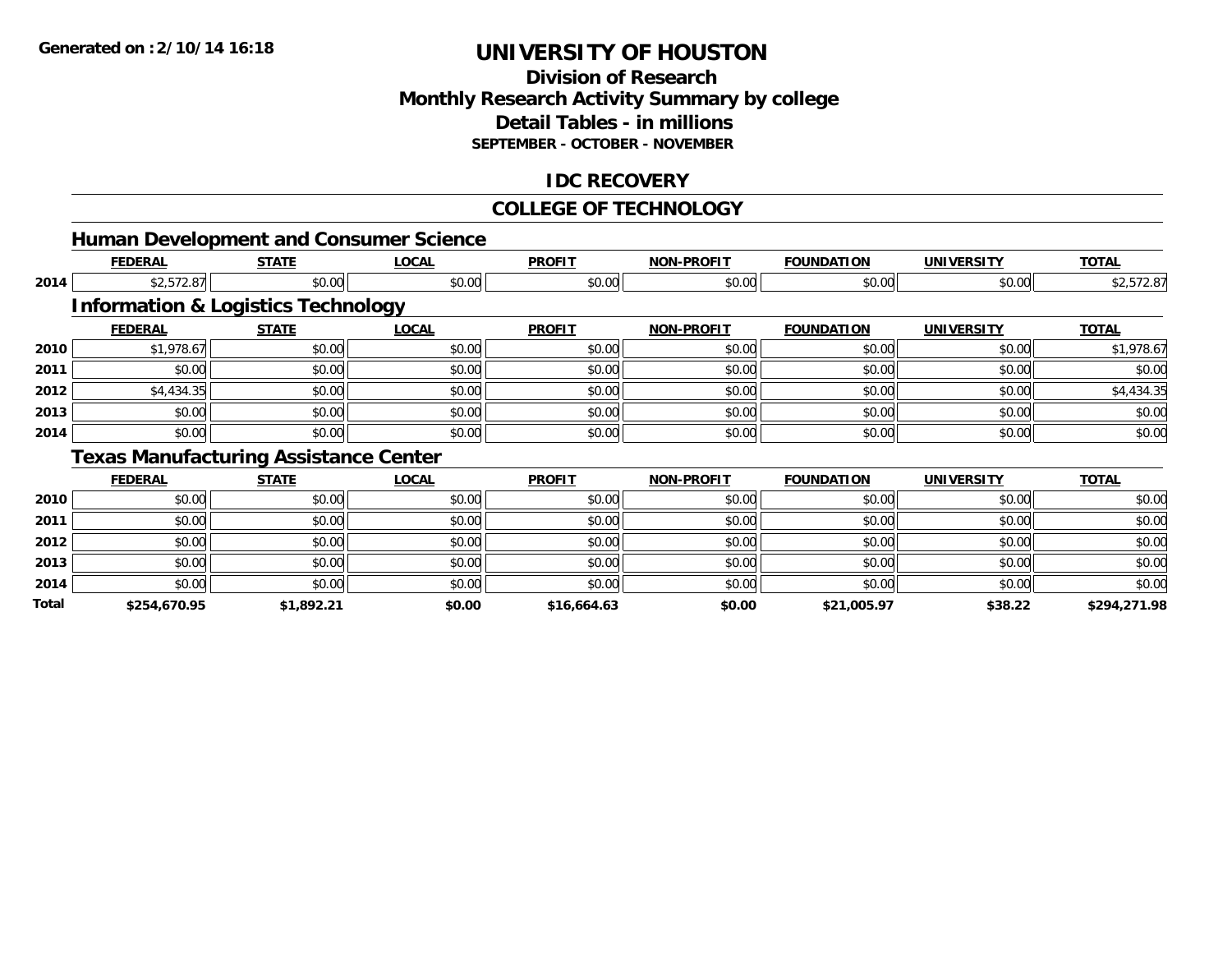### **Division of ResearchMonthly Research Activity Summary by college Detail Tables - in millionsSEPTEMBER - OCTOBER - NOVEMBER**

### **IDC RECOVERY**

## **CULLEN COLLEGE OF ENGINEERING**

## **Biomedical Engineering**

| \$17,023.44  |
|--------------|
|              |
| \$20,180.85  |
| \$33,897.72  |
| \$57,193.44  |
| \$115,856.10 |
|              |

#### **Center for Innovative Grouting Materials and Tech**

|      | <b>FEDERAL</b> | <b>STATE</b> | <u>LOCAL</u> | <b>PROFIT</b> | <b>NON-PROFIT</b> | <b>FOUNDATION</b> | UNIVERSITY | <b>TOTAL</b> |
|------|----------------|--------------|--------------|---------------|-------------------|-------------------|------------|--------------|
| 2011 | \$0.00         | \$0.00       | \$0.00       | \$0.00        | \$0.00            | \$0.00            | \$0.00     | \$0.00       |
| 2012 | \$0.00         | \$0.00       | \$0.00       | \$0.00        | \$0.00            | \$0.00            | \$0.00     | \$0.00       |
| 2013 | \$0.00         | \$0.00       | \$0.00       | \$0.00        | \$0.00            | \$0.00            | \$0.00     | \$0.00       |
| 2014 | \$0.00         | \$0.00       | \$0.00       | \$0.00        | \$0.00            | \$0.00            | \$0.00     | \$0.00       |

#### **Chemical Engineering**

|      | <b>FEDERAL</b> | <b>STATE</b>   | <b>LOCAL</b> | <b>PROFIT</b> | <b>NON-PROFIT</b> | <b>FOUNDATION</b> | <b>UNIVERSITY</b> | <b>TOTAL</b> |
|------|----------------|----------------|--------------|---------------|-------------------|-------------------|-------------------|--------------|
| 2010 | \$88,027.49    | (\$100,914.50) | \$296.19     | \$23,253.73   | \$0.00            | \$0.00            | \$18,205.49       | \$28,868.40  |
| 2011 | \$185,649.11   | \$33,647.50    | \$0.00       | \$37,094.41   | \$0.00            | (\$219.31)        | \$11,624.74       | \$267,796.44 |
| 2012 | \$197,524.21   | \$796.06       | \$0.00       | \$86,479.30   | \$0.00            | \$0.00            | \$0.02            | \$284,799.58 |
| 2013 | \$204,846.29   | \$709.20       | \$0.00       | \$49,384.68   | \$0.00            | $($ \$15.16) $  $ | (\$6,637.83)      | \$248,287.18 |
| 2014 | \$215,190.67   | \$835.09       | \$0.00       | \$70,724.38   | \$0.00            | \$271.14          | \$0.00            | \$287,021.28 |

#### **Civil Engineering**

|      | <b>FEDERAL</b> | <b>STATE</b> | <b>LOCAL</b> | <b>PROFIT</b> | <b>NON-PROFIT</b> | <b>FOUNDATION</b> | <b>UNIVERSITY</b> | <b>TOTAL</b> |
|------|----------------|--------------|--------------|---------------|-------------------|-------------------|-------------------|--------------|
| 2010 | \$40,473.84    | \$6,584.35   | \$7,131.56   | \$11,275.47   | \$6,230.43        | \$0.00            | \$0.00            | \$71,695.65  |
| 2011 | \$115,640.33   | \$5,786.64   | \$0.00       | \$16,138.62   | \$5,090.30        | \$0.00            | \$5,306.62        | \$147,962.51 |
| 2012 | \$56,562.39    | \$6,216.67   | \$17,941.35  | \$7,653.84    | \$10,805.73       | \$0.00            | \$0.00            | \$99,179.98  |
| 2013 | \$110,821.18   | \$6,415.43   | \$1,859.82   | \$13,189.35   | \$6,999.79        | \$0.00            | \$1,224.00        | \$140,509.57 |
| 2014 | \$192.449.61   | \$2,378.10   | \$0.00       | \$30,746.53   | \$5,607.52        | \$8,766.71        | \$0.00            | \$239,948.47 |

## **Composites Engineering and Applications Center**

|      | <b>FEDERAL</b>  | <b>STATE</b> | LOCAL          | <b>PROFIT</b> | <b>NON-PROFIT</b> | <b>FOUNDATION</b> | <b>UNIVERSITY</b> | <b>TOTAL</b> |
|------|-----------------|--------------|----------------|---------------|-------------------|-------------------|-------------------|--------------|
| 2011 | 0.00<br>vu.uu   | \$0.00       | \$0.00         | \$0.00        | \$0.00            | \$0.00            | \$0.00            | \$0.00       |
| 2012 | $\sim$<br>JU.UU | \$0.00       | 0000<br>\$U.UU | \$0.00        | \$0.00            | \$0.00            | \$0.00            | \$0.00       |
| 2013 | 0.00<br>DU.UG   | \$0.00       | \$0.00         | \$0.00        | \$0.00            | \$0.00            | \$0.00            | \$0.00       |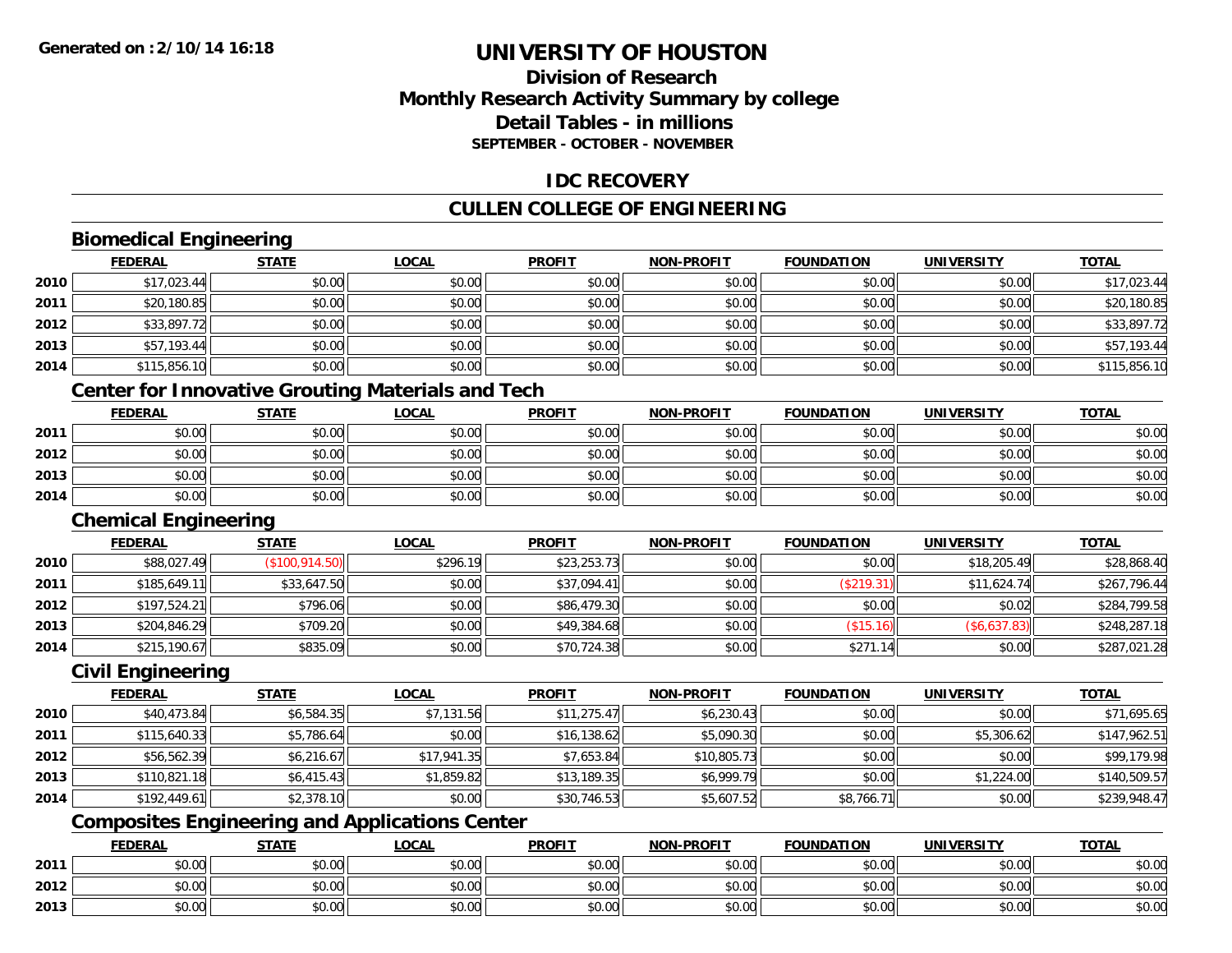### **Division of Research Monthly Research Activity Summary by college Detail Tables - in millions SEPTEMBER - OCTOBER - NOVEMBER**

### **IDC RECOVERY**

## **CULLEN COLLEGE OF ENGINEERING**

## **Composites Engineering and Applications Center**

|      | <b>FEDERAL</b>                               | <b>STATE</b> | <b>LOCAL</b> | <b>PROFIT</b> | <b>NON-PROFIT</b> | <b>FOUNDATION</b> | <b>UNIVERSITY</b> | <b>TOTAL</b> |
|------|----------------------------------------------|--------------|--------------|---------------|-------------------|-------------------|-------------------|--------------|
| 2014 | \$0.00                                       | \$0.00       | \$0.00       | \$0.00        | \$0.00            | \$0.00            | \$0.00            | \$0.00       |
|      | Dean, Engineering                            |              |              |               |                   |                   |                   |              |
|      | <b>FEDERAL</b>                               | <b>STATE</b> | <b>LOCAL</b> | <b>PROFIT</b> | <b>NON-PROFIT</b> | <b>FOUNDATION</b> | <b>UNIVERSITY</b> | <b>TOTAL</b> |
| 2010 | \$964.56                                     | \$0.00       | \$0.00       | \$0.00        | \$0.00            | \$0.00            | \$0.00            | \$964.56     |
| 2011 | \$1,407.01                                   | \$0.00       | \$0.00       | \$0.00        | \$0.00            | \$0.00            | \$0.00            | \$1,407.01   |
| 2012 | \$1,123.36                                   | \$0.00       | \$0.00       | \$0.00        | \$0.00            | \$0.00            | \$0.00            | \$1,123.36   |
| 2013 | \$1,140.94                                   | \$0.00       | \$0.00       | \$0.00        | \$0.00            | \$0.00            | \$0.00            | \$1,140.94   |
| 2014 | \$1,223.55                                   | \$0.00       | \$0.00       | \$0.00        | \$0.00            | \$0.00            | \$0.00            | \$1,223.55   |
|      | <b>Electrical &amp; Computer Engineering</b> |              |              |               |                   |                   |                   |              |
|      | <b>FEDERAL</b>                               | <b>STATE</b> | <b>LOCAL</b> | <b>PROFIT</b> | <b>NON-PROFIT</b> | <b>FOUNDATION</b> | <b>UNIVERSITY</b> | <b>TOTAL</b> |
| 2010 | \$81,434.01                                  | \$3,619.84   | \$0.00       | \$21,118.71   | \$3,390.67        | \$0.00            | \$89.18           | \$109,652.41 |
| 2011 | \$158,101.23                                 | \$10,186.80  | \$0.00       | \$15,759.46   | \$2,438.92        | \$0.00            | \$1,708.26        | \$188,194.68 |
| 2012 | \$166,734.27                                 | \$305.36     | \$0.00       | \$24,303.24   | \$1,174.50        | (\$16, 163.66)    | \$0.21            | \$176,353.92 |
| 2013 | \$183,792.61                                 | \$136.41     | \$0.00       | \$15,354.17   | \$0.00            | \$0.00            | \$0.00            | \$199,283.19 |
| 2014 | \$124,298.15                                 | \$430.39     | \$0.00       | \$38,860.95   | \$8,805.56        | \$3,790.57        | \$0.00            | \$176,185.62 |
|      | <b>Industrial Engineering</b>                |              |              |               |                   |                   |                   |              |
|      | <b>FEDERAL</b>                               | <b>STATE</b> | <b>LOCAL</b> | <b>PROFIT</b> | <b>NON-PROFIT</b> | <b>FOUNDATION</b> | <b>UNIVERSITY</b> | <b>TOTAL</b> |
| 2010 | \$5,522.69                                   | \$0.00       | \$0.00       | \$0.00        | \$0.00            | \$0.00            | \$0.00            | \$5,522.69   |
| 2011 | \$6,105.38                                   | \$560.56     | \$4,608.13   | \$0.00        | \$0.00            | \$0.00            | \$0.00            | \$11,274.07  |
| 2012 | \$9,349.90                                   | \$0.00       | \$5,563.52   | \$0.00        | \$0.00            | \$0.00            | \$0.00            | \$14,913.42  |
| 2013 | \$9,681.36                                   | \$0.00       | \$1,074.79   | \$0.00        | \$0.00            | \$0.00            | \$0.00            | \$10,756.15  |
| 2014 | \$14,228.66                                  | \$1,583.86   | \$5,074.51   | \$0.00        | \$0.00            | \$2,181.01        | \$0.00            | \$23,068.04  |
|      | <b>Mechanical Engineering</b>                |              |              |               |                   |                   |                   |              |
|      | <b>FEDERAL</b>                               | <b>STATE</b> | <b>LOCAL</b> | <b>PROFIT</b> | <b>NON-PROFIT</b> | <b>FOUNDATION</b> | <b>UNIVERSITY</b> | <b>TOTAL</b> |
| 2010 | \$137,694.71                                 | \$0.00       | \$0.00       | \$17,638.41   | \$17,002.89       | \$0.00            | \$0.00            | \$172,336.01 |
| 2011 | \$185,821.93                                 | \$2,050.92   | \$0.00       | \$58,728.13   | \$5,140.71        | \$0.00            | \$0.00            | \$251,741.69 |
| 2012 | \$137,764.44                                 | \$5,861.74   | \$0.00       | \$23,657.04   | \$5,573.51        | \$1,505.26        | \$0.00            | \$174,361.99 |
| 2013 | \$177,184.48                                 | \$336.60     | \$0.00       | \$23,375.56   | \$0.00            | \$5,816.46        | \$0.00            | \$206,713.10 |
| 2014 | \$233,743.06                                 | \$5,801.00   | \$0.00       | \$38,866.80   | \$0.00            | \$16,218.77       | \$0.00            | \$294,629.63 |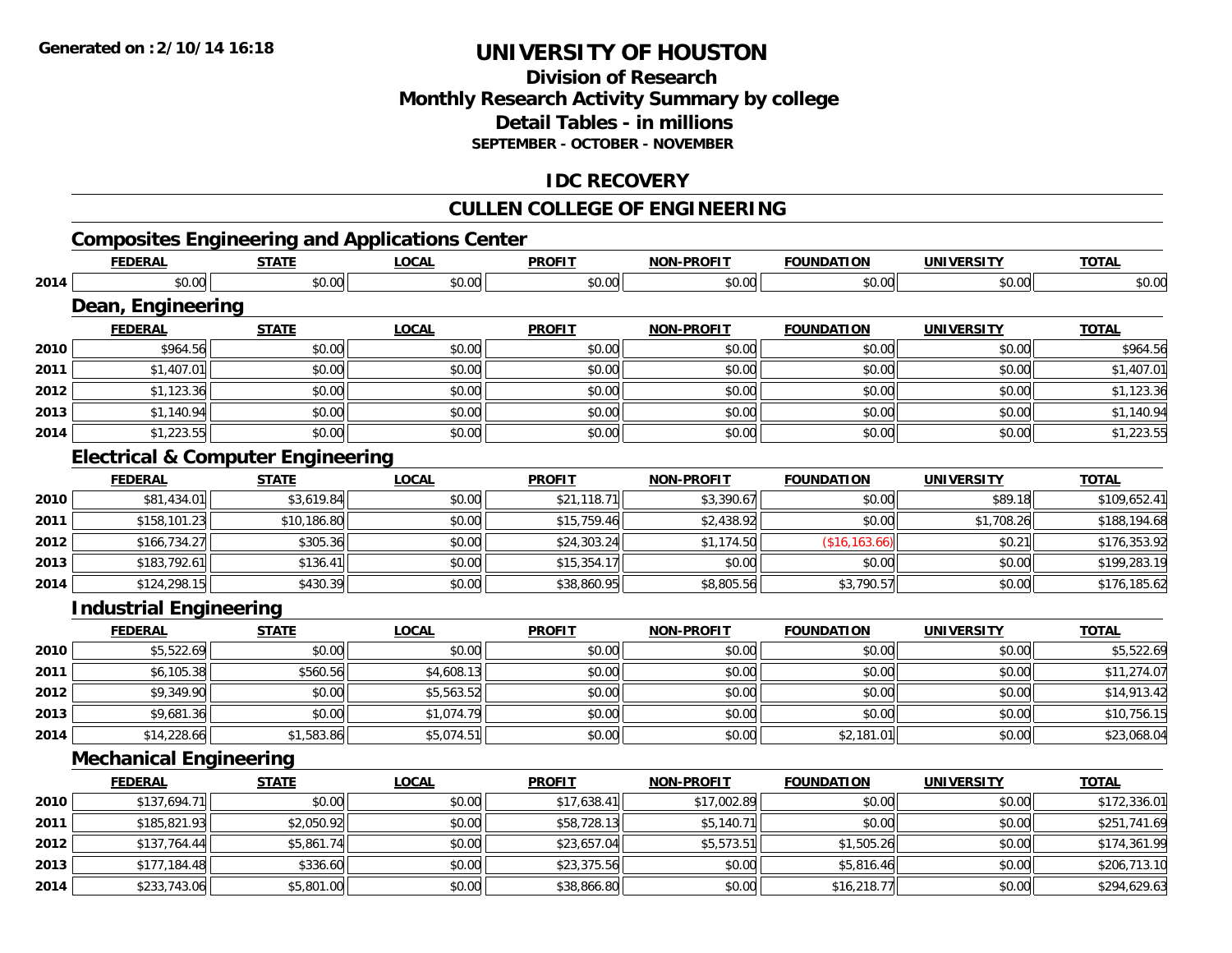### **Division of Research Monthly Research Activity Summary by college Detail Tables - in millions SEPTEMBER - OCTOBER - NOVEMBER**

### **IDC RECOVERY**

## **CULLEN COLLEGE OF ENGINEERING**

## **National Wind Energy Center**

|       | <b>FEDERAL</b> | <b>STATE</b> | <b>LOCAL</b> | <b>PROFIT</b> | <b>NON-PROFIT</b> | <b>FOUNDATION</b> | <b>UNIVERSITY</b> | <b>TOTAL</b>   |
|-------|----------------|--------------|--------------|---------------|-------------------|-------------------|-------------------|----------------|
| 2011  | \$0.00         | \$0.00       | \$0.00       | \$0.00        | \$0.00            | \$0.00            | \$0.00            | \$0.00         |
| 2012  | \$0.00         | \$0.00       | \$0.00       | \$0.00        | \$0.00            | \$0.00            | \$0.00            | \$0.00         |
| 2013  | \$0.00         | \$0.00       | \$0.00       | \$0.00        | \$0.00            | \$0.00            | \$0.00            | \$0.00         |
| 2014  | \$0.00         | \$0.00       | \$0.00       | \$0.00        | \$0.00            | \$0.00            | \$0.00            | \$0.00         |
| Total | \$3,288,652.94 | (\$6,671.99) | \$43,549.87  | \$623,602.78  | \$78,260.53       | \$22,151.79       | \$31,520.69       | \$4,081,066.61 |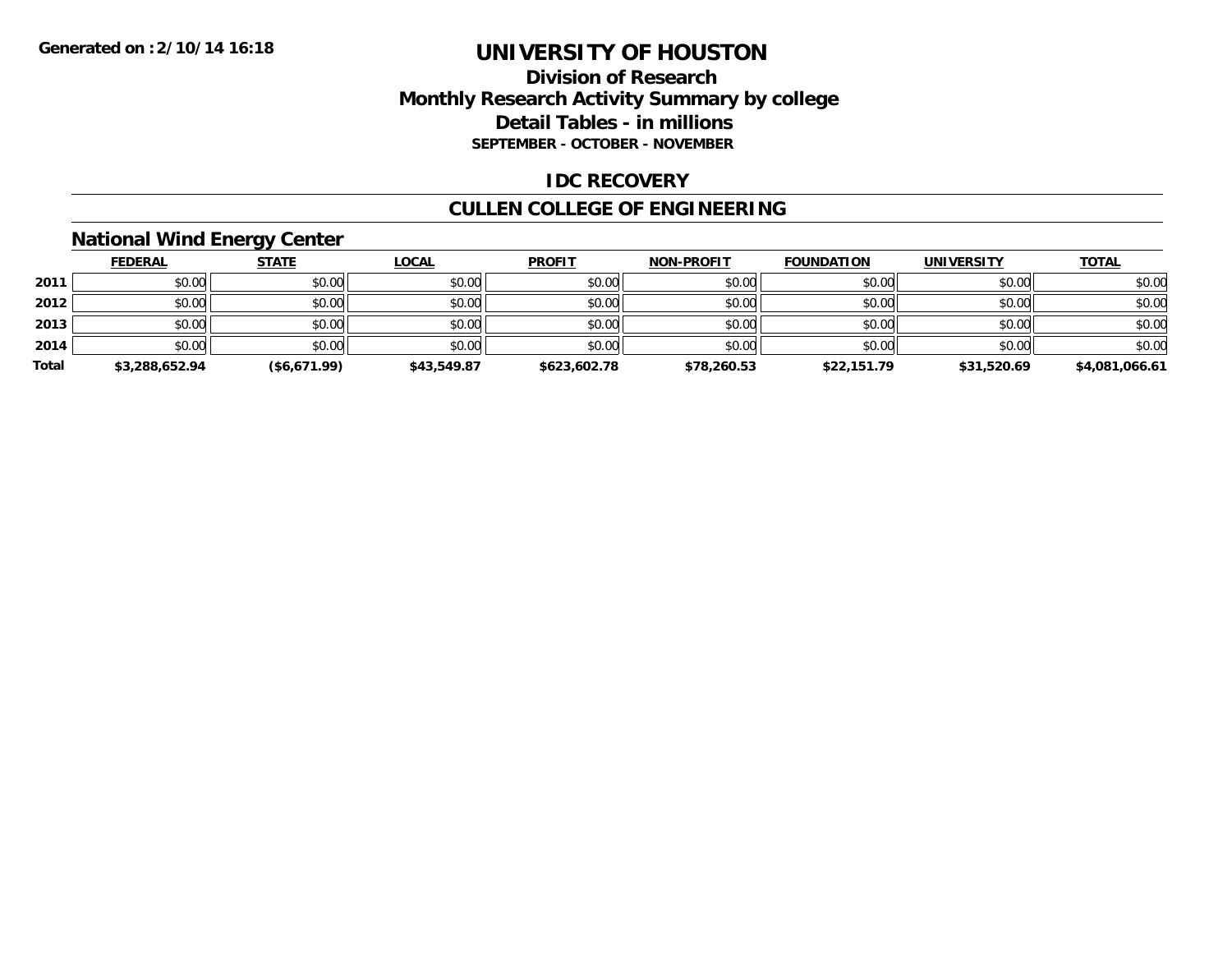**2012**

**2013**

**2014**

## **UNIVERSITY OF HOUSTON**

### **Division of ResearchMonthly Research Activity Summary by college Detail Tables - in millions SEPTEMBER - OCTOBER - NOVEMBER**

#### **IDC RECOVERY**

### **DIVISION OF RESEARCH**

|      |                | <b>Allied Geophysical Laboratories</b>    |                                                           |               |                   |                   |                   |              |
|------|----------------|-------------------------------------------|-----------------------------------------------------------|---------------|-------------------|-------------------|-------------------|--------------|
|      | <b>FEDERAL</b> | <b>STATE</b>                              | <b>LOCAL</b>                                              | <b>PROFIT</b> | <b>NON-PROFIT</b> | <b>FOUNDATION</b> | <b>UNIVERSITY</b> | <b>TOTAL</b> |
| 2012 | \$0.00         | \$0.00                                    | \$0.00                                                    | \$2,026.00    | \$0.00            | \$0.00            | \$0.00            | \$2,026.00   |
| 2013 | \$0.00         | \$0.00                                    | \$0.00                                                    | \$1,930.31    | \$0.00            | \$0.00            | \$0.00            | \$1,930.31   |
|      |                |                                           | <b>Center for Advanced Computing and Data Systems</b>     |               |                   |                   |                   |              |
|      | <b>FEDERAL</b> | <b>STATE</b>                              | <b>LOCAL</b>                                              | <b>PROFIT</b> | <b>NON-PROFIT</b> | <b>FOUNDATION</b> | <b>UNIVERSITY</b> | <b>TOTAL</b> |
| 2010 | \$0.00         | \$0.00                                    | \$0.00                                                    | \$0.00        | \$0.00            | \$0.00            | \$0.00            | \$0.00       |
| 2011 | \$9.83         | \$0.00                                    | \$0.00                                                    | \$0.00        | \$0.00            | \$0.00            | \$0.00            | \$9.83       |
| 2012 | \$3,735.26     | \$0.00                                    | \$0.00                                                    | \$0.00        | \$0.00            | \$0.00            | \$0.00            | \$3,735.26   |
| 2013 | \$47.89        | \$0.00                                    | \$0.00                                                    | \$0.00        | \$0.00            | \$0.00            | \$0.00            | \$47.89      |
| 2014 | \$0.00         | \$0.00                                    | \$0.00                                                    | \$0.00        | \$0.00            | \$0.00            | \$0.00            | \$0.00       |
|      |                | <b>Center for Advanced Materials</b>      |                                                           |               |                   |                   |                   |              |
|      | <b>FEDERAL</b> | <b>STATE</b>                              | <b>LOCAL</b>                                              | <b>PROFIT</b> | <b>NON-PROFIT</b> | <b>FOUNDATION</b> | <b>UNIVERSITY</b> | <b>TOTAL</b> |
| 2010 | (\$0.34)       | \$0.00                                    | \$0.00                                                    | \$0.00        | \$0.00            | \$0.00            | \$0.00            | (\$0.34)     |
| 2011 | \$4,674.84     | \$5,485.20                                | \$0.00                                                    | \$2,843.25    | \$0.00            | \$0.00            | \$0.00            | \$13,003.29  |
| 2012 | \$1,160.04     | \$0.00                                    | \$0.00                                                    | \$0.00        | \$0.00            | \$0.00            | \$0.00            | \$1,160.04   |
| 2013 | \$366.83       | \$0.00                                    | \$0.00                                                    | \$0.00        | \$0.00            | \$0.00            | \$0.00            | \$366.83     |
| 2014 | \$0.00         | \$0.00                                    | \$0.00                                                    | \$0.00        | \$0.00            | \$0.00            | \$0.00            | \$0.00       |
|      |                |                                           | <b>Center for Biomedical &amp; Environmental Genomics</b> |               |                   |                   |                   |              |
|      | <b>FEDERAL</b> | <b>STATE</b>                              | <b>LOCAL</b>                                              | <b>PROFIT</b> | <b>NON-PROFIT</b> | <b>FOUNDATION</b> | <b>UNIVERSITY</b> | <b>TOTAL</b> |
| 2010 | \$0.00         | \$0.00                                    | \$0.00                                                    | \$0.00        | \$0.00            | \$0.00            | \$0.00            | \$0.00       |
| 2011 | \$0.00         | \$0.00                                    | \$0.00                                                    | \$0.00        | \$0.00            | \$0.00            | \$0.00            | \$0.00       |
| 2012 | \$0.00         | \$0.00                                    | \$0.00                                                    | \$0.00        | \$0.00            | \$0.00            | \$0.00            | \$0.00       |
| 2013 | \$0.00         | \$0.00                                    | \$0.00                                                    | \$0.00        | \$0.00            | \$0.00            | \$0.00            | \$0.00       |
| 2014 | \$0.00         | \$0.00                                    | \$0.00                                                    | \$0.00        | \$0.00            | \$0.00            | \$0.00            | \$0.00       |
|      |                | <b>Center for Industrial Partnerships</b> |                                                           |               |                   |                   |                   |              |
|      | <b>FEDERAL</b> | <b>STATE</b>                              | <b>LOCAL</b>                                              | <b>PROFIT</b> | NON-PROFIT        | <b>FOUNDATION</b> | <b>UNIVERSITY</b> | <b>TOTAL</b> |
| 2010 | \$7,824.92     | \$0.00                                    | \$0.00                                                    | \$585.99      | \$0.00            | \$0.00            | \$0.00            | \$8,410.91   |
| 2011 | \$17,748.73    | \$0.00                                    | \$0.00                                                    | \$2,030.27    | \$0.00            | \$0.00            | \$0.00            | \$19,779.00  |

2 | \$3,675.00| \$0.00| \$0.00| \$0.00| \$0.00| \$2,292.11|| \$0.00| \$0.00| \$0.00| \$0.00| \$0.00| \$5,967.11

\$324.52 \$0.00 \$0.00 \$3,191.62 \$0.00 \$0.00 \$0.00 \$3,516.14

4 \$675.53 || \$0.00 \$0.00 \$0.00 \$0.00 \$0.00 \$2,522.36 \$0.00 \$0.00 \$0.00 \$0.00 \$0.00 \$3,197.89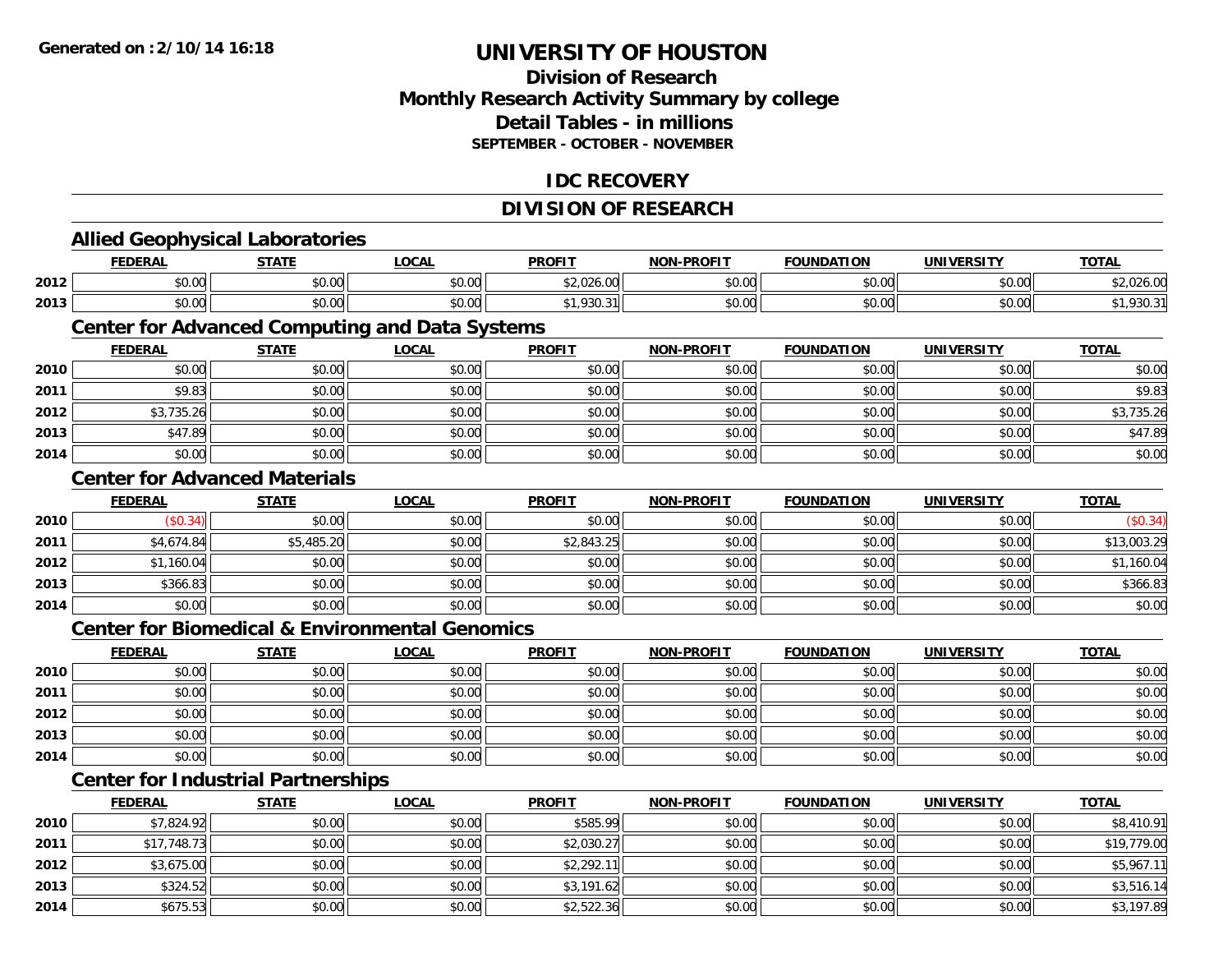### **Division of ResearchMonthly Research Activity Summary by college Detail Tables - in millions SEPTEMBER - OCTOBER - NOVEMBER**

### **IDC RECOVERY**

### **DIVISION OF RESEARCH**

|              |                                 |                                       | <b>Center for Neuromotor &amp; Biomechanics Research</b> |               |                   |                   |                   |                           |
|--------------|---------------------------------|---------------------------------------|----------------------------------------------------------|---------------|-------------------|-------------------|-------------------|---------------------------|
|              | <b>FEDERAL</b>                  | <b>STATE</b>                          | <b>LOCAL</b>                                             | <b>PROFIT</b> | <b>NON-PROFIT</b> | <b>FOUNDATION</b> | <b>UNIVERSITY</b> | <b>TOTAL</b>              |
| 2011         | \$0.00                          | \$0.00                                | \$0.00                                                   | \$0.00        | \$0.00            | \$0.00            | \$0.00            | \$0.00                    |
|              | <b>Division of Research</b>     |                                       |                                                          |               |                   |                   |                   |                           |
|              | <b>FEDERAL</b>                  | <b>STATE</b>                          | <b>LOCAL</b>                                             | <b>PROFIT</b> | <b>NON-PROFIT</b> | <b>FOUNDATION</b> | <b>UNIVERSITY</b> | <b>TOTAL</b>              |
| 2010         | \$1,437.01                      | \$0.00                                | \$0.00                                                   | \$0.00        | \$0.00            | \$0.00            | \$0.00            | \$1,437.01                |
| 2011         | (\$883.61)                      | \$0.00                                | \$0.00                                                   | \$0.00        | \$0.00            | \$0.00            | \$0.00            | (\$883.61)                |
|              | <b>Institute for Nanoenergy</b> |                                       |                                                          |               |                   |                   |                   |                           |
|              | <b>FEDERAL</b>                  | <b>STATE</b>                          | <b>LOCAL</b>                                             | <b>PROFIT</b> | <b>NON-PROFIT</b> | <b>FOUNDATION</b> | <b>UNIVERSITY</b> | <b>TOTAL</b>              |
| 2010         | \$0.00                          | \$0.00                                | \$0.00                                                   | \$0.00        | \$0.00            | \$0.00            | \$0.00            | \$0.00                    |
| 2011         | \$0.00                          | \$0.00                                | \$0.00                                                   | \$0.00        | \$0.00            | \$0.00            | \$0.00            | \$0.00                    |
| 2012         | \$0.00                          | \$0.00                                | \$0.00                                                   | \$0.00        | \$0.00            | \$0.00            | \$0.00            | \$0.00                    |
| 2013         | \$0.00                          | \$0.00                                | \$0.00                                                   | \$0.00        | \$0.00            | \$0.00            | \$0.00            | \$0.00                    |
| 2014         | \$0.00                          | \$0.00                                | \$0.00                                                   | \$0.00        | \$0.00            | \$0.00            | \$0.00            | \$0.00                    |
|              |                                 | <b>Office of Contracts and Grants</b> |                                                          |               |                   |                   |                   |                           |
|              | <b>FEDERAL</b>                  | <b>STATE</b>                          | <b>LOCAL</b>                                             | <b>PROFIT</b> | <b>NON-PROFIT</b> | <b>FOUNDATION</b> | <b>UNIVERSITY</b> | <b>TOTAL</b>              |
| 2010         | \$0.00                          | \$0.00                                | \$0.00                                                   | \$0.00        | \$0.00            | \$0.00            | \$0.00            | \$0.00                    |
| 2011         | \$0.00                          | \$0.00                                | \$0.00                                                   | \$0.00        | \$0.00            | \$0.00            | \$0.00            | \$0.00                    |
| 2012         | \$0.00                          | \$0.00                                | \$0.00                                                   | \$0.00        | \$0.00            | \$0.00            | \$0.00            | \$0.00                    |
| 2013         | \$0.00                          | \$0.00                                | \$0.00                                                   | \$0.00        | \$0.00            | \$0.00            | \$0.00            | \$0.00                    |
|              | <b>TcSAM</b>                    |                                       |                                                          |               |                   |                   |                   |                           |
|              | <b>FEDERAL</b>                  | <b>STATE</b>                          | <b>LOCAL</b>                                             | <b>PROFIT</b> | <b>NON-PROFIT</b> | <b>FOUNDATION</b> | <b>UNIVERSITY</b> | <b>TOTAL</b>              |
| 2010         | \$0.00                          | \$0.00                                | \$0.00                                                   | \$0.00        | \$0.00            | \$0.00            | \$0.00            | \$0.00                    |
| 2011         | \$0.00                          | \$0.00                                | \$0.00                                                   | \$0.00        | \$0.00            | \$0.00            | \$0.00            | \$0.00                    |
|              | <b>TcSUH</b>                    |                                       |                                                          |               |                   |                   |                   |                           |
|              | <b>FEDERAL</b>                  | <b>STATE</b>                          | <b>LOCAL</b>                                             | <b>PROFIT</b> | <b>NON-PROFIT</b> | <b>FOUNDATION</b> | <b>UNIVERSITY</b> | <b>TOTAL</b>              |
|              | \$2,792.19                      | \$0.00                                | \$0.00                                                   | \$5,344.52    | \$0.00            | \$0.00            | \$0.00            | \$8,136.71                |
| 2010         |                                 |                                       |                                                          |               |                   | \$0.00            | \$0.00            | \$29,685.79               |
| 2011         | \$6,875.51                      | \$11,511.45                           | \$0.00                                                   | \$11,298.83   | \$0.00            |                   |                   |                           |
|              | \$9,817.40                      | \$458.04                              | \$0.00                                                   | \$15,938.16   | \$0.00            | \$0.00            | \$0.00            |                           |
| 2012<br>2013 | \$241.86                        | \$204.62                              | \$0.00                                                   | \$4,751.26    | \$0.00            | \$0.00            | \$0.00            | \$26,213.60<br>\$5,197.74 |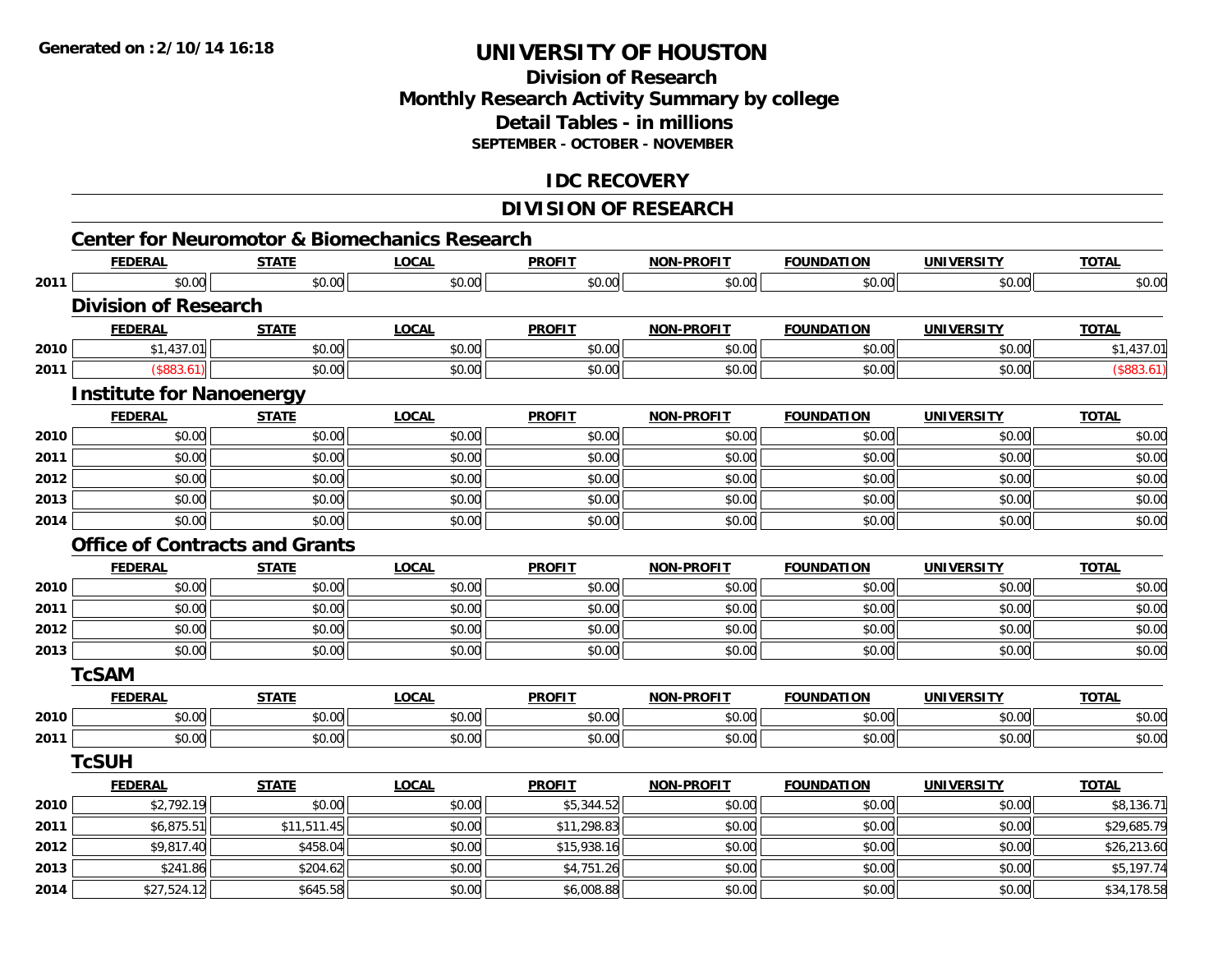**Total**

## **UNIVERSITY OF HOUSTON**

### **Division of ResearchMonthly Research Activity Summary by college Detail Tables - in millions SEPTEMBER - OCTOBER - NOVEMBER**

#### **IDC RECOVERY**

### **DIVISION OF RESEARCH**

### **Texas Obesity Research Center**

|      | <b>FEDERAL</b> | <b>STATE</b> | <b>LOCAL</b> | <b>PROFIT</b> | <b>NON-PROFIT</b> | <b>FOUNDATION</b> | <b>UNIVERSITY</b> | <b>TOTAL</b> |
|------|----------------|--------------|--------------|---------------|-------------------|-------------------|-------------------|--------------|
| 2010 | \$0.00         | \$0.00       | \$0.00       | \$0.00        | \$0.00            | \$0.00            | \$0.00            | \$0.00       |
| 2011 | \$0.00         | \$0.00       | \$0.00       | \$0.00        | \$0.00            | \$0.00            | \$0.00            | \$0.00       |
| 2012 | \$0.00         | \$0.00       | \$0.00       | \$0.00        | \$0.00            | \$0.00            | \$0.00            | \$0.00       |
| 2013 | \$0.00         | \$0.00       | \$0.00       | \$0.00        | \$0.00            | \$0.00            | \$0.00            | \$0.00       |
| 2014 | \$0.00         | \$0.00       | \$0.00       | \$0.00        | \$0.00            | \$0.00            | \$0.00            | \$0.00       |
|      | <b>TIMES</b>   |              |              |               |                   |                   |                   |              |
|      | <b>FEDERAL</b> | <b>STATE</b> | <b>LOCAL</b> | <b>PROFIT</b> | <b>NON-PROFIT</b> | <b>FOUNDATION</b> | <b>UNIVERSITY</b> | <b>TOTAL</b> |
| 2010 | \$13,298.07    | \$96,573.02  | \$0.00       | \$0.00        | \$0.00            | \$0.00            | \$162.29          | \$110,033.39 |
| 2011 | \$26,688.63    | \$109.71     | \$0.00       | \$0.00        | \$0.00            | \$0.00            | \$0.00            | \$26,798.33  |
| 2012 | \$101,724.37   | \$0.01       | \$0.00       | \$0.00        | \$0.00            | \$0.00            | \$0.00            | \$101,724.38 |
| 2013 | \$182,777.02   | (\$99.10)    | \$0.00       | \$0.00        | \$0.00            | \$0.00            | \$0.00            | \$182,677.92 |
| 2014 |                |              |              |               | \$0.00            |                   |                   | \$128,661.85 |

4 \$128,867.81|| \$0.00|| \$0.00|| \$0.00|| \$0.00|| \$0.00|| \$128,661.

**\$541,403.42 \$114,682.57 \$0.00 \$60,763.56 \$0.00 \$0.00 \$162.29 \$717,011.84**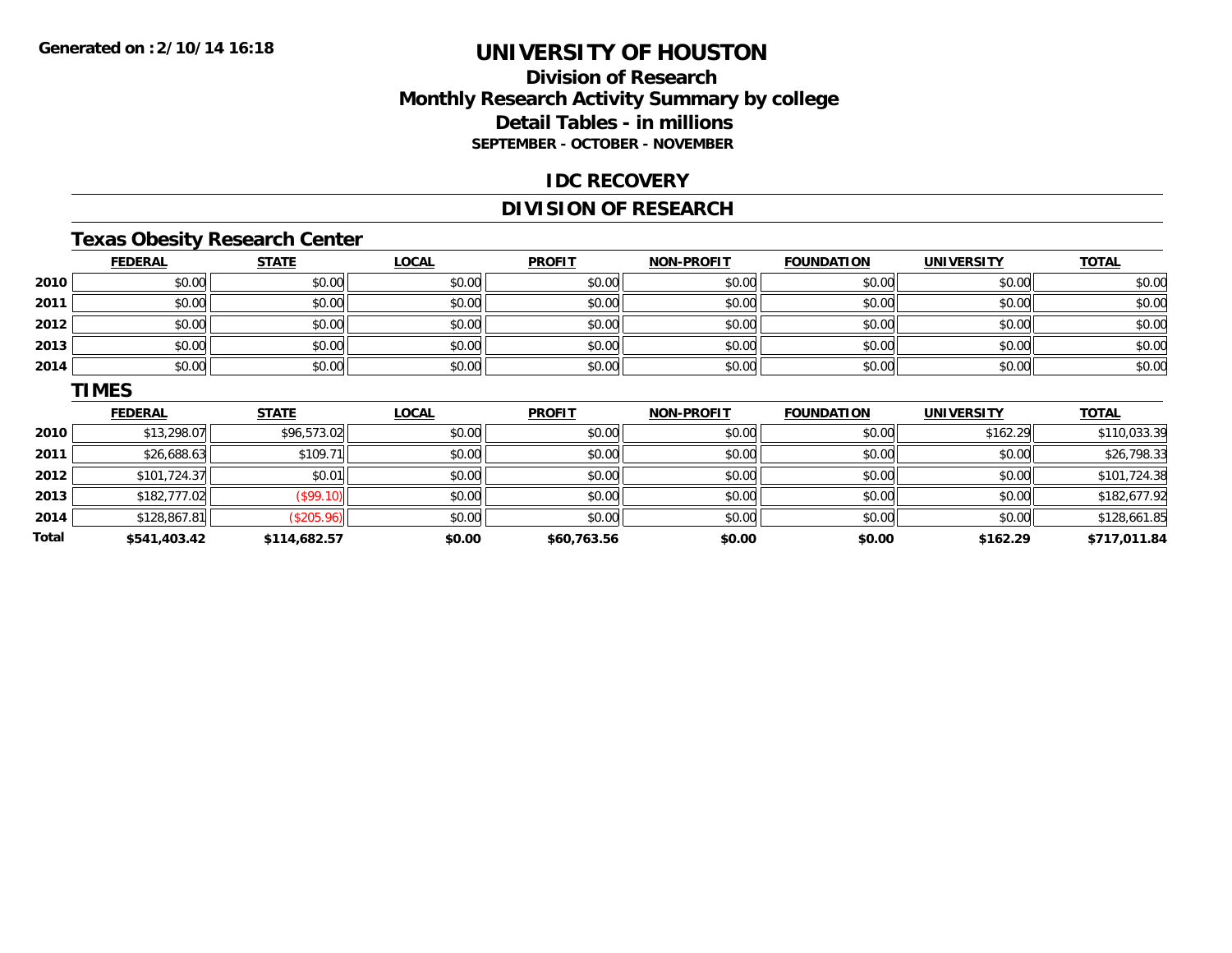### **Division of ResearchMonthly Research Activity Summary by college Detail Tables - in millions SEPTEMBER - OCTOBER - NOVEMBER**

### **IDC RECOVERY**

#### **GRADUATE COLLEGE OF SOCIAL WORK**

## **Center for Drug and Social Policy Research**

|      | <b>FEDERAL</b> | <b>STATE</b>                                      | <b>LOCAL</b>                                                | <b>PROFIT</b> | <b>NON-PROFIT</b> | <b>FOUNDATION</b> | <b>UNIVERSITY</b> | <b>TOTAL</b> |  |  |  |
|------|----------------|---------------------------------------------------|-------------------------------------------------------------|---------------|-------------------|-------------------|-------------------|--------------|--|--|--|
| 2010 | \$0.00         | \$0.00                                            | \$0.00                                                      | \$0.00        | \$0.00            | \$0.00            | \$0.00            | \$0.00       |  |  |  |
| 2011 | \$0.00         | \$0.00                                            | \$0.00                                                      | \$0.00        | \$0.00            | \$0.00            | \$0.00            | \$0.00       |  |  |  |
| 2012 | \$0.00         | \$0.00                                            | \$0.00                                                      | \$0.00        | \$0.00            | \$0.00            | \$0.00            | \$0.00       |  |  |  |
| 2013 | \$0.00         | \$0.00                                            | \$0.00                                                      | \$0.00        | \$0.00            | \$0.00            | \$0.00            | \$0.00       |  |  |  |
| 2014 | \$0.00         | \$0.00                                            | \$0.00                                                      | \$0.00        | \$0.00            | \$0.00            | \$0.00            | \$0.00       |  |  |  |
|      |                |                                                   | <b>Center for Health Equities &amp; Evaluation Research</b> |               |                   |                   |                   |              |  |  |  |
|      | <b>FEDERAL</b> | <b>STATE</b>                                      | <b>LOCAL</b>                                                | <b>PROFIT</b> | <b>NON-PROFIT</b> | <b>FOUNDATION</b> | <b>UNIVERSITY</b> | <b>TOTAL</b> |  |  |  |
| 2012 | \$6,283.25     | \$0.00                                            | \$0.00                                                      | \$0.00        | \$0.00            | \$0.00            | \$0.00            | \$6,283.25   |  |  |  |
| 2013 | \$6,380.28     | \$0.00                                            | \$0.00                                                      | \$0.00        | \$0.00            | \$0.00            | \$0.00            | \$6,380.28   |  |  |  |
| 2014 | \$2,016.65     | \$0.00                                            | \$0.00                                                      | \$0.00        | \$0.00            | \$0.00            | \$0.00            | \$2,016.65   |  |  |  |
|      |                | <b>Child &amp; Family for Innovative Research</b> |                                                             |               |                   |                   |                   |              |  |  |  |
|      | <b>FEDERAL</b> | <b>STATE</b>                                      | <b>LOCAL</b>                                                | <b>PROFIT</b> | <b>NON-PROFIT</b> | <b>FOUNDATION</b> | <b>UNIVERSITY</b> | <b>TOTAL</b> |  |  |  |
| 2010 | \$60,047.27    | \$4,270.12                                        | \$0.00                                                      | \$0.00        | \$0.00            | \$73.20           | \$0.00            | \$64,390.59  |  |  |  |
| 2011 | \$62,335.54    | \$1,041.98                                        | \$0.00                                                      | \$0.00        | \$0.00            | \$84.30           | \$0.00            | \$63,461.82  |  |  |  |
| 2012 | \$56,974.70    | \$0.00                                            | \$0.00                                                      | \$1,934.67    | \$0.00            | \$0.00            | \$0.00            | \$58,909.37  |  |  |  |
| 2013 | \$38,912.50    | \$92.59                                           | \$1,086.50                                                  | \$0.00        | \$0.00            | \$0.00            | \$0.00            | \$40,091.59  |  |  |  |
| 2014 | \$9,588.69     | \$270.08                                          | \$747.50                                                    | \$0.00        | \$0.00            | \$187.58          | \$0.00            | \$10,793.85  |  |  |  |
|      |                | <b>Community Projects - Social Work</b>           |                                                             |               |                   |                   |                   |              |  |  |  |
|      | <b>FEDERAL</b> | <b>STATE</b>                                      | <b>LOCAL</b>                                                | <b>PROFIT</b> | <b>NON-PROFIT</b> | <b>FOUNDATION</b> | <b>UNIVERSITY</b> | <b>TOTAL</b> |  |  |  |
| 2010 | \$0.00         | \$0.00                                            | \$0.00                                                      | \$0.00        | \$0.00            | \$0.00            | \$0.00            | \$0.00       |  |  |  |
| 2011 | \$0.00         | \$0.00                                            | \$0.00                                                      | \$0.00        | \$0.00            | \$0.00            | \$0.00            | \$0.00       |  |  |  |

**Dean, Social Work**

**2012**

**2013**

|      | <b>FEDERAL</b> | <b>STATE</b> | <u>LOCAL</u> | <b>PROFIT</b> | <b>NON-PROFIT</b> | <b>FOUNDATION</b> | <b>UNIVERSITY</b> | <b>TOTAL</b> |
|------|----------------|--------------|--------------|---------------|-------------------|-------------------|-------------------|--------------|
| 2010 | \$50,192.91    | \$0.00       | \$0.00       | \$0.00        | \$0.00            | \$0.00            | \$0.00            | \$50,192.91  |
| 2011 | \$42,144.63    | \$0.00       | \$0.00       | \$0.00        | \$0.00            | \$0.00            | \$0.00            | \$42,144.63  |
| 2012 | (\$1,027.65)   | \$0.00       | \$0.00       | \$0.00        | \$0.00            | \$0.00            | \$0.00            | (\$1,027.65) |
| 2013 | \$5,849.75     | \$0.00       | \$0.00       | \$0.00        | \$0.00            | \$0.00            | \$0.00            | \$5,849.75   |
| 2014 | \$0.00         | \$0.00       | \$0.00       | \$0.00        | \$0.00            | \$0.00            | \$0.00            | \$0.00       |

 $\textbf{2} \hspace{1.5mm} |\hspace{1.5mm} \text{$0.00]} \hspace{1.5mm} \text{$0.1.21}$   $\text{$0.00]} \hspace{1.5mm}$   $\text{$0.00}$   $\text{$0.00]} \hspace{1.5mm}$   $\text{$0.00]} \hspace{1.5mm}$   $\text{$0.00]} \hspace{1.5mm}$   $\text{$0.00]} \hspace{1.5mm}$   $\text{$0.00]} \hspace{1.5mm}$ 

 $\textbf{3} \hspace{14mm} |\hspace{14mm} \text{ $60.01]} \hspace{14mm} |\hspace{14mm} \text{ $60.00]} \hspace{14mm} |\hspace{14mm} \text{ $60.00]} \hspace{14mm} |\hspace{14mm} \text{ $60.00]} \hspace{14mm} |\hspace{14mm} \text{ $60.00]} \hspace{14mm} |\hspace{14mm} \text{ $60.01]} \hspace{14mm} |\hspace{14mm} \text{ $60.01]} \hspace{14mm} |\hspace{14mm} \text{ $60.02]} \hspace{14$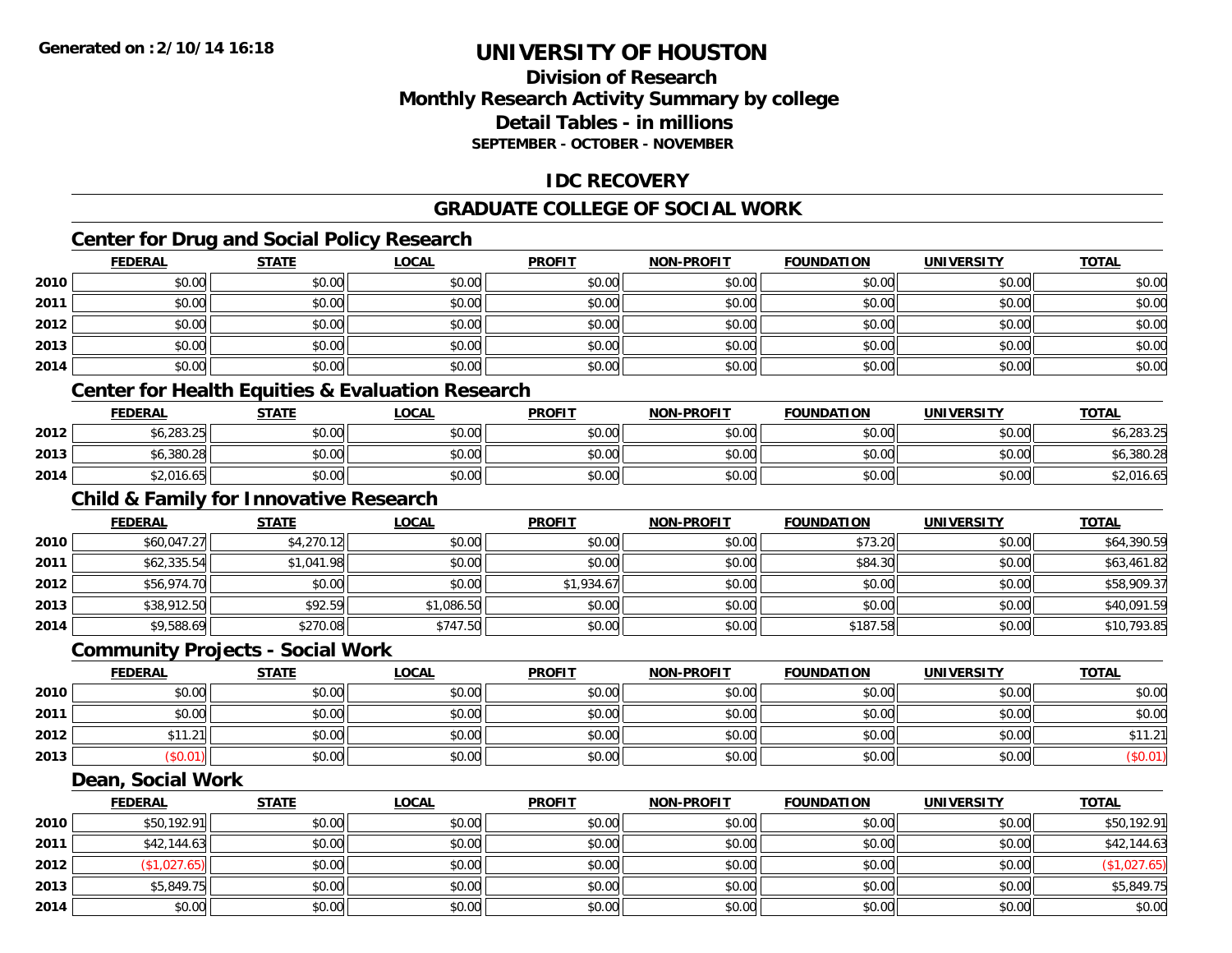### **Division of Research Monthly Research Activity Summary by college Detail Tables - in millions SEPTEMBER - OCTOBER - NOVEMBER**

#### **IDC RECOVERY**

#### **GRADUATE COLLEGE OF SOCIAL WORK**

## **Office for Drug SPR**

|       | <b>FEDERAL</b> | <b>STATE</b> | <b>LOCAL</b> | <b>PROFIT</b> | <b>NON-PROFIT</b> | <b>FOUNDATION</b> | <b>UNIVERSITY</b> | <b>TOTAL</b> |
|-------|----------------|--------------|--------------|---------------|-------------------|-------------------|-------------------|--------------|
| 2010  | \$0.00         | \$0.00       | \$0.00       | \$0.00        | \$0.00            | \$0.00            | \$0.00            | \$0.00       |
| 2011  | \$0.00         | \$0.00       | \$0.00       | \$0.00        | \$0.00            | \$0.00            | \$0.00            | \$0.00       |
| 2012  | \$0.00         | \$0.00       | \$0.00       | \$0.00        | \$0.00            | \$0.00            | \$0.00            | \$0.00       |
| 2013  | \$0.00         | \$0.00       | \$0.00       | \$0.00        | \$0.00            | \$0.00            | \$0.00            | \$0.00       |
| Total | \$339,709.73   | \$5,674.77   | \$1,834.00   | \$1,934.67    | \$0.00            | \$345.08          | \$0.00            | \$349,498.25 |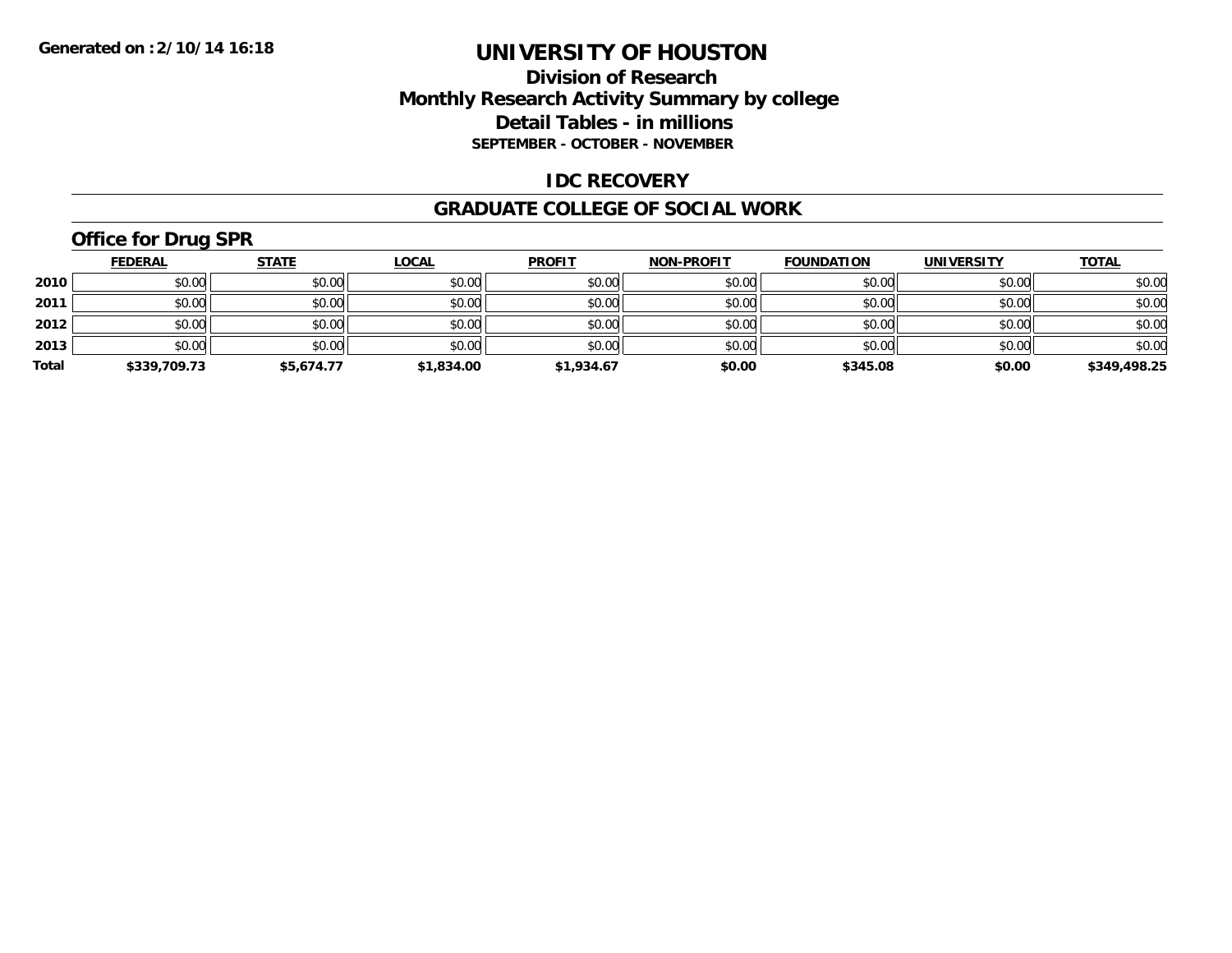### **Division of Research Monthly Research Activity Summary by college Detail Tables - in millions SEPTEMBER - OCTOBER - NOVEMBER**

#### **IDC RECOVERY**

#### **HILTON COLLEGE OF HOTEL AND RESTAURANT MANAGEMENT**

#### **Hotel and Restaurant Management**

|       | <b>FEDERAL</b> | <u>STATE</u> | <b>LOCAL</b> | <b>PROFIT</b> | <b>NON-PROFIT</b> | <b>FOUNDATION</b> | <b>UNIVERSITY</b> | <b>TOTAL</b> |
|-------|----------------|--------------|--------------|---------------|-------------------|-------------------|-------------------|--------------|
| 2011  | \$0.00         | \$0.00       | \$0.00       | \$177.55      | \$0.00            | \$0.00            | \$0.00            | \$177.55     |
| 2012  | \$1,952.20     | \$0.00       | \$0.00       | \$0.00        | \$736.01          | \$0.00            | \$0.00            | \$2,688.21   |
| 2013  | \$961.37       | \$804.38     | \$0.00       | \$0.00        | \$0.00            | \$0.00            | \$0.00            | \$1,765.75   |
| 2014  | \$4,708.56     | \$28.        | \$0.00       | \$0.00        | \$0.00            | \$114.88          | \$0.00            | \$4,794.73   |
| Total | \$7,622.13     | \$775.67     | \$0.00       | \$177.55      | \$736.01          | \$114.88          | \$0.00            | \$9,426.24   |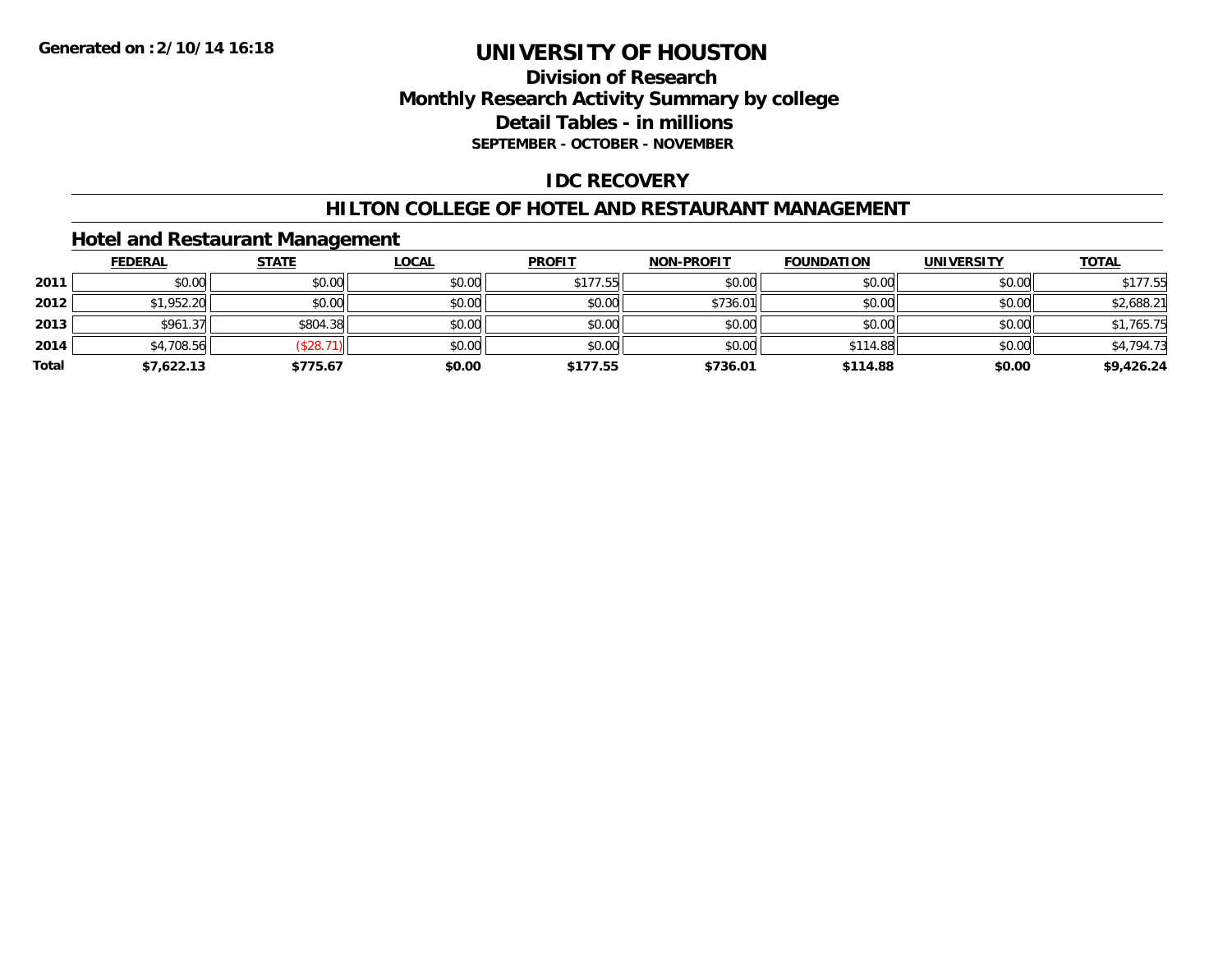### **Division of Research Monthly Research Activity Summary by college Detail Tables - in millions SEPTEMBER - OCTOBER - NOVEMBER**

#### **IDC RECOVERY**

#### **HONORS COLLEGE**

### **Dean, Honors College**

|       | <b>FEDERAL</b> | <b>STATE</b> | <u>LOCAL</u> | <b>PROFIT</b> | <b>NON-PROFIT</b> | <b>FOUNDATION</b> | <b>UNIVERSITY</b> | <b>TOTAL</b> |
|-------|----------------|--------------|--------------|---------------|-------------------|-------------------|-------------------|--------------|
| 2010  | \$1,912.46     | \$0.00       | \$0.00       | \$0.00        | \$0.00            | \$0.00            | \$0.00            | \$1,912.46   |
| 2012  | \$3,479.95     | \$0.00       | \$0.00       | \$0.00        | \$1,215.43        | \$0.00            | \$0.00            | \$4,695.37   |
| 2013  | \$3,844.36     | \$0.00       | \$0.00       | \$0.00        | \$2,254.46        | \$0.00            | \$0.00            | \$6,098.82   |
| 2014  | \$892.24       | \$0.00       | \$0.00       | \$0.00        | \$2,095.91        | \$22.10           | \$0.00            | \$3,010.25   |
| Total | \$10,129.01    | \$0.00       | \$0.00       | \$0.00        | \$5,565.80        | \$22.10           | \$0.00            | \$15,716.90  |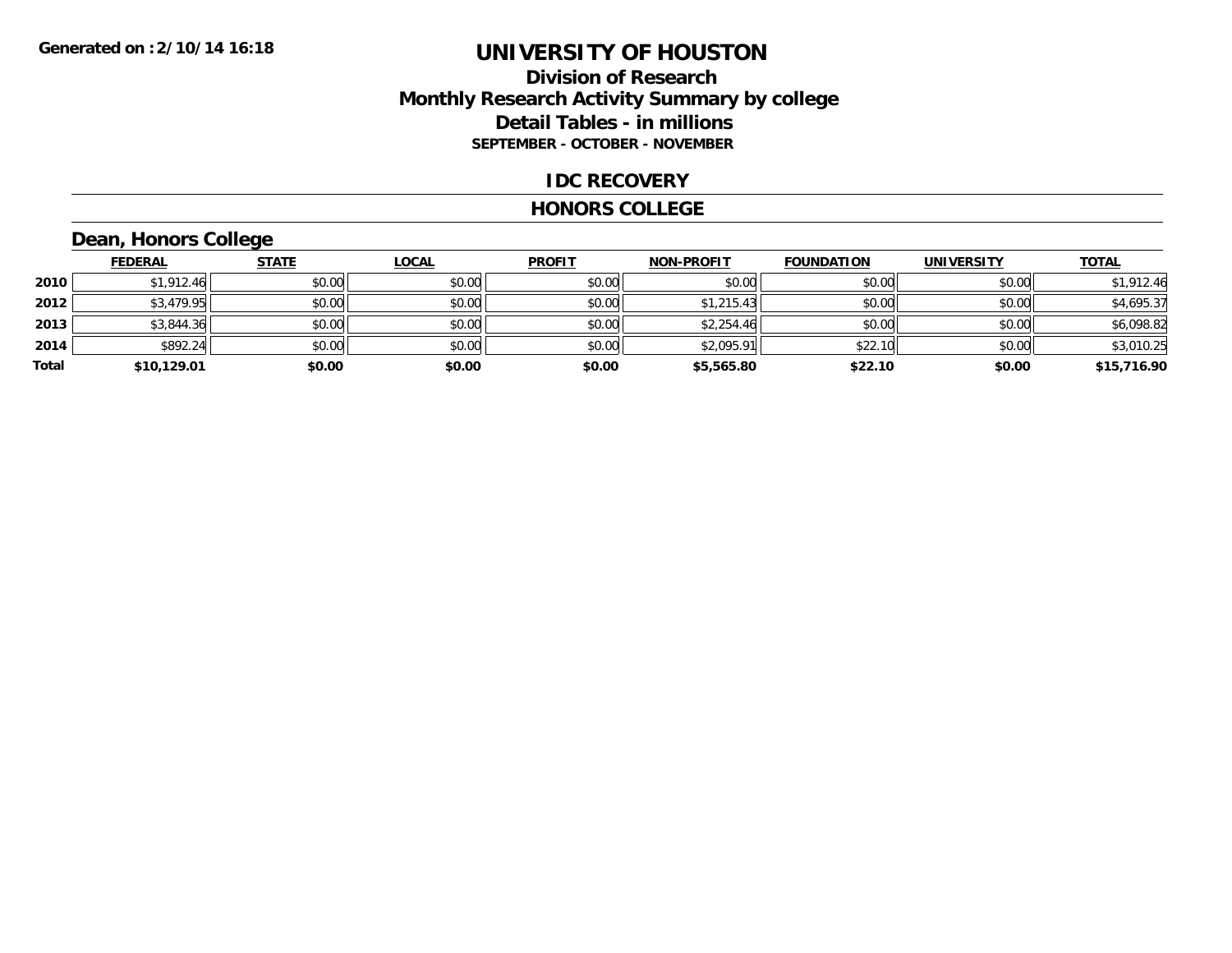#### **Division of Research Monthly Research Activity Summary by college Detail Tables - in millions SEPTEMBER - OCTOBER - NOVEMBER**

#### **IDC RECOVERY**

#### **LIBRARY**

### **Administration, Library**

|       | <b>FEDERAL</b> | <b>STATE</b> | <b>LOCAL</b> | <b>PROFIT</b> | <b>NON-PROFIT</b> | <b>FOUNDATION</b> | <b>UNIVERSITY</b> | <b>TOTAL</b> |
|-------|----------------|--------------|--------------|---------------|-------------------|-------------------|-------------------|--------------|
| 2010  | \$1,805.77     | \$0.00       | \$0.00       | \$0.00        | \$0.00            | \$0.00            | \$0.00            | \$1,805.77   |
| 2011  | \$718.08       | \$0.00       | \$0.00       | \$0.00        | \$0.00            | \$0.00            | \$0.00            | \$718.08     |
| 2012  | \$0.00         | \$0.00       | \$0.00       | \$0.00        | \$0.00            | \$0.00            | \$0.00            | \$0.00       |
| 2013  | \$0.00         | \$0.00       | \$0.00       | \$0.00        | \$0.00            | \$0.00            | \$0.00            | \$0.00       |
| 2014  | \$0.00         | \$0.00       | \$0.00       | \$0.00        | \$0.00            | \$0.00            | \$0.00            | \$0.00       |
| Total | \$2,523.85     | \$0.00       | \$0.00       | \$0.00        | \$0.00            | \$0.00            | \$0.00            | \$2,523.85   |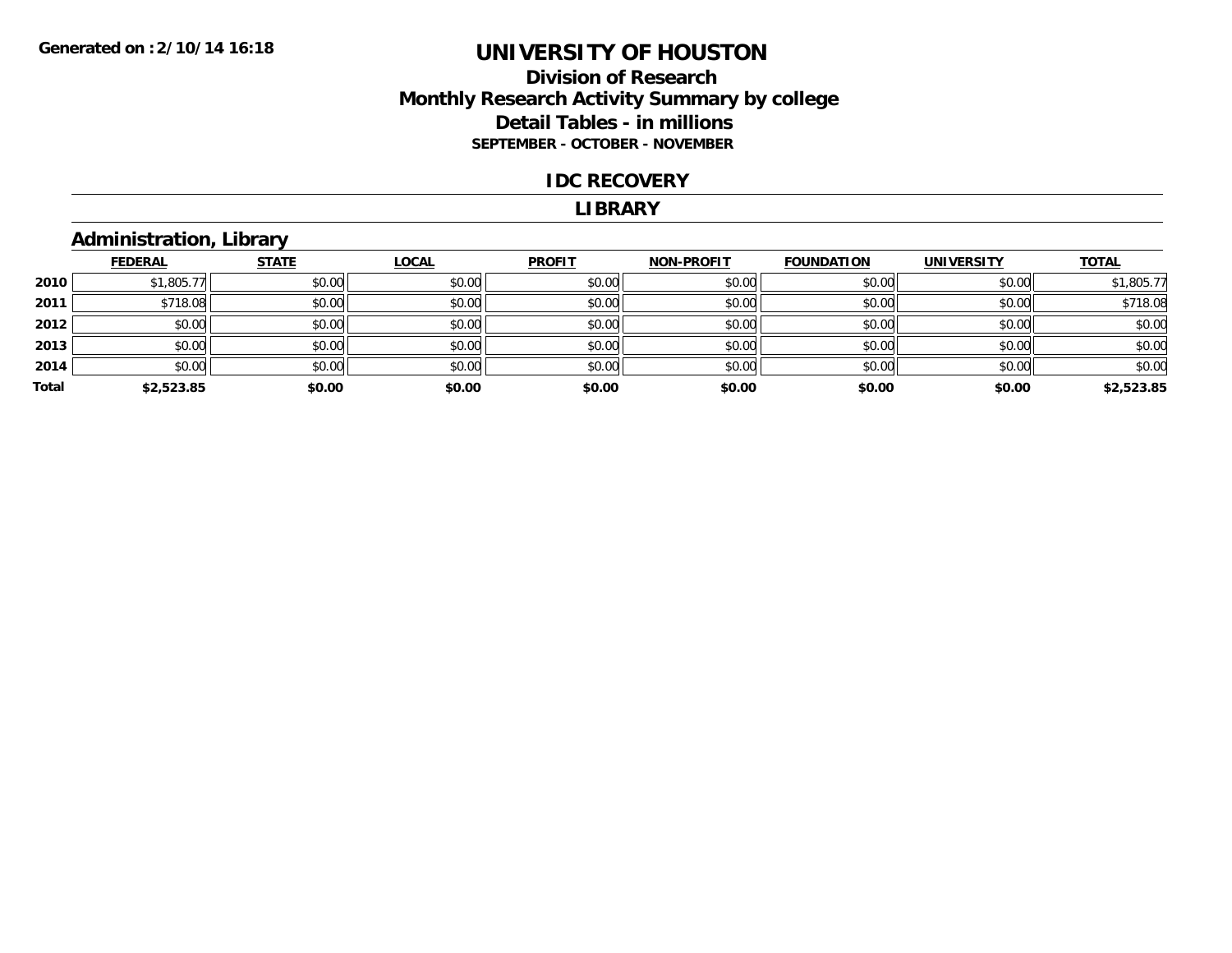### **Division of ResearchMonthly Research Activity Summary by college Detail Tables - in millions SEPTEMBER - OCTOBER - NOVEMBER**

### **IDC RECOVERY**

#### **SENIOR V.P. FOR ACADEMIC AFFAIRS AND PROVOST**

|              | <b>Continuing Education</b>                         |              |              |               |                   |                   |                   |              |
|--------------|-----------------------------------------------------|--------------|--------------|---------------|-------------------|-------------------|-------------------|--------------|
|              | <b>FEDERAL</b>                                      | <b>STATE</b> | <b>LOCAL</b> | <b>PROFIT</b> | <b>NON-PROFIT</b> | <b>FOUNDATION</b> | <b>UNIVERSITY</b> | <b>TOTAL</b> |
| 2011         | \$0.00                                              | \$79.12      | \$0.00       | \$0.00        | \$0.00            | \$0.00            | \$0.00            | \$79.12      |
|              | <b>Learning and Assessment Services</b>             |              |              |               |                   |                   |                   |              |
|              | <b>FEDERAL</b>                                      | <b>STATE</b> | <b>LOCAL</b> | <b>PROFIT</b> | <b>NON-PROFIT</b> | <b>FOUNDATION</b> | <b>UNIVERSITY</b> | <b>TOTAL</b> |
| 2010         | \$6,600.92                                          | \$2,031.50   | \$0.00       | \$0.00        | \$0.00            | \$0.00            | \$0.00            | \$8,632.42   |
| 2011         | \$6,203.90                                          | \$2,292.08   | \$0.00       | \$0.00        | (\$102.24)        | \$0.00            | \$0.00            | \$8,393.74   |
| 2012         | \$5,838.90                                          | \$0.52       | \$0.00       | \$0.00        | \$0.00            | \$0.00            | \$0.00            | \$5,839.42   |
| 2013         | \$5,857.39                                          | \$2,240.60   | \$0.00       | \$0.00        | \$0.00            | \$0.00            | \$0.00            | \$8,097.99   |
| 2014         | \$5,899.85                                          | \$2,227.61   | \$0.00       | \$0.00        | \$0.00            | \$0.00            | \$0.00            | \$8,127.46   |
|              | <b>Learning Support Services</b>                    |              |              |               |                   |                   |                   |              |
|              | <b>FEDERAL</b>                                      | <b>STATE</b> | <b>LOCAL</b> | <b>PROFIT</b> | <b>NON-PROFIT</b> | <b>FOUNDATION</b> | <b>UNIVERSITY</b> | <b>TOTAL</b> |
| 2012         | \$0.00                                              | \$0.00       | \$0.00       | \$0.00        | \$0.00            | \$0.00            | \$0.00            | \$0.00       |
| 2013         | \$0.00                                              | \$0.00       | \$0.00       | \$0.00        | \$0.00            | \$0.00            | \$0.00            | \$0.00       |
|              | <b>Senior V.P. for Academic Affairs and Provost</b> |              |              |               |                   |                   |                   |              |
|              | <b>FEDERAL</b>                                      | <b>STATE</b> | <b>LOCAL</b> | <b>PROFIT</b> | <b>NON-PROFIT</b> | <b>FOUNDATION</b> | <b>UNIVERSITY</b> | <b>TOTAL</b> |
| 2013         | \$0.00                                              | \$0.00       | \$0.00       | \$0.00        | \$0.00            | \$0.00            | \$0.00            | \$0.00       |
| 2014         | \$0.00                                              | \$0.00       | \$0.00       | \$0.00        | \$0.00            | \$0.00            | \$0.00            | \$0.00       |
| <b>Total</b> | \$30.400.96                                         | \$8.871.43   | \$0.00       | \$0.00        | (S102.24)         | \$0.00            | \$0.00            | \$39.170.15  |

**\$30,400.96 \$8,871.43 \$0.00 \$0.00 (\$102.24) \$0.00 \$0.00 \$39,170.15**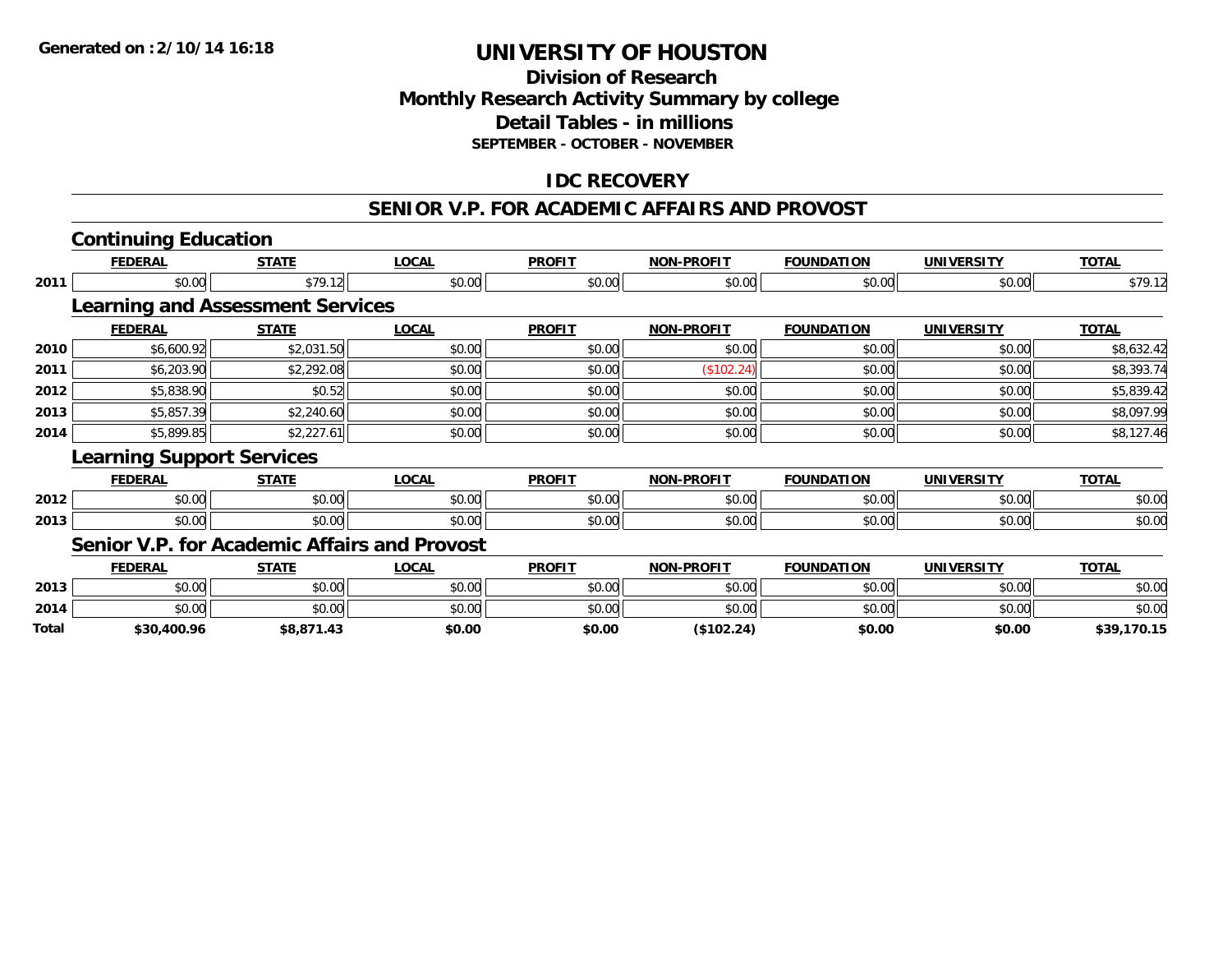### **Division of ResearchMonthly Research Activity Summary by college Detail Tables - in millions SEPTEMBER - OCTOBER - NOVEMBER**

#### **IDC RECOVERY**

#### **UH LAW CENTER**

|       | Dean, Law      |              |              |               |                   |                   |                   |              |
|-------|----------------|--------------|--------------|---------------|-------------------|-------------------|-------------------|--------------|
|       | <b>FEDERAL</b> | <b>STATE</b> | <b>LOCAL</b> | <b>PROFIT</b> | <b>NON-PROFIT</b> | <b>FOUNDATION</b> | <b>UNIVERSITY</b> | <b>TOTAL</b> |
| 2010  | \$21,567.93    | \$0.00       | \$0.00       | \$0.00        | \$0.00            | \$0.00            | \$0.00            | \$21,567.93  |
| 2011  | \$3,293.73     | \$0.00       | \$0.00       | \$0.00        | \$0.00            | \$0.00            | \$0.00            | \$3,293.73   |
| 2013  | \$0.00         | \$0.00       | \$0.00       | \$0.00        | \$0.00            | \$0.00            | \$0.00            | \$0.00       |
|       | Law-UH         |              |              |               |                   |                   |                   |              |
|       | <b>FEDERAL</b> | <b>STATE</b> | <b>LOCAL</b> | <b>PROFIT</b> | <b>NON-PROFIT</b> | <b>FOUNDATION</b> | <b>UNIVERSITY</b> | <b>TOTAL</b> |
| 2010  | \$889.45       | \$0.00       | \$0.00       | \$0.00        | \$0.00            | \$0.00            | \$0.00            | \$889.45     |
| 2011  | \$4,537.99     | \$2,755.67   | \$0.00       | \$0.00        | \$0.00            | \$1,157.08        | \$0.00            | \$8,450.74   |
| 2012  | \$1,212.50     | \$0.00       | \$0.00       | \$0.00        | \$0.00            | \$1,119.04        | \$0.00            | \$2,331.54   |
| 2013  | \$30,039.40    | \$4,929.37   | \$0.00       | \$0.00        | \$0.00            | \$1,417.08        | \$0.00            | \$36,385.85  |
| 2014  | \$5,332.77     | \$4,956.35   | \$0.00       | \$0.00        | \$0.00            | \$0.00            | \$0.00            | \$10,289.12  |
| Total | \$66,873.77    | \$12,641.39  | \$0.00       | \$0.00        | \$0.00            | \$3,693.20        | \$0.00            | \$83,208.36  |